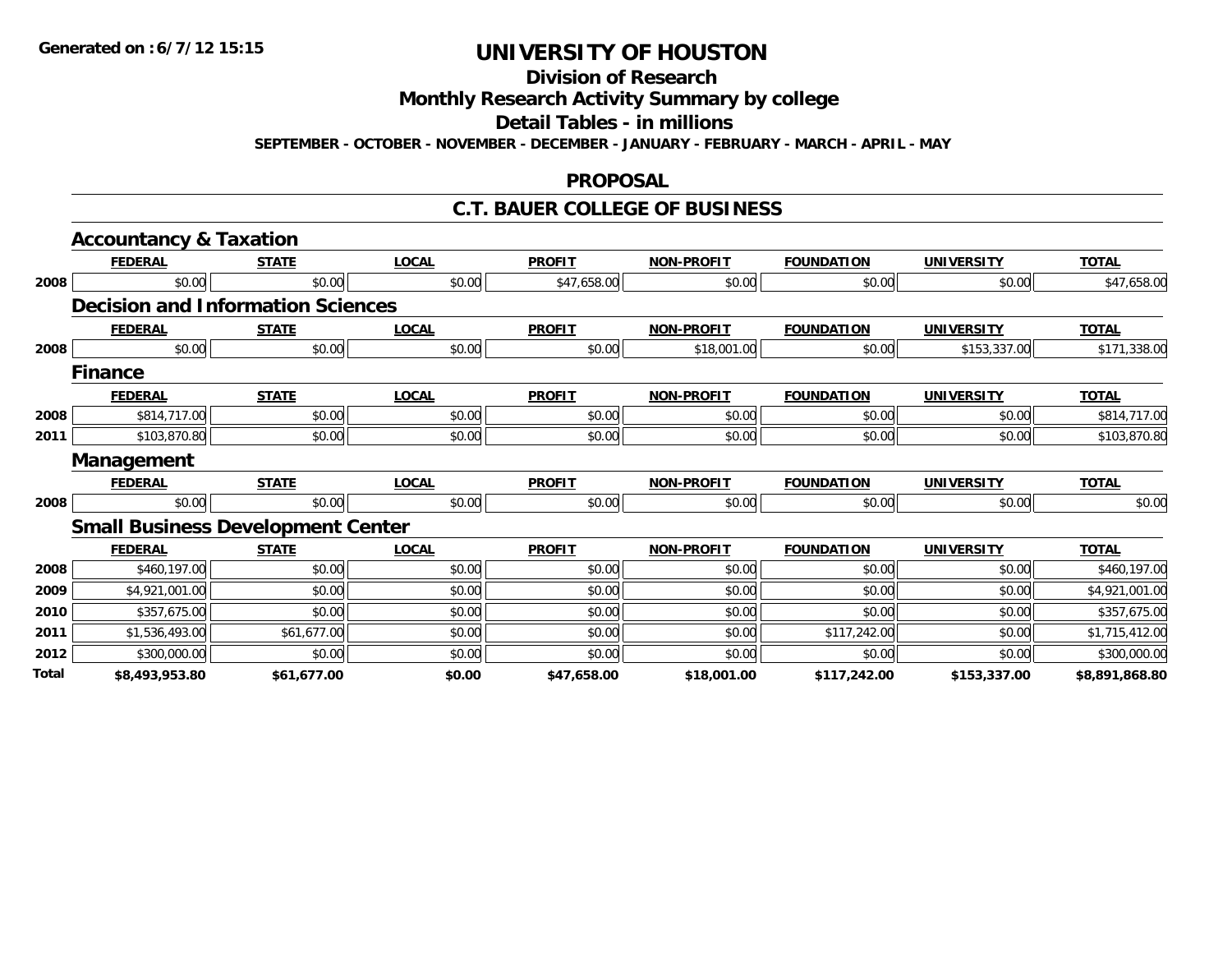### **Division of Research**

**Monthly Research Activity Summary by college**

**Detail Tables - in millions**

**SEPTEMBER - OCTOBER - NOVEMBER - DECEMBER - JANUARY - FEBRUARY - MARCH - APRIL - MAY**

#### **PROPOSAL**

### **COLLEGE OF ARCHITECTURE**

|        | Architecture       |              |              |               |                   |                   |                   |                |  |  |  |
|--------|--------------------|--------------|--------------|---------------|-------------------|-------------------|-------------------|----------------|--|--|--|
|        | <b>FEDERAL</b>     | <b>STATE</b> | <b>LOCAL</b> | <b>PROFIT</b> | <b>NON-PROFIT</b> | <b>FOUNDATION</b> | <b>UNIVERSITY</b> | <b>TOTAL</b>   |  |  |  |
| 2008   | \$79,738.00        | \$96,124.00  | \$0.00       | \$65,000.00   | \$0.00            | \$0.00            | \$0.00            | \$240,862.00   |  |  |  |
| 2009   | \$25,000.00        | \$0.00       | \$0.00       | \$47,500.00   | \$0.00            | \$0.00            | \$49,500.00       | \$122,000.00   |  |  |  |
| ا 2010 | \$3,039,084.60     | \$0.00       | \$0.00       | \$0.00        | \$0.00            | \$0.00            | \$0.00            | \$3,039,084.60 |  |  |  |
| 2011   | \$1,587,604.88     | \$25,000.00  | \$0.00       | \$5,000.00    | \$0.00            | \$25,000.00       | \$0.00            | \$1,642,604.88 |  |  |  |
| 2012   | \$140,758.05       | \$0.00       | \$0.00       | \$0.00        | \$5,000.00        | \$8,200.00        | \$2,500.00        | \$156,458.05   |  |  |  |
|        | Dean, Architecture |              |              |               |                   |                   |                   |                |  |  |  |

|              | <b>EDERAL</b>             | <b>STATE</b>                                           | .OCA             | <b>PROFIT</b>                   | J-PROFIT<br>חממ | <b>FOUNDATION</b>                  | <b>UNIVERSITY</b> | $T$ $T$ $F$ $F$   |
|--------------|---------------------------|--------------------------------------------------------|------------------|---------------------------------|-----------------|------------------------------------|-------------------|-------------------|
| 2011         | JU.UU                     | $A^{\wedge}$ $A^{\wedge}$ $A^{\wedge}$<br>,,,,,,,,,,,, | $\sim$ 00<br>,uu | \$0.00                          | 0000<br>JU.UU   | \$0.00                             | \$0.00            | 0.0000            |
| <b>Total</b> | 185.53<br>. 071<br>-94, O | 124.00<br>146                                          | \$0.00           | $\mathbf{r}$ can an<br>, JUU.UU | \$5,000.00      | חח חחר<br>$\sim$ $\sim$<br>zuu.uu. | 000.00.           | 20.009.5<br>ے . ب |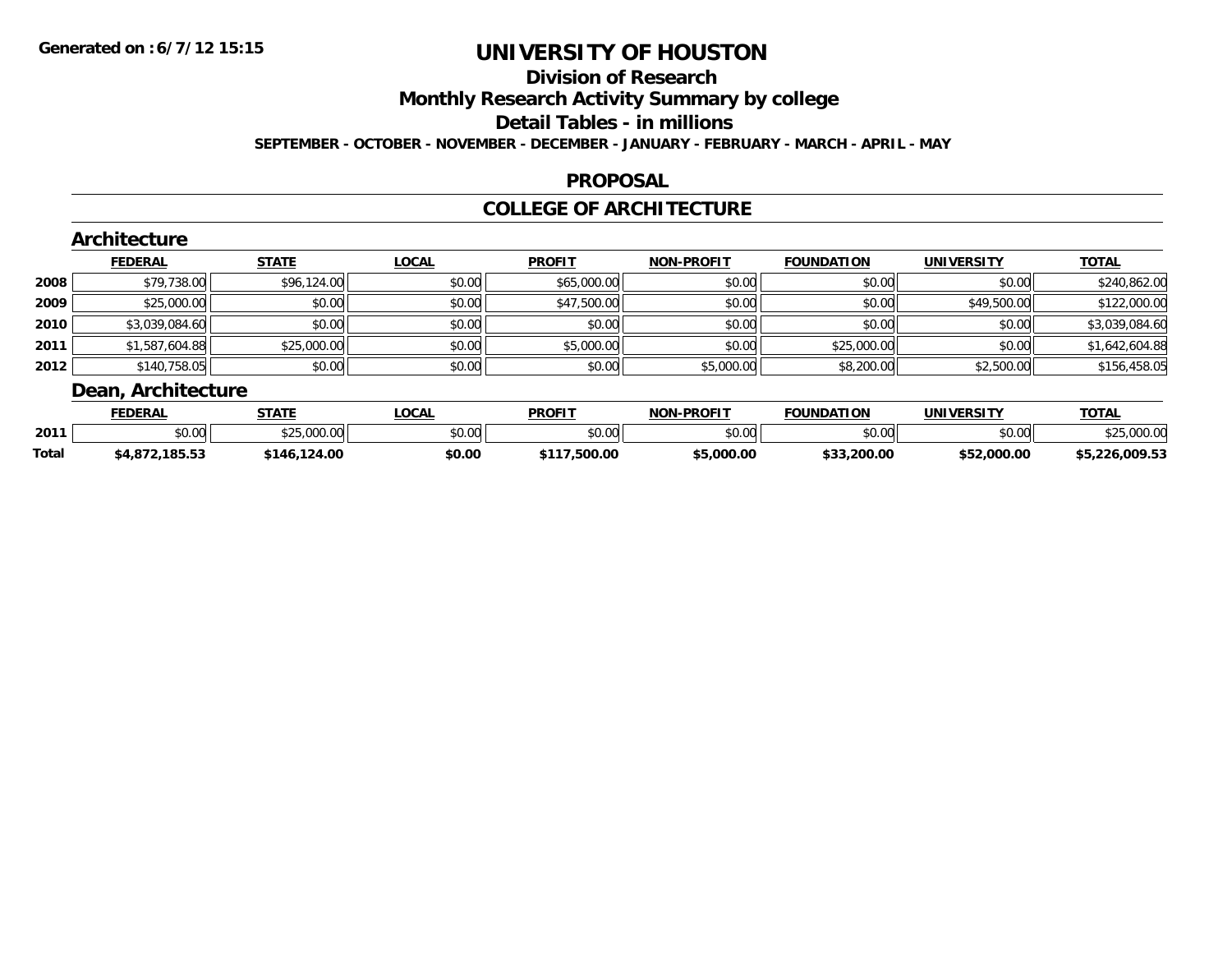#### **Division of Research**

**Monthly Research Activity Summary by college**

**Detail Tables - in millions**

**SEPTEMBER - OCTOBER - NOVEMBER - DECEMBER - JANUARY - FEBRUARY - MARCH - APRIL - MAY**

#### **PROPOSAL**

#### **COLLEGE OF EDUCATION**

|       | <b>Consistency Mgmt and Coop Disc</b>                |                |              |               |                   |                   |                   |                 |
|-------|------------------------------------------------------|----------------|--------------|---------------|-------------------|-------------------|-------------------|-----------------|
|       | <b>FEDERAL</b>                                       | <b>STATE</b>   | <b>LOCAL</b> | <b>PROFIT</b> | <b>NON-PROFIT</b> | <b>FOUNDATION</b> | <b>UNIVERSITY</b> | <b>TOTAL</b>    |
| 2010  | \$0.00                                               | \$0.00         | \$0.00       | \$0.00        | \$0.00            | \$0.00            | \$0.00            | \$0.00          |
| 2011  | \$0.00                                               | \$0.00         | \$0.00       | \$0.00        | \$0.00            | \$0.00            | \$0.00            | \$0.00          |
|       | <b>Curriculum and Instruction</b>                    |                |              |               |                   |                   |                   |                 |
|       | <b>FEDERAL</b>                                       | <b>STATE</b>   | <b>LOCAL</b> | <b>PROFIT</b> | <b>NON-PROFIT</b> | <b>FOUNDATION</b> | <b>UNIVERSITY</b> | <b>TOTAL</b>    |
| 2008  | \$4,299,827.50                                       | \$256,000.00   | \$10,041.00  | \$195,831.58  | \$502,486.65      | \$49,562.00       | \$154,595.00      | \$5,468,343.73  |
| 2009  | \$1,262,037.30                                       | \$50,000.00    | \$35,197.00  | \$100,428.00  | \$502,421.54      | \$3,158,643.46    | \$156,791.00      | \$5,265,518.30  |
| 2010  | \$6,751,152.99                                       | \$697,537.00   | \$37,786.00  | \$0.00        | \$208,889.00      | \$39,952.00       | \$0.00            | \$7,735,316.99  |
| 2011  | \$6,593,762.90                                       | \$1,458,613.20 | \$295,410.00 | \$124,500.00  | \$268,868.00      | \$0.00            | \$246,279.00      | \$8,987,433.10  |
| 2012  | \$6,337,442.55                                       | \$714,991.00   | \$150,000.00 | \$0.00        | \$1,014,561.00    | \$0.00            | \$1,024,174.00    | \$9,241,168.55  |
|       | Dean, Education                                      |                |              |               |                   |                   |                   |                 |
|       | <b>FEDERAL</b>                                       | <b>STATE</b>   | <b>LOCAL</b> | <b>PROFIT</b> | <b>NON-PROFIT</b> | <b>FOUNDATION</b> | <b>UNIVERSITY</b> | <b>TOTAL</b>    |
| 2009  | \$0.00                                               | \$0.00         | \$0.00       | \$0.00        | \$0.00            | \$0.00            | \$0.00            | \$0.00          |
|       | <b>Educational Leadership &amp; Cultural Studies</b> |                |              |               |                   |                   |                   |                 |
|       | <b>FEDERAL</b>                                       | <b>STATE</b>   | <b>LOCAL</b> | <b>PROFIT</b> | <b>NON-PROFIT</b> | <b>FOUNDATION</b> | <b>UNIVERSITY</b> | <b>TOTAL</b>    |
| 2008  | \$0.00                                               | \$0.00         | \$0.00       | \$0.00        | \$39,988.00       | \$0.00            | \$0.00            | \$39,988.00     |
| 2010  | \$494,390.50                                         | \$0.00         | \$0.00       | \$0.00        | \$0.00            | \$169,377.00      | \$0.00            | \$663,767.50    |
|       | <b>Educational Psychology</b>                        |                |              |               |                   |                   |                   |                 |
|       | <b>FEDERAL</b>                                       | <b>STATE</b>   | <b>LOCAL</b> | <b>PROFIT</b> | <b>NON-PROFIT</b> | <b>FOUNDATION</b> | <b>UNIVERSITY</b> | <b>TOTAL</b>    |
| 2008  | \$1,829,214.75                                       | \$50,000.00    | \$0.00       | \$0.00        | \$0.00            | \$0.00            | \$442,474.00      | \$2,321,688.75  |
| 2009  | \$1,347,422.70                                       | \$190,532.00   | \$0.00       | \$0.00        | \$15,494.00       | \$168,589.90      | \$389,000.00      | \$2,111,038.60  |
| 2010  | \$1,492,333.50                                       | \$1,608,227.90 | \$0.00       | \$118,211.00  | \$295,140.00      | \$288,840.26      | \$241,642.50      | \$4,044,395.16  |
| 2011  | \$4,283,054.70                                       | \$503,639.70   | \$0.00       | \$68,419.00   | \$10,133.00       | \$378,905.65      | \$0.00            | \$5,244,152.05  |
| 2012  | \$4,897,201.76                                       | \$1,562,159.00 | \$0.00       | \$0.00        | \$32,160.00       | \$87,667.00       | \$1,752,798.74    | \$8,331,986.50  |
| Total | \$39,587,841.15                                      | \$7,091,699.80 | \$528,434.00 | \$607,389.58  | \$2,890,141.19    | \$4,341,537.27    | \$4,407,754.24    | \$59,454,797.23 |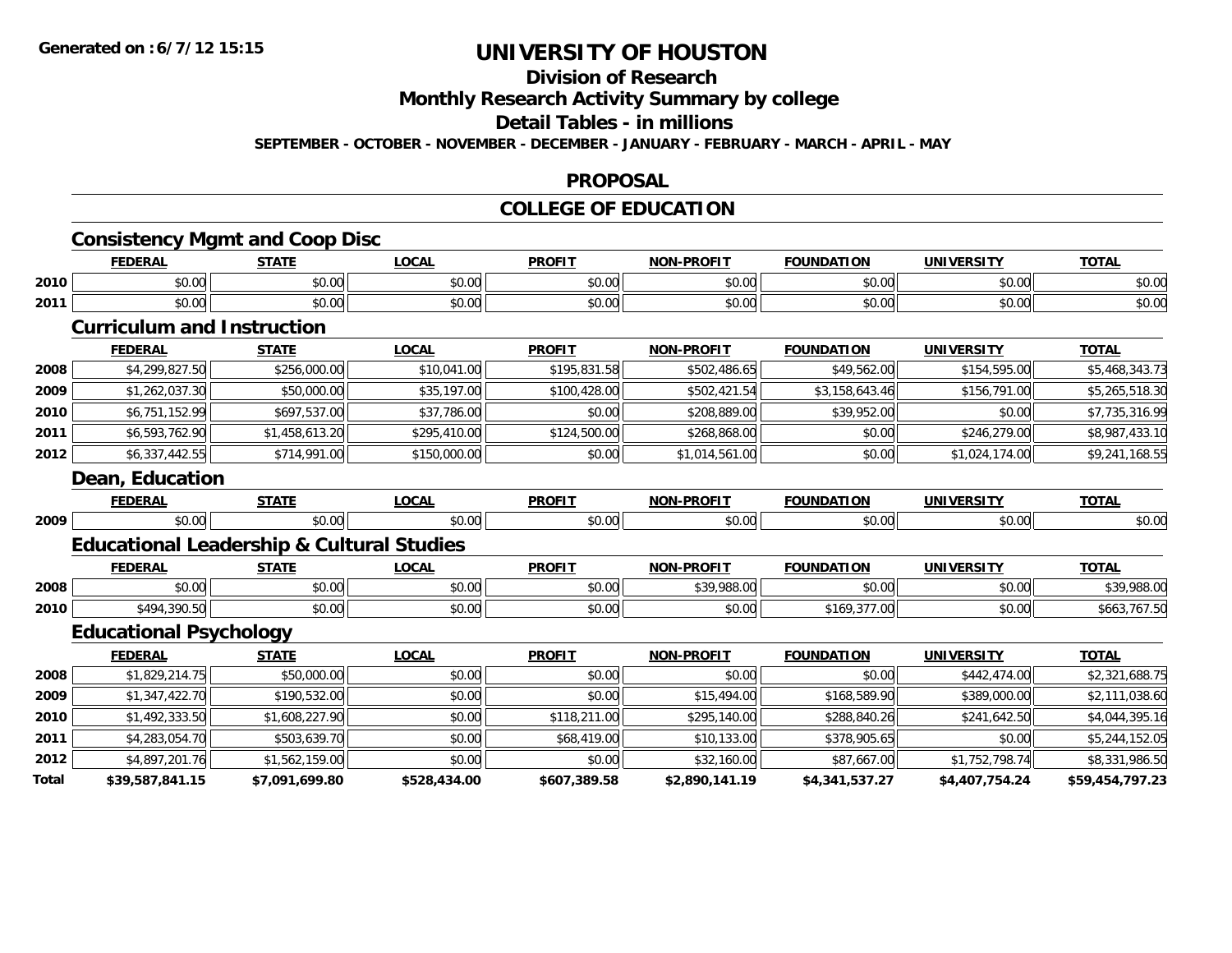### **Division of ResearchMonthly Research Activity Summary by college**

#### **Detail Tables - in millions**

**SEPTEMBER - OCTOBER - NOVEMBER - DECEMBER - JANUARY - FEBRUARY - MARCH - APRIL - MAY**

#### **PROPOSAL**

|      | Art                              |              |              |               |                   |                   |                   |                |
|------|----------------------------------|--------------|--------------|---------------|-------------------|-------------------|-------------------|----------------|
|      | <b>FEDERAL</b>                   | <b>STATE</b> | <b>LOCAL</b> | <b>PROFIT</b> | NON-PROFIT        | <b>FOUNDATION</b> | <b>UNIVERSITY</b> | <b>TOTAL</b>   |
| 2008 | \$0.00                           | \$0.00       | \$0.00       | \$0.00        | \$9,300.00        | \$0.00            | \$0.00            | \$9,300.00     |
| 2010 | \$10,000.00                      | \$0.00       | \$0.00       | \$0.00        | \$0.00            | \$0.00            | \$0.00            | \$10,000.00    |
| 2011 | \$14,979.30                      | \$0.00       | \$0.00       | \$0.00        | \$0.00            | \$0.00            | \$0.00            | \$14,979.30    |
| 2012 | \$294,676.59                     | \$0.00       | \$0.00       | \$0.00        | \$35,000.00       | \$0.00            | \$0.00            | \$329,676.59   |
|      | <b>Arte Publico Press</b>        |              |              |               |                   |                   |                   |                |
|      | <b>FEDERAL</b>                   | <b>STATE</b> | <b>LOCAL</b> | <b>PROFIT</b> | <b>NON-PROFIT</b> | <b>FOUNDATION</b> | <b>UNIVERSITY</b> | <b>TOTAL</b>   |
| 2008 | \$100,319.60                     | \$0.00       | \$0.00       | \$0.00        | \$121,655.00      | \$0.00            | \$0.00            | \$221,974.60   |
| 2009 | \$125,000.00                     | \$0.00       | \$0.00       | \$0.00        | \$128,032.00      | \$400,000.00      | \$0.00            | \$653,032.00   |
| 2010 | \$100,000.00                     | \$120,000.00 | \$0.00       | \$0.00        | \$145,536.00      | \$75,000.00       | \$0.00            | \$440,536.00   |
| 2011 | \$100,000.00                     | \$0.00       | \$0.00       | \$0.00        | \$94,479.00       | \$120,000.00      | \$0.00            | \$314,479.00   |
| 2012 | \$298,497.00                     | \$20,000.00  | \$0.00       | \$0.00        | \$98,393.00       | \$0.00            | \$0.00            | \$416,890.00   |
|      | <b>Blaffer Gallery</b>           |              |              |               |                   |                   |                   |                |
|      | <b>FEDERAL</b>                   | <b>STATE</b> | <b>LOCAL</b> | <b>PROFIT</b> | <b>NON-PROFIT</b> | <b>FOUNDATION</b> | <b>UNIVERSITY</b> | <b>TOTAL</b>   |
| 2008 | \$179,200.00                     | \$20,000.00  | \$0.00       | \$0.00        | \$258,022.00      | \$0.00            | \$0.00            | \$457,222.00   |
| 2009 | \$50,000.00                      | \$3,000.00   | \$0.00       | \$0.00        | \$149,858.00      | \$0.00            | \$0.00            | \$202,858.00   |
| 2010 | \$35,000.00                      | \$8,500.00   | \$0.00       | \$0.00        | \$149,425.00      | \$0.00            | \$0.00            | \$192,925.00   |
| 2011 | \$50,000.00                      | \$8,500.00   | \$0.00       | \$0.00        | \$102,445.00      | \$0.00            | \$0.00            | \$160,945.00   |
| 2012 | \$0.00                           | \$5,132.00   | \$0.00       | \$0.00        | \$85,759.00       | \$0.00            | \$0.00            | \$90,891.00    |
|      | <b>Center for Public History</b> |              |              |               |                   |                   |                   |                |
|      | <b>FEDERAL</b>                   | <b>STATE</b> | <b>LOCAL</b> | <b>PROFIT</b> | <b>NON-PROFIT</b> | <b>FOUNDATION</b> | <b>UNIVERSITY</b> | <b>TOTAL</b>   |
| 2011 | \$250,000.00                     | \$0.00       | \$0.00       | \$0.00        | \$369,000.00      | \$0.00            | \$0.00            | \$619,000.00   |
|      | <b>Communication Disorders</b>   |              |              |               |                   |                   |                   |                |
|      | <b>FEDERAL</b>                   | <b>STATE</b> | <b>LOCAL</b> | <b>PROFIT</b> | <b>NON-PROFIT</b> | <b>FOUNDATION</b> | <b>UNIVERSITY</b> | <b>TOTAL</b>   |
| 2008 | \$735,506.10                     | \$30,008.00  | \$3,200.00   | \$0.00        | \$242,574.00      | \$0.00            | \$0.00            | \$1,011,288.10 |
| 2009 | \$0.00                           | \$305,085.00 | \$1,500.00   | \$0.00        | \$247,668.00      | \$89,981.00       | \$131,248.00      | \$775,482.00   |
| 2010 | \$797,623.00                     | \$227,907.00 | \$0.00       | \$0.00        | \$227,284.00      | \$10,000.00       | \$0.00            | \$1,262,814.00 |
| 2011 | \$148,670.00                     | \$17,940.10  | \$0.00       | \$0.00        | \$0.00            | \$10,000.00       | \$0.00            | \$176,610.10   |
| 2012 | \$447,207.00                     | \$11,723.40  | \$0.00       | \$0.00        | \$58,248.00       | \$22,770.00       | \$263,177.00      | \$803,125.40   |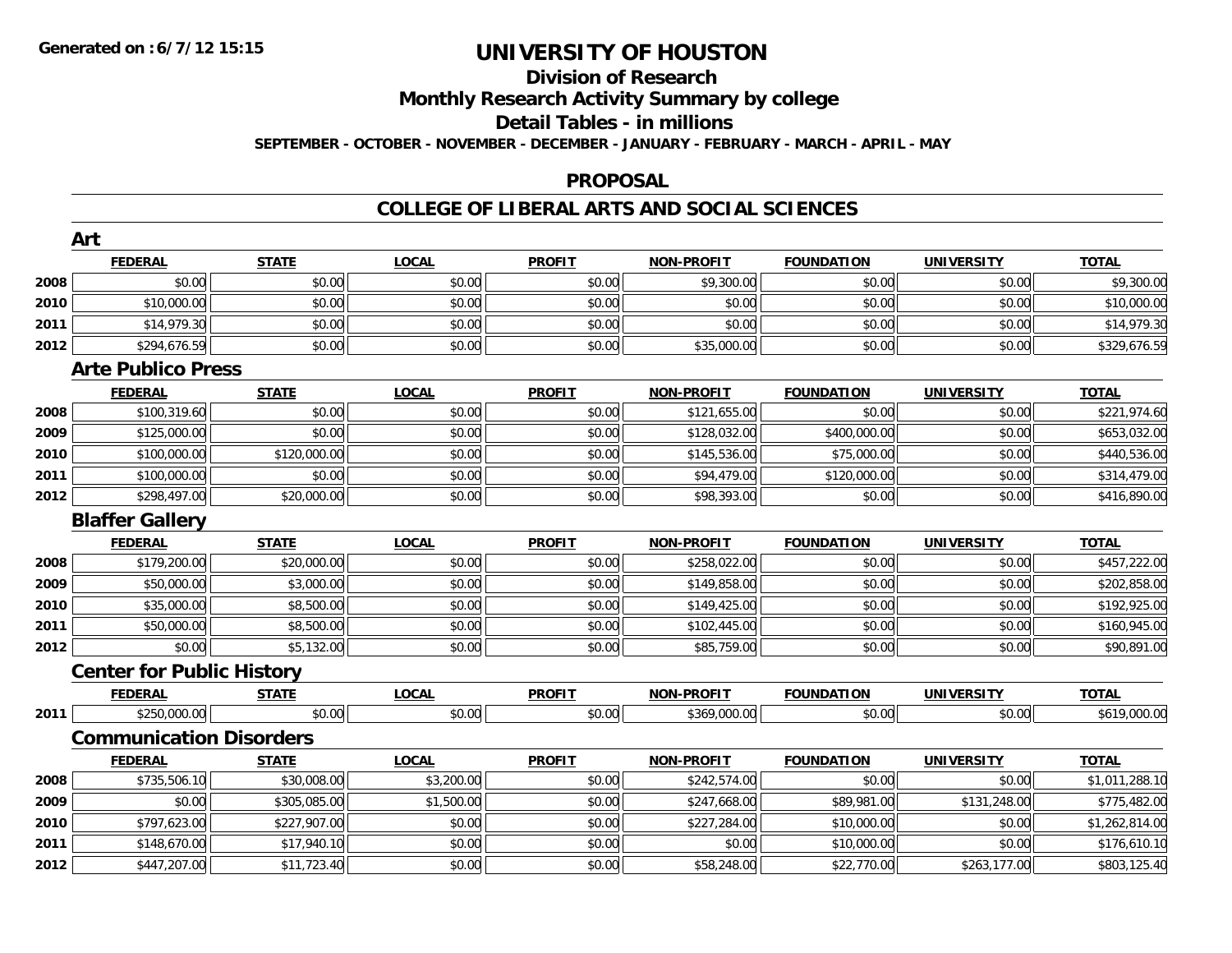**Division of Research**

**Monthly Research Activity Summary by college**

**Detail Tables - in millions**

**SEPTEMBER - OCTOBER - NOVEMBER - DECEMBER - JANUARY - FEBRUARY - MARCH - APRIL - MAY**

### **PROPOSAL**

|      | <b>Comparative Cultural Studies</b>               |                |              |                |                   |                   |                   |                 |
|------|---------------------------------------------------|----------------|--------------|----------------|-------------------|-------------------|-------------------|-----------------|
|      | <b>FEDERAL</b>                                    | <b>STATE</b>   | <b>LOCAL</b> | <b>PROFIT</b>  | <b>NON-PROFIT</b> | <b>FOUNDATION</b> | <b>UNIVERSITY</b> | <b>TOTAL</b>    |
| 2009 | \$74,500.00                                       | \$0.00         | \$0.00       | \$0.00         | \$40,000.00       | \$24,590.00       | \$0.00            | \$139,090.00    |
|      | <b>Cynthia Woods Mitchell Center for the Arts</b> |                |              |                |                   |                   |                   |                 |
|      | <b>FEDERAL</b>                                    | <b>STATE</b>   | <b>LOCAL</b> | <b>PROFIT</b>  | <b>NON-PROFIT</b> | <b>FOUNDATION</b> | <b>UNIVERSITY</b> | <b>TOTAL</b>    |
| 2011 | \$0.00                                            | \$0.00         | \$0.00       | \$0.00         | \$0.00            | \$10,000.00       | \$0.00            | \$10,000.00     |
|      | Dean, Liberal Arts and Social Sciences            |                |              |                |                   |                   |                   |                 |
|      | <b>FEDERAL</b>                                    | <b>STATE</b>   | <b>LOCAL</b> | <b>PROFIT</b>  | <b>NON-PROFIT</b> | <b>FOUNDATION</b> | <b>UNIVERSITY</b> | <b>TOTAL</b>    |
| 2008 | \$567,614.50                                      | \$0.00         | \$0.00       | \$0.00         | \$0.00            | \$0.00            | \$0.00            | \$567,614.50    |
| 2009 | \$2,304,947.50                                    | \$0.00         | \$0.00       | \$0.00         | \$0.00            | \$0.00            | \$0.00            | \$2,304,947.50  |
| 2010 | \$10,000.00                                       | \$0.00         | \$0.00       | \$0.00         | \$0.00            | \$0.00            | \$0.00            | \$10,000.00     |
| 2011 | \$413,091.00                                      | \$0.00         | \$0.00       | \$0.00         | \$0.00            | \$0.00            | \$0.00            | \$413,091.00    |
|      | <b>Economics</b>                                  |                |              |                |                   |                   |                   |                 |
|      | <b>FEDERAL</b>                                    | <b>STATE</b>   | <b>LOCAL</b> | <b>PROFIT</b>  | <b>NON-PROFIT</b> | <b>FOUNDATION</b> | <b>UNIVERSITY</b> | <b>TOTAL</b>    |
| 2008 | \$1,262,358.00                                    | \$75,000.00    | \$0.00       | \$0.00         | \$0.00            | \$100,000.00      | \$0.00            | \$1,437,358.00  |
| 2009 | \$229,871.00                                      | \$0.00         | \$0.00       | \$0.00         | \$0.00            | \$0.00            | \$0.00            | \$229,871.00    |
| 2010 | \$288,998.00                                      | \$0.00         | \$0.00       | \$0.00         | \$0.00            | \$37,000.00       | \$227,082.00      | \$553,080.00    |
| 2011 | \$531,250.00                                      | \$0.00         | \$0.00       | \$75,000.00    | \$78,014.00       | \$244,719.00      | \$75,000.00       | \$1,003,983.00  |
| 2012 | \$0.00                                            | \$0.00         | \$0.00       | \$0.00         | \$1,074,132.00    | \$248,086.00      | \$0.00            | \$1,322,218.00  |
|      | English                                           |                |              |                |                   |                   |                   |                 |
|      | <b>FEDERAL</b>                                    | <b>STATE</b>   | <b>LOCAL</b> | <b>PROFIT</b>  | <b>NON-PROFIT</b> | <b>FOUNDATION</b> | <b>UNIVERSITY</b> | <b>TOTAL</b>    |
| 2008 | \$0.00                                            | \$0.00         | \$0.00       | \$0.00         | \$58,875.00       | \$0.00            | \$0.00            | \$58,875.00     |
| 2010 | \$190,000.00                                      | \$0.00         | \$0.00       | \$0.00         | \$1,000.00        | \$0.00            | \$0.00            | \$191,000.00    |
| 2011 | \$0.00                                            | \$0.00         | \$0.00       | \$0.00         | \$1,500.00        | \$0.00            | \$0.00            | \$1,500.00      |
| 2012 | \$932,888.40                                      | \$0.00         | \$0.00       | \$0.00         | \$0.00            | \$0.00            | \$0.00            | \$932,888.40    |
|      | <b>Health and Human Performance</b>               |                |              |                |                   |                   |                   |                 |
|      | <b>FEDERAL</b>                                    | <b>STATE</b>   | <b>LOCAL</b> | <b>PROFIT</b>  | <b>NON-PROFIT</b> | <b>FOUNDATION</b> | <b>UNIVERSITY</b> | <b>TOTAL</b>    |
| 2008 | \$3,323,474.00                                    | \$372,437.00   | \$0.00       | \$2,068,659.73 | \$360,967.00      | \$149,195.00      | \$2,065,150.00    | \$8,339,882.73  |
| 2009 | \$7,591,896.00                                    | \$15,740.00    | \$0.00       | \$1,026,489.50 | \$1,117,821.00    | \$657,460.00      | \$1,676,010.00    | \$12,085,416.50 |
| 2010 | \$10,168,235.50                                   | \$3,914,016.61 | \$0.00       | \$971,733.00   | \$80,000.00       | \$300,968.74      | \$38,854.00       | \$15,473,807.85 |
| 2011 | \$11,377,426.35                                   | \$0.00         | \$0.00       | \$94,276.00    | \$0.00            | \$209,569.30      | \$908,023.00      | \$12,589,294.65 |
| 2012 | \$7,967,571.61                                    | \$502,818.00   | \$0.00       | \$827,163.00   | \$141,879.20      | \$0.00            | \$1,179,339.00    | \$10,618,770.81 |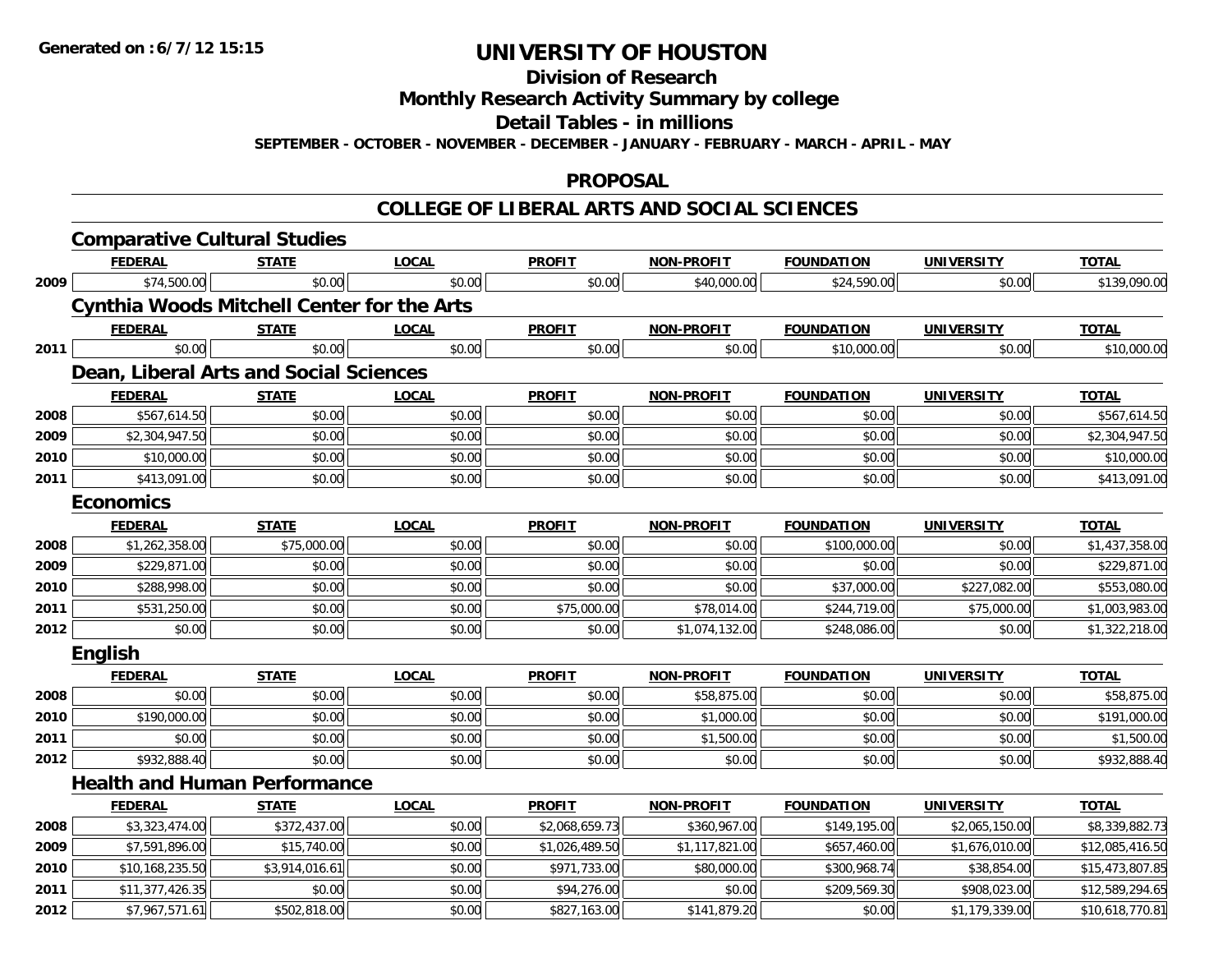### **Division of Research**

**Monthly Research Activity Summary by college**

**Detail Tables - in millions**

**SEPTEMBER - OCTOBER - NOVEMBER - DECEMBER - JANUARY - FEBRUARY - MARCH - APRIL - MAY**

#### **PROPOSAL**

|      | <b>Hispanic Studies</b>               |              |              |               |                   |                   |                   |                |
|------|---------------------------------------|--------------|--------------|---------------|-------------------|-------------------|-------------------|----------------|
|      | <b>FEDERAL</b>                        | <b>STATE</b> | <b>LOCAL</b> | <b>PROFIT</b> | <b>NON-PROFIT</b> | <b>FOUNDATION</b> | <b>UNIVERSITY</b> | <b>TOTAL</b>   |
| 2012 | \$38,419.59                           | \$0.00       | \$0.00       | \$0.00        | \$0.00            | \$0.00            | \$0.00            | \$38,419.59    |
|      | <b>History</b>                        |              |              |               |                   |                   |                   |                |
|      | <b>FEDERAL</b>                        | <b>STATE</b> | <b>LOCAL</b> | <b>PROFIT</b> | <b>NON-PROFIT</b> | <b>FOUNDATION</b> | <b>UNIVERSITY</b> | <b>TOTAL</b>   |
| 2008 | \$172,500.00                          | \$0.00       | \$0.00       | \$0.00        | \$0.00            | \$0.00            | \$0.00            | \$172,500.00   |
| 2009 | \$25,000.00                           | \$0.00       | \$0.00       | \$0.00        | \$0.00            | \$0.00            | \$0.00            | \$25,000.00    |
| 2010 | \$569,406.00                          | \$0.00       | \$0.00       | \$0.00        | \$12,500.00       | \$0.00            | \$0.00            | \$581,906.00   |
| 2011 | \$0.00                                | \$0.00       | \$0.00       | \$0.00        | \$14,000.00       | \$0.00            | \$0.00            | \$14,000.00    |
| 2012 | \$63,776.82                           | \$0.00       | \$0.00       | \$0.00        | \$0.00            | \$0.00            | \$0.00            | \$63,776.82    |
|      | <b>Hobby Center for Public Policy</b> |              |              |               |                   |                   |                   |                |
|      | <b>FEDERAL</b>                        | <b>STATE</b> | <b>LOCAL</b> | <b>PROFIT</b> | <b>NON-PROFIT</b> | <b>FOUNDATION</b> | <b>UNIVERSITY</b> | <b>TOTAL</b>   |
| 2008 | \$2,910,741.00                        | \$0.00       | \$0.00       | \$0.00        | \$0.00            | \$0.00            | \$0.00            | \$2,910,741.00 |
| 2009 | \$224,749.00                          | \$0.00       | \$0.00       | \$0.00        | \$0.00            | \$0.00            | \$0.00            | \$224,749.00   |
| 2010 | \$796,750.88                          | \$0.00       | \$0.00       | \$82,118.50   | \$0.00            | \$0.00            | \$0.00            | \$878,869.38   |
| 2011 | \$8,435.00                            | \$0.00       | \$0.00       | \$0.00        | \$0.00            | \$0.00            | \$0.00            | \$8,435.00     |
|      | <b>Modern/Classical Languages</b>     |              |              |               |                   |                   |                   |                |
|      | <b>FEDERAL</b>                        | <b>STATE</b> | <b>LOCAL</b> | <b>PROFIT</b> | <b>NON-PROFIT</b> | <b>FOUNDATION</b> | <b>UNIVERSITY</b> | <b>TOTAL</b>   |
| 2009 | \$175,528.00                          | \$0.00       | \$0.00       | \$0.00        | \$19,899.50       | \$0.00            | \$0.00            | \$195,427.50   |
| 2010 | \$0.00                                | \$0.00       | \$0.00       | \$0.00        | \$7,000.00        | \$25,300.00       | \$0.00            | \$32,300.00    |
| 2011 | \$413,091.00                          | \$0.00       | \$0.00       | \$0.00        | \$0.00            | \$0.00            | \$0.00            | \$413,091.00   |
| 2012 | \$396,977.00                          | \$0.00       | \$0.00       | \$0.00        | \$0.00            | \$0.00            | \$0.00            | \$396,977.00   |
|      | <b>Philosophy</b>                     |              |              |               |                   |                   |                   |                |
|      | <b>FEDERAL</b>                        | <b>STATE</b> | <b>LOCAL</b> | <b>PROFIT</b> | <b>NON-PROFIT</b> | <b>FOUNDATION</b> | <b>UNIVERSITY</b> | <b>TOTAL</b>   |
| 2011 | \$29,932.50                           | \$0.00       | \$0.00       | \$0.00        | \$0.00            | \$0.00            | \$0.00            | \$29,932.50    |
| 2012 | \$23,229.00                           | \$0.00       | \$0.00       | \$0.00        | \$0.00            | \$0.00            | \$0.00            | \$23,229.00    |
|      | <b>Political Science</b>              |              |              |               |                   |                   |                   |                |
|      | <b>FEDERAL</b>                        | <b>STATE</b> | <b>LOCAL</b> | <b>PROFIT</b> | <b>NON-PROFIT</b> | <b>FOUNDATION</b> | <b>UNIVERSITY</b> | <b>TOTAL</b>   |
| 2008 | \$267,751.00                          | \$0.00       | \$0.00       | \$0.00        | \$0.00            | \$0.00            | \$55,241.00       | \$322,992.00   |
| 2009 | \$12,000.00                           | \$0.00       | \$0.00       | \$0.00        | \$0.00            | \$0.00            | \$0.00            | \$12,000.00    |
| 2010 | \$156,642.00                          | \$0.00       | \$0.00       | \$82,118.50   | \$0.00            | \$0.00            | \$0.00            | \$238,760.50   |
| 2011 | \$1,347,856.50                        | \$0.00       | \$0.00       | \$0.00        | \$3,250.00        | \$0.00            | \$0.00            | \$1,351,106.50 |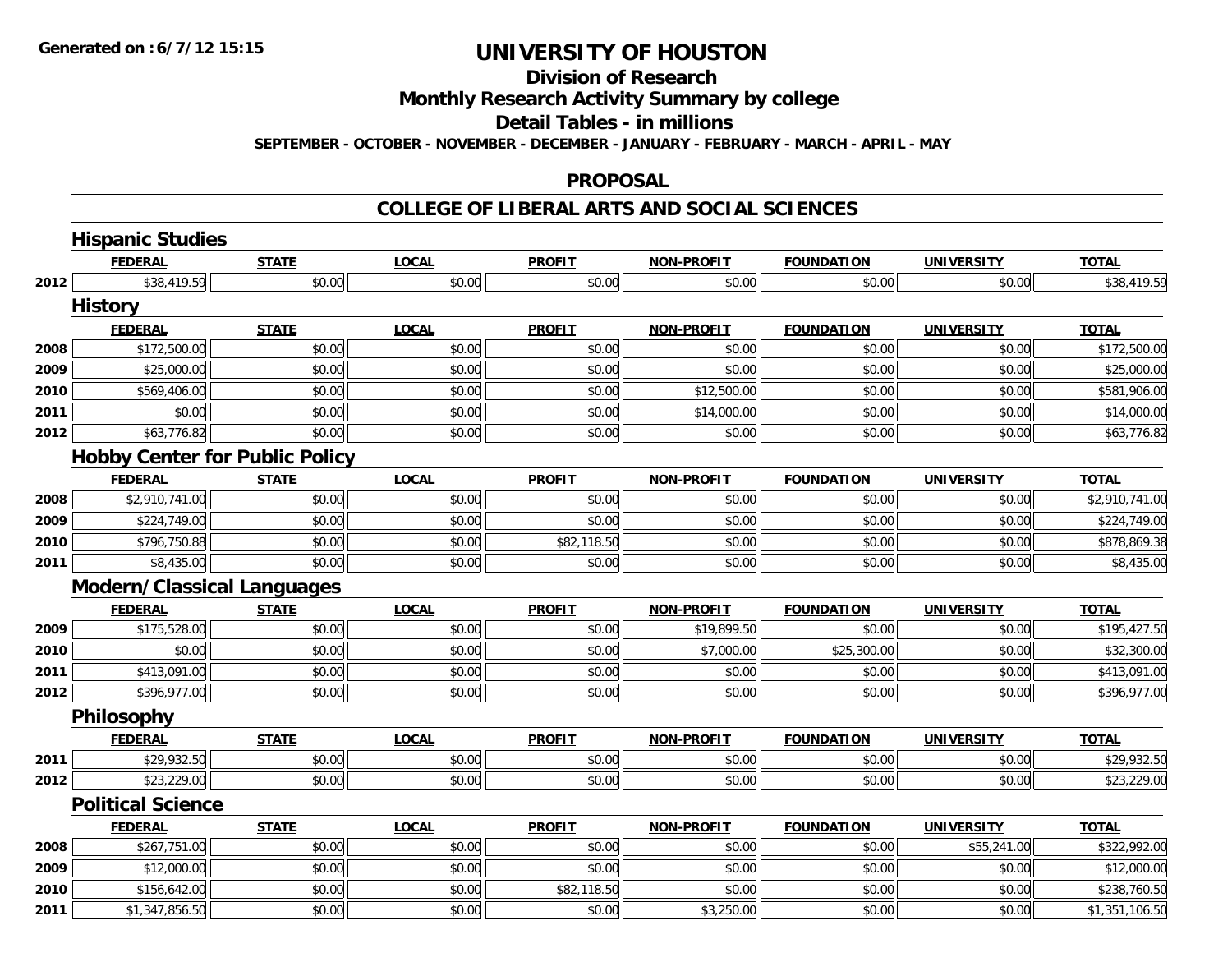### **Division of Research**

**Monthly Research Activity Summary by college**

**Detail Tables - in millions**

**SEPTEMBER - OCTOBER - NOVEMBER - DECEMBER - JANUARY - FEBRUARY - MARCH - APRIL - MAY**

#### **PROPOSAL**

|       | <b>Political Science</b>       |                 |                |                |                   |                   |                   |                  |
|-------|--------------------------------|-----------------|----------------|----------------|-------------------|-------------------|-------------------|------------------|
|       | <b>FEDERAL</b>                 | <b>STATE</b>    | <b>LOCAL</b>   | <b>PROFIT</b>  | <b>NON-PROFIT</b> | <b>FOUNDATION</b> | <b>UNIVERSITY</b> | <b>TOTAL</b>     |
| 2012  | \$423,428.00                   | \$77,296.00     | \$0.00         | \$0.00         | \$0.00            | \$0.00            | \$0.00            | \$500,724.00     |
|       | <b>Psychology</b>              |                 |                |                |                   |                   |                   |                  |
|       | <b>FEDERAL</b>                 | <b>STATE</b>    | <b>LOCAL</b>   | <b>PROFIT</b>  | <b>NON-PROFIT</b> | <b>FOUNDATION</b> | <b>UNIVERSITY</b> | <b>TOTAL</b>     |
| 2008  | \$8,867,873.45                 | \$1,324,703.66  | \$0.00         | \$462,000.00   | \$217,526.00      | \$293,766.00      | \$430,180.00      | \$11,596,049.11  |
| 2009  | \$7,726,113.31                 | \$5,192,426.76  | \$0.00         | \$380,295.00   | \$1,197,932.00    | \$265,922.00      | \$1,057,944.00    | \$15,820,633.07  |
| 2010  | \$19,694,336.74                | \$10,671,517.35 | \$630,307.00   | \$464,000.00   | \$1,024,713.00    | \$31,672.00       | \$8,920,938.00    | \$41,437,484.09  |
| 2011  | \$22,872,825.80                | \$2,931,290.10  | \$472,984.00   | \$1,095,674.40 | \$425,817.00      | \$174,672.00      | \$2,121,483.00    | \$30,094,746.30  |
| 2012  | \$10,107,155.47                | \$1,454,090.15  | \$0.00         | \$1,292,571.00 | \$183,828.00      | \$70,367.00       | \$2,306,784.00    | \$15,414,795.62  |
|       | <b>School of Communication</b> |                 |                |                |                   |                   |                   |                  |
|       | <b>FEDERAL</b>                 | <b>STATE</b>    | <b>LOCAL</b>   | <b>PROFIT</b>  | <b>NON-PROFIT</b> | <b>FOUNDATION</b> | <b>UNIVERSITY</b> | <b>TOTAL</b>     |
| 2011  | \$294,900.00                   | \$0.00          | \$0.00         | \$0.00         | \$0.00            | \$0.00            | \$0.00            | \$294,900.00     |
| 2012  | \$336,545.00                   | \$0.00          | \$0.00         | \$0.00         | \$0.00            | \$0.00            | \$0.00            | \$336,545.00     |
|       | <b>School of Music</b>         |                 |                |                |                   |                   |                   |                  |
|       | <b>FEDERAL</b>                 | <b>STATE</b>    | <b>LOCAL</b>   | <b>PROFIT</b>  | <b>NON-PROFIT</b> | <b>FOUNDATION</b> | <b>UNIVERSITY</b> | <b>TOTAL</b>     |
| 2009  | \$0.00                         | \$143,067.00    | \$0.00         | \$0.00         | \$98,060.00       | \$0.00            | \$0.00            | \$241,127.00     |
| 2010  | \$0.00                         | \$14,500.00     | \$0.00         | \$0.00         | \$0.00            | \$0.00            | \$0.00            | \$14,500.00      |
| 2011  | \$0.00                         | \$26,500.00     | \$0.00         | \$0.00         | \$0.00            | \$0.00            | \$0.00            | \$26,500.00      |
|       | Sociology                      |                 |                |                |                   |                   |                   |                  |
|       | <b>FEDERAL</b>                 | <b>STATE</b>    | <b>LOCAL</b>   | <b>PROFIT</b>  | <b>NON-PROFIT</b> | <b>FOUNDATION</b> | <b>UNIVERSITY</b> | <b>TOTAL</b>     |
| 2008  | \$1,134,727.60                 | \$0.00          | \$59,350.00    | \$0.00         | \$0.00            | \$0.00            | \$26,250.00       | \$1,220,327.60   |
| 2009  | \$1,596,352.20                 | \$0.00          | \$60,000.00    | \$0.00         | \$32,000.00       | \$14,997.00       | \$0.00            | \$1,703,349.20   |
| 2010  | \$1,415,674.00                 | \$0.00          | \$0.00         | \$0.00         | \$3,500.00        | \$0.00            | \$0.00            | \$1,419,174.00   |
| 2011  | \$796,309.80                   | \$0.00          | \$0.00         | \$0.00         | \$0.00            | \$0.00            | \$0.00            | \$796,309.80     |
| 2012  | \$0.00                         | \$0.00          | \$0.00         | \$0.00         | \$0.00            | \$16,808.00       | \$508,467.30      | \$525,275.30     |
|       | <b>Theatre</b>                 |                 |                |                |                   |                   |                   |                  |
|       | <b>FEDERAL</b>                 | <b>STATE</b>    | <b>LOCAL</b>   | <b>PROFIT</b>  | <b>NON-PROFIT</b> | <b>FOUNDATION</b> | <b>UNIVERSITY</b> | <b>TOTAL</b>     |
| 2010  | \$2,468,678.00                 | \$0.00          | \$0.00         | \$0.00         | \$0.00            | \$0.00            | \$0.00            | \$2,468,678.00   |
| Total | \$136,338,505.11               | \$27,493,198.13 | \$1,227,341.00 | \$8,922,098.63 | \$8,716,891.70    | \$3,602,843.04    | \$21,991,170.30   | \$208,292,047.91 |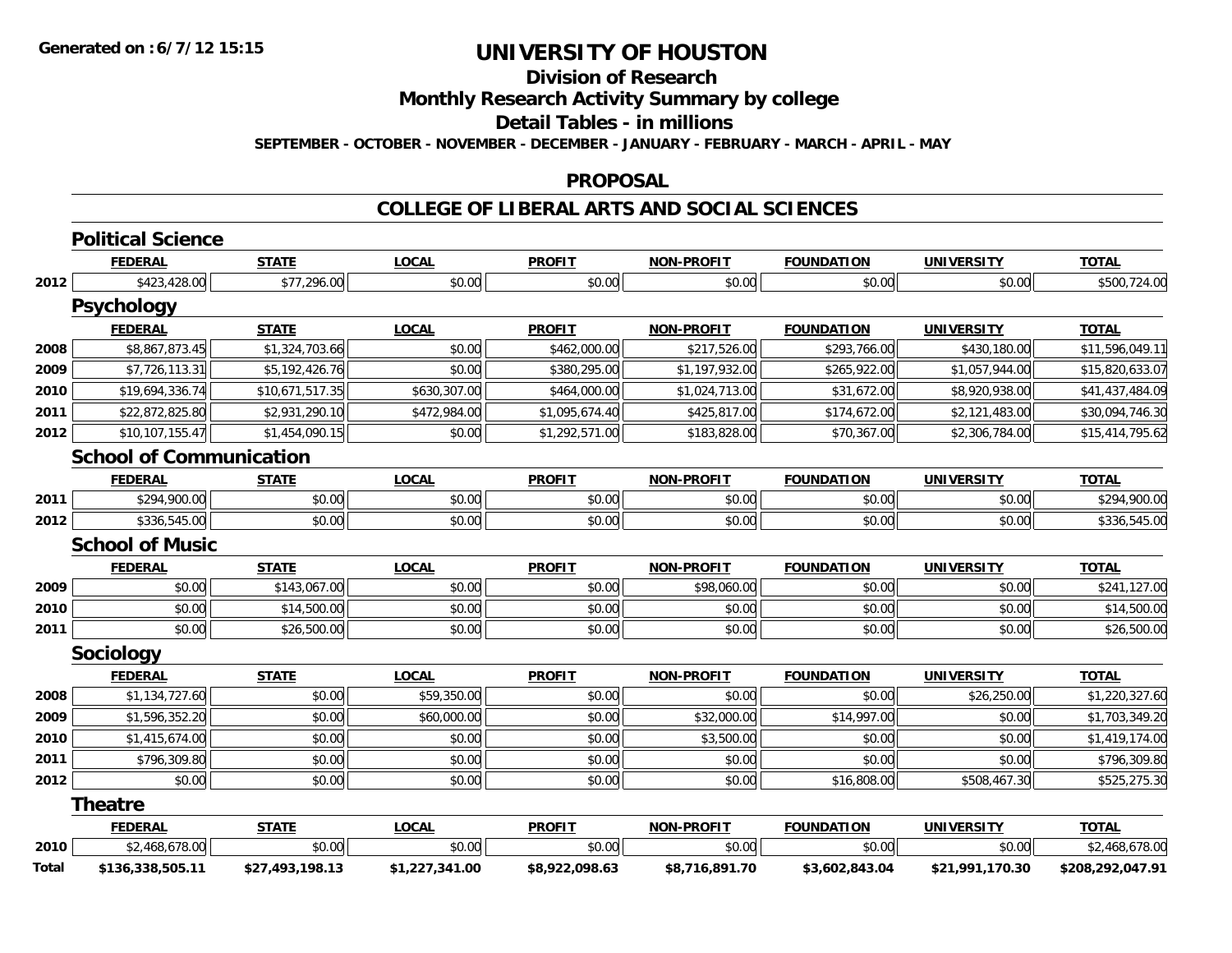**Division of Research**

**Monthly Research Activity Summary by college**

**Detail Tables - in millions**

**SEPTEMBER - OCTOBER - NOVEMBER - DECEMBER - JANUARY - FEBRUARY - MARCH - APRIL - MAY**

#### **PROPOSAL**

### **COLLEGE OF NATURAL SCIENCES AND MATHEMATICS**

| --<br>--       | Laboratories<br>ווסטור                |       |               |                   |                  |        |              |
|----------------|---------------------------------------|-------|---------------|-------------------|------------------|--------|--------------|
| <b>FEDERAL</b> | - - - -<br>$\mathbf{T}$<br>$-1.73.17$ | LOCAI | <b>PROFIT</b> | <b>NON-PROFIT</b> | <b>OUNDATION</b> | INIVER | <b>TOTAL</b> |

|      | <b>FEDERAL</b>                                         | <b>STATE</b>    | <b>LOCAL</b> | <b>PROFIT</b>  | <b>NON-PROFIT</b> | <b>FOUNDATION</b> | <b>UNIVERSITY</b> | <b>TOTAL</b>    |
|------|--------------------------------------------------------|-----------------|--------------|----------------|-------------------|-------------------|-------------------|-----------------|
| 2011 | \$0.00                                                 | \$0.00          | \$0.00       | \$70,000.00    | \$0.00            | \$0.00            | \$0.00            | \$70,000.00     |
|      | <b>Biology/Biochemistry</b>                            |                 |              |                |                   |                   |                   |                 |
|      | <b>FEDERAL</b>                                         | <b>STATE</b>    | <b>LOCAL</b> | <b>PROFIT</b>  | <b>NON-PROFIT</b> | <b>FOUNDATION</b> | <b>UNIVERSITY</b> | <b>TOTAL</b>    |
| 2008 | \$16,119,822.65                                        | \$2,023,992.45  | \$0.00       | \$3,229,500.00 | \$492,689.00      | \$1,727,412.37    | \$3,019,703.22    | \$26,613,119.69 |
| 2009 | \$32,568,007.03                                        | \$100,000.00    | \$0.00       | \$4,607,043.60 | \$1,154,076.00    | \$1,395,000.00    | \$3,197,353.70    | \$43,021,480.33 |
| 2010 | \$23,270,735.28                                        | \$12,612,230.23 | \$0.00       | \$1,314,639.00 | \$3,521,740.00    | \$4,571,470.00    | \$5,168,030.00    | \$50,458,844.51 |
| 2011 | \$34,114,585.70                                        | \$1,921,804.00  | \$0.00       | \$520,396.57   | \$1,124,421.31    | \$1,424,579.00    | \$991,830.50      | \$40,097,617.08 |
| 2012 | \$32,801,429.61                                        | \$1,414,381.00  | \$0.00       | \$90,000.00    | \$3,055,527.80    | \$1,809,822.00    | \$1,455,513.08    | \$40,626,673.49 |
|      | <b>Center for Nuclear Receptors and Cell Signaling</b> |                 |              |                |                   |                   |                   |                 |
|      | <b>FEDERAL</b>                                         | <b>STATE</b>    | <b>LOCAL</b> | <b>PROFIT</b>  | <b>NON-PROFIT</b> | <b>FOUNDATION</b> | <b>UNIVERSITY</b> | <b>TOTAL</b>    |
| 2009 | \$4,455,975.70                                         | \$2,750,000.00  | \$0.00       | \$0.00         | \$0.00            | \$0.00            | \$0.00            | \$7,205,975.70  |
| 2010 | \$3,305,206.00                                         | \$5,300,266.50  | \$0.00       | \$58,989.00    | \$170,000.00      | \$3,593,402.80    | \$237,415.00      | \$12,665,279.30 |
| 2011 | \$4,580,203.18                                         | \$8,793,817.00  | \$0.00       | \$240,000.00   | \$435,126.00      | \$835,000.00      | \$818,762.00      | \$15,702,908.18 |
| 2012 | \$3,668,740.00                                         | \$0.00          | \$0.00       | \$0.00         | \$403,096.00      | \$75,000.00       | \$0.00            | \$4,146,836.00  |
|      | Chemistry                                              |                 |              |                |                   |                   |                   |                 |
|      | <b>FEDERAL</b>                                         | <b>STATE</b>    | <b>LOCAL</b> | <b>PROFIT</b>  | <b>NON-PROFIT</b> | <b>FOUNDATION</b> | <b>UNIVERSITY</b> | <b>TOTAL</b>    |
| 2008 | \$7,330,265.11                                         | \$2,020,818.00  | \$0.00       | \$14,293.00    | \$358,475.80      | \$2,075,774.00    | \$1,121,185.36    | \$12,920,811.27 |
| 2009 | \$16,148,123.51                                        | \$3,617,513.50  | \$0.00       | \$52,009.00    | \$706,730.00      | \$1,760,000.00    | \$2,788,900.30    | \$25,073,276.31 |
| 2010 | \$17,212,037.15                                        | \$9,114,200.37  | \$0.00       | \$211,699.50   | \$2,930,116.26    | \$1,505,260.99    | \$685,992.00      | \$31,659,306.27 |
| 2011 | \$15,672,960.95                                        | \$410,807.00    | \$0.00       | \$130,000.00   | \$219,998.00      | \$960,000.00      | \$669,942.00      | \$18,063,707.95 |
| 2012 | \$12,358,040.38                                        | \$2,914,220.00  | \$0.00       | \$80,000.00    | \$1,114,109.00    | \$1,095,000.00    | \$318,088.00      | \$17,879,457.38 |
|      | <b>Computer Science</b>                                |                 |              |                |                   |                   |                   |                 |
|      | <b>FEDERAL</b>                                         | <b>STATE</b>    | <b>LOCAL</b> | <b>PROFIT</b>  | <b>NON-PROFIT</b> | <b>FOUNDATION</b> | <b>UNIVERSITY</b> | <b>TOTAL</b>    |
| 2008 | \$22,853,223.76                                        | \$2,094,619.00  | \$0.00       | \$779,139.00   | \$1,065,006.80    | \$199,535.00      | \$6,827,523.00    | \$33,819,046.56 |
| 2009 | \$22,306,513.58                                        | \$500,000.00    | \$0.00       | \$2,138,496.30 | \$2,147,667.81    | \$60,000.00       | \$1,175,837.05    | \$28,328,514.74 |
| 2010 | \$16,002,439.09                                        | \$4,571,502.00  | \$0.00       | \$3,292,334.14 | \$1,217,143.50    | \$0.00            | \$1,307,724.00    | \$26,391,142.73 |
| 2011 | \$19,831,508.90                                        | \$433,402.00    | \$0.00       | \$1,037,248.70 | \$312,696.00      | \$302,606.25      | \$34,145.00       | \$21,951,606.85 |
| 2012 | \$25,490,016.29                                        | \$1,396,932.00  | \$0.00       | \$259,721.00   | \$1,449,357.00    | \$195,918.20      | \$1,186,195.20    | \$29,978,139.69 |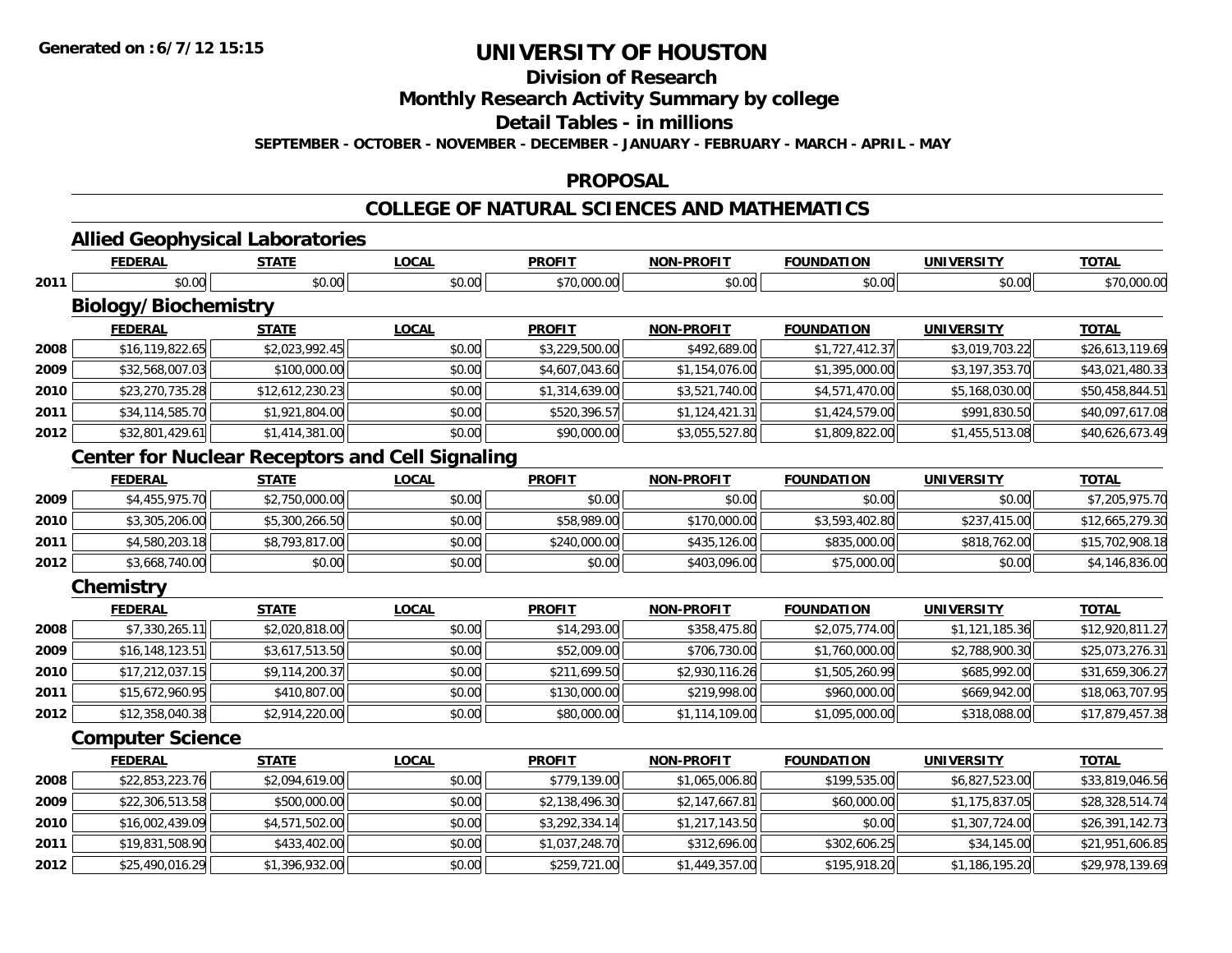### **Division of Research**

**Monthly Research Activity Summary by college**

#### **Detail Tables - in millions**

**SEPTEMBER - OCTOBER - NOVEMBER - DECEMBER - JANUARY - FEBRUARY - MARCH - APRIL - MAY**

#### **PROPOSAL**

### **COLLEGE OF NATURAL SCIENCES AND MATHEMATICS**

### **Dean, Natural Sciences and Mathematics**

|      | <b>FEDERAL</b> | <b>STATE</b> | <u>LOCAL</u> | <b>PROFIT</b> | <b>NON-PROFIT</b> | <b>FOUNDATION</b> | <b>UNIVERSITY</b> | <b>TOTAL</b>   |
|------|----------------|--------------|--------------|---------------|-------------------|-------------------|-------------------|----------------|
| 2008 | \$0.00         | \$0.00       | \$0.00       | \$0.00        | \$0.00            | \$0.00            | \$0.00            | \$0.00         |
| 2009 | \$2,075,710.00 | \$74,390.50  | \$0.00       | \$0.00        | \$0.00            | \$0.00            | \$0.00            | \$2,150,100.50 |
| 2010 | \$4,999.95     | \$130,000.00 | \$0.00       | \$0.00        | \$0.00            | \$0.00            | \$0.00            | \$134,999.95   |
| 2011 | \$1,804,398.00 | \$750,000.00 | \$0.00       | \$0.00        | \$0.00            | \$0.00            | \$0.00            | \$2,554,398.00 |
| 2012 | \$2,614,069.96 | \$0.00       | \$0.00       | \$211,980.00  | \$0.00            | \$0.00            | \$44,591.00       | \$2,870,640.96 |

#### **Geosciences**

|      | <b>FEDERAL</b> | <u>STATE</u>   | <b>LOCAL</b> | <b>PROFIT</b>  | <b>NON-PROFIT</b> | <b>FOUNDATION</b> | <b>UNIVERSITY</b> | <u>TOTAL</u>   |
|------|----------------|----------------|--------------|----------------|-------------------|-------------------|-------------------|----------------|
| 2008 | \$2,356,972.00 | \$653,092.00   | \$0.00       | \$576,475.00   | \$715,500.00      | \$0.00            | \$617,747.00      | \$4,919,786.00 |
| 2009 | \$5,599,500.00 | \$369,985.00   | \$0.00       | \$1,352,770.88 | \$449,475.00      | \$0.00            | \$0.00            | \$7,771,730.88 |
| 2010 | \$3,779,852.50 | \$1,324,124.00 | \$0.00       | \$334,640.34   | \$551,664.00      | \$0.00            | \$1,132,394.00    | \$7,122,674.84 |
| 2011 | \$4,836,982.00 | \$990,980.20   | \$0.00       | \$87,000.00    | \$2,426,934.80    | \$0.00            | \$1,412,133.00    | \$9,754,030.00 |
| 2012 | \$5,681,378.54 | \$66,925.20    | \$0.00       | \$915,154.00   | \$191,371.00      | \$150,000.00      | \$505,768.00      | \$7,510,596.74 |

### **Institute for Multidimensional Air Quality Studies**

|      | <b>FEDERAL</b>                       | <b>CTATI</b> | $\sim$ $\sim$ $\sim$<br>.UUA. | <b>PROFIT</b>   | <b>-PROFIT</b><br>NON   | <b>FOUNDATION</b> | <b>UNIVERSITY</b>         | <b>TOTAL</b>   |
|------|--------------------------------------|--------------|-------------------------------|-----------------|-------------------------|-------------------|---------------------------|----------------|
| 2009 | $\cdots$<br>,,,,,                    | ሖጣ<br>טע.טע  | $\sim$ 00<br>JU.UU            | 0.00<br>JU.UU   | 0000<br>JU.UU           | 0000<br>ט.טע      | 0000<br>⊸∪.∪∪⊫            | \$0.00         |
| 2011 | $\mathbf{A} \cap \mathbf{B}$<br>ט.טי | ტი იი<br>ט.ט | $\sim$ $\sim$<br>vu.vu        | 0.00<br>- JU.UU | 0 <sub>n</sub><br>PU.UU | $+ - - -$<br>u.uu | $n \cap \Omega$<br>→∪.UUI | ልስ ስስ<br>DU.UG |

**Mathematics**

|      | <u>FEDERAL</u>  | <b>STATE</b>   | <b>LOCAL</b> | <b>PROFIT</b> | <b>NON-PROFIT</b> | <b>FOUNDATION</b> | <b>UNIVERSITY</b> | <b>TOTAL</b>    |
|------|-----------------|----------------|--------------|---------------|-------------------|-------------------|-------------------|-----------------|
| 2008 | \$9,723,951.69  | \$1,391,114.00 | \$0.00       | \$14,293.00   | \$432,408.60      | \$139,098.63      | \$366,149.89      | \$12,067,015.81 |
| 2009 | \$12,804,725.65 | \$0.00         | \$0.00       | \$72,653.70   | \$180,791.00      | \$0.00            | \$54,880.95       | \$13,113,051.30 |
| 2010 | \$7,562,068.00  | \$1,543,437.00 | \$0.00       | \$604,786.50  | \$459,604.50      | \$80,000.00       | \$138,111.00      | \$10,388,007.00 |
| 2011 | \$6,270,560.28  | \$784,756.00   | \$0.00       | \$321,626.00  | \$22,622.00       | \$115,000.00      | \$64,383.00       | \$7,578,947.28  |
| 2012 | \$4,537,695.97  | \$0.00         | \$0.00       | \$210,000.00  | \$0.00            | \$222,725.00      | \$710,825.00      | \$5,681,245.97  |

**Physics**

|      | <b>FEDERAL</b>  | <b>STATE</b>   | <u>LOCAL</u> | <b>PROFIT</b>  | <b>NON-PROFIT</b> | <b>FOUNDATION</b> | <b>UNIVERSITY</b> | <u>TOTAL</u>    |
|------|-----------------|----------------|--------------|----------------|-------------------|-------------------|-------------------|-----------------|
| 2008 | \$19,850,628.04 | \$3,147,007.00 | \$0.00       | \$181,494.00   | \$496,909.80      | \$1,150,782.00    | \$1,059,313.89    | \$25,886,134.73 |
| 2009 | \$11,604,180.29 | \$556,454.50   | \$0.00       | \$3,900,849.00 | \$839,019,00      | \$1,529,793.00    | \$4,381,820.00    | \$22,812,115.79 |
| 2010 | \$18,826,600.58 | \$3,307,000.00 | \$0.00       | \$1,910,004.00 | \$2,657,368.74    | \$945,990.21      | \$24,160.00       | \$27,671,123.53 |
| 2011 | \$15,968,375.68 | \$0.00         | \$6,000.00   | \$843,439.50   | \$2,068,969.60    | \$658,356.00      | \$0.00            | \$19,545,140.78 |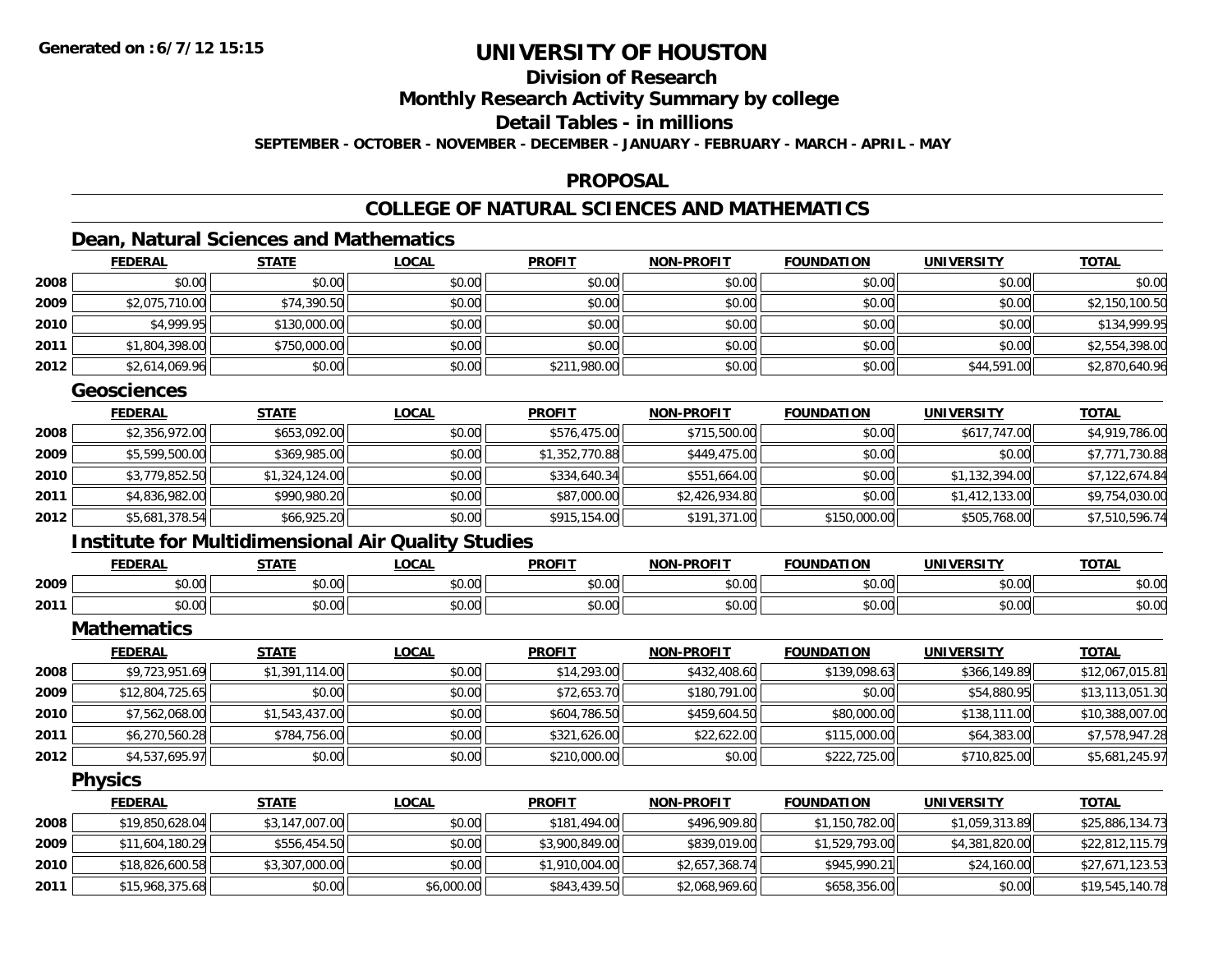#### **Division of Research**

**Monthly Research Activity Summary by college**

**Detail Tables - in millions**

**SEPTEMBER - OCTOBER - NOVEMBER - DECEMBER - JANUARY - FEBRUARY - MARCH - APRIL - MAY**

#### **PROPOSAL**

#### **COLLEGE OF NATURAL SCIENCES AND MATHEMATICS**

|              | <b>Physics</b>   |                 |              |                 |                   |                   |                   |                      |  |  |  |  |
|--------------|------------------|-----------------|--------------|-----------------|-------------------|-------------------|-------------------|----------------------|--|--|--|--|
|              | <u>FEDERAL</u>   | <b>STATE</b>    | <u>LOCAL</u> | <b>PROFIT</b>   | <b>NON-PROFIT</b> | <b>FOUNDATION</b> | <b>UNIVERSITY</b> | <u>TOTAL</u>         |  |  |  |  |
| 2012         | \$13,131,033.93  | 7.557.00        | \$0.00       | \$2,611,760.60  | \$258,667.00      | 1.498.628.30      | \$1,060,600.00    | 3,738,246.83<br>\$18 |  |  |  |  |
| <b>Total</b> | \$479.123.516.92 | \$77.257.327.45 | \$6,000.00   | \$32,274,435.33 | \$33.629.281.32   | \$30,076,153.75   | \$42.577.016.14   | \$694,943,730.91     |  |  |  |  |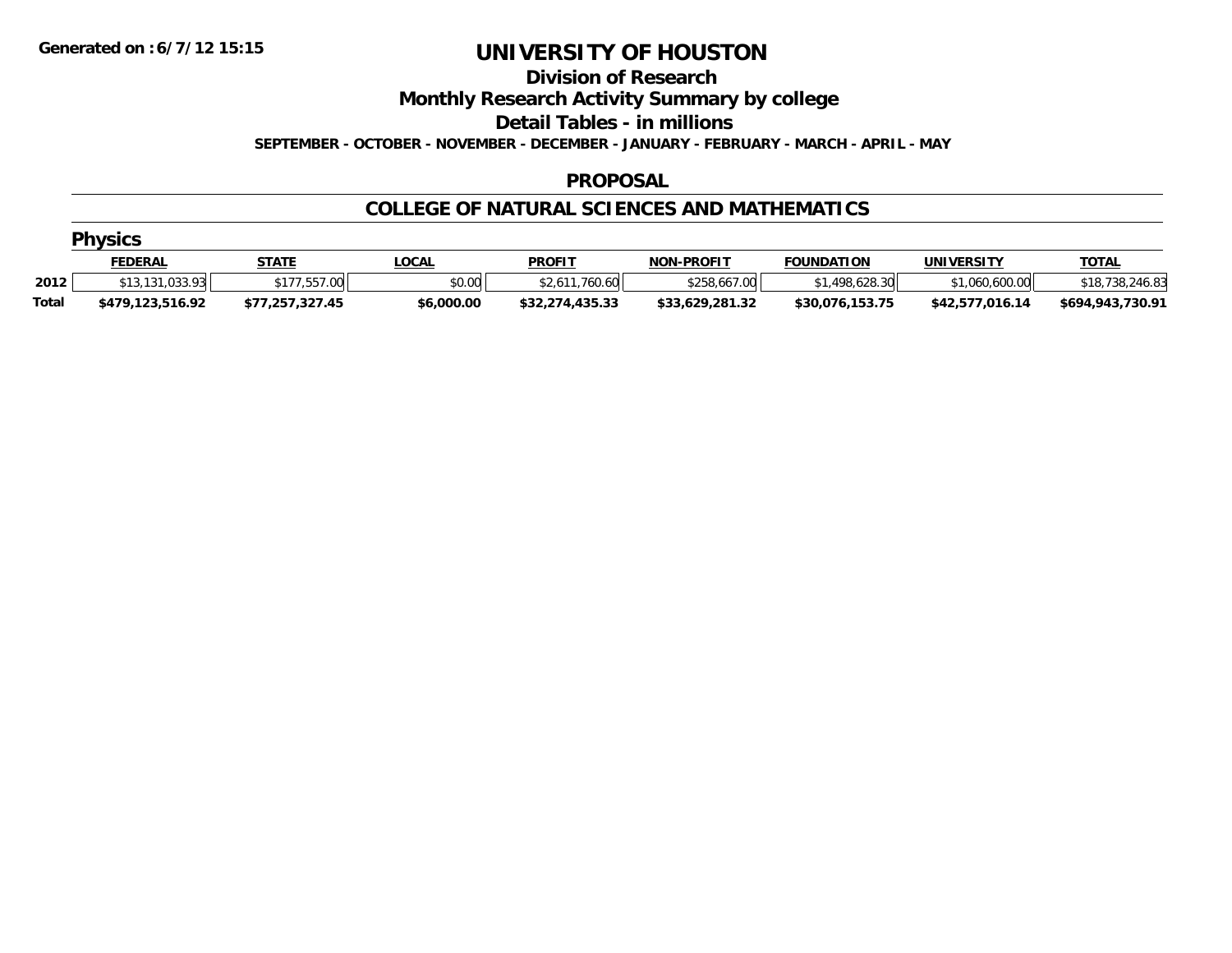### **Division of Research**

**Monthly Research Activity Summary by college**

**Detail Tables - in millions**

**SEPTEMBER - OCTOBER - NOVEMBER - DECEMBER - JANUARY - FEBRUARY - MARCH - APRIL - MAY**

#### **PROPOSAL**

#### **COLLEGE OF OPTOMETRY**

### **Clinical Optometry - Old Dept**

|       | <b>FEDERAL</b>              | <b>STATE</b>   | <b>LOCAL</b> | <b>PROFIT</b>  | <b>NON-PROFIT</b> | <b>FOUNDATION</b> | <b>UNIVERSITY</b> | <b>TOTAL</b>    |
|-------|-----------------------------|----------------|--------------|----------------|-------------------|-------------------|-------------------|-----------------|
| 2010  | \$0.00                      | \$0.00         | \$0.00       | \$0.00         | \$0.00            | \$0.00            | \$0.00            | \$0.00          |
|       | <b>Optometry, Community</b> |                |              |                |                   |                   |                   |                 |
|       | <b>FEDERAL</b>              | <b>STATE</b>   | <b>LOCAL</b> | <b>PROFIT</b>  | <b>NON-PROFIT</b> | <b>FOUNDATION</b> | <b>UNIVERSITY</b> | <b>TOTAL</b>    |
| 2008  | \$10,675,779.00             | \$1,035,733.52 | \$0.00       | \$242,120.00   | \$90,000.00       | \$151,948.00      | \$35,000.00       | \$12,230,580.52 |
| 2009  | \$5,702,308.75              | \$73,713.52    | \$0.00       | \$424,038.00   | \$21,563.00       | \$140,000.00      | \$356,044.00      | \$6,717,667.27  |
| 2010  | \$4,721,808.00              | \$832,859.00   | \$0.00       | \$499,987.40   | \$47,927.00       | \$0.00            | \$1,421,644.50    | \$7,524,225.90  |
| 2011  | \$12,969,594.25             | \$62,945.00    | \$0.00       | \$1,346,770.16 | \$328,078.00      | \$229,995.00      | \$0.00            | \$14,937,382.41 |
| 2012  | \$13,334,436.00             | \$74,750.00    | \$0.00       | \$338,246.00   | \$0.00            | \$0.00            | \$1,257,311.00    | \$15,004,743.00 |
| Total | \$47,403,926.00             | \$2,080,001.04 | \$0.00       | \$2,851,161.56 | \$487,568.00      | \$521,943.00      | \$3,069,999.50    | \$56,414,599.10 |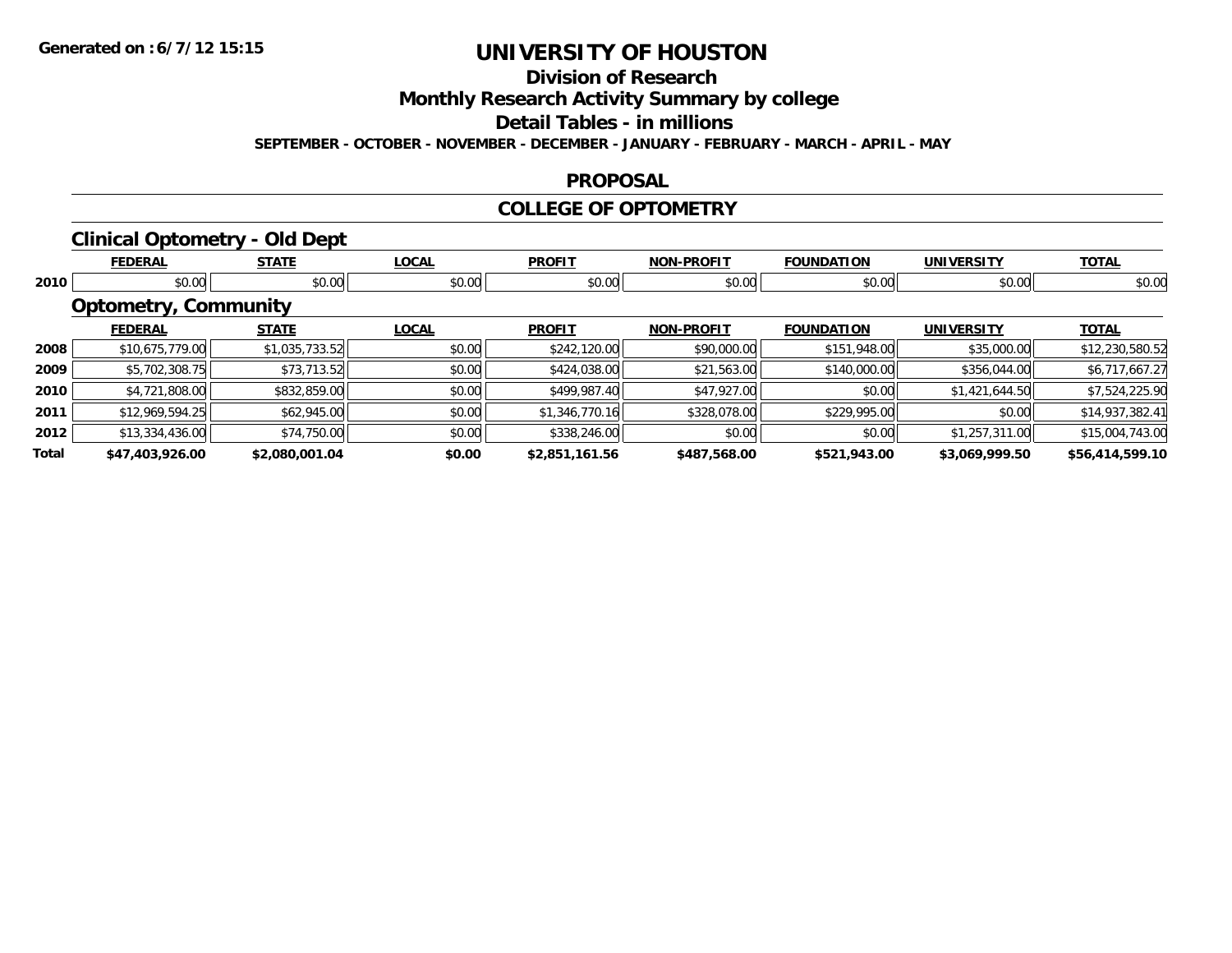### **Division of Research**

**Monthly Research Activity Summary by college**

**Detail Tables - in millions**

**SEPTEMBER - OCTOBER - NOVEMBER - DECEMBER - JANUARY - FEBRUARY - MARCH - APRIL - MAY**

#### **PROPOSAL**

### **COLLEGE OF PHARMACY**

### **Clinical Sciences and Administration**

|      | <b>FEDERAL</b> | <b>STATE</b> | <b>LOCAL</b> | <b>PROFIT</b>  | <b>NON-PROFIT</b> | <b>FOUNDATION</b> | <b>UNIVERSITY</b> | <u>TOTAL</u>   |
|------|----------------|--------------|--------------|----------------|-------------------|-------------------|-------------------|----------------|
| 2008 | \$2,278,345.00 | \$99,400.00  | \$0.00       | \$579,765.32   | \$470,000.00      | \$89,000.00       | \$62,519.00       | \$3,579,029.32 |
| 2009 | \$5,096,187.02 | \$283,457.00 | \$0.00       | \$350,148.00   | \$56,500.00       | \$5,000.00        | \$58,519.01       | \$5,849,811.03 |
| 2010 | \$4,583,489.58 | \$521,897.80 | \$0.00       | \$1,138,462.57 | \$864,410.00      | \$5,000.00        | \$74,809.00       | \$7,188,068.95 |
| 2011 | \$2,861,086.40 | \$11,000.00  | \$0.00       | \$308,065.80   | \$410,354.50      | \$170,340.00      | \$208,550.50      | \$3,969,397.20 |
| 2012 | \$5,244,856.84 | \$35,547.00  | \$0.00       | \$323,734.00   | \$457,754.00      | \$142,630.00      | \$380,235.72      | \$6,584,757.56 |
|      | Dean, Pharmacy |              |              |                |                   |                   |                   |                |
|      | <b>FEDERAL</b> | <b>STATE</b> | <b>LOCAL</b> | <b>PROFIT</b>  | <b>NON-PROFIT</b> | <b>FOUNDATION</b> | <b>UNIVERSITY</b> | <b>TOTAL</b>   |

|      | .             | "             | <u>Loone</u>   | .                      | .                            | .                  |                    | 10111                             |
|------|---------------|---------------|----------------|------------------------|------------------------------|--------------------|--------------------|-----------------------------------|
| 2009 | 0000<br>,u.uu | 0000<br>JU.UU | nn nn<br>DU.UU | $n \cap \neg$<br>JU.UU | $0.25$ 0.00 0.0<br>⊸∠ບບບ.ບບ⊪ | $\sim$ 00<br>JU.UU | $\sim$ 00<br>JU.UU | $\uparrow$ 25 000 00<br>DU.UUU.CS |
| 2010 | \$0.00        | 0000<br>DU.UU | \$0.00         | 40.00<br>JU.UU         | mn n¢<br>JU.UU               | 0000<br>JU.UU      | \$0.00             | \$0.00                            |
| 2011 | \$0.00        | \$0.00        | \$0.00         | \$0.00                 | \$0.00                       | \$0.00             | \$0.00             | \$0.00                            |

#### **Institute for Community Health**

|      | --- | ---- | $\sim$ $\sim$ $\sim$ | $- - - - - -$<br>יחה | .<br>ורות |      | $-2 - 1$ |
|------|-----|------|----------------------|----------------------|-----------|------|----------|
| 2011 |     |      | $\sim$ 00<br>v.vv    | - - -<br>^^<br>,,,,  | $ -$      | $ -$ |          |

### **Pharmacological and Pharmaceutical Sciences**

|       | <b>FEDERAL</b>   | <b>STATE</b>    | <b>LOCAL</b> | <b>PROFIT</b>  | <b>NON-PROFIT</b> | <b>FOUNDATION</b> | <b>UNIVERSITY</b> | <u>TOTAL</u>     |
|-------|------------------|-----------------|--------------|----------------|-------------------|-------------------|-------------------|------------------|
| 2008  | \$8,075,646.00   | \$3,289,197.00  | \$0.00       | \$40,000.00    | \$1,797,927.00    | \$1,117,908.00    | \$0.00            | \$14,320,678.00  |
| 2009  | \$18,593,932.24  | \$797,873.00    | \$0.00       | \$140,516.00   | \$1,987,680.00    | \$768,069.00      | \$2,419,130.99    | \$24,707,201.23  |
| 2010  | \$18,449,304.64  | \$7,460,115.20  | \$0.00       | \$71,200.00    | \$2,715,560.00    | \$235,210.00      | \$214,489.00      | \$29,145,878.84  |
| 2011  | \$16,442,517.60  | \$0.00          | \$0.00       | \$122,287.00   | \$573,454.50      | \$1,293,967.00    | \$1,051,878.00    | \$19,484,104.10  |
| 2012  | \$26,827,316.12  | \$172,389.00    | \$0.00       | \$282,500.00   | \$2,216,482.20    | \$203,976.00      | \$3,500,380.00    | \$33,203,043.32  |
| Total | \$111,000,299.44 | \$12,670,876.00 | \$0.00       | \$3,356,678.69 | \$11,575,122.20   | \$4,031,100.00    | \$7,970,511.22    | \$150,604,587.55 |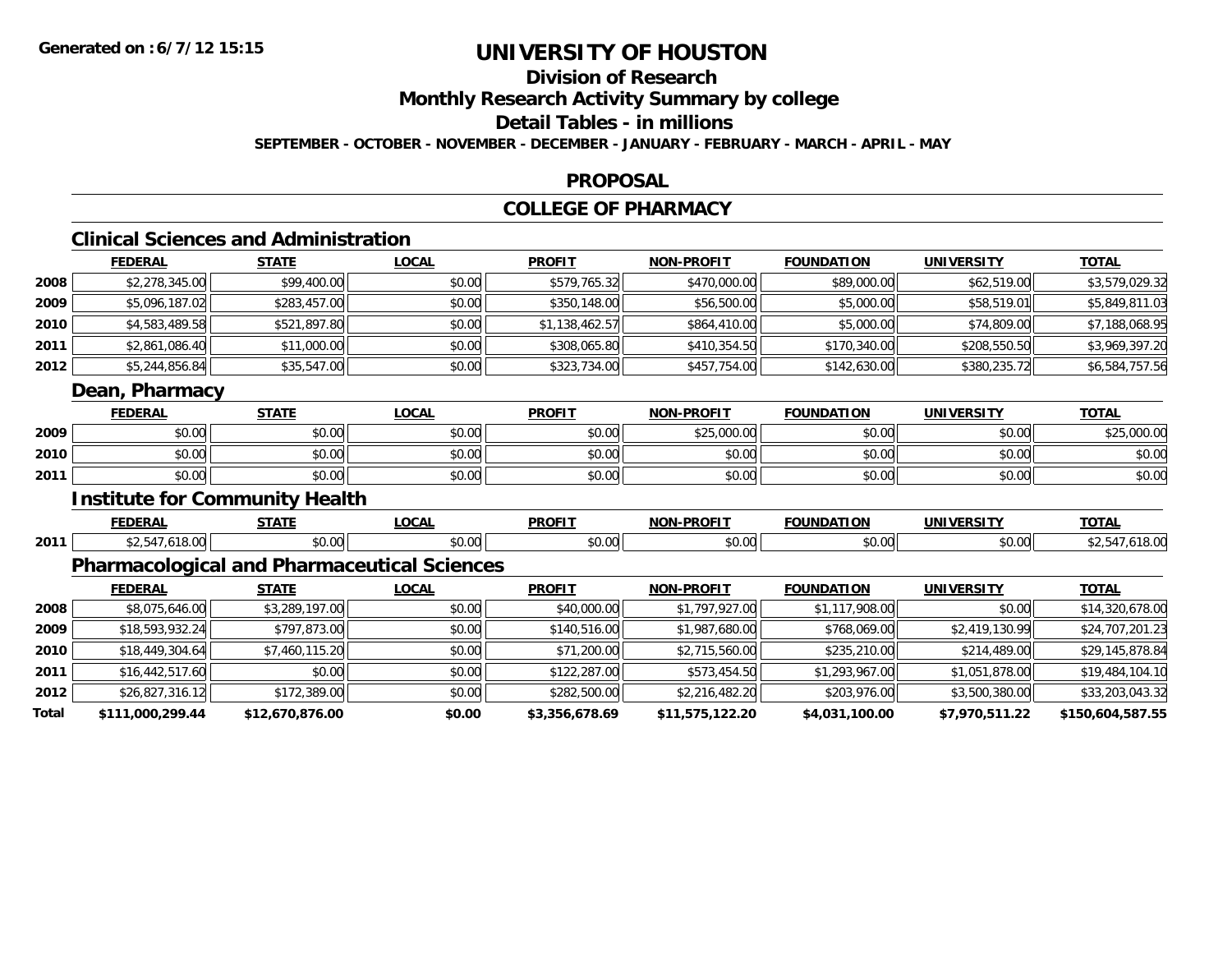**Division of Research**

**Monthly Research Activity Summary by college**

**Detail Tables - in millions**

**SEPTEMBER - OCTOBER - NOVEMBER - DECEMBER - JANUARY - FEBRUARY - MARCH - APRIL - MAY**

#### **PROPOSAL**

#### **COLLEGE OF TECHNOLOGY**

|      | <b>FEDERAL</b>                                | <b>STATE</b>   | <b>LOCAL</b> | <b>PROFIT</b>  | <b>NON-PROFIT</b> | <b>FOUNDATION</b> | <b>UNIVERSITY</b> | <b>TOTAL</b>    |
|------|-----------------------------------------------|----------------|--------------|----------------|-------------------|-------------------|-------------------|-----------------|
| 2009 | \$0.00                                        | \$0.00         | \$0.00       | \$0.00         | \$0.00            | \$0.00            | \$0.00            | \$0.00          |
|      | <b>Center for Technology Literacy</b>         |                |              |                |                   |                   |                   |                 |
|      | <b>FEDERAL</b>                                | <b>STATE</b>   | <b>LOCAL</b> | <b>PROFIT</b>  | <b>NON-PROFIT</b> | <b>FOUNDATION</b> | <b>UNIVERSITY</b> | <b>TOTAL</b>    |
| 2009 | \$16,800.00                                   | \$0.00         | \$0.00       | \$0.00         | \$0.00            | \$0.00            | \$0.00            | \$16,800.00     |
| 2010 | \$2,499,903.90                                | \$0.00         | \$0.00       | \$0.00         | \$0.00            | \$0.00            | \$0.00            | \$2,499,903.90  |
| 2011 | \$59,903.20                                   | \$0.00         | \$0.00       | \$230,106.00   | \$0.00            | \$0.00            | \$0.00            | \$290,009.20    |
| 2012 | \$0.00                                        | \$111,690.00   | \$0.00       | \$0.00         | \$0.00            | \$0.00            | \$0.00            | \$111,690.00    |
|      | Dean, Technology                              |                |              |                |                   |                   |                   |                 |
|      | <b>FEDERAL</b>                                | <b>STATE</b>   | <b>LOCAL</b> | <b>PROFIT</b>  | <b>NON-PROFIT</b> | <b>FOUNDATION</b> | <b>UNIVERSITY</b> | <b>TOTAL</b>    |
| 2008 | \$0.00                                        | \$736,051.00   | \$0.00       | \$0.00         | \$318,769.00      | \$0.00            | \$0.00            | \$1,054,820.00  |
| 2009 | \$0.00                                        | \$761,051.00   | \$0.00       | \$0.00         | \$318,769.50      | \$0.00            | \$0.00            | \$1,079,820.50  |
| 2010 | \$0.00                                        | \$1,460,115.00 | \$0.00       | \$0.00         | \$0.00            | \$0.00            | \$0.00            | \$1,460,115.00  |
| 2011 | \$501,908.50                                  | \$1,153,800.00 | \$0.00       | \$0.00         | \$0.00            | \$0.00            | \$31,415.00       | \$1,687,123.50  |
| 2012 | \$514,128.64                                  | \$784,578.80   | \$0.00       | \$0.00         | \$100,000.00      | \$0.00            | \$0.00            | \$1,398,707.44  |
|      | <b>Engineering Technology</b>                 |                |              |                |                   |                   |                   |                 |
|      | <b>FEDERAL</b>                                | <b>STATE</b>   | <b>LOCAL</b> | <b>PROFIT</b>  | <b>NON-PROFIT</b> | <b>FOUNDATION</b> | <b>UNIVERSITY</b> | <b>TOTAL</b>    |
| 2008 | \$6,008,263.71                                | \$1,412,805.95 | \$0.00       | \$191,828.00   | \$140,998.00      | \$0.00            | \$12,141.30       | \$7,766,036.96  |
| 2009 | \$9,398,639.25                                | \$874,336.00   | \$0.00       | \$1,835,142.20 | \$493,296.25      | \$0.00            | \$0.00            | \$12,601,413.70 |
| 2010 | \$6,456,223.35                                | \$3,463,067.00 | \$0.00       | \$89,928.00    | \$566,570.00      | \$0.00            | \$201,163.92      | \$10,776,952.27 |
| 2011 | \$4,308,324.88                                | \$1,443,594.00 | \$0.00       | \$36,195.00    | \$358,098.00      | \$189,434.30      | \$0.00            | \$6,335,646.18  |
| 2012 | \$4,403,313.46                                | \$196,336.20   | \$0.00       | \$100,000.00   | \$269,852.00      | \$194,810.00      | \$156,774.00      | \$5,321,085.66  |
|      | <b>Human Development and Consumer Science</b> |                |              |                |                   |                   |                   |                 |
|      | <b>FEDERAL</b>                                | <b>STATE</b>   | <b>LOCAL</b> | <b>PROFIT</b>  | <b>NON-PROFIT</b> | <b>FOUNDATION</b> | <b>UNIVERSITY</b> | <b>TOTAL</b>    |
| 2008 | \$3,037,183.25                                | \$37,500.00    | \$0.00       | \$0.00         | \$0.00            | \$0.00            | \$0.00            | \$3,074,683.25  |
| 2009 | \$127,020.40                                  | \$120,000.00   | \$0.00       | \$0.00         | \$189,631.00      | \$0.00            | \$19,316.00       | \$455,967.40    |
| 2010 | \$13,498.75                                   | \$0.00         | \$0.00       | \$75,704.00    | \$0.00            | \$66,442.00       | \$0.00            | \$155,644.75    |
| 2011 | \$115,500.00                                  | \$0.00         | \$0.00       | \$0.00         | \$0.00            | \$0.00            | \$0.00            | \$115,500.00    |
| 2012 | \$898,718.00                                  | \$46,549.08    | \$0.00       | \$0.00         | \$0.00            | \$0.00            | \$0.00            | \$945,267.08    |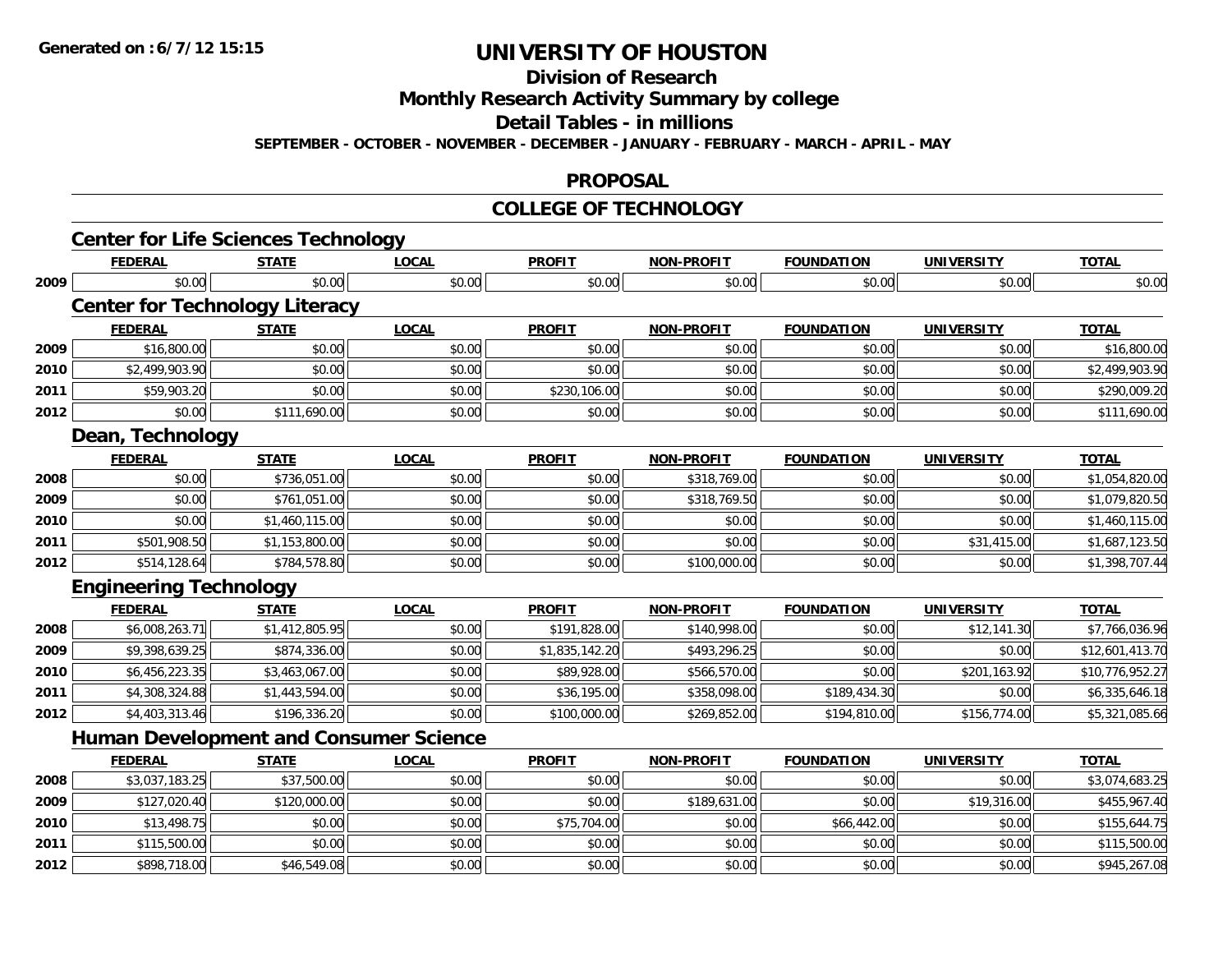### **Division of Research**

**Monthly Research Activity Summary by college**

**Detail Tables - in millions**

**SEPTEMBER - OCTOBER - NOVEMBER - DECEMBER - JANUARY - FEBRUARY - MARCH - APRIL - MAY**

#### **PROPOSAL**

#### **COLLEGE OF TECHNOLOGY**

### **Information & Logistics Technology**

|      | <b>FEDERAL</b> | <b>STATE</b> | <u>LOCAL</u> | <b>PROFIT</b>  | <b>NON-PROFIT</b> | <b>FOUNDATION</b> | <b>UNIVERSITY</b> | <b>TOTAL</b>    |
|------|----------------|--------------|--------------|----------------|-------------------|-------------------|-------------------|-----------------|
| 2008 | \$704,668.89   | \$12,500.00  | \$0.00       | \$1,500.00     | \$0.00            | \$0.00            | \$0.00            | \$718,668.89    |
| 2009 | \$60,000.00    | \$180,000.00 | \$0.00       | \$0.00         | \$20,094.00       | \$0.00            | \$0.00            | \$260,094.00    |
| 2010 | \$4,649,095.00 | \$200,000.00 | \$0.00       | \$6,377,367.00 | \$0.00            | \$19,999.00       | \$0.00            | \$11,246,461.00 |
| 2011 | \$3,245,913.90 | \$31,800.00  | \$0.00       | \$0.00         | \$0.00            | \$0.00            | \$0.00            | \$3,277,713.90  |
| 2012 | \$15,784.60    | \$81,029.88  | \$0.00       | \$70,625.00    | \$50,000.00       | \$0.00            | \$111,934.00      | \$329,373.48    |

### **Texas Manufacturing Assistance Center**

|       | <b>FEDERAL</b>  | <b>STATE</b>    | <b>LOCAL</b> | <b>PROFIT</b>  | <b>NON-PROFIT</b> | <b>FOUNDATION</b> | <b>UNIVERSITY</b> | <b>TOTAL</b>    |
|-------|-----------------|-----------------|--------------|----------------|-------------------|-------------------|-------------------|-----------------|
| 2008  | \$0.00          | \$0.00          | \$0.00       | \$0.00         | \$0.00            | \$0.00            | \$0.00            | \$0.00          |
| 2009  | \$1,132,551.00  | \$0.00          | \$0.00       | \$0.00         | \$0.00            | \$0.00            | \$0.00            | \$1,132,551.00  |
| 2010  | \$0.00          | \$0.00          | \$0.00       | \$0.00         | \$0.00            | \$0.00            | \$0.00            | \$0.00          |
| 2011  | \$0.00          | \$0.00          | \$0.00       | \$0.00         | \$0.00            | \$0.00            | \$0.00            | \$0.00          |
| 2012  | \$0.00          | \$0.00          | \$0.00       | \$0.00         | \$0.00            | \$0.00            | \$0.00            | \$0.00          |
| Total | \$48,167,342.68 | \$13,106,803.91 | \$0.00       | \$9,008,395.20 | \$2,826,077.75    | \$470,685.30      | \$532,744.22      | \$74,112,049.06 |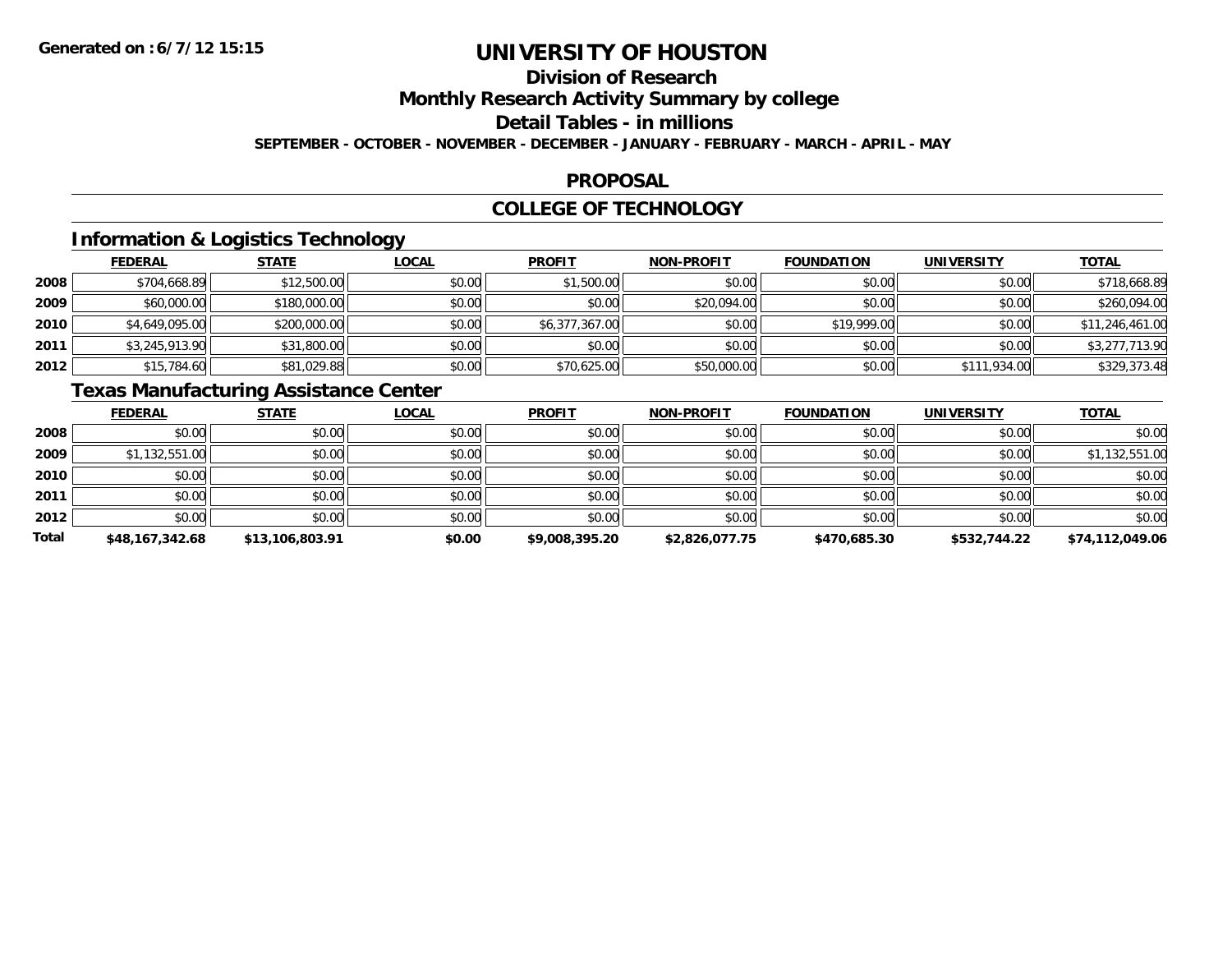#### **Division of Research**

**Monthly Research Activity Summary by college**

**Detail Tables - in millions**

**SEPTEMBER - OCTOBER - NOVEMBER - DECEMBER - JANUARY - FEBRUARY - MARCH - APRIL - MAY**

#### **PROPOSAL**

### **CULLEN COLLEGE OF ENGINEERING**

|      | <b>Biomedical Engineering</b> |                |                                                          |                |                   |                   |                   |                 |
|------|-------------------------------|----------------|----------------------------------------------------------|----------------|-------------------|-------------------|-------------------|-----------------|
|      | <b>FEDERAL</b>                | <b>STATE</b>   | <b>LOCAL</b>                                             | <b>PROFIT</b>  | <b>NON-PROFIT</b> | <b>FOUNDATION</b> | <b>UNIVERSITY</b> | <b>TOTAL</b>    |
| 2008 | \$6,785,753.25                | \$150,000.00   | \$0.00                                                   | \$0.00         | \$140,001.00      | \$0.00            | \$697,320.00      | \$7,773,074.25  |
| 2009 | \$2,123,378.10                | \$0.00         | \$0.00                                                   | \$0.00         | \$75,000.00       | \$139,900.36      | \$750,000.00      | \$3,088,278.46  |
| 2010 | \$1,883,761.98                | \$0.00         | \$0.00                                                   | \$0.00         | \$525,000.00      | \$0.00            | \$206,250.00      | \$2,615,011.98  |
| 2011 | \$2,755,645.95                | \$0.00         | \$0.00                                                   | \$0.00         | \$0.00            | \$0.00            | \$1,383,750.00    | \$4,139,395.95  |
| 2012 | \$11,871,830.10               | \$672,750.00   | \$0.00                                                   | \$0.00         | \$0.00            | \$0.00            | \$1,403,125.00    | \$13,947,705.10 |
|      |                               |                | <b>Center for Innovative Grouting Materials and Tech</b> |                |                   |                   |                   |                 |
|      | <b>FEDERAL</b>                | <b>STATE</b>   | <b>LOCAL</b>                                             | <b>PROFIT</b>  | <b>NON-PROFIT</b> | <b>FOUNDATION</b> | <b>UNIVERSITY</b> | <b>TOTAL</b>    |
| 2009 | \$0.00                        | \$0.00         | \$0.00                                                   | \$0.00         | \$0.00            | \$0.00            | \$0.00            | \$0.00          |
|      | <b>Chemical Engineering</b>   |                |                                                          |                |                   |                   |                   |                 |
|      | <b>FEDERAL</b>                | <b>STATE</b>   | <b>LOCAL</b>                                             | <b>PROFIT</b>  | <b>NON-PROFIT</b> | <b>FOUNDATION</b> | <b>UNIVERSITY</b> | <b>TOTAL</b>    |
| 2008 | \$3,880,764.80                | \$3,323,118.81 | \$0.00                                                   | \$1,195,453.08 | \$1,971,317.00    | \$600,000.00      | \$1,490,000.00    | \$12,460,653.69 |
| 2009 | \$19,131,305.70               | \$2,778,815.65 | \$0.00                                                   | \$1,412,662.52 | \$2,304,685.00    | \$535,230.00      | \$2,557,663.00    | \$28,720,361.87 |
| 2010 | \$15,063,874.41               | \$4,320,491.00 | \$94,400.00                                              | \$1,394,515.43 | \$400,000.00      | \$704,140.00      | \$289,193.00      | \$22,266,613.84 |
| 2011 | \$17,790,299.50               | \$564,512.00   | \$153,000.00                                             | \$4,187,981.21 | \$2,923,706.00    | \$899,695.00      | \$411,805.00      | \$26,930,998.71 |
| 2012 | \$11,174,794.83               | \$1,555,552.94 | \$0.00                                                   | \$1,762,254.00 | \$1,493,238.75    | \$3,282,448.00    | \$1,336,321.60    | \$20,604,610.12 |
|      | <b>Civil Engineering</b>      |                |                                                          |                |                   |                   |                   |                 |
|      | <b>FEDERAL</b>                | <b>STATE</b>   | <b>LOCAL</b>                                             | <b>PROFIT</b>  | <b>NON-PROFIT</b> | <b>FOUNDATION</b> | <b>UNIVERSITY</b> | <b>TOTAL</b>    |
| 2008 | \$2,855,032.92                | \$3,935,487.08 | \$0.00                                                   | \$40,000.00    | \$14,000.00       | \$0.00            | \$291,579.62      | \$7,136,099.62  |
| 2009 | \$8,989,432.03                | \$1,077,703.73 | \$165,000.00                                             | \$370,823.00   | \$217,499.60      | \$150,000.00      | \$469,306.00      | \$11,439,764.36 |
| 2010 | \$8,524,893.00                | \$4,382,956.00 | \$0.00                                                   | \$238,488.20   | \$12,000.00       | \$0.00            | \$3,071,102.00    | \$16,229,439.20 |
| 2011 | \$16,985,203.79               | \$3,684,082.20 | \$100,000.00                                             | \$83,500.00    | \$10,838,220.90   | \$112,854.25      | \$731,819.00      | \$32,535,680.14 |
| 2012 | \$6,995,997.85                | \$2,400,862.60 | \$0.00                                                   | \$254,766.40   | \$3,407,359.50    | \$701,202.70      | \$2,460,396.00    | \$16,220,585.05 |
|      |                               |                | <b>Composites Engineering and Applications Center</b>    |                |                   |                   |                   |                 |
|      | <b>FEDERAL</b>                | <b>STATE</b>   | <b>LOCAL</b>                                             | <b>PROFIT</b>  | <b>NON-PROFIT</b> | <b>FOUNDATION</b> | <b>UNIVERSITY</b> | <b>TOTAL</b>    |
| 2010 | \$0.00                        | \$0.00         | \$0.00                                                   | \$0.00         | \$0.00            | \$0.00            | \$0.00            | \$0.00          |
|      | Dean, Engineering             |                |                                                          |                |                   |                   |                   |                 |
|      | <b>FEDERAL</b>                | <b>STATE</b>   | <b>LOCAL</b>                                             | <b>PROFIT</b>  | <b>NON-PROFIT</b> | <b>FOUNDATION</b> | <b>UNIVERSITY</b> | <b>TOTAL</b>    |
| 2008 | \$553,071.65                  | \$80,000.00    | \$0.00                                                   | \$0.00         | \$0.00            | \$0.00            | \$0.00            | \$633,071.65    |
| 2009 | \$325,710.00                  | \$0.00         | \$0.00                                                   | \$0.00         | \$0.00            | \$0.00            | \$0.00            | \$325,710.00    |
| 2010 | \$0.00                        | \$0.00         | \$0.00                                                   | \$0.00         | \$0.00            | \$12,465.50       | \$0.00            | \$12,465.50     |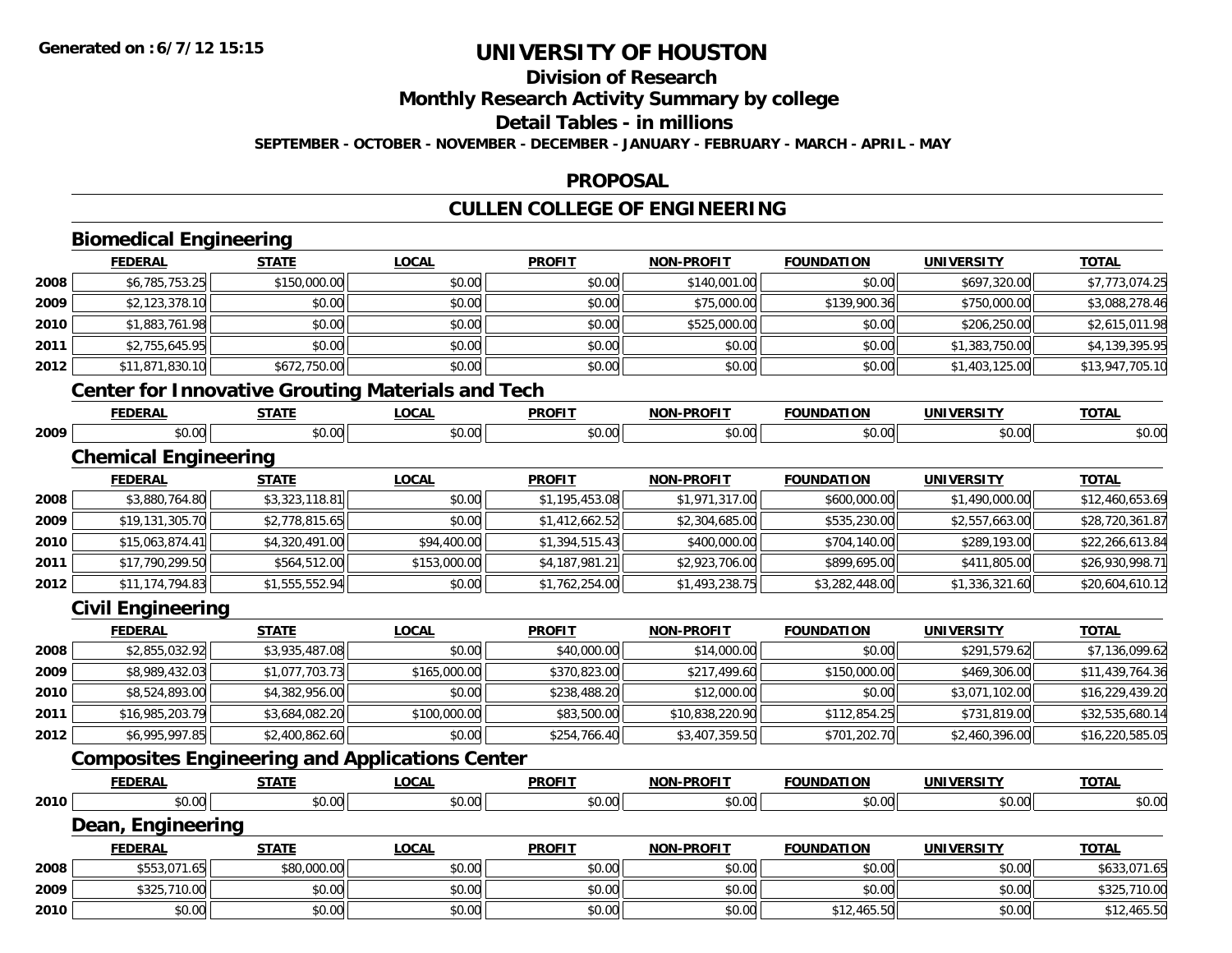**Division of Research**

**Monthly Research Activity Summary by college**

**Detail Tables - in millions**

**SEPTEMBER - OCTOBER - NOVEMBER - DECEMBER - JANUARY - FEBRUARY - MARCH - APRIL - MAY**

#### **PROPOSAL**

### **CULLEN COLLEGE OF ENGINEERING**

|       | Dean, Engineering                            |                 |                |                 |                   |                   |                   |                  |
|-------|----------------------------------------------|-----------------|----------------|-----------------|-------------------|-------------------|-------------------|------------------|
|       | <b>FEDERAL</b>                               | <b>STATE</b>    | <b>LOCAL</b>   | <b>PROFIT</b>   | <b>NON-PROFIT</b> | <b>FOUNDATION</b> | <b>UNIVERSITY</b> | <b>TOTAL</b>     |
| 2012  | \$882,933.40                                 | \$0.00          | \$0.00         | \$0.00          | \$0.00            | \$0.00            | \$0.00            | \$882,933.40     |
|       | <b>Electrical &amp; Computer Engineering</b> |                 |                |                 |                   |                   |                   |                  |
|       | <b>FEDERAL</b>                               | <b>STATE</b>    | <b>LOCAL</b>   | <b>PROFIT</b>   | <b>NON-PROFIT</b> | <b>FOUNDATION</b> | <b>UNIVERSITY</b> | <b>TOTAL</b>     |
| 2008  | \$12,113,107.00                              | \$4,987,155.19  | \$0.00         | \$504,156.00    | \$955,292.30      | \$0.00            | \$149,007.78      | \$18,708,718.27  |
| 2009  | \$12,573,019.89                              | \$616,344.00    | \$0.00         | \$259,897.00    | \$82,000.00       | \$349,786.00      | \$397,430.00      | \$14,278,476.89  |
| 2010  | \$11,068,931.45                              | \$4,339,878.70  | \$204,000.00   | \$1,926,330.00  | \$758,835.00      | \$288,721.06      | \$2,031,489.08    | \$20,618,185.29  |
| 2011  | \$15,912,788.43                              | \$80,000.00     | \$0.00         | \$1,640,375.81  | \$9,118,991.50    | \$446,524.00      | \$1,327,500.00    | \$28,526,179.74  |
| 2012  | \$22,395,582.22                              | \$1,228,878.25  | \$0.00         | \$1,307,851.00  | \$1,073,562.25    | \$1,425,800.00    | \$1,702,472.00    | \$29,134,145.72  |
|       | <b>Industrial Engineering</b>                |                 |                |                 |                   |                   |                   |                  |
|       | <b>FEDERAL</b>                               | <b>STATE</b>    | <b>LOCAL</b>   | <b>PROFIT</b>   | <b>NON-PROFIT</b> | <b>FOUNDATION</b> | <b>UNIVERSITY</b> | <b>TOTAL</b>     |
| 2008  | \$1,792,223.30                               | \$526,819.00    | \$7,410.00     | \$0.00          | \$7,966.00        | \$0.00            | \$79,728.00       | \$2,414,146.30   |
| 2009  | \$2,405,194.90                               | \$292,071.00    | \$4,988.00     | \$0.00          | \$549,945.00      | \$0.00            | \$1,056,426.00    | \$4,308,624.90   |
| 2010  | \$1,388,362.18                               | \$409,080.00    | \$404,701.00   | \$0.00          | \$0.00            | \$85,502.50       | \$0.00            | \$2,287,645.68   |
| 2011  | \$574,762.38                                 | \$0.00          | \$0.00         | \$11,317.00     | \$0.00            | \$336,822.00      | \$0.00            | \$922,901.38     |
| 2012  | \$3,720,622.80                               | \$460,544.60    | \$0.00         | \$61,162.50     | \$0.00            | \$0.00            | \$0.00            | \$4,242,329.90   |
|       | <b>Mechanical Engineering</b>                |                 |                |                 |                   |                   |                   |                  |
|       | <b>FEDERAL</b>                               | <b>STATE</b>    | <b>LOCAL</b>   | <b>PROFIT</b>   | <b>NON-PROFIT</b> | <b>FOUNDATION</b> | <b>UNIVERSITY</b> | <b>TOTAL</b>     |
| 2008  | \$6,882,627.13                               | \$2,210,000.00  | \$0.00         | \$2,233,377.00  | \$515,975.60      | \$149,640.00      | \$568,308.64      | \$12,559,928.37  |
| 2009  | \$14,070,616.97                              | \$2,586,529.00  | \$0.00         | \$482,585.00    | \$1,047,196.40    | \$242,453.64      | \$1,981,006.00    | \$20,410,387.01  |
| 2010  | \$9,946,869.84                               | \$10,381,067.40 | \$0.00         | \$511,630.80    | \$315,098.00      | \$2,711,972.44    | \$530,219.00      | \$24,396,857.48  |
| 2011  | \$22,736,307.91                              | \$226,312.00    | \$0.00         | \$1,641,163.50  | \$1,090,000.00    | \$1,338,678.20    | \$1,165,283.00    | \$28,197,744.61  |
| 2012  | \$26,208,597.72                              | \$155,422.00    | \$0.00         | \$1,291,519.60  | \$1,041,270.76    | \$1,342,759.60    | \$1,750,244.00    | \$31,789,813.68  |
|       | <b>National Wind Energy Center</b>           |                 |                |                 |                   |                   |                   |                  |
|       | <b>FEDERAL</b>                               | <b>STATE</b>    | <b>LOCAL</b>   | <b>PROFIT</b>   | <b>NON-PROFIT</b> | <b>FOUNDATION</b> | <b>UNIVERSITY</b> | <b>TOTAL</b>     |
| 2010  | \$0.00                                       | \$0.00          | \$0.00         | \$0.00          | \$0.00            | \$0.00            | \$0.00            | \$0.00           |
|       | <b>SW Public Safety Technology Center</b>    |                 |                |                 |                   |                   |                   |                  |
|       | <b>FEDERAL</b>                               | <b>STATE</b>    | <b>LOCAL</b>   | <b>PROFIT</b>   | <b>NON-PROFIT</b> | <b>FOUNDATION</b> | <b>UNIVERSITY</b> | <b>TOTAL</b>     |
| 2008  | \$209,956.20                                 | \$0.00          | \$0.00         | \$0.00          | \$0.00            | \$0.00            | \$0.00            | \$209,956.20     |
| 2009  | \$100,000.00                                 | \$0.00          | \$0.00         | \$0.00          | \$0.00            | \$0.00            | \$0.00            | \$100,000.00     |
| Total | \$302,673,253.58                             | \$57,426,433.15 | \$1,133,499.00 | \$22,811,809.04 | \$40,878,160.56   | \$15,856,595.25   | \$30,288,743.72   | \$471,068,494.30 |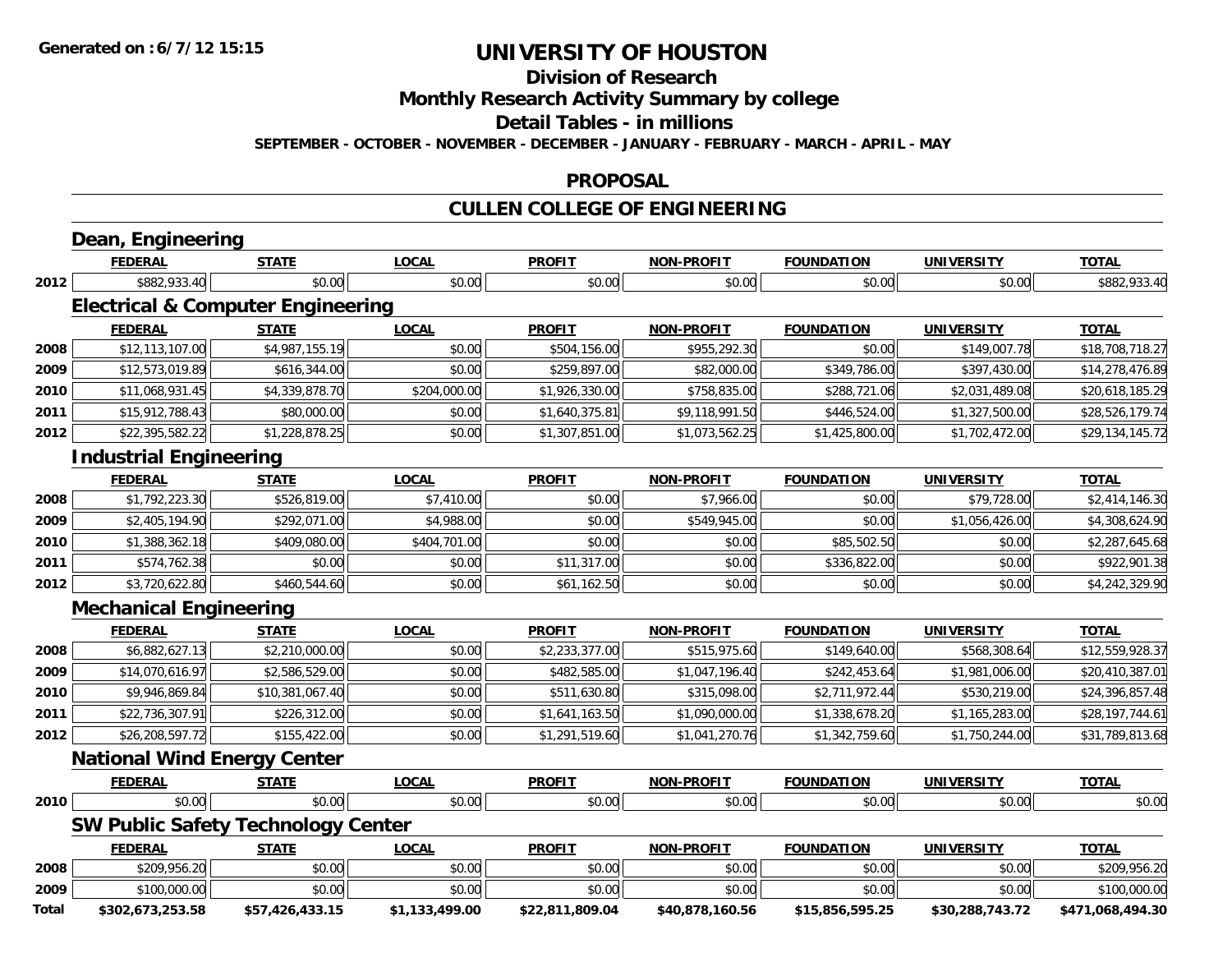### **Division of Research**

**Monthly Research Activity Summary by college**

**Detail Tables - in millions**

**SEPTEMBER - OCTOBER - NOVEMBER - DECEMBER - JANUARY - FEBRUARY - MARCH - APRIL - MAY**

#### **PROPOSAL**

### **DIVISION OF RESEARCH**

|      | <b>Animal Care Operations</b>             |                |                                                           |               |                   |                   |                   |                |
|------|-------------------------------------------|----------------|-----------------------------------------------------------|---------------|-------------------|-------------------|-------------------|----------------|
|      | <b>FEDERAL</b>                            | <b>STATE</b>   | <b>LOCAL</b>                                              | <b>PROFIT</b> | <b>NON-PROFIT</b> | <b>FOUNDATION</b> | <b>UNIVERSITY</b> | <b>TOTAL</b>   |
| 2010 | \$7,546,514.00                            | \$0.00         | \$0.00                                                    | \$0.00        | \$0.00            | \$0.00            | \$0.00            | \$7,546,514.00 |
|      | <b>Center for Advanced Materials</b>      |                |                                                           |               |                   |                   |                   |                |
|      | <b>FEDERAL</b>                            | <b>STATE</b>   | <b>LOCAL</b>                                              | <b>PROFIT</b> | <b>NON-PROFIT</b> | <b>FOUNDATION</b> | <b>UNIVERSITY</b> | <b>TOTAL</b>   |
| 2008 | \$109,870.50                              | \$128,200.00   | \$0.00                                                    | \$0.00        | \$0.00            | \$0.00            | \$0.00            | \$238,070.50   |
| 2009 | \$128,066.00                              | \$0.00         | \$0.00                                                    | \$0.00        | \$0.00            | \$0.00            | \$0.00            | \$128,066.00   |
| 2010 | \$0.00                                    | \$156,000.00   | \$0.00                                                    | \$0.00        | \$0.00            | \$0.00            | \$0.00            | \$156,000.00   |
| 2011 | \$112,781.50                              | \$0.00         | \$0.00                                                    | \$0.00        | \$0.00            | \$0.00            | \$0.00            | \$112,781.50   |
| 2012 | \$846,829.10                              | \$0.00         | \$0.00                                                    | \$0.00        | \$0.00            | \$109,222.20      | \$0.00            | \$956,051.30   |
|      |                                           |                | <b>Center for Biomedical &amp; Environmental Genomics</b> |               |                   |                   |                   |                |
|      | <b>FEDERAL</b>                            | <b>STATE</b>   | <b>LOCAL</b>                                              | <b>PROFIT</b> | <b>NON-PROFIT</b> | <b>FOUNDATION</b> | <b>UNIVERSITY</b> | <b>TOTAL</b>   |
| 2008 | \$0.00                                    | \$0.00         | \$0.00                                                    | \$0.00        | \$0.00            | \$0.00            | \$0.00            | \$0.00         |
| 2009 | \$0.00                                    | \$0.00         | \$0.00                                                    | \$0.00        | \$0.00            | \$0.00            | \$0.00            | \$0.00         |
| 2010 | \$0.00                                    | \$0.00         | \$0.00                                                    | \$0.00        | \$0.00            | \$0.00            | \$0.00            | \$0.00         |
| 2011 | \$0.00                                    | \$0.00         | \$0.00                                                    | \$0.00        | \$0.00            | \$0.00            | \$0.00            | \$0.00         |
| 2012 | \$0.00                                    | \$0.00         | \$0.00                                                    | \$0.00        | \$0.00            | \$0.00            | \$0.00            | \$0.00         |
|      | <b>Center for Industrial Partnerships</b> |                |                                                           |               |                   |                   |                   |                |
|      | <b>FEDERAL</b>                            | <b>STATE</b>   | <b>LOCAL</b>                                              | <b>PROFIT</b> | <b>NON-PROFIT</b> | <b>FOUNDATION</b> | <b>UNIVERSITY</b> | <b>TOTAL</b>   |
| 2008 | \$0.00                                    | \$0.00         | \$0.00                                                    | \$60,825.60   | \$0.00            | \$0.00            | \$0.00            | \$60,825.60    |
|      |                                           |                | <b>Center for Neuromotor &amp; Biomechanics Research</b>  |               |                   |                   |                   |                |
|      | <b>FEDERAL</b>                            | <b>STATE</b>   | <b>LOCAL</b>                                              | <b>PROFIT</b> | <b>NON-PROFIT</b> | <b>FOUNDATION</b> | <b>UNIVERSITY</b> | <b>TOTAL</b>   |
| 2008 | \$0.00                                    | \$0.00         | \$0.00                                                    | \$0.00        | \$0.00            | \$0.00            | \$0.00            | \$0.00         |
| 2012 | \$0.00                                    | \$0.00         | \$0.00                                                    | \$0.00        | \$0.00            | \$0.00            | \$0.00            | \$0.00         |
|      | <b>Division of Research</b>               |                |                                                           |               |                   |                   |                   |                |
|      | <b>FEDERAL</b>                            | <b>STATE</b>   | <b>LOCAL</b>                                              | <b>PROFIT</b> | <b>NON-PROFIT</b> | <b>FOUNDATION</b> | <b>UNIVERSITY</b> | <b>TOTAL</b>   |
| 2008 | \$49,134.96                               | \$0.00         | \$0.00                                                    | \$0.00        | \$0.00            | \$0.00            | \$0.00            | \$49,134.96    |
| 2009 | \$3,241,558.00                            | \$0.00         | \$0.00                                                    | \$0.00        | \$0.00            | \$0.00            | \$0.00            | \$3,241,558.00 |
| 2010 | \$0.00                                    | \$3,716,280.00 | \$0.00                                                    | \$0.00        | \$0.00            | \$0.00            | \$0.00            | \$3,716,280.00 |
| 2012 | \$0.00                                    | \$2,500,000.00 | \$0.00                                                    | \$0.00        | \$0.00            | \$0.00            | \$0.00            | \$2,500,000.00 |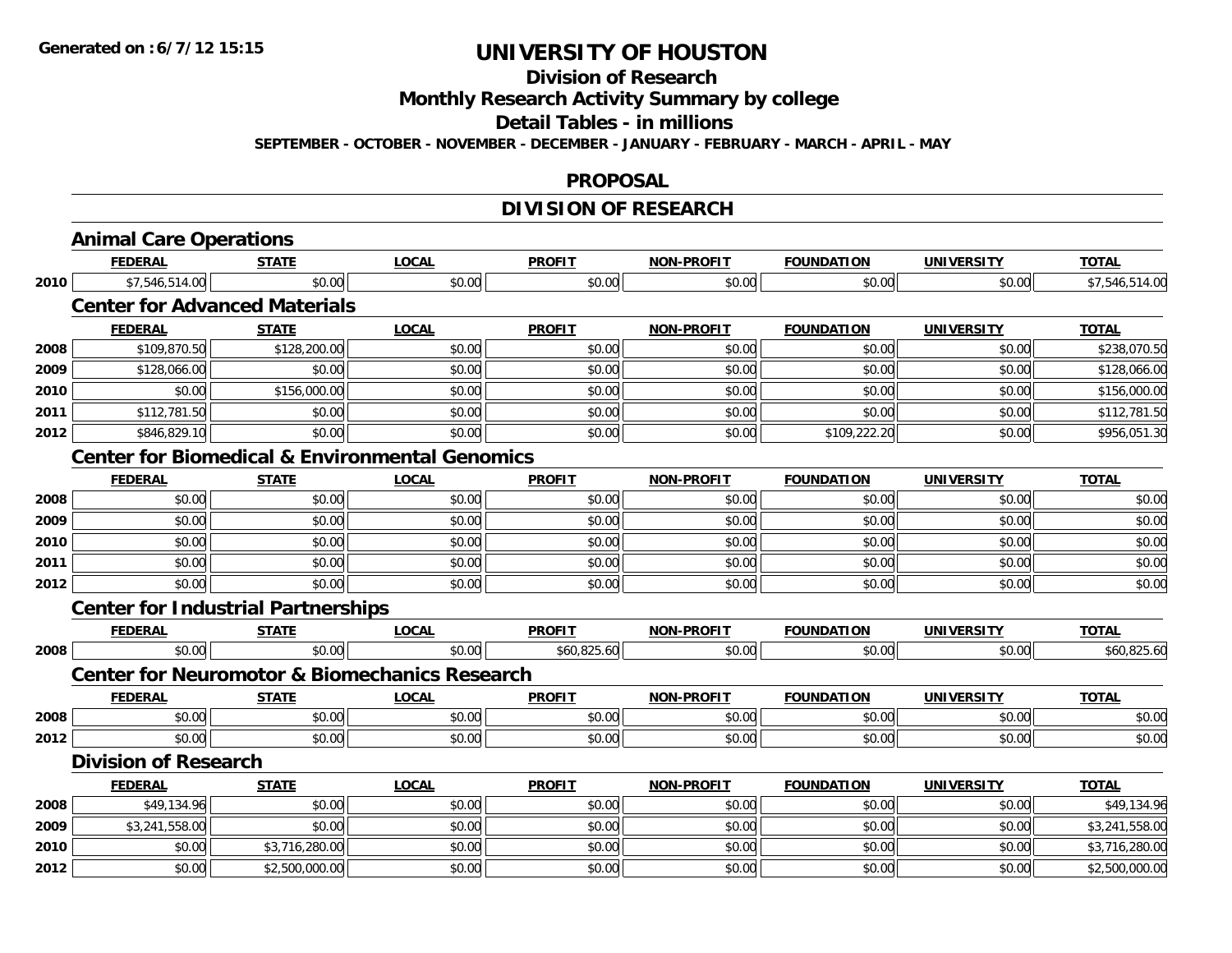#### **Division of Research**

**Monthly Research Activity Summary by college**

**Detail Tables - in millions**

**SEPTEMBER - OCTOBER - NOVEMBER - DECEMBER - JANUARY - FEBRUARY - MARCH - APRIL - MAY**

#### **PROPOSAL**

### **DIVISION OF RESEARCH**

|      | <b>Institute for Nanoenergy</b>          |                |              |                |                   |                   |                   |                |
|------|------------------------------------------|----------------|--------------|----------------|-------------------|-------------------|-------------------|----------------|
|      | <b>FEDERAL</b>                           | <b>STATE</b>   | <b>LOCAL</b> | <b>PROFIT</b>  | NON-PROFIT        | <b>FOUNDATION</b> | <b>UNIVERSITY</b> | <b>TOTAL</b>   |
| 2008 | \$0.00                                   | \$0.00         | \$0.00       | \$0.00         | \$0.00            | \$0.00            | \$0.00            | \$0.00         |
| 2011 | \$0.00                                   | \$0.00         | \$0.00       | \$0.00         | \$0.00            | \$0.00            | \$0.00            | \$0.00         |
|      | <b>Office of Contracts and Grants</b>    |                |              |                |                   |                   |                   |                |
|      | <b>FEDERAL</b>                           | <b>STATE</b>   | <b>LOCAL</b> | <b>PROFIT</b>  | <b>NON-PROFIT</b> | <b>FOUNDATION</b> | <b>UNIVERSITY</b> | <b>TOTAL</b>   |
| 2009 | \$0.00                                   | \$0.00         | \$0.00       | \$0.00         | \$0.00            | \$2,300,000.00    | \$0.00            | \$2,300,000.00 |
|      | <b>Research Financial Services</b>       |                |              |                |                   |                   |                   |                |
|      | <b>FEDERAL</b>                           | <b>STATE</b>   | <b>LOCAL</b> | <b>PROFIT</b>  | NON-PROFIT        | <b>FOUNDATION</b> | <b>UNIVERSITY</b> | <b>TOTAL</b>   |
| 2008 | \$0.00                                   | \$5,000,000.00 | \$0.00       | \$0.00         | \$0.00            | \$0.00            | \$0.00            | \$5,000,000.00 |
|      | <b>TcSAM</b>                             |                |              |                |                   |                   |                   |                |
|      | <b>FEDERAL</b>                           | <b>STATE</b>   | <b>LOCAL</b> | <b>PROFIT</b>  | NON-PROFIT        | <b>FOUNDATION</b> | <b>UNIVERSITY</b> | <b>TOTAL</b>   |
| 2008 | \$0.00                                   | \$0.00         | \$0.00       | \$0.00         | \$0.00            | \$0.00            | \$0.00            | \$0.00         |
|      | <b>TcSUH</b>                             |                |              |                |                   |                   |                   |                |
|      | <b>FEDERAL</b>                           | <b>STATE</b>   | <b>LOCAL</b> | <b>PROFIT</b>  | NON-PROFIT        | <b>FOUNDATION</b> | <b>UNIVERSITY</b> | <b>TOTAL</b>   |
| 2008 | \$2,826,977.84                           | \$1,102,900.00 | \$0.00       | \$145,000.00   | \$0.00            | \$298,347.00      | \$0.00            | \$4,373,224.84 |
| 2009 | \$4,030,259.58                           | \$556,454.50   | \$0.00       | \$106,668.00   | \$94,655.75       | \$311,313.00      | \$0.00            | \$5,099,350.83 |
| 2010 | \$418,260.00                             | \$689,508.00   | \$0.00       | \$170,000.00   | \$0.00            | \$98,596.00       | \$65,718.00       | \$1,442,082.00 |
| 2011 | \$518,946.76                             | \$0.00         | \$0.00       | \$374,479.50   | \$72,000.00       | \$0.00            | \$0.00            | \$965,426.26   |
| 2012 | \$2,304,745.15                           | \$124,768.05   | \$0.00       | \$1,404,162.40 | \$37,926.00       | \$0.00            | \$80,077.00       | \$3,951,678.60 |
|      | <b>Texas Learning/Computation Center</b> |                |              |                |                   |                   |                   |                |
|      | <b>FEDERAL</b>                           | <b>STATE</b>   | <b>LOCAL</b> | <b>PROFIT</b>  | <b>NON-PROFIT</b> | <b>FOUNDATION</b> | <b>UNIVERSITY</b> | <b>TOTAL</b>   |
| 2008 | \$0.00                                   | \$0.00         | \$0.00       | \$0.00         | \$0.00            | \$0.00            | \$0.00            | \$0.00         |
| 2009 | \$0.00                                   | \$0.00         | \$0.00       | \$0.00         | \$0.00            | \$0.00            | \$0.00            | \$0.00         |
| 2010 | \$0.00                                   | \$0.00         | \$0.00       | \$0.00         | \$0.00            | \$0.00            | \$0.00            | \$0.00         |
| 2011 | \$0.00                                   | \$0.00         | \$0.00       | \$0.00         | \$0.00            | \$0.00            | \$0.00            | \$0.00         |
| 2012 | \$0.00                                   | \$0.00         | \$0.00       | \$0.00         | \$0.00            | \$0.00            | \$0.00            | \$0.00         |
|      | <b>Texas Obesity Research Center</b>     |                |              |                |                   |                   |                   |                |
|      | <b>FEDERAL</b>                           | <b>STATE</b>   | <b>LOCAL</b> | <b>PROFIT</b>  | <b>NON-PROFIT</b> | <b>FOUNDATION</b> | <b>UNIVERSITY</b> | <b>TOTAL</b>   |
| 2009 | \$0.00                                   | \$0.00         | \$0.00       | \$0.00         | \$0.00            | \$0.00            | \$0.00            | \$0.00         |
| 2010 | \$0.00                                   | \$0.00         | \$0.00       | \$0.00         | \$0.00            | \$0.00            | \$0.00            | \$0.00         |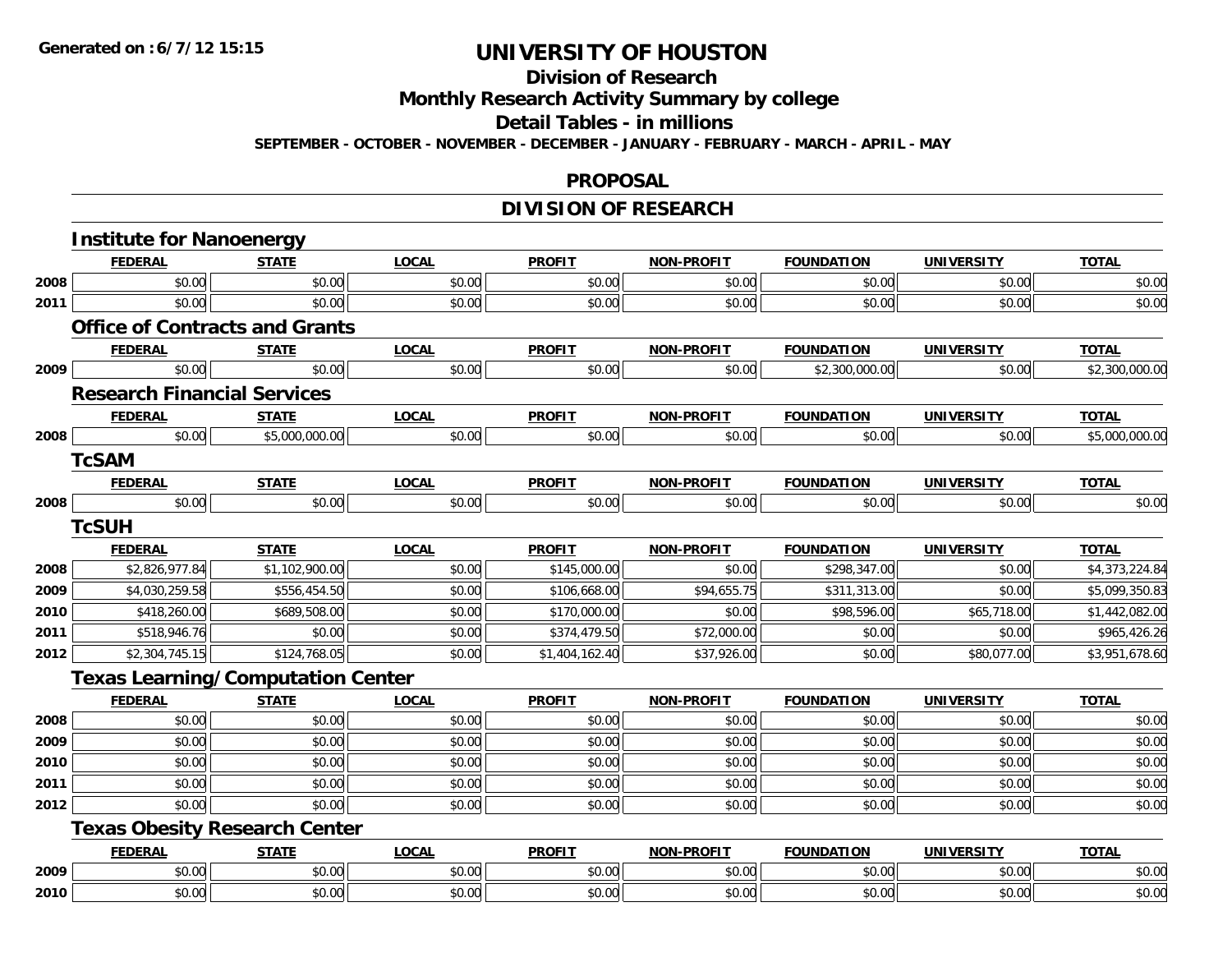#### **Division of Research**

**Monthly Research Activity Summary by college**

**Detail Tables - in millions**

**SEPTEMBER - OCTOBER - NOVEMBER - DECEMBER - JANUARY - FEBRUARY - MARCH - APRIL - MAY**

#### **PROPOSAL**

### **DIVISION OF RESEARCH**

|       | <b>TIMES</b>    |                 |              |                |                   |                   |                   |                 |  |  |  |
|-------|-----------------|-----------------|--------------|----------------|-------------------|-------------------|-------------------|-----------------|--|--|--|
|       | <b>FEDERAL</b>  | <b>STATE</b>    | <b>LOCAL</b> | <b>PROFIT</b>  | <b>NON-PROFIT</b> | <b>FOUNDATION</b> | <b>UNIVERSITY</b> | <b>TOTAL</b>    |  |  |  |
| 2008  | \$35,990.04     | \$0.00          | \$0.00       | \$0.00         | \$0.00            | \$0.00            | \$499,504.00      | \$535,494.04    |  |  |  |
| 2009  | \$176,818.00    | \$0.00          | \$0.00       | \$0.00         | \$0.00            | \$0.00            | \$0.00            | \$176,818.00    |  |  |  |
| 2010  | \$960,738.00    | \$0.00          | \$0.00       | \$0.00         | \$0.00            | \$0.00            | \$0.00            | \$960,738.00    |  |  |  |
| 2011  | \$1,275,000.00  | \$0.00          | \$0.00       | \$0.00         | \$0.00            | \$0.00            | \$0.00            | \$1,275,000.00  |  |  |  |
| 2012  | \$0.00          | \$0.00          | \$0.00       | \$0.00         | \$0.00            | \$0.00            | \$303,945.00      | \$303,945.00    |  |  |  |
| Total | \$24,582,489.43 | \$13,974,110.55 | \$0.00       | \$2,261,135.50 | \$204,581.75      | \$3,117,478.20    | \$949,244.00      | \$45,089,039.43 |  |  |  |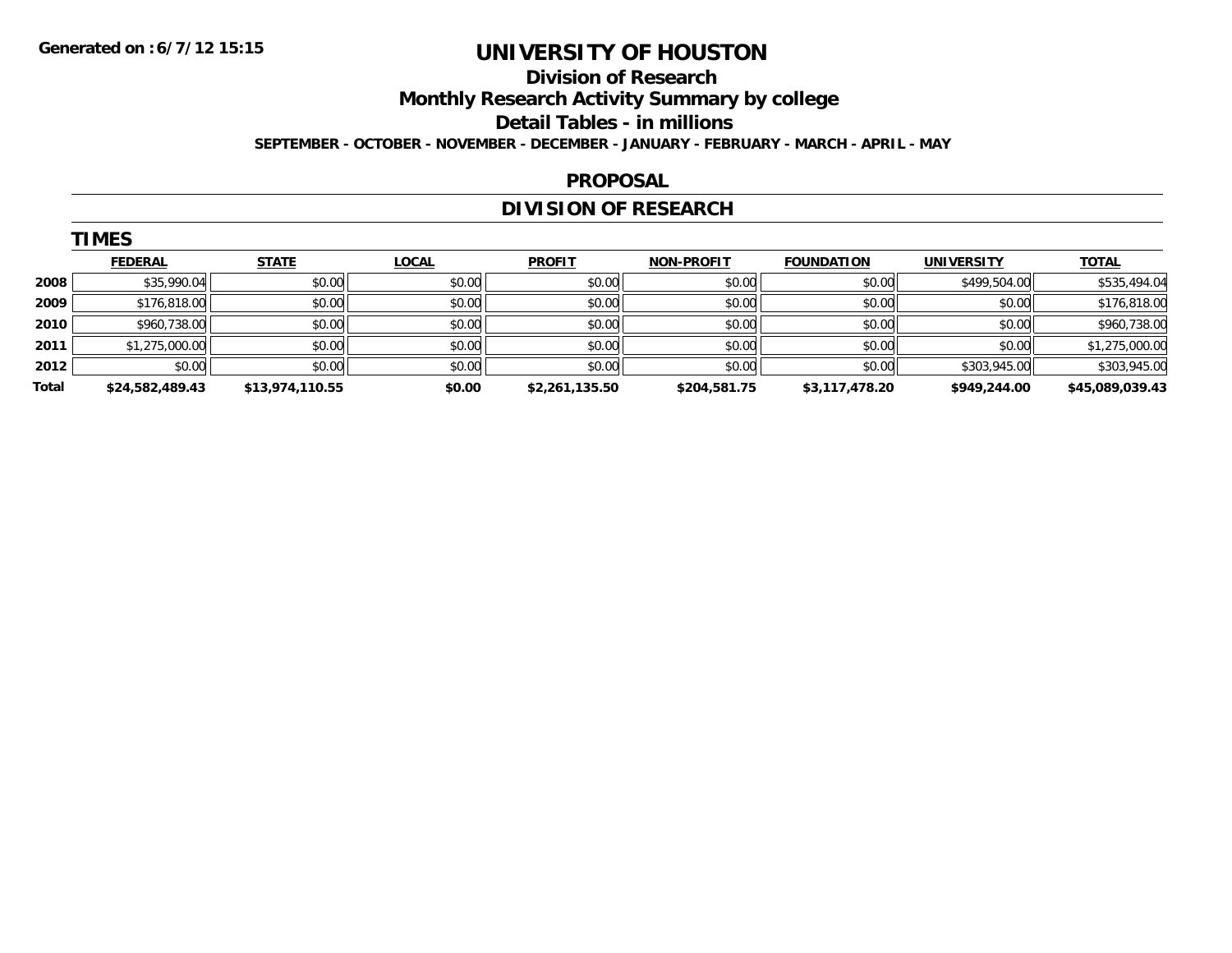**Division of Research**

**Monthly Research Activity Summary by college**

**Detail Tables - in millions**

**SEPTEMBER - OCTOBER - NOVEMBER - DECEMBER - JANUARY - FEBRUARY - MARCH - APRIL - MAY**

### **PROPOSAL**

### **GRADUATE COLLEGE OF SOCIAL WORK**

### **Center for Health Equities & Evaluation Research**

|      | <b>FEDERAL</b>                                     | <b>STATE</b>  | _OCAI         | <b>PROFIT</b> | <b>N-PROFIT</b><br><b>MANI</b> | <b>FOUNDATION</b> | <b>UNIVERSITY</b> | <b>TOTAL</b>                    |
|------|----------------------------------------------------|---------------|---------------|---------------|--------------------------------|-------------------|-------------------|---------------------------------|
| 2011 | 00000<br>nno.<br>1,892,000.00                      | 0000<br>DU.UU | 0000<br>DU.UG | \$0.00        | \$0.00                         | \$0.00            | \$0.00            | 000<br>nnn<br>$\sim$<br>Z.UUU.U |
| 2012 | $\sim$ $\sim$ $\sim$<br>\$163.2]<br>$\sim$<br>7.UU | \$0.00        | \$0.00        | \$0.00        | \$0.00                         | \$0.00            | \$464,380.00      | .00 / CO<br>DOZ.                |

### **Child & Family for Innovative Research**

|      | <b>FEDERAL</b> | <b>STATE</b> | <b>LOCAL</b> | <b>PROFIT</b> | <b>NON-PROFIT</b> | <b>FOUNDATION</b> | <b>UNIVERSITY</b> | <b>TOTAL</b> |
|------|----------------|--------------|--------------|---------------|-------------------|-------------------|-------------------|--------------|
| 2008 | \$0.00         | \$0.00       | \$0.00       | \$0.00        | \$0.00            | \$0.00            | \$0.00            | \$0.00       |
| 2009 | \$0.00         | \$0.00       | \$0.00       | \$0.00        | \$0.00            | \$0.00            | \$0.00            | \$0.00       |
| 2010 | \$0.00         | \$0.00       | \$0.00       | \$0.00        | \$0.00            | \$0.00            | \$0.00            | \$0.00       |
| 2011 | \$0.00         | \$0.00       | \$0.00       | \$0.00        | \$0.00            | \$0.00            | \$0.00            | \$0.00       |

### **Community Projects - Social Work**

|      | <b>FEDERAL</b> | <b>STATE</b> | <u>LOCAL</u> | <b>PROFIT</b> | <b>NON-PROFIT</b> | <b>FOUNDATION</b> | <b>UNIVERSITY</b> | <b>TOTAL</b>   |
|------|----------------|--------------|--------------|---------------|-------------------|-------------------|-------------------|----------------|
| 2008 | \$354,500.00   | \$0.00       | \$0.00       | \$0.00        | \$27,507.00       | \$0.00            | \$36,900.00       | \$418,907.00   |
| 2009 | \$396,000.00   | \$0.00       | \$0.00       | \$0.00        | \$0.00            | \$0.00            | \$0.00            | \$396,000.00   |
| 2010 | \$0.00         | \$0.00       | \$0.00       | \$0.00        | \$0.00            | \$0.00            | \$0.00            | \$0.00         |
| 2011 | \$2,420,245.00 | \$17,940.10  | \$0.00       | \$0.00        | \$0.00            | \$0.00            | \$0.00            | \$2,438,185.10 |

#### **Dean, Social Work**

|      | <b>FEDERAL</b> | <u>STATE</u>   | <u>LOCAL</u> | <b>PROFIT</b> | <b>NON-PROFIT</b> | <b>FOUNDATION</b> | <b>UNIVERSITY</b> | <b>TOTAL</b>    |
|------|----------------|----------------|--------------|---------------|-------------------|-------------------|-------------------|-----------------|
| 2008 | \$7,016,305.10 | \$2,273,316.00 | \$0.00       | \$65,138.00   | \$85,813.00       | \$0.00            | \$80,733,00       | \$9,521,305.10  |
| 2009 | \$7,021,019.10 | \$1,192,410.60 | \$0.00       | \$495,459.00  | \$40,333.00       | \$91,365.90       | \$121,413.00      | \$8,962,000.60  |
| 2010 | \$2,123,511.00 | \$1,422,784.00 | \$0.00       | \$657,165.00  | \$1,150,271.00    | \$157,829.00      | \$0.00            | \$5,511,560.00  |
| 2011 | \$9,848,629.80 | \$1,002,340.30 | \$0.00       | \$100,982.00  | \$25,000.00       | \$19,979.05       | \$150,609.00      | \$11,147,540.15 |
| 2012 | \$2,603,524.82 | \$1,118,698.00 | \$56,704.00  | \$230,559.00  | \$56,469.80       | \$146,060.00      | \$190,477.00      | \$4,402,492.62  |

#### **Drug and Social Policy Research**

|      | <b>FEDERAL</b> | <b>STATE</b> | <u>LOCAL</u> | <b>PROFIT</b> | <b>NON-PROFIT</b> | <b>FOUNDATION</b> | UNIVERSITY   | <b>TOTAL</b> |
|------|----------------|--------------|--------------|---------------|-------------------|-------------------|--------------|--------------|
| 2008 | \$0.00         | \$0.00       | \$0.00       | \$0.00        | \$0.00            | \$0.00            | \$0.00       | \$0.00       |
| 2009 | \$0.00         | \$0.00       | \$0.00       | \$0.00        | \$0.00            | \$0.00            | \$0.00       | \$0.00       |
| 2012 | \$0.00         | \$0.00       | \$0.00       | \$0.00        | \$0.00            | \$0.00            | \$108,944.00 | \$108,944.00 |

#### **Office for Drug SPR**

|      | ≕кн           | ----                              | $\sim$        | <b>DDOEIT</b><br>∽ROF∶ | $\cdots$                                                        | חחו<br><b>SALES</b>               | INIL          | $-2 - 1$                           |
|------|---------------|-----------------------------------|---------------|------------------------|-----------------------------------------------------------------|-----------------------------------|---------------|------------------------------------|
| 2008 | $\sim$ $\sim$ | $\mathsf{A} \cap \mathsf{A} \cap$ | $\triangle$   | ሐሴ ሰሰ                  | $\begin{array}{c} \uparrow \\ \uparrow \\ \uparrow \end{array}$ | $\mathsf{A} \cap \mathsf{A} \cap$ | $\sim$ $\sim$ | $\mathfrak{c}\cap\mathfrak{c}\cap$ |
|      | ,,,,,,        | JU.UU                             | JU.U          | טע. טע                 | JU.UU                                                           | ⊸∪∪∪⊪                             | vu.vu         | <b>JU.UU</b>                       |
| 2009 | $\sim$ $\sim$ | 0000                              | $\sim$ $\sim$ | $\sim$ $\sim$          | $\begin{array}{c} \uparrow \\ \uparrow \\ \uparrow \end{array}$ | $\sim$ 00                         | $\sim$ 00     | $\mathfrak{c}\cap\mathfrak{c}\cap$ |
|      | יש.טי         | JU.UU                             | JU.U          | וש.טע                  | JU.UU                                                           | — ພບ.ປ∪⊪                          | JU.UU         | JU.UU                              |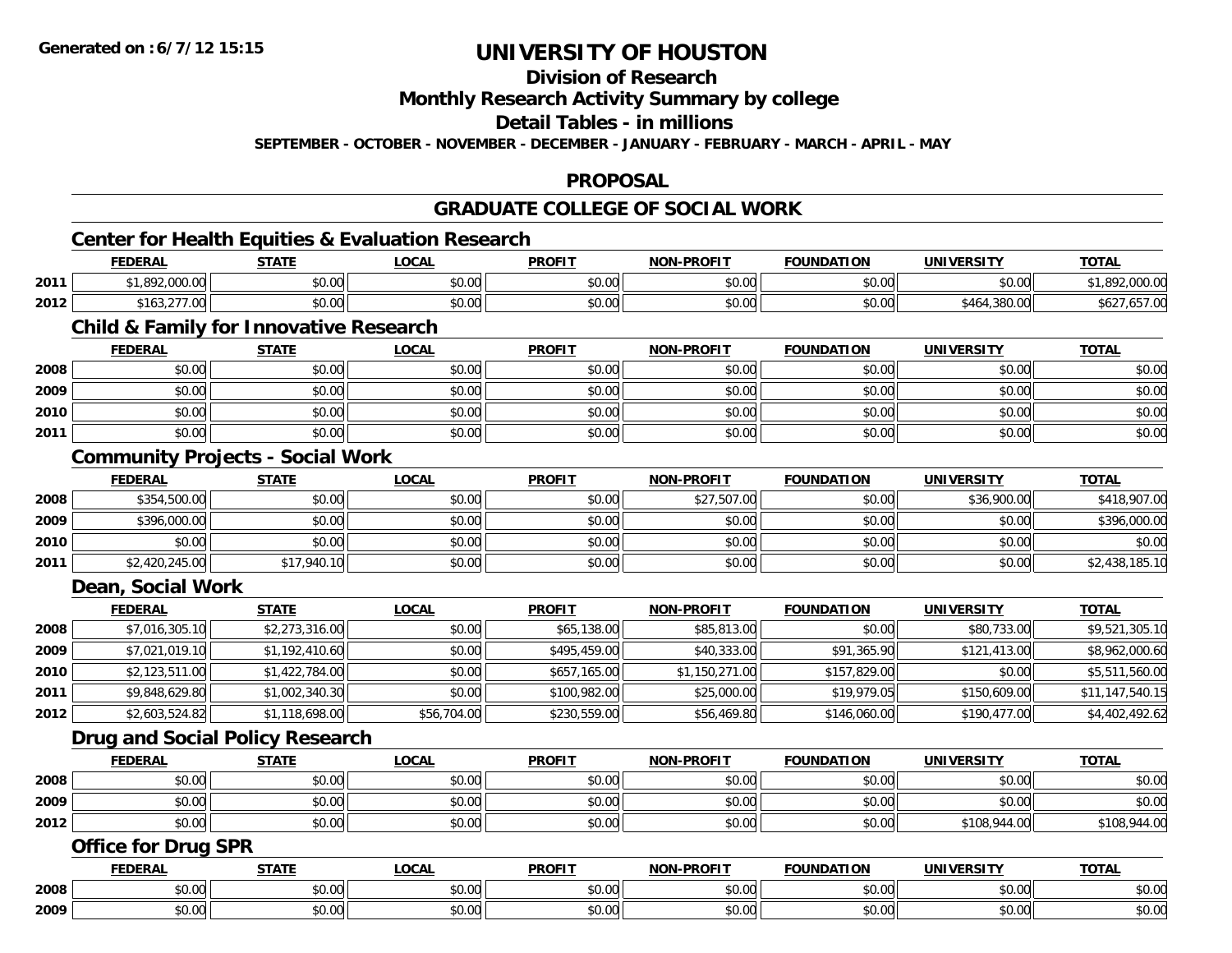**Division of Research**

**Monthly Research Activity Summary by college**

**Detail Tables - in millions**

**SEPTEMBER - OCTOBER - NOVEMBER - DECEMBER - JANUARY - FEBRUARY - MARCH - APRIL - MAY**

#### **PROPOSAL**

### **GRADUATE COLLEGE OF SOCIAL WORK**

### **Office for Drug SPR**

|              | <b>FEDERAL</b>  | <b>STATE</b>   | <b>_OCAL</b>   | <b>PROFIT</b>  | <b>NON-PROFIT</b>                           | <b>FOUNDATION</b> | <b>UNIVERSITY</b> | <b>TOTAL</b>    |
|--------------|-----------------|----------------|----------------|----------------|---------------------------------------------|-------------------|-------------------|-----------------|
| 2010         | nn on<br>DU.UU  | \$0.00         | ሶስ ሰሰ<br>JU.UU | \$0.00         | $\mathfrak{c}\cap\mathfrak{c}\cap$<br>DU.UG | \$0.00            | \$0.00            | \$0.00          |
| <b>Total</b> | \$33,839,011.82 | \$7,027,489.00 | \$56,704.00    | \$1,549,303.00 | .393.80<br>.385.3'                          | \$415,233.95      | 153.456.00<br>152 | \$45,426,591.57 |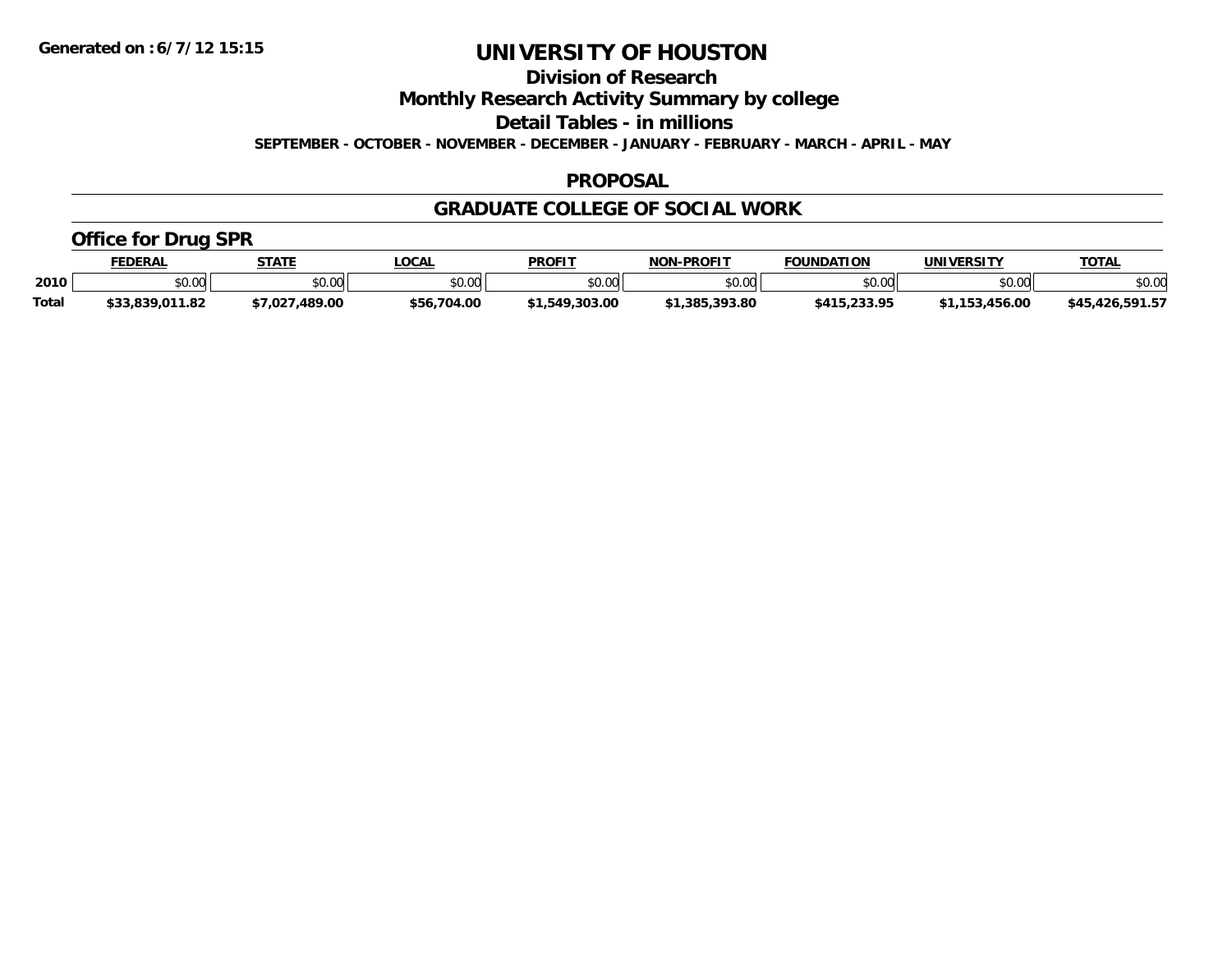### **Division of Research**

**Monthly Research Activity Summary by college**

**Detail Tables - in millions**

**SEPTEMBER - OCTOBER - NOVEMBER - DECEMBER - JANUARY - FEBRUARY - MARCH - APRIL - MAY**

#### **PROPOSAL**

### **HILTON COLLEGE OF HOTEL AND RESTAURANT MANAGEMENT**

### **Hotel and Restaurant Management**

|       | <b>FEDERAL</b> | <b>STATE</b> | <u>LOCAL</u> | <b>PROFIT</b> | <b>NON-PROFIT</b> | <b>FOUNDATION</b> | <b>UNIVERSITY</b> | <b>TOTAL</b>   |
|-------|----------------|--------------|--------------|---------------|-------------------|-------------------|-------------------|----------------|
| 2009  | \$0.00         | \$0.00       | \$60,000.00  | \$9,047.50    | \$135,002.00      | \$0.00            | \$0.00            | \$204,049.50   |
| 2010  | \$560,802.00   | \$178,158.00 | \$70,000.00  | \$0.00        | \$82,548.00       | \$0.00            | \$163,662.00      | \$1,055,170.00 |
| 2011  | \$1,599,454.00 | \$73,547.00  | \$0.00       | \$223,500.00  | \$27,280.00       | \$11,640.00       | \$113,780.00      | \$2,049,201.00 |
| 2012  | \$85,444.00    | \$174,830.00 | \$0.00       | \$0.00        | \$118,422.00      | \$0.00            | \$37,354.00       | \$416,050.00   |
| Total | \$2,245,700.00 | \$426,535.00 | \$130,000.00 | \$232,547.50  | \$363,252.00      | \$11,640.00       | \$314,796.00      | \$3,724,470.50 |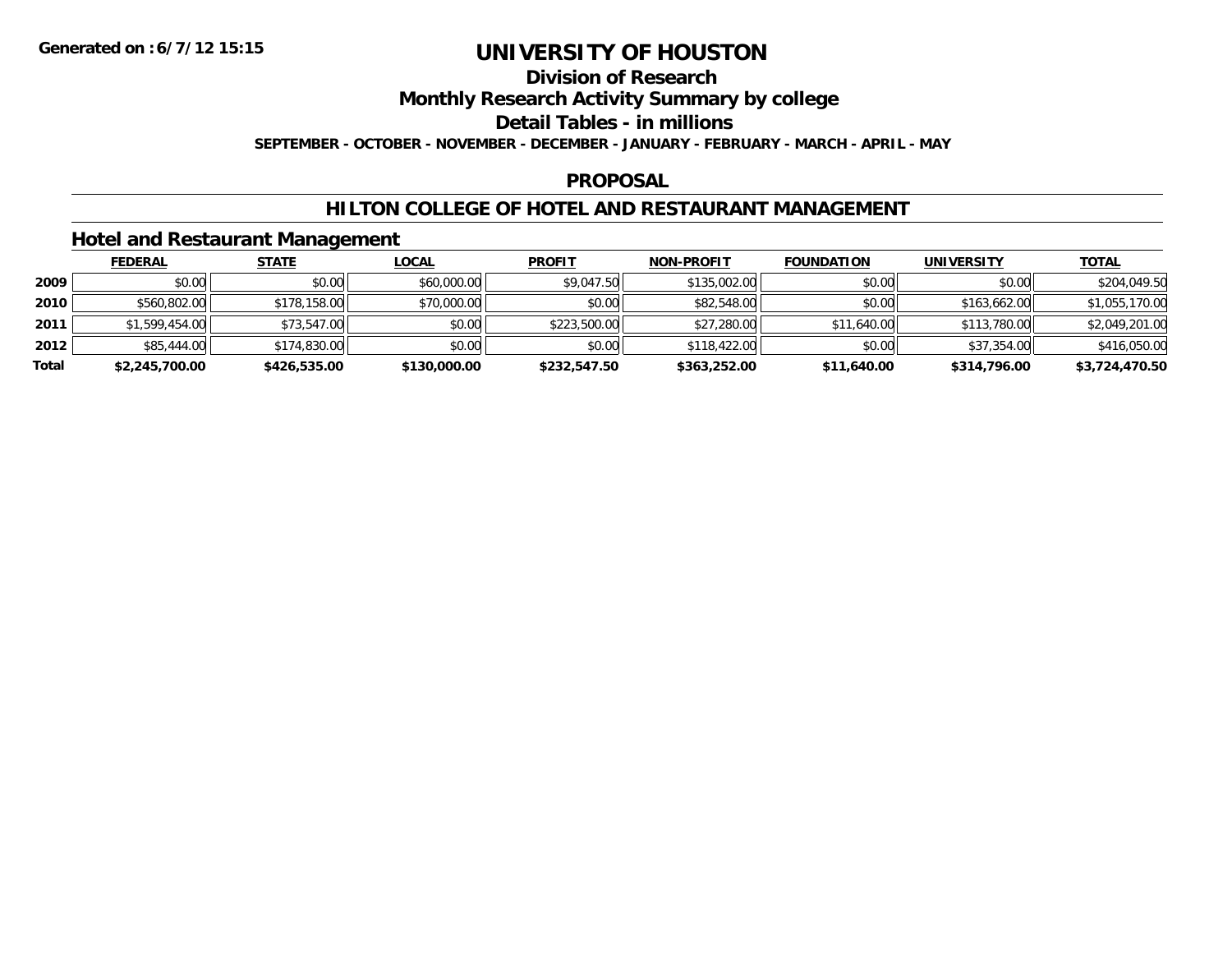### **Division of Research**

**Monthly Research Activity Summary by college**

**Detail Tables - in millions**

**SEPTEMBER - OCTOBER - NOVEMBER - DECEMBER - JANUARY - FEBRUARY - MARCH - APRIL - MAY**

#### **PROPOSAL**

#### **HONORS COLLEGE**

### **Dean, Honors College**

|       | <b>FEDERAL</b>                    | <b>STATE</b> | <b>LOCAL</b> | <b>PROFIT</b> | <b>NON-PROFIT</b> | <b>FOUNDATION</b> | <b>UNIVERSITY</b> | <b>TOTAL</b>   |
|-------|-----------------------------------|--------------|--------------|---------------|-------------------|-------------------|-------------------|----------------|
| 2011  | \$147,957.00                      | \$0.00       | \$0.00       | \$0.00        | \$0.00            | \$0.00            | \$0.00            | \$147,957.00   |
|       | <b>Houston Teachers Institute</b> |              |              |               |                   |                   |                   |                |
|       | <b>FEDERAL</b>                    | <b>STATE</b> | <b>LOCAL</b> | <b>PROFIT</b> | <b>NON-PROFIT</b> | <b>FOUNDATION</b> | <b>UNIVERSITY</b> | <b>TOTAL</b>   |
| 2008  | \$175,000.00                      | \$0.00       | \$0.00       | \$0.00        | \$0.00            | \$0.00            | \$0.00            | \$175,000.00   |
| 2009  | \$894,435.50                      | \$0.00       | \$0.00       | \$0.00        | \$4,899.50        | \$0.00            | \$0.00            | \$899,335.00   |
| 2010  | \$530,851.00                      | \$25,000.00  | \$0.00       | \$54,637.32   | \$0.00            | \$0.00            | \$0.00            | \$610,488.32   |
| 2011  | \$34,951.70                       | \$0.00       | \$0.00       | \$0.00        | \$53,185.20       | \$0.00            | \$0.00            | \$88,136.90    |
| Total | \$1,783,195,20                    | \$25,000.00  | \$0.00       | \$54,637.32   | \$58,084.70       | \$0.00            | \$0.00            | \$1,920,917.22 |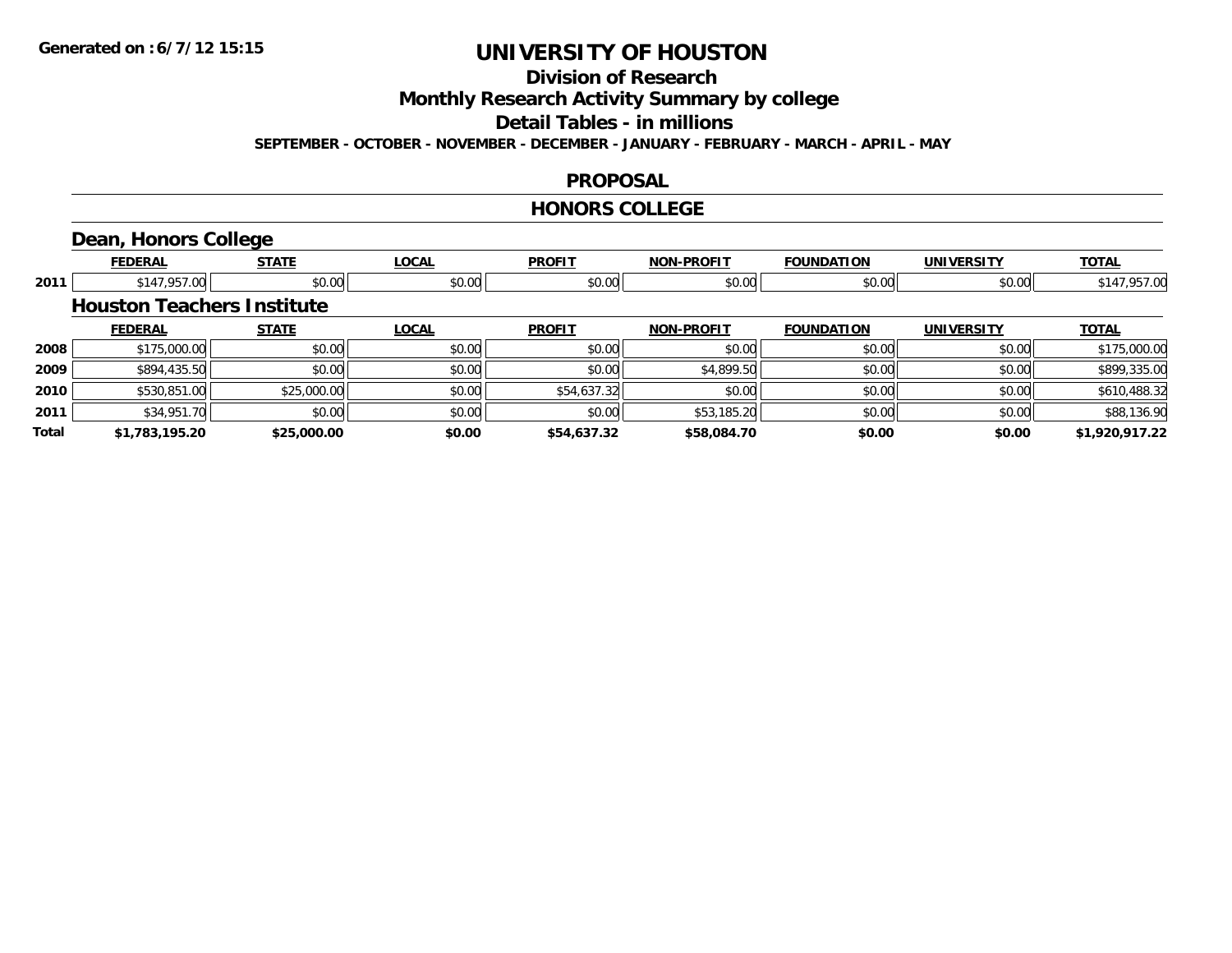### **Division of ResearchMonthly Research Activity Summary by college Detail Tables - in millions SEPTEMBER - OCTOBER - NOVEMBER - DECEMBER - JANUARY - FEBRUARY - MARCH - APRIL - MAY**

#### **PROPOSAL**

#### **LIBRARY**

### **Administration, Library**

|              | <b>FEDERAL</b> | <u>STATE</u> | <u>LOCAL</u> | <b>PROFIT</b> | <b>NON-PROFIT</b> | <b>FOUNDATION</b> | <b>UNIVERSITY</b> | <b>TOTAL</b> |
|--------------|----------------|--------------|--------------|---------------|-------------------|-------------------|-------------------|--------------|
| 2008         | \$150,479.40   | \$0.00       | \$0.00       | \$0.00        | \$0.00            | \$0.00            | \$0.00            | \$150,479.40 |
| 2009         | \$0.00         | \$0.00       | \$0.00       | \$0.00        | \$0.00            | \$0.00            | \$0.00            | \$0.00       |
| 2010         | \$0.00         | \$19,863.00  | \$0.00       | \$0.00        | \$0.00            | \$0.00            | \$0.00            | \$19,863.00  |
| <b>Total</b> | \$150,479.40   | \$19,863.00  | \$0.00       | \$0.00        | \$0.00            | \$0.00            | \$0.00            | \$170,342.40 |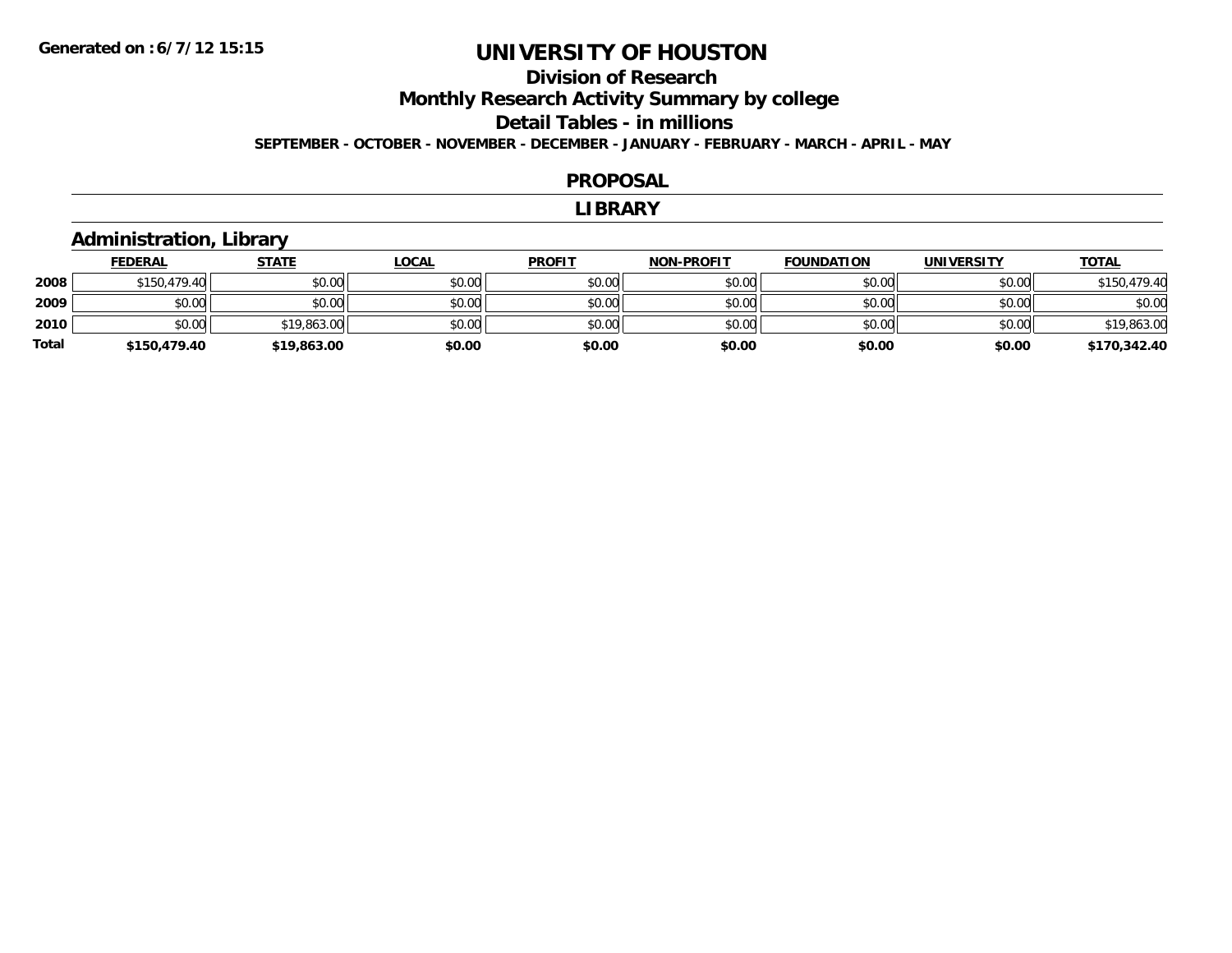**Division of Research**

**Monthly Research Activity Summary by college**

**Detail Tables - in millions**

**SEPTEMBER - OCTOBER - NOVEMBER - DECEMBER - JANUARY - FEBRUARY - MARCH - APRIL - MAY**

### **PROPOSAL**

### **OTHER OUTSIDE ORGANIZATIONS USED FOR CPHS LOGINS**

**University of Houston - Clear Lake Campus**

|       | FEDERAI        | <del>.</del> | <b>LOCAL</b>               | <b>PROFIT</b> | MONLDDOEIT | <b>FOUNDATION</b> | <b>UNIVERSITY</b>                   | ΤΟΤΑ<br>$\mathbf{v}$ |
|-------|----------------|--------------|----------------------------|---------------|------------|-------------------|-------------------------------------|----------------------|
| 2009  | ልስ ሀህ<br>DU.UU | \$0.00       | $*$ $\cap$ $\cap$<br>DU.UG | \$0.00        | \$0.00     | \$0.00            | $\theta$ $\theta$ $\theta$<br>pu.uu | \$0.00               |
| Total | \$0.00         | \$0.00       | \$0.00                     | \$0.00        | \$0.00     | \$0.00            | \$0.00                              | \$0.00               |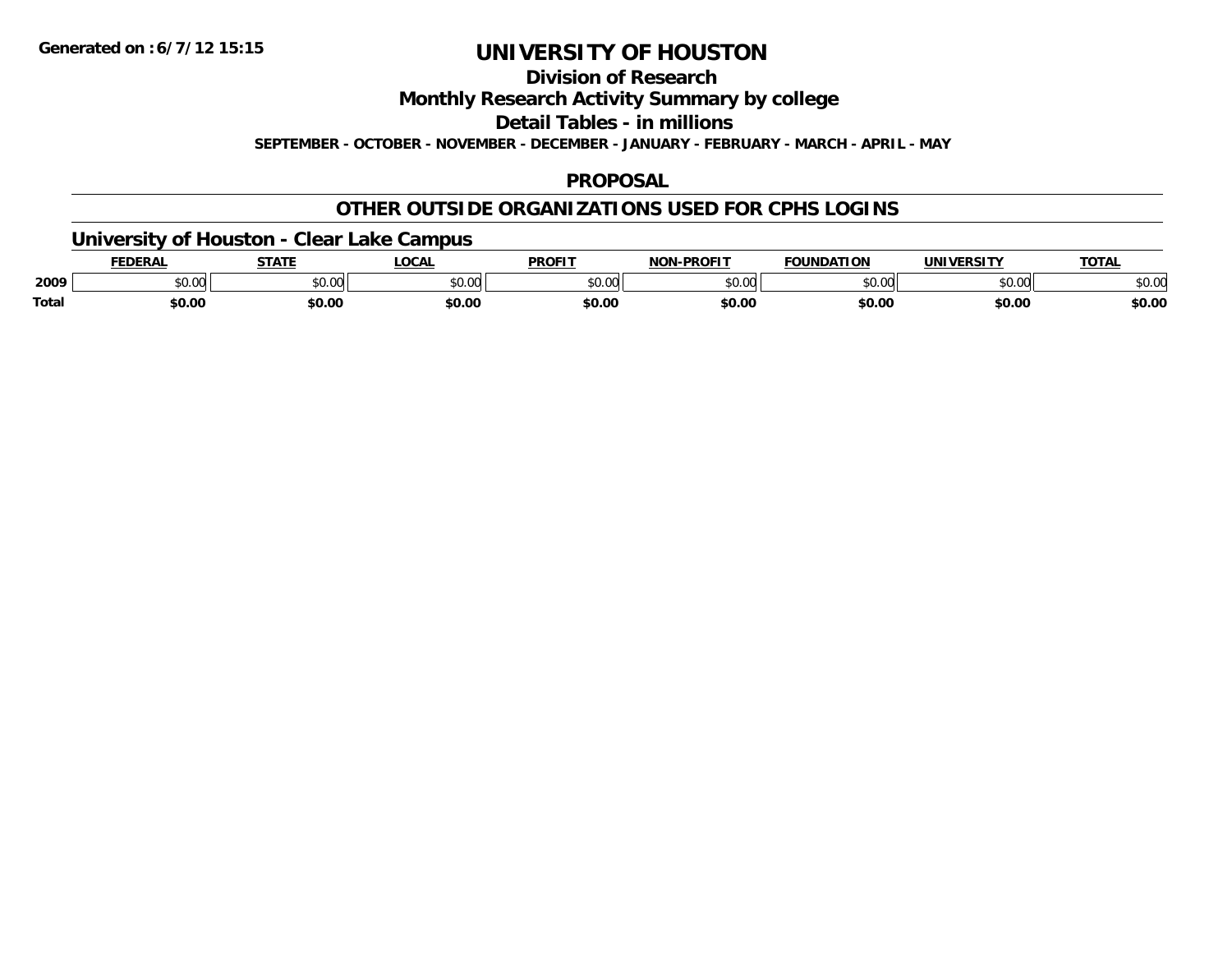### **Division of Research**

**Monthly Research Activity Summary by college**

**Detail Tables - in millions**

**SEPTEMBER - OCTOBER - NOVEMBER - DECEMBER - JANUARY - FEBRUARY - MARCH - APRIL - MAY**

#### **PROPOSAL**

#### **PRESIDENT**

#### **Office of the President**

|      | <b>FEDERAL</b> | <b>STATE</b>                 | <b>LOCAL</b> | <b>PROFIT</b> | <b>NON-PROFIT</b> | <b>FOUNDATION</b> | <b>UNIVERSITY</b> | <b>TOTAL</b> |
|------|----------------|------------------------------|--------------|---------------|-------------------|-------------------|-------------------|--------------|
| 2009 | \$0.00         | \$0.00                       | \$0.00       | \$0.00        | \$0.00            | \$0.00            | \$0.00            | \$0.00       |
|      |                | Vice President Admin/Finance |              |               |                   |                   |                   |              |
|      |                |                              |              |               |                   |                   |                   |              |
|      | <b>FEDERAL</b> | <b>STATE</b>                 | <u>LOCAL</u> | <b>PROFIT</b> | <b>NON-PROFIT</b> | <b>FOUNDATION</b> | <b>UNIVERSITY</b> | <b>TOTAL</b> |
| 2011 | \$15,000.00    | \$0.00                       | \$0.00       | \$0.00        | \$0.00            | \$0.00            | \$0.00            | \$15,000.00  |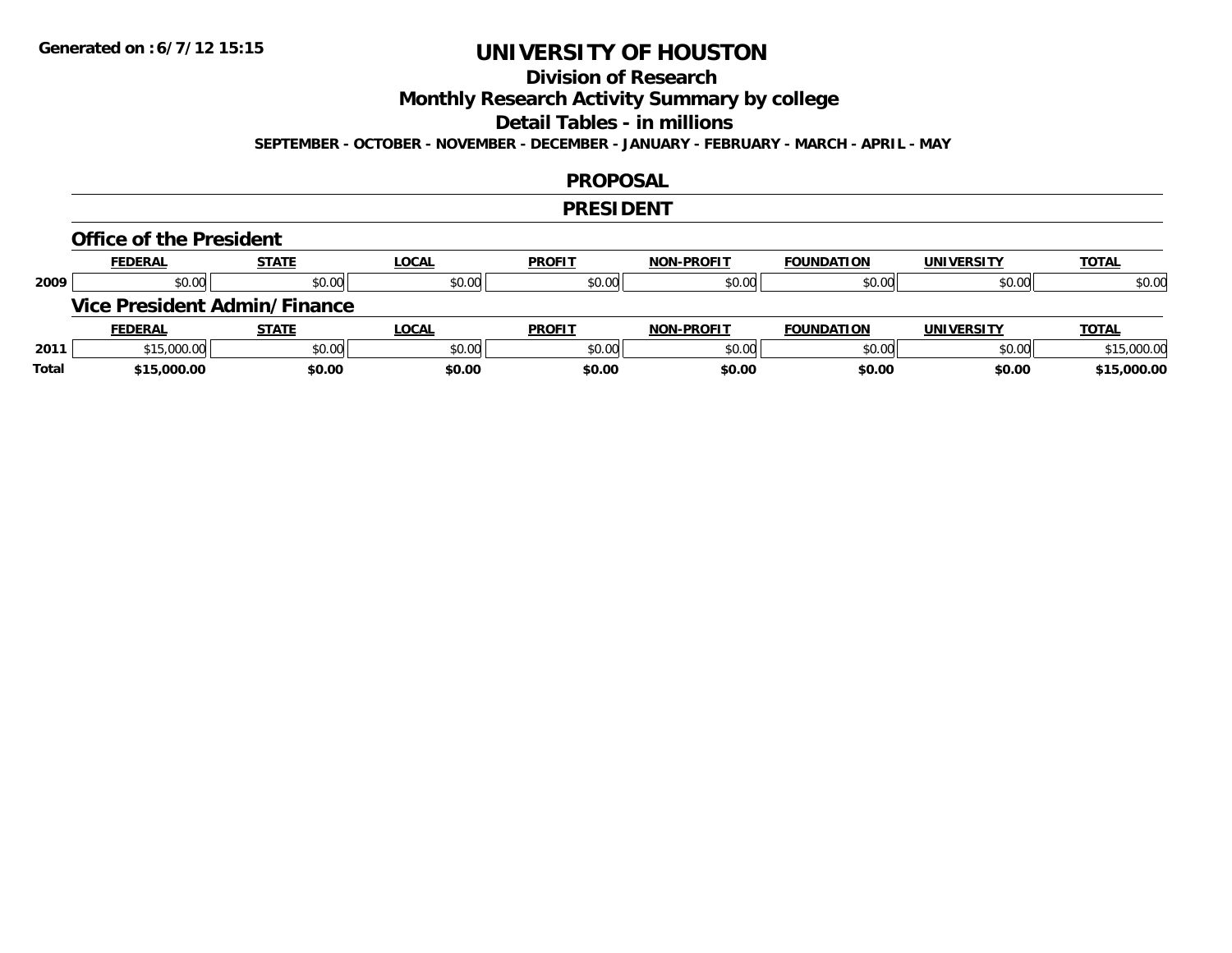# **Division of Research**

**Monthly Research Activity Summary by college**

#### **Detail Tables - in millions**

**SEPTEMBER - OCTOBER - NOVEMBER - DECEMBER - JANUARY - FEBRUARY - MARCH - APRIL - MAY**

#### **PROPOSAL**

### **SENIOR V.P. FOR ACADEMIC AFFAIRS AND PROVOST**

|      | <b>KUHF - Radio</b>              |                                                     |              |               |                   |                   |                   |                |
|------|----------------------------------|-----------------------------------------------------|--------------|---------------|-------------------|-------------------|-------------------|----------------|
|      | <b>FEDERAL</b>                   | <b>STATE</b>                                        | <b>LOCAL</b> | <b>PROFIT</b> | NON-PROFIT        | <b>FOUNDATION</b> | <b>UNIVERSITY</b> | <b>TOTAL</b>   |
| 2008 | \$126,705.00                     | \$0.00                                              | \$0.00       | \$0.00        | \$467,974.00      | \$0.00            | \$0.00            | \$594,679.00   |
| 2009 | \$101,338.00                     | \$250,000.00                                        | \$0.00       | \$0.00        | \$465,086.00      | \$87,660.00       | \$0.00            | \$904,084.00   |
| 2010 | \$192,564.00                     | \$12,500.00                                         | \$0.00       | \$0.00        | \$654,309.46      | \$0.00            | \$0.00            | \$859,373.46   |
| 2011 | \$0.00                           | \$12,500.00                                         | \$0.00       | \$0.00        | \$623,146.00      | \$0.00            | \$0.00            | \$635,646.00   |
| 2012 | \$24,500.00                      | \$0.00                                              | \$0.00       | \$0.00        | \$2,261,596.00    | \$0.00            | \$0.00            | \$2,286,096.00 |
|      |                                  | <b>Learning and Assessment Services</b>             |              |               |                   |                   |                   |                |
|      | <b>FEDERAL</b>                   | <b>STATE</b>                                        | <b>LOCAL</b> | <b>PROFIT</b> | <b>NON-PROFIT</b> | <b>FOUNDATION</b> | <b>UNIVERSITY</b> | <b>TOTAL</b>   |
| 2008 | \$0.00                           | \$127,630.00                                        | \$0.00       | \$0.00        | \$0.00            | \$0.00            | \$0.00            | \$127,630.00   |
| 2009 | \$0.00                           | \$166,043.09                                        | \$0.00       | \$0.00        | \$0.00            | \$0.00            | \$0.00            | \$166,043.09   |
| 2010 | \$1,869,569.00                   | \$148,029.00                                        | \$0.00       | \$0.00        | \$0.00            | \$10,000.00       | \$0.00            | \$2,027,598.00 |
| 2011 | \$0.00                           | \$0.00                                              | \$0.00       | \$0.00        | \$430,048.00      | \$0.00            | \$0.00            | \$430,048.00   |
| 2012 | \$0.00                           | \$134,767.00                                        | \$0.00       | \$0.00        | \$0.00            | \$0.00            | \$0.00            | \$134,767.00   |
|      | <b>Learning Support Services</b> |                                                     |              |               |                   |                   |                   |                |
|      | <b>FEDERAL</b>                   | <b>STATE</b>                                        | <b>LOCAL</b> | <b>PROFIT</b> | <b>NON-PROFIT</b> | <b>FOUNDATION</b> | <b>UNIVERSITY</b> | <b>TOTAL</b>   |
| 2008 | \$185,580.00                     | \$37,501.00                                         | \$0.00       | \$0.00        | \$0.00            | \$0.00            | \$0.00            | \$223,081.00   |
|      |                                  | <b>Senior V.P. for Academic Affairs and Provost</b> |              |               |                   |                   |                   |                |
|      | <b>FEDERAL</b>                   | <b>STATE</b>                                        | <b>LOCAL</b> | <b>PROFIT</b> | NON-PROFIT        | <b>FOUNDATION</b> | <b>UNIVERSITY</b> | <b>TOTAL</b>   |
| 2009 | \$649,461.15                     | \$0.00                                              | \$0.00       | \$0.00        | \$189,990.69      | \$0.00            | \$0.00            | \$839,451.84   |
| 2010 | \$4,981,470.00                   | \$0.00                                              | \$0.00       | \$0.00        | \$0.00            | \$0.00            | \$0.00            | \$4,981,470.00 |
| 2012 | \$882,933.40                     | \$75,000.00                                         | \$0.00       | \$0.00        | \$0.00            | \$0.00            | \$234,196.00      | \$1,192,129.40 |
|      | <b>Student Support Services</b>  |                                                     |              |               |                   |                   |                   |                |
|      | <b>FEDERAL</b>                   | <b>STATE</b>                                        | <b>LOCAL</b> | <b>PROFIT</b> | <b>NON-PROFIT</b> | <b>FOUNDATION</b> | <b>UNIVERSITY</b> | <b>TOTAL</b>   |
| 2012 | \$198,944.00                     | \$0.00                                              | \$0.00       | \$0.00        | \$0.00            | \$0.00            | \$0.00            | \$198,944.00   |
|      | <b>UH Charter School</b>         |                                                     |              |               |                   |                   |                   |                |
|      | <b>FEDERAL</b>                   | <b>STATE</b>                                        | <b>LOCAL</b> | <b>PROFIT</b> | <b>NON-PROFIT</b> | <b>FOUNDATION</b> | <b>UNIVERSITY</b> | <b>TOTAL</b>   |
| 2011 | \$0.00                           | \$44,864.00                                         | \$0.00       | \$0.00        | \$0.00            | \$0.00            | \$0.00            | \$44,864.00    |
| 2012 | \$0.00                           | \$7,150.00                                          | \$0.00       | \$0.00        | \$0.00            | \$0.00            | \$0.00            | \$7,150.00     |
|      | <b>Undergraduate Scholars</b>    |                                                     |              |               |                   |                   |                   |                |
|      | <b>FEDERAL</b>                   | <b>STATE</b>                                        | <b>LOCAL</b> | <b>PROFIT</b> | <b>NON-PROFIT</b> | <b>FOUNDATION</b> | <b>UNIVERSITY</b> | <b>TOTAL</b>   |
| 2009 | \$0.00                           | \$15,000.00                                         | \$0.00       | \$0.00        | \$0.00            | \$0.00            | \$0.00            | \$15,000.00    |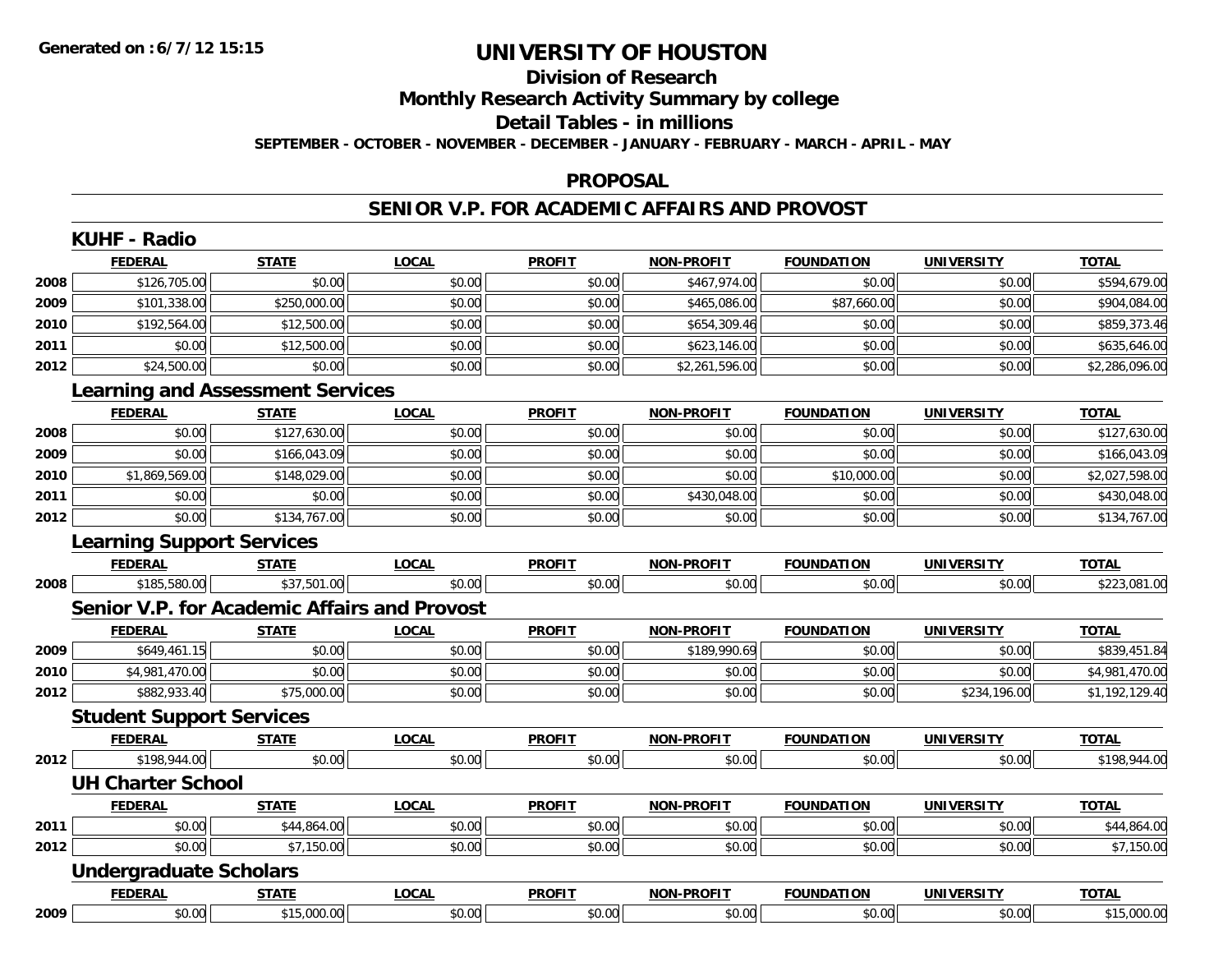### **Division of Research**

**Monthly Research Activity Summary by college**

**Detail Tables - in millions**

**SEPTEMBER - OCTOBER - NOVEMBER - DECEMBER - JANUARY - FEBRUARY - MARCH - APRIL - MAY**

#### **PROPOSAL**

### **SENIOR V.P. FOR ACADEMIC AFFAIRS AND PROVOST**

### **Undergraduate Scholars**

|      | <u>FEDERAL</u> | <b>STATE</b> | <u>LOCAL</u> | <b>PROFIT</b> | <b>NON-PROFIT</b> | <b>FOUNDATION</b> | UNIVERSITY | <b>TOTAL</b> |
|------|----------------|--------------|--------------|---------------|-------------------|-------------------|------------|--------------|
| 2010 | \$0.00         | \$15,000.00  | \$0.00       | \$0.00        | \$0.00            | \$0.00            | \$0.00     | \$15,000.00  |
| 2011 | \$0.00         | \$29,456.00  | \$0.00       | \$0.00        | \$0.00            | \$0.00            | \$0.00     | \$29,456.00  |
| 2012 | \$0.00         | \$19,051.00  | \$0.00       | \$0.00        | \$0.00            | \$0.00            | \$0.00     | \$19,051.00  |

### **Undergraduate Studies**

|              | <b>FEDERAL</b> | <b>STATE</b>   | <u>LOCAL</u> | <b>PROFIT</b> | <b>NON-PROFIT</b> | <b>FOUNDATION</b> | <b>UNIVERSITY</b> | <b>TOTAL</b>    |
|--------------|----------------|----------------|--------------|---------------|-------------------|-------------------|-------------------|-----------------|
| 2009         | \$0.00         | \$15,000.00    | \$0.00       | \$0.00        | \$0.00            | \$0.00            | \$0.00            | \$15,000.00     |
| 2010         | \$0.00         | \$10,000.00    | \$0.00       | \$0.00        | \$0.00            | \$28,750.00       | \$0.00            | \$38,750.00     |
| 2011         | \$0.00         | \$300,000.00   | \$0.00       | \$0.00        | \$0.00            | \$0.00            | \$0.00            | \$300,000.00    |
| 2012         | \$0.00         | \$0.00         | \$0.00       | \$0.00        | \$0.00            | \$0.00            | \$0.00            | \$0.00          |
| <b>Total</b> | \$9,213,064.55 | \$1,419,491.09 | \$0.00       | \$0.00        | \$5,092,150.15    | \$126,410.00      | \$234,196.00      | \$16,085,311.79 |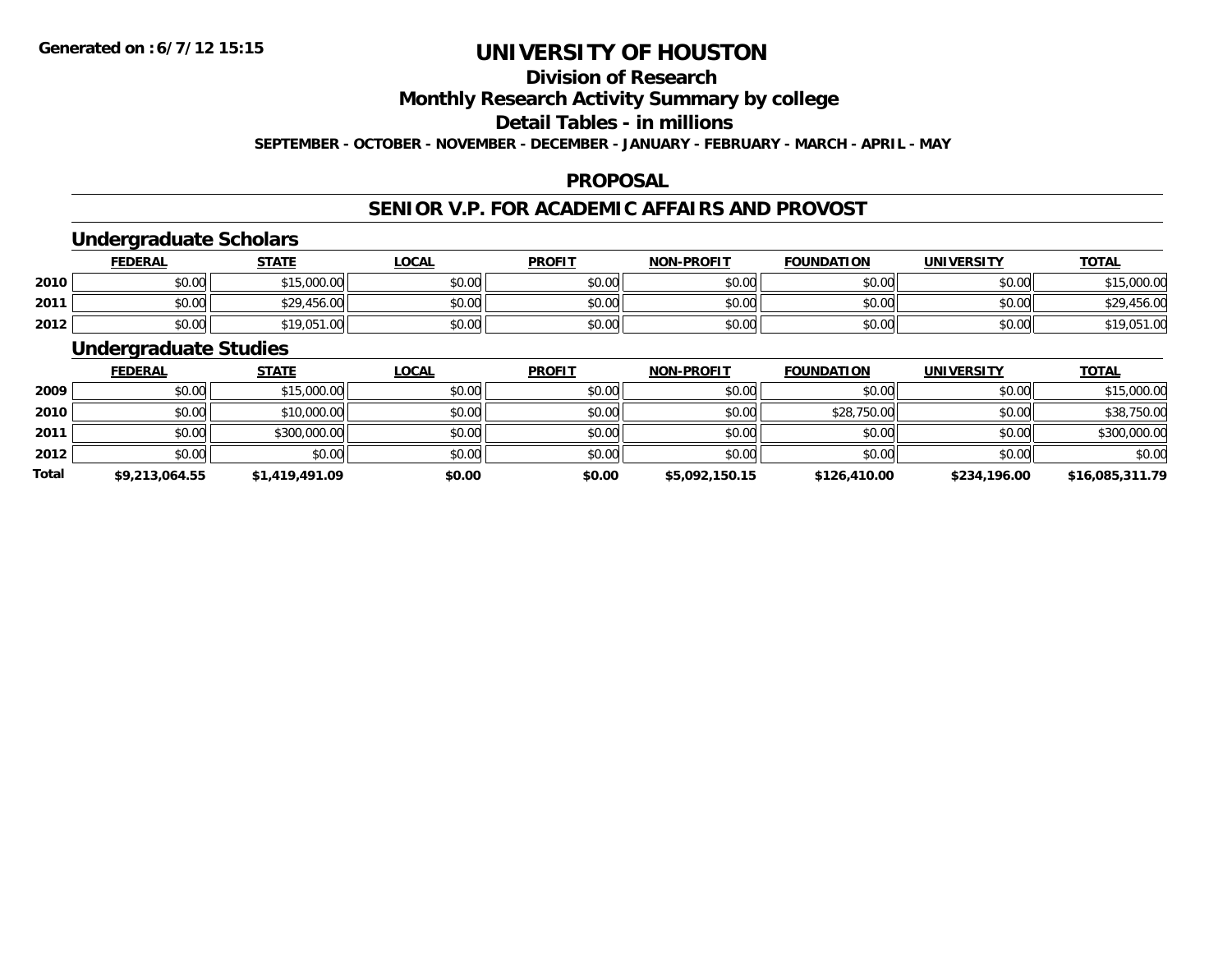### **Division of Research**

**Monthly Research Activity Summary by college**

**Detail Tables - in millions**

**SEPTEMBER - OCTOBER - NOVEMBER - DECEMBER - JANUARY - FEBRUARY - MARCH - APRIL - MAY**

#### **PROPOSAL**

#### **UH LAW CENTER**

|       | Dean, Law      |              |              |               |                   |                   |                   |                |
|-------|----------------|--------------|--------------|---------------|-------------------|-------------------|-------------------|----------------|
|       | <b>FEDERAL</b> | <b>STATE</b> | <b>LOCAL</b> | <b>PROFIT</b> | <b>NON-PROFIT</b> | <b>FOUNDATION</b> | <b>UNIVERSITY</b> | <b>TOTAL</b>   |
| 2009  | \$1,495,475.50 | \$100,000.00 | \$0.00       | \$0.00        | \$0.00            | \$0.00            | \$0.00            | \$1,595,475.50 |
|       | Law-UH         |              |              |               |                   |                   |                   |                |
|       | <b>FEDERAL</b> | <b>STATE</b> | <b>LOCAL</b> | <b>PROFIT</b> | <b>NON-PROFIT</b> | <b>FOUNDATION</b> | <b>UNIVERSITY</b> | <b>TOTAL</b>   |
| 2008  | \$0.00         | \$0.00       | \$0.00       | \$100,079.00  | \$0.00            | \$0.00            | \$0.00            | \$100,079.00   |
| 2009  | \$1,050,565.28 | \$0.00       | \$0.00       | \$10,704.00   | \$0.00            | \$384,268.00      | \$420,062.00      | \$1,865,599.28 |
| 2010  | \$0.40         | \$200,000.00 | \$0.00       | \$0.00        | \$0.00            | \$0.00            | \$0.00            | \$200,000.40   |
| 2011  | \$0.00         | \$121,906.10 | \$0.00       | \$10,063.00   | \$0.00            | \$0.00            | \$68,956.00       | \$200,925.10   |
| 2012  | \$0.00         | \$160,000.00 | \$0.00       | \$0.00        | \$0.00            | \$0.00            | \$0.00            | \$160,000.00   |
| Total | \$2,546,041.18 | \$581,906.10 | \$0.00       | \$120,846.00  | \$0.00            | \$384,268.00      | \$489,018.00      | \$4,122,079.28 |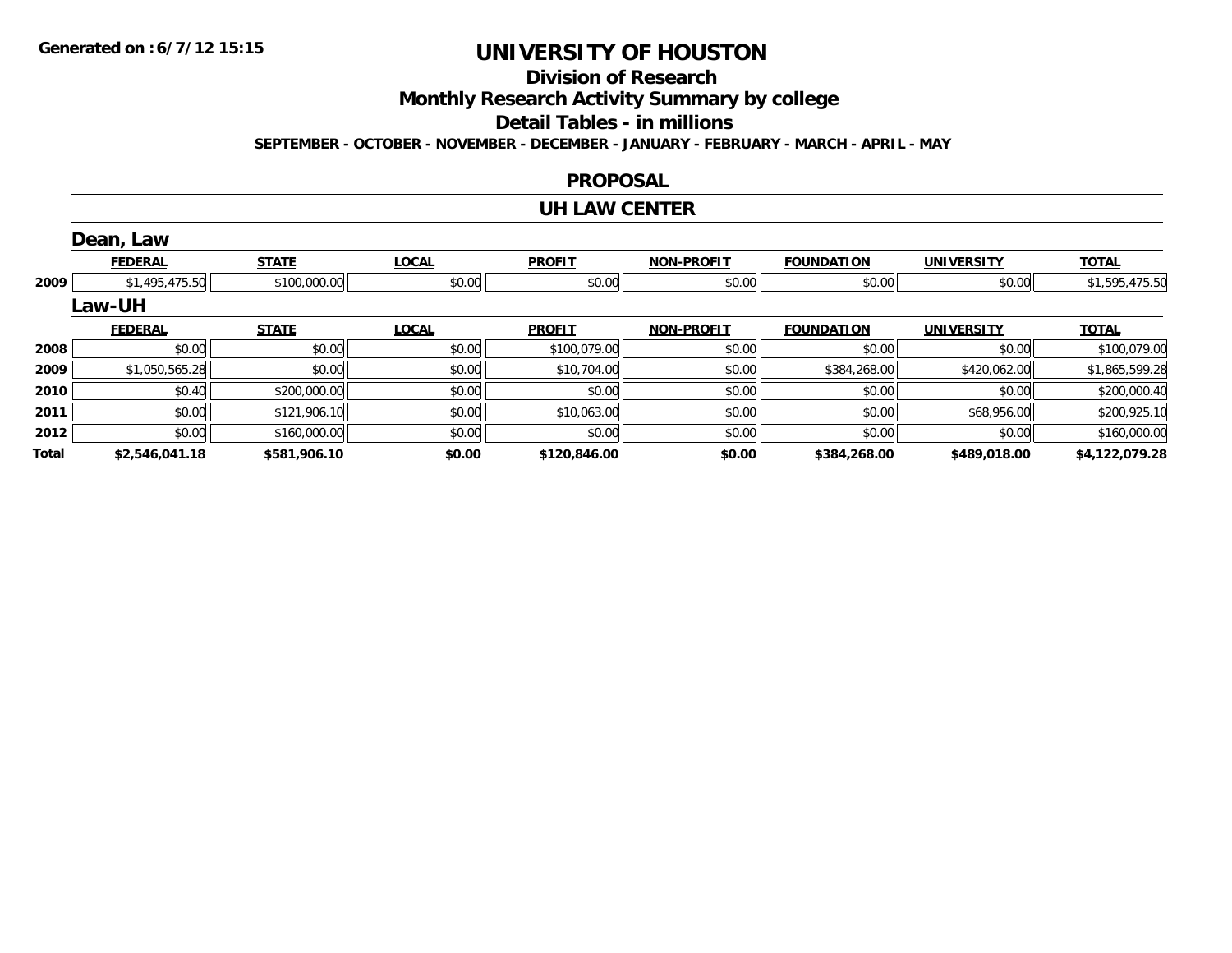### **Division of Research Monthly Research Activity Summary by college Detail Tables - in millions SEPTEMBER - OCTOBER - NOVEMBER - DECEMBER - JANUARY - FEBRUARY - MARCH - APRIL - MAY**

#### **PROPOSAL**

#### **UH SYSTEM**

|       | <b>KUHT-TV</b> |              |              |               |                   |                   |                   |                |  |  |  |
|-------|----------------|--------------|--------------|---------------|-------------------|-------------------|-------------------|----------------|--|--|--|
|       | <b>FEDERAL</b> | <b>STATE</b> | <b>LOCAL</b> | <b>PROFIT</b> | <b>NON-PROFIT</b> | <b>FOUNDATION</b> | <b>UNIVERSITY</b> | <b>TOTAL</b>   |  |  |  |
| 2008  | \$0.00         | \$0.00       | \$0.00       | \$0.00        | \$1,310,104.00    | \$0.00            | \$0.00            | \$1,310,104.00 |  |  |  |
| 2009  | \$0.00         | \$0.00       | \$0.00       | \$0.00        | \$1,675,919.00    | \$0.00            | \$0.00            | \$1,675,919.00 |  |  |  |
| 2010  | \$104,421.00   | \$0.00       | \$0.00       | \$0.00        | \$1,483,936.12    | \$0.00            | \$0.00            | \$1,588,357.12 |  |  |  |
| 2011  | \$0.00         | \$0.00       | \$0.00       | \$0.00        | \$1,606,903.00    | \$0.00            | \$0.00            | \$1,606,903.00 |  |  |  |
| 2012  | \$0.00         | \$0.00       | \$0.00       | \$0.00        | \$14,132.00       | \$0.00            | \$0.00            | \$14,132.00    |  |  |  |
| Total | \$104,421.00   | \$0.00       | \$0.00       | \$0.00        | \$6,090,994.12    | \$0.00            | \$0.00            | \$6,195,415.12 |  |  |  |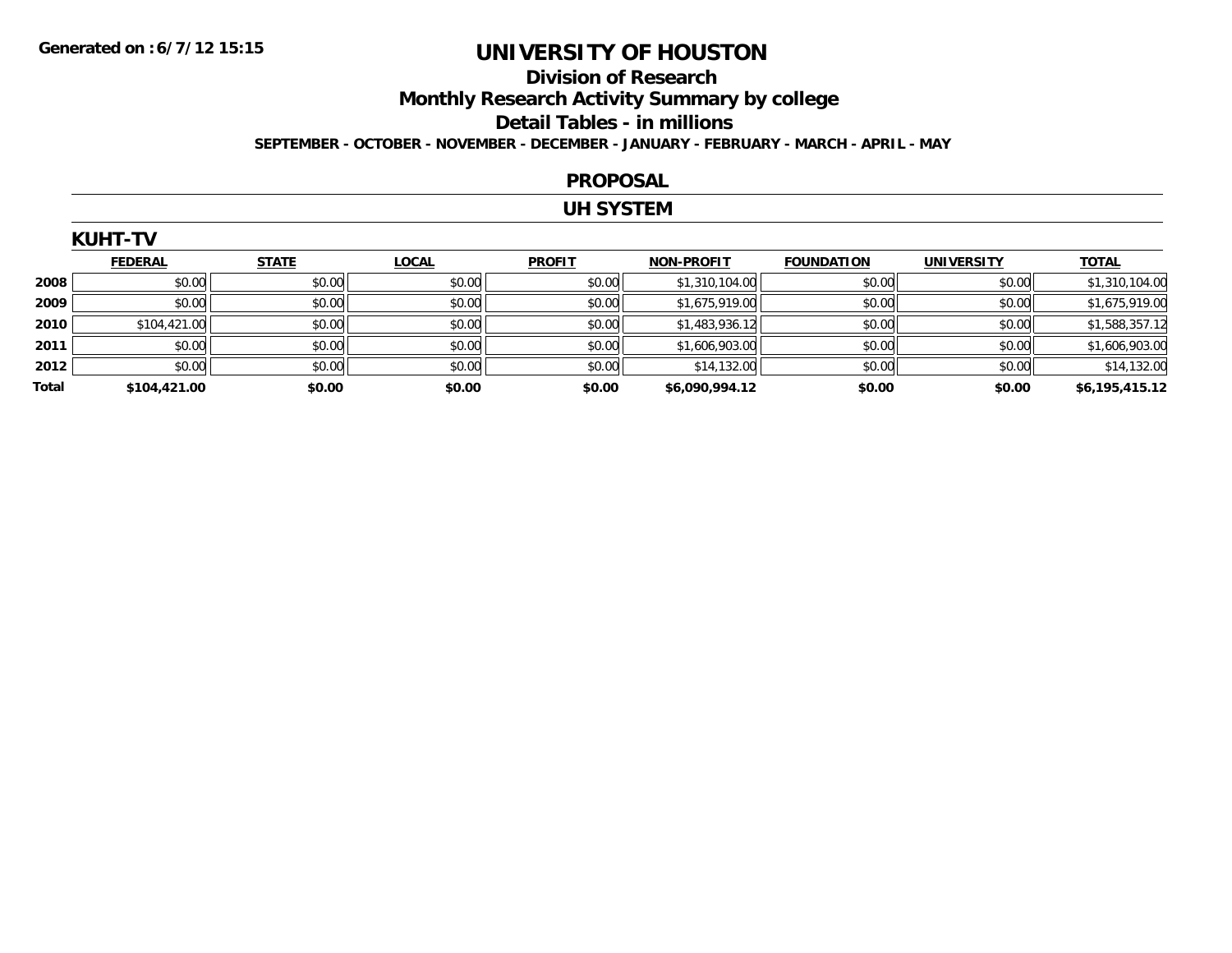### **Division of ResearchMonthly Research Activity Summary by college Detail Tables - in millions SEPTEMBER - OCTOBER - NOVEMBER - DECEMBER - JANUARY - FEBRUARY - MARCH - APRIL - MAY**

#### **PROPOSAL**

#### **UKNOWN COLLEGE**

### **Unknown Department**

|       | <b>FEDERAL</b> | <b>STATE</b> | <b>LOCAL</b> | <b>PROFIT</b> | <b>NON-PROFIT</b> | <b>FOUNDATION</b> | <b>UNIVERSITY</b> | <b>TOTAL</b>   |
|-------|----------------|--------------|--------------|---------------|-------------------|-------------------|-------------------|----------------|
| 2008  | \$4,848,119.20 | \$240,000.00 | \$0.00       | \$0.00        | \$0.00            | \$0.00            | \$0.00            | \$5,088,119.20 |
| 2009  | \$854,800.64   | \$0.00       | \$0.00       | \$0.00        | \$0.00            | \$0.00            | \$0.00            | \$854,800.64   |
| 2010  | \$163,000.00   | \$329,594.19 | \$0.00       | \$81,992.20   | \$0.00            | \$0.00            | \$39,885.50       | \$614,471.89   |
| 2011  | \$1,238,326.80 | \$31,800.00  | \$0.00       | \$409,411.30  | \$0.00            | \$131,405.00      | \$20,758.00       | \$1,831,701.10 |
| 2012  | \$0.00         | \$0.00       | \$0.00       | \$0.00        | \$0.00            | \$0.00            | \$0.00            | \$0.00         |
| Total | \$7,104,246.64 | \$601,394.19 | \$0.00       | \$491,403.50  | \$0.00            | \$131,405.00      | \$60,643.50       | \$8,389,092.82 |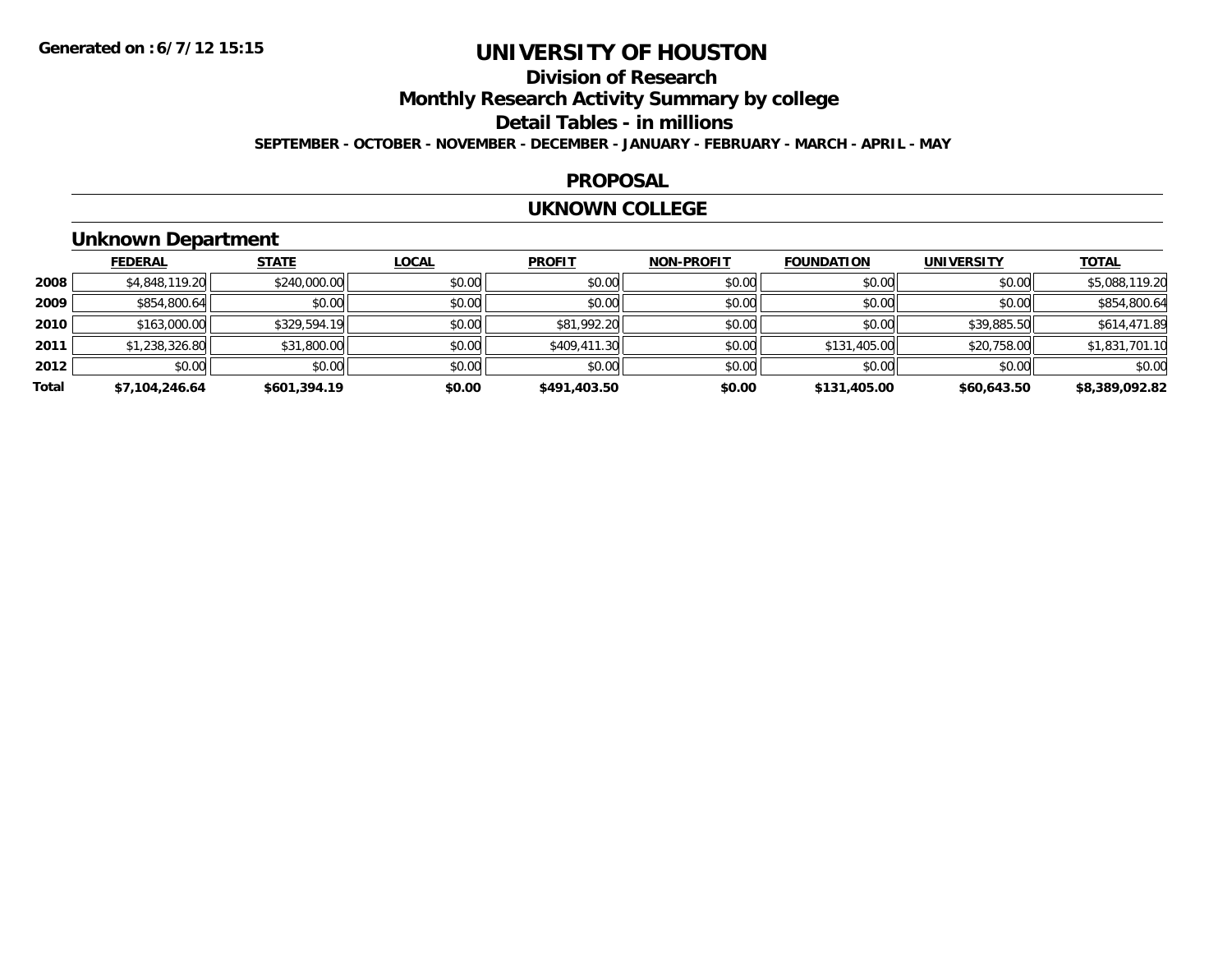### **Division of ResearchMonthly Research Activity Summary by college Detail Tables - in millions SEPTEMBER - OCTOBER - NOVEMBER - DECEMBER - JANUARY - FEBRUARY - MARCH - APRIL - MAY**

#### **PROPOSAL**

### **VICE PRESIDENT FOR ADMINISTRATION**

### **UH Police Department**

|       | <b>FEDERAL</b> | <u>STATE</u> | <b>LOCAL</b> | <b>PROFIT</b> | <b>NON-PROFIT</b> | <b>FOUNDATION</b> | <b>UNIVERSITY</b> | <b>TOTAL</b> |
|-------|----------------|--------------|--------------|---------------|-------------------|-------------------|-------------------|--------------|
| 2009  | \$0.00         | \$227,432.50 | \$0.00       | \$0.00        | \$0.00            | \$0.00            | \$0.00            | \$227,432.50 |
| 2010  | \$88,917.00    | \$0.00       | \$0.00       | \$0.00        | \$0.00            | \$0.00            | \$0.00            | \$88,917.00  |
| 2011  | \$53,805.00    | \$4,755.00   | \$0.00       | \$0.00        | \$0.00            | \$0.00            | \$0.00            | \$58,560.00  |
| Total | \$142,722.00   | \$232,187.50 | \$0.00       | \$0.00        | \$0.00            | \$0.00            | \$0.00            | \$374,909.50 |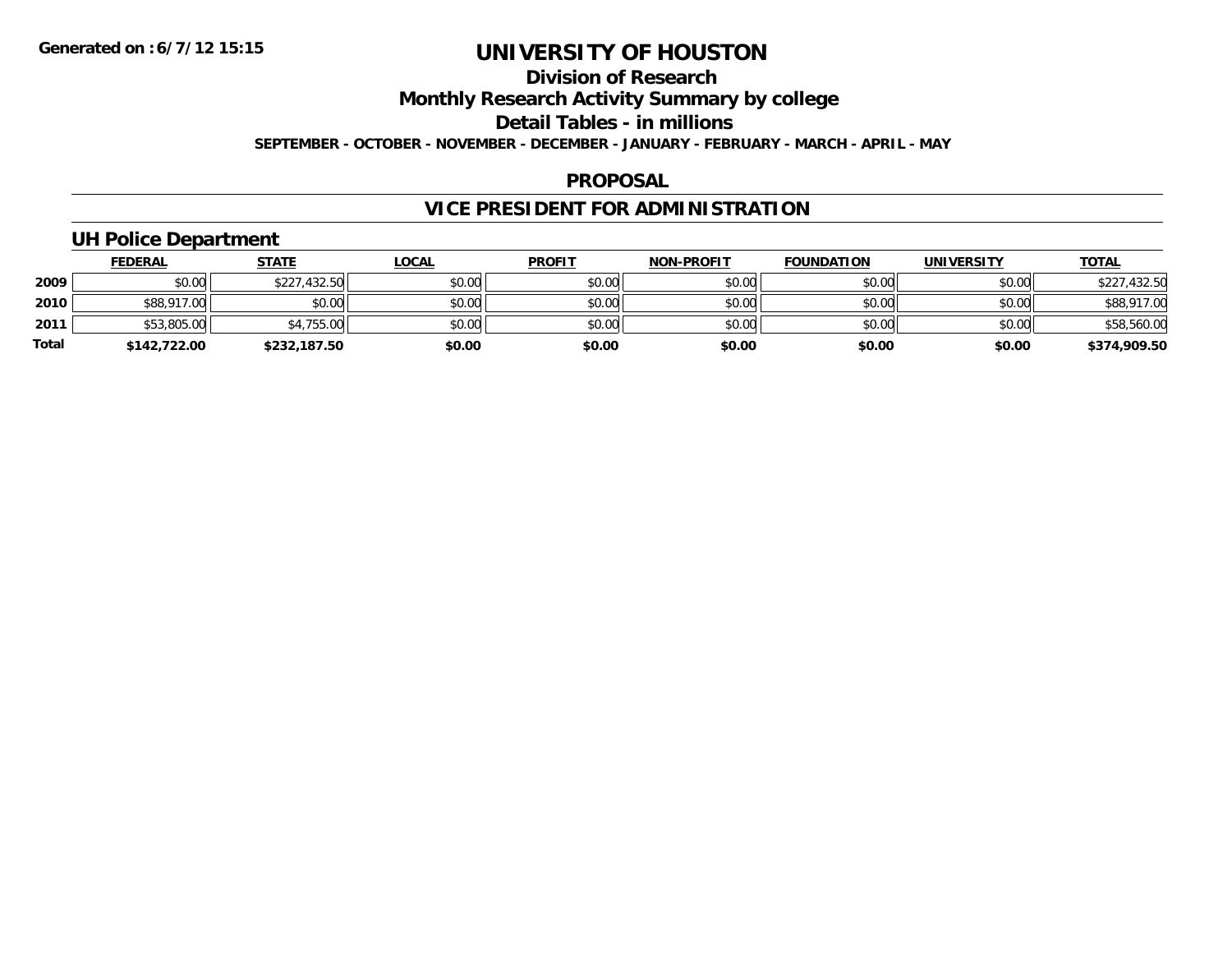**Division of Research**

**Monthly Research Activity Summary by college**

**Detail Tables - in millions**

**SEPTEMBER - OCTOBER - NOVEMBER - DECEMBER - JANUARY - FEBRUARY - MARCH - APRIL - MAY**

#### **PROPOSAL**

### **VICE PRESIDENT FOR COMPUTING**

### **Central Computing Services**

|       | DERAI  | <b>STATE</b>                       | <b>OCAL</b>    | <b>PROFIT</b>           | -PROFIT<br>NON | ΓΙΩΝ<br><b>EQUINDAT</b> | <b><i>INIVERSITY</i></b> | <b>TOTAL</b>             |
|-------|--------|------------------------------------|----------------|-------------------------|----------------|-------------------------|--------------------------|--------------------------|
| 2009  | \$0.00 | $-100-1$<br>ሐ へへ<br>. . <i>. .</i> | ልስ ስሰ<br>JU.UL | 0 <sup>n</sup><br>JU.UU | ልስ ስስ<br>vu.uu | nn on<br>U.UU           | \$0.00                   | +3∠.3U                   |
| Total | \$0.00 |                                    | \$0.00         | \$0.00                  | \$0.00         | \$0.00                  | \$0.0C                   | パクワ にへ<br>$-22$<br>32.OU |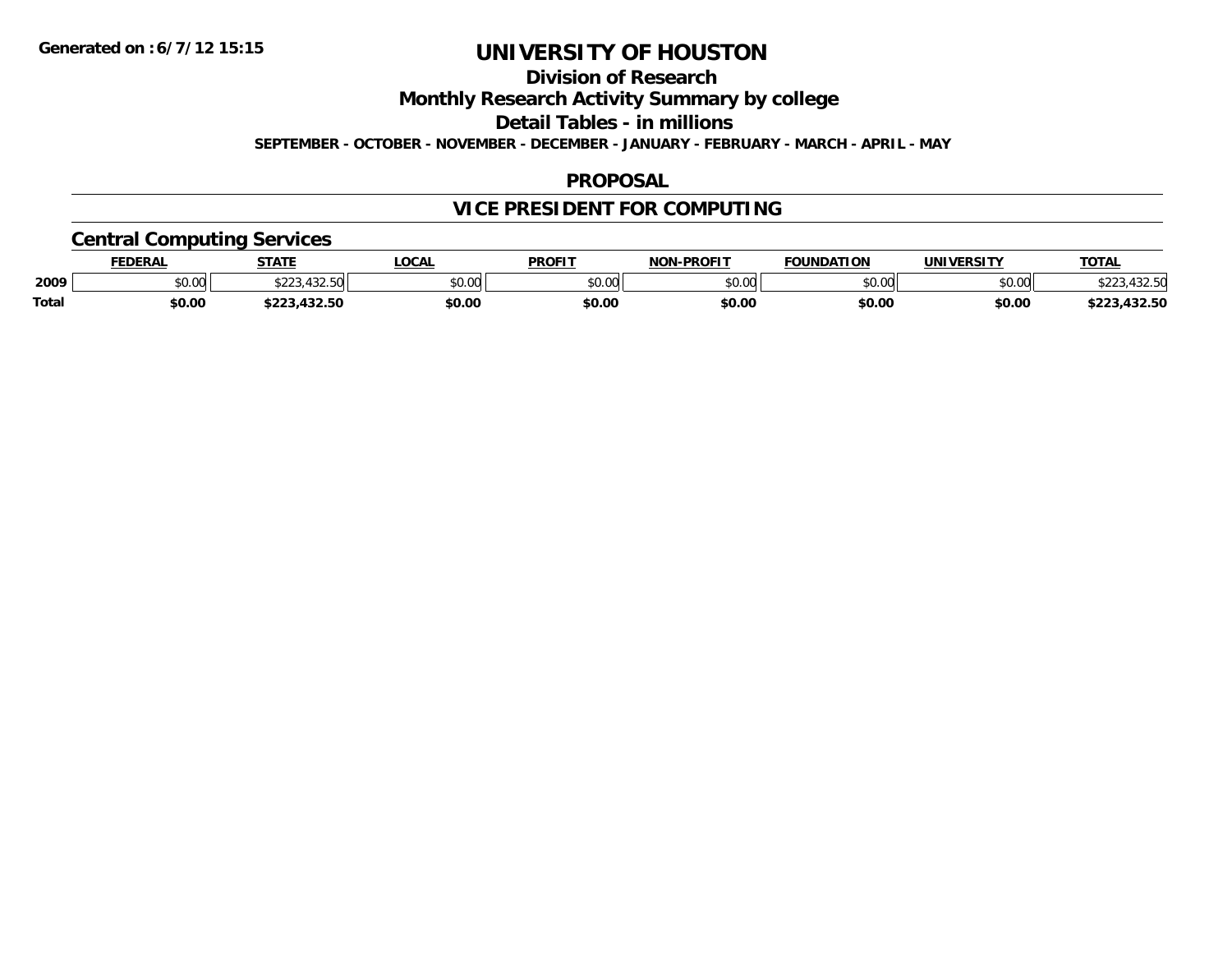### **Division of Research**

**Monthly Research Activity Summary by college**

**Detail Tables - in millions**

**SEPTEMBER - OCTOBER - NOVEMBER - DECEMBER - JANUARY - FEBRUARY - MARCH - APRIL - MAY**

### **PROPOSAL**

### **VICE PRESIDENT FOR STUDENT AFFAIRS**

### **Dean, Student Affairs**

|      | <b>FEDERAL</b> | <b>STATE</b> | <u>_OCAL</u> | <b>PROFIT</b> | <b>NON-PROFIT</b> | <b>FOUNDATION</b> | UNIVERSITY | <b>TOTAL</b> |
|------|----------------|--------------|--------------|---------------|-------------------|-------------------|------------|--------------|
| 2008 | \$0.00         | \$0.00       | \$0.00       | \$0.00        | \$0.00            | \$0.00            | \$0.00     | \$0.00       |
| 2010 | \$189,001.00   | 755.00       | \$0.00       | \$0.00        | \$0.00            | \$0.00            | \$0.00     | \$206,756.00 |
| 2012 | \$78,438.00    | \$0.00       | \$0.00       | \$0.00        | \$0.00            | \$0.00            | \$0.00     | \$78,438.00  |

### **Vice President, Student Affairs**

|              | <b>FEDERAL</b> | <u>STATE</u> | <u>LOCAL</u> | <b>PROFIT</b> | <b>NON-PROFIT</b> | <b>FOUNDATION</b> | UNIVERSITY | <b>TOTAL</b>   |
|--------------|----------------|--------------|--------------|---------------|-------------------|-------------------|------------|----------------|
| 2009         | \$982,444.00   | \$0.00       | \$0.00       | \$0.00        | \$0.00            | \$0.00            | \$0.00     | \$982,444.00   |
| 2012         | \$0.00         | \$224,837.00 | \$0.00       | \$0.00        | \$0.00            | \$0.00            | \$0.00     | \$224,837.00   |
| <b>Total</b> | \$1,249,883.00 | \$242,592.00 | \$0.00       | \$0.00        | \$0.00            | \$0.00            | \$0.00     | \$1,492,475.00 |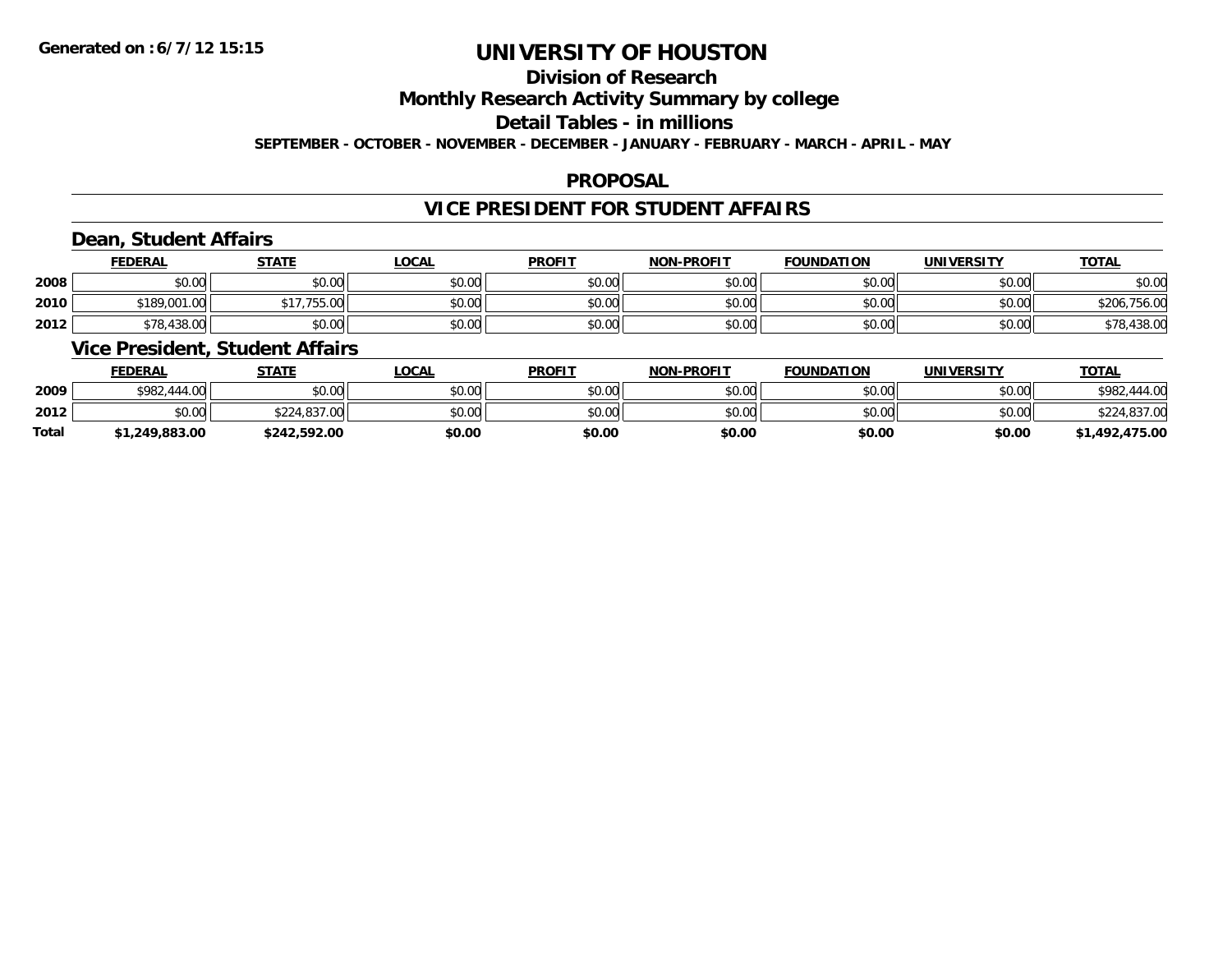**Division of Research**

**Monthly Research Activity Summary by college**

**Detail Tables - in millions**

**SEPTEMBER - OCTOBER - NOVEMBER - DECEMBER - JANUARY - FEBRUARY - MARCH - APRIL - MAY**

### **AWARD**

### **C.T. BAUER COLLEGE OF BUSINESS**

### **Decision and Information Sciences**

|              | <b>FEDERAL</b>                           | <b>STATE</b> | <b>LOCAL</b> | <b>PROFIT</b> | <b>NON-PROFIT</b> | <b>FOUNDATION</b> | <b>UNIVERSITY</b> | <b>TOTAL</b>    |
|--------------|------------------------------------------|--------------|--------------|---------------|-------------------|-------------------|-------------------|-----------------|
| 2008         | \$30,082.00                              | \$0.00       | \$0.00       | \$0.00        | \$0.00            | \$0.00            | \$0.00            | \$30,082.00     |
|              | <b>Finance</b>                           |              |              |               |                   |                   |                   |                 |
|              | <b>FEDERAL</b>                           | <b>STATE</b> | <b>LOCAL</b> | <b>PROFIT</b> | <b>NON-PROFIT</b> | <b>FOUNDATION</b> | <b>UNIVERSITY</b> | <b>TOTAL</b>    |
| 2008         | \$121,176.00                             | \$0.00       | \$0.00       | \$0.00        | \$0.00            | \$0.00            | \$0.00            | \$121,176.00    |
| 2010         | \$284,428.00                             | \$0.00       | \$0.00       | \$0.00        | \$0.00            | \$0.00            | \$0.00            | \$284,428.00    |
| 2011         | \$198,870.80                             | \$0.00       | \$0.00       | \$0.00        | \$0.00            | \$0.00            | \$0.00            | \$198,870.80    |
|              | Management                               |              |              |               |                   |                   |                   |                 |
|              | <b>FEDERAL</b>                           | <b>STATE</b> | <b>LOCAL</b> | <b>PROFIT</b> | <b>NON-PROFIT</b> | <b>FOUNDATION</b> | <b>UNIVERSITY</b> | <b>TOTAL</b>    |
| 2010         | \$0.00                                   | \$0.00       | \$0.00       | \$0.00        | \$0.00            | \$0.00            | \$0.00            | \$0.00          |
|              | <b>Small Business Development Center</b> |              |              |               |                   |                   |                   |                 |
|              | <b>FEDERAL</b>                           | <b>STATE</b> | <b>LOCAL</b> | <b>PROFIT</b> | <b>NON-PROFIT</b> | <b>FOUNDATION</b> | <b>UNIVERSITY</b> | <b>TOTAL</b>    |
| 2008         | \$1,992,812.00                           | \$0.00       | \$0.00       | \$0.00        | \$0.00            | \$0.00            | \$0.00            | \$1,992,812.00  |
| 2009         | \$2,297,945.00                           | \$0.00       | \$0.00       | \$0.00        | \$0.00            | \$0.00            | \$0.00            | \$2,297,945.00  |
| 2010         | \$3,453,724.00                           | \$0.00       | \$0.00       | \$0.00        | \$0.00            | \$0.00            | \$0.00            | \$3,453,724.00  |
| 2011         | \$2,021,612.00                           | \$61,677.00  | \$0.00       | \$0.00        | \$0.00            | \$0.00            | \$0.00            | \$2,083,289.00  |
| 2012         | \$2,851,992.00                           | \$0.00       | \$0.00       | \$0.00        | \$0.00            | \$117,242.00      | \$0.00            | \$2,969,234.00  |
| <b>Total</b> | \$13,252,641.80                          | \$61,677.00  | \$0.00       | \$0.00        | \$0.00            | \$117,242.00      | \$0.00            | \$13,431,560.80 |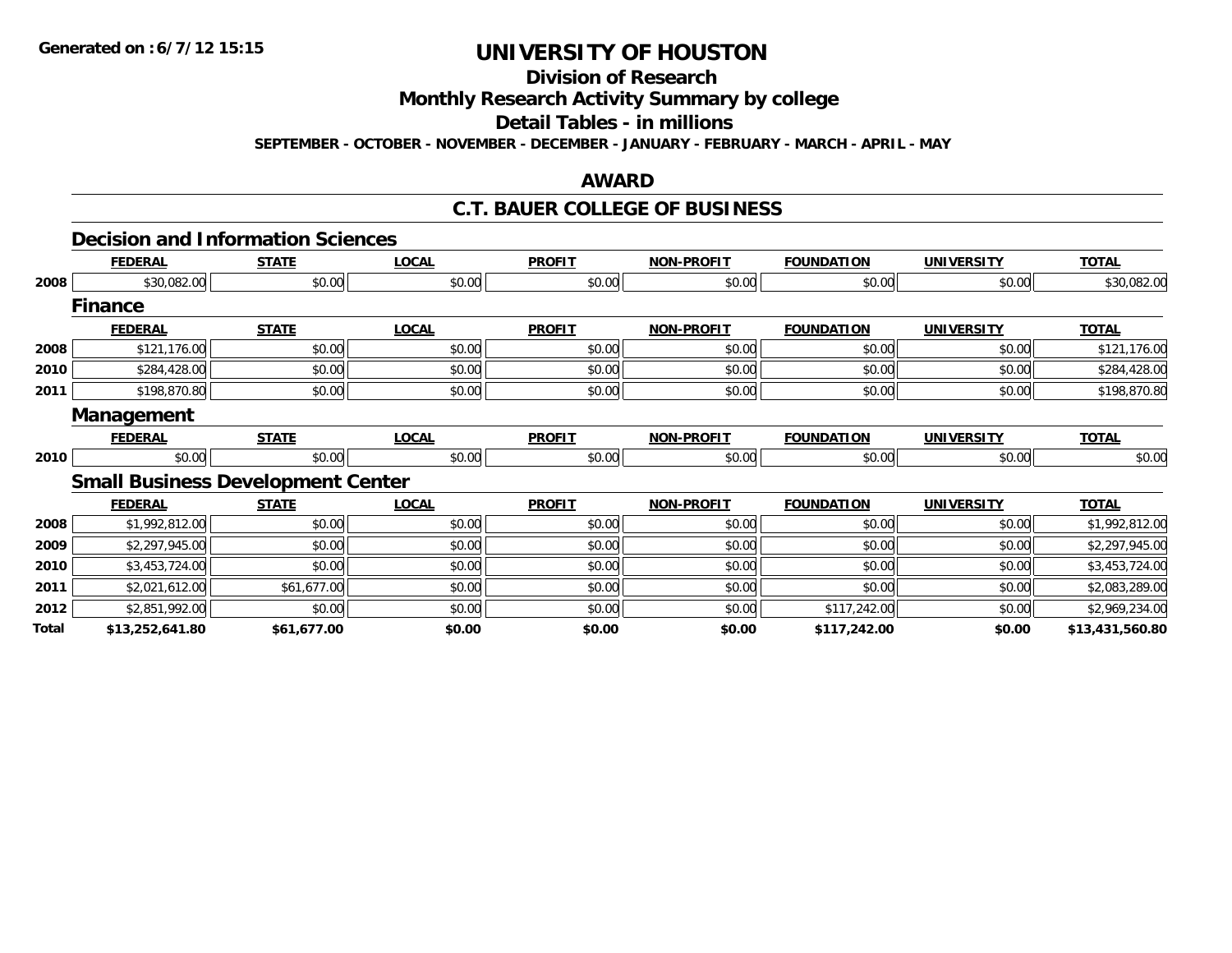## **Division of Research**

**Monthly Research Activity Summary by college**

**Detail Tables - in millions**

**SEPTEMBER - OCTOBER - NOVEMBER - DECEMBER - JANUARY - FEBRUARY - MARCH - APRIL - MAY**

### **AWARD**

#### **COLLEGE OF ARCHITECTURE**

|       | Architecture   |              |              |               |                   |                   |                   |              |
|-------|----------------|--------------|--------------|---------------|-------------------|-------------------|-------------------|--------------|
|       | <b>FEDERAL</b> | <b>STATE</b> | <b>LOCAL</b> | <b>PROFIT</b> | <b>NON-PROFIT</b> | <b>FOUNDATION</b> | <b>UNIVERSITY</b> | <b>TOTAL</b> |
| 2008  | \$0.00         | \$0.00       | \$0.00       | \$65,000.00   | \$0.00            | \$0.00            | \$0.00            | \$65,000.00  |
| 2009  | \$0.00         | \$0.00       | \$0.00       | \$40,000.00   | \$0.00            | \$0.00            | \$0.00            | \$40,000.00  |
| 2011  | \$0.00         | \$0.00       | \$0.00       | \$7,500.00    | \$0.00            | \$0.00            | \$0.00            | \$7,500.00   |
| 2012  | \$0.00         | \$0.00       | \$0.00       | \$0.00        | \$5,000.00        | \$0.00            | \$0.00            | \$5,000.00   |
| Total | \$0.00         | \$0.00       | \$0.00       | \$112,500.00  | \$5,000.00        | \$0.00            | \$0.00            | \$117,500.00 |
|       |                |              |              |               |                   |                   |                   |              |

### **Architecture**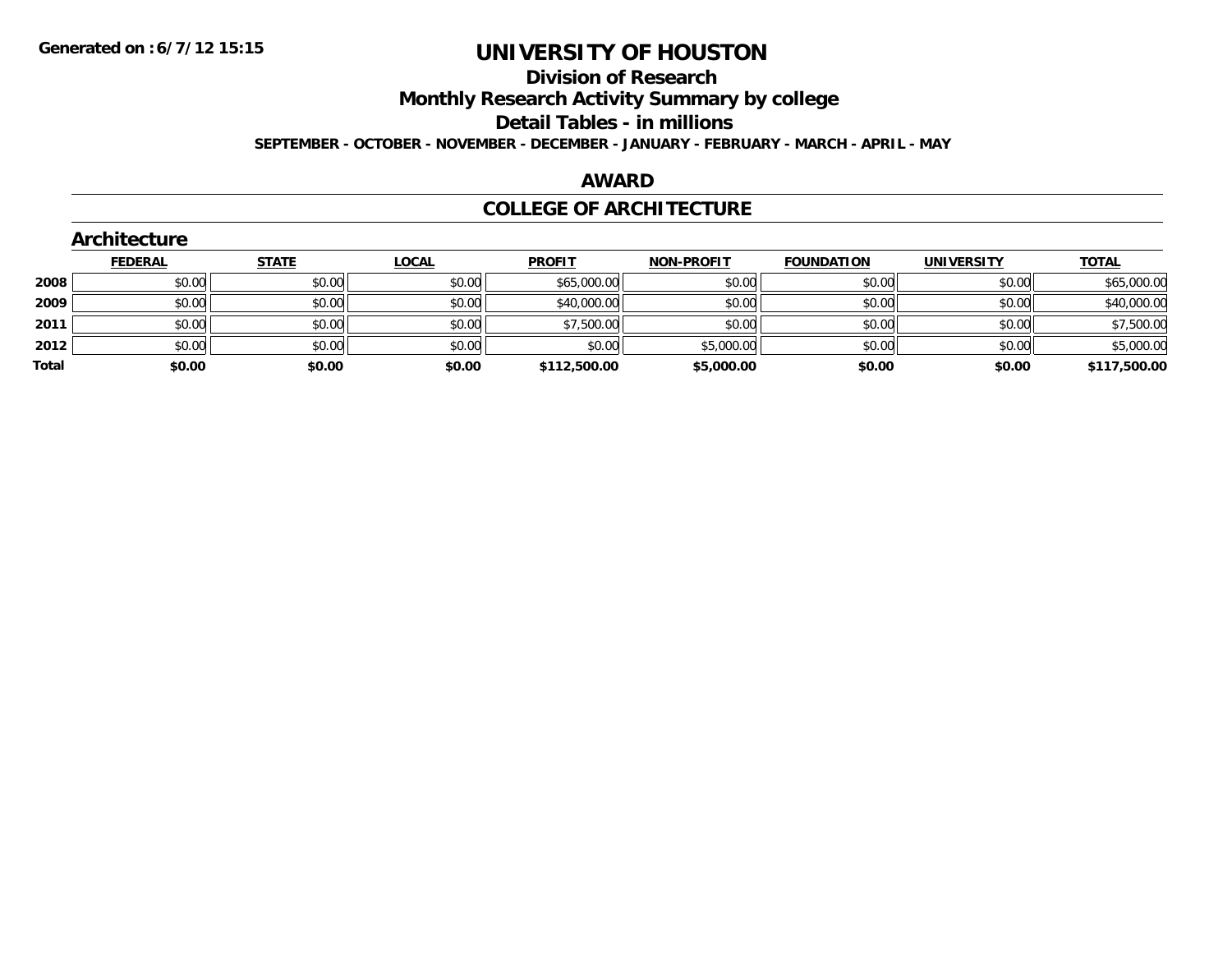## **Division of Research**

**Monthly Research Activity Summary by college**

#### **Detail Tables - in millions**

**SEPTEMBER - OCTOBER - NOVEMBER - DECEMBER - JANUARY - FEBRUARY - MARCH - APRIL - MAY**

#### **AWARD**

### **COLLEGE OF EDUCATION**

|       | <b>Consistency Mgmt and Coop Disc</b><br><b>FEDERAL</b> | <b>STATE</b>   | <b>LOCAL</b> | <b>PROFIT</b> | <b>NON-PROFIT</b> | <b>FOUNDATION</b> | <b>UNIVERSITY</b> | <b>TOTAL</b>    |
|-------|---------------------------------------------------------|----------------|--------------|---------------|-------------------|-------------------|-------------------|-----------------|
| 2010  | \$0.00                                                  | \$0.00         | \$0.00       | \$0.00        | \$0.00            | \$0.00            | \$0.00            | \$0.00          |
| 2011  | \$0.00                                                  | \$0.00         | \$0.00       | \$0.00        | \$0.00            | \$0.00            | \$0.00            | \$0.00          |
|       | <b>Curriculum and Instruction</b>                       |                |              |               |                   |                   |                   |                 |
|       | <b>FEDERAL</b>                                          | <b>STATE</b>   | <b>LOCAL</b> | <b>PROFIT</b> | <b>NON-PROFIT</b> | <b>FOUNDATION</b> | <b>UNIVERSITY</b> | <b>TOTAL</b>    |
| 2008  | \$1,470,795.00                                          | \$27,554.00    | \$10,041.00  | \$466.77      | \$535,442.50      | \$0.60            | \$0.00            | \$2,044,299.87  |
| 2009  | \$799,918.90                                            | \$55,000.00    | \$24,522.00  | \$397.76      | \$516,639.15      | \$3,023,207.00    | \$0.00            | \$4,419,684.81  |
| 2010  | \$306,743.20                                            | \$50,000.00    | \$37,786.06  | \$120.61      | \$116,095.00      | \$0.00            | \$0.00            | \$510,744.87    |
| 2011  | \$1,283,167.15                                          | \$279,999.00   | \$0.00       | \$0.00        | \$225,601.00      | \$0.00            | \$0.00            | \$1,788,767.15  |
| 2012  | \$230,430.20                                            | \$0.00         | \$0.00       | \$0.00        | \$84,725.00       | \$18,400.00       | \$0.00            | \$333,555.20    |
|       | <b>Dean, Education</b>                                  |                |              |               |                   |                   |                   |                 |
|       | <b>FEDERAL</b>                                          | <b>STATE</b>   | <b>LOCAL</b> | <b>PROFIT</b> | <b>NON-PROFIT</b> | <b>FOUNDATION</b> | <b>UNIVERSITY</b> | <b>TOTAL</b>    |
| 2009  | \$0.00                                                  | $\sqrt{$0.00}$ | \$0.00       | \$0.00        | \$0.00            | \$0.00            | \$0.00            | \$0.00          |
|       | <b>Educational Leadership &amp; Cultural Studies</b>    |                |              |               |                   |                   |                   |                 |
|       | <b>FEDERAL</b>                                          | <b>STATE</b>   | <b>LOCAL</b> | <b>PROFIT</b> | <b>NON-PROFIT</b> | <b>FOUNDATION</b> | <b>UNIVERSITY</b> | <b>TOTAL</b>    |
| 2009  | \$39,988.00                                             | \$0.00         | \$0.00       | \$0.00        | \$0.00            | \$0.00            | \$0.00            | \$39,988.00     |
|       | <b>Educational Psychology</b>                           |                |              |               |                   |                   |                   |                 |
|       | <b>FEDERAL</b>                                          | <b>STATE</b>   | <b>LOCAL</b> | <b>PROFIT</b> | <b>NON-PROFIT</b> | <b>FOUNDATION</b> | <b>UNIVERSITY</b> | <b>TOTAL</b>    |
| 2008  | \$68,083.00                                             | \$199,995.00   | \$0.00       | \$0.00        | \$12,791.00       | \$210,048.00      | \$0.00            | \$490,917.00    |
| 2009  | \$0.00                                                  | \$49,999.00    | \$0.00       | \$0.00        | \$0.00            | \$162,702.00      | \$0.00            | \$212,701.00    |
| 2010  | \$0.00                                                  | \$0.00         | \$0.00       | \$0.00        | \$0.00            | \$0.00            | \$0.00            | \$0.00          |
| 2011  | \$0.00                                                  | \$186,748.00   | \$0.00       | \$0.00        | \$0.00            | \$21,683.10       | \$0.00            | \$208,431.10    |
| 2012  | \$32,875.40                                             | \$17,595.00    | \$0.00       | \$0.00        | \$12,718.04       | \$0.00            | \$0.00            | \$63,188.44     |
|       | <b>Institute for Urban Education</b>                    |                |              |               |                   |                   |                   |                 |
|       | <b>FEDERAL</b>                                          | <b>STATE</b>   | <b>LOCAL</b> | <b>PROFIT</b> | <b>NON-PROFIT</b> | <b>FOUNDATION</b> | <b>UNIVERSITY</b> | <b>TOTAL</b>    |
| 2008  | \$0.00                                                  | \$0.00         | \$0.00       | \$0.00        | \$0.00            | \$0.00            | \$0.00            | \$0.00          |
| 2009  | \$0.00                                                  | \$0.00         | \$0.00       | \$0.00        | \$0.00            | \$0.00            | \$0.00            | \$0.00          |
| 2010  | \$0.00                                                  | \$0.00         | \$0.00       | \$0.00        | \$0.00            | \$0.00            | \$0.00            | \$0.00          |
| 2011  | \$0.00                                                  | \$0.00         | \$0.00       | \$0.00        | \$0.00            | \$0.00            | \$0.00            | \$0.00          |
| 2012  | \$0.00                                                  | \$0.00         | \$0.00       | \$0.00        | \$0.00            | \$0.00            | \$0.00            | \$0.00          |
| Total | \$4,232,000.85                                          | \$866,890.00   | \$72,349.06  | \$985.14      | \$1,504,011.69    | \$3,436,040.70    | \$0.00            | \$10,112,277.44 |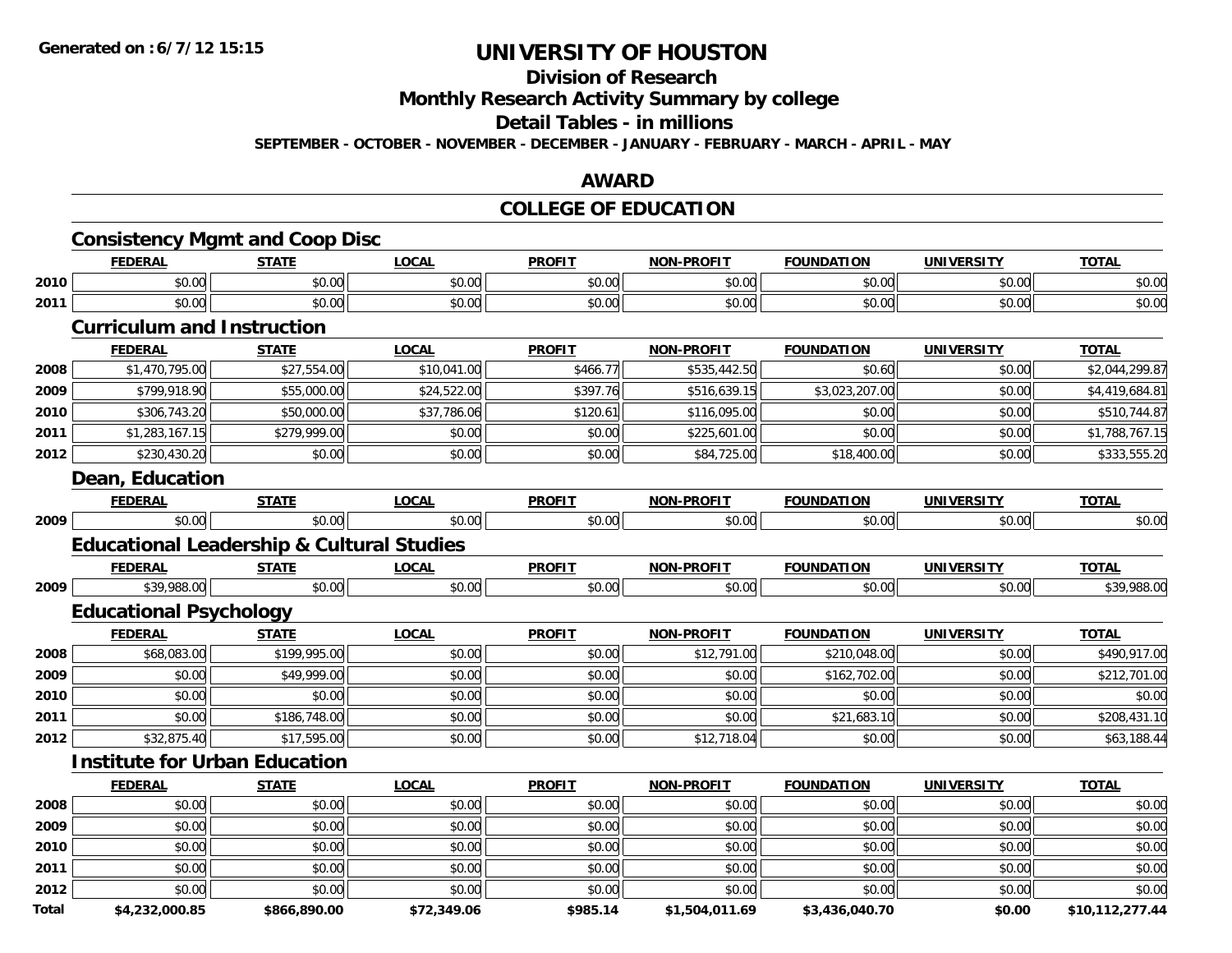#### **Division of Research**

**Monthly Research Activity Summary by college**

**Detail Tables - in millions**

**SEPTEMBER - OCTOBER - NOVEMBER - DECEMBER - JANUARY - FEBRUARY - MARCH - APRIL - MAY**

#### **AWARD**

|      | Art                                 |              |              |               |                   |                   |                   |              |
|------|-------------------------------------|--------------|--------------|---------------|-------------------|-------------------|-------------------|--------------|
|      | <b>FEDERAL</b>                      | <b>STATE</b> | <b>LOCAL</b> | <b>PROFIT</b> | <b>NON-PROFIT</b> | <b>FOUNDATION</b> | <b>UNIVERSITY</b> | <b>TOTAL</b> |
| 2012 | \$14,979.30                         | \$0.00       | \$0.00       | \$0.00        | \$0.00            | \$0.00            | \$0.00            | \$14,979.30  |
|      | <b>Arte Publico Press</b>           |              |              |               |                   |                   |                   |              |
|      | <b>FEDERAL</b>                      | <b>STATE</b> | <b>LOCAL</b> | <b>PROFIT</b> | <b>NON-PROFIT</b> | <b>FOUNDATION</b> | <b>UNIVERSITY</b> | <b>TOTAL</b> |
| 2008 | \$0.00                              | \$0.00       | \$0.00       | \$0.00        | \$80,100.00       | \$107.03          | \$0.00            | \$80,207.03  |
| 2009 | \$0.00                              | \$0.00       | \$0.00       | \$0.00        | \$56,800.00       | \$0.00            | \$0.00            | \$56,800.00  |
| 2010 | \$30,000.00                         | \$0.00       | \$0.00       | \$0.00        | \$51,200.00       | \$0.00            | \$0.00            | \$81,200.00  |
| 2011 | \$30,000.00                         | \$9,500.00   | \$0.00       | \$0.00        | \$56,600.00       | \$0.00            | \$0.00            | \$96,100.00  |
| 2012 | \$6,000.00                          | \$2,250.00   | \$0.00       | \$0.00        | \$39,100.00       | \$0.00            | \$0.00            | \$47,350.00  |
|      | <b>Blaffer Gallery</b>              |              |              |               |                   |                   |                   |              |
|      | <b>FEDERAL</b>                      | <b>STATE</b> | <b>LOCAL</b> | <b>PROFIT</b> | <b>NON-PROFIT</b> | <b>FOUNDATION</b> | <b>UNIVERSITY</b> | <b>TOTAL</b> |
| 2008 | \$7,551.00                          | \$0.00       | \$0.00       | \$0.00        | \$43,800.00       | \$0.00            | \$0.00            | \$51,351.00  |
| 2009 | \$0.00                              | \$4,007.00   | \$0.00       | \$0.00        | \$64,400.00       | \$0.00            | \$0.00            | \$68,407.00  |
| 2010 | \$60,000.00                         | \$8,500.00   | \$0.00       | \$0.00        | \$67,300.00       | \$0.00            | \$0.00            | \$135,800.00 |
| 2011 | \$0.00                              | \$11,500.00  | \$0.00       | \$0.00        | \$70,200.00       | \$0.00            | \$0.00            | \$81,700.00  |
| 2012 | \$20,000.00                         | \$5,132.00   | \$0.00       | \$0.00        | \$50,800.00       | \$0.00            | \$0.00            | \$75,932.00  |
|      | <b>Center for Public History</b>    |              |              |               |                   |                   |                   |              |
|      | <b>FEDERAL</b>                      | <b>STATE</b> | <b>LOCAL</b> | <b>PROFIT</b> | <b>NON-PROFIT</b> | <b>FOUNDATION</b> | <b>UNIVERSITY</b> | <b>TOTAL</b> |
| 2012 | \$100,000.00                        | \$0.00       | \$0.00       | \$0.00        | \$0.00            | \$0.00            | \$0.00            | \$100,000.00 |
|      | <b>Communication Disorders</b>      |              |              |               |                   |                   |                   |              |
|      | <b>FEDERAL</b>                      | <b>STATE</b> | <b>LOCAL</b> | <b>PROFIT</b> | <b>NON-PROFIT</b> | <b>FOUNDATION</b> | <b>UNIVERSITY</b> | <b>TOTAL</b> |
| 2008 | \$24,006.00                         | \$0.00       | \$3,200.00   | \$0.00        | \$247,668.00      | \$0.00            | \$0.00            | \$274,874.00 |
| 2009 | \$27,007.00                         | \$0.00       | \$1,500.00   | \$0.00        | \$61,917.00       | \$0.00            | \$0.00            | \$90,424.00  |
| 2010 | \$0.00                              | \$0.00       | \$0.00       | \$0.00        | \$231,398.00      | \$0.00            | \$0.00            | \$231,398.00 |
| 2011 | \$0.00                              | \$0.00       | \$0.00       | \$0.00        | \$233,713.00      | \$0.00            | \$0.00            | \$233,713.00 |
| 2012 | \$2,942.90                          | \$0.00       | \$0.00       | \$0.00        | \$233,712.00      | \$0.00            | \$0.00            | \$236,654.90 |
|      | <b>Comparative Cultural Studies</b> |              |              |               |                   |                   |                   |              |
|      | <b>FEDERAL</b>                      | <b>STATE</b> | <b>LOCAL</b> | <b>PROFIT</b> | <b>NON-PROFIT</b> | <b>FOUNDATION</b> | <b>UNIVERSITY</b> | <b>TOTAL</b> |
| 2008 | \$18,883.00                         | \$0.00       | \$0.00       | \$0.00        | \$0.00            | \$0.00            | \$0.00            | \$18,883.00  |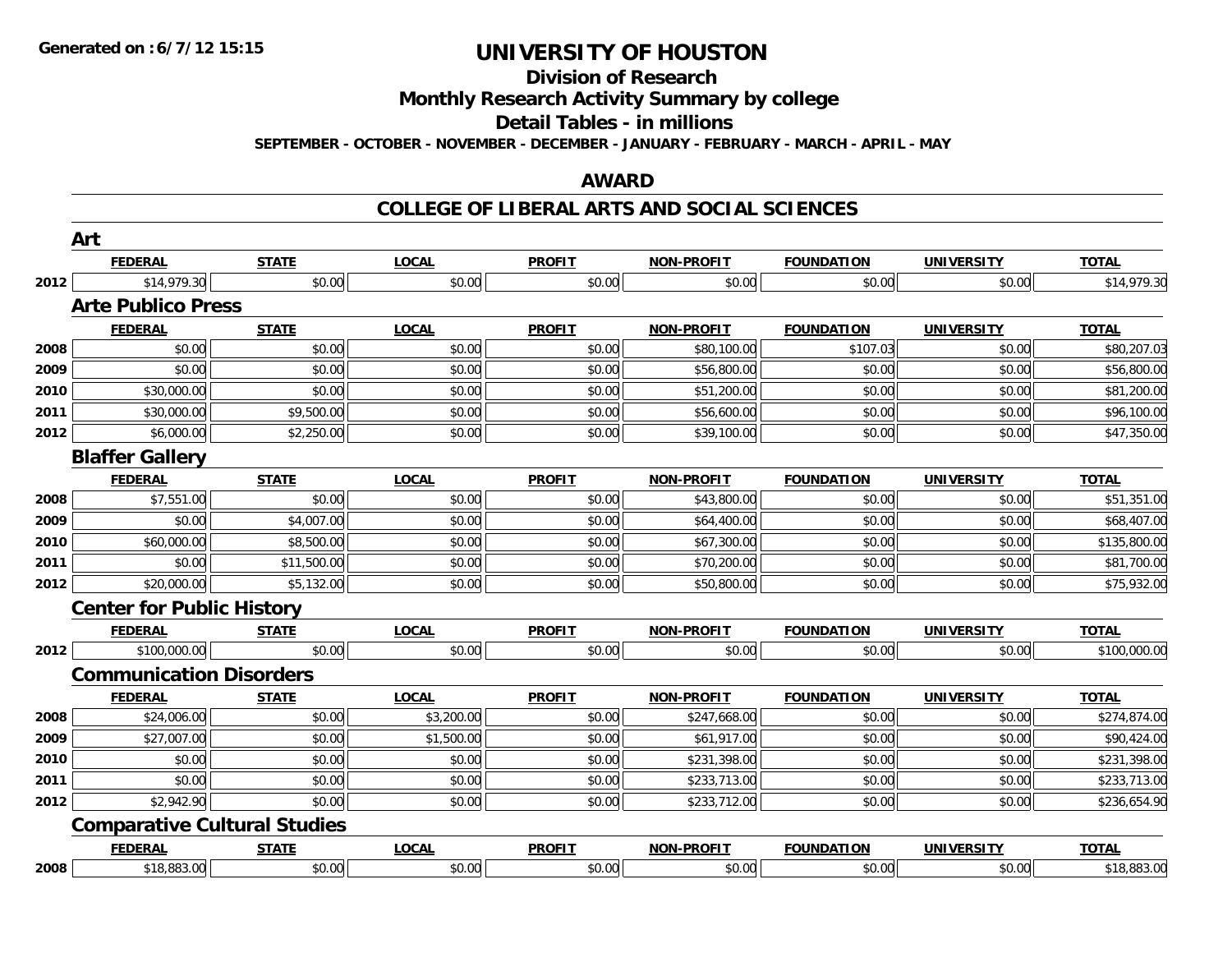**Division of Research**

**Monthly Research Activity Summary by college**

**Detail Tables - in millions**

**SEPTEMBER - OCTOBER - NOVEMBER - DECEMBER - JANUARY - FEBRUARY - MARCH - APRIL - MAY**

#### **AWARD**

|      | <b>Cynthia Woods Mitchell Center for the Arts</b> |              |              |               |                   |                   |                   |                |
|------|---------------------------------------------------|--------------|--------------|---------------|-------------------|-------------------|-------------------|----------------|
|      | <b>FEDERAL</b>                                    | <b>STATE</b> | <b>LOCAL</b> | <b>PROFIT</b> | <b>NON-PROFIT</b> | <b>FOUNDATION</b> | <b>UNIVERSITY</b> | <b>TOTAL</b>   |
| 2011 | \$0.00                                            | \$0.00       | \$0.00       | \$0.00        | \$15,000.00       | \$0.00            | \$0.00            | \$15,000.00    |
|      | Dean, Liberal Arts and Social Sciences            |              |              |               |                   |                   |                   |                |
|      | <b>FEDERAL</b>                                    | <b>STATE</b> | <b>LOCAL</b> | <b>PROFIT</b> | <b>NON-PROFIT</b> | <b>FOUNDATION</b> | <b>UNIVERSITY</b> | <b>TOTAL</b>   |
| 2008 | \$150,000.00                                      | \$0.00       | \$0.00       | \$0.00        | \$0.00            | \$0.00            | \$0.00            | \$150,000.00   |
|      | <b>Economics</b>                                  |              |              |               |                   |                   |                   |                |
|      | <b>FEDERAL</b>                                    | <b>STATE</b> | <b>LOCAL</b> | <b>PROFIT</b> | <b>NON-PROFIT</b> | <b>FOUNDATION</b> | <b>UNIVERSITY</b> | <b>TOTAL</b>   |
| 2008 | \$59,469.00                                       | \$0.00       | \$0.00       | \$0.00        | \$0.00            | \$0.00            | \$0.00            | \$59,469.00    |
| 2009 | \$24,750.00                                       | \$0.00       | \$0.00       | \$0.00        | \$0.00            | \$0.00            | \$0.00            | \$24,750.00    |
| 2011 | \$0.00                                            | \$0.00       | \$0.00       | \$0.00        | \$55,000.00       | \$0.00            | \$0.00            | \$55,000.00    |
| 2012 | \$124,999.88                                      | \$0.00       | \$0.00       | \$0.00        | \$0.00            | \$38,500.00       | \$0.00            | \$163,499.88   |
|      | English                                           |              |              |               |                   |                   |                   |                |
|      | <b>FEDERAL</b>                                    | <b>STATE</b> | <b>LOCAL</b> | <b>PROFIT</b> | <b>NON-PROFIT</b> | <b>FOUNDATION</b> | <b>UNIVERSITY</b> | <b>TOTAL</b>   |
| 2008 | \$0.00                                            | \$0.00       | \$0.00       | \$0.00        | \$1,000.00        | \$0.00            | \$0.00            | \$1,000.00     |
| 2009 | \$7,500.00                                        | \$0.00       | \$0.00       | \$0.00        | \$0.00            | \$0.00            | \$0.00            | \$7,500.00     |
| 2010 | \$1,000.00                                        | \$0.00       | \$0.00       | \$14,264.60   | \$0.00            | \$0.00            | \$0.00            | \$15,264.60    |
| 2011 | \$1,000.00                                        | \$0.00       | \$0.00       | \$0.00        | \$0.00            | \$0.00            | \$0.00            | \$1,000.00     |
| 2012 | \$49,955.00                                       | \$0.00       | \$0.00       | \$0.00        | \$0.00            | \$0.00            | \$0.00            | \$49,955.00    |
|      | <b>Health and Human Performance</b>               |              |              |               |                   |                   |                   |                |
|      | <b>FEDERAL</b>                                    | <b>STATE</b> | <b>LOCAL</b> | <b>PROFIT</b> | <b>NON-PROFIT</b> | <b>FOUNDATION</b> | <b>UNIVERSITY</b> | <b>TOTAL</b>   |
| 2008 | \$1,348,366.75                                    | \$0.00       | \$0.00       | \$134,000.00  | \$0.00            | \$25,266.00       | \$0.00            | \$1,507,632.75 |
| 2009 | \$1,057,169.37                                    | \$0.00       | \$0.00       | \$402,000.00  | \$0.00            | \$12,234.00       | \$0.00            | \$1,471,403.37 |
| 2010 | \$2,102,229.60                                    | \$0.00       | \$0.00       | \$0.00        | \$0.00            | \$0.00            | \$0.00            | \$2,102,229.60 |
| 2011 | \$890,309.38                                      | \$0.00       | \$0.00       | \$91,870.00   | \$0.00            | \$56,877.80       | \$0.00            | \$1,039,057.18 |
| 2012 | \$1,552,332.95                                    | \$0.00       | \$0.00       | \$643,969.00  | \$0.00            | \$0.00            | \$0.00            | \$2,196,301.95 |
|      | <b>Hispanic Studies</b>                           |              |              |               |                   |                   |                   |                |
|      | <b>FEDERAL</b>                                    | <b>STATE</b> | <b>LOCAL</b> | <b>PROFIT</b> | <b>NON-PROFIT</b> | <b>FOUNDATION</b> | <b>UNIVERSITY</b> | <b>TOTAL</b>   |
| 2011 | \$0.00                                            | \$0.00       | \$0.00       | \$0.00        | \$0.00            | \$72,400.00       | \$0.00            | \$72,400.00    |
| 2012 | \$0.00                                            | \$0.00       | \$0.00       | \$0.00        | \$0.00            | \$55,200.00       | \$0.00            | \$55,200.00    |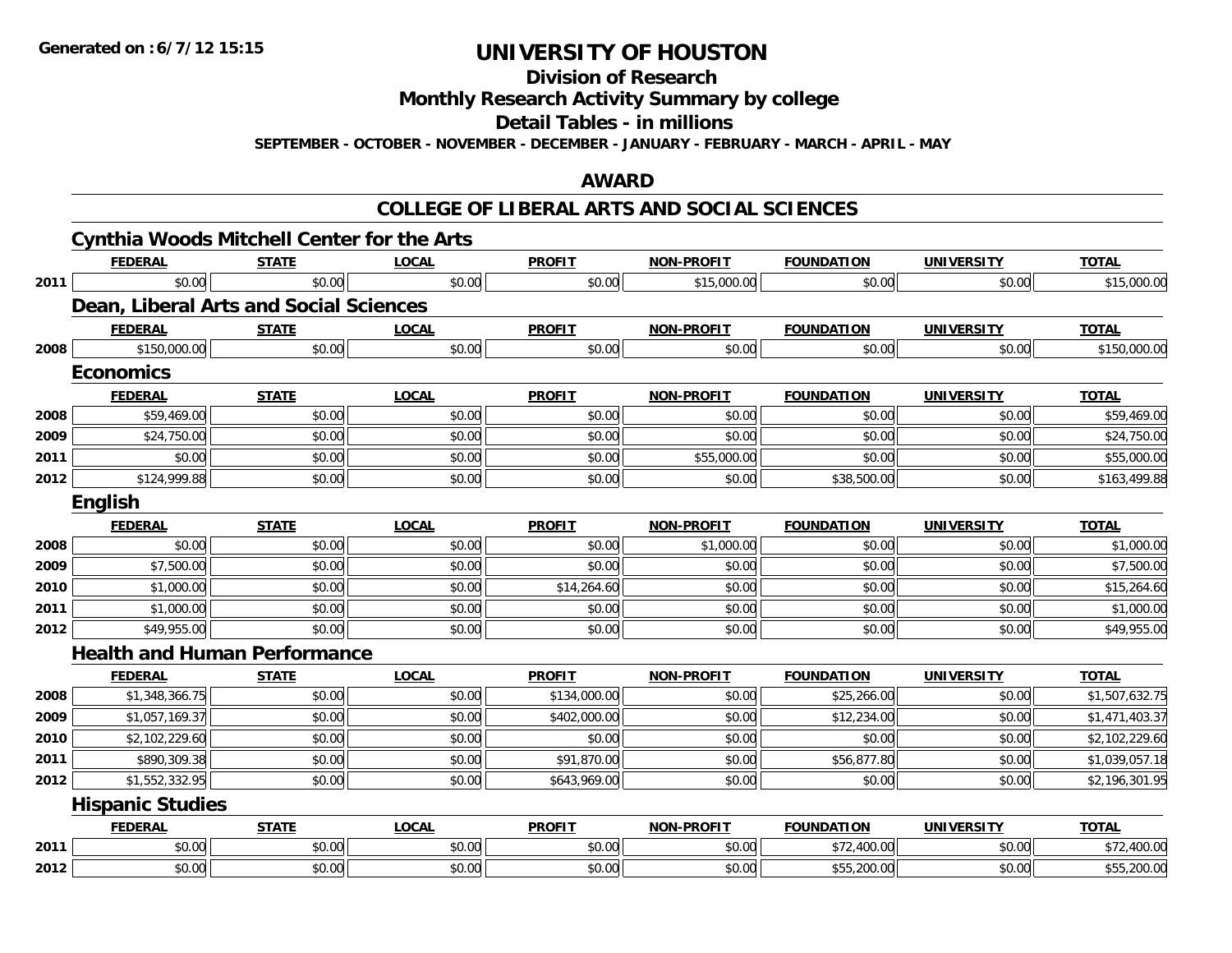# **Division of Research**

**Monthly Research Activity Summary by college**

#### **Detail Tables - in millions**

**SEPTEMBER - OCTOBER - NOVEMBER - DECEMBER - JANUARY - FEBRUARY - MARCH - APRIL - MAY**

#### **AWARD**

|      | <b>History</b>                    |                                       |              |               |                   |                   |                   |                 |
|------|-----------------------------------|---------------------------------------|--------------|---------------|-------------------|-------------------|-------------------|-----------------|
|      | <b>FEDERAL</b>                    | <b>STATE</b>                          | <b>LOCAL</b> | <b>PROFIT</b> | <b>NON-PROFIT</b> | <b>FOUNDATION</b> | <b>UNIVERSITY</b> | <b>TOTAL</b>    |
| 2008 | \$0.00                            | \$0.00                                | \$0.00       | \$131,643.49  | \$0.00            | \$0.00            | \$0.00            | \$131,643.49    |
| 2009 | \$0.00                            | \$0.00                                | \$0.00       | \$87,646.04   | \$0.00            | \$0.00            | \$0.00            | \$87,646.04     |
| 2010 | \$25,000.00                       | \$0.00                                | \$0.00       | \$47,990.42   | \$0.00            | \$0.00            | \$0.00            | \$72,990.42     |
| 2011 | \$14,000.00                       | \$0.00                                | \$0.00       | \$19,256.96   | \$0.00            | \$0.00            | \$0.00            | \$33,256.96     |
| 2012 | \$0.00                            | \$0.00                                | \$0.00       | \$16,965.60   | \$0.00            | \$0.00            | \$0.00            | \$16,965.60     |
|      |                                   | <b>Hobby Center for Public Policy</b> |              |               |                   |                   |                   |                 |
|      | <b>FEDERAL</b>                    | <b>STATE</b>                          | <b>LOCAL</b> | <b>PROFIT</b> | <b>NON-PROFIT</b> | <b>FOUNDATION</b> | <b>UNIVERSITY</b> | <b>TOTAL</b>    |
| 2009 | \$24,750.00                       | \$0.00                                | \$0.00       | \$0.00        | \$0.00            | \$0.00            | \$0.00            | \$24,750.00     |
| 2010 | \$249,989.00                      | \$0.00                                | \$0.00       | \$0.00        | \$0.00            | \$0.00            | \$0.00            | \$249,989.00    |
|      | <b>Modern/Classical Languages</b> |                                       |              |               |                   |                   |                   |                 |
|      | <b>FEDERAL</b>                    | <b>STATE</b>                          | <b>LOCAL</b> | <b>PROFIT</b> | <b>NON-PROFIT</b> | <b>FOUNDATION</b> | <b>UNIVERSITY</b> | <b>TOTAL</b>    |
| 2008 | \$40,000.00                       | \$0.00                                | \$0.00       | \$0.00        | \$0.00            | \$0.00            | \$0.00            | \$40,000.00     |
| 2011 | \$0.00                            | \$0.00                                | \$0.00       | \$0.00        | \$0.00            | \$0.00            | \$0.00            | \$0.00          |
|      | Philosophy                        |                                       |              |               |                   |                   |                   |                 |
|      | <b>FEDERAL</b>                    | <b>STATE</b>                          | <b>LOCAL</b> | <b>PROFIT</b> | <b>NON-PROFIT</b> | <b>FOUNDATION</b> | <b>UNIVERSITY</b> | <b>TOTAL</b>    |
| 2008 | \$0.00                            | \$0.00                                | \$0.00       | \$0.00        | \$0.00            | \$0.00            | \$0.00            | \$0.00          |
| 2009 | \$0.00                            | \$0.00                                | \$0.00       | \$0.00        | \$0.00            | \$0.00            | \$0.00            | \$0.00          |
| 2010 | \$0.00                            | \$0.00                                | \$0.00       | \$0.00        | \$0.00            | \$0.00            | \$0.00            | \$0.00          |
| 2012 | \$29,932.50                       | \$0.00                                | \$0.00       | \$0.00        | \$0.00            | \$0.00            | \$0.00            | \$29,932.50     |
|      | <b>Political Science</b>          |                                       |              |               |                   |                   |                   |                 |
|      | <b>FEDERAL</b>                    | <b>STATE</b>                          | <b>LOCAL</b> | <b>PROFIT</b> | <b>NON-PROFIT</b> | <b>FOUNDATION</b> | <b>UNIVERSITY</b> | <b>TOTAL</b>    |
| 2008 | \$0.00                            | \$0.00                                | \$0.00       | \$0.00        | \$0.00            | \$0.00            | \$36,041.00       | \$36,041.00     |
| 2009 | \$34,995.00                       | \$0.00                                | \$0.00       | \$0.00        | \$0.00            | \$0.00            | \$19,200.00       | \$54,195.00     |
| 2010 | \$0.00                            | \$0.00                                | \$0.00       | \$0.00        | \$0.00            | \$0.00            | \$0.00            | \$0.00          |
| 2011 | \$11,941.00                       | \$0.00                                | \$0.00       | \$0.00        | \$0.00            | \$0.00            | \$0.00            | \$11,941.00     |
| 2012 | \$0.00                            | \$0.00                                | \$0.00       | \$0.00        | \$0.00            | \$0.00            | \$0.00            | \$0.00          |
|      | <b>Psychology</b>                 |                                       |              |               |                   |                   |                   |                 |
|      | <b>FEDERAL</b>                    | <b>STATE</b>                          | <b>LOCAL</b> | <b>PROFIT</b> | <b>NON-PROFIT</b> | <b>FOUNDATION</b> | <b>UNIVERSITY</b> | <b>TOTAL</b>    |
| 2008 | \$7,263,745.17                    | \$5,473,663.41                        | \$0.00       | \$176,596.08  | \$82,063.36       | \$53,513.00       | \$63,717.44       | \$13,113,298.46 |
| 2009 | \$3,721,895.52                    | \$4,398,363.82                        | \$0.00       | \$83,955.00   | \$134,730.00      | \$0.00            | \$44,523.00       | \$8,383,467.34  |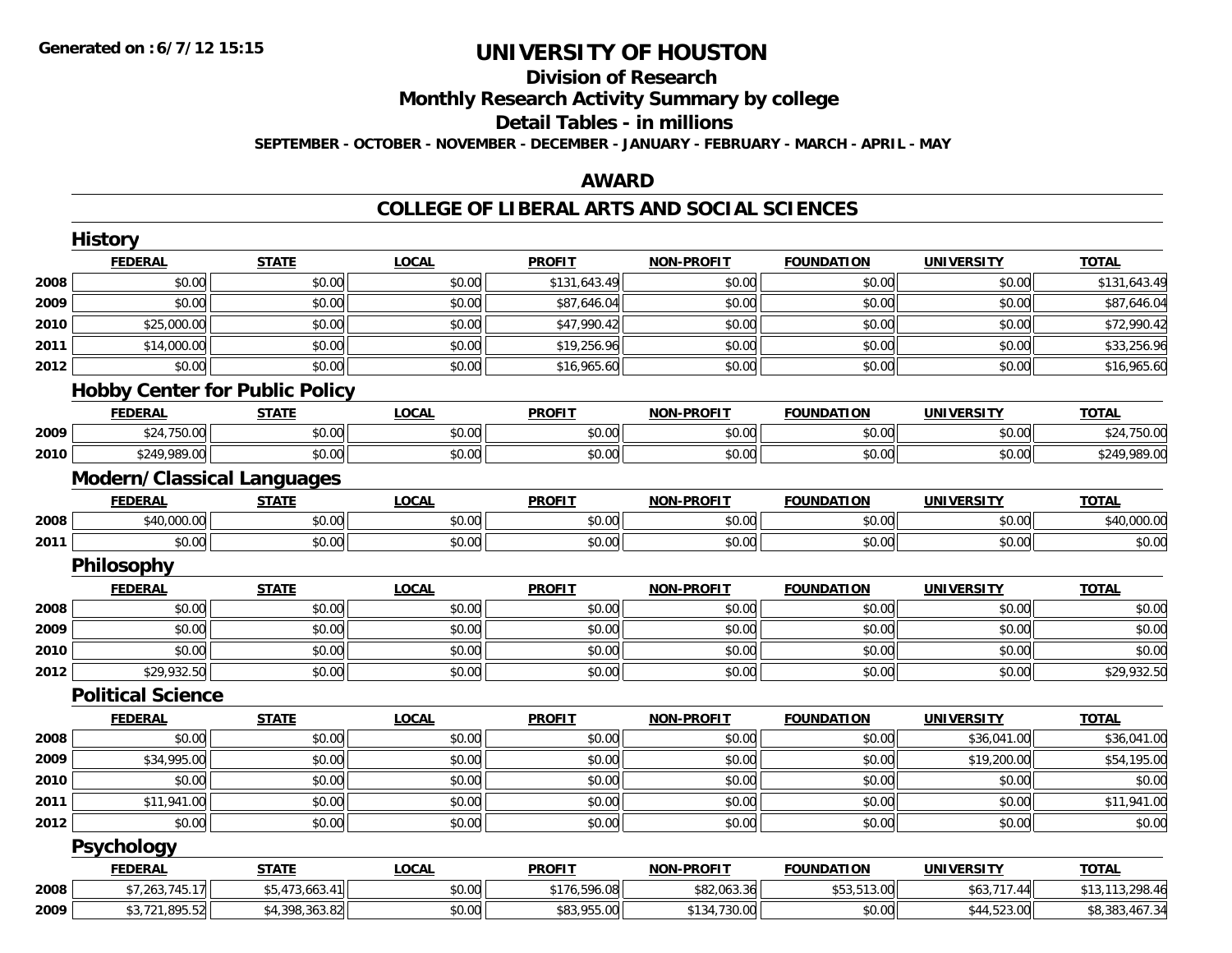### **Division of Research**

**Monthly Research Activity Summary by college**

#### **Detail Tables - in millions**

**SEPTEMBER - OCTOBER - NOVEMBER - DECEMBER - JANUARY - FEBRUARY - MARCH - APRIL - MAY**

#### **AWARD**

|       | <b>Psychology</b>      |                 |              |                |                   |                   |                   |                 |
|-------|------------------------|-----------------|--------------|----------------|-------------------|-------------------|-------------------|-----------------|
|       | <b>FEDERAL</b>         | <b>STATE</b>    | <b>LOCAL</b> | <b>PROFIT</b>  | <b>NON-PROFIT</b> | <b>FOUNDATION</b> | <b>UNIVERSITY</b> | <b>TOTAL</b>    |
| 2010  | \$6,415,664.55         | \$1,032,389.00  | \$0.00       | \$58,067.00    | \$815,556.00      | \$0.00            | \$36,067.00       | \$8,357,743.55  |
| 2011  | \$5,806,304.32         | \$562,880.00    | \$0.00       | \$168,730.00   | \$123,522.04      | \$229,331.15      | \$19,875.08       | \$6,910,642.59  |
| 2012  | \$5,743,715.17         | \$39,662.00     | \$0.00       | \$38,168.00    | \$304,641.00      | \$114,465.00      | \$36,531.00       | \$6,277,182.17  |
|       | <b>School of Music</b> |                 |              |                |                   |                   |                   |                 |
|       | <b>FEDERAL</b>         | <b>STATE</b>    | <b>LOCAL</b> | <b>PROFIT</b>  | <b>NON-PROFIT</b> | <b>FOUNDATION</b> | <b>UNIVERSITY</b> | <b>TOTAL</b>    |
| 2008  | \$0.00                 | \$0.00          | \$0.00       | \$0.00         | \$6,200.00        | \$0.00            | \$0.00            | \$6,200.00      |
| 2010  | \$14,500.00            | \$0.00          | \$0.00       | \$0.00         | \$40,900.00       | \$0.00            | \$0.00            | \$55,400.00     |
| 2011  | \$0.00                 | \$15,865.00     | \$0.00       | \$0.00         | \$0.00            | \$0.00            | \$0.00            | \$15,865.00     |
| 2012  | \$0.00                 | \$3,347.00      | \$0.00       | \$0.00         | \$0.00            | \$0.00            | \$0.00            | \$3,347.00      |
|       | Sociology              |                 |              |                |                   |                   |                   |                 |
|       | <b>FEDERAL</b>         | <b>STATE</b>    | <b>LOCAL</b> | <b>PROFIT</b>  | <b>NON-PROFIT</b> | <b>FOUNDATION</b> | <b>UNIVERSITY</b> | <b>TOTAL</b>    |
| 2008  | \$57,493.80            | \$0.00          | \$59,350.00  | \$0.00         | \$1,500.00        | \$0.00            | \$26,250.00       | \$144,593.80    |
| 2009  | \$132,051.20           | \$0.00          | \$60,000.00  | \$0.00         | \$0.00            | \$0.00            | \$0.00            | \$192,051.20    |
| 2010  | \$34,382.40            | \$0.00          | \$0.00       | \$0.00         | \$0.00            | \$0.00            | \$0.00            | \$34,382.40     |
| 2011  | \$0.00                 | \$0.00          | \$0.00       | \$0.00         | \$3,500.00        | \$0.00            | \$0.00            | \$3,500.00      |
| 2012  | \$54,502.40            | \$0.00          | \$0.00       | \$0.00         | \$0.00            | \$0.00            | \$0.00            | \$54,502.40     |
|       | <b>Theatre</b>         |                 |              |                |                   |                   |                   |                 |
|       | <b>FEDERAL</b>         | <b>STATE</b>    | <b>LOCAL</b> | <b>PROFIT</b>  | <b>NON-PROFIT</b> | <b>FOUNDATION</b> | <b>UNIVERSITY</b> | <b>TOTAL</b>    |
| 2008  | \$0.00                 | \$0.00          | \$0.00       | \$0.00         | \$44,014.23       | \$0.00            | \$0.00            | \$44,014.23     |
| 2010  | \$0.00                 | \$0.00          | \$0.00       | \$0.00         | \$46,537.16       | \$0.00            | \$0.00            | \$46,537.16     |
| 2011  | \$0.00                 | \$0.00          | \$0.00       | \$83,010.37    | \$0.00            | \$0.00            | \$0.00            | \$83,010.37     |
| Total | \$37,385,313.15        | \$11,567,059.23 | \$124,050.00 | \$2,198,132.56 | \$3,262,871.79    | \$657,893.98      | \$282,204.52      | \$55,477,525.23 |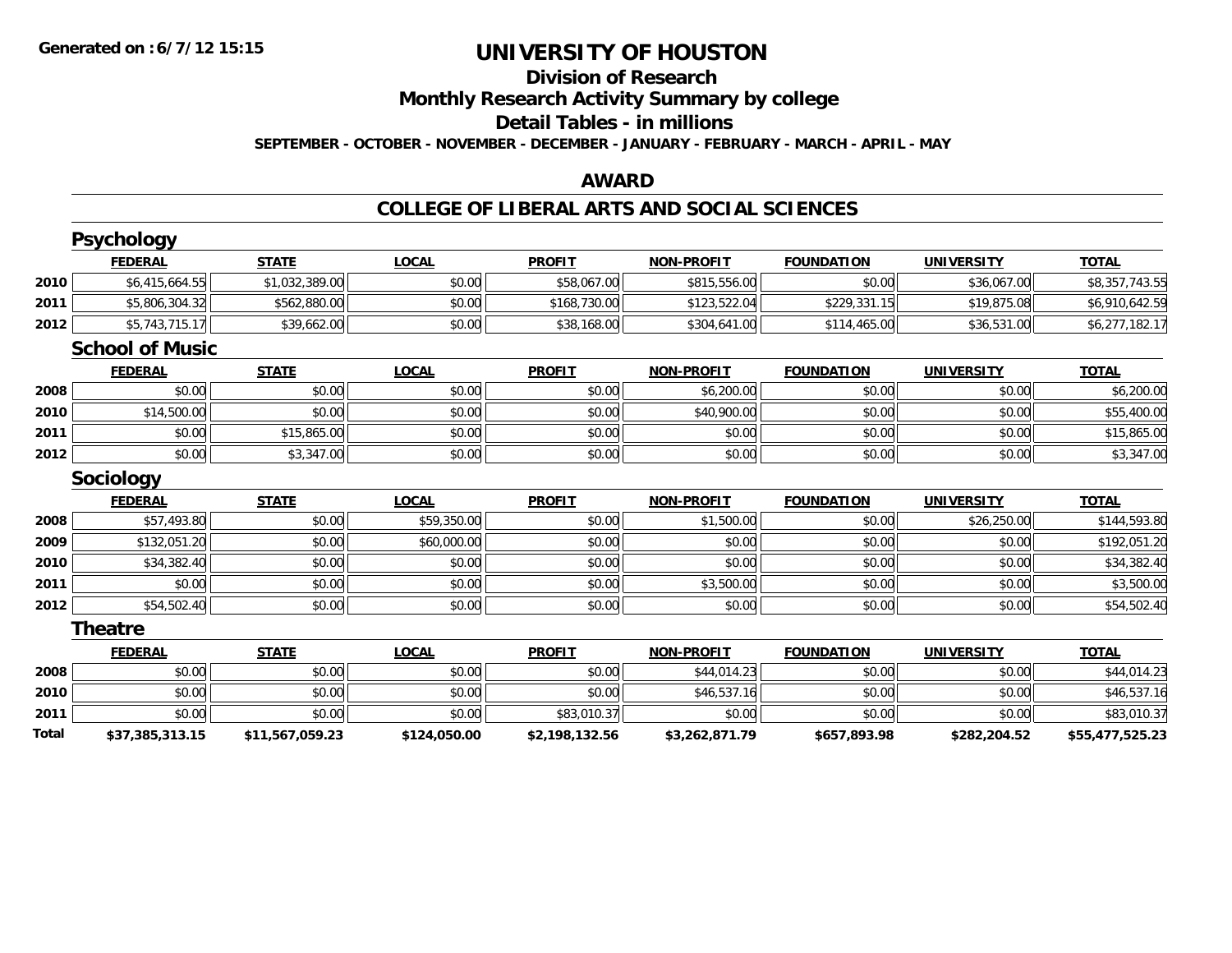**Division of Research**

**Monthly Research Activity Summary by college**

**Detail Tables - in millions**

**SEPTEMBER - OCTOBER - NOVEMBER - DECEMBER - JANUARY - FEBRUARY - MARCH - APRIL - MAY**

#### **AWARD**

#### **COLLEGE OF NATURAL SCIENCES AND MATHEMATICS**

|      | <b>FEDERAL</b>                                         | <b>STATE</b>   | <b>LOCAL</b> | <b>PROFIT</b> | <b>NON-PROFIT</b> | <b>FOUNDATION</b> | <b>UNIVERSITY</b> | <b>TOTAL</b>   |
|------|--------------------------------------------------------|----------------|--------------|---------------|-------------------|-------------------|-------------------|----------------|
| 2011 | \$0.00                                                 | \$0.00         | \$0.00       | \$70,000.00   | \$0.00            | \$0.00            | \$0.00            | \$70,000.00    |
|      | <b>Biology/Biochemistry</b>                            |                |              |               |                   |                   |                   |                |
|      | <b>FEDERAL</b>                                         | <b>STATE</b>   | <b>LOCAL</b> | <b>PROFIT</b> | <b>NON-PROFIT</b> | <b>FOUNDATION</b> | <b>UNIVERSITY</b> | <b>TOTAL</b>   |
| 2008 | \$2,338,316.20                                         | \$300,000.00   | \$0.00       | \$0.00        | \$89,646.00       | \$509,300.00      | \$6,511.00        | \$3,243,773.20 |
| 2009 | \$1,883,537.00                                         | \$0.00         | \$0.00       | \$0.00        | \$90,417.00       | \$216,871.42      | \$0.00            | \$2,190,825.42 |
| 2010 | \$2,808,431.69                                         | \$56,204.00    | \$0.00       | \$0.00        | \$458,616.00      | \$253,171.61      | \$0.00            | \$3,576,423.30 |
| 2011 | \$2,660,348.36                                         | \$361,225.75   | \$0.00       | \$0.00        | \$554,763.11      | \$184,378.25      | \$0.00            | \$3,760,715.47 |
| 2012 | \$1,805,056.76                                         | \$263,840.00   | \$0.00       | \$0.00        | \$301,000.00      | \$220,000.00      | \$0.00            | \$2,589,896.76 |
|      | <b>Center for Applied Geoscience Excellence</b>        |                |              |               |                   |                   |                   |                |
|      | <b>FEDERAL</b>                                         | <b>STATE</b>   | <b>LOCAL</b> | <b>PROFIT</b> | <b>NON-PROFIT</b> | <b>FOUNDATION</b> | <b>UNIVERSITY</b> | <b>TOTAL</b>   |
| 2008 | \$0.00                                                 | \$0.00         | \$0.00       | \$0.00        | \$0.00            | \$0.00            | \$0.00            | \$0.00         |
| 2009 | \$0.00                                                 | \$0.00         | \$0.00       | \$0.00        | \$0.00            | \$0.00            | \$0.00            | \$0.00         |
|      | <b>Center for Nuclear Receptors and Cell Signaling</b> |                |              |               |                   |                   |                   |                |
|      | <b>FEDERAL</b>                                         | <b>STATE</b>   | <b>LOCAL</b> | <b>PROFIT</b> | <b>NON-PROFIT</b> | <b>FOUNDATION</b> | <b>UNIVERSITY</b> | <b>TOTAL</b>   |
| 2009 | \$0.00                                                 | \$2,750,000.00 | \$0.00       | \$0.00        | \$0.00            | \$0.00            | \$0.00            | \$2,750,000.00 |
| 2010 | \$4,034,977.00                                         | \$0.00         | \$0.00       | \$0.00        | \$50,000.00       | \$41,181.28       | \$0.00            | \$4,126,158.28 |
| 2011 | \$984,886.09                                           | \$45,000.00    | \$0.00       | \$240,000.00  | \$0.00            | \$50,000.00       | \$0.00            | \$1,319,886.09 |
| 2012 | \$594,968.00                                           | \$1,035,286.00 | \$0.00       | \$0.00        | \$20,000.00       | \$50,000.00       | \$0.00            | \$1,700,254.00 |
|      | Chemistry                                              |                |              |               |                   |                   |                   |                |
|      | <b>FEDERAL</b>                                         | <b>STATE</b>   | <b>LOCAL</b> | <b>PROFIT</b> | <b>NON-PROFIT</b> | <b>FOUNDATION</b> | <b>UNIVERSITY</b> | <b>TOTAL</b>   |
| 2008 | \$2,497,149.88                                         | \$288,634.00   | \$0.00       | \$14,300.00   | \$321,178.00      | \$1,018,500.00    | \$0.00            | \$4,139,761.88 |
| 2009 | \$2,079,742.50                                         | \$2,772,222.00 | \$0.00       | \$30,634.40   | \$121,100.00      | \$320,000.00      | \$159,770.00      | \$5,483,468.90 |
| 2010 | \$3,427,867.60                                         | \$1,772,622.00 | \$0.00       | \$211,700.00  | \$0.00            | \$960,000.00      | \$226,934.00      | \$6,599,123.60 |
| 2011 | \$3,670,136.39                                         | \$0.00         | \$0.00       | \$80,000.00   | \$0.00            | \$1,160,003.58    | \$200,000.00      | \$5,110,139.97 |
| 2012 | \$1,489,287.48                                         | \$0.00         | \$0.00       | \$0.00        | \$30,000.00       | \$810,850.46      | \$0.00            | \$2,330,137.94 |
|      | <b>Computer Science</b>                                |                |              |               |                   |                   |                   |                |
|      | <b>FEDERAL</b>                                         | <b>STATE</b>   | <b>LOCAL</b> | <b>PROFIT</b> | <b>NON-PROFIT</b> | <b>FOUNDATION</b> | <b>UNIVERSITY</b> | <b>TOTAL</b>   |
| 2008 | \$1,602,424.73                                         | \$206,968.00   | \$0.00       | \$318,197.00  | \$134,301.00      | \$0.00            | \$0.00            | \$2,261,890.73 |
| 2009 | \$4,650,932.78                                         | \$0.00         | \$0.00       | \$59,801.00   | \$162,262.00      | \$0.00            | \$0.00            | \$4,872,995.78 |
| 2010 | \$5,712,698.22                                         | \$51,496.00    | \$0.00       | \$152,865.00  | \$134,364.18      | \$0.00            | \$0.00            | \$6,051,423.40 |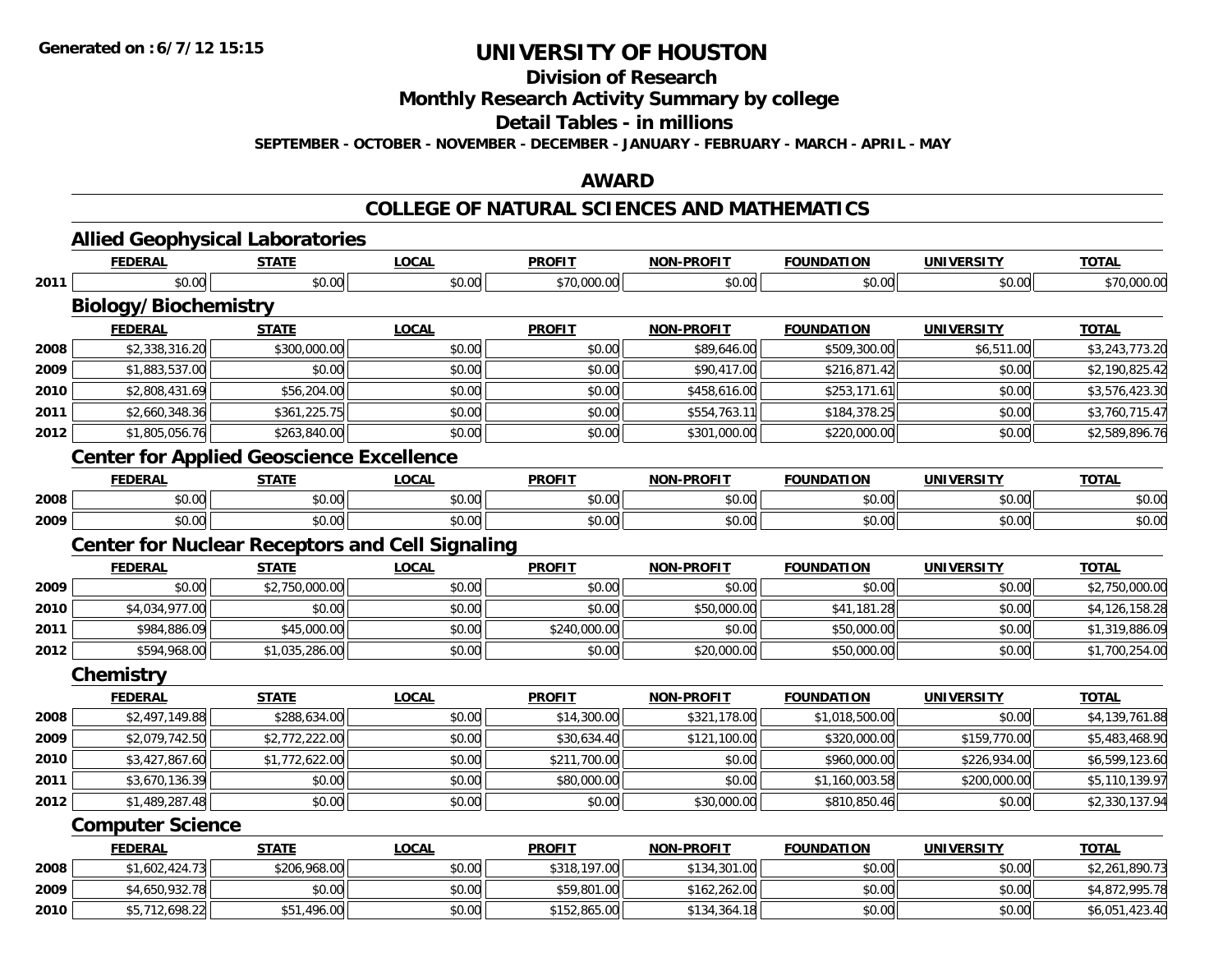### **Division of Research**

**Monthly Research Activity Summary by college**

**Detail Tables - in millions**

**SEPTEMBER - OCTOBER - NOVEMBER - DECEMBER - JANUARY - FEBRUARY - MARCH - APRIL - MAY**

### **AWARD**

#### **COLLEGE OF NATURAL SCIENCES AND MATHEMATICS**

|      | <b>Computer Science</b>                                   |                |              |                |                   |                   |                   |                |
|------|-----------------------------------------------------------|----------------|--------------|----------------|-------------------|-------------------|-------------------|----------------|
|      | <b>FEDERAL</b>                                            | <b>STATE</b>   | <b>LOCAL</b> | <b>PROFIT</b>  | <b>NON-PROFIT</b> | <b>FOUNDATION</b> | <b>UNIVERSITY</b> | <b>TOTAL</b>   |
| 2011 | \$2,247,018.80                                            | \$37,442.00    | \$0.00       | \$373,576.00   | \$101,323.12      | \$0.00            | \$0.00            | \$2,759,359.92 |
| 2012 | \$1,717,360.38                                            | \$61,050.00    | \$0.00       | \$165,000.00   | \$45,830.75       | \$65,940.00       | \$25,000.00       | \$2,080,181.13 |
|      | Dean, Natural Sciences and Mathematics                    |                |              |                |                   |                   |                   |                |
|      | <b>FEDERAL</b>                                            | <b>STATE</b>   | <b>LOCAL</b> | <b>PROFIT</b>  | <b>NON-PROFIT</b> | <b>FOUNDATION</b> | <b>UNIVERSITY</b> | <b>TOTAL</b>   |
| 2008 | \$0.00                                                    | \$0.00         | \$0.00       | \$0.00         | \$0.00            | \$0.00            | \$0.00            | \$0.00         |
| 2009 | \$0.00                                                    | \$0.00         | \$0.00       | \$0.00         | \$0.00            | \$0.00            | \$0.00            | \$0.00         |
| 2010 | \$0.00                                                    | \$0.00         | \$0.00       | \$0.00         | \$0.00            | \$0.00            | \$0.00            | \$0.00         |
| 2011 | \$710,000.00                                              | \$0.00         | \$0.00       | \$0.00         | \$0.00            | \$0.00            | \$0.00            | \$710,000.00   |
| 2012 | \$145,158.00                                              | \$0.00         | \$0.00       | \$0.00         | \$0.00            | \$0.00            | \$0.00            | \$145,158.00   |
|      | <b>Geosciences</b>                                        |                |              |                |                   |                   |                   |                |
|      | <b>FEDERAL</b>                                            | <b>STATE</b>   | <b>LOCAL</b> | <b>PROFIT</b>  | <b>NON-PROFIT</b> | <b>FOUNDATION</b> | <b>UNIVERSITY</b> | <b>TOTAL</b>   |
| 2008 | \$526,539.00                                              | \$215,000.00   | \$0.00       | \$1,031,475.00 | \$50,000.00       | \$0.00            | \$0.00            | \$1,823,014.00 |
| 2009 | \$1,506,617.00                                            | \$569,958.00   | \$0.00       | \$1,309,238.00 | \$1,655,265.00    | \$0.00            | \$0.00            | \$5,041,078.00 |
| 2010 | \$1,040,658.00                                            | \$718,316.00   | \$0.00       | \$669,241.00   | \$0.00            | \$0.00            | \$0.00            | \$2,428,215.00 |
| 2011 | \$2,169,990.00                                            | \$1,107,477.00 | \$0.00       | \$1,006,766.00 | \$0.00            | \$0.00            | \$0.00            | \$4,284,233.00 |
| 2012 | \$844,666.85                                              | \$288,450.00   | \$0.00       | \$3,538,564.68 | \$262,752.00      | \$0.00            | \$0.00            | \$4,934,433.53 |
|      | <b>Institute for Multidimensional Air Quality Studies</b> |                |              |                |                   |                   |                   |                |
|      | <b>FEDERAL</b>                                            | <b>STATE</b>   | <b>LOCAL</b> | <b>PROFIT</b>  | <b>NON-PROFIT</b> | <b>FOUNDATION</b> | <b>UNIVERSITY</b> | <b>TOTAL</b>   |
| 2009 | \$0.00                                                    | \$0.00         | \$0.00       | \$0.00         | \$0.00            | \$0.00            | \$0.00            | \$0.00         |
| 2010 | \$0.00                                                    | \$0.00         | \$0.00       | \$0.00         | \$0.00            | \$0.00            | \$0.00            | \$0.00         |
| 2011 | \$0.00                                                    | \$0.00         | \$0.00       | \$0.00         | \$0.00            | \$0.00            | \$0.00            | \$0.00         |
|      | <b>Mathematics</b>                                        |                |              |                |                   |                   |                   |                |
|      | <b>FEDERAL</b>                                            | <b>STATE</b>   | <b>LOCAL</b> | <b>PROFIT</b>  | <b>NON-PROFIT</b> | <b>FOUNDATION</b> | <b>UNIVERSITY</b> | <b>TOTAL</b>   |
| 2008 | \$179,825.00                                              | \$162,858.00   | \$0.00       | \$14,300.00    | \$12,500.00       | \$0.00            | \$0.00            | \$369,483.00   |
| 2009 | \$574,008.50                                              | \$396,181.00   | \$0.00       | \$0.00         | \$169,637.00      | \$57,563.53       | \$0.00            | \$1,197,390.03 |
| 2010 | \$600,497.98                                              | \$462,000.00   | \$0.00       | \$511,700.00   | \$44,000.00       | \$127,436.75      | \$0.00            | \$1,745,634.73 |
| 2011 | \$547,539.70                                              | \$100,036.00   | \$0.00       | \$150,000.00   | \$22,622.00       | \$111,708.69      | \$41,958.00       | \$973,864.39   |
| 2012 | \$953,724.92                                              | \$139,739.00   | \$0.00       | \$210,000.00   | \$99,312.00       | \$80,000.00       | \$10,000.00       | \$1,492,775.92 |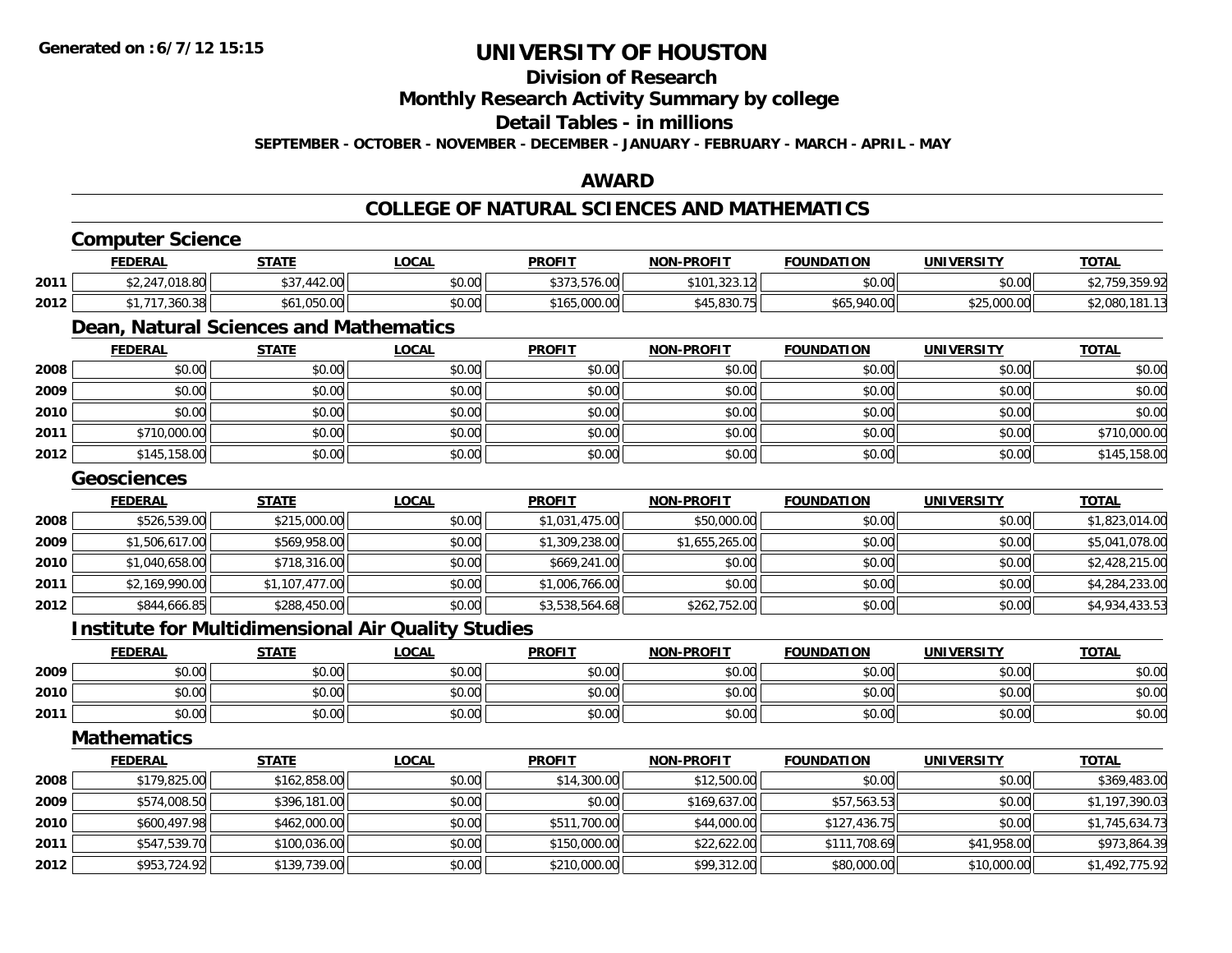#### **Division of Research Monthly Research Activity Summary by college Detail Tables - in millions SEPTEMBER - OCTOBER - NOVEMBER - DECEMBER - JANUARY - FEBRUARY - MARCH - APRIL - MAY**

#### **AWARD**

#### **COLLEGE OF NATURAL SCIENCES AND MATHEMATICS**

|       | <b>Physics</b>  |                 |              |                 |                   |                   |                   |                  |  |  |  |
|-------|-----------------|-----------------|--------------|-----------------|-------------------|-------------------|-------------------|------------------|--|--|--|
|       | <b>FEDERAL</b>  | <b>STATE</b>    | <b>LOCAL</b> | <b>PROFIT</b>   | <b>NON-PROFIT</b> | <b>FOUNDATION</b> | <b>UNIVERSITY</b> | <b>TOTAL</b>     |  |  |  |
| 2008  | \$991,424.80    | \$141,000.00    | \$0.00       | \$535,000.00    | \$76,189.00       | \$315,000.00      | \$0.00            | \$2,058,613.80   |  |  |  |
| 2009  | \$716,327.65    | \$0.00          | \$0.00       | \$1,312,700.00  | \$178,481.02      | \$140,000.00      | \$0.00            | \$2,347,508.67   |  |  |  |
| 2010  | \$2,453,748.25  | \$0.00          | \$0.00       | \$1,188,919.88  | \$45,397.10       | \$240,000.00      | \$0.00            | \$3,928,065.23   |  |  |  |
| 2011  | \$2,727,112.53  | \$0.00          | \$0.00       | \$896,150.00    | \$5,333.00        | \$210,000.00      | \$0.00            | \$3,838,595.53   |  |  |  |
| 2012  | \$2,373,502.94  | \$0.00          | \$0.00       | \$3,250,244.20  | \$49,225.00       | \$150,000.00      | \$0.00            | \$5,822,972.14   |  |  |  |
| Total | \$65,266,480.98 | \$14,303,004.75 | \$0.00       | \$17,340,372.16 | \$5,285,514.28    | \$7,291,905.57    | \$670,173.00      | \$110,157,450.74 |  |  |  |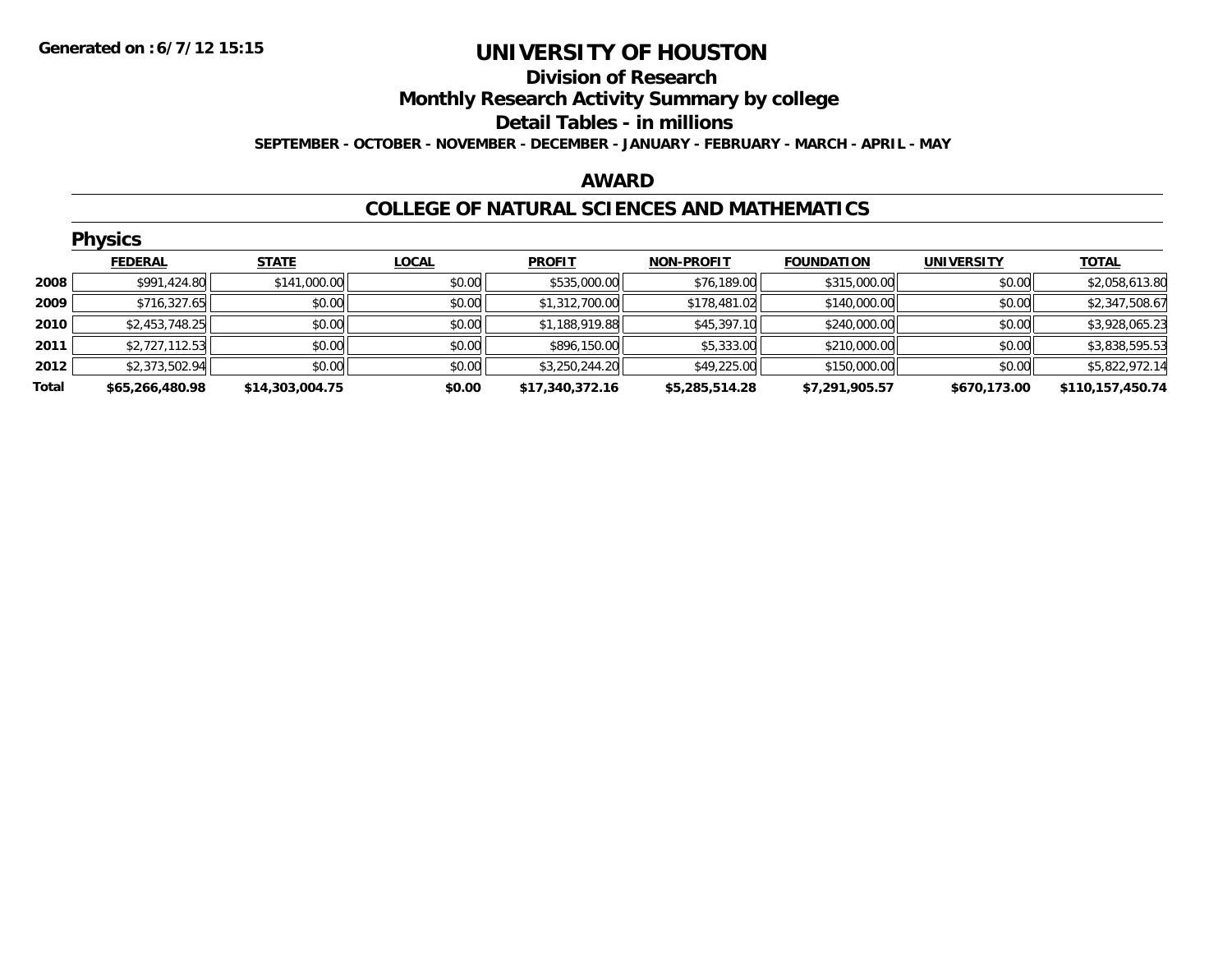### **Division of Research**

**Monthly Research Activity Summary by college**

**Detail Tables - in millions**

**SEPTEMBER - OCTOBER - NOVEMBER - DECEMBER - JANUARY - FEBRUARY - MARCH - APRIL - MAY**

#### **AWARD**

#### **COLLEGE OF OPTOMETRY**

### **Optometry, Community**

|       | ___             |              |              |                |                   |                   |                   |                 |
|-------|-----------------|--------------|--------------|----------------|-------------------|-------------------|-------------------|-----------------|
|       | <b>FEDERAL</b>  | <b>STATE</b> | <b>LOCAL</b> | <b>PROFIT</b>  | <b>NON-PROFIT</b> | <b>FOUNDATION</b> | <b>UNIVERSITY</b> | <b>TOTAL</b>    |
| 2008  | \$2,766,195.00  | \$300,000.00 | \$0.00       | \$300,023.00   | \$90,000.00       | \$0.00            | \$119,135.93      | \$3,575,353.93  |
| 2009  | \$4,265,690.57  | \$73,714.00  | \$0.00       | \$178,570.00   | \$0.00            | \$40,000.00       | \$103,100.28      | \$4,661,074.85  |
| 2010  | \$4,418,249.96  | \$0.00       | \$0.00       | \$470,472.00   | \$2,100.00        | \$0.00            | \$241,929.63      | \$5,132,751.59  |
| 2011  | \$3,048,963,00  | \$0.00       | \$0.00       | \$264,681.26   | \$0.00            | \$0.00            | \$293,350.00      | \$3,606,994.26  |
| 2012  | \$3,795,967.94  | \$0.00       | \$0.00       | \$438,188.04   | \$0.00            | \$40,000.00       | \$207,310.00      | \$4,481,465.98  |
| Total | \$18,295,066.47 | \$373,714.00 | \$0.00       | \$1,651,934.30 | \$92,100.00       | \$80,000.00       | \$964,825.84      | \$21,457,640.61 |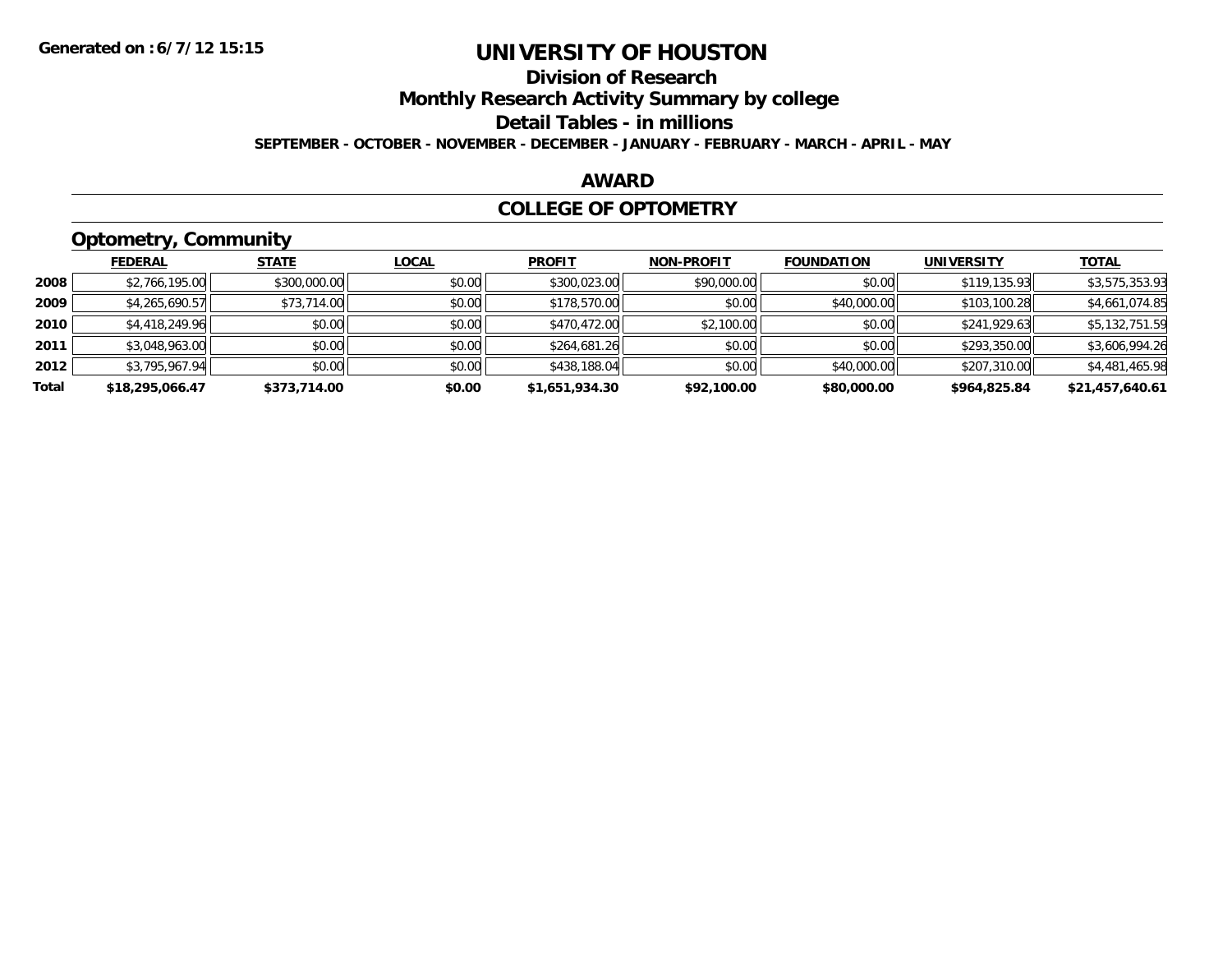### **Division of Research**

**Monthly Research Activity Summary by college**

### **Detail Tables - in millions**

**SEPTEMBER - OCTOBER - NOVEMBER - DECEMBER - JANUARY - FEBRUARY - MARCH - APRIL - MAY**

#### **AWARD**

### **COLLEGE OF PHARMACY**

### **Clinical Sciences and Administration**

|      | <b>FEDERAL</b> | <u>STATE</u> | <b>LOCAL</b> | <b>PROFIT</b> | <b>NON-PROFIT</b> | <b>FOUNDATION</b> | <b>UNIVERSITY</b> | <b>TOTAL</b> |
|------|----------------|--------------|--------------|---------------|-------------------|-------------------|-------------------|--------------|
| 2008 | \$304,052.00   | \$0.00       | \$0.00       | \$277,421.00  | \$25,000.00       | \$0.00            | \$0.00            | \$606,473.00 |
| 2009 | \$82,966.00    | \$0.00       | \$0.00       | \$136,196.00  | \$398,160.00      | \$0.00            | \$1,485.00        | \$618,807.00 |
| 2010 | \$305,908.85   | \$0.00       | \$0.00       | \$198,496.00  | \$66,001.00       | \$0.00            | \$0.00            | \$570,405.85 |
| 2011 | \$73,572.60    | \$14,886.00  | \$0.00       | \$80,448.80   | \$359,968.00      | \$0.00            | \$0.00            | \$528,875.40 |
| 2012 | \$299,290.30   | \$17,618.62  | \$0.00       | \$218,750.00  | \$17,081.95       | \$0.00            | \$0.00            | \$552,740.87 |

### **Dean, Pharmacy**

|      | <b>FEDERAL</b> | <b>STATE</b> | <u>LOCAL</u> | <b>PROFIT</b> | <b>NON-PROFIT</b> | <b>FOUNDATION</b> | <b>UNIVERSITY</b> | <b>TOTAL</b> |
|------|----------------|--------------|--------------|---------------|-------------------|-------------------|-------------------|--------------|
| 2008 | \$0.00         | \$0.00       | \$0.00       | \$0.00        | \$0.00            | \$0.00            | \$0.00            | \$0.00       |
| 2009 | \$0.00         | \$0.00       | \$0.00       | \$0.00        | \$0.00            | \$0.00            | \$0.00            | \$0.00       |
| 2010 | \$0.00         | \$0.00       | \$0.00       | \$0.00        | \$0.00            | \$0.00            | \$0.00            | \$0.00       |
| 2011 | \$0.00         | \$0.00       | \$0.00       | \$0.00        | \$0.00            | \$0.00            | \$0.00            | \$0.00       |
| 2012 | \$0.00         | \$0.00       | \$0.00       | \$0.00        | \$0.00            | \$0.00            | \$0.00            | \$0.00       |

### **Pharmacological and Pharmaceutical Sciences**

|       | <b>FEDERAL</b>  | <b>STATE</b> | <b>LOCAL</b> | <b>PROFIT</b>  | <b>NON-PROFIT</b> | <b>FOUNDATION</b> | <b>UNIVERSITY</b> | <u>TOTAL</u>    |
|-------|-----------------|--------------|--------------|----------------|-------------------|-------------------|-------------------|-----------------|
| 2008  | \$1,242,498.95  | \$299,234.00 | \$0.00       | \$40,000.00    | \$0.00            | \$0.00            | \$0.00            | \$1,581,732.95  |
| 2009  | \$1,555,440.31  | \$0.00       | \$0.00       | \$134,716.00   | \$99,970.00       | \$90,775.00       | \$0.00            | \$1,880,901.31  |
| 2010  | \$3,102,674.40  | \$0.00       | \$0.00       | \$19,200.00    | \$0.00            | \$0.00            | \$0.00            | \$3,121,874.40  |
| 2011  | \$2,224,296.40  | \$0.00       | \$0.00       | \$25,760.00    | \$0.00            | \$60,210.00       | \$0.00            | \$2,310,266.40  |
| 2012  | \$1,762,260.70  | \$0.00       | \$0.00       | \$16,000.00    | \$147,000.00      | \$0.00            | \$0.00            | \$1,925,260.70  |
| Total | \$10,952,960.51 | \$331,738.62 | \$0.00       | \$1,146,987.80 | \$1,113,180.95    | \$150,985.00      | \$1,485.00        | \$13,697,337.88 |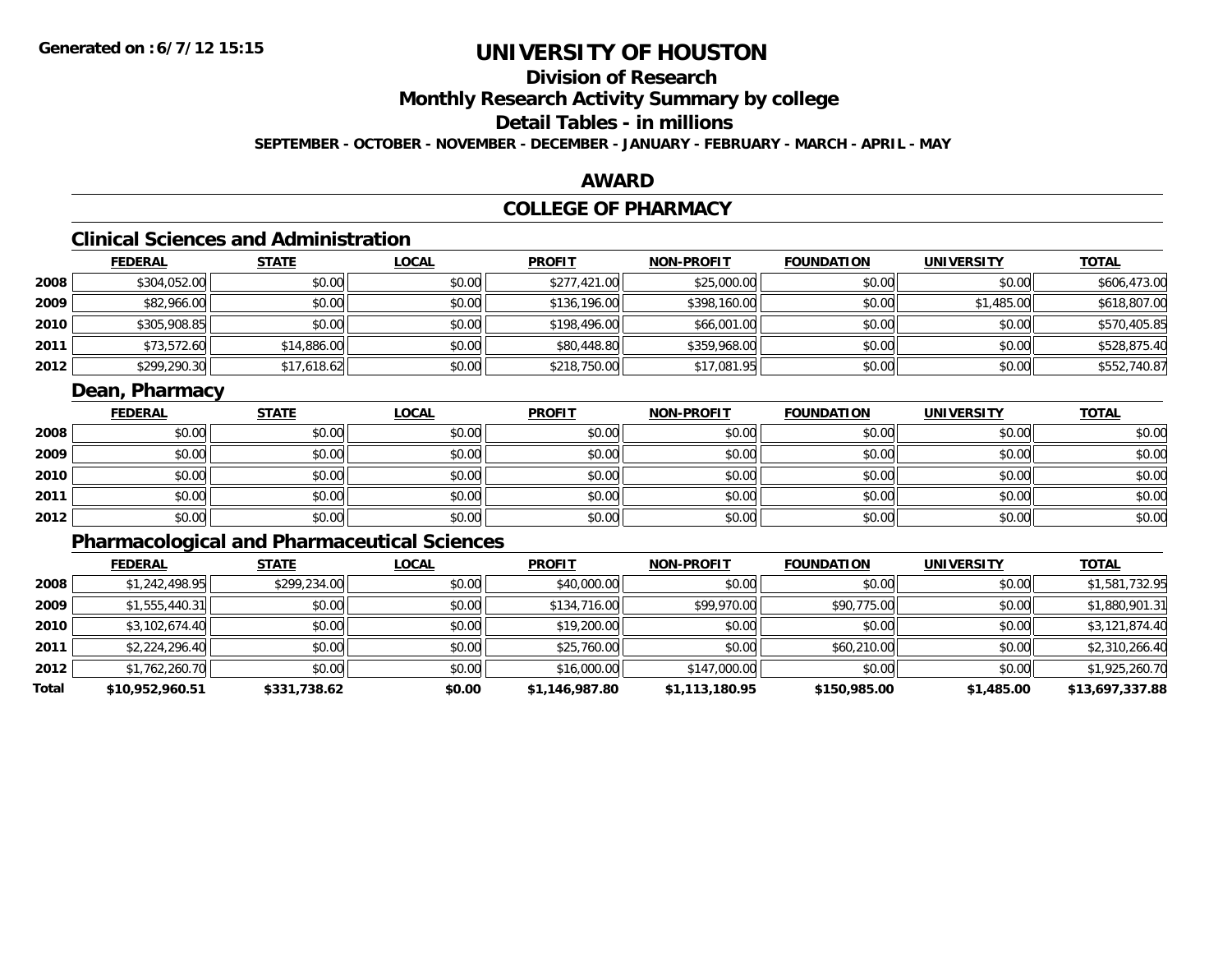**Division of Research**

**Monthly Research Activity Summary by college**

**Detail Tables - in millions**

**SEPTEMBER - OCTOBER - NOVEMBER - DECEMBER - JANUARY - FEBRUARY - MARCH - APRIL - MAY**

#### **AWARD**

#### **COLLEGE OF TECHNOLOGY**

|      | <b>Center for Life Sciences Technology</b>    |                         |              |               |                   |                   |                   |              |
|------|-----------------------------------------------|-------------------------|--------------|---------------|-------------------|-------------------|-------------------|--------------|
|      | <b>FEDERAL</b>                                | <b>STATE</b>            | <b>LOCAL</b> | <b>PROFIT</b> | NON-PROFIT        | <b>FOUNDATION</b> | <b>UNIVERSITY</b> | <b>TOTAL</b> |
| 2011 | \$0.00                                        | \$0.00                  | \$0.00       | \$0.00        | \$0.00            | \$0.00            | \$0.00            | \$0.00       |
|      | <b>Center for Technology Literacy</b>         |                         |              |               |                   |                   |                   |              |
|      | <b>FEDERAL</b>                                | <b>STATE</b>            | <b>LOCAL</b> | <b>PROFIT</b> | <b>NON-PROFIT</b> | <b>FOUNDATION</b> | <b>UNIVERSITY</b> | <b>TOTAL</b> |
| 2010 | \$16,800.00                                   | \$0.00                  | \$0.00       | \$0.00        | \$0.00            | \$0.00            | \$0.00            | \$16,800.00  |
| 2012 | \$111,690.00                                  | \$0.00                  | \$0.00       | \$0.00        | \$0.00            | \$0.00            | \$0.00            | \$111,690.00 |
|      | Dean, Technology                              |                         |              |               |                   |                   |                   |              |
|      | <b>FEDERAL</b>                                | <b>STATE</b>            | <b>LOCAL</b> | <b>PROFIT</b> | NON-PROFIT        | <b>FOUNDATION</b> | <b>UNIVERSITY</b> | <b>TOTAL</b> |
| 2008 | \$736,051.00                                  | \$0.00                  | \$0.00       | \$0.00        | \$0.00            | \$0.00            | \$0.00            | \$736,051.00 |
| 2009 | \$317,127.00                                  | \$0.00                  | \$0.00       | \$0.00        | \$0.00            | \$0.00            | \$0.00            | \$317,127.00 |
| 2010 | \$245,728.10                                  | \$0.00                  | \$0.00       | \$0.00        | \$0.00            | \$0.00            | \$0.00            | \$245,728.10 |
| 2011 | \$144,483.49                                  | \$0.00                  | \$0.00       | \$0.00        | \$0.00            | \$0.00            | \$0.00            | \$144,483.49 |
| 2012 | \$342,089.00                                  | $\overline{$21,144.00}$ | \$0.00       | \$0.00        | \$0.00            | \$0.00            | \$0.00            | \$363,233.00 |
|      | <b>Engineering Technology</b>                 |                         |              |               |                   |                   |                   |              |
|      | <b>FEDERAL</b>                                | <b>STATE</b>            | <b>LOCAL</b> | <b>PROFIT</b> | <b>NON-PROFIT</b> | <b>FOUNDATION</b> | <b>UNIVERSITY</b> | <b>TOTAL</b> |
| 2008 | \$447,830.80                                  | \$0.00                  | \$0.00       | \$17,256.00   | \$0.00            | \$0.00            | \$12,000.00       | \$477,086.80 |
| 2009 | \$154,399.79                                  | \$0.00                  | \$0.00       | \$71,000.00   | \$55,603.00       | \$0.00            | \$0.00            | \$281,002.79 |
| 2010 | \$413,560.70                                  | \$0.00                  | \$0.00       | \$111,000.00  | \$0.00            | \$0.00            | \$0.00            | \$524,560.70 |
| 2011 | \$431,491.00                                  | \$0.00                  | \$0.00       | \$0.00        | \$28,702.00       | \$18,100.00       | \$0.00            | \$478,293.00 |
| 2012 | \$173,699.31                                  | \$0.00                  | \$0.00       | \$0.00        | \$48,974.00       | \$63,210.00       | \$0.00            | \$285,883.31 |
|      | <b>Human Development and Consumer Science</b> |                         |              |               |                   |                   |                   |              |
|      | <b>FEDERAL</b>                                | <b>STATE</b>            | <b>LOCAL</b> | <b>PROFIT</b> | <b>NON-PROFIT</b> | <b>FOUNDATION</b> | <b>UNIVERSITY</b> | <b>TOTAL</b> |
| 2008 | \$64,421.20                                   | \$0.00                  | \$0.00       | \$0.00        | \$0.00            | \$0.00            | \$0.00            | \$64,421.20  |
| 2009 | \$0.00                                        | \$0.00                  | \$0.00       | \$10,000.00   | \$0.00            | \$0.00            | \$0.00            | \$10,000.00  |
| 2010 | \$1,000.00                                    | \$0.00                  | \$0.00       | \$20,704.00   | \$0.00            | \$0.00            | \$0.00            | \$21,704.00  |
|      | <b>Information &amp; Logistics Technology</b> |                         |              |               |                   |                   |                   |              |
|      | <b>FEDERAL</b>                                | <b>STATE</b>            | <b>LOCAL</b> | <b>PROFIT</b> | <b>NON-PROFIT</b> | <b>FOUNDATION</b> | <b>UNIVERSITY</b> | <b>TOTAL</b> |
| 2009 | \$199,117.20                                  | \$0.00                  | \$0.00       | \$0.00        | \$20,094.00       | \$0.00            | \$0.00            | \$219,211.20 |
| 2010 | \$121,248.00                                  | \$0.00                  | \$0.00       | \$0.00        | \$0.00            | \$0.00            | \$0.00            | \$121,248.00 |
| 2011 | \$65,000.00                                   | \$0.00                  | \$0.00       | \$0.00        | \$5,100.00        | \$0.00            | \$0.00            | \$70,100.00  |
| 2012 | \$5,000.00                                    | \$0.00                  | \$0.00       | \$0.00        | \$0.00            | \$0.00            | \$0.00            | \$5,000.00   |
|      |                                               |                         |              |               |                   |                   |                   |              |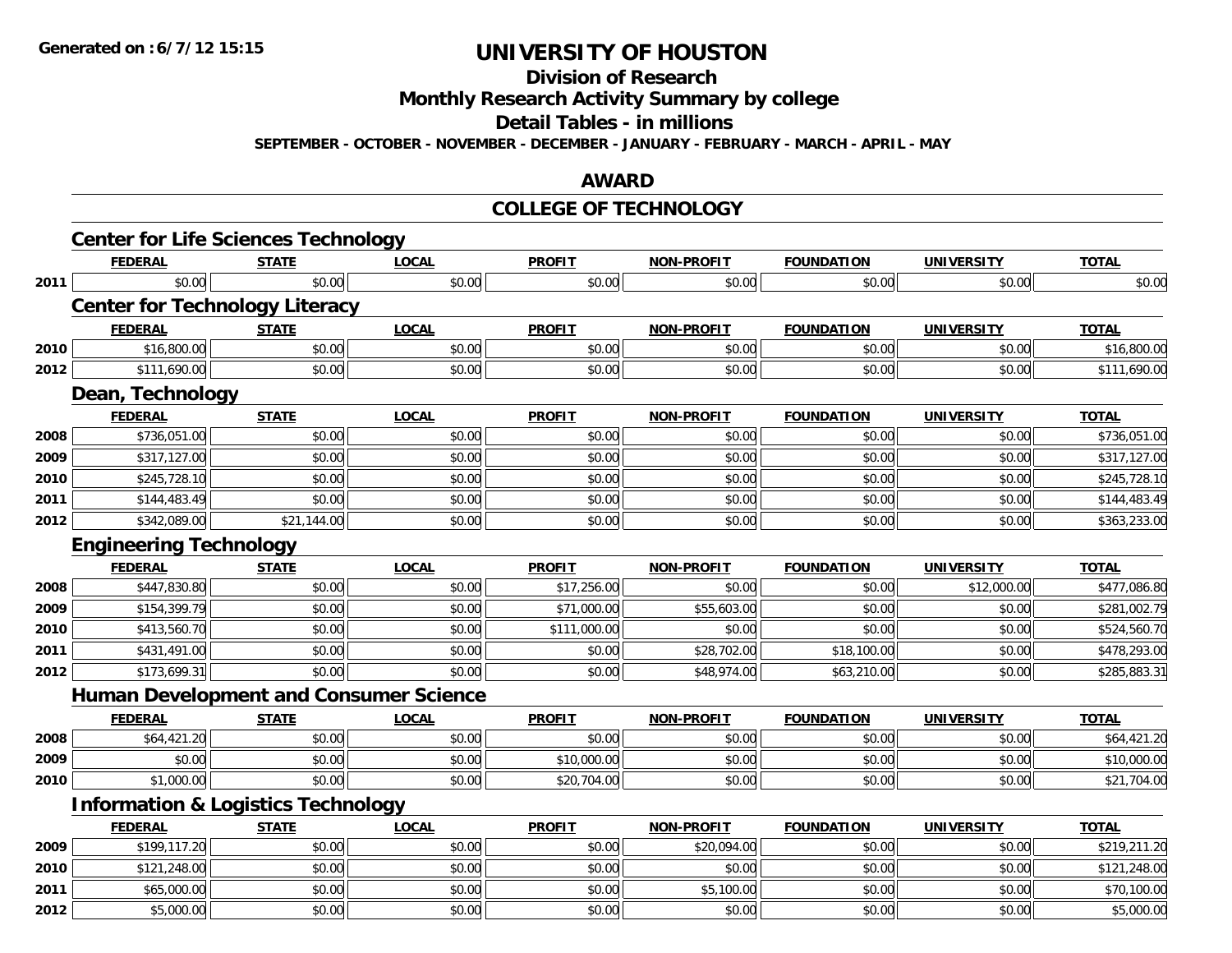### **Division of Research**

**Monthly Research Activity Summary by college**

**Detail Tables - in millions**

**SEPTEMBER - OCTOBER - NOVEMBER - DECEMBER - JANUARY - FEBRUARY - MARCH - APRIL - MAY**

#### **AWARD**

#### **COLLEGE OF TECHNOLOGY**

### **Texas Manufacturing Assistance Center**

|       | <b>FEDERAL</b> | <b>STATE</b> | <u>LOCAL</u> | <b>PROFIT</b> | <b>NON-PROFIT</b> | <b>FOUNDATION</b> | <b>UNIVERSITY</b> | <b>TOTAL</b>   |
|-------|----------------|--------------|--------------|---------------|-------------------|-------------------|-------------------|----------------|
| 2008  | \$0.00         | \$0.00       | \$0.00       | \$0.00        | \$0.00            | \$0.00            | \$0.00            | \$0.00         |
| 2009  | \$0.00         | \$0.00       | \$0.00       | \$0.00        | \$0.00            | \$0.00            | \$0.00            | \$0.00         |
| 2010  | \$0.00         | \$0.00       | \$0.00       | \$0.00        | \$0.00            | \$0.00            | \$0.00            | \$0.00         |
| 2011  | \$0.00         | \$0.00       | \$0.00       | \$0.00        | \$0.00            | \$0.00            | \$0.00            | \$0.00         |
| 2012  | \$0.00         | \$0.00       | \$0.00       | \$0.00        | \$0.00            | \$0.00            | \$0.00            | \$0.00         |
| Total | \$3,990,736.59 | \$21,144.00  | \$0.00       | \$229,960.00  | \$158,473.00      | \$81,310.00       | \$12,000.00       | \$4,493,623.59 |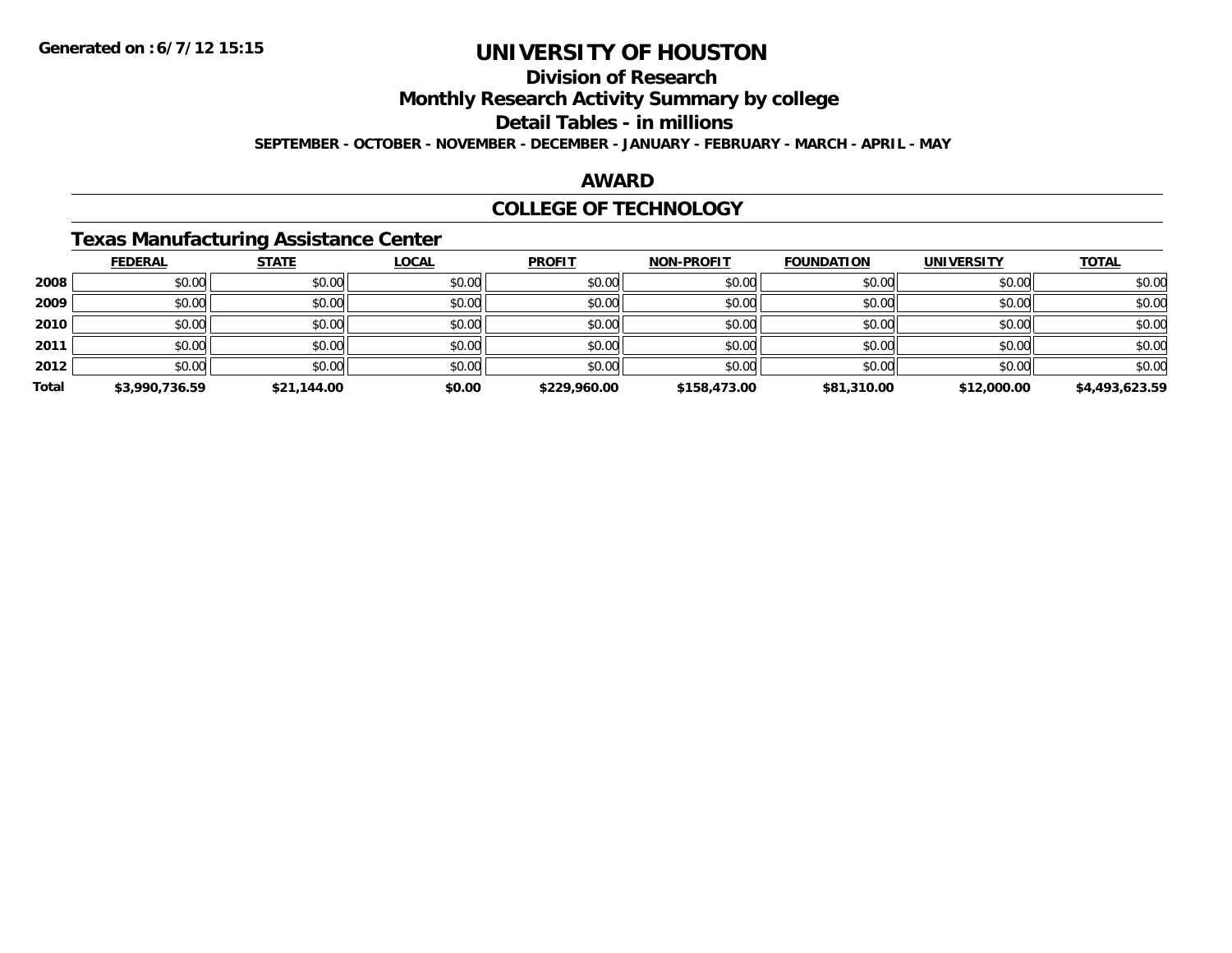## **Division of Research**

**Monthly Research Activity Summary by college**

**Detail Tables - in millions**

**SEPTEMBER - OCTOBER - NOVEMBER - DECEMBER - JANUARY - FEBRUARY - MARCH - APRIL - MAY**

#### **AWARD**

### **CULLEN COLLEGE OF ENGINEERING**

|      | <b>Biomedical Engineering</b>                            |                |              |                |                   |                   |                   |                |
|------|----------------------------------------------------------|----------------|--------------|----------------|-------------------|-------------------|-------------------|----------------|
|      | <b>FEDERAL</b>                                           | <b>STATE</b>   | <b>LOCAL</b> | <b>PROFIT</b>  | <b>NON-PROFIT</b> | <b>FOUNDATION</b> | <b>UNIVERSITY</b> | <b>TOTAL</b>   |
| 2008 | \$99,839.00                                              | \$0.00         | \$0.00       | \$0.00         | \$0.00            | \$114,406.00      | \$0.00            | \$214,245.00   |
| 2009 | \$524,789.48                                             | \$0.00         | \$0.00       | \$0.00         | \$100,000.00      | \$0.00            | \$0.00            | \$624,789.48   |
| 2010 | \$285,710.00                                             | \$0.00         | \$0.00       | \$0.00         | \$0.00            | \$4,594.00        | \$0.00            | \$290,304.00   |
| 2011 | \$301,016.00                                             | \$0.00         | \$0.00       | \$0.00         | \$0.00            | \$0.00            | \$0.00            | \$301,016.00   |
| 2012 | \$1,970,926.86                                           | \$0.00         | \$0.00       | \$0.00         | \$0.00            | \$0.00            | \$0.00            | \$1,970,926.86 |
|      | <b>Center for Innovative Grouting Materials and Tech</b> |                |              |                |                   |                   |                   |                |
|      | <b>FEDERAL</b>                                           | <b>STATE</b>   | <b>LOCAL</b> | <b>PROFIT</b>  | <b>NON-PROFIT</b> | <b>FOUNDATION</b> | <b>UNIVERSITY</b> | <b>TOTAL</b>   |
| 2010 | \$0.00                                                   | \$0.00         | \$0.00       | \$0.00         | \$0.00            | \$0.00            | \$0.00            | \$0.00         |
| 2011 | \$0.00                                                   | \$0.00         | \$0.00       | \$0.00         | \$0.00            | \$0.00            | \$0.00            | \$0.00         |
| 2012 | \$0.00                                                   | \$0.00         | \$0.00       | \$0.00         | \$0.00            | \$0.00            | \$0.00            | \$0.00         |
|      | <b>Chemical Engineering</b>                              |                |              |                |                   |                   |                   |                |
|      | <b>FEDERAL</b>                                           | <b>STATE</b>   | <b>LOCAL</b> | <b>PROFIT</b>  | <b>NON-PROFIT</b> | <b>FOUNDATION</b> | <b>UNIVERSITY</b> | <b>TOTAL</b>   |
| 2008 | \$1,300,013.06                                           | \$3,943,950.62 | \$392,238.00 | \$898,208.68   | \$15,000.00       | \$63,570.00       | \$0.00            | \$6,612,980.36 |
| 2009 | \$966,518.05                                             | \$7,072,059.00 | \$0.00       | \$262,140.00   | \$40,000.00       | \$19,499.84       | \$10,200.00       | \$8,370,416.89 |
| 2010 | \$6,495,411.35                                           | \$37,500.00    | \$60,588.00  | \$536,766.79   | \$0.00            | \$112,200.00      | \$40,818.00       | \$7,283,284.14 |
| 2011 | \$3,347,101.21                                           | \$301,766.25   | \$0.00       | \$695,583.00   | \$0.00            | \$160,900.00      | \$114,642.00      | \$4,619,992.46 |
| 2012 | \$2,750,740.56                                           | \$0.00         | \$0.00       | \$1,132,746.57 | \$0.00            | \$220,900.00      | \$0.00            | \$4,104,387.13 |
|      | <b>Civil Engineering</b>                                 |                |              |                |                   |                   |                   |                |
|      | <b>FEDERAL</b>                                           | <b>STATE</b>   | <b>LOCAL</b> | <b>PROFIT</b>  | <b>NON-PROFIT</b> | <b>FOUNDATION</b> | <b>UNIVERSITY</b> | <b>TOTAL</b>   |
| 2008 | \$1,509,992.98                                           | \$574,987.50   | \$0.00       | \$54,000.00    | \$75,752.00       | \$100,000.00      | \$0.00            | \$2,314,732.48 |
| 2009 | \$1,408,672.00                                           | \$576,864.00   | \$0.00       | \$101,000.00   | \$0.00            | \$100,000.00      | \$20,000.00       | \$2,206,536.00 |
| 2010 | \$1,013,467.20                                           | \$584,367.00   | \$0.00       | \$30,359.20    | \$0.00            | \$0.00            | \$0.00            | \$1,628,193.40 |
| 2011 | \$1,729,484.50                                           | \$523,795.00   | \$100,000.00 | \$211,311.80   | \$75,623.00       | \$0.00            | \$0.00            | \$2,640,214.30 |
| 2012 | \$2,785,262.33                                           | \$612,633.00   | \$0.00       | \$243,753.10   | \$186,885.00      | \$66,667.00       | \$16,002.00       | \$3,911,202.43 |
|      | <b>Composites Engineering and Applications Center</b>    |                |              |                |                   |                   |                   |                |
|      | <b>FEDERAL</b>                                           | <b>STATE</b>   | <b>LOCAL</b> | <b>PROFIT</b>  | <b>NON-PROFIT</b> | <b>FOUNDATION</b> | <b>UNIVERSITY</b> | <b>TOTAL</b>   |
| 2010 | \$0.00                                                   | \$0.00         | \$0.00       | \$0.00         | \$0.00            | \$0.00            | \$0.00            | \$0.00         |
|      | Dean, Engineering                                        |                |              |                |                   |                   |                   |                |
|      | <b>FEDERAL</b>                                           | <b>STATE</b>   | <b>LOCAL</b> | <b>PROFIT</b>  | <b>NON-PROFIT</b> | <b>FOUNDATION</b> | <b>UNIVERSITY</b> | <b>TOTAL</b>   |
| 2008 | \$60,000.00                                              | \$49,700.00    | \$0.00       | \$0.00         | \$0.00            | \$180.56          | \$0.00            | \$109,880.56   |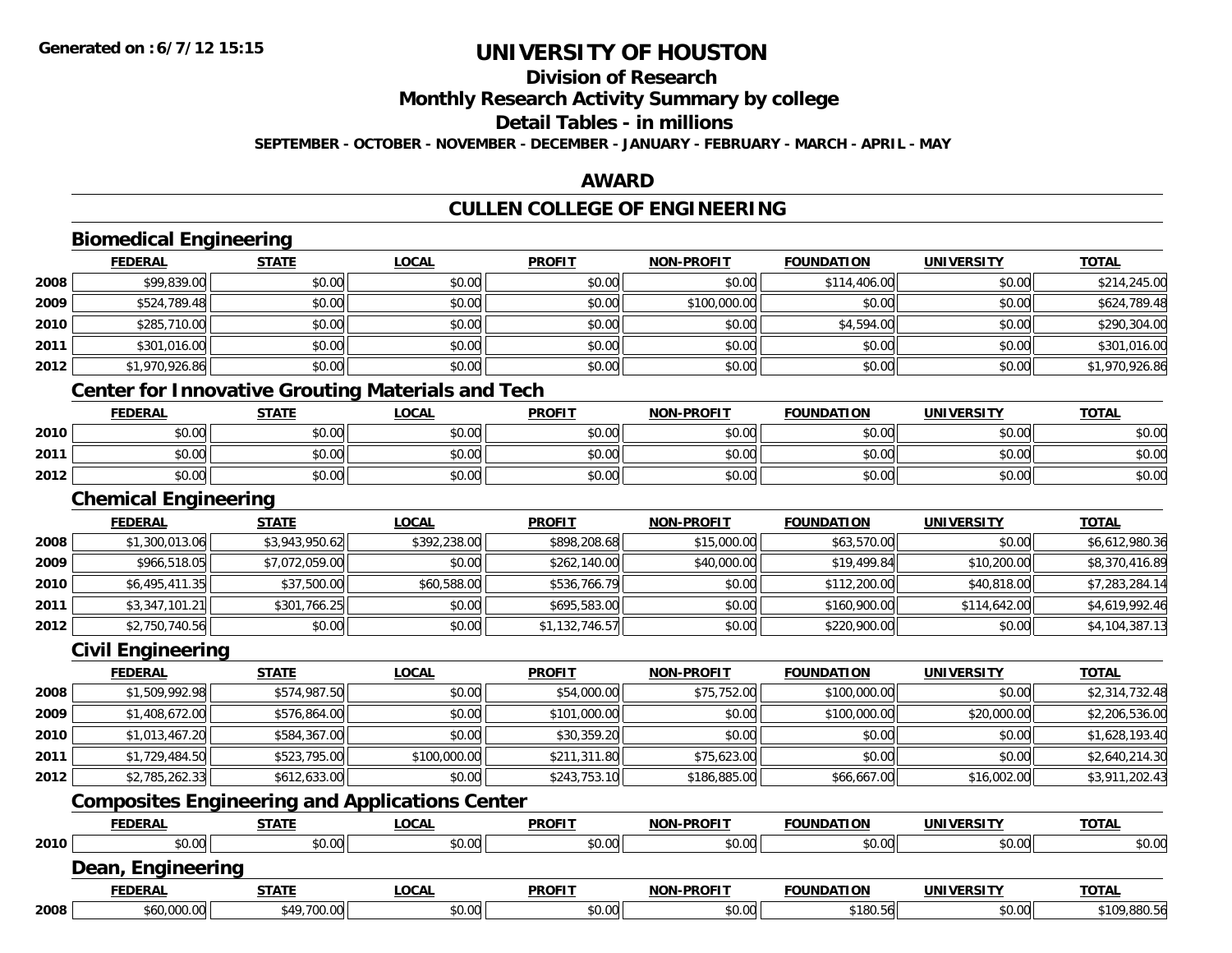### **Division of Research**

**Monthly Research Activity Summary by college**

**Detail Tables - in millions**

**SEPTEMBER - OCTOBER - NOVEMBER - DECEMBER - JANUARY - FEBRUARY - MARCH - APRIL - MAY**

#### **AWARD**

### **CULLEN COLLEGE OF ENGINEERING**

|      | Dean, Engineering                            |                |              |               |                   |                   |                   |                |
|------|----------------------------------------------|----------------|--------------|---------------|-------------------|-------------------|-------------------|----------------|
|      | <b>FEDERAL</b>                               | <b>STATE</b>   | <b>LOCAL</b> | <b>PROFIT</b> | <b>NON-PROFIT</b> | <b>FOUNDATION</b> | <b>UNIVERSITY</b> | <b>TOTAL</b>   |
| 2009 | \$0.00                                       | \$0.00         | \$0.00       | \$0.00        | \$0.00            | \$0.00            | \$0.00            | \$0.00         |
| 2010 | \$0.00                                       | \$0.00         | \$0.00       | \$0.00        | \$0.00            | \$0.00            | \$0.00            | \$0.00         |
|      | <b>Electrical &amp; Computer Engineering</b> |                |              |               |                   |                   |                   |                |
|      | <b>FEDERAL</b>                               | <b>STATE</b>   | <b>LOCAL</b> | <b>PROFIT</b> | <b>NON-PROFIT</b> | <b>FOUNDATION</b> | <b>UNIVERSITY</b> | <b>TOTAL</b>   |
| 2008 | \$2,913,874.18                               | \$687,192.00   | \$0.00       | \$370,684.00  | \$317,780.00      | \$0.00            | \$28,000.00       | \$4,317,530.18 |
| 2009 | \$2,393,975.17                               | \$59,985.00    | \$0.00       | \$432,153.00  | \$267,012.28      | \$0.00            | \$19,800.00       | \$3,172,925.46 |
| 2010 | \$3,539,553.38                               | \$249,324.51   | \$0.00       | \$295,000.00  | \$131,500.00      | \$50,000.00       | \$0.00            | \$4,265,377.89 |
| 2011 | \$4,730,840.97                               | \$63,391.24    | \$0.00       | \$274,195.00  | \$0.00            | \$50,000.00       | \$0.00            | \$5,118,427.21 |
| 2012 | \$2,877,505.59                               | \$44,704.20    | \$0.00       | \$397,157.50  | \$27,500.00       | \$50,000.00       | \$0.00            | \$3,396,867.29 |
|      | <b>Industrial Engineering</b>                |                |              |               |                   |                   |                   |                |
|      | <b>FEDERAL</b>                               | <b>STATE</b>   | <b>LOCAL</b> | <b>PROFIT</b> | <b>NON-PROFIT</b> | <b>FOUNDATION</b> | <b>UNIVERSITY</b> | <b>TOTAL</b>   |
| 2008 | \$285,327.32                                 | \$0.00         | \$0.00       | \$0.00        | \$0.00            | \$0.00            | \$0.00            | \$285,327.32   |
| 2009 | \$260,381.00                                 | \$50,685.00    | \$0.00       | \$0.00        | \$0.00            | \$0.00            | \$0.00            | \$311,066.00   |
| 2010 | \$396,198.00                                 | \$45,741.00    | \$431,266.00 | \$0.00        | \$0.00            | \$0.00            | \$0.00            | \$873,205.00   |
| 2011 | \$0.00                                       | \$16,828.00    | \$0.00       | \$0.00        | \$0.00            | \$0.00            | \$0.00            | \$16,828.00    |
| 2012 | \$0.00                                       | \$0.00         | \$0.00       | \$0.00        | \$0.00            | \$0.00            | \$0.00            | \$0.00         |
|      | <b>Mechanical Engineering</b>                |                |              |               |                   |                   |                   |                |
|      | <b>FEDERAL</b>                               | <b>STATE</b>   | <b>LOCAL</b> | <b>PROFIT</b> | NON-PROFIT        | <b>FOUNDATION</b> | <b>UNIVERSITY</b> | <b>TOTAL</b>   |
| 2008 | \$1,124,535.47                               | \$146,000.00   | \$0.00       | \$215,692.00  | \$33,500.00       | \$0.00            | \$35,191.00       | \$1,554,918.47 |
| 2009 | \$2,286,822.31                               | \$0.00         | \$0.00       | \$166,458.00  | \$30,600.00       | \$0.00            | \$44,809.00       | \$2,528,689.31 |
| 2010 | \$2,778,562.15                               | \$1,750,000.00 | \$0.00       | \$357,162.80  | \$0.00            | \$0.00            | \$0.00            | \$4,885,724.95 |
| 2011 | \$1,091,550.30                               | \$0.00         | \$0.00       | \$613,265.20  | \$0.00            | \$0.00            | \$0.00            | \$1,704,815.50 |
| 2012 | \$4,079,533.40                               | \$0.00         | \$0.00       | \$166,997.90  | \$0.00            | \$258,945.64      | \$0.00            | \$4,505,476.94 |
|      | <b>National Wind Energy Center</b>           |                |              |               |                   |                   |                   |                |
|      | <b>FEDERAL</b>                               | <b>STATE</b>   | <b>LOCAL</b> | <b>PROFIT</b> | <b>NON-PROFIT</b> | <b>FOUNDATION</b> | <b>UNIVERSITY</b> | <b>TOTAL</b>   |
| 2010 | \$0.00                                       | \$0.00         | \$0.00       | \$0.00        | \$0.00            | \$0.00            | \$0.00            | \$0.00         |
|      | <b>SW Public Safety Technology Center</b>    |                |              |               |                   |                   |                   |                |
|      | <b>FEDERAL</b>                               | <b>STATE</b>   | <b>LOCAL</b> | <b>PROFIT</b> | <b>NON-PROFIT</b> | <b>FOUNDATION</b> | <b>UNIVERSITY</b> | <b>TOTAL</b>   |
| 2009 | \$0.00                                       | \$0.00         | \$0.00       | \$0.00        | \$0.00            | \$0.00            | \$0.00            | \$0.00         |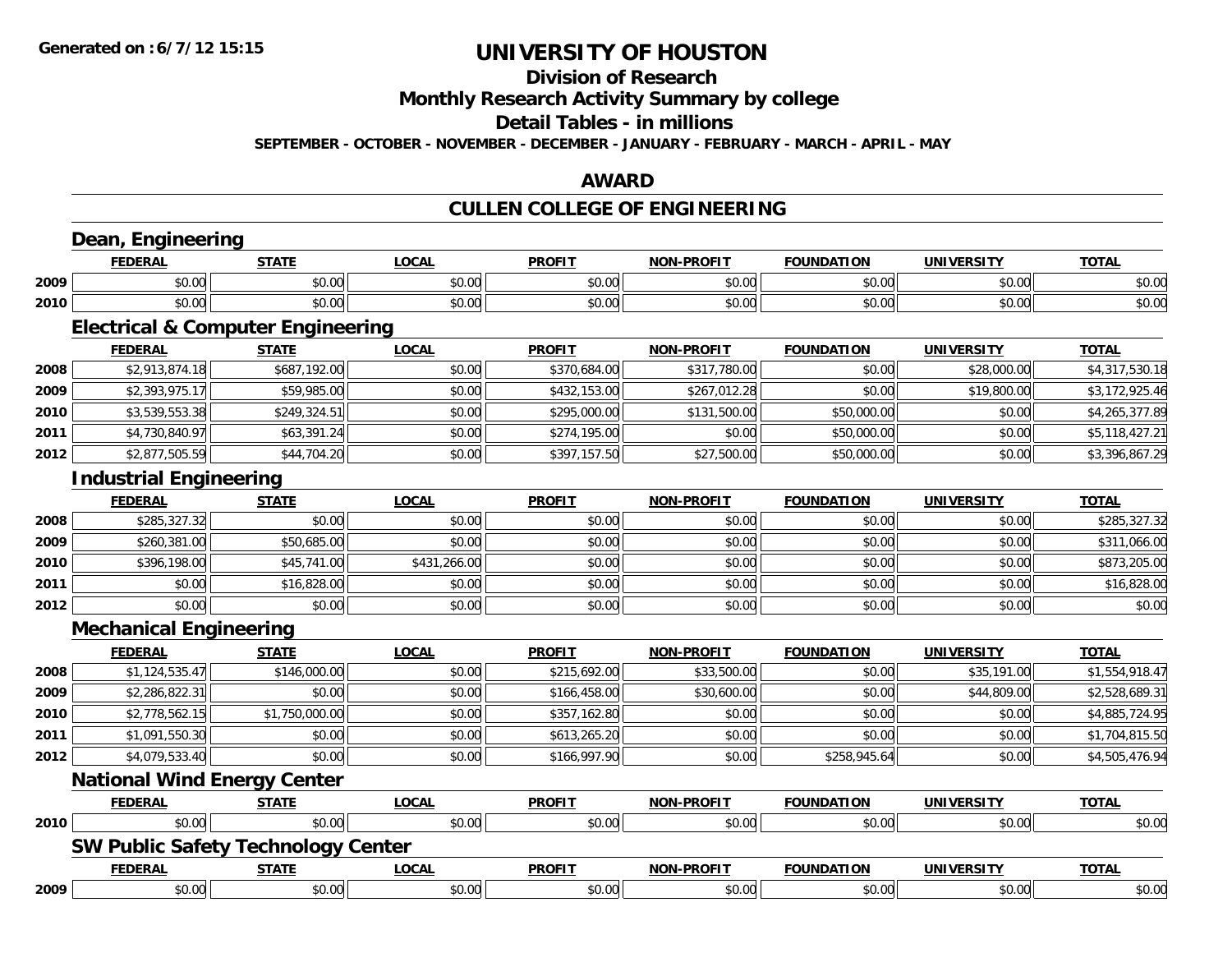**Division of Research**

**Monthly Research Activity Summary by college**

**Detail Tables - in millions**

**SEPTEMBER - OCTOBER - NOVEMBER - DECEMBER - JANUARY - FEBRUARY - MARCH - APRIL - MAY**

#### **AWARD**

### **CULLEN COLLEGE OF ENGINEERING**

### **SW Public Safety Technology Center**

|       | <b>FEDERAL</b>  | <b>CTATE</b>                          | <b>OCA</b>     | <b>PROFIT</b>     | <b>-PROFIT</b><br>וחרות | <b>FOUNDATION</b>         | UNIVERSITY   | <b>TOTAL</b>         |
|-------|-----------------|---------------------------------------|----------------|-------------------|-------------------------|---------------------------|--------------|----------------------|
| 2010  | \$0.00          | \$0.00                                | ልስ ሀህ<br>pu.uu | \$0.00            | nn nn<br>pu.uu          | $*$ $\cap$ $\cap$<br>ט.טע | \$0.00       | \$0.00               |
| Total | \$55,307,603.81 | 172. 22<br><b>¢17</b><br>-201<br>∕د.د | \$984,092.00   | .634.54<br>. 45д. | \$1.301                 | .863.04                   | \$329,462.00 | ,140,280.99<br>\$84. |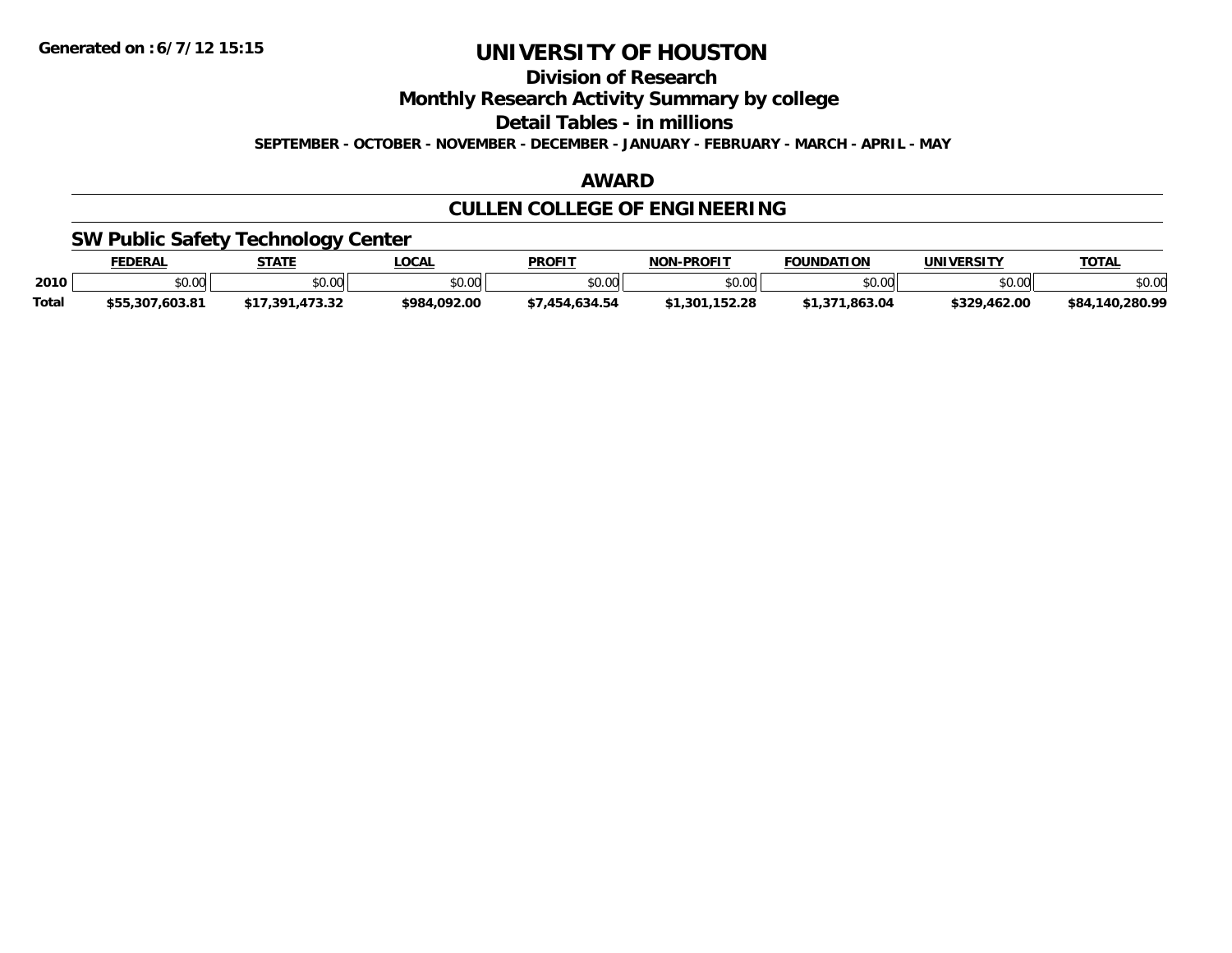### **Division of Research**

**Monthly Research Activity Summary by college**

### **Detail Tables - in millions**

**SEPTEMBER - OCTOBER - NOVEMBER - DECEMBER - JANUARY - FEBRUARY - MARCH - APRIL - MAY**

### **AWARD**

### **DIVISION OF RESEARCH**

### **Center for Advanced Materials**

|      | <b>FEDERAL</b> | <b>STATE</b> | <b>LOCAL</b>                                          | <b>PROFIT</b> | <b>NON-PROFIT</b> | <b>FOUNDATION</b> | <b>UNIVERSITY</b> | <b>TOTAL</b> |
|------|----------------|--------------|-------------------------------------------------------|---------------|-------------------|-------------------|-------------------|--------------|
| 2008 | \$0.00         | \$0.00       | \$0.00                                                | \$0.00        | \$0.00            | \$0.00            | \$0.00            | \$0.00       |
| 2009 | \$0.00         | \$0.00       | \$0.00                                                | \$0.00        | \$0.00            | \$0.00            | \$0.00            | \$0.00       |
| 2010 | \$0.00         | \$0.00       | \$0.00                                                | \$0.00        | \$0.00            | \$0.00            | \$0.00            | \$0.00       |
| 2011 | \$0.00         | \$0.00       | \$0.00                                                | \$0.00        | \$0.00            | \$0.00            | \$0.00            | \$0.00       |
| 2012 | \$0.00         | \$0.00       | \$0.00                                                | \$0.00        | \$0.00            | \$0.00            | \$0.00            | \$0.00       |
|      |                |              | Contar for Diamondical O. Fredrich and all Comprehen- |               |                   |                   |                   |              |

#### **Center for Biomedical & Environmental Genomics**

|      | <b>FEDERAL</b> | <b>STATE</b> | <u>LOCAL</u> | <b>PROFIT</b> | <b>NON-PROFIT</b> | <b>FOUNDATION</b> | <b>UNIVERSITY</b> | <b>TOTAL</b> |
|------|----------------|--------------|--------------|---------------|-------------------|-------------------|-------------------|--------------|
| 2008 | \$0.00         | \$0.00       | \$0.00       | \$0.00        | \$0.00            | \$0.00            | \$0.00            | \$0.00       |
| 2009 | \$0.00         | \$0.00       | \$0.00       | \$0.00        | \$0.00            | \$0.00            | \$0.00            | \$0.00       |
| 2010 | \$0.00         | \$0.00       | \$0.00       | \$0.00        | \$0.00            | \$0.00            | \$0.00            | \$0.00       |
| 2011 | \$0.00         | \$0.00       | \$0.00       | \$0.00        | \$0.00            | \$0.00            | \$0.00            | \$0.00       |
| 2012 | \$0.00         | \$0.00       | \$0.00       | \$0.00        | \$0.00            | \$0.00            | \$0.00            | \$0.00       |

### **Center for Industrial Partnerships**

|      | <b>FEDERAL</b>                        | <b>STATE</b> | LOCAL                                                    | <b>PROFIT</b> | <b>NON-PROFIT</b> | <b>FOUNDATION</b> | <b>UNIVERSITY</b> | <b>TOTAL</b> |
|------|---------------------------------------|--------------|----------------------------------------------------------|---------------|-------------------|-------------------|-------------------|--------------|
| 2008 | \$0.00                                | \$0.00       | \$0.00                                                   | \$60,825.72   | \$0.00            | \$0.00            | \$0.00            | \$60,825.72  |
|      |                                       |              | <b>Center for Neuromotor &amp; Biomechanics Research</b> |               |                   |                   |                   |              |
|      | <b>FEDERAL</b>                        | <b>STATE</b> | <u>LOCAL</u>                                             | <b>PROFIT</b> | <b>NON-PROFIT</b> | <b>FOUNDATION</b> | <b>UNIVERSITY</b> | <b>TOTAL</b> |
| 2012 | \$0.00                                | \$0.00       | \$0.00                                                   | \$0.00        | \$0.00            | \$0.00            | \$0.00            | \$0.00       |
|      | <b>Division of Research</b>           |              |                                                          |               |                   |                   |                   |              |
|      | <b>FEDERAL</b>                        | <b>STATE</b> | <b>LOCAL</b>                                             | <b>PROFIT</b> | <b>NON-PROFIT</b> | <b>FOUNDATION</b> | <b>UNIVERSITY</b> | <b>TOTAL</b> |
| 2009 | \$49,134.96                           | \$0.00       | \$0.00                                                   | \$0.00        | \$0.00            | \$0.00            | \$0.00            | \$49,134.96  |
| 2012 | \$73,300.00                           | \$0.00       | \$0.00                                                   | \$0.00        | \$0.00            | \$0.00            | \$0.00            | \$73,300.00  |
|      | <b>Institute for Molecular Design</b> |              |                                                          |               |                   |                   |                   |              |
|      | <b>FEDERAL</b>                        | <b>STATE</b> | LOCAL                                                    | <b>PROFIT</b> | <b>NON-PROFIT</b> | <b>FOUNDATION</b> | <b>UNIVERSITY</b> | <b>TOTAL</b> |
| 2011 | \$0.00                                | \$0.00       | \$0.00                                                   | \$0.00        | \$0.00            | \$0.00            | \$0.00            | \$0.00       |
|      | <b>Institute for Nanoenergy</b>       |              |                                                          |               |                   |                   |                   |              |
|      | <b>FEDERAL</b>                        | <b>STATE</b> | <b>LOCAL</b>                                             | <b>PROFIT</b> | <b>NON-PROFIT</b> | <b>FOUNDATION</b> | <b>UNIVERSITY</b> | <b>TOTAL</b> |
| 2011 | \$0.00                                | \$0.00       | \$0.00                                                   | \$0.00        | \$0.00            | \$0.00            | \$0.00            | \$0.00       |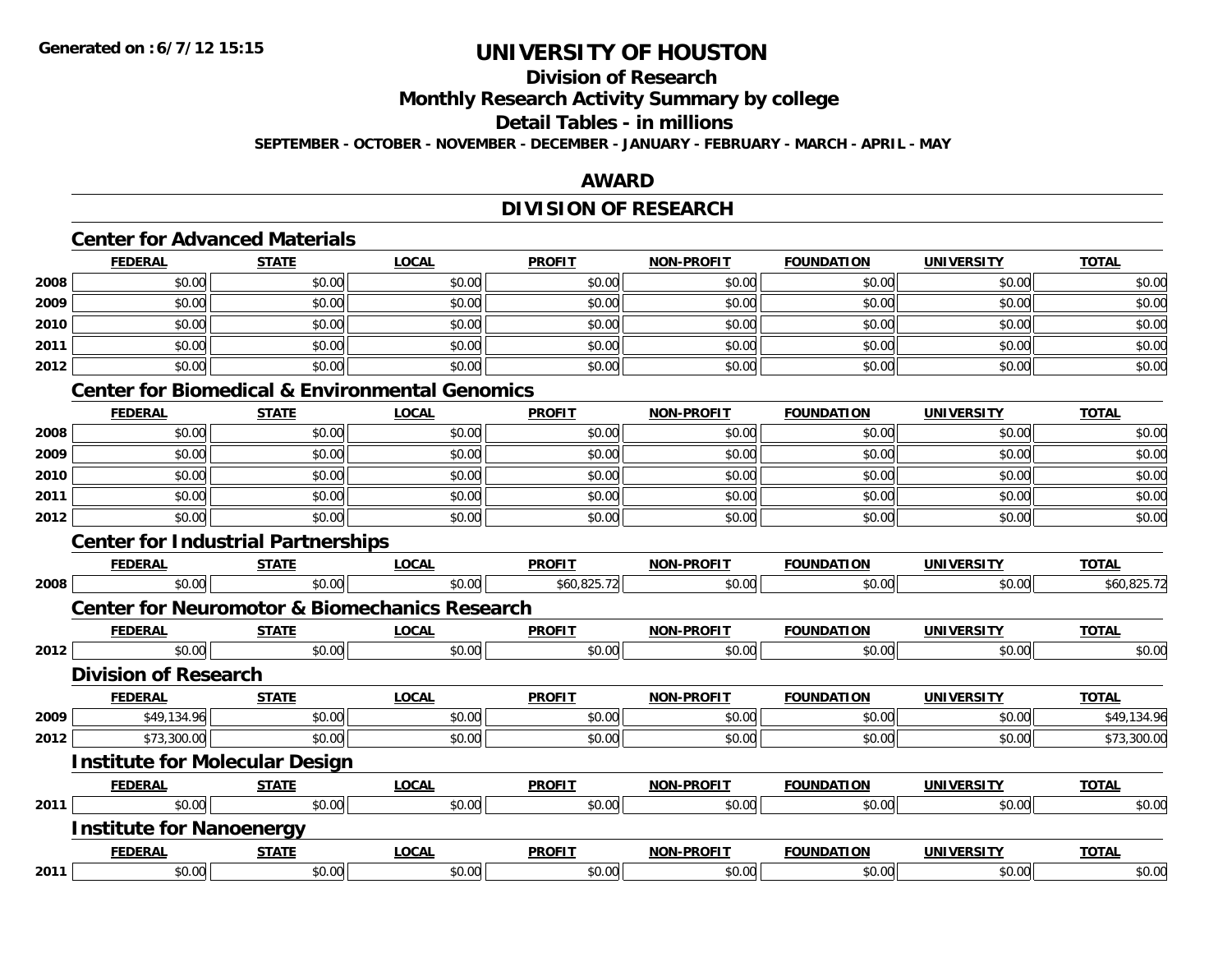### **Division of Research**

**Monthly Research Activity Summary by college**

**Detail Tables - in millions**

**SEPTEMBER - OCTOBER - NOVEMBER - DECEMBER - JANUARY - FEBRUARY - MARCH - APRIL - MAY**

#### **AWARD**

### **DIVISION OF RESEARCH**

### **Office of Contracts and Grants**

|      | <b>FEDERAL</b> | <b>STATE</b> | <u>LOCAL</u> | <b>PROFIT</b> | <b>NON-PROFIT</b> | <b>FOUNDATION</b> | <b>UNIVERSITY</b> | <b>TOTAL</b> |
|------|----------------|--------------|--------------|---------------|-------------------|-------------------|-------------------|--------------|
| 2008 | \$0.00         | \$0.00       | \$0.00       | \$0.00        | \$0.00            | \$661,535.78      | \$0.00            | \$661,535.78 |
| 2009 | \$0.00         | \$0.00       | \$0.00       | \$0.00        | \$0.00            | \$596,814.99      | \$0.00            | \$596,814.99 |
| 2010 | \$0.00         | \$0.00       | \$0.00       | \$0.00        | \$0.00            | \$767.050.25      | \$0.00            | \$767,050.25 |
| 2011 | \$0.00         | \$0.00       | \$0.00       | \$0.00        | \$0.00            | \$542,609.00      | \$0.00            | \$542,609.00 |
| 2012 | \$0.00         | \$0.00       | \$0.00       | \$0.00        | \$0.00            | \$169,188.60      | \$0.00            | \$169,188.60 |

#### **Research Financial Services**

|      | <b>FEDERAL</b> | <b>STATE</b> | <u>LOCAL</u> | <b>PROFIT</b> | <b>NON-PROFIT</b> | <b>FOUNDATION</b> | <b>UNIVERSITY</b> | <b>TOTAL</b> |
|------|----------------|--------------|--------------|---------------|-------------------|-------------------|-------------------|--------------|
| 2008 | \$0.00         | \$0.00       | \$0.00       | \$0.00        | \$0.00            | \$0.00            | \$0.00            | \$0.00       |
| 2009 | \$0.00         | \$0.00       | \$0.00       | \$0.00        | \$0.00            | \$0.00            | \$0.00            | \$0.00       |
| 2010 | \$0.00         | \$0.00       | \$0.00       | \$0.00        | \$0.00            | \$0.00            | \$0.00            | \$0.00       |
| 2011 | \$0.00         | \$0.00       | \$0.00       | \$0.00        | \$0.00            | \$0.00            | \$0.00            | \$0.00       |
| 2012 | \$0.00         | \$0.00       | \$0.00       | \$0.00        | \$0.00            | \$0.00            | \$0.00            | \$0.00       |

#### **Research Information Center**

|      | <b>FEDERAL</b> | <b>STATE</b> | <b>LOCAL</b> | <b>PROFIT</b>  | <b>NON-PROFIT</b> | <b>FOUNDATION</b> | <b>UNIVERSITY</b> | <b>TOTAL</b>   |
|------|----------------|--------------|--------------|----------------|-------------------|-------------------|-------------------|----------------|
| 2008 | \$0.00         | \$0.00       | \$0.00       | \$0.00         | \$0.00            | \$0.00            | \$0.00            | \$0.00         |
|      | <b>TcSAM</b>   |              |              |                |                   |                   |                   |                |
|      | <b>FEDERAL</b> | <b>STATE</b> | <b>LOCAL</b> | <b>PROFIT</b>  | <b>NON-PROFIT</b> | <b>FOUNDATION</b> | <b>UNIVERSITY</b> | <b>TOTAL</b>   |
| 2008 | \$0.00         | \$0.00       | \$0.00       | \$0.00         | \$0.00            | \$0.00            | \$0.00            | \$0.00         |
| 2009 | \$0.00         | \$0.00       | \$0.00       | \$0.00         | \$0.00            | \$0.00            | \$0.00            | \$0.00         |
| 2011 | \$0.00         | \$0.00       | \$0.00       | \$0.00         | \$0.00            | \$0.00            | \$0.00            | \$0.00         |
| 2012 | \$0.00         | \$0.00       | \$0.00       | \$0.00         | \$0.00            | \$0.00            | \$0.00            | \$0.00         |
|      | <b>TcSUH</b>   |              |              |                |                   |                   |                   |                |
|      | <b>FEDERAL</b> | <b>STATE</b> | <b>LOCAL</b> | <b>PROFIT</b>  | <b>NON-PROFIT</b> | <b>FOUNDATION</b> | <b>UNIVERSITY</b> | <b>TOTAL</b>   |
| 2008 | \$112,959.00   | \$0.00       | \$0.00       | \$0.00         | \$0.00            | \$0.00            | \$0.00            | \$112,959.00   |
| 2009 | \$108,139.00   | \$0.00       | \$0.00       | \$106,668.00   | \$35,780.00       | \$0.00            | \$0.00            | \$250,587.00   |
| 2010 | \$55,000.00    | \$0.00       | \$0.00       | \$10,000.00    | \$0.00            | \$0.00            | \$0.00            | \$65,000.00    |
| 2011 | \$372,159.50   | \$60,000.00  | \$0.00       | \$124,335.00   | \$0.00            | \$0.00            | \$0.00            | \$556,494.50   |
| 2012 | \$70,000.00    | \$37,894.80  | \$0.00       | \$1,352,162.80 | \$0.00            | \$0.00            | \$0.00            | \$1,460,057.60 |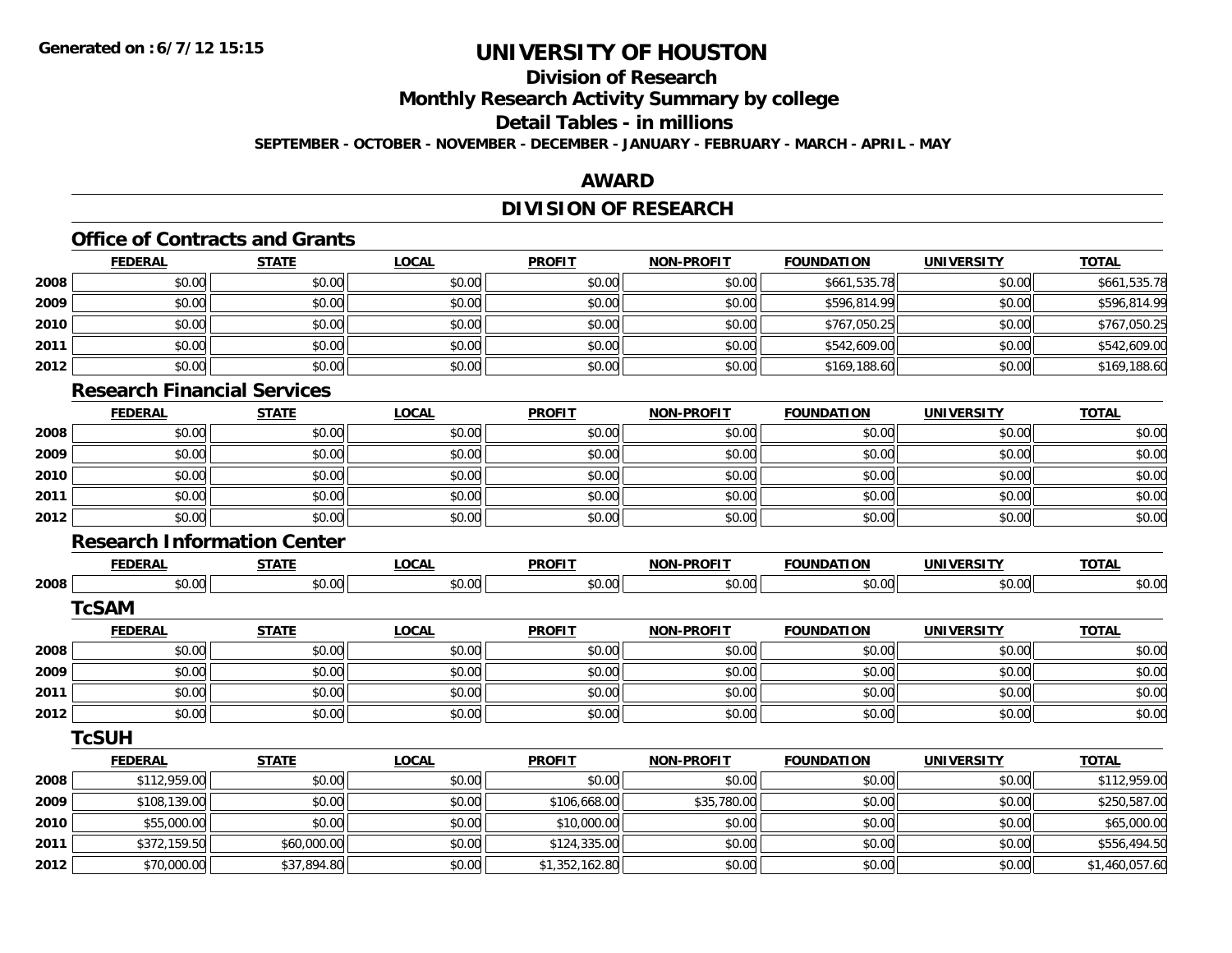### **Division of Research**

**Monthly Research Activity Summary by college**

**Detail Tables - in millions**

**SEPTEMBER - OCTOBER - NOVEMBER - DECEMBER - JANUARY - FEBRUARY - MARCH - APRIL - MAY**

#### **AWARD**

### **DIVISION OF RESEARCH**

### **Texas Learning/Computation Center**

|      | <b>FEDERAL</b> | <b>STATE</b> | <b>LOCAL</b> | <b>PROFIT</b> | NON-PROFIT | <b>FOUNDATION</b> | <b>UNIVERSITY</b> | <b>TOTAL</b> |
|------|----------------|--------------|--------------|---------------|------------|-------------------|-------------------|--------------|
| 2008 | \$0.00         | \$0.00       | \$0.00       | \$0.00        | \$0.00     | \$0.00            | \$0.00            | \$0.00       |
| 2009 | \$0.00         | \$0.00       | \$0.00       | \$0.00        | \$0.00     | \$0.00            | \$0.00            | \$0.00       |
| 2010 | \$0.00         | \$0.00       | \$0.00       | \$0.00        | \$0.00     | \$0.00            | \$0.00            | \$0.00       |
| 2011 | \$0.00         | \$0.00       | \$0.00       | \$0.00        | \$0.00     | \$0.00            | \$0.00            | \$0.00       |
| 2012 | \$0.00         | \$0.00       | \$0.00       | \$0.00        | \$0.00     | \$0.00            | \$0.00            | \$0.00       |

#### **Texas Obesity Research Center**

|      | <b>FEDERAL</b> | <b>STATE</b> | <b>LOCAL</b> | <b>PROFIT</b> | <b>NON-PROFIT</b> | <b>FOUNDATION</b> | <b>UNIVERSITY</b> | <b>TOTAL</b> |
|------|----------------|--------------|--------------|---------------|-------------------|-------------------|-------------------|--------------|
| 2010 | ስስ ስስ<br>JU.UU | \$0.00       | \$0.00       | \$0.00        | \$0.00            | \$0.00            | \$0.00            | \$0.00       |
| 2011 | nn no<br>DU.UG | \$0.00       | \$0.00       | \$0.00        | \$0.00            | \$0.00            | \$0.00            | \$0.00       |
| 2012 | \$0.00         | \$0.00       | \$0.00       | \$0.00        | \$0.00            | \$0.00            | \$0.00            | \$0.00       |

#### **TIMES**

|       | <b>FEDERAL</b> | <b>STATE</b> | <b>LOCAL</b> | <b>PROFIT</b>  | <b>NON-PROFIT</b> | <b>FOUNDATION</b> | <b>UNIVERSITY</b> | <b>TOTAL</b>   |
|-------|----------------|--------------|--------------|----------------|-------------------|-------------------|-------------------|----------------|
| 2008  | \$0.00         | \$0.00       | \$0.00       | \$0.00         | \$0.00            | \$0.00            | \$0.00            | \$0.00         |
| 2009  | \$279,146.02   | \$0.00       | \$0.00       | \$0.00         | \$0.00            | \$0.00            | \$45,259.00       | \$324,405.02   |
| 2010  | \$0.00         | \$0.00       | \$0.00       | \$0.00         | \$0.00            | \$0.00            | \$0.00            | \$0.00         |
| 2011  | \$515,298.14   | \$0.00       | \$0.00       | \$0.00         | \$0.00            | \$0.00            | \$0.00            | \$515,298.14   |
| 2012  | \$611,712.70   | \$0.00       | \$0.00       | \$0.00         | \$0.00            | \$0.00            | \$0.00            | \$611,712.70   |
| Total | \$2,246,849.32 | \$97,894.80  | \$0.00       | \$1,653,991.52 | \$35,780.00       | \$2,737,198.62    | \$45,259.00       | \$6,816,973.26 |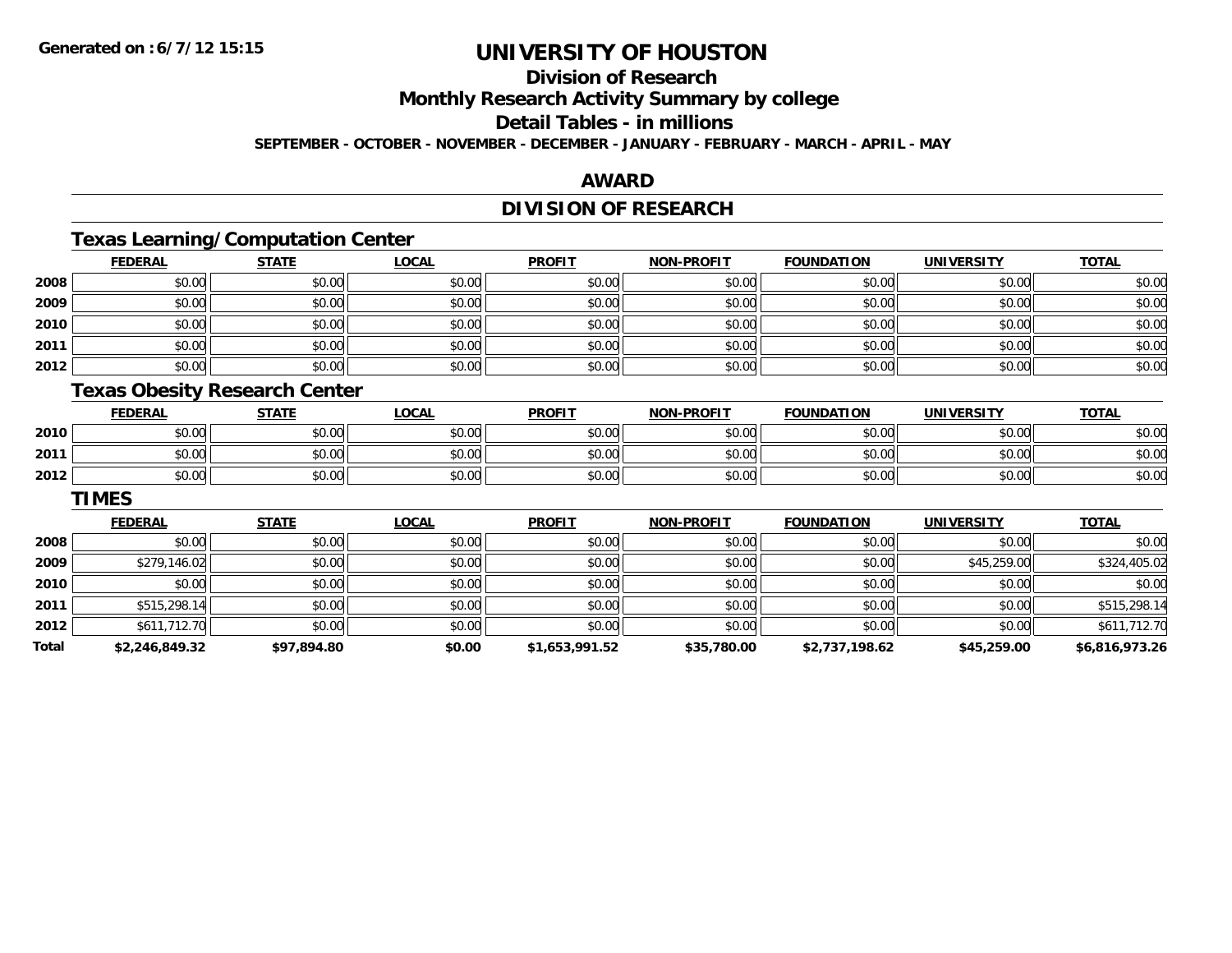**Division of Research**

**Monthly Research Activity Summary by college**

**Detail Tables - in millions**

**SEPTEMBER - OCTOBER - NOVEMBER - DECEMBER - JANUARY - FEBRUARY - MARCH - APRIL - MAY**

#### **AWARD**

### **GRADUATE COLLEGE OF SOCIAL WORK**

|      | <b>FEDERAL</b>                                    | <b>STATE</b> | <b>LOCAL</b> | <b>PROFIT</b> | <b>NON-PROFIT</b> | <b>FOUNDATION</b> | <b>UNIVERSITY</b> | <b>TOTAL</b>   |
|------|---------------------------------------------------|--------------|--------------|---------------|-------------------|-------------------|-------------------|----------------|
| 2012 | \$202,873.00                                      | \$0.00       | \$0.00       | \$0.00        | \$0.00            | \$0.00            | \$35,000.00       | \$237,873.00   |
|      | <b>Child &amp; Family for Innovative Research</b> |              |              |               |                   |                   |                   |                |
|      | <b>FEDERAL</b>                                    | <b>STATE</b> | <b>LOCAL</b> | <b>PROFIT</b> | <b>NON-PROFIT</b> | <b>FOUNDATION</b> | <b>UNIVERSITY</b> | <b>TOTAL</b>   |
| 2009 | \$0.00                                            | \$0.00       | \$0.00       | \$0.00        | \$0.00            | \$0.00            | \$0.00            | \$0.00         |
| 2010 | \$0.00                                            | \$0.00       | \$0.00       | \$0.00        | \$0.00            | \$0.00            | \$0.00            | \$0.00         |
| 2011 | \$0.00                                            | \$0.00       | \$0.00       | \$0.00        | \$0.00            | \$0.00            | \$0.00            | \$0.00         |
| 2012 | \$0.00                                            | \$0.00       | \$0.00       | \$0.00        | \$0.00            | \$0.00            | \$0.00            | \$0.00         |
|      | <b>Community Projects - Social Work</b>           |              |              |               |                   |                   |                   |                |
|      | <b>FEDERAL</b>                                    | <b>STATE</b> | <b>LOCAL</b> | <b>PROFIT</b> | <b>NON-PROFIT</b> | <b>FOUNDATION</b> | <b>UNIVERSITY</b> | <b>TOTAL</b>   |
| 2008 | \$248,092.00                                      | \$0.00       | \$0.00       | \$0.00        | \$207.06          | \$0.00            | \$0.00            | \$248,299.06   |
| 2009 | \$36,900.00                                       | \$0.00       | \$0.00       | \$0.00        | \$0.00            | \$0.00            | \$0.00            | \$36,900.00    |
| 2010 | \$0.00                                            | \$0.00       | \$0.00       | \$0.00        | \$0.00            | \$0.00            | \$0.00            | \$0.00         |
| 2012 | \$2,942.90                                        | \$0.00       | \$0.00       | \$0.00        | \$0.00            | \$0.00            | \$0.00            | \$2,942.90     |
|      | <b>Dean, Social Work</b>                          |              |              |               |                   |                   |                   |                |
|      | <b>FEDERAL</b>                                    | <b>STATE</b> | <b>LOCAL</b> | <b>PROFIT</b> | <b>NON-PROFIT</b> | <b>FOUNDATION</b> | <b>UNIVERSITY</b> | <b>TOTAL</b>   |
| 2008 | \$418,667.20                                      | \$830,237.89 | \$0.00       | \$0.00        | \$53,740.00       | \$0.00            | \$0.00            | \$1,302,645.09 |
| 2009 | \$1,021,465.40                                    | \$788,888.96 | \$0.00       | \$0.00        | \$32,073.00       | \$0.00            | \$0.00            | \$1,842,427.36 |
| 2010 | \$811,777.49                                      | \$401,203.26 | \$0.00       | \$0.00        | \$17,000.00       | \$0.00            | \$0.00            | \$1,229,980.75 |
| 2011 | \$774,681.62                                      | \$0.00       | \$0.00       | \$0.00        | \$0.00            | \$1,146.30        | \$0.00            | \$775,827.92   |
| 2012 | \$369,325.78                                      | \$0.00       | \$56,704.00  | \$176,507.00  | \$0.00            | \$0.00            | \$0.00            | \$602,536.78   |
|      | <b>Drug and Social Policy Research</b>            |              |              |               |                   |                   |                   |                |
|      | <b>FEDERAL</b>                                    | <b>STATE</b> | <b>LOCAL</b> | <b>PROFIT</b> | <b>NON-PROFIT</b> | <b>FOUNDATION</b> | <b>UNIVERSITY</b> | <b>TOTAL</b>   |
| 2008 | \$0.00                                            | \$0.00       | \$0.00       | \$0.00        | \$0.00            | \$0.00            | \$0.00            | \$0.00         |
| 2009 | \$0.00                                            | \$0.00       | \$0.00       | \$0.00        | \$0.00            | \$0.00            | \$0.00            | \$0.00         |
| 2010 | \$0.00                                            | \$0.00       | \$0.00       | \$0.00        | \$0.00            | \$0.00            | \$0.00            | \$0.00         |
|      | <b>Office for Drug SPR</b>                        |              |              |               |                   |                   |                   |                |
|      | <b>FEDERAL</b>                                    | <b>STATE</b> | <b>LOCAL</b> | <b>PROFIT</b> | <b>NON-PROFIT</b> | <b>FOUNDATION</b> | <b>UNIVERSITY</b> | <b>TOTAL</b>   |
| 2008 | \$0.00                                            | \$0.00       | \$0.00       | \$0.00        | \$0.00            | \$0.00            | \$0.00            | \$0.00         |
| 2009 | \$0.00                                            | \$0.00       | \$0.00       | \$0.00        | \$0.00            | \$0.00            | \$0.00            | \$0.00         |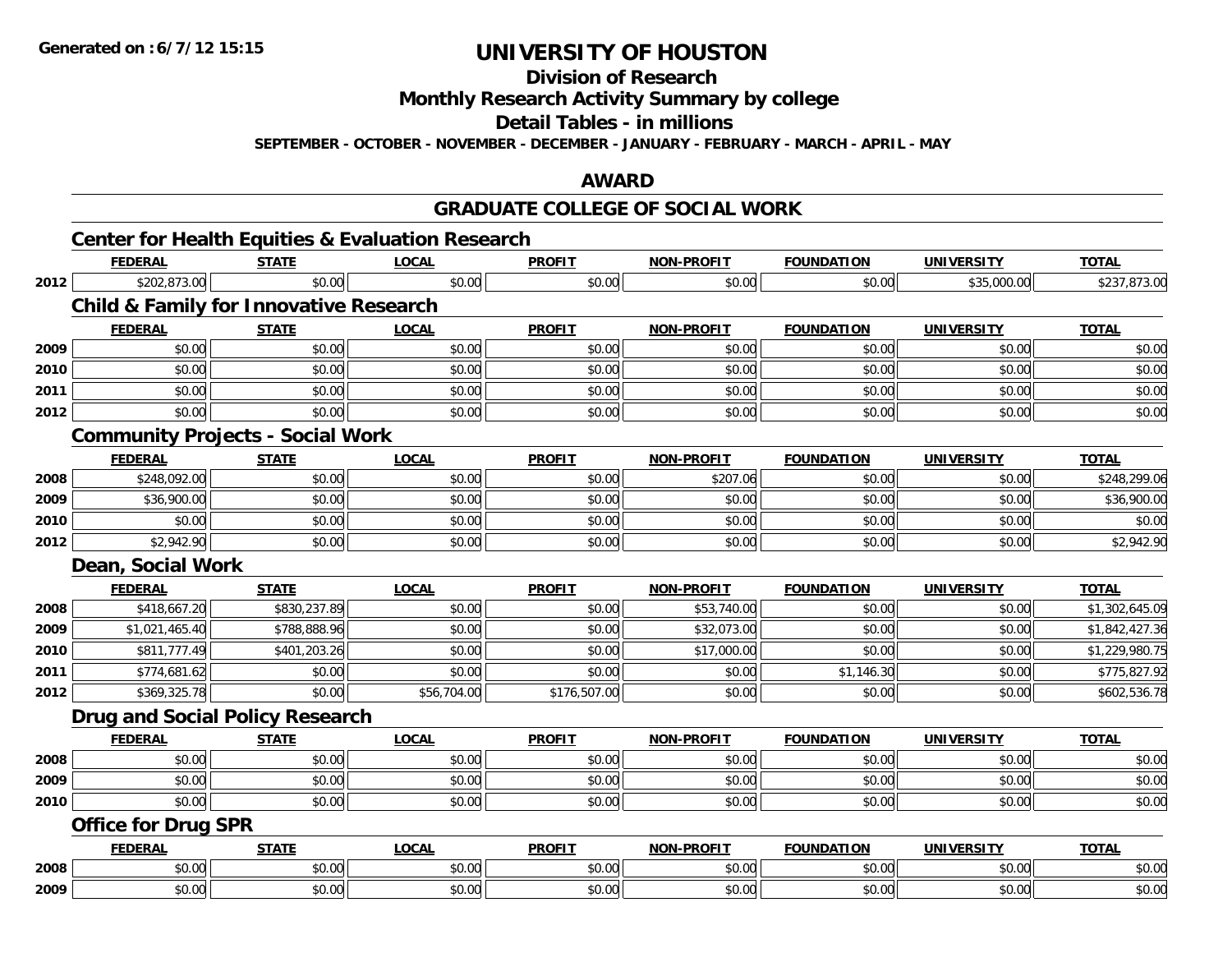**Division of Research**

**Monthly Research Activity Summary by college**

**Detail Tables - in millions**

**SEPTEMBER - OCTOBER - NOVEMBER - DECEMBER - JANUARY - FEBRUARY - MARCH - APRIL - MAY**

#### **AWARD**

#### **GRADUATE COLLEGE OF SOCIAL WORK**

### **Office for Drug SPR**

|              | <b>FEDERAL</b> | <b>STATE</b>         | .OCAL       | <b>PROFIT</b> | <b>NON-PROFIT</b> | <b>FOUNDATION</b> | UNIVERSITY                                              | <b>TOTAL</b>      |
|--------------|----------------|----------------------|-------------|---------------|-------------------|-------------------|---------------------------------------------------------|-------------------|
| 2010         | \$0.00         | 0.00<br><b>JU.UU</b> | \$0.00      | \$0.00        | ልስ ስስ<br>PO.OO    | \$0.00            | $\mathfrak{c}\cap\mathfrak{c}\cap\mathfrak{c}$<br>ง∪.∪บ | \$0.00            |
| <b>Total</b> | \$3,886,725.39 | \$2.020.330.11       | \$56,704.00 | \$176,507.00  | \$103.020.06      | .146.30           | \$35,000.00                                             | .432.86<br>56,279 |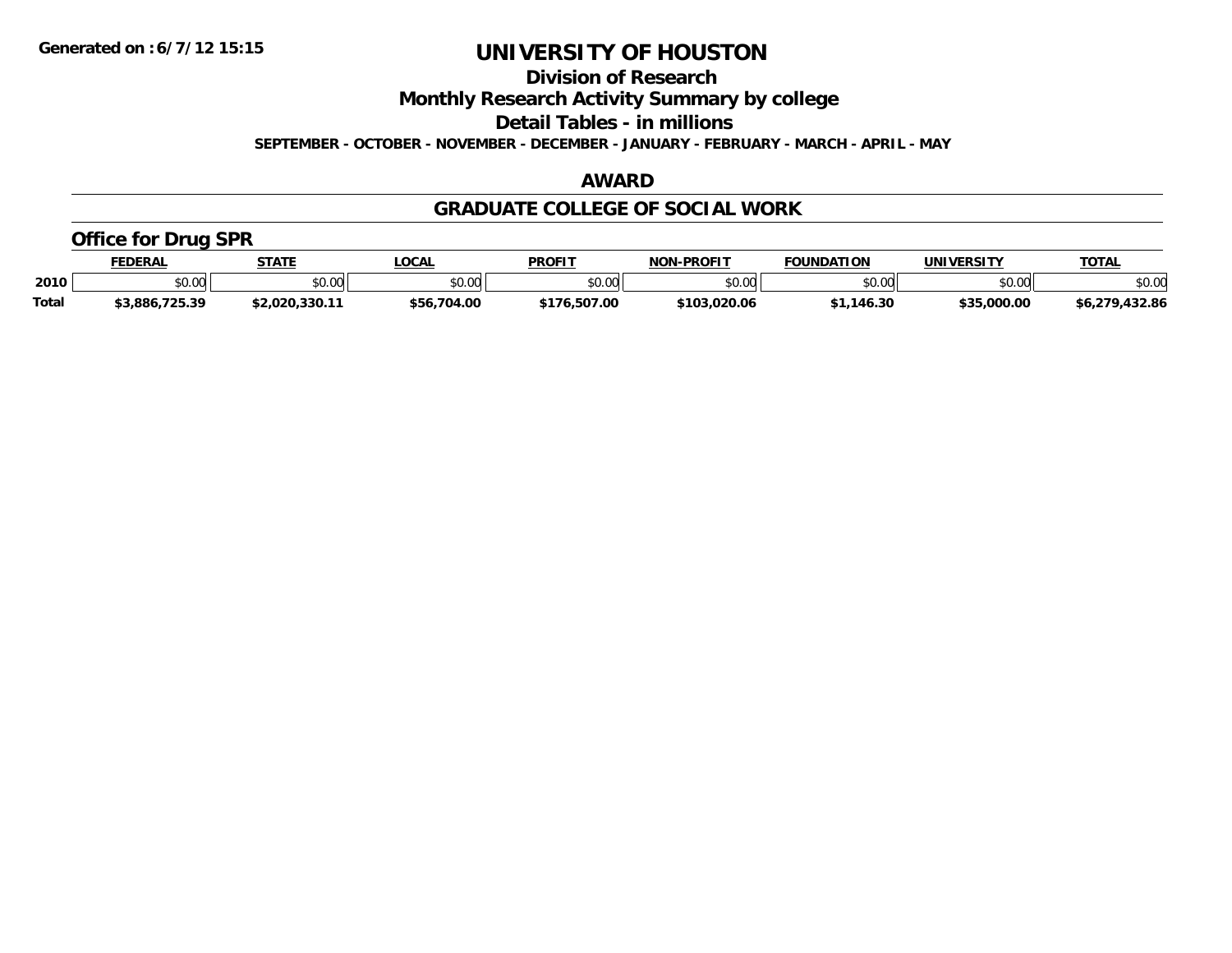### **Division of Research**

**Monthly Research Activity Summary by college**

**Detail Tables - in millions**

**SEPTEMBER - OCTOBER - NOVEMBER - DECEMBER - JANUARY - FEBRUARY - MARCH - APRIL - MAY**

#### **AWARD**

#### **HILTON COLLEGE OF HOTEL AND RESTAURANT MANAGEMENT**

**Hotel and Restaurant Management**

|       | <b>FEDERAL</b> | <u>STATE</u> | <u>LOCAL</u> | <b>PROFIT</b> | <b>NON-PROFIT</b> | <b>FOUNDATION</b> | <b>UNIVERSITY</b> | <b>TOTAL</b> |
|-------|----------------|--------------|--------------|---------------|-------------------|-------------------|-------------------|--------------|
| 2009  | \$60,000.00    | \$0.00       | \$0.00       | \$9,047.50    | \$0.00            | \$0.00            | \$0.00            | \$69,047.50  |
| 2010  | \$70,000.00    | \$0.00       | \$0.00       | \$0.00        | \$82,548.00       | \$0.00            | \$0.00            | \$152,548.00 |
| 2011  | \$173,995.00   | \$0.00       | \$0.00       | \$0.00        | \$27,280.00       | \$0.00            | \$0.00            | \$201,275.00 |
| 2012  | \$58,837.68    | \$103.763.44 | \$0.00       | \$1,500.00    | \$10,887.00       | \$0.00            | \$0.00            | \$174,988.12 |
| Total | \$362,832.68   | \$103,763.44 | \$0.00       | \$10,547.50   | \$120,715.00      | \$0.00            | \$0.00            | \$597,858.62 |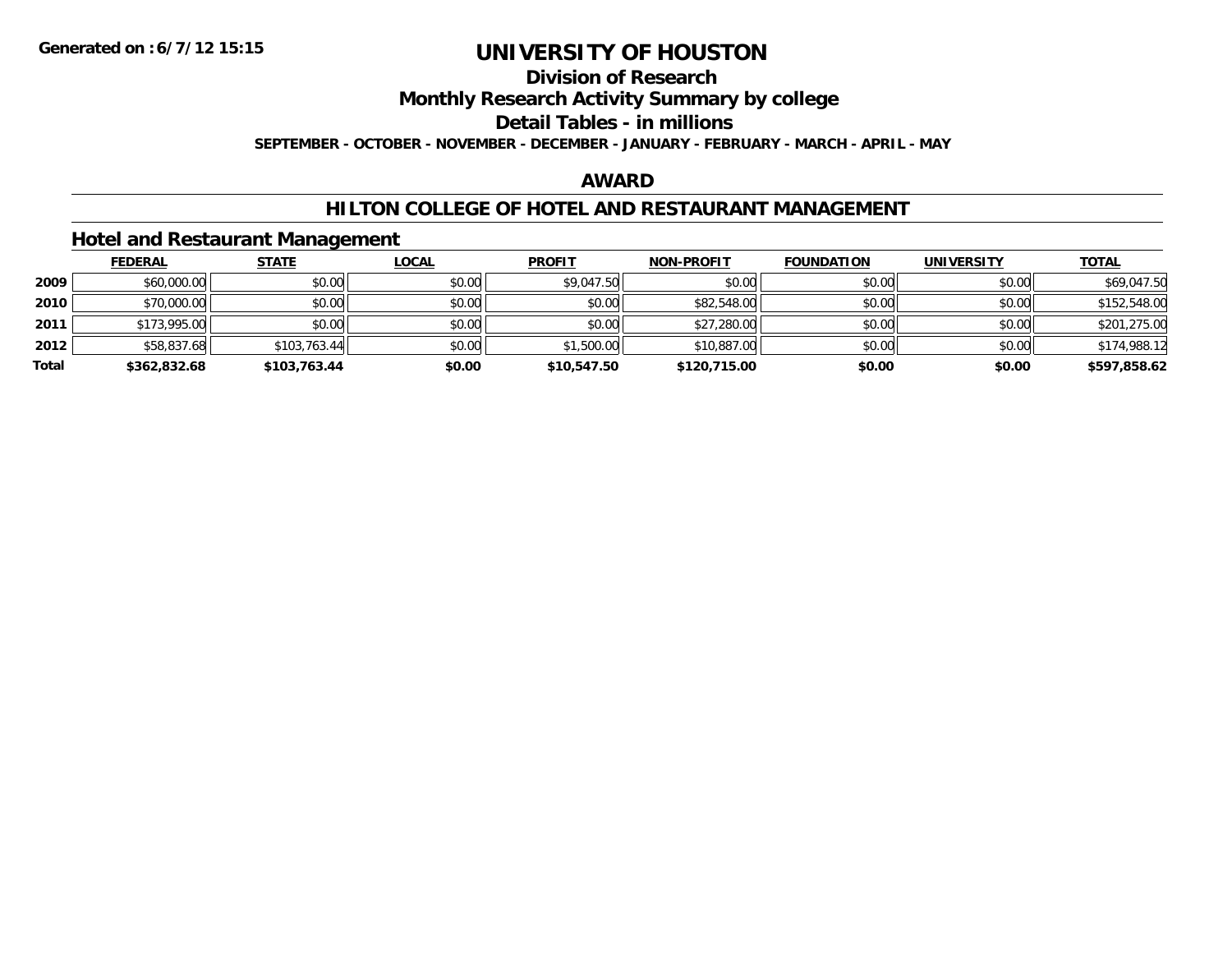### **Division of Research**

**Monthly Research Activity Summary by college**

**Detail Tables - in millions**

**SEPTEMBER - OCTOBER - NOVEMBER - DECEMBER - JANUARY - FEBRUARY - MARCH - APRIL - MAY**

#### **AWARD**

#### **HONORS COLLEGE**

#### **Houston Teachers Institute**

|              | <b>FEDERAL</b> | STATE  | LOCAL  | <b>PROFIT</b> | <b>NON-PROFIT</b> | <b>FOUNDATION</b> | <b>UNIVERSITY</b> | <b>TOTAL</b>        |
|--------------|----------------|--------|--------|---------------|-------------------|-------------------|-------------------|---------------------|
| 2009         | \$126,000.00   | \$0.00 | \$0.00 | \$0.00        | \$0.00            | \$0.00            | \$0.00            | 126,000.00<br>0.101 |
| 2012         | \$34,951.70    | \$0.00 | \$0.00 | \$0.00        | \$0.00            | \$0.00            | \$0.00            | \$34,951.70         |
| <b>Total</b> | \$160,951.70   | \$0.00 | \$0.00 | \$0.00        | \$0.00            | \$0.00            | \$0.00            | \$160,951.70        |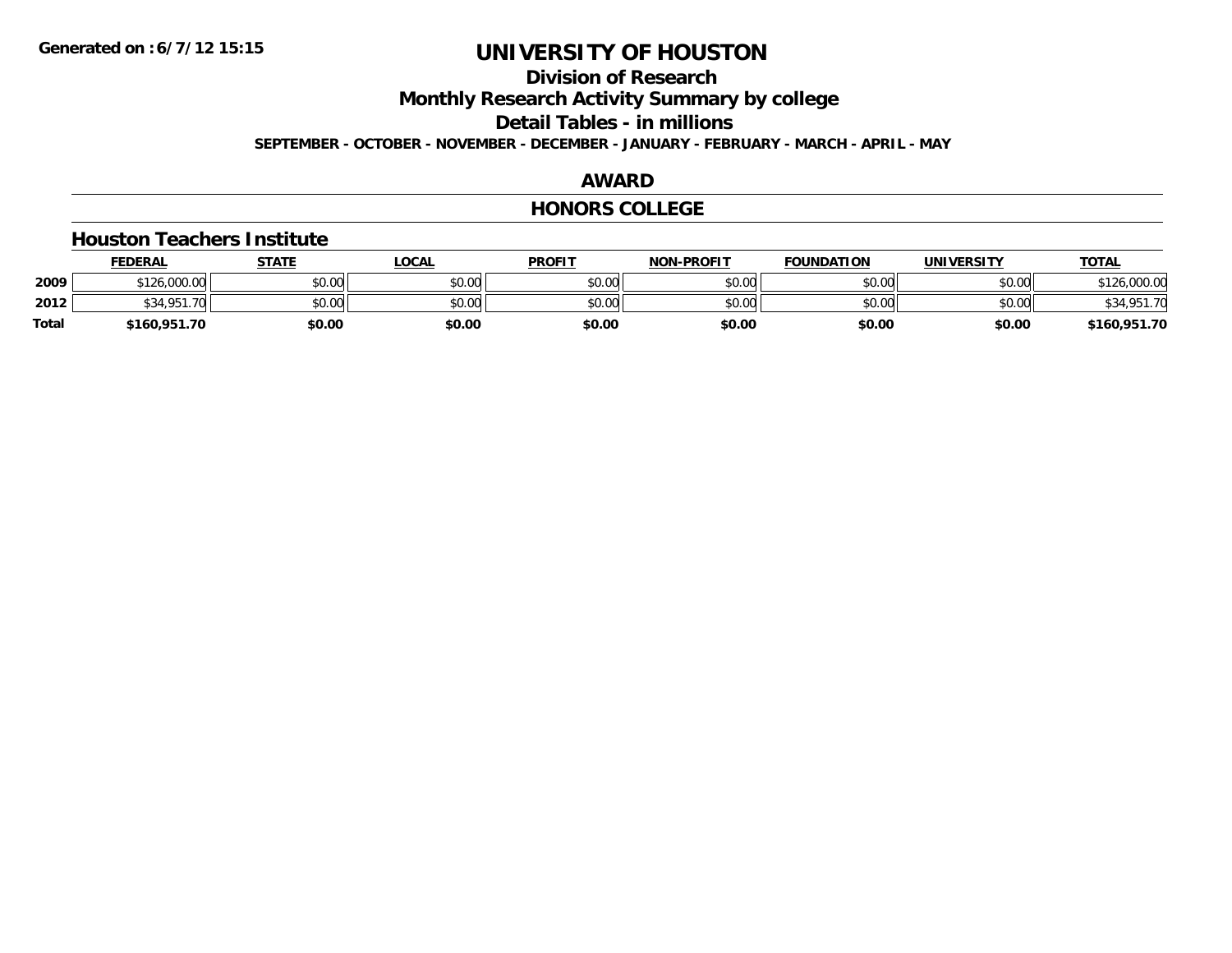**Division of Research**

**Monthly Research Activity Summary by college**

**Detail Tables - in millions**

**SEPTEMBER - OCTOBER - NOVEMBER - DECEMBER - JANUARY - FEBRUARY - MARCH - APRIL - MAY**

### **AWARD**

#### **INSTITUTIONAL**

#### **Associate Vice Chancellor**

|              | <b>FEDERA</b>            | <b>STATE</b>  | .OCAL  | <b>PROFIT</b>           | -PROFIT<br>NON | <b>UNDATION</b> |               | <b>TOTAL</b>                 |
|--------------|--------------------------|---------------|--------|-------------------------|----------------|-----------------|---------------|------------------------------|
| 2010         | $\sqrt{2}$<br>۔ مال کے ر | 0000<br>DU.UU | \$0.00 | 0 <sup>n</sup><br>JU.UL | 0000<br>JU.UL  | 0000<br>JU.UU   | 0000<br>vv.vv | $\mathcal{L}$<br>יי<br>92.3t |
| <b>Total</b> | י ההו<br>2.3۱            | \$0.00        | \$0.00 | \$0.00                  | \$0.00         | \$0.00          | \$0.00        | 492.36.                      |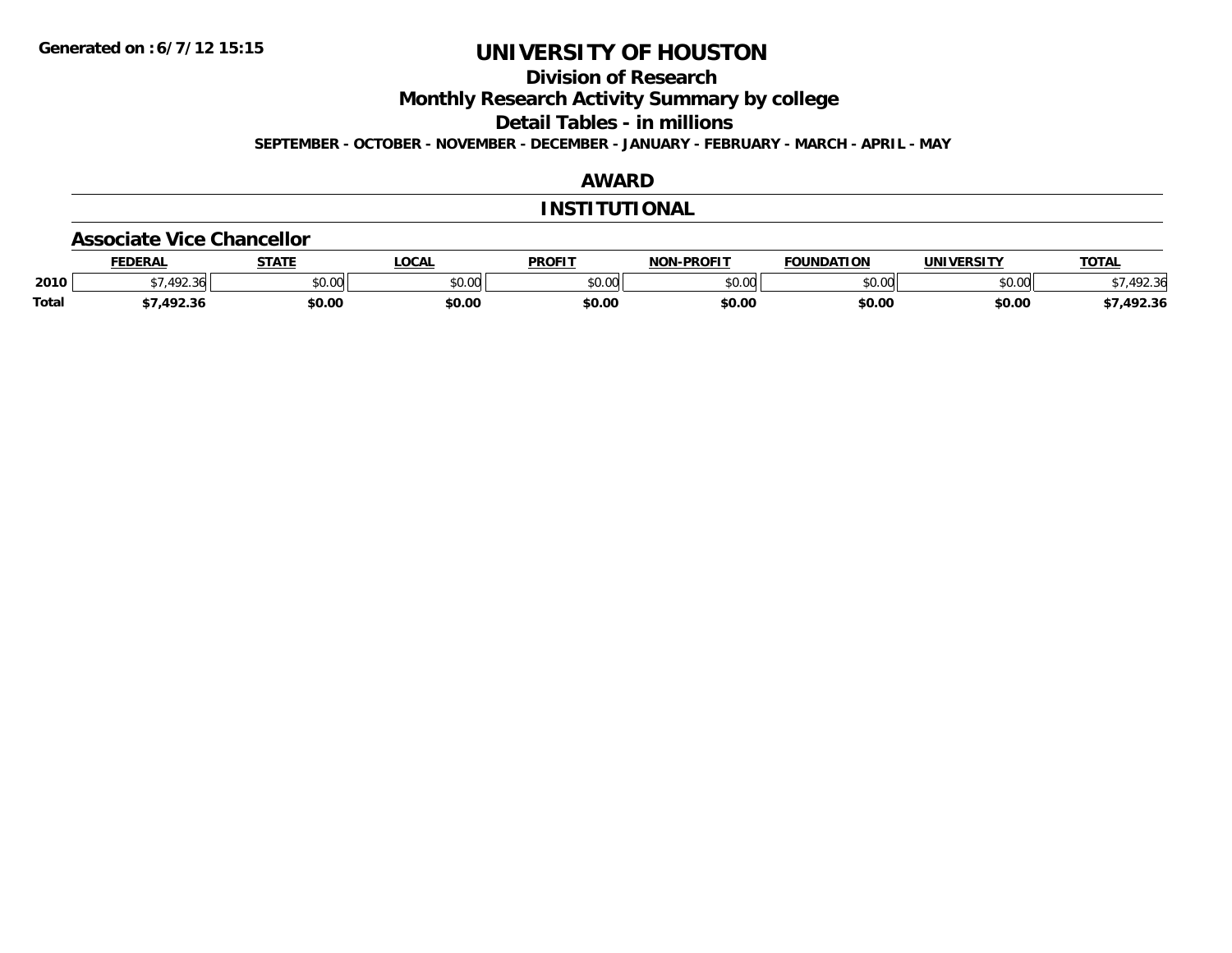### **Division of ResearchMonthly Research Activity Summary by college Detail Tables - in millions SEPTEMBER - OCTOBER - NOVEMBER - DECEMBER - JANUARY - FEBRUARY - MARCH - APRIL - MAY**

#### **AWARD**

#### **LIBRARY**

### **Administration, Library**

|       | <b>FEDERAL</b> | <b>STATE</b> | <u>LOCAL</u> | <b>PROFIT</b> | <b>NON-PROFIT</b> | <b>FOUNDATION</b> | <b>UNIVERSITY</b> | <b>TOTAL</b> |
|-------|----------------|--------------|--------------|---------------|-------------------|-------------------|-------------------|--------------|
| 2008  | \$32,755.00    | \$0.00       | \$0.00       | \$0.00        | \$0.00            | \$0.00            | \$0.00            | \$32,755.00  |
| 2009  | \$33,605.00    | \$0.00       | \$0.00       | \$0.00        | \$0.00            | \$0.00            | \$0.00            | \$33,605.00  |
| 2010  | \$34,475.00    | \$0.00       | \$0.00       | \$0.00        | \$0.00            | \$0.00            | \$0.00            | \$34,475.00  |
| 2011  | \$19,863.00    | \$0.00       | \$0.00       | \$0.00        | \$0.00            | \$0.00            | \$0.00            | \$19,863.00  |
| Total | \$120,698.00   | \$0.00       | \$0.00       | \$0.00        | \$0.00            | \$0.00            | \$0.00            | \$120,698.00 |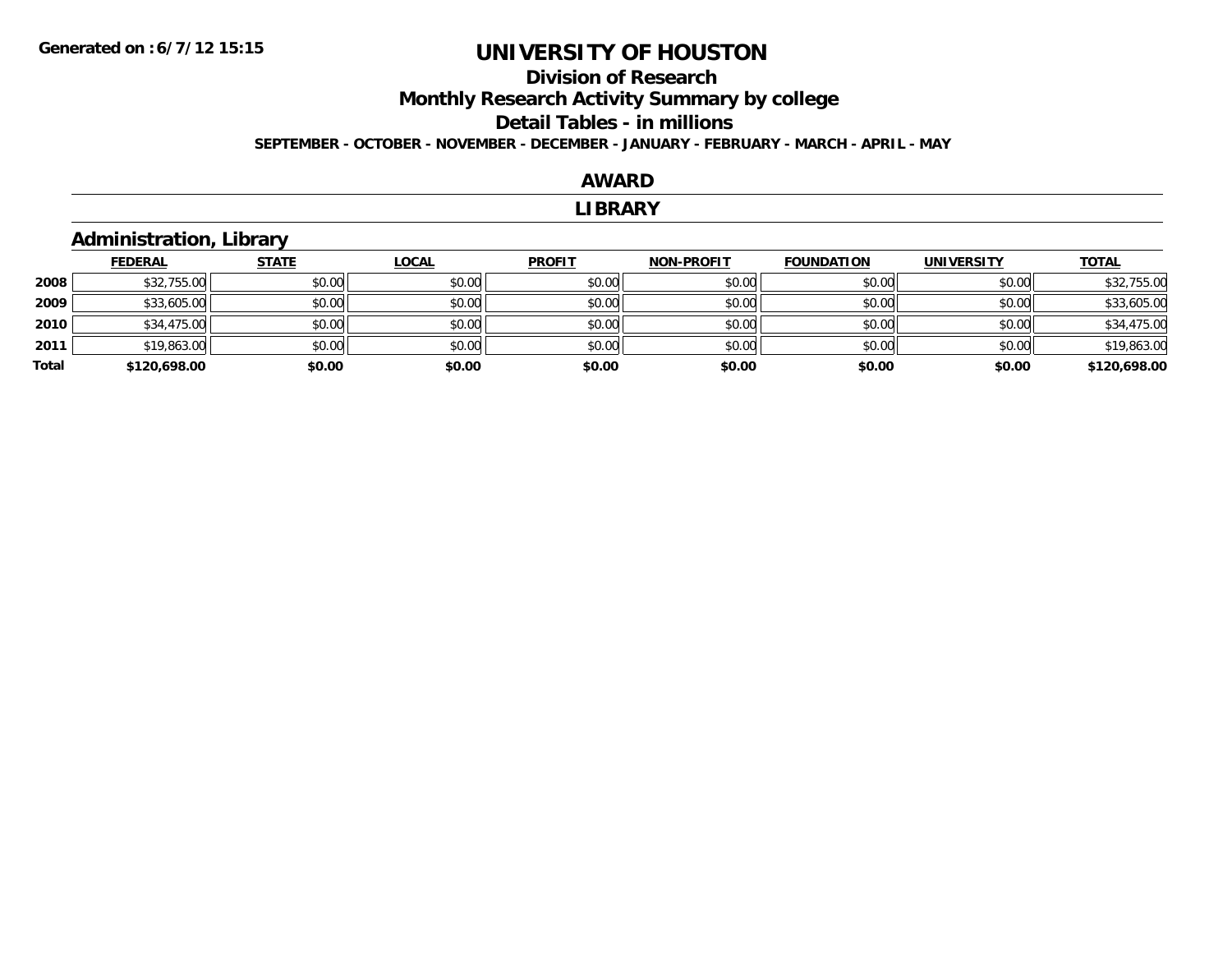## **Division of Research**

**Monthly Research Activity Summary by college**

**Detail Tables - in millions**

**SEPTEMBER - OCTOBER - NOVEMBER - DECEMBER - JANUARY - FEBRUARY - MARCH - APRIL - MAY**

### **AWARD**

### **OTHER OUTSIDE ORGANIZATIONS USED FOR CPHS LOGINS**

### **University of Houston - Clear Lake Campus**

|              | <b>FEDERAL</b> | <b>STATE</b> | <u>LOCAL</u> | <b>PROFIT</b> | <b>NON-PROFIT</b> | <b>FOUNDATION</b> | <b>UNIVERSITY</b> | <b>TOTAL</b> |
|--------------|----------------|--------------|--------------|---------------|-------------------|-------------------|-------------------|--------------|
| 2009         | \$0.00         | \$0.00       | \$0.00       | \$0.00        | \$0.00            | \$0.00            | \$0.00            | \$0.00       |
| 2010         | \$0.00         | \$0.00       | \$0.00       | \$0.00        | \$0.00            | \$0.00            | \$0.00            | \$0.00       |
| 2011         | \$0.00         | \$0.00       | \$0.00       | \$0.00        | \$0.00            | \$0.00            | \$0.00            | \$0.00       |
| <b>Total</b> | \$0.00         | \$0.00       | \$0.00       | \$0.00        | \$0.00            | \$0.00            | \$0.00            | \$0.00       |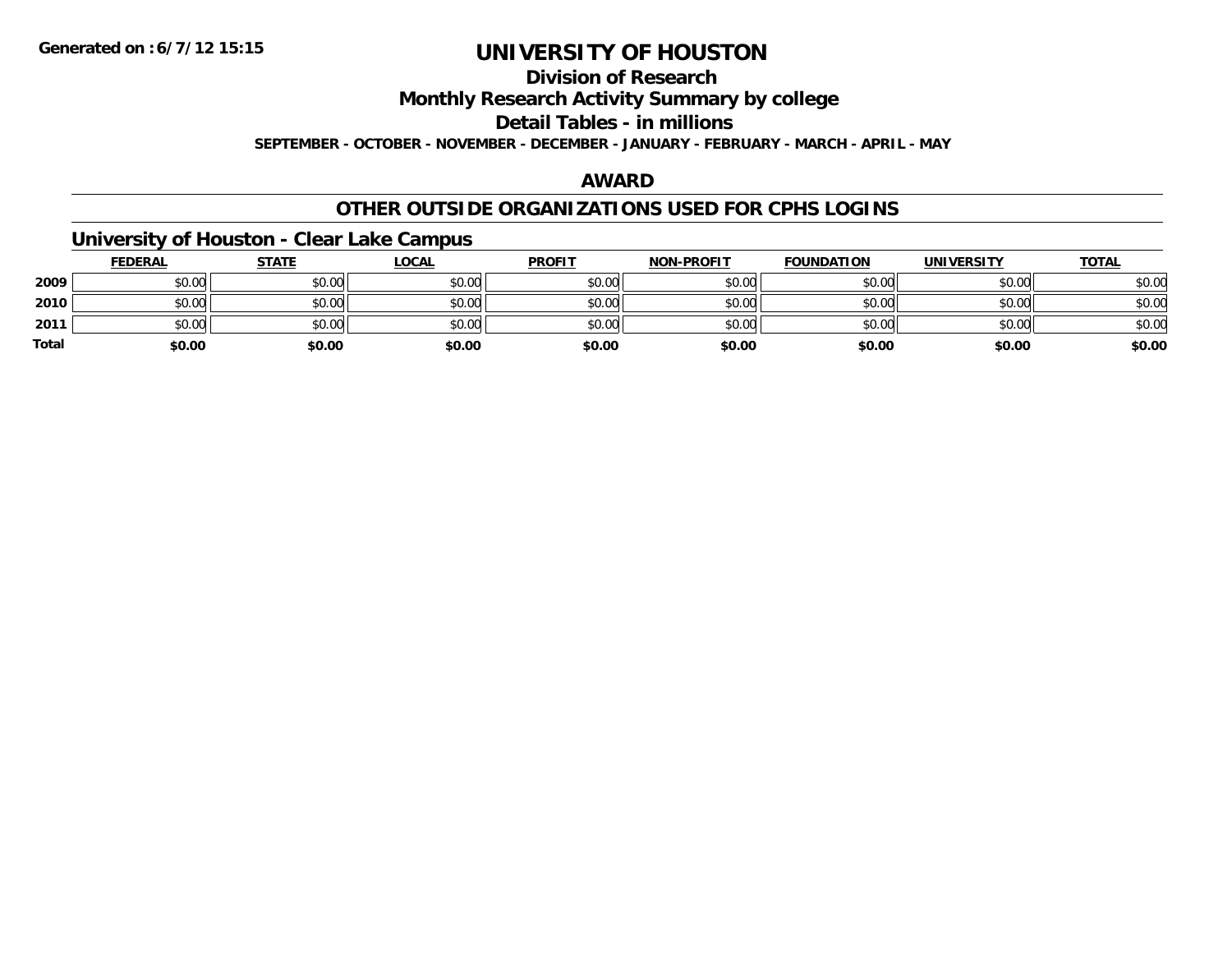**Division of Research**

**Monthly Research Activity Summary by college**

**Detail Tables - in millions**

**SEPTEMBER - OCTOBER - NOVEMBER - DECEMBER - JANUARY - FEBRUARY - MARCH - APRIL - MAY**

#### **AWARD**

#### **PRESIDENT**

#### **Office of the President**

|              | <b>DERAI</b>  | <b>STATE</b> | LOCAI              | PROFIT          | <b>DDOEIT</b><br>NAN | <b>FOUNDATION</b> | UNIVERSITY | <b>TOTAL</b>   |
|--------------|---------------|--------------|--------------------|-----------------|----------------------|-------------------|------------|----------------|
| 2011         | n vu<br>,u.uu | JU.UU        | $\sim$ 00<br>DU.UL | $\sim$<br>JU.UU | 20M<br>JU.UU         |                   | \$0.00     | ቀስ ስር<br>⊋∪.∪⊌ |
| <b>Total</b> | \$0.00        | \$0.00       | \$0.00             | en nr<br>JU.UL  | \$0.00               | \$0.00            | \$0.00     | \$0.00         |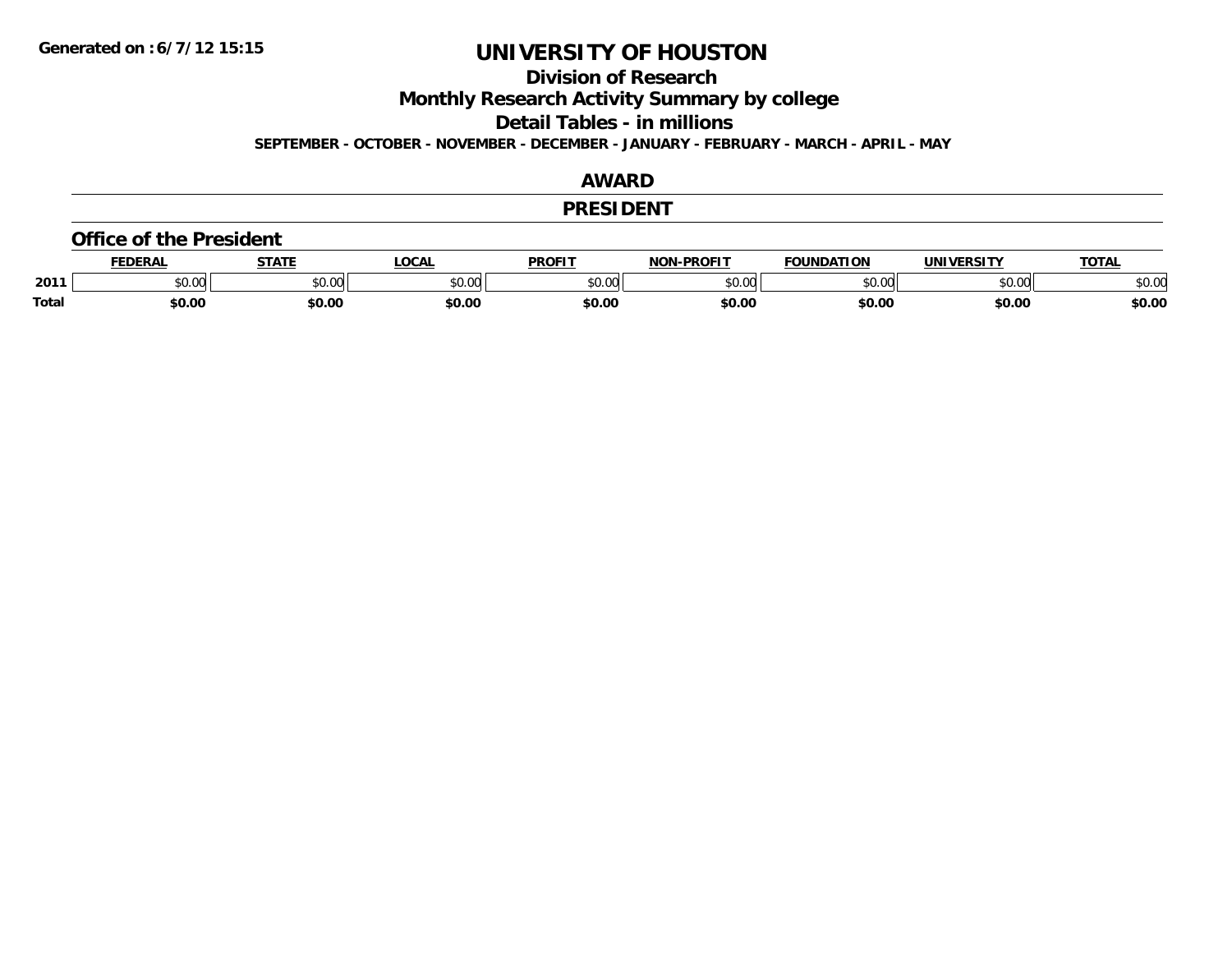### **Division of ResearchMonthly Research Activity Summary by college Detail Tables - in millions**

**SEPTEMBER - OCTOBER - NOVEMBER - DECEMBER - JANUARY - FEBRUARY - MARCH - APRIL - MAY**

#### **AWARD**

#### **SENIOR V.P. FOR ACADEMIC AFFAIRS AND PROVOST**

|      | <b>KUHF - Radio</b>                          |                |              |               |                   |                   |                   |                |
|------|----------------------------------------------|----------------|--------------|---------------|-------------------|-------------------|-------------------|----------------|
|      | <b>FEDERAL</b>                               | <b>STATE</b>   | <b>LOCAL</b> | <b>PROFIT</b> | <b>NON-PROFIT</b> | <b>FOUNDATION</b> | <b>UNIVERSITY</b> | <b>TOTAL</b>   |
| 2008 | \$0.00                                       | \$0.00         | \$0.00       | \$0.00        | \$467,947.00      | \$0.00            | \$0.00            | \$467,947.00   |
| 2009 | \$38,352.00                                  | \$0.00         | \$0.00       | \$0.00        | \$455,086.00      | \$0.00            | \$0.00            | \$493,438.00   |
| 2010 | \$0.00                                       | \$12,500.00    | \$0.00       | \$0.00        | \$654,309.46      | \$0.00            | \$0.00            | \$666,809.46   |
| 2011 | \$38,616.00                                  | \$12,500.00    | \$0.00       | \$0.00        | \$623,146.00      | \$0.00            | \$0.00            | \$674,262.00   |
| 2012 | \$0.00                                       | \$0.00         | \$0.00       | \$0.00        | \$2,266,596.00    | \$0.00            | \$0.00            | \$2,266,596.00 |
|      | <b>Learning and Assessment Services</b>      |                |              |               |                   |                   |                   |                |
|      | <b>FEDERAL</b>                               | <b>STATE</b>   | <b>LOCAL</b> | <b>PROFIT</b> | <b>NON-PROFIT</b> | <b>FOUNDATION</b> | <b>UNIVERSITY</b> | <b>TOTAL</b>   |
| 2008 | \$286,897.00                                 | \$127,630.00   | \$0.00       | \$0.00        | \$66,000.00       | \$0.00            | \$0.00            | \$480,527.00   |
| 2009 | \$301,959.00                                 | \$140,895.00   | \$0.00       | \$0.00        | \$67,500.00       | \$4,000.00        | \$0.00            | \$514,354.00   |
| 2010 | \$227,609.00                                 | \$148,027.00   | \$0.00       | \$0.00        | \$67,500.00       | \$10,000.00       | \$0.00            | \$453,136.00   |
| 2011 | \$311,018.00                                 | \$0.00         | \$0.00       | \$0.00        | \$75,759.00       | \$0.00            | \$0.00            | \$386,777.00   |
| 2012 | \$301,376.00                                 | \$134,767.00   | \$0.00       | \$0.00        | \$77,158.00       | \$0.00            | \$0.00            | \$513,301.00   |
|      | <b>Learning Support Services</b>             |                |              |               |                   |                   |                   |                |
|      | <b>FEDERAL</b>                               | <b>STATE</b>   | <b>LOCAL</b> | <b>PROFIT</b> | <b>NON-PROFIT</b> | <b>FOUNDATION</b> | <b>UNIVERSITY</b> | <b>TOTAL</b>   |
| 2009 | \$124,000.00                                 | \$0.00         | \$0.00       | \$0.00        | \$0.00            | \$0.00            | \$0.00            | \$124,000.00   |
|      | Senior V.P. for Academic Affairs and Provost |                |              |               |                   |                   |                   |                |
|      | <b>FEDERAL</b>                               | <b>STATE</b>   | <b>LOCAL</b> | <b>PROFIT</b> | <b>NON-PROFIT</b> | <b>FOUNDATION</b> | <b>UNIVERSITY</b> | <b>TOTAL</b>   |
| 2012 | \$0.00                                       | \$0.00         | \$0.00       | \$75,000.00   | \$0.00            | \$0.00            | \$0.00            | \$75,000.00    |
|      | <b>UH Charter School</b>                     |                |              |               |                   |                   |                   |                |
|      | <b>FEDERAL</b>                               | <b>STATE</b>   | <b>LOCAL</b> | <b>PROFIT</b> | <b>NON-PROFIT</b> | <b>FOUNDATION</b> | <b>UNIVERSITY</b> | <b>TOTAL</b>   |
| 2011 | \$20,843.00                                  | \$0.00         | \$0.00       | \$0.00        | \$0.00            | \$0.00            | \$0.00            | \$20,843.00    |
| 2012 | \$557.00                                     | \$1,020,510.24 | \$0.00       | \$0.00        | \$0.00            | \$0.00            | \$0.00            | \$1,021,067.24 |
|      | <b>Undergraduate Scholars</b>                |                |              |               |                   |                   |                   |                |
|      | <b>FEDERAL</b>                               | <b>STATE</b>   | <b>LOCAL</b> | <b>PROFIT</b> | <b>NON-PROFIT</b> | <b>FOUNDATION</b> | <b>UNIVERSITY</b> | <b>TOTAL</b>   |
| 2008 | \$0.00                                       | \$15,000.00    | \$0.00       | \$0.00        | \$0.00            | \$0.00            | \$0.00            | \$15,000.00    |
| 2009 | \$0.00                                       | \$15,000.00    | \$0.00       | \$0.00        | \$0.00            | \$0.00            | \$0.00            | \$15,000.00    |
| 2010 | \$0.00                                       | \$15,000.00    | \$0.00       | \$0.00        | \$0.00            | \$0.00            | \$0.00            | \$15,000.00    |
| 2011 | \$0.00                                       | \$29,456.00    | \$0.00       | \$0.00        | \$0.00            | \$0.00            | \$0.00            | \$29,456.00    |
| 2012 | \$0.00                                       | \$19,051.00    | \$0.00       | \$0.00        | \$0.00            | \$0.00            | \$0.00            | \$19,051.00    |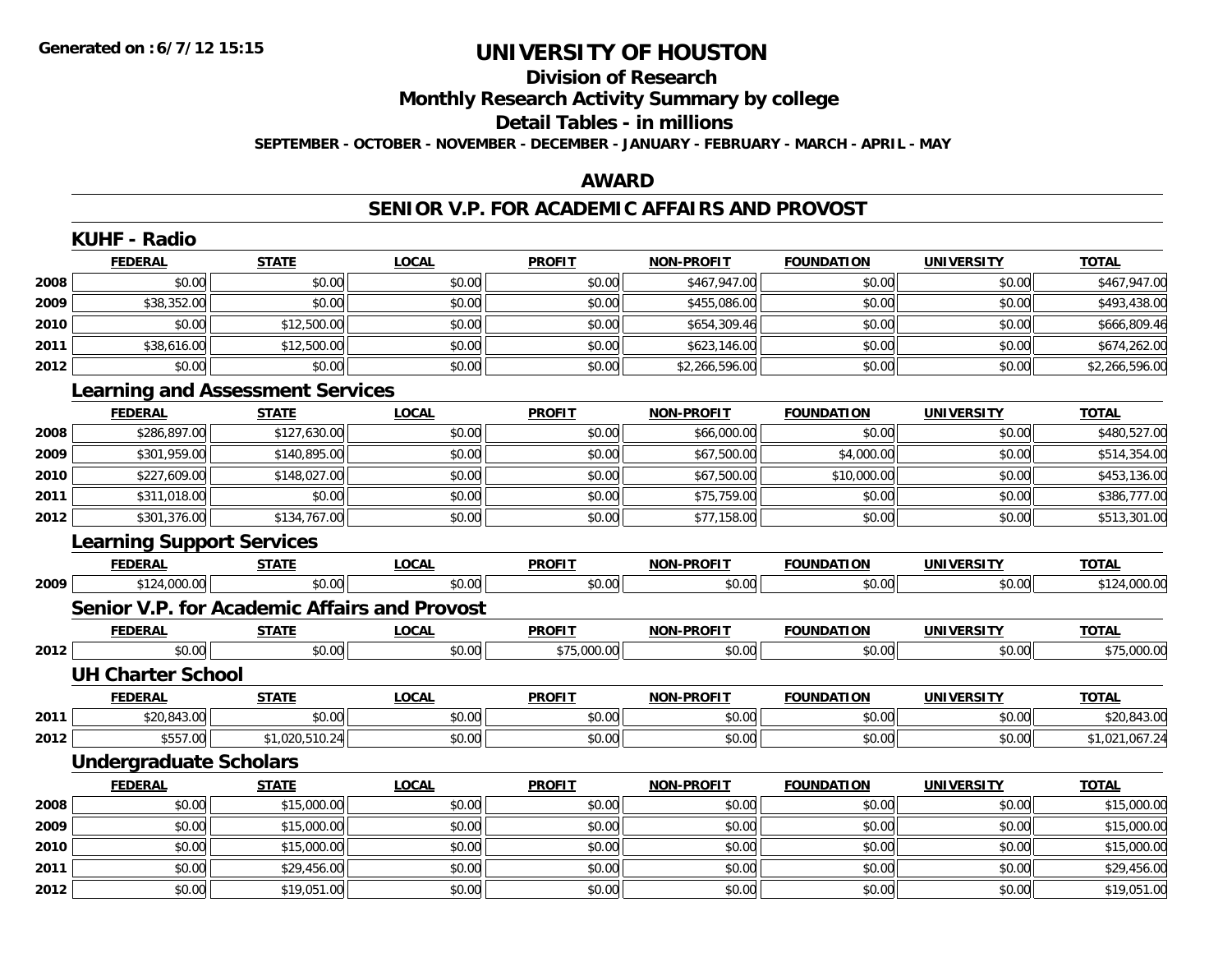### **Division of ResearchMonthly Research Activity Summary by college Detail Tables - in millions SEPTEMBER - OCTOBER - NOVEMBER - DECEMBER - JANUARY - FEBRUARY - MARCH - APRIL - MAY**

#### **AWARD**

#### **SENIOR V.P. FOR ACADEMIC AFFAIRS AND PROVOST**

### **Undergraduate Studies**

|              | <b>FEDERAL</b> | <u>STATE</u>   | <u>LOCAL</u> | <b>PROFIT</b> | <b>NON-PROFIT</b> | <b>FOUNDATION</b> | <b>UNIVERSITY</b> | <b>TOTAL</b>   |
|--------------|----------------|----------------|--------------|---------------|-------------------|-------------------|-------------------|----------------|
| 2009         | \$0.00         | \$45,000.00    | \$0.00       | \$0.00        | \$0.00            | \$0.00            | \$0.00            | \$45,000.00    |
| 2010         | \$0.00         | \$210,000.00   | \$0.00       | \$0.00        | \$0.00            | \$28,750.00       | \$0.00            | \$238,750.00   |
| 2011         | \$0.00         | \$140,000.00   | \$0.00       | \$0.00        | \$0.00            | \$0.00            | \$0.00            | \$140,000.00   |
| <b>Total</b> | \$1,651,227.00 | \$2,085,336.24 | \$0.00       | \$75,000.00   | \$4,821,001.46    | \$42,750.00       | \$0.00            | \$8,675,314.70 |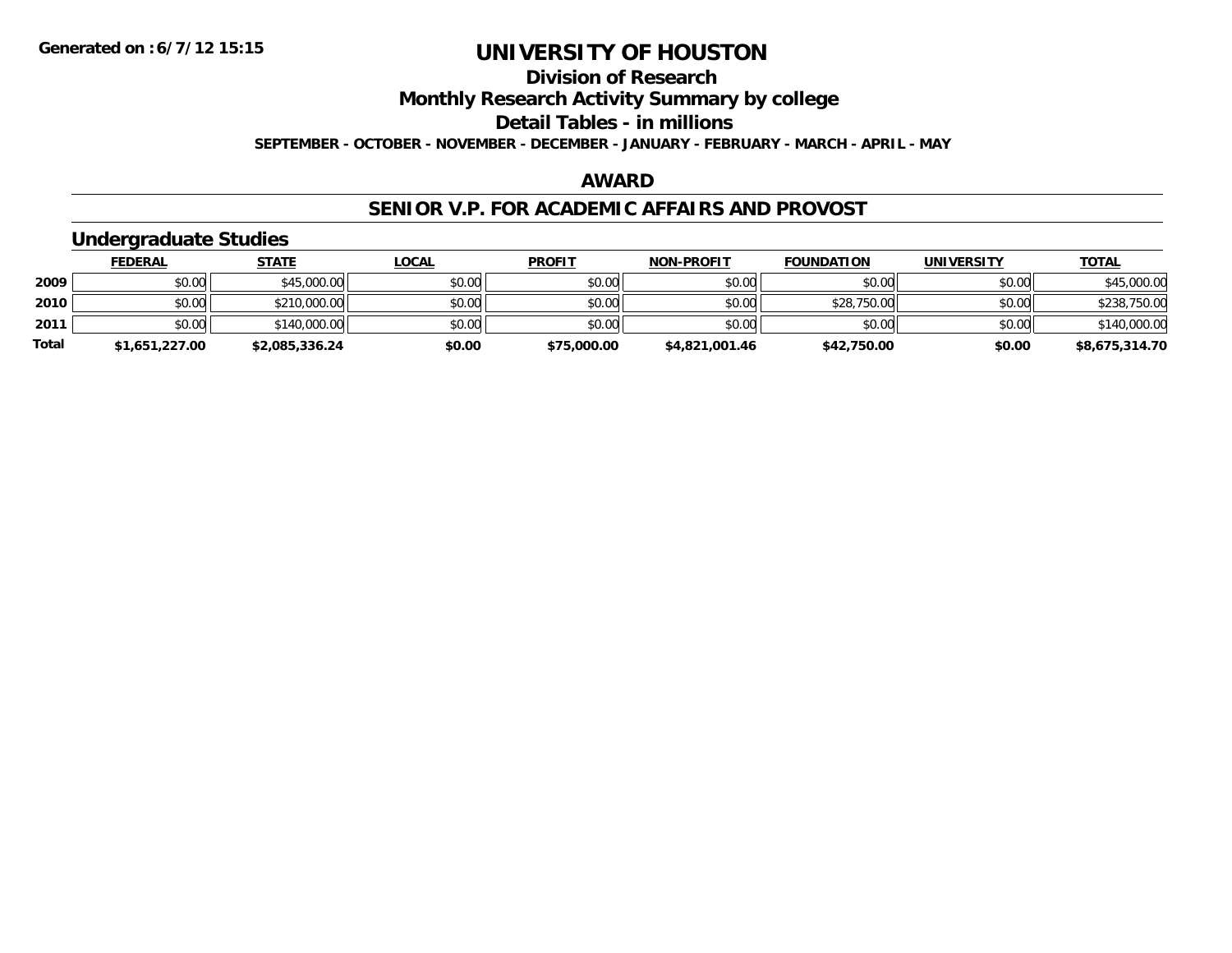### **Division of Research**

**Monthly Research Activity Summary by college**

**Detail Tables - in millions**

**SEPTEMBER - OCTOBER - NOVEMBER - DECEMBER - JANUARY - FEBRUARY - MARCH - APRIL - MAY**

#### **AWARD**

#### **UH LAW CENTER**

|       | Dean, Law      |              |              |               |                   |                   |                   |                |
|-------|----------------|--------------|--------------|---------------|-------------------|-------------------|-------------------|----------------|
|       | <b>FEDERAL</b> | <b>STATE</b> | <b>LOCAL</b> | <b>PROFIT</b> | <b>NON-PROFIT</b> | <b>FOUNDATION</b> | <b>UNIVERSITY</b> | <b>TOTAL</b>   |
| 2009  | \$564,427.00   | \$0.00       | \$0.00       | \$0.00        | \$0.00            | \$0.00            | \$0.00            | \$564,427.00   |
|       | <b>Law-UH</b>  |              |              |               |                   |                   |                   |                |
|       | <b>FEDERAL</b> | <b>STATE</b> | <b>LOCAL</b> | <b>PROFIT</b> | <b>NON-PROFIT</b> | <b>FOUNDATION</b> | <b>UNIVERSITY</b> | <b>TOTAL</b>   |
| 2008  | \$0.00         | \$44,955.00  | \$0.00       | \$0.00        | \$0.00            | \$84.50           | \$0.00            | \$45,039.50    |
| 2009  | \$0.00         | \$45,717.00  | \$0.00       | \$0.00        | \$0.00            | \$70.78           | \$0.00            | \$45,787.78    |
| 2010  | \$20,000.00    | \$200,000.00 | \$0.00       | \$0.00        | \$0.00            | \$21.72           | \$0.00            | \$220,021.72   |
| 2011  | \$78,170.00    | \$50,000.00  | \$0.00       | \$0.00        | \$0.00            | \$0.00            | \$0.00            | \$128,170.00   |
| 2012  | \$19,507.90    | \$160,000.00 | \$0.00       | \$0.00        | \$0.00            | \$0.00            | \$0.00            | \$179,507.90   |
| Total | \$682,104.90   | \$500,672.00 | \$0.00       | \$0.00        | \$0.00            | \$177.00          | \$0.00            | \$1,182,953.90 |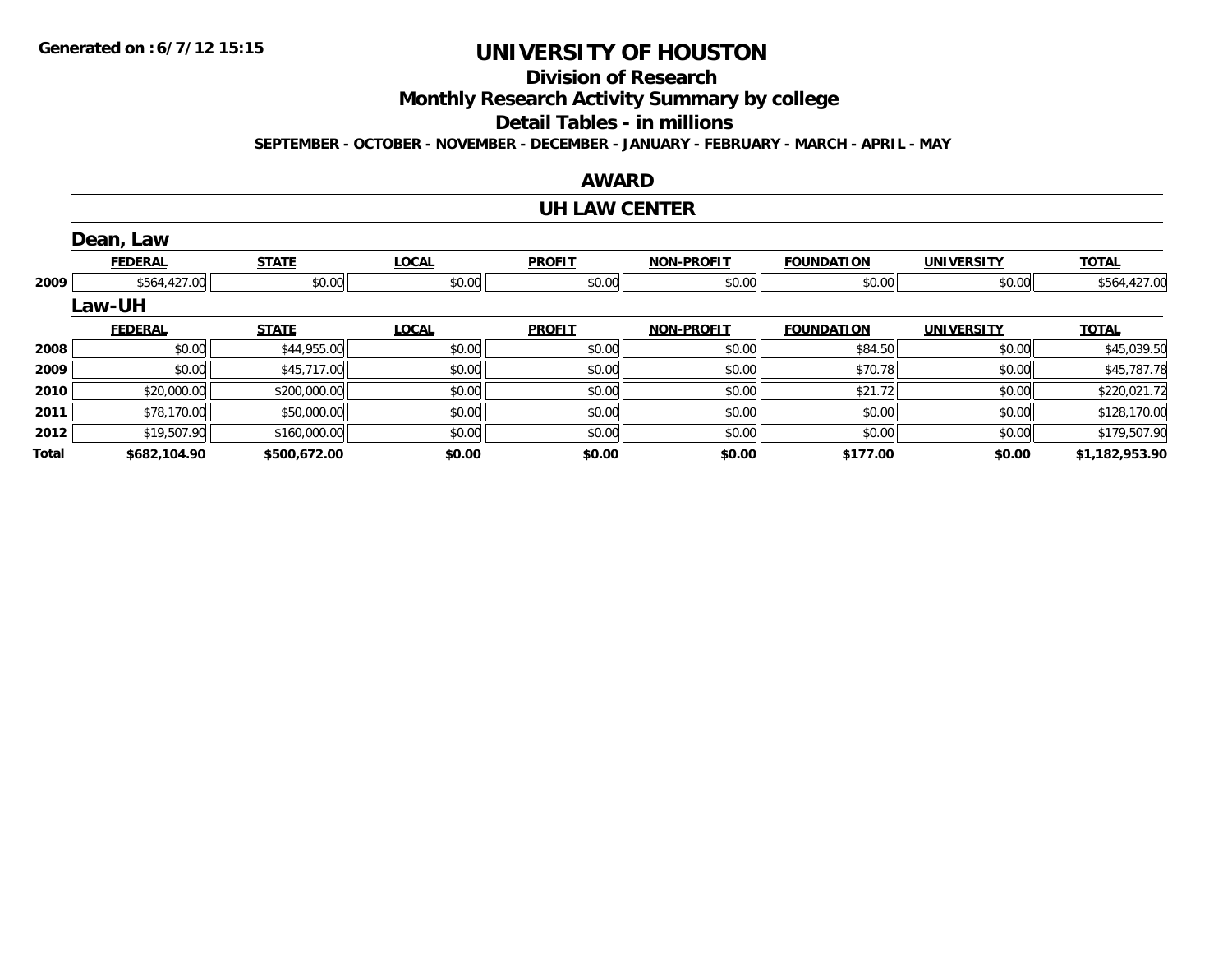#### **Division of Research Monthly Research Activity Summary by college Detail Tables - in millions SEPTEMBER - OCTOBER - NOVEMBER - DECEMBER - JANUARY - FEBRUARY - MARCH - APRIL - MAY**

#### **AWARD**

### **UH SYSTEM**

|       | <b>KUHT-TV</b> |              |              |               |                   |                   |                   |                |
|-------|----------------|--------------|--------------|---------------|-------------------|-------------------|-------------------|----------------|
|       | <b>FEDERAL</b> | <b>STATE</b> | <b>LOCAL</b> | <b>PROFIT</b> | <b>NON-PROFIT</b> | <b>FOUNDATION</b> | <b>UNIVERSITY</b> | <b>TOTAL</b>   |
| 2008  | \$0.00         | \$0.00       | \$0.00       | \$0.00        | \$1,810,104.00    | \$0.00            | \$0.00            | \$1,810,104.00 |
| 2009  | \$0.00         | \$0.00       | \$0.00       | \$0.00        | \$1,361,093.00    | \$0.00            | \$0.00            | \$1,361,093.00 |
| 2010  | \$0.00         | \$0.00       | \$0.00       | \$0.00        | \$1,483,936.12    | \$0.00            | \$0.00            | \$1,483,936.12 |
| 2011  | \$0.00         | \$0.00       | \$0.00       | \$0.00        | \$1,606,903.00    | \$0.00            | \$0.00            | \$1,606,903.00 |
| 2012  | \$0.00         | \$0.00       | \$0.00       | \$0.00        | \$14,132.00       | \$0.00            | \$0.00            | \$14,132.00    |
| Total | \$0.00         | \$0.00       | \$0.00       | \$0.00        | \$6,276,168.12    | \$0.00            | \$0.00            | \$6,276,168.12 |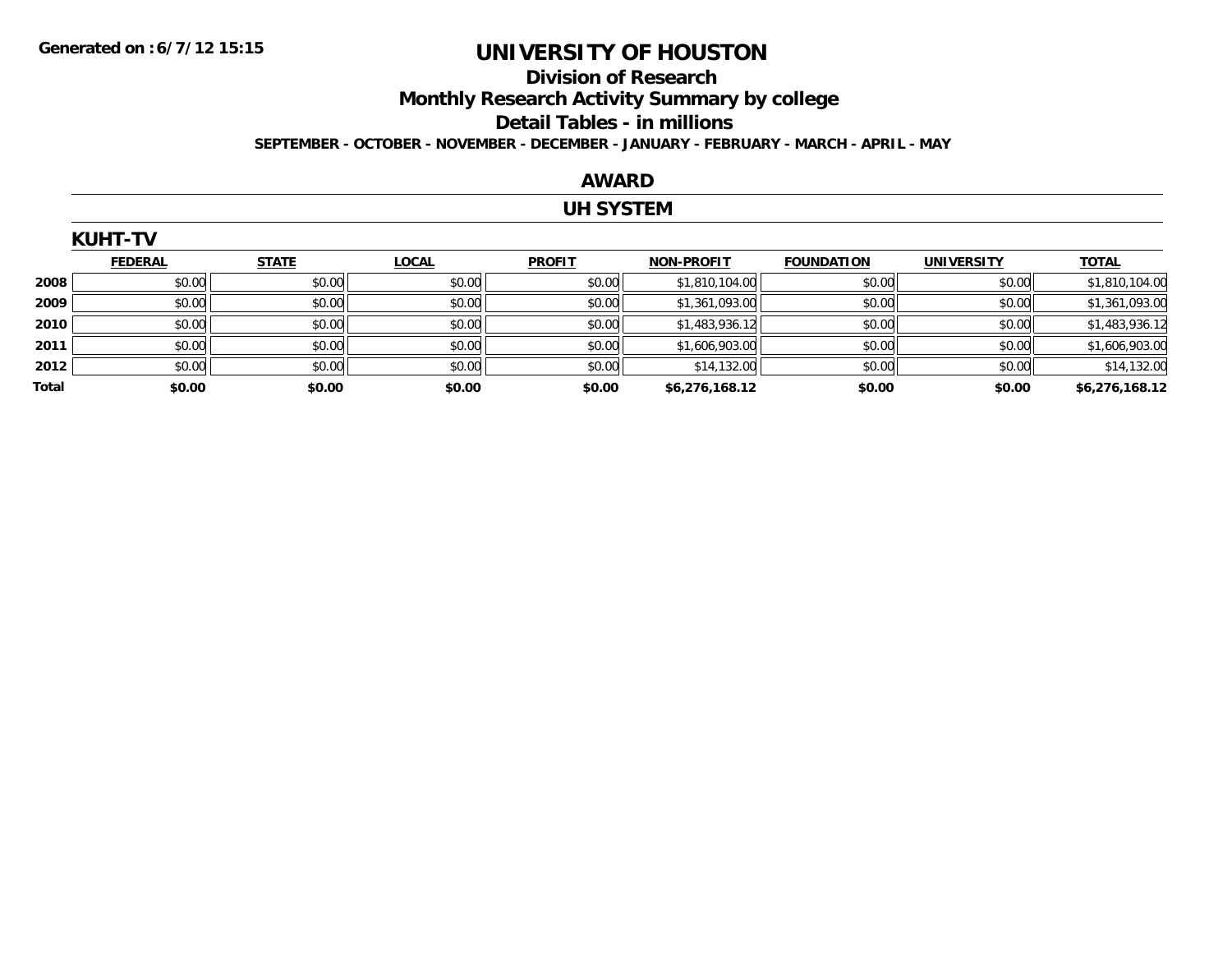### **Division of ResearchMonthly Research Activity Summary by college Detail Tables - in millions SEPTEMBER - OCTOBER - NOVEMBER - DECEMBER - JANUARY - FEBRUARY - MARCH - APRIL - MAY**

#### **AWARD**

#### **UKNOWN COLLEGE**

### **Unknown Department**

|       | <b>FEDERAL</b> | <b>STATE</b> | <b>LOCAL</b> | <b>PROFIT</b> | <b>NON-PROFIT</b> | <b>FOUNDATION</b> | <b>UNIVERSITY</b> | <b>TOTAL</b> |
|-------|----------------|--------------|--------------|---------------|-------------------|-------------------|-------------------|--------------|
| 2008  | \$166,210.00   | \$0.00       | \$0.00       | \$0.00        | \$0.00            | \$0.00            | \$0.00            | \$166,210.00 |
| 2009  | \$0.00         | \$0.00       | \$0.00       | \$0.00        | \$0.00            | \$0.00            | \$0.00            | \$0.00       |
| 2010  | \$10,000.00    | \$68,153.35  | \$0.00       | \$10,000.00   | \$0.00            | \$0.00            | \$0.00            | \$88,153.35  |
| 2011  | \$78,806.50    | \$2,229.90   | \$0.00       | \$0.00        | \$0.00            | \$6,781.20        | \$0.00            | \$87,817.60  |
| 2012  | \$33,185.70    | \$0.00       | \$0.00       | \$0.00        | \$0.00            | \$0.00            | \$0.00            | \$33,185.70  |
| Total | \$288,202.20   | \$70,383.25  | \$0.00       | \$10,000.00   | \$0.00            | \$6,781.20        | \$0.00            | \$375,366.65 |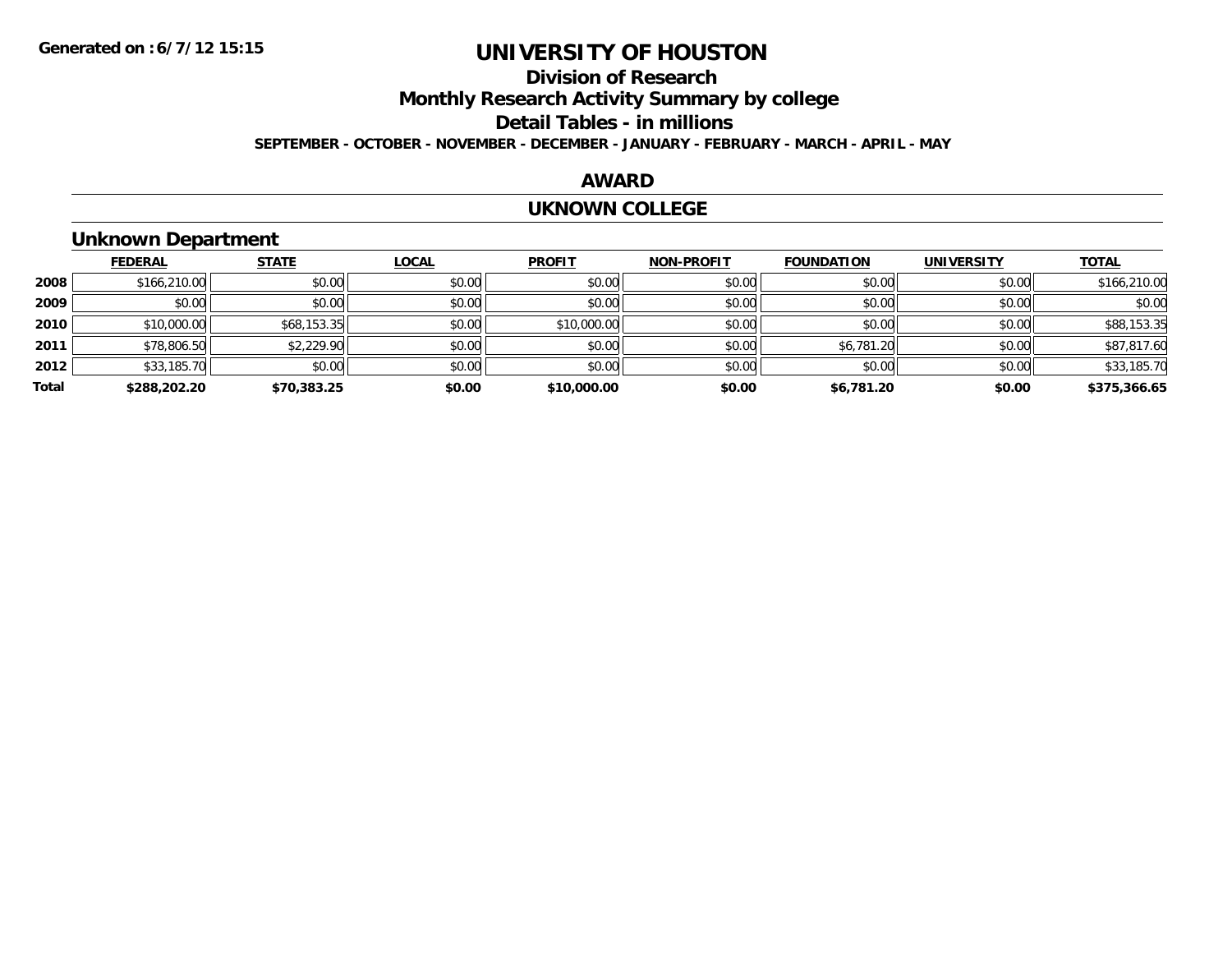### **Division of Research**

**Monthly Research Activity Summary by college**

**Detail Tables - in millions**

**SEPTEMBER - OCTOBER - NOVEMBER - DECEMBER - JANUARY - FEBRUARY - MARCH - APRIL - MAY**

### **AWARD**

### **VICE PRESIDENT FOR ADMINISTRATION**

### **UH Police Department**

|              | <b>FEDERAL</b> | <b>STATE</b>   | LOCAL         | <b>PROFIT</b> | -PROFIT<br>וחרות                 | <b>FOUNDATION</b> | UNIVERSITY | TOTA.       |
|--------------|----------------|----------------|---------------|---------------|----------------------------------|-------------------|------------|-------------|
| 2009         | 0.00<br>vu.vu  | 1.000<br>uuu.u | 0000<br>PU.UU | 0000<br>PO.OO | $\circ$ $\circ$ $\circ$<br>pu.uu | \$0.00            | \$0.00     | 94,000.00   |
| <b>Total</b> | \$0.00         | .000.00        | \$0.00        | \$0.00        | \$0.00                           | \$0.00            | \$0.00     | $+0.000.00$ |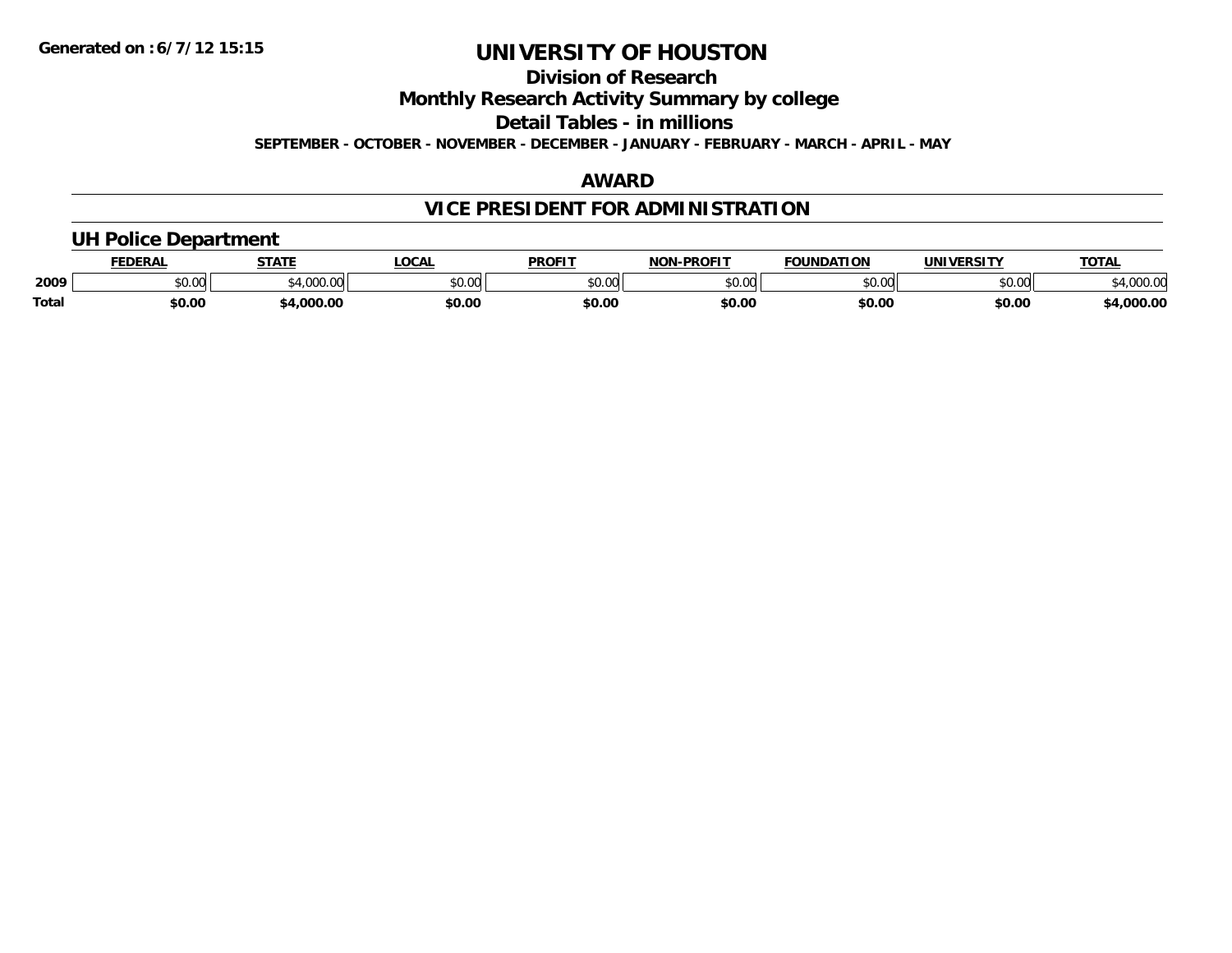### **Division of Research**

**Monthly Research Activity Summary by college**

**Detail Tables - in millions**

**SEPTEMBER - OCTOBER - NOVEMBER - DECEMBER - JANUARY - FEBRUARY - MARCH - APRIL - MAY**

#### **AWARD**

### **VICE PRESIDENT FOR STUDENT AFFAIRS**

#### **Vice President, Student Affairs**

|       | <b>FEDERAL</b> | <b>STATE</b> | <b>LOCAL</b> | <b>PROFIT</b> | <b>NON-PROFIT</b> | <b>FOUNDATION</b> | <b>UNIVERSITY</b> | <b>TOTAL</b> |
|-------|----------------|--------------|--------------|---------------|-------------------|-------------------|-------------------|--------------|
| 2008  | \$52,000.00    | \$0.00       | \$0.00       | \$0.00        | \$0.00            | \$0.00            | \$0.00            | \$52,000.00  |
| 2009  | \$236,300.00   | \$0.00       | \$0.00       | \$0.00        | \$0.00            | \$0.00            | \$0.00            | \$236,300.00 |
| 2010  | \$236,300.00   | \$0.00       | \$0.00       | \$0.00        | \$0.00            | \$0.00            | \$0.00            | \$236,300.00 |
| 2011  | \$236,300.00   | \$0.00       | \$0.00       | \$0.00        | \$0.00            | \$0.00            | \$0.00            | \$236,300.00 |
| 2012  | \$236,559.00   | \$0.00       | \$0.00       | \$0.00        | \$0.00            | \$0.00            | \$0.00            | \$236,559.00 |
| Total | \$997,459.00   | \$0.00       | \$0.00       | \$0.00        | \$0.00            | \$0.00            | \$0.00            | \$997,459.00 |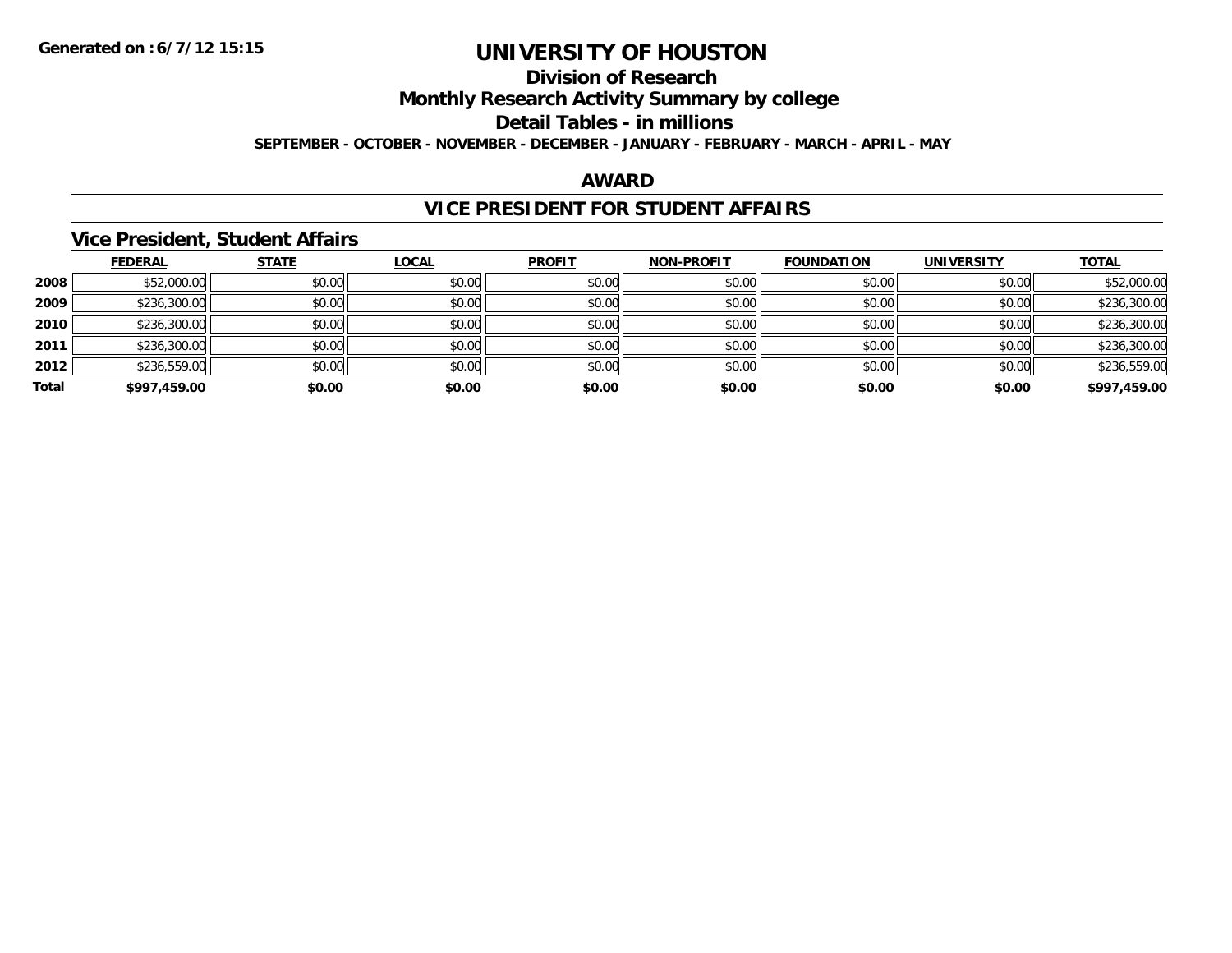**Total**

## **UNIVERSITY OF HOUSTON**

**Division of Research**

**Monthly Research Activity Summary by college**

**Detail Tables - in millions**

**SEPTEMBER - OCTOBER - NOVEMBER - DECEMBER - JANUARY - FEBRUARY - MARCH - APRIL - MAY**

### **TOTAL EXPENDITURE**

#### **C.T. BAUER COLLEGE OF BUSINESS**

### **Decision and Information Sciences**

|      | <b>FEDERAL</b> | <b>STATE</b>                              | <b>LOCAL</b> | <b>PROFIT</b> | <b>NON-PROFIT</b> | <b>FOUNDATION</b> | <b>UNIVERSITY</b> | <b>TOTAL</b>   |
|------|----------------|-------------------------------------------|--------------|---------------|-------------------|-------------------|-------------------|----------------|
| 2008 | \$24,556.03    | \$0.00                                    | \$0.00       | \$0.00        | \$0.00            | \$0.00            | \$0.00            | \$24,556.03    |
|      | <b>Finance</b> |                                           |              |               |                   |                   |                   |                |
|      | <b>FEDERAL</b> | <b>STATE</b>                              | <b>LOCAL</b> | <b>PROFIT</b> | <b>NON-PROFIT</b> | <b>FOUNDATION</b> | <b>UNIVERSITY</b> | <b>TOTAL</b>   |
| 2008 | \$144,328.34   | \$0.00                                    | \$0.00       | \$0.00        | \$0.00            | \$0.00            | \$0.00            | \$144,328.34   |
| 2009 | \$265,705.77   | \$0.00                                    | \$0.00       | \$0.00        | \$0.00            | \$0.00            | \$0.00            | \$265,705.77   |
| 2010 | \$279,676.18   | \$0.00                                    | \$0.00       | \$0.00        | \$0.00            | \$0.00            | \$0.00            | \$279,676.18   |
| 2011 | \$225,974.64   | \$0.00                                    | \$0.00       | \$0.00        | \$0.00            | \$0.00            | \$0.00            | \$225,974.64   |
| 2012 | \$41,345.84    | \$0.00                                    | \$0.00       | \$0.00        | \$0.00            | \$0.00            | \$0.00            | \$41,345.84    |
|      |                | <b>Global Energy Management Institute</b> |              |               |                   |                   |                   |                |
|      | <b>FEDERAL</b> | <b>STATE</b>                              | <b>LOCAL</b> | <b>PROFIT</b> | <b>NON-PROFIT</b> | <b>FOUNDATION</b> | <b>UNIVERSITY</b> | <b>TOTAL</b>   |
| 2008 | \$0.00         | \$0.00                                    | \$0.00       | (\$67.50)     | \$0.00            | \$0.00            | \$0.00            | (\$67.50)      |
|      | Management     |                                           |              |               |                   |                   |                   |                |
|      | <b>FEDERAL</b> | <b>STATE</b>                              | <b>LOCAL</b> | <b>PROFIT</b> | <b>NON-PROFIT</b> | <b>FOUNDATION</b> | <b>UNIVERSITY</b> | <b>TOTAL</b>   |
| 2009 | \$0.00         | \$0.00                                    | \$0.00       | \$0.00        | \$0.00            | \$0.00            | \$0.00            | \$0.00         |
| 2010 | \$0.00         | \$0.00                                    | \$0.00       | \$0.00        | \$0.00            | \$0.00            | \$0.00            | \$0.00         |
| 2011 | \$0.00         | \$0.00                                    | \$0.00       | \$0.00        | \$0.00            | \$0.00            | \$0.00            | \$0.00         |
| 2012 | \$0.00         | \$0.00                                    | \$0.00       | \$0.00        | \$0.00            | \$0.00            | \$0.00            | \$0.00         |
|      |                | <b>Small Business Development Center</b>  |              |               |                   |                   |                   |                |
|      | <b>FEDERAL</b> | <b>STATE</b>                              | <b>LOCAL</b> | <b>PROFIT</b> | <b>NON-PROFIT</b> | <b>FOUNDATION</b> | <b>UNIVERSITY</b> | <b>TOTAL</b>   |
| 2008 | \$1,364,622.78 | \$0.00                                    | \$0.00       | \$0.00        | \$0.00            | \$0.00            | \$0.00            | \$1,364,622.78 |
| 2009 | \$1,389,251.42 | \$0.00                                    | \$0.00       | \$0.00        | \$0.00            | \$0.00            | \$0.00            | \$1,389,251.42 |
| 2010 | \$2,186,774.64 | \$0.00                                    | \$0.00       | \$0.00        | \$0.00            | \$0.00            | \$0.00            | \$2,186,774.64 |
| 2011 | \$2,304,519.07 | \$42,560.19                               | \$0.00       | \$0.00        | \$0.00            | \$0.00            | \$0.00            | \$2,347,079.26 |
| 2012 | \$3,573,096.15 | \$788.82                                  | \$0.00       | \$0.00        | \$0.00            | \$1,919.43        | \$0.00            | \$3,575,804.40 |

**\$11,799,850.86 \$43,349.01 \$0.00 (\$67.50) \$0.00 \$1,919.43 \$0.00 \$11,845,051.80**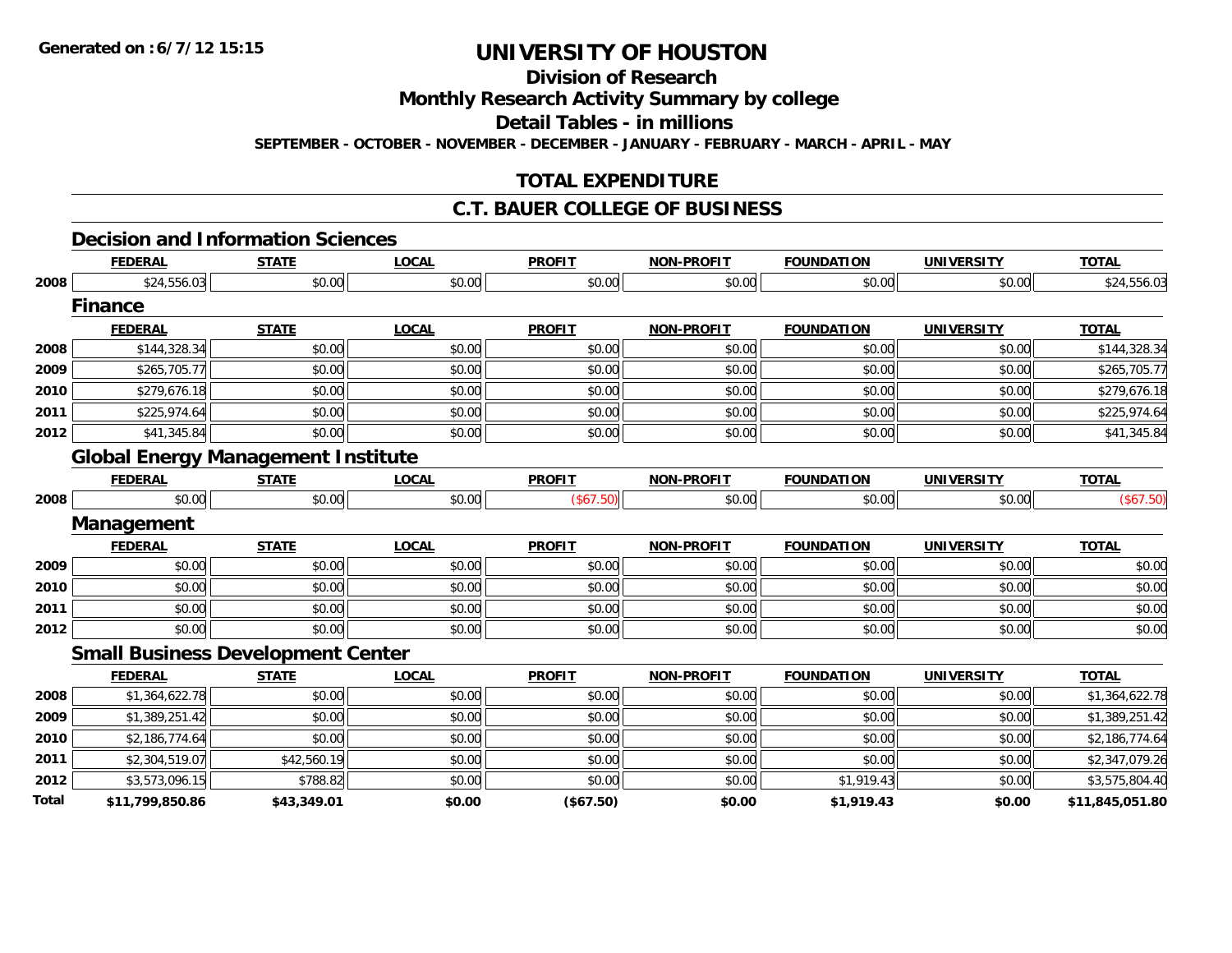#### **Division of Research**

**Monthly Research Activity Summary by college**

**Detail Tables - in millions**

**SEPTEMBER - OCTOBER - NOVEMBER - DECEMBER - JANUARY - FEBRUARY - MARCH - APRIL - MAY**

### **TOTAL EXPENDITURE**

#### **COLLEGE OF ARCHITECTURE**

|       | Architecture   |              |              |               |                   |                   |                   |              |
|-------|----------------|--------------|--------------|---------------|-------------------|-------------------|-------------------|--------------|
|       | <b>FEDERAL</b> | <b>STATE</b> | <b>LOCAL</b> | <b>PROFIT</b> | <b>NON-PROFIT</b> | <b>FOUNDATION</b> | <b>UNIVERSITY</b> | <b>TOTAL</b> |
| 2008  | \$0.00         | (\$52.19)    | \$0.00       | \$41,656.58   | \$0.00            | \$0.00            | \$0.00            | \$41,604.39  |
| 2009  | \$990.97       | \$0.00       | \$0.00       | \$39,974.90   | \$0.00            | \$0.00            | \$0.00            | \$40,965.87  |
| 2010  | \$4,005.49     | \$0.00       | \$0.00       | \$0.00        | \$0.00            | \$23,060.93       | \$0.00            | \$27,066.42  |
| 2011  | \$0.00         | \$0.00       | \$0.00       | \$0.00        | \$0.00            | \$26,757.39       | \$0.00            | \$26,757.39  |
| 2012  | \$16,015.32    | \$0.00       | \$0.00       | \$0.00        | \$5,000.00        | \$3,549.15        | \$0.00            | \$24,564.47  |
| Total | \$21,011.78    | (\$52.19)    | \$0.00       | \$81,631.48   | \$5,000.00        | \$53,367.48       | \$0.00            | \$160,958.55 |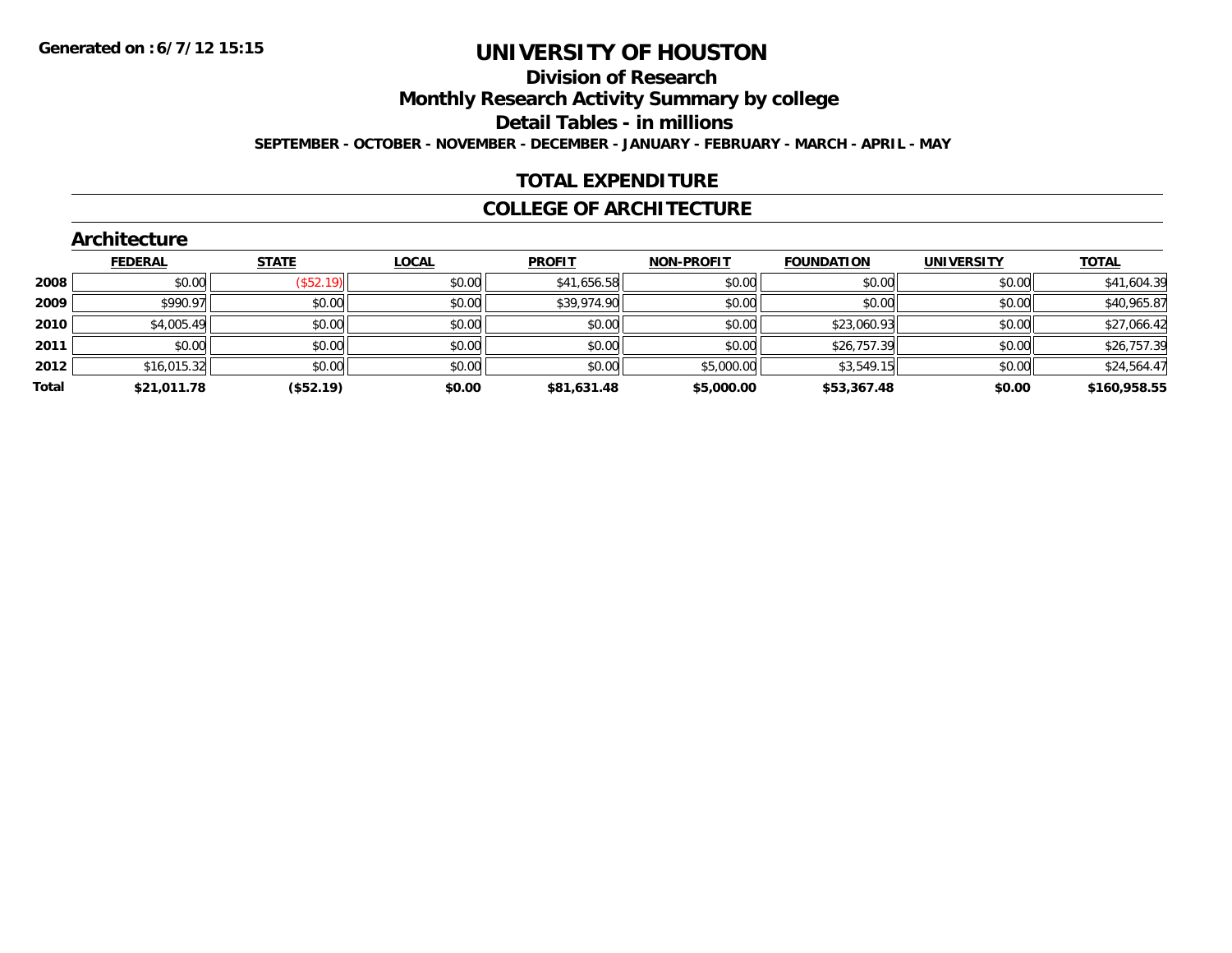### **Division of Research**

**Monthly Research Activity Summary by college**

**Detail Tables - in millions**

**SEPTEMBER - OCTOBER - NOVEMBER - DECEMBER - JANUARY - FEBRUARY - MARCH - APRIL - MAY**

### **TOTAL EXPENDITURE**

#### **COLLEGE OF EDUCATION**

#### **Consistency Mgmt and Coop Disc**

|      | <b>FEDERAL</b> | <b>STATE</b> | LOCAL  | <b>PROFIT</b> | <b>NON-PROFIT</b> | <b>FOUNDATION</b> | <b>UNIVERSITY</b> | <b>TOTAL</b> |
|------|----------------|--------------|--------|---------------|-------------------|-------------------|-------------------|--------------|
| 2010 | \$0.00         | \$0.00       | \$0.00 | \$0.00        | \$0.00            | \$0.00            | \$0.00            | \$0.00       |
| 2011 | \$0.00         | \$0.00       | \$0.00 | \$0.00        | \$0.00            | \$0.00            | \$0.00            | \$0.00       |
| 2012 | \$0.00         | \$0.00       | \$0.00 | \$0.00        | \$0.00            | \$0.00            | \$0.00            | \$0.00       |

#### **Curriculum and Instruction**

|      | <b>FEDERAL</b> | <u>STATE</u> | <u>LOCAL</u> | <b>PROFIT</b> | <b>NON-PROFIT</b> | <b>FOUNDATION</b> | <b>UNIVERSITY</b> | <b>TOTAL</b>   |
|------|----------------|--------------|--------------|---------------|-------------------|-------------------|-------------------|----------------|
| 2008 | \$1,108,738.37 | \$43,102.77  | (\$46.18)    | \$0.00        | \$468,442.25      | \$14.87           | \$0.00            | \$1,620,222.34 |
| 2009 | \$951,365.10   | \$56,065.48  | \$2,348.58   | \$0.00        | \$430,814.73      | \$0.00            | \$0.00            | \$1,440,593.89 |
| 2010 | \$705,090.91   | \$19,468.80  | \$8,805.44   | \$56.36       | \$472,274.24      | \$40,962.08       | \$0.00            | \$1,246,657.83 |
| 2011 | \$746,590.54   | \$29,101.60  | \$0.00       | \$0.00        | \$174.521.46      | \$277,069.42      | \$0.00            | \$1,227,283.02 |
| 2012 | \$1,024,099.80 | \$191,398.77 | \$0.00       | \$0.00        | \$155,028.16      | \$275,848.41      | \$0.00            | \$1,646,375.14 |

#### **Dean, Education**

|      | <b>FEDERAL</b> | <b>STATE</b> | <b>LOCAL</b> | <b>PROFIT</b> | <b>NON-PROFIT</b> | <b>FOUNDATION</b> | <b>UNIVERSITY</b> | <b>TOTAL</b> |
|------|----------------|--------------|--------------|---------------|-------------------|-------------------|-------------------|--------------|
| 2008 | \$0.00         | \$0.00       | \$0.00       | \$0.00        | \$3.99            | \$0.00            | \$0.00            | \$3.99       |
| 2010 | \$0.00         | \$0.00       | \$0.00       | \$0.00        | \$0.00            | \$0.00            | \$0.00            | \$0.00       |
| 2011 | \$0.00         | \$0.00       | \$0.00       | \$0.00        | \$0.00            | \$0.00            | \$0.00            | \$0.00       |
| 2012 | \$0.00         | \$0.00       | \$0.00       | \$0.00        | \$0.00            | \$0.00            | \$0.00            | \$0.00       |

### **Educational Leadership & Cultural Studies**

|      | <u>FEDERAL</u> | STATE    | <u>LOCAL</u> | <b>PROFIT</b> | <b>NON-PROFIT</b> | <b>FOUNDATION</b> | UNIVERSITY | <b>TOTAL</b> |
|------|----------------|----------|--------------|---------------|-------------------|-------------------|------------|--------------|
| 2008 |                | \$0.00   | \$0.00       | \$0.00        | \$13,533.33       | (ぐつつに)            | \$0.00     | \$13,277.83  |
| 2009 | \$632.70       | \$0.00   | \$0.00       | \$0.00        | \$0.00            | \$0.00            | \$0.00     | \$632.70     |
| 2010 | \$0.00         | \$35.28  | \$0.00       | \$0.00        | \$0.00            | \$0.00            | \$0.00     |              |
| 2011 | \$0.00         | \$153.53 | \$0.00       | \$0.00        | \$0.00            | \$0.00            | \$0.00     |              |

### **Educational Psychology**

|      | <b>FEDERAL</b> | <b>STATE</b> | <u>LOCAL</u> | <b>PROFIT</b> | <b>NON-PROFIT</b> | <b>FOUNDATION</b> | <b>UNIVERSITY</b> | <b>TOTAL</b> |
|------|----------------|--------------|--------------|---------------|-------------------|-------------------|-------------------|--------------|
| 2008 | \$187,894.42   | \$97,038.76  | \$0.00       | \$0.00        | \$2,833.21        | \$63,809.62       | \$0.00            | \$351,576.01 |
| 2009 | \$47,907.77    | \$20,169.04  | \$0.00       | \$0.00        | \$0.00            | \$103,490.09      | \$0.00            | \$171,566.90 |
| 2010 | \$7,535.50     | \$12,279.40  | \$0.00       | \$0.00        | \$10,206.92       | \$62,617.12       | \$0.00            | \$92,638.94  |
| 2011 | \$36,516.48    | \$110,978.43 | \$0.00       | \$0.00        | \$1,243.67        | \$45,114.41       | \$0.00            | \$193,852.98 |
| 2012 | \$122,029.37   | \$74,011.69  | \$0.00       | \$0.00        | \$9,769.56        | \$7,160.01        | \$0.00            | \$212,970.63 |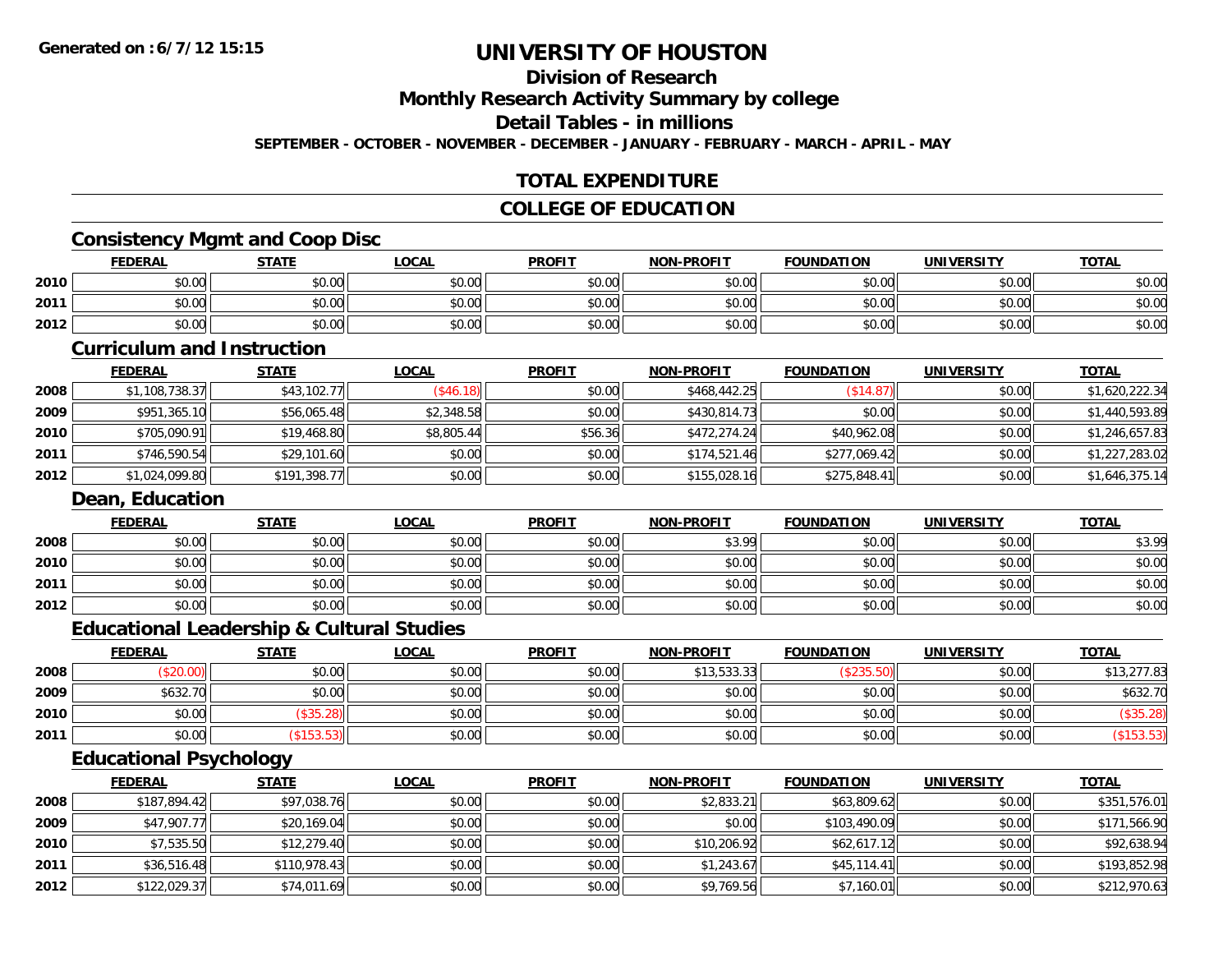### **Division of Research**

**Monthly Research Activity Summary by college**

**Detail Tables - in millions**

**SEPTEMBER - OCTOBER - NOVEMBER - DECEMBER - JANUARY - FEBRUARY - MARCH - APRIL - MAY**

### **TOTAL EXPENDITURE**

### **COLLEGE OF EDUCATION**

#### **Institute for Urban Education**

|       | <b>FEDERAL</b> | <b>STATE</b> | <b>LOCAL</b> | <b>PROFIT</b> | <b>NON-PROFIT</b> | <b>FOUNDATION</b> | <b>UNIVERSITY</b> | <b>TOTAL</b>   |
|-------|----------------|--------------|--------------|---------------|-------------------|-------------------|-------------------|----------------|
| 2008  | \$0.00         | \$0.00       | \$0.00       | \$0.00        | \$0.00            | \$0.00            | \$0.00            | \$0.00         |
| 2009  | \$0.00         | \$0.00       | \$0.00       | \$0.00        | \$0.00            | \$0.00            | \$0.00            | \$0.00         |
| 2010  | \$0.00         | \$0.00       | \$0.00       | \$0.00        | \$0.00            | \$0.00            | \$0.00            | \$0.00         |
| 2011  | \$0.00         | \$0.00       | \$0.00       | \$0.00        | \$0.00            | \$0.00            | \$0.00            | \$0.00         |
| 2012  | \$0.00         | \$0.00       | \$0.00       | \$0.00        | \$0.00            | \$0.00            | \$0.00            | \$0.00         |
| Total | \$4,938,380.97 | \$653,425.93 | \$11,107.84  | \$56.36       | \$1,738,671.52    | \$875,820.79      | \$0.00            | \$8,217,463.40 |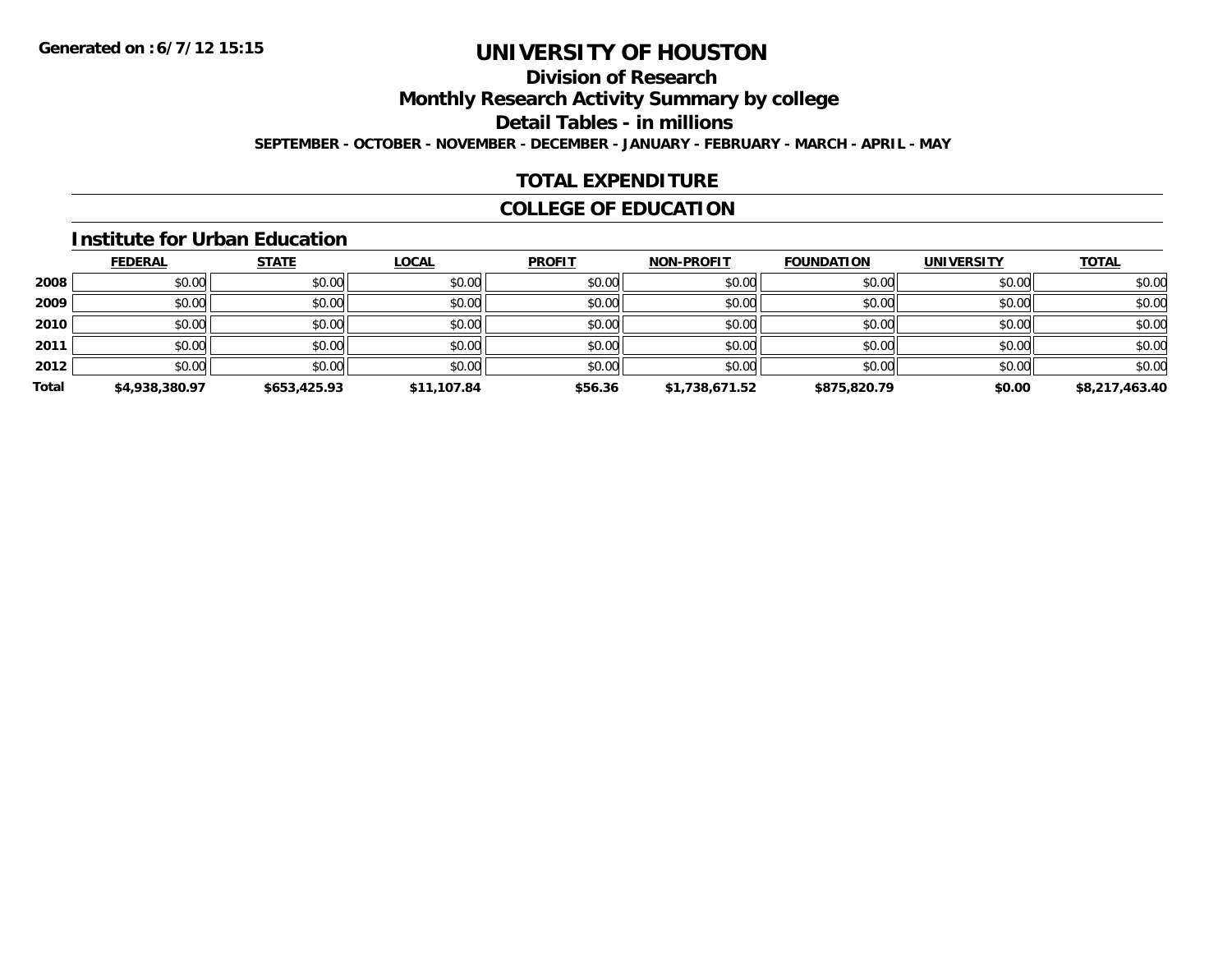## **Division of Research**

**Monthly Research Activity Summary by college**

**Detail Tables - in millions**

**SEPTEMBER - OCTOBER - NOVEMBER - DECEMBER - JANUARY - FEBRUARY - MARCH - APRIL - MAY**

### **TOTAL EXPENDITURE**

#### **COLLEGE OF LIBERAL ARTS AND SOCIAL SCIENCES**

|      | <b>FEDERAL</b>                      | <b>STATE</b> | <b>LOCAL</b> | <b>PROFIT</b> | NON-PROFIT              | <b>FOUNDATION</b> | <b>UNIVERSITY</b> | <b>TOTAL</b> |
|------|-------------------------------------|--------------|--------------|---------------|-------------------------|-------------------|-------------------|--------------|
| 2009 | \$0.00                              | \$0.00       | \$0.00       | \$0.00        | \$8,272.99              | \$0.00            | \$0.00            | \$8,272.99   |
| 2012 | \$1,810.02                          | \$0.00       | \$0.00       | \$0.00        | \$0.00                  | \$0.00            | \$0.00            | \$1,810.02   |
|      | <b>Arte Publico Press</b>           |              |              |               |                         |                   |                   |              |
|      | <b>FEDERAL</b>                      | <b>STATE</b> | <b>LOCAL</b> | <b>PROFIT</b> | NON-PROFIT              | <b>FOUNDATION</b> | <b>UNIVERSITY</b> | <b>TOTAL</b> |
| 2008 | \$0.00                              | \$0.00       | \$0.00       | \$0.00        | \$79,995.29             | \$16,732.22       | \$0.00            | \$96,727.51  |
| 2009 | \$8,683.13                          | \$0.00       | \$0.00       | \$0.00        | \$29,448.97             | \$0.00            | \$0.00            | \$38,132.10  |
| 2010 | \$34,875.34                         | \$0.00       | \$0.00       | \$0.00        | \$51,200.00             | \$113,122.24      | \$0.00            | \$199,197.58 |
| 2011 | \$17,484.53                         | \$3,500.00   | \$0.00       | \$0.00        | \$53,675.60             | \$251,398.42      | \$0.00            | \$326,058.55 |
| 2012 | \$39,604.20                         | \$1,867.88   | \$0.00       | \$0.00        | \$35,074.98             | \$0.00            | \$0.00            | \$76,547.06  |
|      | <b>Blaffer Gallery</b>              |              |              |               |                         |                   |                   |              |
|      | <b>FEDERAL</b>                      | <b>STATE</b> | <b>LOCAL</b> | <b>PROFIT</b> | <b>NON-PROFIT</b>       | <b>FOUNDATION</b> | <b>UNIVERSITY</b> | <b>TOTAL</b> |
| 2008 | \$34,822.09                         | \$0.00       | \$0.00       | \$0.00        | \$22,012.72             | \$0.00            | \$0.00            | \$56,834.81  |
| 2009 | \$32,822.93                         | \$4,007.00   | \$0.00       | \$0.00        | \$59,239.30             | \$0.00            | \$0.00            | \$96,069.23  |
| 2010 | \$74,342.47                         | \$4,898.00   | \$0.00       | \$0.00        | \$64,393.74             | \$0.00            | \$0.00            | \$143,634.21 |
| 2011 | \$9,352.22                          | \$5,636.60   | \$0.00       | \$0.00        | \$24,449.16             | \$0.00            | \$0.00            | \$39,437.98  |
| 2012 | \$2,926.91                          | \$1,981.95   | \$0.00       | \$0.00        | \$22,492.41             | \$0.00            | \$0.00            | \$27,401.27  |
|      | <b>Center for Public History</b>    |              |              |               |                         |                   |                   |              |
|      | <b>FEDERAL</b>                      | <b>STATE</b> | <b>LOCAL</b> | <b>PROFIT</b> | <b>NON-PROFIT</b>       | <b>FOUNDATION</b> | <b>UNIVERSITY</b> | <b>TOTAL</b> |
| 2012 | \$38,916.27                         | \$0.00       | \$0.00       | \$0.00        | \$0.00                  | \$0.00            | \$0.00            | \$38,916.27  |
|      | <b>Communication Disorders</b>      |              |              |               |                         |                   |                   |              |
|      | <b>FEDERAL</b>                      | <b>STATE</b> | <b>LOCAL</b> | <b>PROFIT</b> | <b>NON-PROFIT</b>       | <b>FOUNDATION</b> | <b>UNIVERSITY</b> | <b>TOTAL</b> |
| 2008 | \$0.02                              | \$0.00       | \$325.00     | \$0.00        | \$103,731.77            | \$0.00            | \$0.00            | \$104,056.79 |
| 2009 | (\$26,857.43)                       | \$0.00       | \$0.00       | \$0.00        | $\overline{$99,779.33}$ | \$0.00            | \$26,634.03       | \$99,555.93  |
| 2010 | (\$0.09)                            | \$0.00       | \$0.00       | \$0.00        | \$256,051.03            | \$0.00            | \$0.00            | \$256,050.94 |
| 2011 | \$3,097.47                          | \$0.00       | (\$259.55)   | \$0.00        | \$105,465.05            | \$0.00            | \$0.00            | \$108,302.97 |
| 2012 | \$6,561.09                          | \$0.00       | \$0.00       | \$0.00        | \$165,181.11            | \$0.00            | \$0.00            | \$171,742.20 |
|      | <b>Comparative Cultural Studies</b> |              |              |               |                         |                   |                   |              |
|      | <b>FEDERAL</b>                      | <b>STATE</b> | <b>LOCAL</b> | <b>PROFIT</b> | <b>NON-PROFIT</b>       | <b>FOUNDATION</b> | <b>UNIVERSITY</b> | <b>TOTAL</b> |
| 2008 | \$10,006.26                         | \$0.00       | \$0.00       | \$0.00        | \$0.00                  | \$0.00            | \$0.00            | \$10,006.26  |
| 2009 | \$0.00                              | \$0.00       | \$0.00       | \$0.00        | (\$1,891.44)            | \$0.00            | \$0.00            | (\$1,891.44) |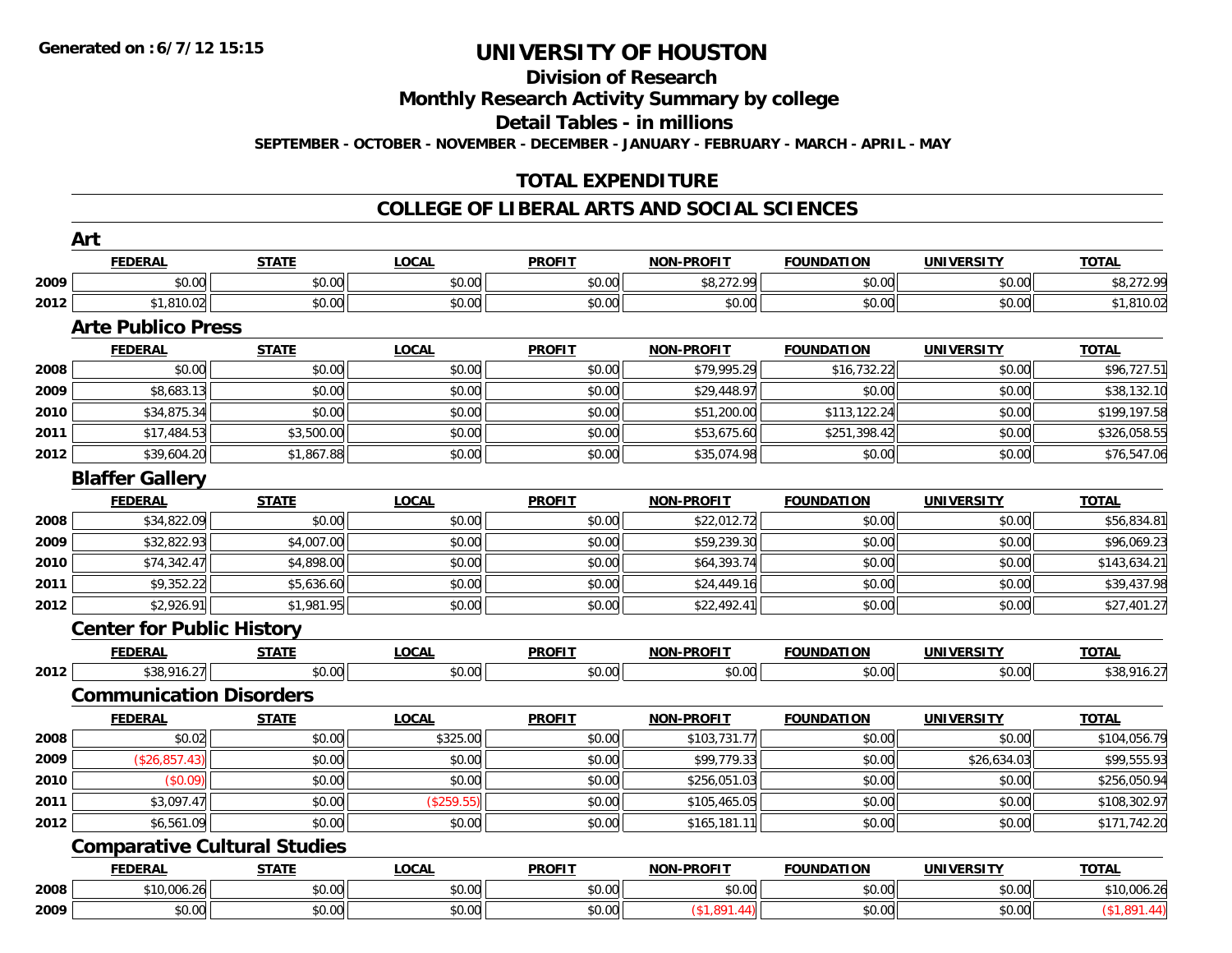**Division of Research**

**Monthly Research Activity Summary by college**

**Detail Tables - in millions**

**SEPTEMBER - OCTOBER - NOVEMBER - DECEMBER - JANUARY - FEBRUARY - MARCH - APRIL - MAY**

### **TOTAL EXPENDITURE**

### **COLLEGE OF LIBERAL ARTS AND SOCIAL SCIENCES**

|      | <b>Comparative Cultural Studies</b>               |              |              |               |                   |                   |                   |                |
|------|---------------------------------------------------|--------------|--------------|---------------|-------------------|-------------------|-------------------|----------------|
|      | <b>FEDERAL</b>                                    | <b>STATE</b> | <b>LOCAL</b> | <b>PROFIT</b> | NON-PROFIT        | <b>FOUNDATION</b> | <b>UNIVERSITY</b> | <b>TOTAL</b>   |
| 2010 | \$0.00                                            | \$0.00       | \$0.00       | \$0.00        | (\$88.94)         | \$0.00            | \$0.00            | (\$88.94)      |
| 2011 | \$0.00                                            | \$0.00       | \$0.00       | (\$125.65)    | \$0.00            | \$0.00            | \$0.00            | (\$125.65)     |
| 2012 | \$0.00                                            | \$166.38     | \$0.00       | \$0.00        | \$0.00            | \$0.00            | \$0.00            | \$166.38       |
|      | <b>Cynthia Woods Mitchell Center for the Arts</b> |              |              |               |                   |                   |                   |                |
|      | <b>FEDERAL</b>                                    | <b>STATE</b> | <b>LOCAL</b> | <b>PROFIT</b> | <b>NON-PROFIT</b> | <b>FOUNDATION</b> | <b>UNIVERSITY</b> | <b>TOTAL</b>   |
| 2011 | \$0.00                                            | \$0.00       | \$0.00       | \$0.00        | \$15,000.00       | \$0.00            | \$0.00            | \$15,000.00    |
|      | Dean, Liberal Arts and Social Sciences            |              |              |               |                   |                   |                   |                |
|      | <b>FEDERAL</b>                                    | <b>STATE</b> | LOCAL        | <b>PROFIT</b> | <b>NON-PROFIT</b> | <b>FOUNDATION</b> | <b>UNIVERSITY</b> | <b>TOTAL</b>   |
| 2008 | \$35,756.60                                       | \$0.00       | \$0.00       | \$0.00        | \$0.00            | \$0.00            | \$0.00            | \$35,756.60    |
| 2009 | \$107,056.84                                      | \$0.00       | \$0.00       | \$0.00        | \$0.00            | \$0.00            | \$0.00            | \$107,056.84   |
| 2010 | \$1,085.32                                        | \$0.00       | \$0.00       | \$0.00        | \$0.00            | \$0.00            | \$0.00            | \$1,085.32     |
| 2011 | (\$2,146.29)                                      | \$0.00       | \$0.00       | \$0.00        | \$0.00            | \$0.00            | \$0.00            | (\$2,146.29)   |
|      | <b>Economics</b>                                  |              |              |               |                   |                   |                   |                |
|      | <b>FEDERAL</b>                                    | <b>STATE</b> | <b>LOCAL</b> | <b>PROFIT</b> | <b>NON-PROFIT</b> | <b>FOUNDATION</b> | <b>UNIVERSITY</b> | <b>TOTAL</b>   |
| 2008 | \$21,508.90                                       | \$0.00       | \$0.00       | (\$67.50)     | \$0.00            | \$2,230.00        | \$0.00            | \$23,671.40    |
| 2009 | \$25,614.46                                       | \$0.00       | \$0.00       | \$0.00        | \$0.00            | \$0.00            | \$0.00            | \$25,614.46    |
| 2010 | \$7,424.99                                        | \$0.00       | \$0.00       | \$0.00        | \$0.00            | \$0.00            | \$0.00            | \$7,424.99     |
| 2011 | (\$2,023.11)                                      | \$0.00       | \$0.00       | \$0.00        | \$16,068.50       | \$21,696.47       | \$0.00            | \$35,741.86    |
| 2012 | \$4,506.78                                        | \$0.00       | \$0.00       | \$18,907.39   | \$3,633.71        | \$28,448.32       | \$0.00            | \$55,496.20    |
|      | English                                           |              |              |               |                   |                   |                   |                |
|      | <b>FEDERAL</b>                                    | <b>STATE</b> | <b>LOCAL</b> | <b>PROFIT</b> | <b>NON-PROFIT</b> | <b>FOUNDATION</b> | <b>UNIVERSITY</b> | <b>TOTAL</b>   |
| 2008 | \$0.00                                            | \$0.00       | \$0.00       | \$0.00        | \$432.09          | \$0.00            | \$0.00            | \$432.09       |
| 2009 | \$7,500.00                                        | \$0.00       | \$0.00       | \$0.00        | \$0.00            | \$0.00            | \$0.00            | \$7,500.00     |
| 2010 | \$565.00                                          | \$0.00       | \$0.00       | \$0.00        | \$0.00            | \$0.00            | \$0.00            | \$565.00       |
| 2011 | (\$51.76)                                         | (\$0.09)     | \$0.00       | \$0.00        | (\$287.50)        | \$0.00            | \$0.00            | (\$339.35)     |
| 2012 | \$1,000.00                                        | \$0.00       | \$0.00       | \$0.00        | \$0.00            | \$0.00            | \$0.00            | \$1,000.00     |
|      | <b>Health and Human Performance</b>               |              |              |               |                   |                   |                   |                |
|      | <b>FEDERAL</b>                                    | <b>STATE</b> | <b>LOCAL</b> | <b>PROFIT</b> | <b>NON-PROFIT</b> | <b>FOUNDATION</b> | <b>UNIVERSITY</b> | <b>TOTAL</b>   |
| 2008 | \$1,259,362.25                                    | \$0.00       | \$0.00       | \$74,300.92   | \$23.81           | \$5,831.37        | \$0.00            | \$1,339,518.35 |
| 2009 | \$1,269,448.69                                    | \$0.00       | \$0.00       | \$24,254.54   | \$0.00            | \$12,276.67       | \$0.00            | \$1,305,979.90 |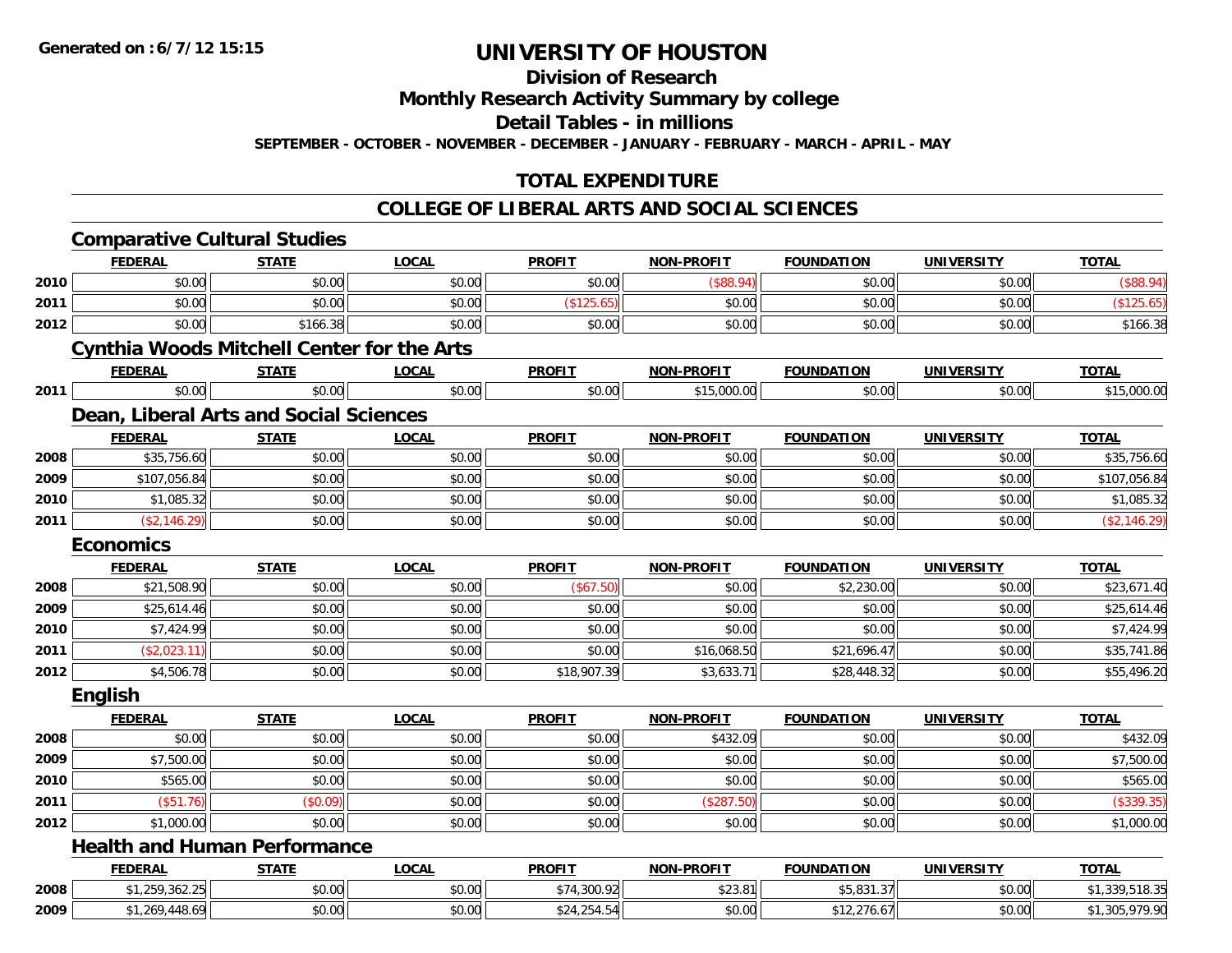**Division of Research**

**Monthly Research Activity Summary by college**

**Detail Tables - in millions**

**SEPTEMBER - OCTOBER - NOVEMBER - DECEMBER - JANUARY - FEBRUARY - MARCH - APRIL - MAY**

### **TOTAL EXPENDITURE**

### **COLLEGE OF LIBERAL ARTS AND SOCIAL SCIENCES**

## **Health and Human Performance**

|      | <b>FEDERAL</b>                        | <b>STATE</b> | <b>LOCAL</b> | <b>PROFIT</b> | <b>NON-PROFIT</b> | <b>FOUNDATION</b> | <b>UNIVERSITY</b> | <b>TOTAL</b>   |
|------|---------------------------------------|--------------|--------------|---------------|-------------------|-------------------|-------------------|----------------|
| 2010 | \$1,228,788.86                        | \$0.00       | \$0.00       | \$42,571.87   | \$0.00            | \$10,148.17       | \$382.85          | \$1,281,891.75 |
| 2011 | \$868,370.90                          | \$0.00       | \$0.00       | \$299,174.10  | \$0.00            | \$13,542.62       | \$0.00            | \$1,181,087.62 |
| 2012 | \$663,581.60                          | \$0.00       | \$0.00       | \$281,846.47  | \$0.00            | \$16,089.96       | \$0.00            | \$961,518.03   |
|      | <b>Hispanic Studies</b>               |              |              |               |                   |                   |                   |                |
|      | <b>FEDERAL</b>                        | <b>STATE</b> | <b>LOCAL</b> | <b>PROFIT</b> | <b>NON-PROFIT</b> | <b>FOUNDATION</b> | <b>UNIVERSITY</b> | <b>TOTAL</b>   |
| 2012 | \$0.00                                | \$0.00       | \$0.00       | \$0.00        | \$0.00            | \$63,382.43       | \$0.00            | \$63,382.43    |
|      | <b>History</b>                        |              |              |               |                   |                   |                   |                |
|      | <b>FEDERAL</b>                        | <b>STATE</b> | <b>LOCAL</b> | <b>PROFIT</b> | <b>NON-PROFIT</b> | <b>FOUNDATION</b> | <b>UNIVERSITY</b> | <b>TOTAL</b>   |
| 2008 | \$6,756.75                            | \$0.00       | \$0.00       | \$69,082.54   | \$13,435.64       | \$0.00            | \$0.00            | \$89,274.93    |
| 2009 | \$0.00                                | \$0.00       | \$0.00       | \$47,599.35   | \$0.00            | \$0.00            | \$0.00            | \$47,599.35    |
| 2010 | \$2,805.79                            | \$0.00       | \$0.00       | \$62,563.33   | \$0.00            | \$55,000.00       | \$0.00            | \$120,369.12   |
| 2011 | \$10,915.59                           | \$0.00       | \$0.00       | \$24,509.42   | \$0.00            | \$41,250.00       | \$0.00            | \$76,675.01    |
| 2012 | \$8,468.38                            | \$0.00       | \$0.00       | \$13,127.23   | (\$332.43)        | \$41,250.00       | \$0.00            | \$62,513.18    |
|      | <b>Hobby Center for Public Policy</b> |              |              |               |                   |                   |                   |                |
|      | <b>FEDERAL</b>                        | <b>STATE</b> | <b>LOCAL</b> | <b>PROFIT</b> | <b>NON-PROFIT</b> | <b>FOUNDATION</b> | <b>UNIVERSITY</b> | <b>TOTAL</b>   |
| 2009 | \$8,622.23                            | \$0.00       | \$0.00       | \$0.00        | \$0.00            | \$0.00            | \$0.00            | \$8,622.23     |
| 2010 | \$12,872.17                           | \$0.00       | \$0.00       | \$0.00        | \$0.00            | \$0.00            | \$0.00            | \$12,872.17    |
| 2011 | \$17,621.36                           | \$0.00       | \$0.00       | \$0.00        | \$0.00            | \$0.00            | \$0.00            | \$17,621.36    |
| 2012 | \$47,797.83                           | \$0.00       | \$0.00       | \$0.00        | \$0.00            | \$0.00            | \$0.00            | \$47,797.83    |
|      | <b>Modern/Classical Languages</b>     |              |              |               |                   |                   |                   |                |
|      | <b>FEDERAL</b>                        | <b>STATE</b> | <b>LOCAL</b> | <b>PROFIT</b> | <b>NON-PROFIT</b> | <b>FOUNDATION</b> | <b>UNIVERSITY</b> | <b>TOTAL</b>   |
| 2008 | \$32,106.46                           | \$0.00       | \$0.00       | \$0.00        | \$0.00            | \$0.00            | \$0.00            | \$32,106.46    |
| 2011 | \$250.48                              | \$0.00       | \$0.00       | \$0.00        | \$0.00            | \$0.00            | \$0.00            | \$250.48       |
| 2012 | \$2,671.51                            | \$0.00       | \$0.00       | \$0.00        | \$0.00            | \$0.00            | \$0.00            | \$2,671.51     |
|      | Philosophy                            |              |              |               |                   |                   |                   |                |
|      | <b>FEDERAL</b>                        | <b>STATE</b> | <b>LOCAL</b> | <b>PROFIT</b> | <b>NON-PROFIT</b> | <b>FOUNDATION</b> | <b>UNIVERSITY</b> | <b>TOTAL</b>   |
| 2008 | \$0.00                                | \$0.00       | \$0.00       | \$0.00        | \$0.00            | \$0.00            | \$0.00            | \$0.00         |
| 2009 | \$0.00                                | \$0.00       | \$0.00       | \$0.00        | \$0.00            | \$0.00            | \$0.00            | \$0.00         |
| 2010 | \$0.00                                | \$0.00       | \$0.00       | \$0.00        | \$0.00            | \$0.00            | \$0.00            | \$0.00         |
| 2011 | \$0.00                                | \$0.00       | \$0.00       | \$0.00        | \$0.00            | \$0.00            | \$0.00            | \$0.00         |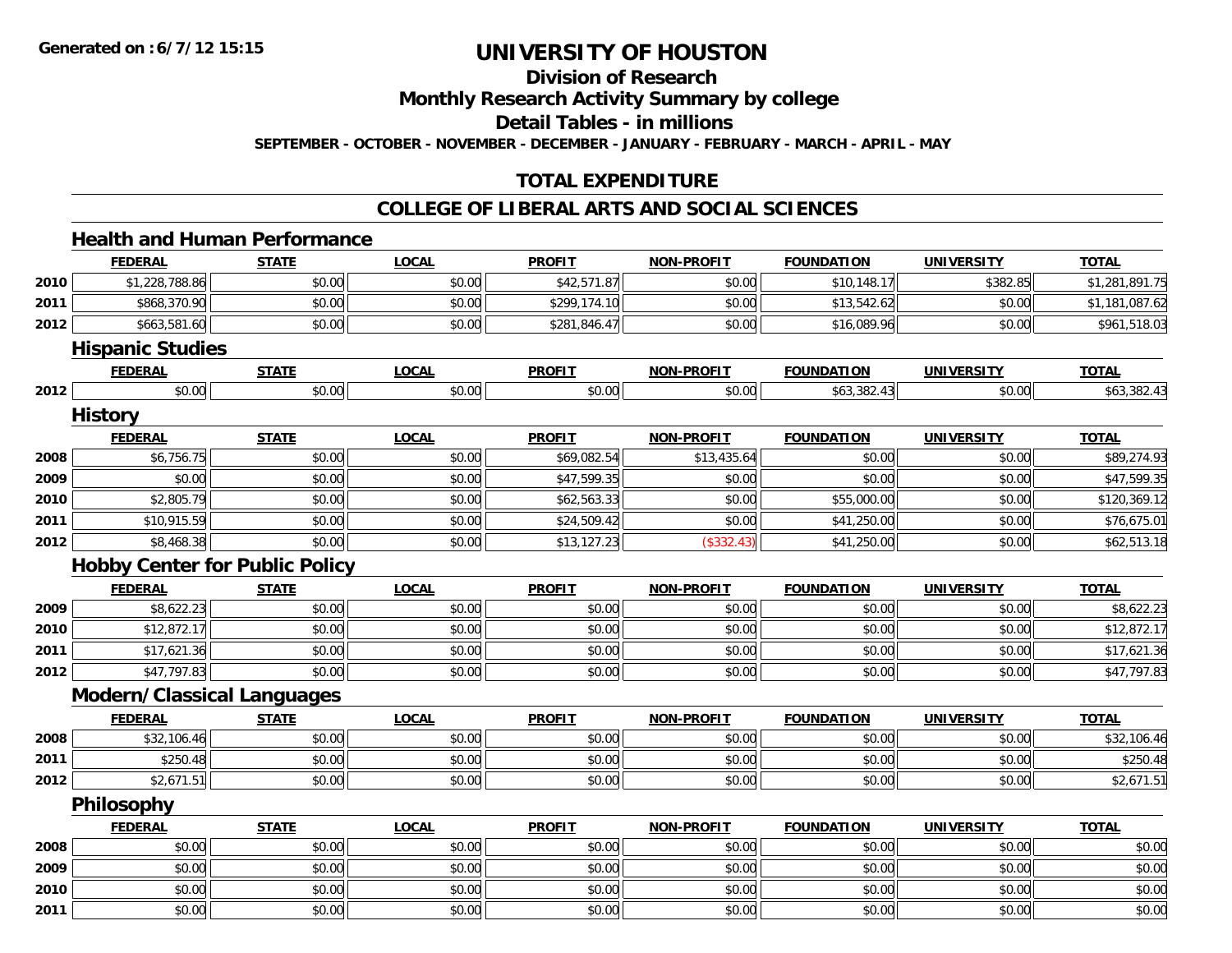**Division of Research**

**Monthly Research Activity Summary by college**

**Detail Tables - in millions**

**SEPTEMBER - OCTOBER - NOVEMBER - DECEMBER - JANUARY - FEBRUARY - MARCH - APRIL - MAY**

### **TOTAL EXPENDITURE**

#### **COLLEGE OF LIBERAL ARTS AND SOCIAL SCIENCES**

|      | Philosophy               |                |              |               |                   |                   |                   |                 |
|------|--------------------------|----------------|--------------|---------------|-------------------|-------------------|-------------------|-----------------|
|      | <b>FEDERAL</b>           | <b>STATE</b>   | <b>LOCAL</b> | <b>PROFIT</b> | <b>NON-PROFIT</b> | <b>FOUNDATION</b> | <b>UNIVERSITY</b> | <b>TOTAL</b>    |
| 2012 | \$4,613.16               | \$0.00         | \$0.00       | \$0.00        | \$0.00            | \$0.00            | \$0.00            | \$4,613.16      |
|      | <b>Political Science</b> |                |              |               |                   |                   |                   |                 |
|      | <b>FEDERAL</b>           | <b>STATE</b>   | <b>LOCAL</b> | <b>PROFIT</b> | <b>NON-PROFIT</b> | <b>FOUNDATION</b> | <b>UNIVERSITY</b> | <b>TOTAL</b>    |
| 2008 | \$4,311.69               | \$0.00         | \$0.00       | \$0.00        | \$0.00            | \$0.00            | \$4,847.82        | \$9,159.51      |
| 2009 | \$195,753.36             | \$0.00         | \$0.00       | \$0.00        | \$0.00            | \$0.00            | \$24,986.49       | \$220,739.85    |
| 2010 | \$4,227.71               | \$0.00         | \$0.00       | \$0.00        | \$0.00            | \$0.00            | \$0.00            | \$4,227.71      |
| 2011 | (\$2,511.44)             | (\$637.93)     | \$0.00       | (\$179.60)    | \$0.00            | \$0.00            | \$0.00            | (\$3,328.97)    |
| 2012 | \$0.00                   | \$0.00         | \$0.00       | \$0.00        | \$0.00            | \$0.00            | \$0.00            | \$0.00          |
|      | Psychology               |                |              |               |                   |                   |                   |                 |
|      | <b>FEDERAL</b>           | <b>STATE</b>   | <b>LOCAL</b> | <b>PROFIT</b> | <b>NON-PROFIT</b> | <b>FOUNDATION</b> | <b>UNIVERSITY</b> | <b>TOTAL</b>    |
| 2008 | \$9,037,126.54           | \$5,096,149.23 | \$3,449.88   | \$66,042.57   | \$23,735.15       | \$3,320.11        | \$46,057.26       | \$14,275,880.74 |
| 2009 | \$4,937,905.30           | \$2,095,253.08 | \$1,690.44   | \$76,693.55   | \$56,463.84       | \$22,628.71       | \$64,655.21       | \$7,255,290.13  |
| 2010 | \$5,595,658.89           | \$1,770,860.00 | \$0.00       | \$119,348.32  | \$94,799.63       | \$6,573.91        | \$43,012.26       | \$7,630,253.01  |
| 2011 | \$5,104,395.16           | \$424,082.92   | \$0.00       | \$64,782.82   | \$197,944.34      | \$161,410.82      | \$11,787.37       | \$5,964,403.43  |
| 2012 | \$5,439,742.71           | \$47,316.26    | \$0.00       | \$61,039.10   | \$172,855.79      | \$139,724.24      | (\$9,680.69)      | \$5,850,997.41  |
|      | <b>School of Music</b>   |                |              |               |                   |                   |                   |                 |
|      | <b>FEDERAL</b>           | <b>STATE</b>   | <b>LOCAL</b> | <b>PROFIT</b> | <b>NON-PROFIT</b> | <b>FOUNDATION</b> | <b>UNIVERSITY</b> | <b>TOTAL</b>    |
| 2008 | \$0.00                   | \$0.00         | \$0.00       | \$0.00        | \$4,960.00        | \$0.00            | \$0.00            | \$4,960.00      |
| 2010 | \$0.00                   | \$0.00         | \$0.00       | \$0.00        | \$10,131.66       | \$0.00            | \$0.00            | \$10,131.66     |
| 2011 | \$0.00                   | \$1,365.00     | \$0.00       | \$0.00        | (\$666.97)        | \$0.00            | \$0.00            | \$698.03        |
|      | Sociology                |                |              |               |                   |                   |                   |                 |
|      | <b>FEDERAL</b>           | <b>STATE</b>   | <b>LOCAL</b> | <b>PROFIT</b> | <b>NON-PROFIT</b> | <b>FOUNDATION</b> | <b>UNIVERSITY</b> | <b>TOTAL</b>    |
| 2008 | \$60,937.02              | \$0.00         | \$7,353.58   | \$0.00        | \$0.00            | \$0.00            | \$26,240.66       | \$94,531.26     |
| 2009 | \$92,490.59              | \$0.00         | \$30,137.33  | \$0.00        | \$6.47            | \$0.00            | \$0.00            | \$122,634.39    |
| 2010 | \$147,102.10             | \$0.00         | \$5,405.91   | \$0.00        | \$20,181.63       | \$0.00            | \$0.00            | \$172,689.64    |
| 2011 | \$113,948.21             | \$0.00         | \$0.00       | \$0.00        | \$0.00            | \$0.00            | \$0.00            | \$113,948.21    |
| 2012 | \$4,890.30               | \$0.00         | \$0.00       | \$0.00        | \$0.00            | \$0.00            | \$0.00            | \$4,890.30      |
|      | <b>Theatre</b>           |                |              |               |                   |                   |                   |                 |
|      | <b>FEDERAL</b>           | <b>STATE</b>   | <b>LOCAL</b> | <b>PROFIT</b> | <b>NON-PROFIT</b> | <b>FOUNDATION</b> | <b>UNIVERSITY</b> | <b>TOTAL</b>    |
| 2008 | \$0.00                   | \$0.00         | \$0.00       | \$0.00        | \$38,124.23       | \$0.00            | \$0.00            | \$38,124.23     |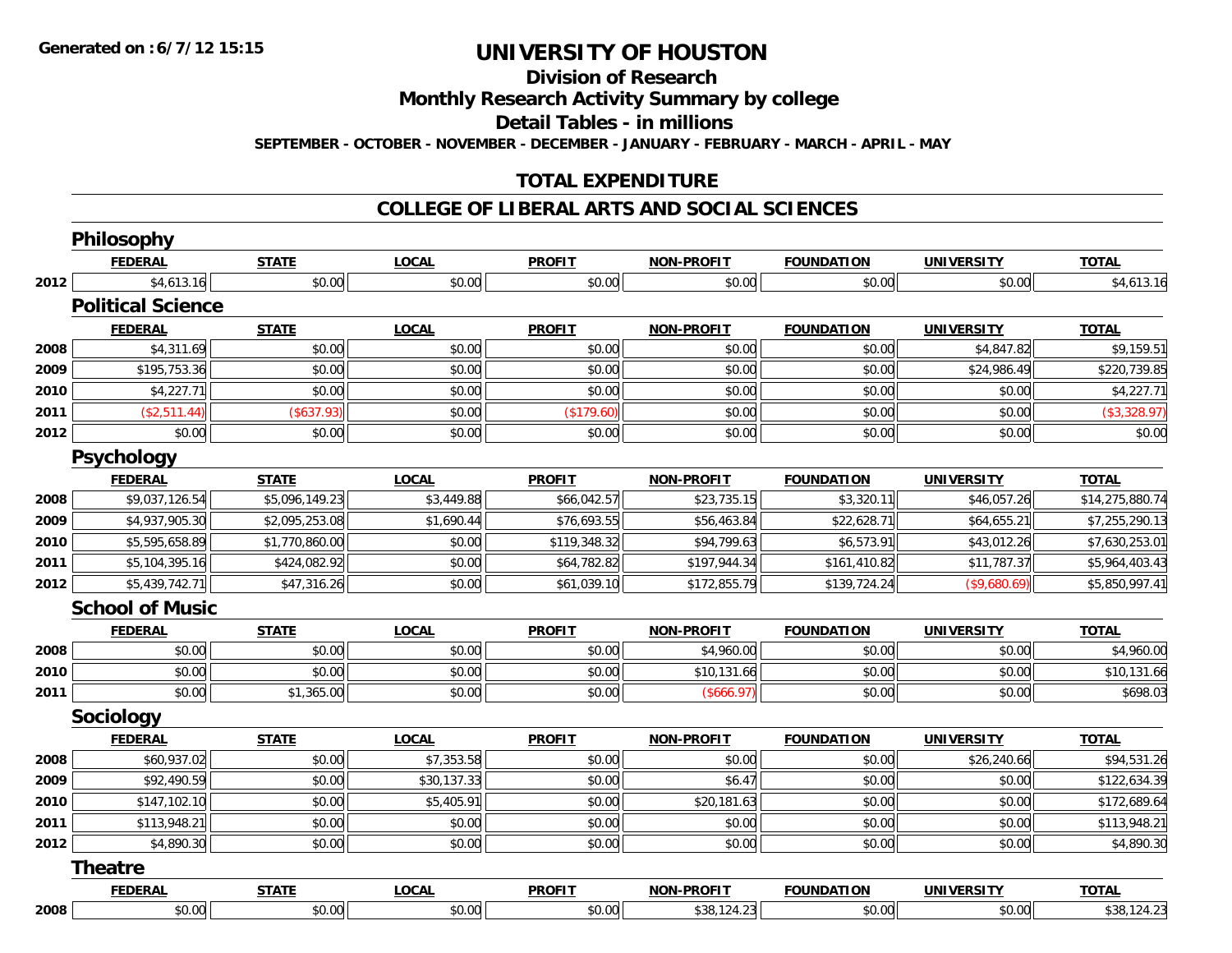**Division of Research**

**Monthly Research Activity Summary by college**

**Detail Tables - in millions**

**SEPTEMBER - OCTOBER - NOVEMBER - DECEMBER - JANUARY - FEBRUARY - MARCH - APRIL - MAY**

### **TOTAL EXPENDITURE**

### **COLLEGE OF LIBERAL ARTS AND SOCIAL SCIENCES**

|              | Theatre         |                |              |                |                   |                   |              |                 |  |  |  |  |  |
|--------------|-----------------|----------------|--------------|----------------|-------------------|-------------------|--------------|-----------------|--|--|--|--|--|
|              | <b>FEDERAL</b>  | <u>STATE</u>   | <u>LOCAL</u> | <b>PROFIT</b>  | <b>NON-PROFIT</b> | <b>FOUNDATION</b> | UNIVERSITY   | <b>TOTAL</b>    |  |  |  |  |  |
| 2011         | \$0.00          | \$0.00         | \$0.00       | \$47,990.37    | $($ \$962.31)     | $($ \$45.63)      | \$0.00       | \$46,982.43     |  |  |  |  |  |
| 2012         | \$0.00          | \$0.00         | \$0.00       | (\$8,884.27    | \$0.00            | \$0.00            | \$0.00       | (\$8,884.27)    |  |  |  |  |  |
| <b>Total</b> | \$36,677,277.32 | \$9,456,446.28 | \$48,102.59  | \$1,384,576.87 | \$1,844,030.35    | \$1,026,011.04    | \$238,923.26 | \$50,675,367.71 |  |  |  |  |  |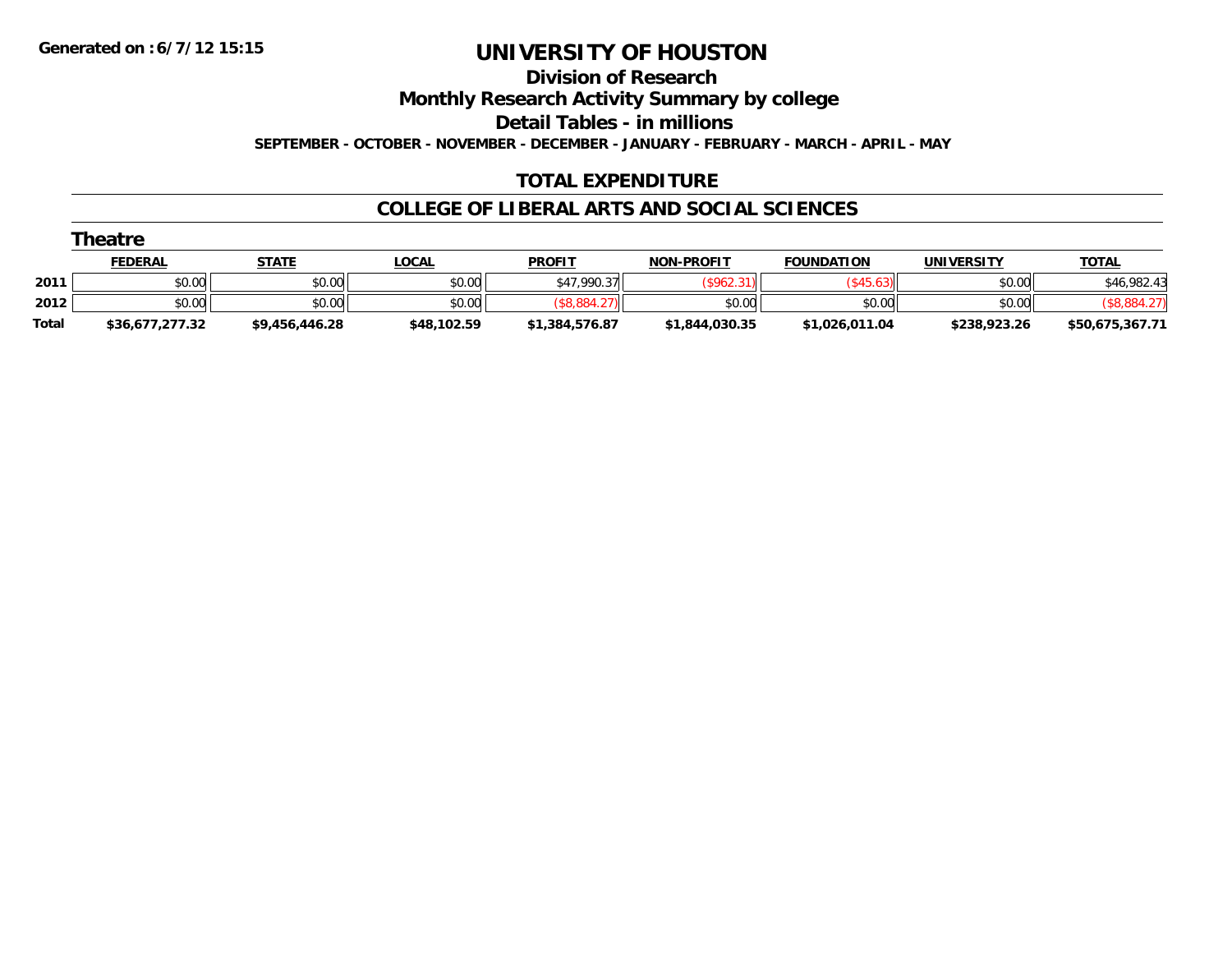### **Division of Research**

**Monthly Research Activity Summary by college**

**Detail Tables - in millions**

**SEPTEMBER - OCTOBER - NOVEMBER - DECEMBER - JANUARY - FEBRUARY - MARCH - APRIL - MAY**

### **TOTAL EXPENDITURE**

#### **COLLEGE OF NATURAL SCIENCES AND MATHEMATICS**

#### **Allied Geophysical Laboratories**

|      | <b>FEDERAL</b>       | <b>STATE</b>   | <b>OCAI</b>   | <b>PROFIT</b>                                                    | <b>NON-PROFIT</b> | <b>FOUNDATION</b> | <b>UNIVERSITY</b> | <b>TOTAL</b>                   |
|------|----------------------|----------------|---------------|------------------------------------------------------------------|-------------------|-------------------|-------------------|--------------------------------|
| 2011 | $\sim$ 00<br>ิ ∪ ∪ ∪ | ልስ ሰሰ<br>DU.UU | 0.00<br>pu.uu | 10 710                                                           | 0000<br>ง∪.∪บ     | \$0.00            | \$0.00            | 10.01                          |
| 2012 | 0.001<br>ง∪.∪บ       | 0000<br>JU.UU  | 0.00<br>pu.uu | $\cdots$<br>$\overline{\phantom{a}}$<br>ו ∠פ<br>.7J <sub>2</sub> | \$0.00            | \$0.00            | \$0.00            | <b>ል ገባ በ</b> ፍጣ<br>JZO,7JZ. 1 |

## **Biology/Biochemistry**

|      | <b>FEDERAL</b> | <b>STATE</b> | <b>LOCAL</b> | <b>PROFIT</b> | <b>NON-PROFIT</b> | <b>FOUNDATION</b> | <b>UNIVERSITY</b> | <b>TOTAL</b>   |
|------|----------------|--------------|--------------|---------------|-------------------|-------------------|-------------------|----------------|
| 2008 | \$1,883,945.71 | \$31,678.23  | \$0.00       | (S69.55)      | \$43,482.81       | \$320,684.49      | \$0.00            | \$2,279,721.69 |
| 2009 | \$1,407,701.55 | \$96,135.46  | \$0.00       | \$0.00        | \$4,085.86        | \$462,394.20      | \$0.00            | \$1,970,317.07 |
| 2010 | \$2,789,261.27 | \$75,148.86  | \$0.00       | \$0.00        | \$327,847.92      | \$158,171.58      | \$0.00            | \$3,350,429.63 |
| 2011 | \$2,856,098.86 | \$374,814.49 | \$0.00       | \$0.00        | \$553,959.77      | \$193,276.34      | \$0.00            | \$3,978,149.46 |
| 2012 | \$2,308,084.84 | \$488,172.57 | \$0.00       | \$0.00        | \$581,740.69      | \$112,473.07      | \$0.00            | \$3,490,471.17 |

### **Center for Applied Geoscience Excellence**

|      | <b>FEDERAL</b> | <b>STATE</b>   | <b>LOCAL</b>   | <b>PROFIT</b> | <b>NON-PROFIT</b> | <b>FOUNDATION</b> | <b>UNIVERSITY</b> | <b>TOTAL</b> |
|------|----------------|----------------|----------------|---------------|-------------------|-------------------|-------------------|--------------|
| 2008 | \$0.00         | ልስ ሰሰ<br>JU.UU | 40.00<br>DU.UU | \$0.00        | \$0.00            | \$0.00            | \$0.00            | \$0.00       |
| 2009 | \$0.00         | ሶስ ሰሰ<br>งบ.บบ | \$0.00         | \$0.00        | \$0.00            | \$0.00            | \$0.00            | \$0.00       |
| 2010 | \$0.00         | \$0.00         | \$0.00         | \$0.00        | \$0.00            | \$0.00            | \$0.00            | \$0.00       |

### **Center for Nuclear Receptors and Cell Signaling**

|      | <b>FEDERAL</b> | <u>STATE</u>   | <u>LOCAL</u> | <b>PROFIT</b> | <b>NON-PROFIT</b> | <b>FOUNDATION</b> | <b>UNIVERSITY</b> | <b>TOTAL</b>   |
|------|----------------|----------------|--------------|---------------|-------------------|-------------------|-------------------|----------------|
| 2009 | \$0.00         | \$4,589.92     | \$0.00       | \$0.00        | \$0.00            | \$0.00            | \$0.00            | \$4,589.92     |
| 2010 | \$536,234.82   | \$1,303.675.93 | \$0.00       | \$0.00        | \$0.00            | \$33,116.84       | \$0.00            | \$1,873,027.59 |
| 2011 | \$1,016,738.20 | \$88,087.70    | \$0.00       | \$0.00        | \$36,262.04       | \$34,986.55       | \$0.00            | \$1,176,074.48 |
| 2012 | \$1,503,209.00 | \$1,076,083.21 | \$0.00       | \$221,277.66  | \$31.67           | \$260,144.09      | \$0.00            | \$3,060,682.30 |

#### **Chemistry**

|      | <b>FEDERAL</b> | <b>STATE</b>   | LOCAL  | <b>PROFIT</b> | <b>NON-PROFIT</b> | <b>FOUNDATION</b> | <b>UNIVERSITY</b> | <b>TOTAL</b>   |
|------|----------------|----------------|--------|---------------|-------------------|-------------------|-------------------|----------------|
| 2008 | \$3,215,940.47 | \$16,361.85    | \$0.00 | \$24,281.13   | \$133,398.50      | \$768,570.79      | \$0.00            | \$4,158,552.74 |
| 2009 | \$3,432,173.73 | \$99,126.40    | \$0.00 | \$74,938.40   | \$160,107.62      | \$801,771.16      | \$160,758.44      | \$4,728,875.75 |
| 2010 | \$3,573,859.08 | \$1,414,507.16 | \$0.00 | \$63,385.66   | \$18,302.28       | \$785,060.72      | \$172,904.28      | \$6,028,019.17 |
| 2011 | \$2,369,736.20 | \$701,028.44   | \$0.00 | (\$2,388.41)  | \$43,528.33       | \$1,459,624.31    | \$54,411.06       | \$4,625,939.93 |
| 2012 | \$1,966,296.55 | \$665,954.55   | \$0.00 | \$27,423.77   | \$49,348.31       | \$1,270,459.53    | \$53,467.14       | \$4,032,949.85 |

#### **Computer Science**

|      | EEDEDA      | -----                    | <b>OCAL</b>   | <b>PROFIT</b> | <b>DDAFI7</b>            | <b>ALINDATION</b><br>90 H V | JNI V<br>100011 | <b>TOTAL</b> |
|------|-------------|--------------------------|---------------|---------------|--------------------------|-----------------------------|-----------------|--------------|
| 2008 | ---<br>,,,, | $\overline{\phantom{a}}$ | 0.00<br>וט.טי |               | $\overline{\phantom{a}}$ | \$0.00                      |                 |              |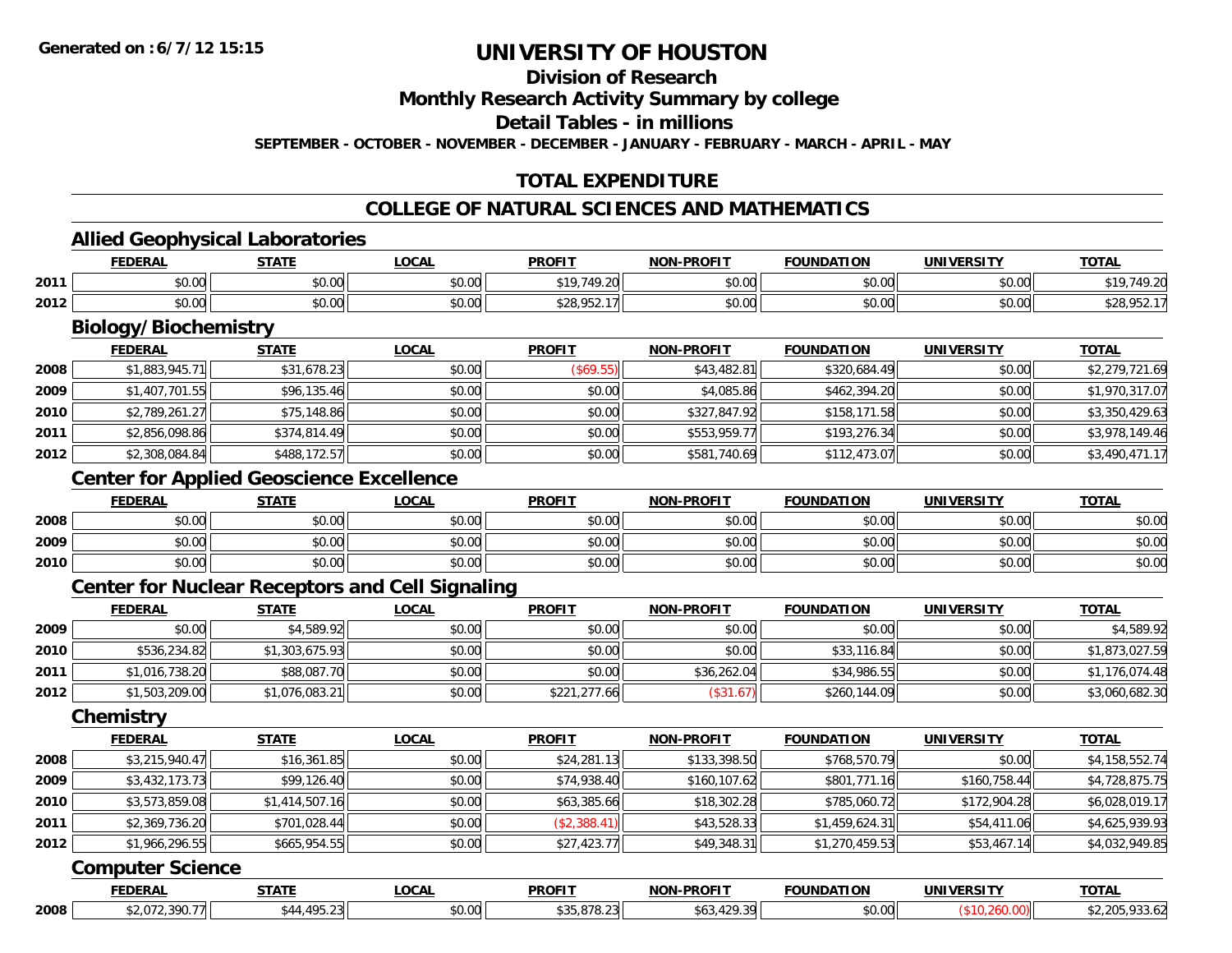### **Division of Research**

**Monthly Research Activity Summary by college**

**Detail Tables - in millions**

**SEPTEMBER - OCTOBER - NOVEMBER - DECEMBER - JANUARY - FEBRUARY - MARCH - APRIL - MAY**

### **TOTAL EXPENDITURE**

### **COLLEGE OF NATURAL SCIENCES AND MATHEMATICS**

### **Computer Science**

|        | <b>FEDERAL</b> | <u>STATE</u> | <b>LOCAL</b> | <b>PROFIT</b> | <b>NON-PROFIT</b> | <b>FOUNDATION</b> | <b>UNIVERSITY</b> | <b>TOTAL</b>   |
|--------|----------------|--------------|--------------|---------------|-------------------|-------------------|-------------------|----------------|
| 2009   | \$2,276,899.75 | \$177,488.99 | \$0.00       | \$103,304.03  | \$125,634.54      | \$0.00            | \$0.00            | \$2,683,327.31 |
| ا 2010 | \$2,662,955.80 | \$96,584.03  | \$0.00       | \$78,250.58   | \$152,857.72      | \$0.00            | \$0.00            | \$2,990,648.13 |
| 2011   | \$3,850,870.09 | \$81,969.90  | \$0.00       | \$251.554.19  | \$65,297.00       | \$0.00            | (S769.35)         | \$4,248,921.82 |
| 2012   | \$2,196,519.60 | \$36,866.40  | \$0.00       | \$328,884.50  | \$58,278.77       | \$28,666.12       | \$0.00            | \$2,649,215.39 |

#### **Dean, Natural Sciences and Mathematics**

|      | <u>FEDERAL</u> | <b>STATE</b> | <b>LOCAL</b> | <b>PROFIT</b> | <b>NON-PROFIT</b> | <b>FOUNDATION</b> | <b>UNIVERSITY</b> | <b>TOTAL</b> |
|------|----------------|--------------|--------------|---------------|-------------------|-------------------|-------------------|--------------|
| 2008 | \$0.00         | \$0.00       | \$0.00       | \$0.00        | \$0.00            | \$0.00            | \$0.00            | \$0.00       |
| 2009 | \$0.00         | \$0.00       | \$0.00       | \$0.00        | \$0.00            | \$0.00            | \$0.00            | \$0.00       |
| 2010 | \$123,785.67   | \$0.00       | \$0.00       | \$0.00        | \$0.00            | \$0.00            | \$0.00            | \$123,785.67 |
| 2011 | \$298,741.19   | \$0.00       | \$0.00       | \$0.00        | \$0.00            | \$0.00            | \$0.00            | \$298,741.19 |
| 2012 | \$353,056.10   | \$0.00       | \$0.00       | \$0.00        | \$0.00            | \$0.00            | \$0.00            | \$353,056.10 |

### **Geosciences**

|      | <b>FEDERAL</b> | <b>STATE</b> | <u>LOCAL</u> | <b>PROFIT</b>  | <b>NON-PROFIT</b> | <b>FOUNDATION</b> | UNIVERSITY  | <b>TOTAL</b>   |
|------|----------------|--------------|--------------|----------------|-------------------|-------------------|-------------|----------------|
| 2008 | \$1,022,398.03 | \$205,269.21 | \$0.00       | \$688,395.33   | \$63,197.98       | \$0.00            | \$23,241.32 | \$2,002,501.86 |
| 2009 | \$1,062,190.81 | \$151,596.48 | \$0.00       | \$1,106,235.26 | \$631,274.78      | \$0.00            | \$52.00     | \$2,951,349.33 |
| 2010 | \$1,269,698.44 | \$353,708.99 | \$0.00       | \$1,315,670.31 | \$683,828.66      | \$0.00            | \$0.00      | \$3,622,906.40 |
| 2011 | \$1,410,178.60 | \$802,404.41 | \$0.00       | \$1,121,023.58 | \$153,252.85      | \$0.00            | \$0.00      | \$3,486,859.44 |
| 2012 | \$1,303,030.90 | \$396,069.68 | \$0.00       | \$1,568,349.56 | \$133,898.27      | \$0.00            | \$0.00      | \$3,401,348.41 |

### **Institute for Multidimensional Air Quality Studies**

|      | <b>FEDERAL</b> | STATE  | <u>LOCAL</u> | <b>PROFIT</b> | <b>NON-PROFIT</b> | <b>FOUNDATION</b> | <b>UNIVERSITY</b> | <b>TOTAL</b> |
|------|----------------|--------|--------------|---------------|-------------------|-------------------|-------------------|--------------|
| 2008 | \$0.00         | \$0.00 | \$0.00       | \$0.00        | \$0.00            | \$0.00            | \$0.00            | \$0.00       |
| 2009 | \$0.00         | \$0.00 | \$0.00       | \$0.00        | \$0.00            | \$0.00            | \$0.00            | \$0.00       |
| 2010 | \$0.00         | \$0.00 | \$0.00       | \$0.00        | \$0.00            | \$0.00            | \$0.00            | \$0.00       |
| 2011 | \$0.00         | \$0.00 | \$0.00       | \$0.00        | \$0.00            | \$0.00            | \$0.00            | \$0.00       |
| 2012 | \$0.00         | \$0.00 | \$0.00       | \$0.00        | \$0.00            | \$0.00            | \$0.00            | \$0.00       |

#### **Mathematics**

|      | <u>FEDERAL</u> | <u>STATE</u> | <u>LOCAL</u> | <b>PROFIT</b> | <b>NON-PROFIT</b> | <b>FOUNDATION</b> | UNIVERSITY | <b>TOTAL</b>   |
|------|----------------|--------------|--------------|---------------|-------------------|-------------------|------------|----------------|
| 2008 | \$729,059.74   | \$67,006.53  | \$0.00       | \$24,284.21   | \$28,645.20       | \$0.00            | \$0.00     | \$848,995.68   |
| 2009 | \$505,484.45   | \$317,901.47 | \$0.00       | \$6,782.81    | \$107,724.24      | \$26,204.04       | \$0.00     | \$964,097.01   |
| 2010 | \$807,367.09   | \$145,261.86 | \$0.00       | \$43,875.42   | \$97,869.35       | \$32,258.94       | \$0.00     | \$1,126,632.66 |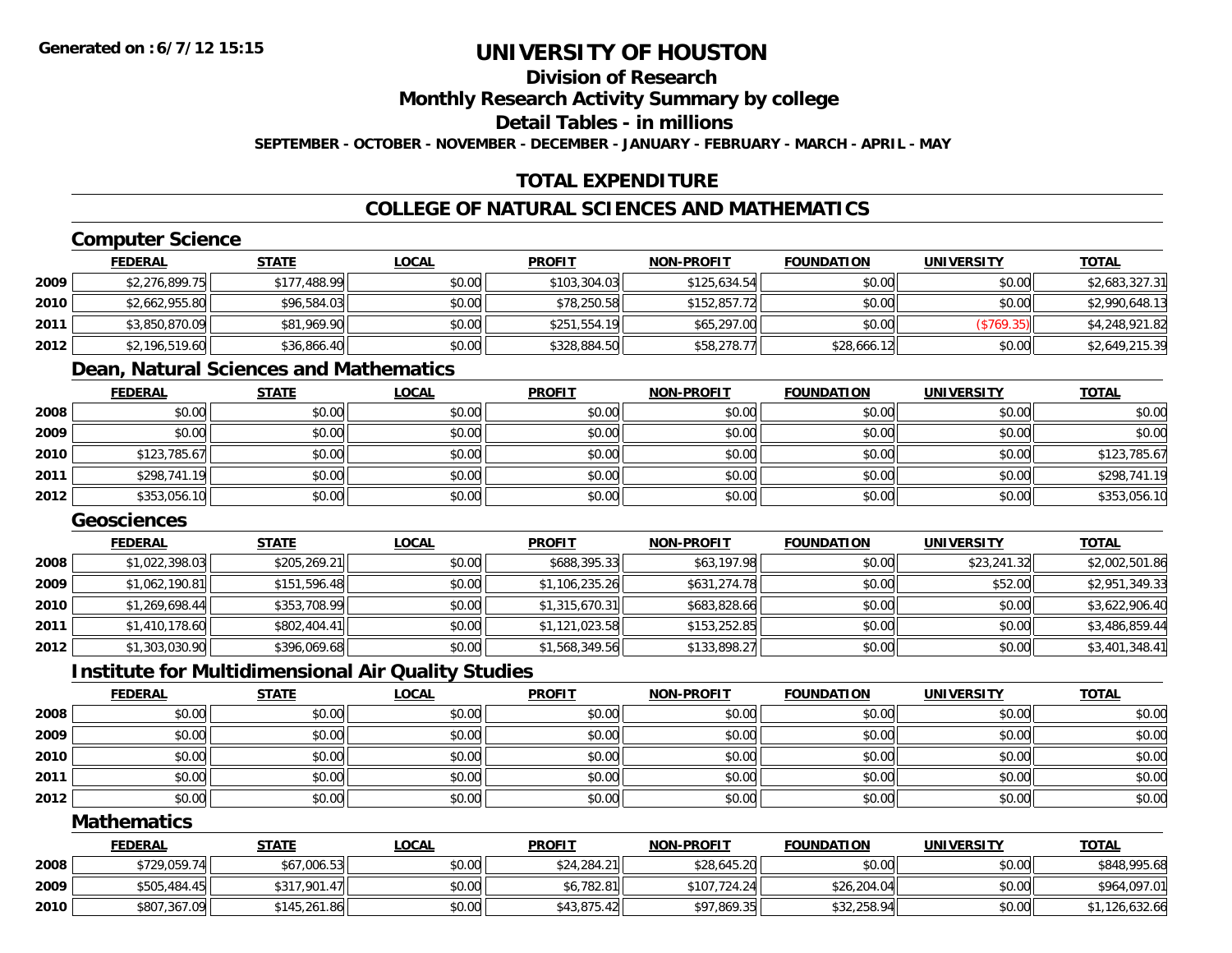**Total**

## **UNIVERSITY OF HOUSTON**

#### **Division of Research**

**Monthly Research Activity Summary by college**

**Detail Tables - in millions**

**SEPTEMBER - OCTOBER - NOVEMBER - DECEMBER - JANUARY - FEBRUARY - MARCH - APRIL - MAY**

### **TOTAL EXPENDITURE**

#### **COLLEGE OF NATURAL SCIENCES AND MATHEMATICS**

#### **MathematicsFEDERAL STATE LOCAL PROFIT NON-PROFIT FOUNDATION UNIVERSITY TOTALTOTAL 2011** \$584,573.73 \$290,165.89 \$0.00 \$52,631.03 \$108,271.66 \$31,640.90 \$10,000.00 \$1,077,283.20 **2012** $\bf{2} \mid 3655, 204.00 |\hspace{1.5cm} $1,030,968.50$   $$1,030,968.50$ **Physics FEDERAL STATE LOCAL PROFIT NON-PROFIT FOUNDATION UNIVERSITY TOTALTOTAL 2008**8 \$1,308,457.18 \$2,160,435.46 \$0.00 \$0.00 \$0.00 \$491,722.39 \$491,722.39 \$219,965.28 \$230,290.61 \$230,290.61 \$0.00 \$2,160,435.46 **20099** \$1,156,102.36 \$49,431.87 \$49,431.87 \$0.00 \$80.00 \$805,261.84 \$805,261.84 \$144,405.17 \$251,771.44 \$2.51,771.44 **2010**0 \$1,301,329.03|| \$40,491.65|| \$0.00|| \$1,022,716.75|| \$53,808.63|| \$213,615.50|| \$0.00|| \$2,631,961.56 **2011**1 \$1,918,698.23|| \$16,134.98|| \$0.00|| \$922,151.94|| \$21,702.60|| \$206,546.87|| \$0.00|| \$3,085,234.62 **2012**2 | \$2,108,554.55|| (\$2,750.00)|| \$0.00|| \$0.00|| \$887,036.87|| \$38,329.62|| \$185,547.87|| \$0.00|| \$3,216,718.91

**\$59,686,826.37 \$9,953,577.24 \$7,488.83 \$11,452,456.06 \$4,893,453.65 \$7,899,664.28 \$480,930.63 \$94,374,397.05**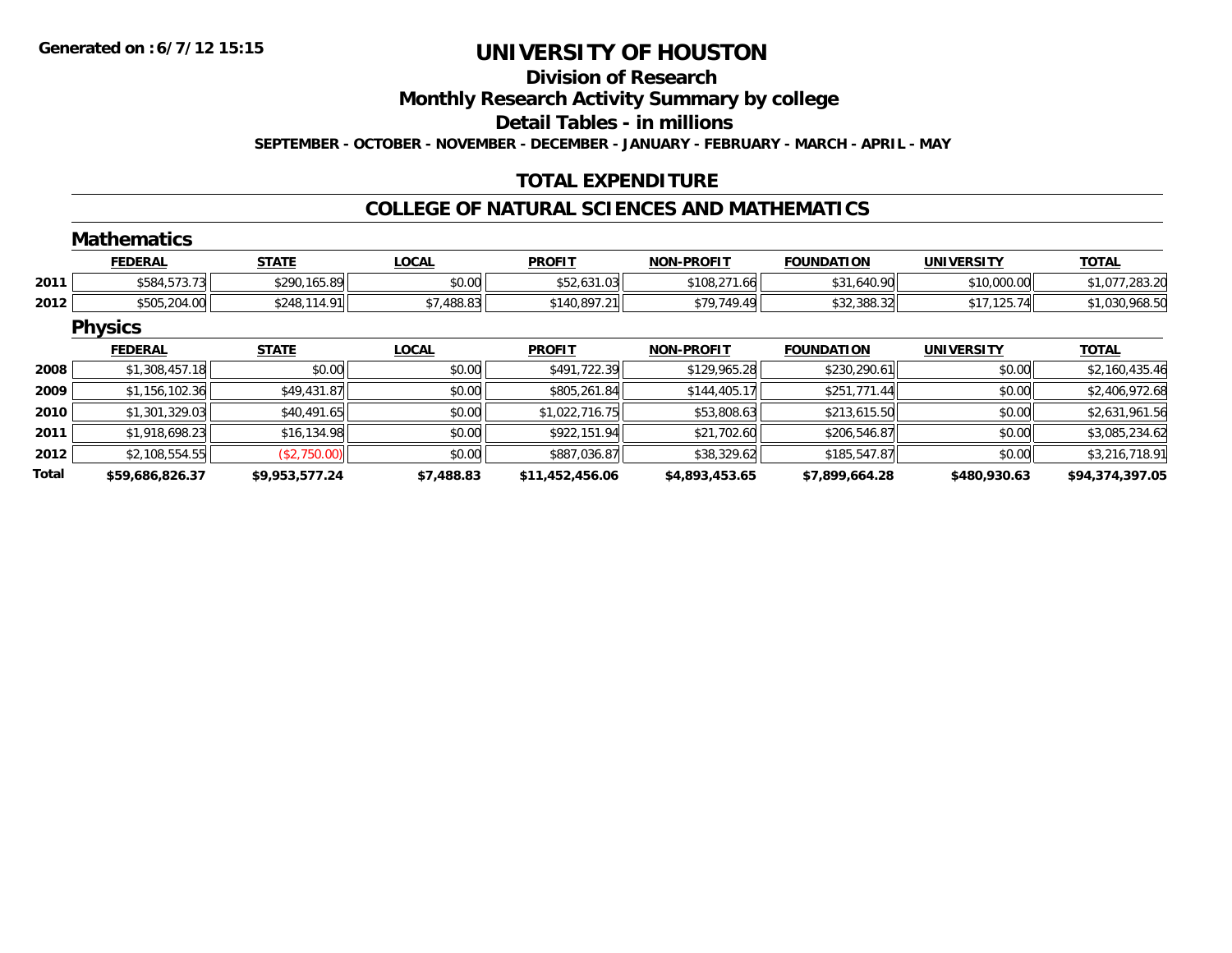### **Division of ResearchMonthly Research Activity Summary by college Detail Tables - in millions SEPTEMBER - OCTOBER - NOVEMBER - DECEMBER - JANUARY - FEBRUARY - MARCH - APRIL - MAY**

### **TOTAL EXPENDITURE**

#### **COLLEGE OF OPTOMETRY**

## **Optometry, Community**

|       | .               |              |              |                |                   |                   |                   |                 |
|-------|-----------------|--------------|--------------|----------------|-------------------|-------------------|-------------------|-----------------|
|       | <b>FEDERAL</b>  | <b>STATE</b> | <b>LOCAL</b> | <b>PROFIT</b>  | <b>NON-PROFIT</b> | <b>FOUNDATION</b> | <b>UNIVERSITY</b> | <b>TOTAL</b>    |
| 2008  | \$2,748,120.47  | \$10.25      | \$0.00       | \$226,244.52   | \$57,522.96       | \$34,623.89       | \$153,263.27      | \$3,219,785.36  |
| 2009  | \$2,380,777.28  | \$91,179.54  | \$0.00       | \$153.362.71   | (S71.73)          | \$14,448.64       | \$182,771.74      | \$2,822,468.18  |
| 2010  | \$3,293,245.64  | \$125,276.10 | \$0.00       | \$421,245.09   | \$11,942.17       | \$28,008.34       | \$84,021.57       | \$3,963,738.91  |
| 2011  | \$2,580,114.71  | \$39,371.78  | \$0.00       | \$204,209.82   | (\$103.90)        | \$0.00            | \$66,635.41       | \$2,890,227.82  |
| 2012  | \$2,932,916.88  | \$0.00       | \$0.00       | \$255,480.57   | (\$105.00)        | \$25,744.30       | \$190,089.45      | \$3,404,126.20  |
| Total | \$13,935,174.98 | \$255,837.67 | \$0.00       | \$1,260,542.71 | \$69,184.50       | \$102,825.17      | \$676,781.44      | \$16,300,346.47 |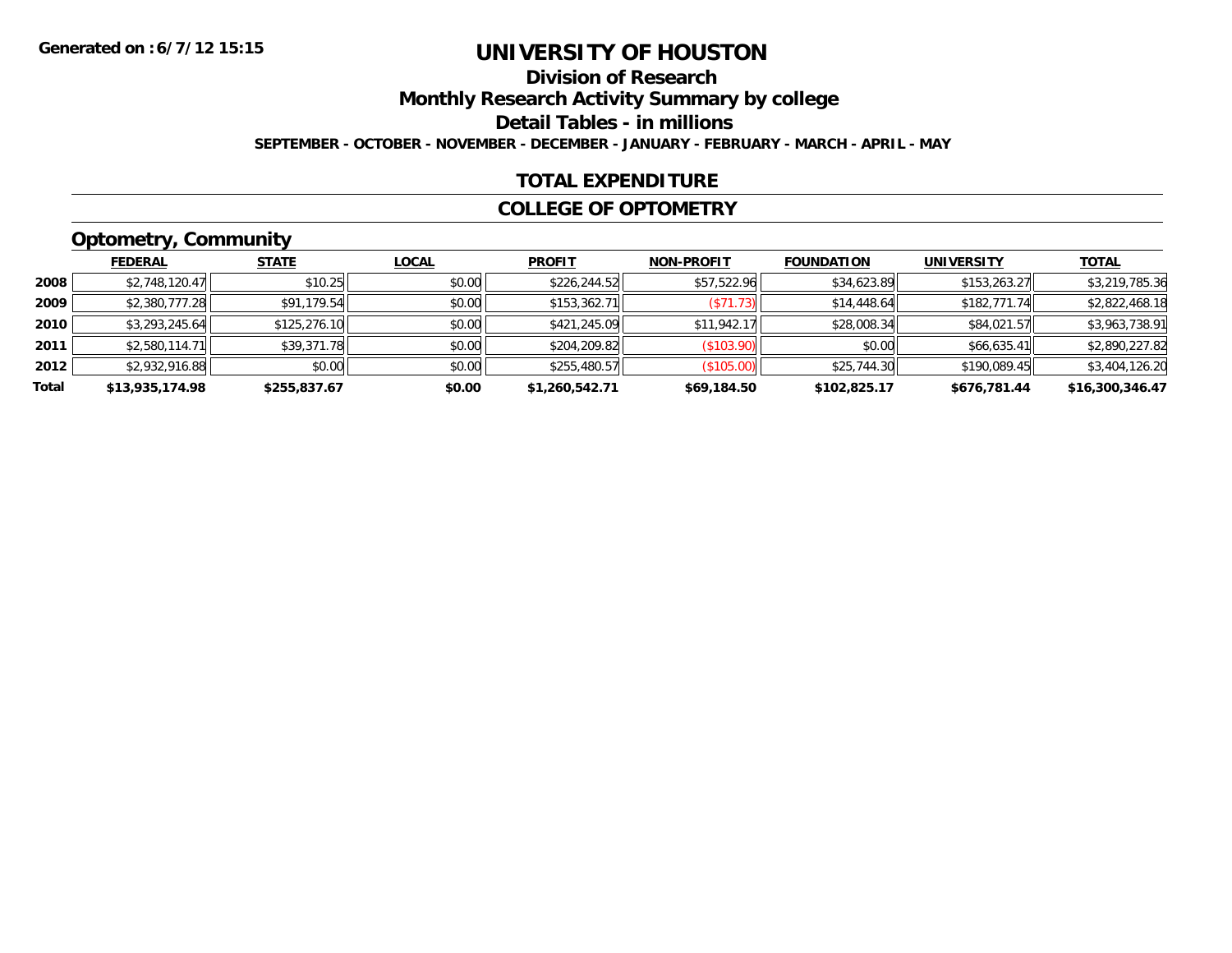## **Division of Research**

**Monthly Research Activity Summary by college**

**Detail Tables - in millions**

**SEPTEMBER - OCTOBER - NOVEMBER - DECEMBER - JANUARY - FEBRUARY - MARCH - APRIL - MAY**

### **TOTAL EXPENDITURE**

### **COLLEGE OF PHARMACY**

## **Clinical Sciences and Administration**

|      | <b>FEDERAL</b> | <u>STATE</u> | <b>LOCAL</b> | <b>PROFIT</b> | <b>NON-PROFIT</b> | <b>FOUNDATION</b> | <b>UNIVERSITY</b> | <b>TOTAL</b> |
|------|----------------|--------------|--------------|---------------|-------------------|-------------------|-------------------|--------------|
| 2008 | \$139,541.81   | \$0.00       | \$0.00       | \$229,191.85  | \$30,719.57       | \$49,003.22       | \$0.00            | \$448,456.45 |
| 2009 | \$146,441.88   | \$0.00       | \$0.00       | \$374,812.98  | \$36,298.14       | \$45,186.92       | \$160.23          | \$602,900.15 |
| 2010 | \$64,482.68    | (\$5,752.46) | \$0.00       | \$255,570.85  | \$133,739.42      | \$4,319.59        | \$1,250.84        | \$453,610.92 |
| 2011 | \$128,620.26   | \$2,934.26   | \$0.00       | \$306,011.92  | \$200,996.35      | \$0.00            | \$24.85           | \$638,587.64 |
| 2012 | \$150,401.66   | \$14,931.88  | \$0.00       | \$281,011.07  | \$46,384.35       | \$17,121.86       | \$0.00            | \$509,850.82 |

### **Dean, Pharmacy**

|      | <u>FEDERAL</u> | <b>STATE</b> | <u>LOCAL</u> | <b>PROFIT</b> | <b>NON-PROFIT</b> | <b>FOUNDATION</b> | <b>UNIVERSITY</b> | <b>TOTAL</b> |
|------|----------------|--------------|--------------|---------------|-------------------|-------------------|-------------------|--------------|
| 2008 | \$0.00         | \$0.00       | \$0.00       | \$0.00        | \$0.00            | \$0.00            | \$0.00            | \$0.00       |
| 2009 | \$0.00         | \$0.00       | \$0.00       | \$0.00        | \$0.00            | \$0.00            | \$0.00            | \$0.00       |
| 2010 | \$0.00         | \$0.00       | \$0.00       | \$0.00        | \$0.00            | \$0.00            | \$0.00            | \$0.00       |
| 2011 | \$0.00         | \$0.00       | \$0.00       | \$0.00        | \$0.00            | \$0.00            | \$0.00            | \$0.00       |
| 2012 | \$0.00         | \$0.00       | \$0.00       | \$0.00        | \$0.00            | \$0.00            | \$0.00            | \$0.00       |

## **Pharmacological and Pharmaceutical Sciences**

|       | <b>FEDERAL</b> | <b>STATE</b> | <b>LOCAL</b> | <b>PROFIT</b>  | <b>NON-PROFIT</b> | <b>FOUNDATION</b> | <b>UNIVERSITY</b> | <b>TOTAL</b>    |
|-------|----------------|--------------|--------------|----------------|-------------------|-------------------|-------------------|-----------------|
| 2008  | \$1,484,267.40 | \$0.00       | \$0.00       | \$91,437.01    | \$128,332.40      | \$53,872.43       | \$0.00            | \$1,757,909.24  |
| 2009  | \$1,323,943.38 | \$51,974.38  | \$0.00       | \$57,945.57    | \$105,882.21      | \$59,803.44       | \$0.00            | \$1,599,548.98  |
| 2010  | \$1,956,462.31 | \$106,861.56 | \$0.00       | (\$1,013.47)   | \$134,166.94      | \$46,859.52       | \$0.00            | \$2,243,336.86  |
| 2011  | \$2.549.435.33 | \$65,442.57  | \$0.00       | \$12,315.04    | \$125,080.89      | \$31,236.68       | \$0.00            | \$2,783,510.51  |
| 2012  | \$1,258,804.38 | \$0.00       | \$0.00       | \$6,381.74     | \$73,919.56       | \$78,038.77       | \$0.00            | \$1,417,144.45  |
| Total | \$9,202,401.09 | \$236,392.19 | \$0.00       | \$1,613,664.56 | \$1,015,519.83    | \$385,442.43      | \$1,435.92        | \$12,454,856.02 |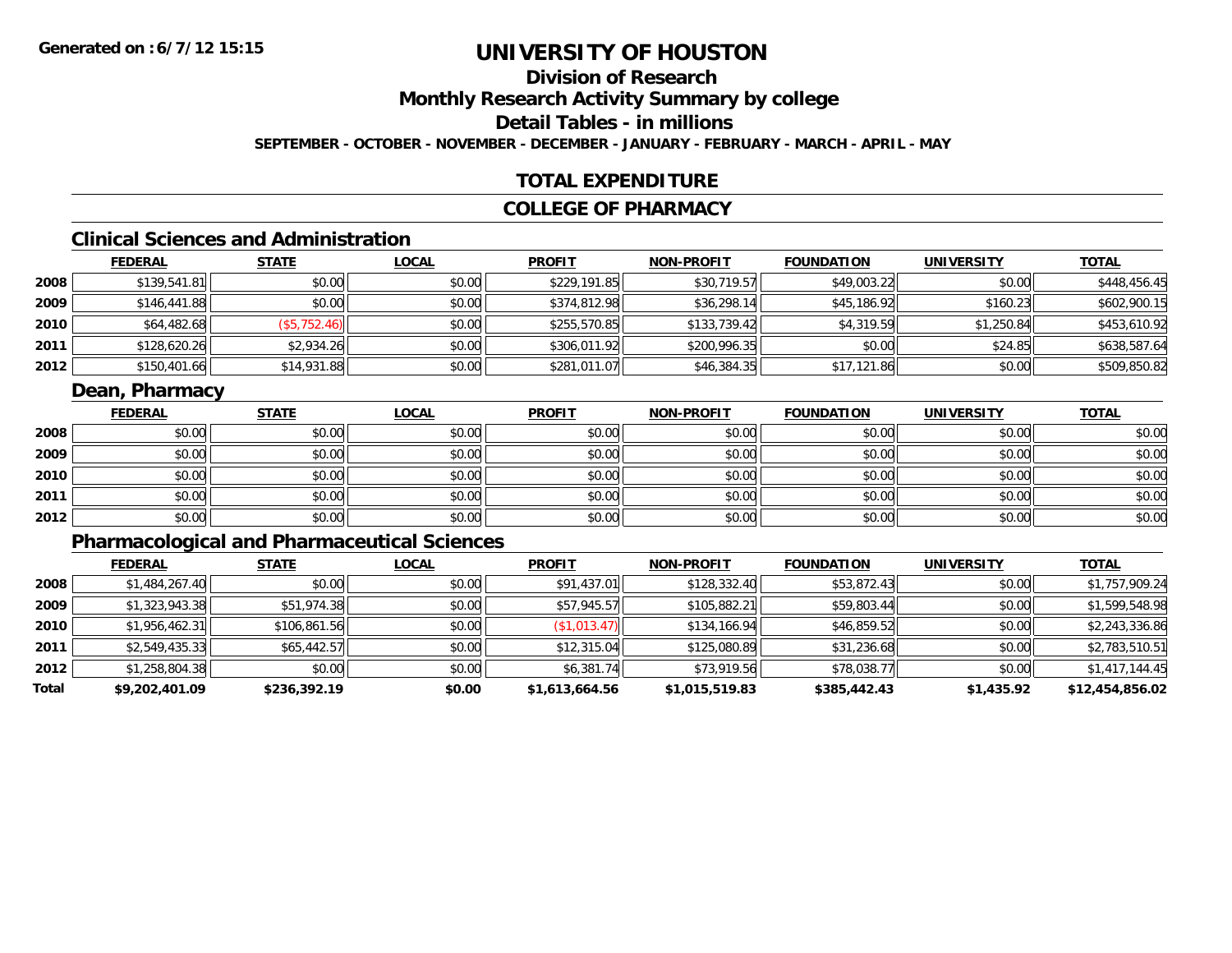### **Division of Research**

**Monthly Research Activity Summary by college**

**Detail Tables - in millions**

**SEPTEMBER - OCTOBER - NOVEMBER - DECEMBER - JANUARY - FEBRUARY - MARCH - APRIL - MAY**

### **TOTAL EXPENDITURE**

### **COLLEGE OF TECHNOLOGY**

### **Center for Life Sciences Technology**

|      | <b>FEDERAL</b> | <b>STATE</b> | <u>LOCAL</u> | <b>PROFIT</b> | <b>NON-PROFIT</b> | <b>FOUNDATION</b> | <b>UNIVERSITY</b> | <b>TOTAL</b> |
|------|----------------|--------------|--------------|---------------|-------------------|-------------------|-------------------|--------------|
| 2008 | \$0.00         | \$0.00       | \$0.00       | \$0.00        | \$0.00            | \$0.00            | \$0.00            | \$0.00       |
| 2009 | \$0.00         | \$0.00       | \$0.00       | \$0.00        | \$0.00            | \$0.00            | \$0.00            | \$0.00       |
| 2010 | \$0.00         | \$0.00       | \$0.00       | \$0.00        | \$0.00            | \$0.00            | \$0.00            | \$0.00       |
| 2011 | \$0.00         | \$0.00       | \$0.00       | \$0.00        | \$0.00            | \$0.00            | \$0.00            | \$0.00       |
| 2012 | \$0.00         | \$0.00       | \$0.00       | \$0.00        | \$0.00            | \$0.00            | \$0.00            | \$0.00       |

### **Center for Technology Literacy**

|      | <b>FEDERAL</b> | <u>STATE</u> | <u>LOCAL</u> | <b>PROFIT</b> | <b>NON-PROFIT</b> | <b>FOUNDATION</b> | <b>UNIVERSITY</b> | <b>TOTAL</b> |
|------|----------------|--------------|--------------|---------------|-------------------|-------------------|-------------------|--------------|
| 2008 | \$0.00         | \$0.00       | \$0.00       | \$0.00        | \$0.00            | \$0.00            | \$0.00            | \$0.00       |
| 2009 | \$0.00         | \$0.00       | \$0.00       | \$0.00        | \$0.00            | \$0.00            | \$0.00            | \$0.00       |
| 2010 | \$8,793.07     | \$0.00       | \$0.00       | \$0.00        | \$0.00            | \$0.00            | \$0.00            | \$8,793.07   |
| 2011 | \$491,897.56   | \$0.00       | \$0.00       | \$0.00        | \$0.00            | \$0.00            | \$0.00            | \$491,897.56 |
| 2012 | \$523,100.18   | \$0.00       | \$0.00       | \$0.00        | \$0.00            | \$0.00            | \$0.00            | \$523,100.18 |

### **Dean, Technology**

|      | <u>FEDERAL</u> | <u>STATE</u> | <u>LOCAL</u> | <b>PROFIT</b> | <b>NON-PROFIT</b> | <b>FOUNDATION</b> | <b>UNIVERSITY</b> | <b>TOTAL</b> |
|------|----------------|--------------|--------------|---------------|-------------------|-------------------|-------------------|--------------|
| 2008 | \$306,280.20   | \$0.00       | \$0.00       | \$0.00        | \$0.00            | \$0.00            | \$0.00            | \$306,280.20 |
| 2009 | \$320,028.96   | \$0.00       | \$0.00       | \$0.00        | \$0.00            | \$0.00            | \$0.00            | \$320,028.96 |
| 2010 | \$194,937.73   | \$0.00       | \$0.00       | \$0.00        | \$0.00            | \$0.00            | \$0.00            | \$194,937.73 |
| 2011 | \$141,074.01   | \$0.00       | \$0.00       | \$0.00        | \$0.00            | \$0.00            | \$0.00            | \$141,074.01 |
| 2012 | \$160,951.72   | \$0.00       | \$0.00       | \$0.00        | \$0.00            | \$0.00            | \$0.00            | \$160,951.72 |

#### **Engineering Technology**

|      | <b>FEDERAL</b> | <b>STATE</b> | <b>LOCAL</b> | <b>PROFIT</b> | <b>NON-PROFIT</b> | <b>FOUNDATION</b> | <b>UNIVERSITY</b> | <b>TOTAL</b> |
|------|----------------|--------------|--------------|---------------|-------------------|-------------------|-------------------|--------------|
| 2008 | \$704,962.89   | \$0.00       | \$0.00       | \$9,810.30    | \$4,999.51        | \$0.00            | \$2,622.44        | \$722,395.14 |
| 2009 | \$396,268.18   | \$0.00       | \$0.00       | \$20,341.42   | \$45,180.85       | \$0.00            | \$18,160.08       | \$479,950.53 |
| 2010 | \$599,992.62   | \$0.00       | \$0.00       | \$34,230.67   | \$11,072.17       | \$40,231.45       | \$229.32          | \$685,756.23 |
| 2011 | \$290,041.72   | \$0.00       | \$0.00       | \$19,763.31   | \$5,504.53        | \$25,317.90       | \$0.00            | \$340,627.46 |
| 2012 | \$340,558.35   | \$0.00       | \$0.00       | \$36,804.77   | (\$3,366.00)      | \$23,217.18       | \$0.00            | \$397,214.30 |

### **Human Development and Consumer Science**

|      | <b>FEDERAL</b>                                                      | <b>STATE</b>                                 | _OCAL              | <b>PROFIT</b>                    | MONLDDOELT                                 | <b>FOUNDATION</b> | UNIVERSITY                | <b>TOTAL</b>            |
|------|---------------------------------------------------------------------|----------------------------------------------|--------------------|----------------------------------|--------------------------------------------|-------------------|---------------------------|-------------------------|
| 2008 | $\sim$ $\sim$ $\sim$<br>$\overline{\phantom{a}}$<br>$\bf{A}$<br>67. | $  -$<br>* . ^<br>.                          | $\sim$ 00<br>vu.uu | $\sim$ $\sim$ $\sim$<br>1,368.10 | 0.00<br>DU.UU                              | \$0.00            | 0.00<br><b>JU.UU</b>      | $\sqrt{2}$<br>72,689.92 |
| 2009 |                                                                     | $\sim$ $\sim$ $\sim$<br>$\sim$ $\sim$ $\sim$ | $\sim$ 00<br>JU.UU | 4r                               | $\theta$ $\theta$ $\theta$<br><b>DU.UU</b> | \$0.00            | $\sim$ 00<br><b>DU.UG</b> | ⊕ບບ,ປ                   |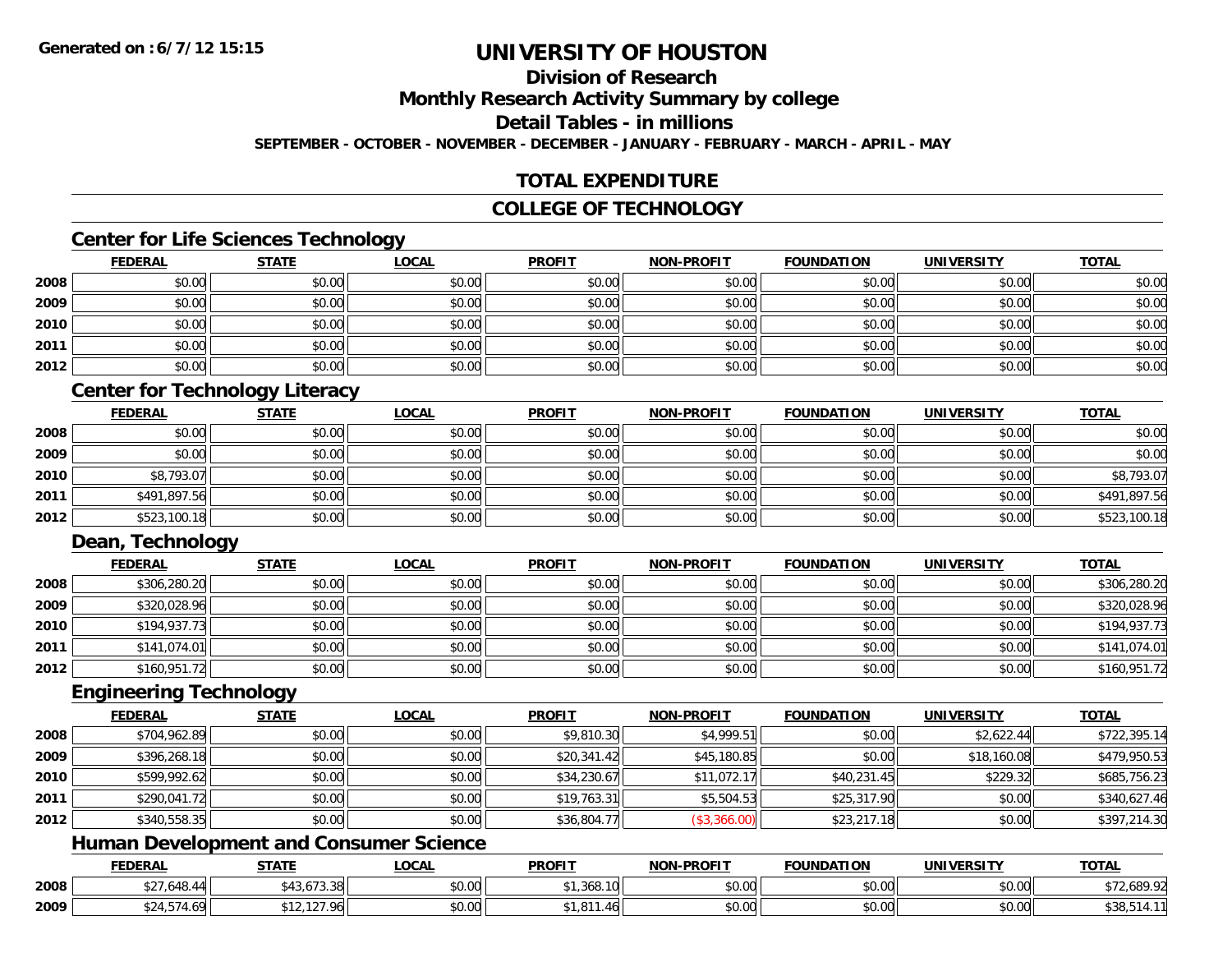### **Division of Research**

**Monthly Research Activity Summary by college**

**Detail Tables - in millions**

**SEPTEMBER - OCTOBER - NOVEMBER - DECEMBER - JANUARY - FEBRUARY - MARCH - APRIL - MAY**

### **TOTAL EXPENDITURE**

### **COLLEGE OF TECHNOLOGY**

### **Human Development and Consumer Science**

|      | <b>FEDERAL</b>        | <b>STATE</b> | LOCAL  | <b>PROFIT</b> | <b>NON-PROFIT</b> | <b>FOUNDATION</b> | UNIVERSITY | <b>TOTAL</b> |
|------|-----------------------|--------------|--------|---------------|-------------------|-------------------|------------|--------------|
| 2010 | .<br>.761<br>\$6.256. | \$0.00       | \$0.00 | \$11,823.84   | \$0.00            | \$0.00            | \$0.00     | \$18,080.60  |
| 2011 | \$952.48              | \$0.00       | \$0.00 | \$1,306.46    | \$0.00            | \$0.00l           | \$0.00     | \$2,258.94   |
| 2012 | 0.11<br>1.00<br>524   |              | \$0.00 |               | \$0.00            | \$0.00            | \$0.00     |              |

<u> 1989 - Johann Stoff, deutscher Stoffen und der Stoffen und der Stoffen und der Stoffen und der Stoffen und der</u>

### **Information & Logistics Technology**

|      | <b>FEDERAL</b> | <b>STATE</b> | <b>LOCAL</b> | <b>PROFIT</b> | <b>NON-PROFIT</b> | <b>FOUNDATION</b> | <b>UNIVERSITY</b> | <b>TOTAL</b> |
|------|----------------|--------------|--------------|---------------|-------------------|-------------------|-------------------|--------------|
| 2008 | \$63,545.06    | (\$553.35)   | \$0.00       | \$0.00        | \$0.00            | \$0.00            | \$0.00            | \$62,991.71  |
| 2009 | \$77,943.37    | \$4,042.65   | \$0.00       | \$404.00      | \$11,957.09       | \$0.00            | \$0.00            | \$94,347.10  |
| 2010 | \$24,628.48    | \$0.00       | \$0.00       | \$0.00        | \$3,109.70        | \$0.00            | \$0.00            | \$27,738.18  |
| 2011 | \$10,805.01    | \$0.00       | \$0.00       | \$0.00        | \$5,096.70        | \$0.00            | \$0.00            | \$15,901.71  |
| 2012 | \$39,671.87    | (\$7,298.05) | \$0.00       | \$0.00        | \$0.00            | \$0.00            | \$0.00            | \$32,373.82  |

### **Texas Manufacturing Assistance Center**

|       | <b>FEDERAL</b> | <b>STATE</b> | <b>LOCAL</b> | <b>PROFIT</b> | <b>NON-PROFIT</b> | <b>FOUNDATION</b> | <b>UNIVERSITY</b> | <b>TOTAL</b>   |
|-------|----------------|--------------|--------------|---------------|-------------------|-------------------|-------------------|----------------|
| 2008  | \$0.00         | \$0.00       | \$0.00       | \$0.00        | \$0.00            | \$0.00            | \$0.00            | \$0.00         |
| 2009  | \$0.00         | \$0.00       | \$0.00       | \$0.00        | \$0.00            | \$0.00            | \$0.00            | \$0.00         |
| 2010  | \$0.00         | \$0.00       | \$0.00       | \$0.00        | \$0.00            | \$0.00            | \$0.00            | \$0.00         |
| 2011  | \$0.00         | \$0.00       | \$0.00       | \$0.00        | \$0.00            | \$0.00            | \$0.00            | \$0.00         |
| 2012  | \$0.00         | \$0.00       | \$0.00       | \$0.00        | \$0.00            | \$0.00            | \$0.00            | \$0.00         |
| Total | \$4,755,154.35 | \$47,478.06  | \$0.00       | \$135,097.59  | \$83,554.54       | \$88,766.53       | \$21,011.84       | \$5,131,062.90 |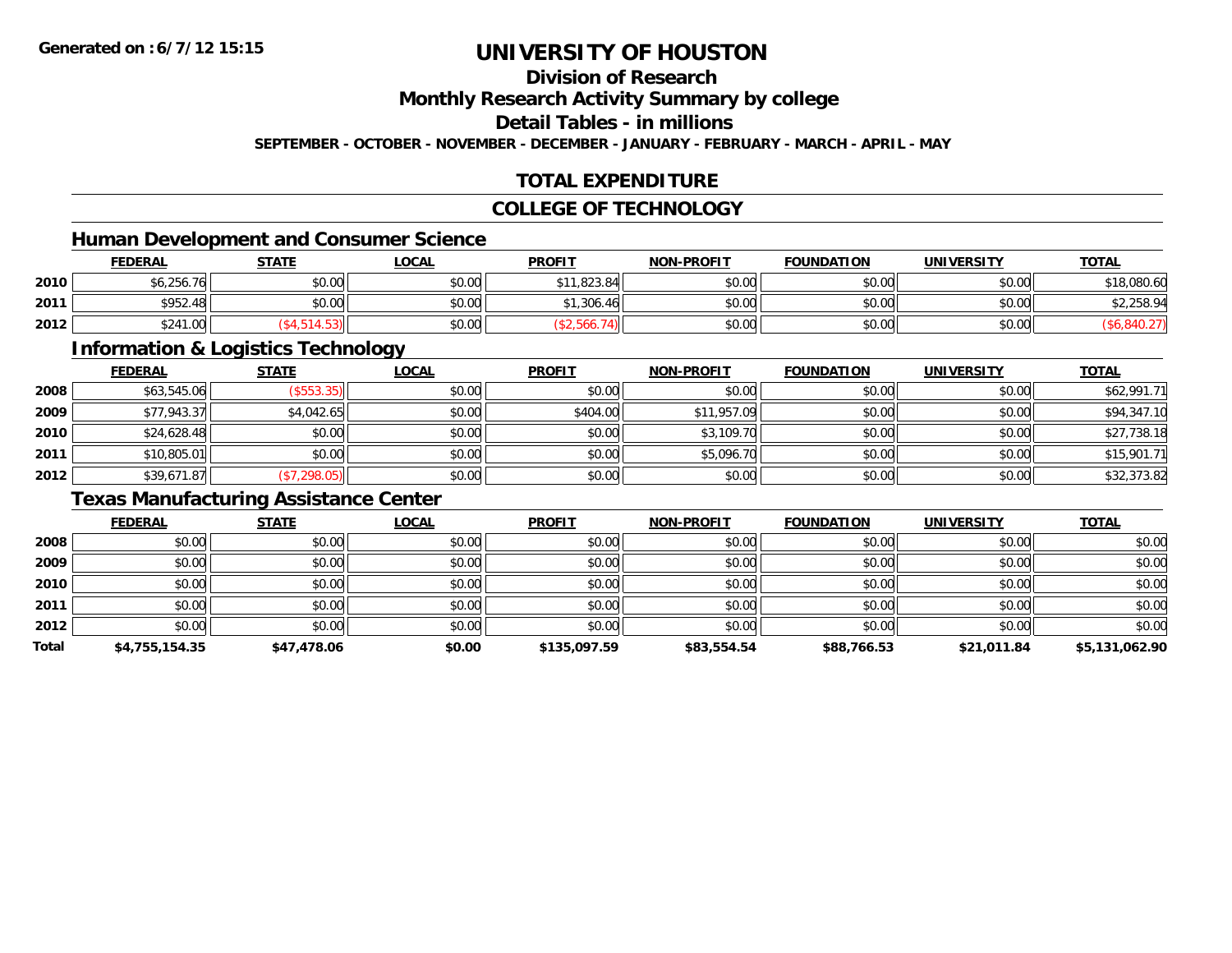### **Division of Research**

**Monthly Research Activity Summary by college**

**Detail Tables - in millions**

**SEPTEMBER - OCTOBER - NOVEMBER - DECEMBER - JANUARY - FEBRUARY - MARCH - APRIL - MAY**

### **TOTAL EXPENDITURE**

### **CULLEN COLLEGE OF ENGINEERING**

### **Biomedical Engineering**

|      | <u>FEDERAL</u> | <b>STATE</b> | <b>LOCAL</b> | <b>PROFIT</b> | <b>NON-PROFIT</b> | <b>FOUNDATION</b> | <b>UNIVERSITY</b> | <b>TOTAL</b> |
|------|----------------|--------------|--------------|---------------|-------------------|-------------------|-------------------|--------------|
| 2008 | \$86,810.04    | \$0.00       | \$0.00       | \$0.00        | \$0.00            | \$98,132.21       | \$0.00            | \$184,942.25 |
| 2009 | \$194,672.55   | \$0.00       | \$0.00       | \$0.00        | \$19,814.14       | \$3,268.70        | \$0.00            | \$217,755.39 |
| 2010 | \$235,859.04   | \$0.00       | \$0.00       | \$0.00        | \$25,449.26       | \$158.            | \$0.00            | \$261,150.19 |
| 2011 | \$180,904.71   | \$0.00       | \$0.00       | \$0.00        | \$0.00            | \$0.00            | \$0.00            | \$180,904.71 |
| 2012 | \$193,586.17   | \$0.00       | \$0.00       | \$0.00        | \$0.00            | \$0.00            | \$0.00            | \$193,586.17 |

### **Center for Innovative Grouting Materials and Tech**

|      | <b>FEDERAL</b> | <b>STATE</b>   | <u>LOCAL</u>   | <b>PROFIT</b> | <b>NON-PROFIT</b> | <b>FOUNDATION</b>     | <b>UNIVERSITY</b> | <b>TOTAL</b> |
|------|----------------|----------------|----------------|---------------|-------------------|-----------------------|-------------------|--------------|
| 2010 | 0000<br>DU.UU  | 40.00<br>JU.UU | nn na<br>ง∪.∪บ | \$0.00        | \$0.00            | \$0.00                | \$0.00            | \$0.00       |
| 2011 | \$0.00         | 40.00<br>JU.UV | \$0.00         | \$0.00        | \$0.00            | <b>AO OP</b><br>JU.UU | \$0.00            | \$0.00       |
| 2012 | \$0.00         | 40.00<br>งบ.บบ | \$0.00         | \$0.00        | \$0.00            | \$0.00                | \$0.00            | \$0.00       |

#### **Chemical Engineering**

|      | <b>FEDERAL</b> | <b>STATE</b>   | <b>LOCAL</b> | <b>PROFIT</b> | <b>NON-PROFIT</b> | <b>FOUNDATION</b> | <b>UNIVERSITY</b> | <b>TOTAL</b>   |
|------|----------------|----------------|--------------|---------------|-------------------|-------------------|-------------------|----------------|
| 2008 | \$1,287,147.29 | \$723,026.51   | \$296,278.44 | \$272,242.05  | \$40,058.46       | \$83,874.63       | \$0.00            | \$2,702,627.37 |
| 2009 | \$1,185,259.99 | \$3,658,528.66 | \$34,060.27  | \$593,445.99  | \$43,117.92       | \$100,295.58      | \$7,460.40        | \$5,622,168.81 |
| 2010 | \$2,338,865.31 | \$2,050,334.29 | \$14.115.61  | \$260,803.82  | \$0.00            | \$67,131.68       | \$81,688.81       | \$4,812,939.52 |
| 2011 | \$3,401,746.24 | \$426,842.63   | \$6,838.80   | \$510.794.95  | \$0.00            | \$74,301.59       | \$112,124.37      | \$4,532,648.58 |
| 2012 | \$3,100,708.99 | \$190,317.35   | \$6,147.44   | \$637,671.97  | \$800.00          | \$97,917.28       | \$0.02            | \$4,033,563.06 |

### **Civil Engineering**

|      | <b>FEDERAL</b> | <u>STATE</u> | <b>LOCAL</b> | <b>PROFIT</b> | <b>NON-PROFIT</b> | <b>FOUNDATION</b> | <b>UNIVERSITY</b> | <b>TOTAL</b>   |
|------|----------------|--------------|--------------|---------------|-------------------|-------------------|-------------------|----------------|
| 2008 | \$1,137,243.14 | \$238,047.28 | \$40,970.51  | \$20,284.83   | \$28,438.59       | \$5,182.53        | \$0.00            | \$1,470,166.87 |
| 2009 | \$1,124,870.79 | \$240,142.48 | \$39,678.11  | \$696.26      | \$22,897.68       | \$76,110.28       | \$0.00            | \$1,504,395.60 |
| 2010 | \$770,204.69   | \$299,141.59 | \$66,881.32  | \$48,786.77   | \$34,915.44       | \$105,614.32      | \$741.78          | \$1,326,285.90 |
| 2011 | \$971,905.22   | \$250,829.64 | \$12,323.84  | \$133,888.42  | \$51,882.91       | \$54,325.62       | \$15,995.64       | \$1,491,151.28 |
| 2012 | \$1,961,966.66 | \$316,983.50 | \$53,401.96  | \$72,510.36   | \$43,697.28       | \$27,604.45       | (\$490.00)        | \$2,475,674.20 |

### **Composites Engineering and Applications Center**

|      | <b>FEDERAL</b> | <b>STATE</b> | <u>LOCAL</u> | <b>PROFIT</b> | <b>NON-PROFIT</b> | <b>FOUNDATION</b> | <b>UNIVERSITY</b> | <b>TOTAL</b> |
|------|----------------|--------------|--------------|---------------|-------------------|-------------------|-------------------|--------------|
| 2008 | \$0.00         | \$0.00       | \$0.00       | \$0.00        | \$0.00            | \$0.00            | \$0.00            | \$0.00       |
| 2010 | \$0.00         | \$0.00       | \$0.00       | \$0.00        | \$0.00            | \$0.00            | \$0.00            | \$0.00       |
| 2011 | \$0.00         | \$0.00       | \$0.00       | \$0.00        | \$0.00            | \$0.00            | \$0.00            | \$0.00       |
| 2012 | \$0.00         | \$0.00       | \$0.00       | \$0.00        | \$0.00            | \$0.00            | \$0.00            | \$0.00       |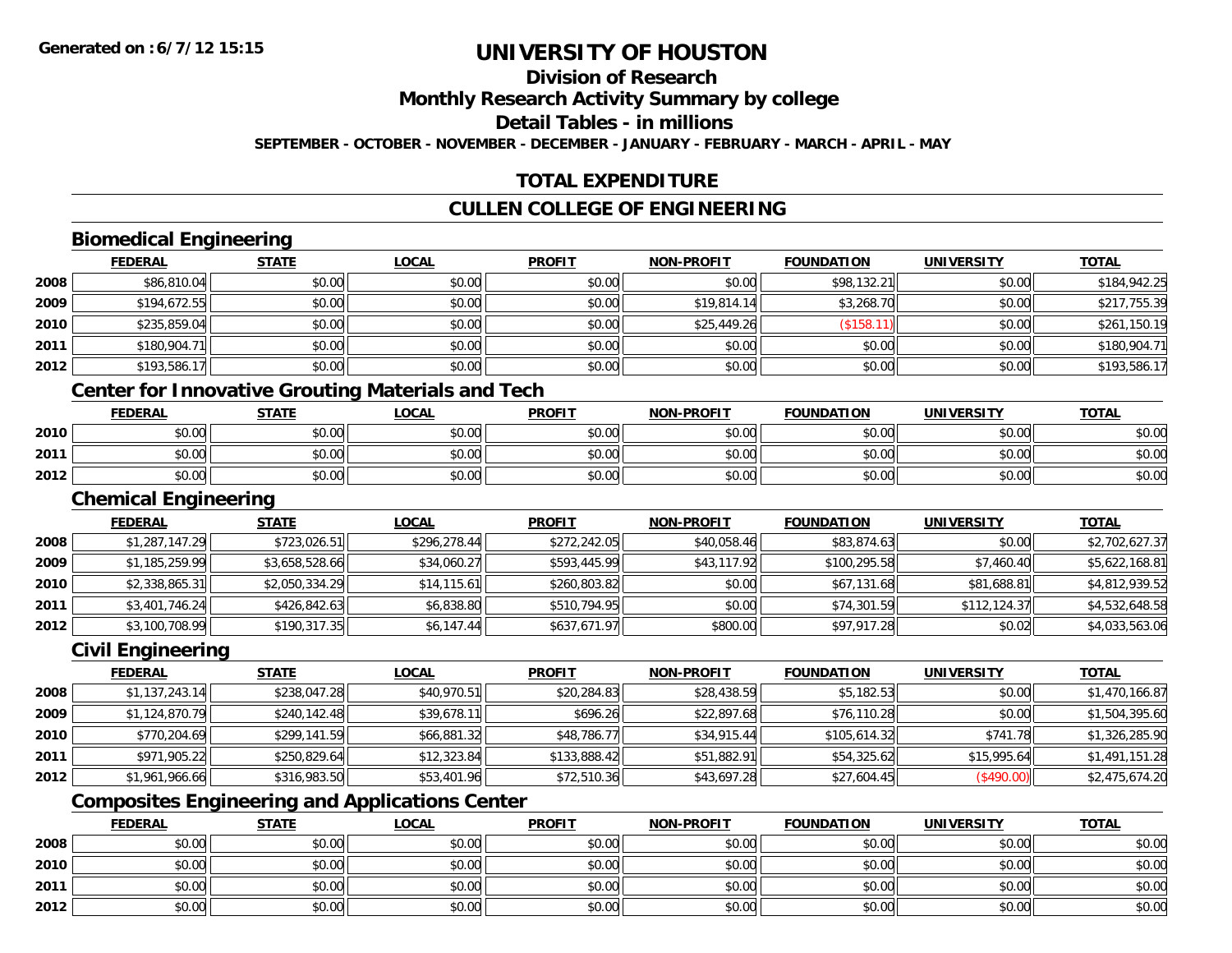### **Division of Research**

**Monthly Research Activity Summary by college**

**Detail Tables - in millions**

**SEPTEMBER - OCTOBER - NOVEMBER - DECEMBER - JANUARY - FEBRUARY - MARCH - APRIL - MAY**

### **TOTAL EXPENDITURE**

### **CULLEN COLLEGE OF ENGINEERING**

## **Dean, Engineering**

|      | <b>FEDERAL</b> | <b>STATE</b> | <u>LOCAL</u> | <b>PROFIT</b> | <b>NON-PROFIT</b> | <b>FOUNDATION</b> | <b>UNIVERSITY</b> | <u>TOTAL</u> |
|------|----------------|--------------|--------------|---------------|-------------------|-------------------|-------------------|--------------|
| 2008 | \$2,117.96     | \$4,041.18   | \$0.00       | \$0.00        | \$0.00            | \$3,805.90        | \$0.00            | \$9,965.05   |
| 2009 | \$15,392.22    | (\$48.96)    | \$0.00       | \$0.00        | \$0.00            | \$0.00            | \$0.00            | \$15,343.26  |
| 2010 | \$91,069.32    | \$0.00       | \$0.00       | \$0.00        | \$0.00            | \$0.00            | \$0.00            | \$91,069.32  |
| 2011 | \$110,762.78   | \$0.00       | \$0.00       | \$0.00        | \$0.00            | \$0.00            | \$0.00            | \$110,762.78 |
| 2012 | \$147,144.05   | \$0.00       | \$0.00       | \$0.00        | \$0.00            | \$0.00            | \$0.00            | \$147,144.05 |

### **Electrical & Computer Engineering**

|      | <b>FEDERAL</b> | <b>STATE</b> | <b>LOCAL</b> | <b>PROFIT</b> | <b>NON-PROFIT</b> | <b>FOUNDATION</b> | <b>UNIVERSITY</b> | <u>TOTAL</u>   |
|------|----------------|--------------|--------------|---------------|-------------------|-------------------|-------------------|----------------|
| 2008 | \$1,792,104.92 | \$278,207.53 | \$0.00       | \$86,444.14   | \$54,673.80       | (\$12.12)         | \$6,119.02        | \$2,217,537.29 |
| 2009 | \$1,535,441.83 | \$198,130.07 | \$0.00       | \$232,682.99  | \$258,641.54      | \$0.00            | \$56,855.47       | \$2,281,751.90 |
| 2010 | \$1,726,135.37 | \$253,443.43 | \$0.00       | \$389,348.41  | \$207,179.61      | \$0.00            | \$465.12          | \$2,576,571.94 |
| 2011 | \$2,829,770.30 | \$128,772.00 | \$0.00       | \$181,597.02  | \$64,349.70       | \$27,628.85       | \$7,366.32        | \$3,239,484.19 |
| 2012 | \$3,248,981.29 | \$68,363.04  | \$0.00       | \$448,240.78  | (\$28, 222.21)    | \$5,039.38        | \$0.21            | \$3,742,402.49 |

### **Industrial Engineering**

|      | <b>FEDERAL</b> | <b>STATE</b> | <u>LOCAL</u> | <b>PROFIT</b> | <b>NON-PROFIT</b> | <b>FOUNDATION</b> | <b>UNIVERSITY</b> | <b>TOTAL</b> |
|------|----------------|--------------|--------------|---------------|-------------------|-------------------|-------------------|--------------|
| 2008 | \$34,078.32    | \$0.00       | \$0.00       | \$0.00        | \$0.00            | \$0.00            | \$0.00            | \$34,078.32  |
| 2009 | \$122,782.25   | \$259.27     | \$0.00       | \$2,158.44    | \$0.00            | \$0.00            | \$0.00            | \$125,199.96 |
| 2010 | \$125,249.50   | \$14,555.01  | \$0.00       | \$0.00        | \$0.00            | \$0.00            | \$0.00            | \$139,804.51 |
| 2011 | \$117,161.80   | \$32,696.15  | \$57,558.71  | \$0.00        | \$0.00            | \$0.00            | \$0.00            | \$207,416.66 |
| 2012 | \$97,205.07    | \$1,287.80   | \$47,961.16  | (\$1,387.80)  | \$0.00            | \$0.00            | \$0.00            | \$145,066.23 |

#### **Mechanical Engineering**

|      | <b>FEDERAL</b> | <b>STATE</b> | <b>LOCAL</b> | <b>PROFIT</b> | <b>NON-PROFIT</b> | <b>FOUNDATION</b> | <b>UNIVERSITY</b> | <b>TOTAL</b>   |
|------|----------------|--------------|--------------|---------------|-------------------|-------------------|-------------------|----------------|
| 2008 | \$737,815.68   | \$47,480.10  | \$0.00       | \$275,647.28  | \$27,143.30       | \$0.00            | \$1,203.27        | \$1,089,289.62 |
| 2009 | \$847,705.16   | \$62,092.29  | \$0.00       | \$302,111.56  | \$68,591.47       | \$0.00            | \$32,041.73       | \$1,312,542.21 |
| 2010 | \$1,684,979.11 | \$51,672.21  | \$0.00       | \$250,412.64  | \$146,885.04      | \$0.00            | \$23,108.57       | \$2,157,057.56 |
| 2011 | \$2,501,801.72 | \$636,436.37 | \$0.00       | \$470.571.56  | \$85,528.62       | \$65,881.03       | (\$77.37)         | \$3,760,141.93 |
| 2012 | \$2,012,605.33 | \$298,178.95 | \$0.00       | \$333,099.38  | \$61,493.96       | \$98,000.46       | \$0.00            | \$2,803,378.08 |

### **National Wind Energy Center**

|      | <b>FEDERAL</b> | 27.77              | 0 <sub>n</sub><br>71<br>WU. | <b>PROFIT</b> | <b>DDOFIT</b><br><b>NON</b> | <b>FOUNDATION</b> | UNIVERSITY                    | <b>TOTAL</b>      |
|------|----------------|--------------------|-----------------------------|---------------|-----------------------------|-------------------|-------------------------------|-------------------|
| 2010 | 0 t<br>טט.     | $\sim$ 00<br>JU.UU | 0000<br>vv.vv               | 0.00<br>DU.UU | 0000<br>JU.UU               | vv.vv             | \$0.00                        | JU.UU             |
| 2011 | vv.vv          | $\sim$<br>JU.U     | $\sim$ 00<br>PO.OO          | 0.00<br>JU.UU | 0000<br>PO.OO               | JU.UU             | $n \cap \neg$<br><b>JU.UU</b> | $\cdots$<br>JU.UU |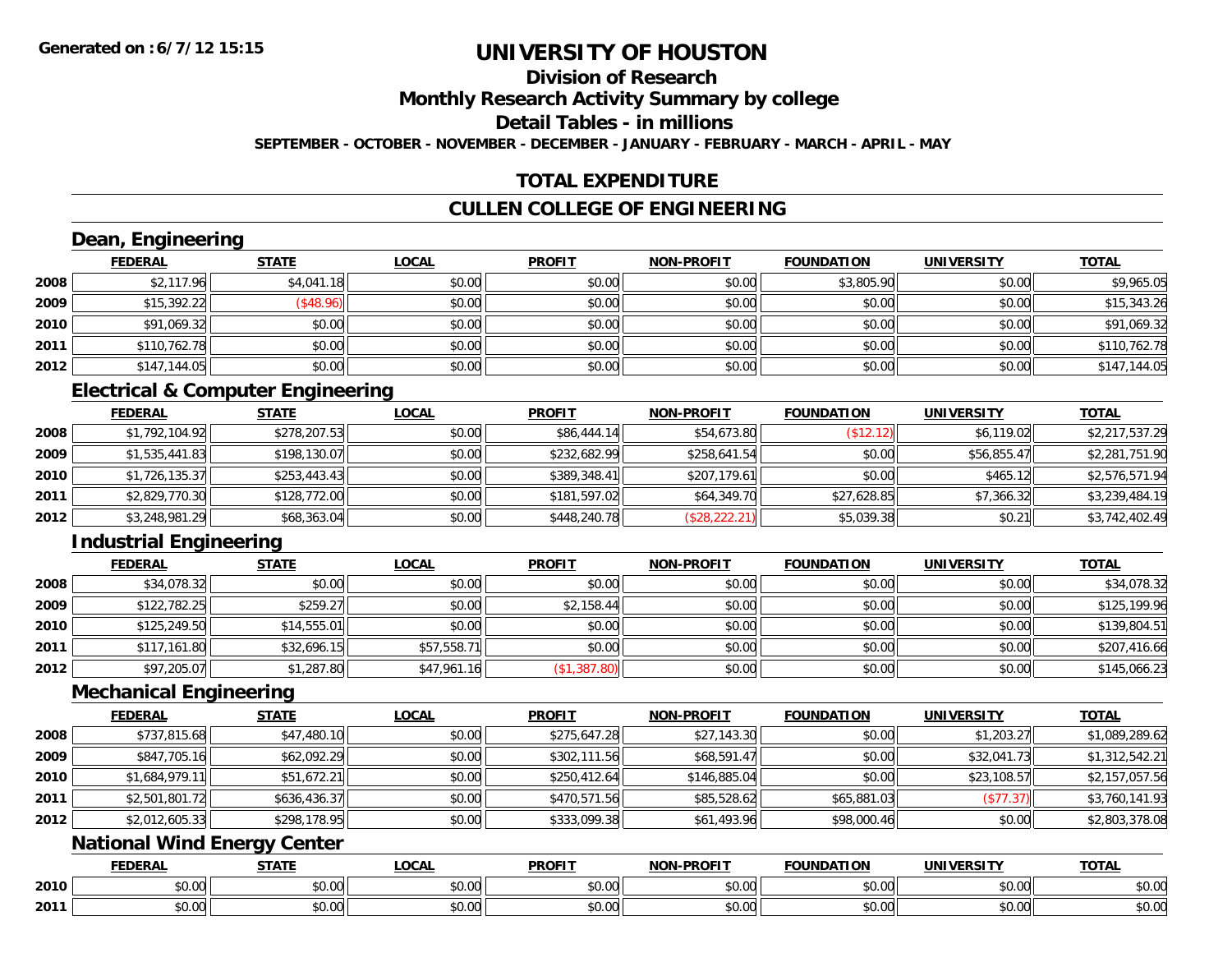**Division of Research**

**Monthly Research Activity Summary by college**

**Detail Tables - in millions**

**SEPTEMBER - OCTOBER - NOVEMBER - DECEMBER - JANUARY - FEBRUARY - MARCH - APRIL - MAY**

### **TOTAL EXPENDITURE**

### **CULLEN COLLEGE OF ENGINEERING**

### **National Wind Energy Center**

|       | <b>FEDERAL</b>                            | <b>STATE</b>    | <b>LOCAL</b> | <b>PROFIT</b>  | <b>NON-PROFIT</b> | <b>FOUNDATION</b> | <b>UNIVERSITY</b> | <b>TOTAL</b>    |
|-------|-------------------------------------------|-----------------|--------------|----------------|-------------------|-------------------|-------------------|-----------------|
| 2012  | \$0.00                                    | \$0.00          | \$0.00       | \$0.00         | \$0.00            | \$0.00            | \$0.00            | \$0.00          |
|       | <b>SW Public Safety Technology Center</b> |                 |              |                |                   |                   |                   |                 |
|       | <b>FEDERAL</b>                            | <b>STATE</b>    | <b>LOCAL</b> | <b>PROFIT</b>  | <b>NON-PROFIT</b> | <b>FOUNDATION</b> | <b>UNIVERSITY</b> | <b>TOTAL</b>    |
| 2008  | \$0.00                                    | \$0.00          | \$0.00       | \$0.00         | \$0.00            | \$0.00            | \$0.00            | \$0.00          |
| 2009  | \$0.00                                    | \$0.00          | \$0.00       | \$0.00         | \$0.00            | \$0.00            | \$0.00            | \$0.00          |
| 2010  | \$0.00                                    | \$0.00          | \$0.00       | \$0.00         | \$0.00            | \$0.00            | \$0.00            | \$0.00          |
| Total | \$37,952,054.80                           | \$10,469,760.34 | \$676,216.17 | \$5,522,051.82 | \$1,257,336.51    | \$993,944.25      | \$344,603.37      | \$57,215,967.25 |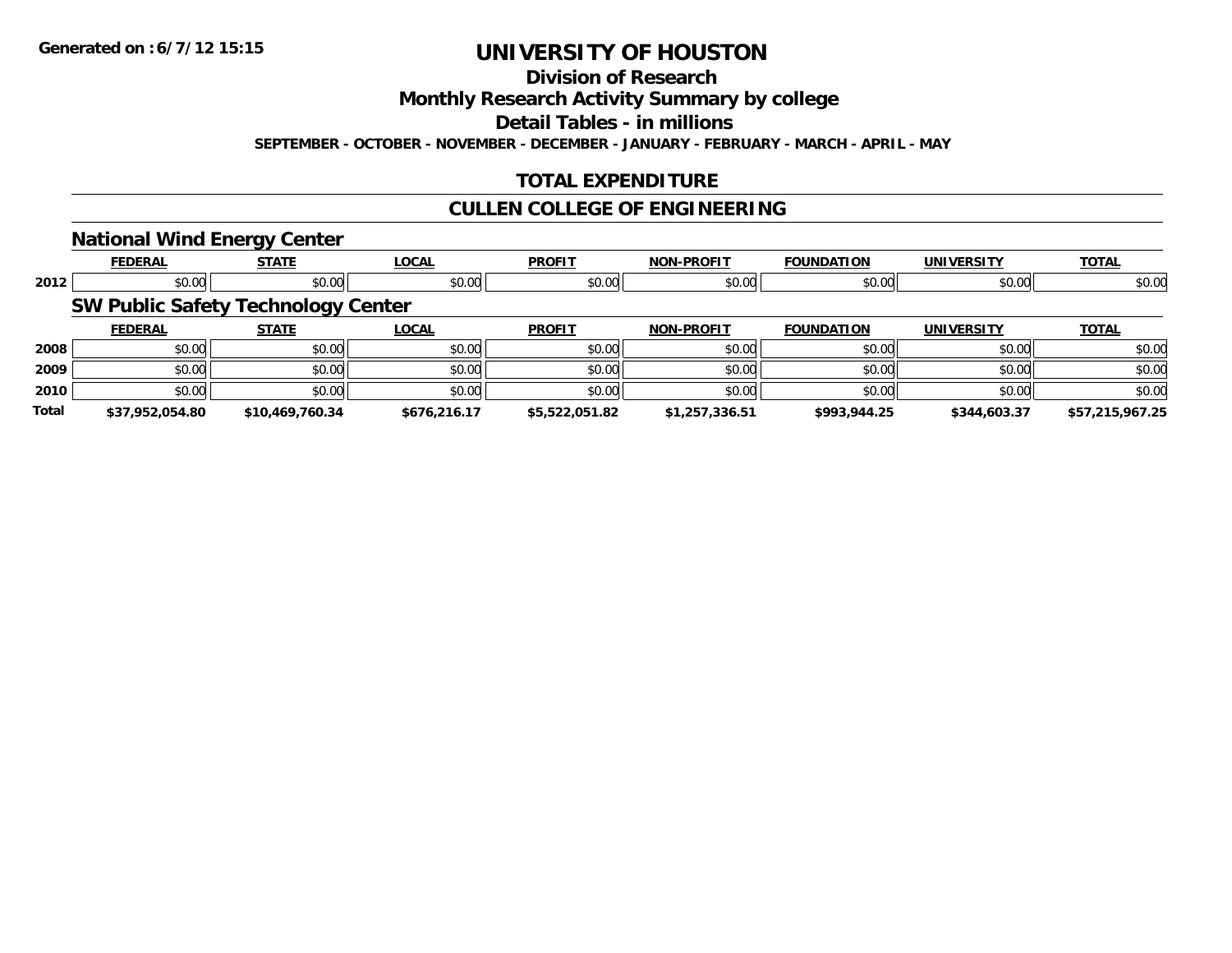### **Division of Research**

**Monthly Research Activity Summary by college**

**Detail Tables - in millions**

**SEPTEMBER - OCTOBER - NOVEMBER - DECEMBER - JANUARY - FEBRUARY - MARCH - APRIL - MAY**

### **TOTAL EXPENDITURE**

### **DIVISION OF RESEARCH**

#### **Center for Advanced Materials**

|      | <b>FEDERAL</b> | <b>STATE</b> | <b>LOCAL</b> | <b>PROFIT</b> | <b>NON-PROFIT</b> | <b>FOUNDATION</b> | <b>UNIVERSITY</b> | <b>TOTAL</b> |
|------|----------------|--------------|--------------|---------------|-------------------|-------------------|-------------------|--------------|
| 2008 | \$0.00         | \$0.00       | \$0.00       | \$0.00        | \$0.00            | \$0.00            | \$0.00            | \$0.00       |
| 2009 | \$0.00         | \$0.00       | \$0.00       | \$4,935.22    | \$0.00            | \$0.00            | \$0.00            | \$4,935.22   |
| 2010 | \$0.00         | \$0.00       | \$0.00       | \$0.00        | \$0.00            | \$0.00            | \$0.00            | \$0.00       |
| 2011 | \$0.00         | \$0.00       | \$0.00       | \$110.94)     | \$0.00            | \$0.00            | \$0.00            | (\$110.94)   |
| 2012 | \$0.00         | \$0.00       | \$0.00       | \$0.00        | \$0.00            | \$0.00            | \$0.00            | \$0.00       |

#### **Center for Biomedical & Environmental Genomics**

|      | <u>FEDERAL</u> | <b>STATE</b> | <b>LOCAL</b> | <b>PROFIT</b> | <b>NON-PROFIT</b> | <b>FOUNDATION</b> | <b>UNIVERSITY</b> | <b>TOTAL</b> |
|------|----------------|--------------|--------------|---------------|-------------------|-------------------|-------------------|--------------|
| 2008 | \$0.00         | \$0.00       | \$0.00       | \$0.00        | \$0.00            | \$0.00            | \$0.00            | \$0.00       |
| 2009 | \$0.00         | \$0.00       | \$0.00       | \$0.00        | \$0.00            | \$0.00            | \$0.00            | \$0.00       |
| 2010 | \$0.00         | \$0.00       | \$0.00       | \$0.00        | \$0.00            | \$0.00            | \$0.00            | \$0.00       |
| 2011 | \$0.00         | \$0.00       | \$0.00       | \$0.00        | \$0.00            | \$0.00            | \$0.00            | \$0.00       |
| 2012 | \$0.00         | \$0.00       | \$0.00       | \$0.00        | \$0.00            | \$0.00            | \$0.00            | \$0.00       |

## **Center for Industrial Partnerships**

|      |                             | Center for Thoustrial Partnerships |                                                          |               |                   |                   |                   |              |
|------|-----------------------------|------------------------------------|----------------------------------------------------------|---------------|-------------------|-------------------|-------------------|--------------|
|      | <b>FEDERAL</b>              | <b>STATE</b>                       | <b>LOCAL</b>                                             | <b>PROFIT</b> | <b>NON-PROFIT</b> | <b>FOUNDATION</b> | <b>UNIVERSITY</b> | <b>TOTAL</b> |
| 2009 | \$0.00                      | \$0.00                             | \$0.00                                                   | \$24,123.98   | \$0.00            | \$0.00            | \$0.00            | \$24,123.98  |
|      |                             |                                    | <b>Center for Neuromotor &amp; Biomechanics Research</b> |               |                   |                   |                   |              |
|      | <b>FEDERAL</b>              | <b>STATE</b>                       | <b>LOCAL</b>                                             | <b>PROFIT</b> | <b>NON-PROFIT</b> | <b>FOUNDATION</b> | <b>UNIVERSITY</b> | <b>TOTAL</b> |
| 2009 | \$0.00                      | \$0.00                             | \$0.00                                                   | \$0.00        | \$0.00            | \$0.00            | \$0.00            | \$0.00       |
| 2010 | \$0.00                      | \$0.00                             | \$0.00                                                   | \$0.00        | \$0.00            | \$0.00            | \$0.00            | \$0.00       |
| 2011 | \$0.00                      | \$0.00                             | \$0.00                                                   | \$0.00        | \$0.00            | \$0.00            | \$0.00            | \$0.00       |
| 2012 | \$0.00                      | \$0.00                             | \$0.00                                                   | \$0.00        | \$0.00            | \$0.00            | \$0.00            | \$0.00       |
|      | <b>Division of Research</b> |                                    |                                                          |               |                   |                   |                   |              |
|      | <b>FEDERAL</b>              | <b>STATE</b>                       | <b>LOCAL</b>                                             | <b>PROFIT</b> | <b>NON-PROFIT</b> | <b>FOUNDATION</b> | <b>UNIVERSITY</b> | <b>TOTAL</b> |
| 2009 | \$4,326.94                  | \$0.00                             | \$0.00                                                   | \$0.00        | \$0.00            | \$0.00            | \$0.00            | \$4,326.94   |
| 2010 | \$17,972.44                 | \$0.00                             | \$0.00                                                   | \$0.00        | \$0.00            | \$0.00            | \$0.00            | \$17,972.44  |
| 2011 | (\$2,395.25)                | \$10,973.19                        | \$0.00                                                   | \$0.00        | \$0.00            | \$0.00            | \$0.00            | \$8,577.94   |
| 2012 | (\$0.00)                    | \$429,857.59                       | \$0.00                                                   | \$0.00        | \$0.00            | \$0.00            | \$0.00            | \$429,857.59 |

#### **Institute for Molecular Design**

|      | ______        | -----                      | $\sim$ $\sim$ $\sim$ | <b>DDOEIT</b> | -----<br>$\sim$ |        | $T^{\sim}$ |
|------|---------------|----------------------------|----------------------|---------------|-----------------|--------|------------|
| 2012 | $\sim$<br>w.w | $\sim$ 00 $\sim$<br>,,,,,, |                      | <i>.</i>      | $\sim$          | $\sim$ | ,,,,       |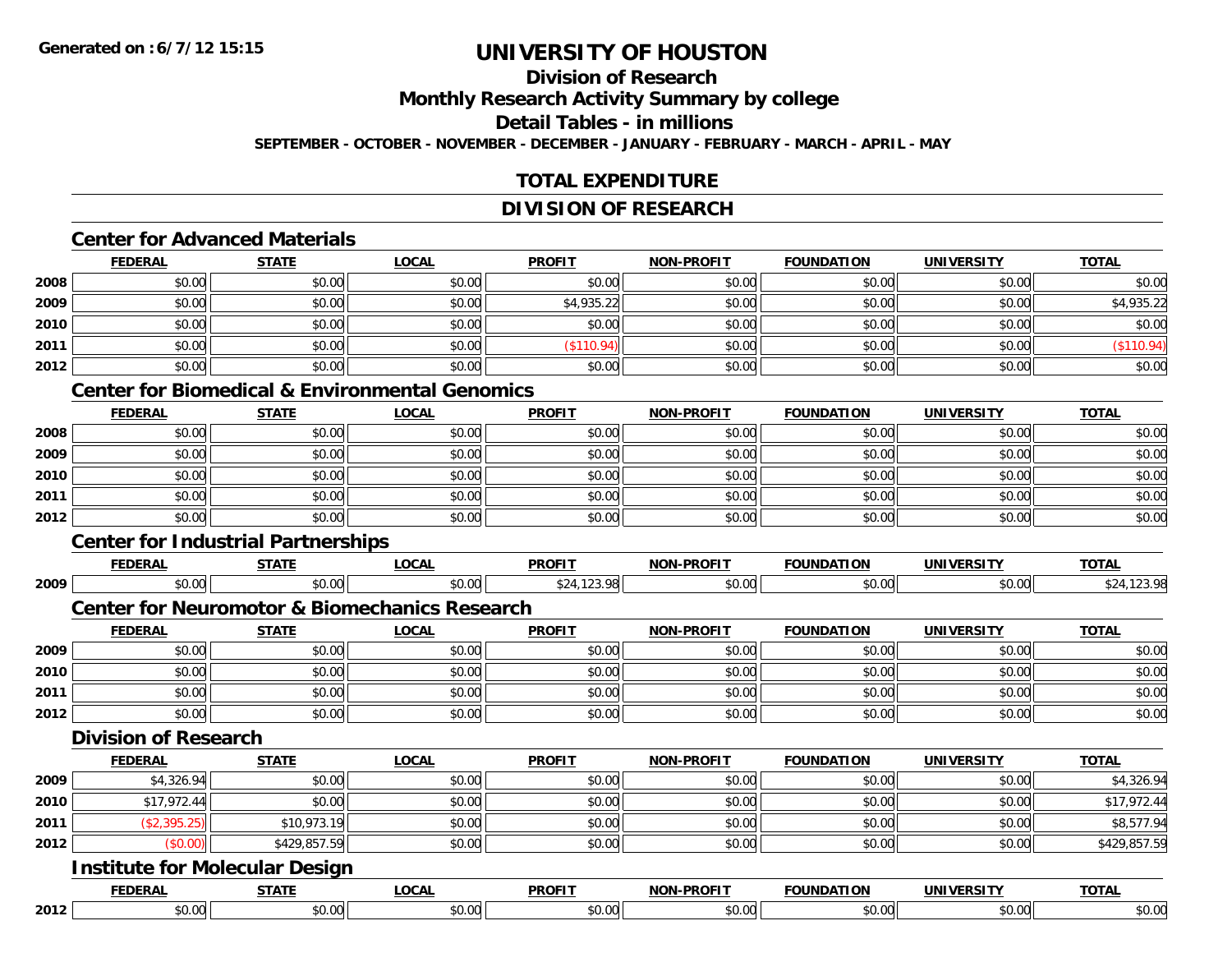### **Division of Research**

**Monthly Research Activity Summary by college**

**Detail Tables - in millions**

**SEPTEMBER - OCTOBER - NOVEMBER - DECEMBER - JANUARY - FEBRUARY - MARCH - APRIL - MAY**

### **TOTAL EXPENDITURE**

### **DIVISION OF RESEARCH**

## **Institute for Nanoenergy**

|      | <b>FEDERAL</b> | <b>STATE</b> | <u>LOCAL</u> | <b>PROFIT</b> | <b>NON-PROFIT</b> | <b>FOUNDATION</b> | <b>UNIVERSITY</b> | <b>TOTAL</b> |
|------|----------------|--------------|--------------|---------------|-------------------|-------------------|-------------------|--------------|
| 2009 | \$0.00         | \$0.00       | \$0.00       | \$0.00        | \$0.00            | \$0.00            | \$0.00            | \$0.00       |
| 2010 | \$0.00         | \$0.00       | \$0.00       | \$0.00        | \$0.00            | \$0.00            | \$0.00            | \$0.00       |
| 2011 | \$0.00         | \$0.00       | \$0.00       | \$0.00        | \$0.00            | \$0.00            | \$0.00            | \$0.00       |
| 2012 | \$0.00         | \$0.00       | \$0.00       | \$0.00        | \$0.00            | \$0.00            | \$0.00            | \$0.00       |

#### **Office of Contracts and Grants**

|      | <b>FEDERAL</b> | <b>STATE</b> | <u>LOCAL</u> | <b>PROFIT</b> | <b>NON-PROFIT</b> | <b>FOUNDATION</b> | <b>UNIVERSITY</b> | <b>TOTAL</b> |
|------|----------------|--------------|--------------|---------------|-------------------|-------------------|-------------------|--------------|
| 2008 | \$0.00         | \$0.00       | \$0.00       | \$0.00        | \$0.00            | \$0.00            | \$0.00            | \$0.00       |
| 2009 | \$0.00         | \$0.00       | \$0.00       | \$0.00        | \$0.00            | \$0.00            | \$0.00            | \$0.00       |
| 2010 | \$0.00         | \$0.00       | \$0.00       | \$0.00        | \$0.00            | \$0.00            | \$0.00            | \$0.00       |
| 2011 | \$702.69       | \$0.00       | \$0.00       | \$0.00        | \$0.00            | \$0.00            | \$0.00            | \$702.69     |
| 2012 | \$0.00         | \$0.00       | \$0.00       | \$0.00        | \$0.00            | \$0.00            | \$0.00            | \$0.00       |

#### **Research Financial Services**

|      | <b>FEDERAL</b> | <b>STATE</b> | <b>LOCAL</b> | <b>PROFIT</b> | <b>NON-PROFIT</b> | <b>FOUNDATION</b> | <b>UNIVERSITY</b> | <b>TOTAL</b> |
|------|----------------|--------------|--------------|---------------|-------------------|-------------------|-------------------|--------------|
| 2008 | \$0.00         | \$0.00       | \$0.00       | \$0.00        | \$0.00            | \$0.00            | \$0.00            | \$0.00       |
| 2009 | \$0.00         | \$0.00       | \$0.00       | \$0.00        | \$0.00            | \$0.00            | \$0.00            | \$0.00       |
| 2010 | \$0.00         | \$0.00       | \$0.00       | \$0.00        | \$0.00            | \$0.00            | \$0.00            | \$0.00       |
| 2011 | \$0.00         | \$0.00       | \$0.00       | \$0.00        | \$0.00            | \$0.00            | \$0.00            | \$0.00       |
| 2012 | \$0.00         | \$0.00       | \$0.00       | \$0.00        | \$0.00            | \$0.00            | \$0.00            | \$0.00       |

### **Research Information Center**

|      | <b>FEDERAI</b> | -----             | .001<br>uuni | <b>PROFIT</b> | <b>DDAEIT</b><br><b>NION</b><br>- II | <b>INDATION</b><br>ωr | $\cdots$<br>JN | $T^{\sim}$ |
|------|----------------|-------------------|--------------|---------------|--------------------------------------|-----------------------|----------------|------------|
| 2008 | ტი იი          | $\sim$            | ົດ           | $\sim$ 00     | $\sim$ $\sim$                        | ሶስ ሰሰ                 | 0.00           | $\sim$ 0.0 |
|      | PU.UU          | $\cdot\cdot\cdot$ | ט.ט          | ,,,,,,        | v.vv                                 | DU.UU                 | DU.UU          | JU.UU      |

#### **TcSAM**

|      | <b>FEDERAL</b> | <b>STATE</b> | <u>LOCAL</u> | <b>PROFIT</b> | <b>NON-PROFIT</b> | <b>FOUNDATION</b> | <b>UNIVERSITY</b> | <b>TOTAL</b> |
|------|----------------|--------------|--------------|---------------|-------------------|-------------------|-------------------|--------------|
| 2008 | \$0.00         | \$0.00       | \$0.00       | \$0.00        | \$0.00            | \$0.00            | \$0.00            | \$0.00       |
| 2009 | \$0.00         | \$0.00       | \$0.00       | \$0.00        | \$0.00            | \$0.00            | \$0.00            | \$0.00       |
| 2010 | \$0.00         | \$0.00       | \$0.00       | \$0.00        | \$0.00            | \$0.00            | \$0.00            | \$0.00       |
| 2011 | \$0.00         | \$0.00       | \$0.00       | \$0.00        | \$0.00            | \$0.00            | \$0.00            | \$0.00       |
| 2012 | \$0.00         | \$0.00       | \$0.00       | \$0.00        | \$0.00            | \$0.00            | \$0.00            | \$0.00       |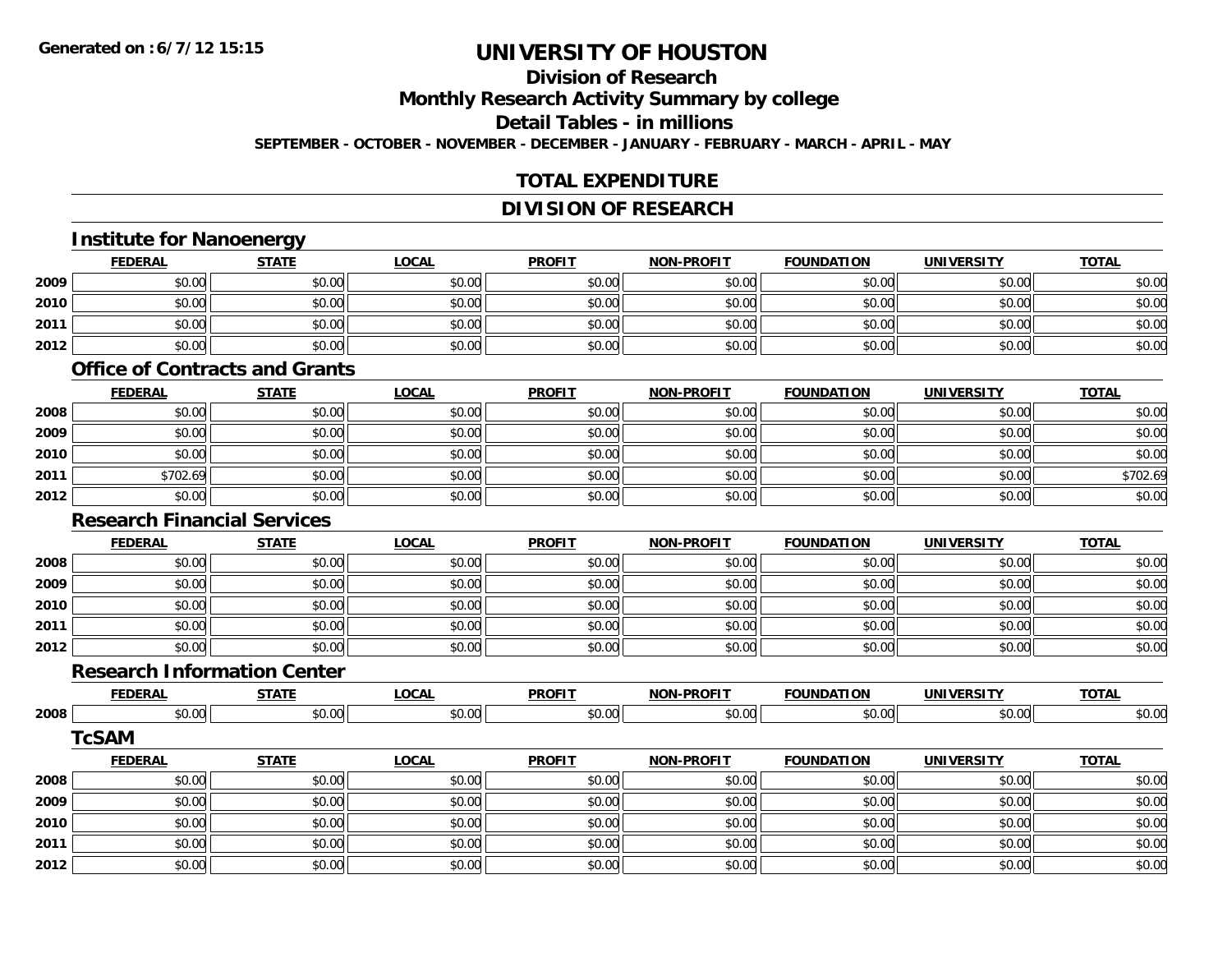## **Division of Research**

**Monthly Research Activity Summary by college**

**Detail Tables - in millions**

**SEPTEMBER - OCTOBER - NOVEMBER - DECEMBER - JANUARY - FEBRUARY - MARCH - APRIL - MAY**

### **TOTAL EXPENDITURE**

### **DIVISION OF RESEARCH**

|      | TcSUH          |                                          |              |               |                   |                   |                   |              |
|------|----------------|------------------------------------------|--------------|---------------|-------------------|-------------------|-------------------|--------------|
|      | <b>FEDERAL</b> | <b>STATE</b>                             | <b>LOCAL</b> | <b>PROFIT</b> | <b>NON-PROFIT</b> | <b>FOUNDATION</b> | <b>UNIVERSITY</b> | <b>TOTAL</b> |
| 2008 | \$52,697.86    | \$0.00                                   | \$0.00       | (\$554.47)    | \$0.00            | \$66,271.20       | \$0.00            | \$118,414.59 |
| 2009 | \$77,014.22    | \$0.00                                   | \$0.00       | \$14,318.83   | \$30,713.79       | \$1,957.79        | \$0.00            | \$124,004.62 |
| 2010 | \$51,798.98    | \$0.00                                   | \$0.00       | \$50,230.20   | \$0.00            | \$0.00            | \$0.00            | \$102,029.18 |
| 2011 | \$116,260.35   | \$14,051.74                              | \$0.00       | \$67,386.12   | \$0.00            | \$0.00            | \$0.00            | \$197,698.20 |
| 2012 | \$219,500.13   | \$54,505.55                              | \$0.00       | \$72,674.77   | \$0.00            | \$0.00            | \$0.00            | \$346,680.45 |
|      |                | <b>Texas Learning/Computation Center</b> |              |               |                   |                   |                   |              |
|      | <b>FEDERAL</b> | <b>STATE</b>                             | <b>LOCAL</b> | <b>PROFIT</b> | <b>NON-PROFIT</b> | <b>FOUNDATION</b> | <b>UNIVERSITY</b> | <b>TOTAL</b> |
| 2008 | \$0.00         | \$0.00                                   | \$0.00       | \$0.00        | \$0.00            | \$0.00            | \$0.00            | \$0.00       |
| 2009 | \$0.00         | \$0.00                                   | \$0.00       | \$0.00        | \$0.00            | \$0.00            | \$0.00            | \$0.00       |
| 2010 | \$0.00         | \$0.00                                   | \$0.00       | \$0.00        | \$0.00            | \$0.00            | \$0.00            | \$0.00       |
| 2011 | \$0.00         | \$0.00                                   | \$0.00       | \$0.00        | \$0.00            | \$0.00            | \$0.00            | \$0.00       |
| 2012 | \$0.00         | \$0.00                                   | \$0.00       | \$0.00        | \$0.00            | \$0.00            | \$0.00            | \$0.00       |
|      |                | <b>Texas Obesity Research Center</b>     |              |               |                   |                   |                   |              |
|      | <b>FEDERAL</b> | <b>STATE</b>                             | <b>LOCAL</b> | <b>PROFIT</b> | <b>NON-PROFIT</b> | <b>FOUNDATION</b> | <b>UNIVERSITY</b> | <b>TOTAL</b> |
| 2010 | \$0.00         | \$0.00                                   | \$0.00       | \$0.00        | \$0.00            | \$0.00            | \$0.00            | \$0.00       |
| 2011 | \$0.00         | \$0.00                                   | \$0.00       | \$0.00        | \$0.00            | \$0.00            | \$0.00            | \$0.00       |
| 2012 | \$0.00         | \$0.00                                   | \$0.00       | \$0.00        | \$0.00            | \$0.00            | \$0.00            | \$0.00       |
|      | <b>TIMES</b>   |                                          |              |               |                   |                   |                   |              |
|      | <b>FEDERAL</b> | <b>STATE</b>                             | LOCAL        | <b>PROFIT</b> | <b>NON-PROFIT</b> | <b>FOUNDATION</b> | <b>UNIVERSITY</b> | <b>TOTAL</b> |

|       | 1 LVLNAL       | 3171L        | $L$ vval | <u>ENVLLI</u> | <b>IVOIV-FROITI</b> | ייטו ואשטיו | <b>UNIVLRJIII</b> | 1017L          |
|-------|----------------|--------------|----------|---------------|---------------------|-------------|-------------------|----------------|
| 2008  | \$0.00         | \$0.00       | \$0.00   | \$0.00        | \$0.00              | \$0.00      | \$0.00            | \$0.00         |
| 2009  | (\$198.99)     | \$0.00       | \$0.00   | \$0.00        | \$0.00              | \$0.00      | \$31,818.94       | \$31,619.95    |
| 2010  | \$71,101.52    | \$0.00       | \$0.00   | \$0.00        | \$0.00              | \$0.00      | (\$530.24)        | \$70,571.28    |
| 2011  | \$125,049.49   | \$0.00       | \$0.00   | \$0.00        | \$0.00              | \$0.00      | \$0.00            | \$125,049.49   |
| 2012  | \$387,710.43   | \$0.00       | \$0.00   | \$0.00        | \$0.00              | \$0.00      | \$0.00            | \$387,710.43   |
| Total | \$1,121,540.80 | \$509,388.06 | \$0.00   | \$233,003.71  | \$30,713.79         | \$68,228.99 | \$31,288.70       | \$1,994,164.06 |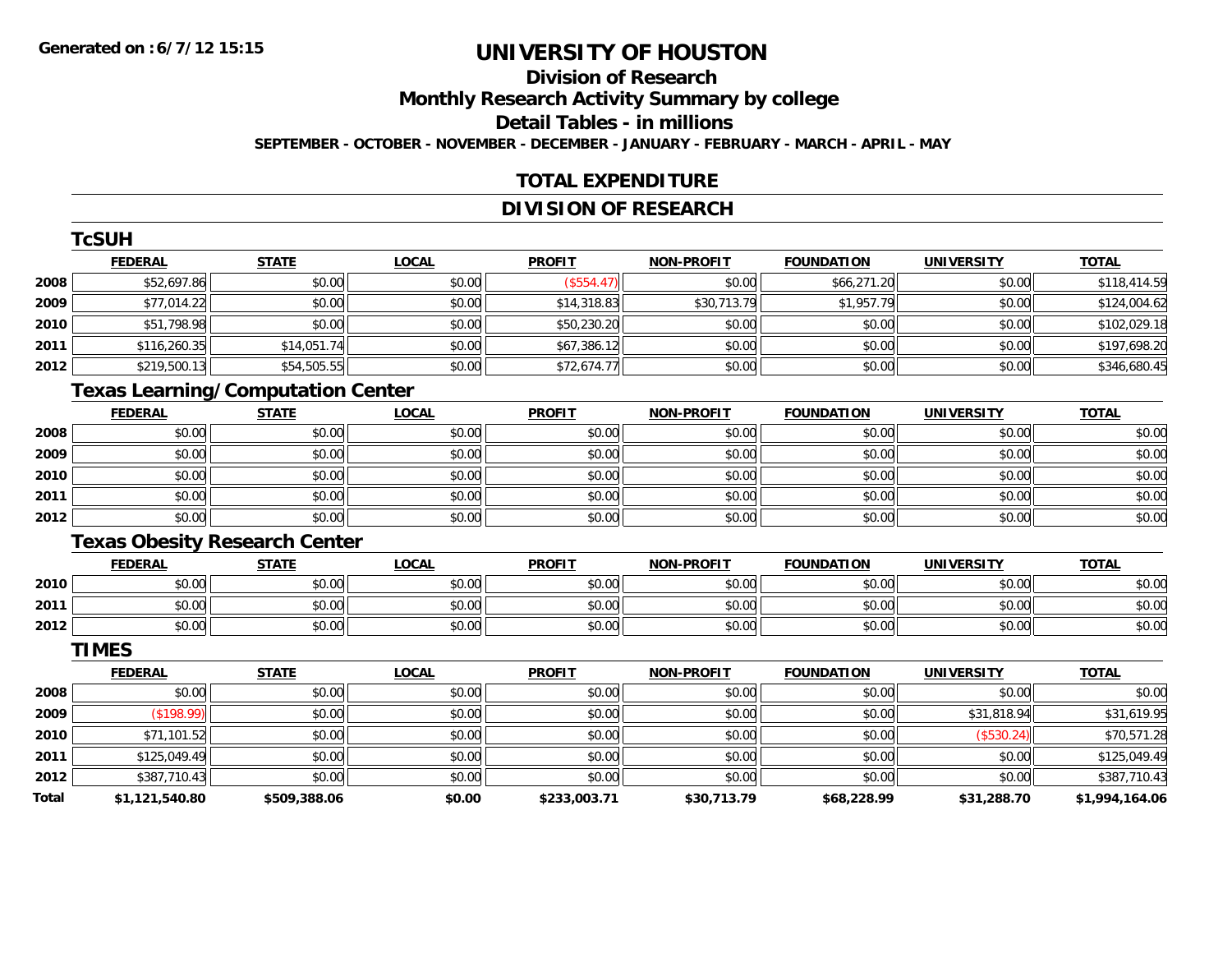**Division of Research**

**Monthly Research Activity Summary by college**

**Detail Tables - in millions**

**SEPTEMBER - OCTOBER - NOVEMBER - DECEMBER - JANUARY - FEBRUARY - MARCH - APRIL - MAY**

### **TOTAL EXPENDITURE**

### **GRADUATE COLLEGE OF SOCIAL WORK**

### **Child & Family for Innovative Research**

|      | <b>FEDERAL</b> | <b>STATE</b>                                                                                                    | <b>LOCAL</b> | <b>PROFIT</b> | NON-PROFIT | <b>FOUNDATION</b> | <b>UNIVERSITY</b> | <b>TOTAL</b> |
|------|----------------|-----------------------------------------------------------------------------------------------------------------|--------------|---------------|------------|-------------------|-------------------|--------------|
| 2009 | \$0.00         | \$0.00                                                                                                          | \$0.00       | \$0.00        | \$0.00     | \$0.00            | \$0.00            | \$0.00       |
| 2010 | \$0.00         | \$0.00                                                                                                          | \$0.00       | \$0.00        | \$0.00     | \$0.00            | \$0.00            | \$0.00       |
| 2011 | \$0.00         | \$0.00                                                                                                          | \$0.00       | \$0.00        | \$0.00     | \$0.00            | \$0.00            | \$0.00       |
| 2012 | \$0.00         | \$0.00                                                                                                          | \$0.00       | \$0.00        | \$0.00     | \$0.00            | \$0.00            | \$0.00       |
|      |                | the contract of the contract of the contract of the contract of the contract of the contract of the contract of |              |               |            |                   |                   |              |

#### **Community Projects - Social Work**

|      | <b>FEDERAL</b> | <b>STATE</b> | <b>LOCAL</b> | <b>PROFIT</b> | <b>NON-PROFIT</b> | <b>FOUNDATION</b> | <b>UNIVERSITY</b> | <b>TOTAL</b> |
|------|----------------|--------------|--------------|---------------|-------------------|-------------------|-------------------|--------------|
| 2008 | \$157,827.73   | \$0.00       | \$0.00       | \$0.00        | \$5,629.21        | \$0.00            | \$0.00            | \$163,456.94 |
| 2009 | \$78,862.01    | \$0.00       | \$0.00       | \$0.00        | \$528.41          | \$0.00            | \$0.00            | \$79,390.42  |
| 2010 | \$0.00         | \$0.00       | \$0.00       | \$0.00        | \$0.00            | \$0.00            | \$0.00            | \$0.00       |
| 2011 | \$0.00         | (\$2,280.14) | \$0.00       | \$0.00        | (\$440.00)        | \$12.48           | \$0.00            | (\$2,732.62) |
| 2012 | \$1,892.93     | \$0.00       | \$0.00       | \$0.00        | \$0.00            | \$0.00            | \$0.00            | \$1,892.93   |

#### **Dean, Social Work**

|      | <b>FEDERAL</b> | <b>STATE</b> | <b>LOCAL</b> | <b>PROFIT</b> | <b>NON-PROFIT</b> | <b>FOUNDATION</b> | <b>UNIVERSITY</b> | <b>TOTAL</b>   |
|------|----------------|--------------|--------------|---------------|-------------------|-------------------|-------------------|----------------|
| 2008 | \$1,149,144.32 | \$543,134.52 | \$0.00       | \$0.00        | \$70,413.12       | \$0.00            | \$0.00            | \$1,762,691.96 |
| 2009 | \$1,204,687.56 | \$868,684.56 | \$0.00       | \$0.00        | \$50,244.89       | \$0.00            | \$0.00            | \$2,123,617.01 |
| 2010 | \$1,821,385.70 | \$510,858.38 | \$0.00       | \$0.00        | \$13,431.64       | \$1,206.61        | \$0.00            | \$2,346,882.33 |
| 2011 | \$1,715,933.26 | \$13,795.99  | \$0.00       | \$0.00        | (\$167.62)        | \$34,264.13       | \$0.00            | \$1,763,825.75 |
| 2012 | \$1,075,167.81 | (\$107.66)   | \$0.00       | \$35,136.00   | \$0.00            | \$40,477.23       | \$2,109.33        | \$1,152,782.71 |

### **Drug and Social Policy Research**

|      | <b>FEDERAL</b> | <b>STATE</b> | <b>LOCAL</b> | <b>PROFIT</b> | <b>NON-PROFIT</b> | <b>FOUNDATION</b> | <b>UNIVERSITY</b> | <b>TOTAL</b> |
|------|----------------|--------------|--------------|---------------|-------------------|-------------------|-------------------|--------------|
| 2008 | \$0.00         | \$0.00       | \$0.00       | \$0.00        | \$0.00            | \$0.00            | \$0.00            | \$0.00       |
| 2009 | \$0.00         | \$0.00       | \$0.00       | \$0.00        | \$0.00            | \$0.00            | \$0.00            | \$0.00       |
| 2010 | \$0.00         | \$0.00       | \$0.00       | \$0.00        | \$0.00            | \$0.00            | \$0.00            | \$0.00       |
| 2011 | \$0.00         | \$0.00       | \$0.00       | \$0.00        | \$0.00            | \$0.00            | \$0.00            | \$0.00       |
| 2012 | \$0.00         | \$0.00       | \$0.00       | \$0.00        | \$0.00            | \$0.00            | \$0.00            | \$0.00       |

### **Office for Drug SPR**

|      | <b>FEDERAL</b>     | <b>STATE</b> | <u>LOCAL</u>  | <b>PROFIT</b> | <b>I-PROFIT</b><br>NON- | <b>FOUNDATION</b> | <b>UNIVERSITY</b> | <b>TOTAL</b> |
|------|--------------------|--------------|---------------|---------------|-------------------------|-------------------|-------------------|--------------|
| 2008 | <b>00</b><br>JU.UU | \$0.00       | \$0.00        | \$0.00        | \$0.00                  | \$0.00            | \$0.00            | \$0.00       |
| 2009 | ሶስ ሰሰ<br>PU.UU     | \$0.00       | 0.00<br>ง∪.∪บ | \$0.00        | \$0.00                  | \$0.00            | \$0.00            | \$0.00       |
| 2010 | 0000<br>JU.UU      | \$0.00       | \$0.00        | \$0.00        | \$0.00                  | \$0.00            | \$0.00            | \$0.00       |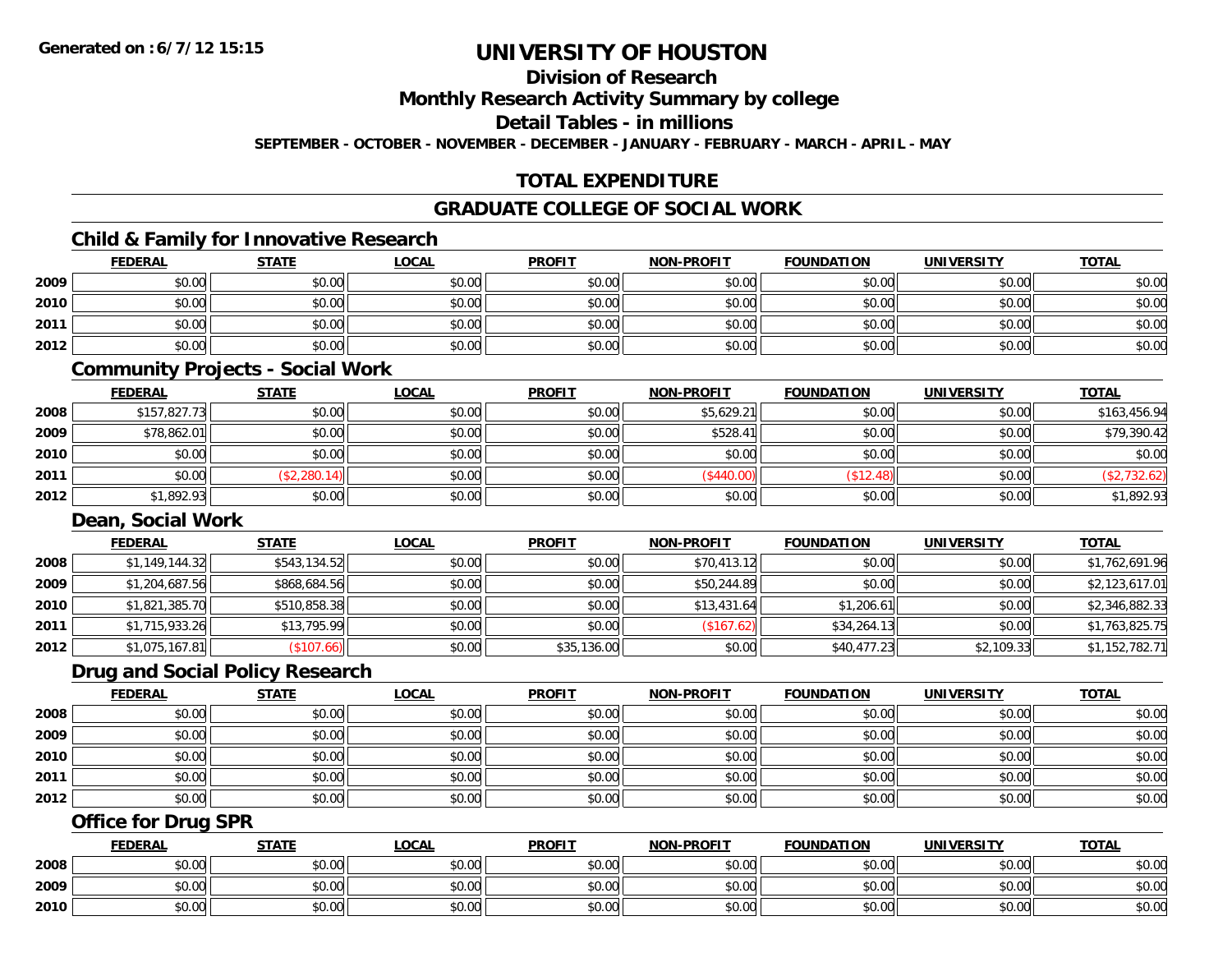**Division of Research**

**Monthly Research Activity Summary by college**

**Detail Tables - in millions**

**SEPTEMBER - OCTOBER - NOVEMBER - DECEMBER - JANUARY - FEBRUARY - MARCH - APRIL - MAY**

### **TOTAL EXPENDITURE**

### **GRADUATE COLLEGE OF SOCIAL WORK**

### **Office for Drug SPR**

|              | <b>FEDERAL</b> | <b>STATE</b>   | LOCAL  | <b>PROFIT</b> | <b>NON-PROFIT</b> | <b>FOUNDATION</b> | UNIVERSITY | <b>TOTAL</b>   |
|--------------|----------------|----------------|--------|---------------|-------------------|-------------------|------------|----------------|
| 2011         | \$0.00         | \$0.00         | \$0.00 | \$0.00        | \$0.00            | \$0.00            | \$0.00     | \$0.00         |
| 2012         | \$0.00         | \$0.00         | \$0.00 | \$0.00        | \$0.00            | \$0.00            | \$0.00     | \$0.00         |
| <b>Total</b> | \$7,204,901.31 | \$1,934,085.65 | \$0.00 | \$35,136.00   | \$139,639.65      | \$75,935.49       | \$2,109.33 | \$9,391,807.43 |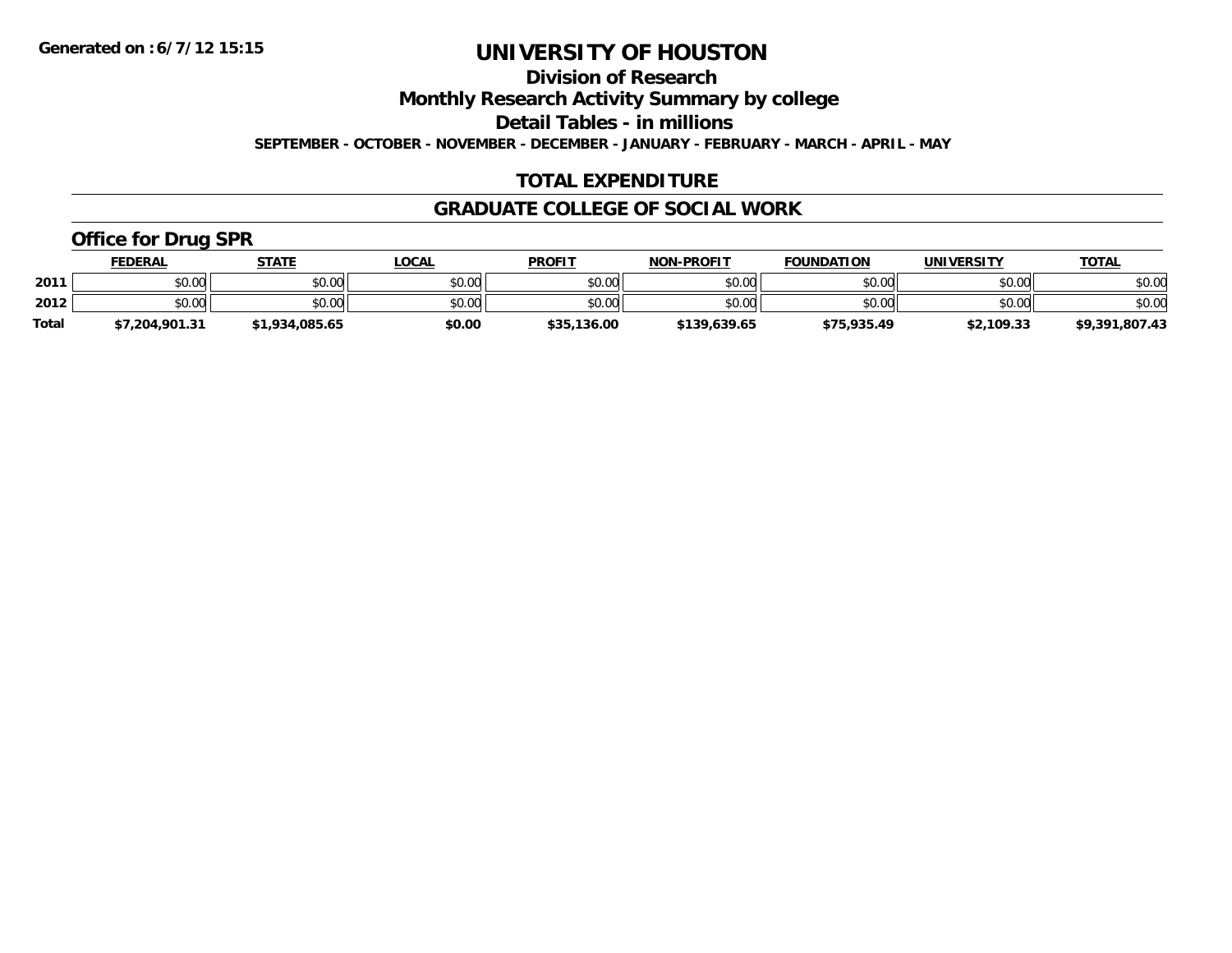#### **Division of Research**

**Monthly Research Activity Summary by college**

**Detail Tables - in millions**

**SEPTEMBER - OCTOBER - NOVEMBER - DECEMBER - JANUARY - FEBRUARY - MARCH - APRIL - MAY**

### **TOTAL EXPENDITURE**

### **HILTON COLLEGE OF HOTEL AND RESTAURANT MANAGEMENT**

### **Hotel and Restaurant Management**

|       | <b>FEDERAL</b> | <b>STATE</b> | <u>LOCAL</u> | <b>PROFIT</b> | <b>NON-PROFIT</b> | <b>FOUNDATION</b> | <b>UNIVERSITY</b> | <b>TOTAL</b> |
|-------|----------------|--------------|--------------|---------------|-------------------|-------------------|-------------------|--------------|
| 2008  | \$0.00         | \$3,865.31   | \$0.00       | \$0.00        | \$0.00            | \$0.00            | \$0.00            | \$3,865.31   |
| 2009  | \$0.00         | \$0.00       | \$0.00       | \$1,730.27    | \$0.00            | \$0.00            | \$0.00            | \$1,730.27   |
| 2010  | \$0.00         | \$0.00       | \$0.00       | \$0.00        | \$20,069.15       | \$0.00            | \$0.00            | \$20,069.15  |
| 2011  | \$26,998.38    | \$0.00       | \$0.00       | \$0.00        | \$3,590.07        | \$0.00            | \$0.00            | \$30,588.45  |
| 2012  | \$19,352.85    | \$54,543.82  | \$0.00       | \$25.76       | $$8,813.27$       | \$0.00            | \$0.00            | \$82,735.70  |
| Total | \$46,351.23    | \$58,409.13  | \$0.00       | \$1,756.03    | \$32,472.49       | \$0.00            | \$0.00            | \$138,988.88 |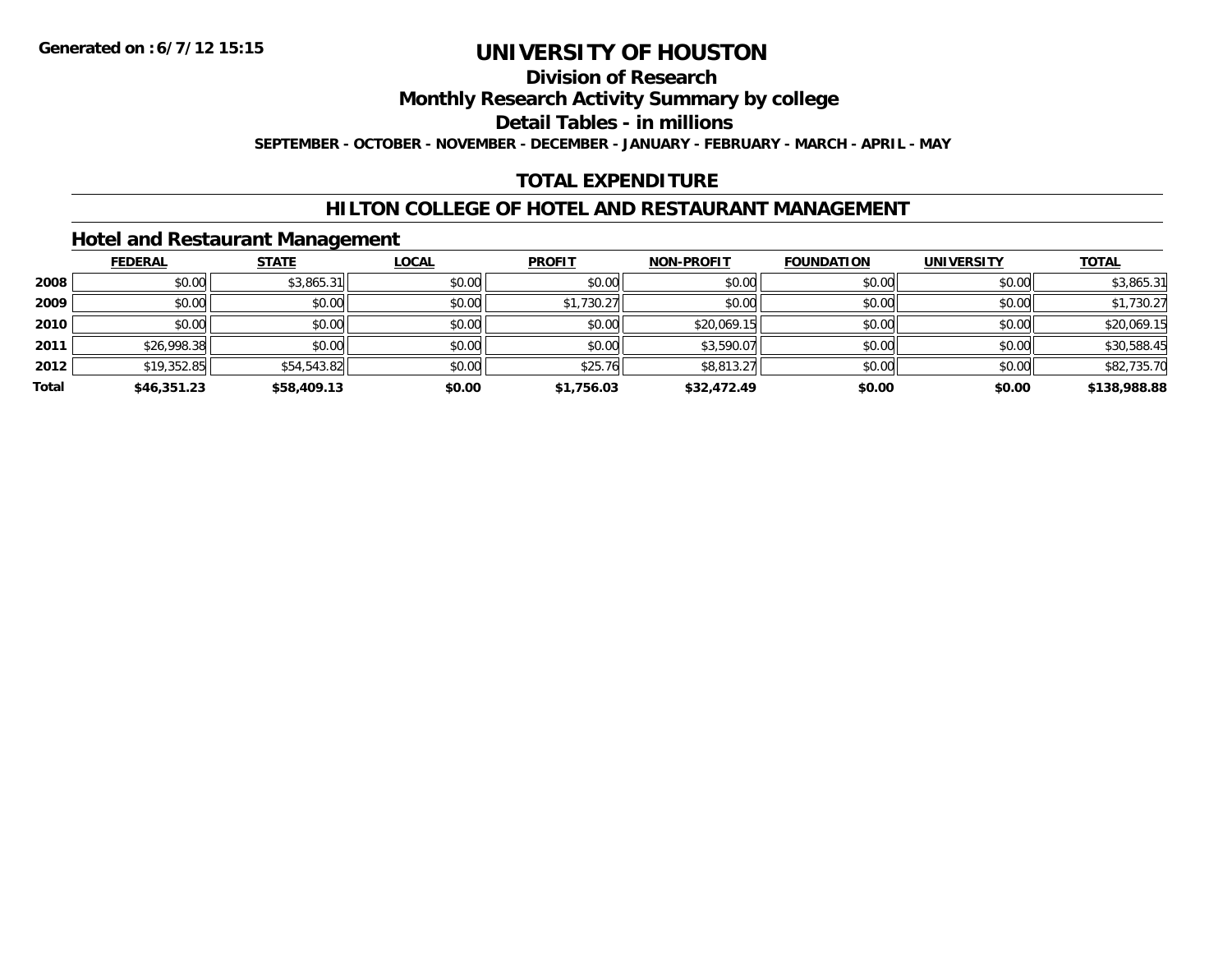### **Division of ResearchMonthly Research Activity Summary by college Detail Tables - in millions SEPTEMBER - OCTOBER - NOVEMBER - DECEMBER - JANUARY - FEBRUARY - MARCH - APRIL - MAY**

### **TOTAL EXPENDITURE**

#### **HONORS COLLEGE**

#### **Houston Teachers Institute**

|       | <u>FEDERAL</u> | <b>STATE</b> | <b>LOCAL</b> | <b>PROFIT</b> | <b>NON-PROFIT</b> | <b>FOUNDATION</b> | <b>UNIVERSITY</b> | <b>TOTAL</b> |
|-------|----------------|--------------|--------------|---------------|-------------------|-------------------|-------------------|--------------|
| 2009  | \$5,731.56     | \$0.00       | \$0.00       | \$0.00        | \$0.00            | \$0.00            | \$0.00            | \$5,731.56   |
| 2010  | \$42,389.82    | \$0.00       | \$0.00       | \$0.00        | \$0.00            | \$0.00            | \$0.00            | \$42,389.82  |
| 2011  | \$7,305.37     | \$0.00       | \$0.00       | \$0.00        | \$0.00            | \$0.00            | \$0.00            | \$7,305.37   |
| 2012  | \$15,207.94    | \$0.00       | \$0.00       | \$0.00        | \$15,146.26       | \$0.00            | \$0.00            | \$30,354.20  |
| Total | \$70,634.69    | \$0.00       | \$0.00       | \$0.00        | \$15,146.26       | \$0.00            | \$0.00            | \$85,780.95  |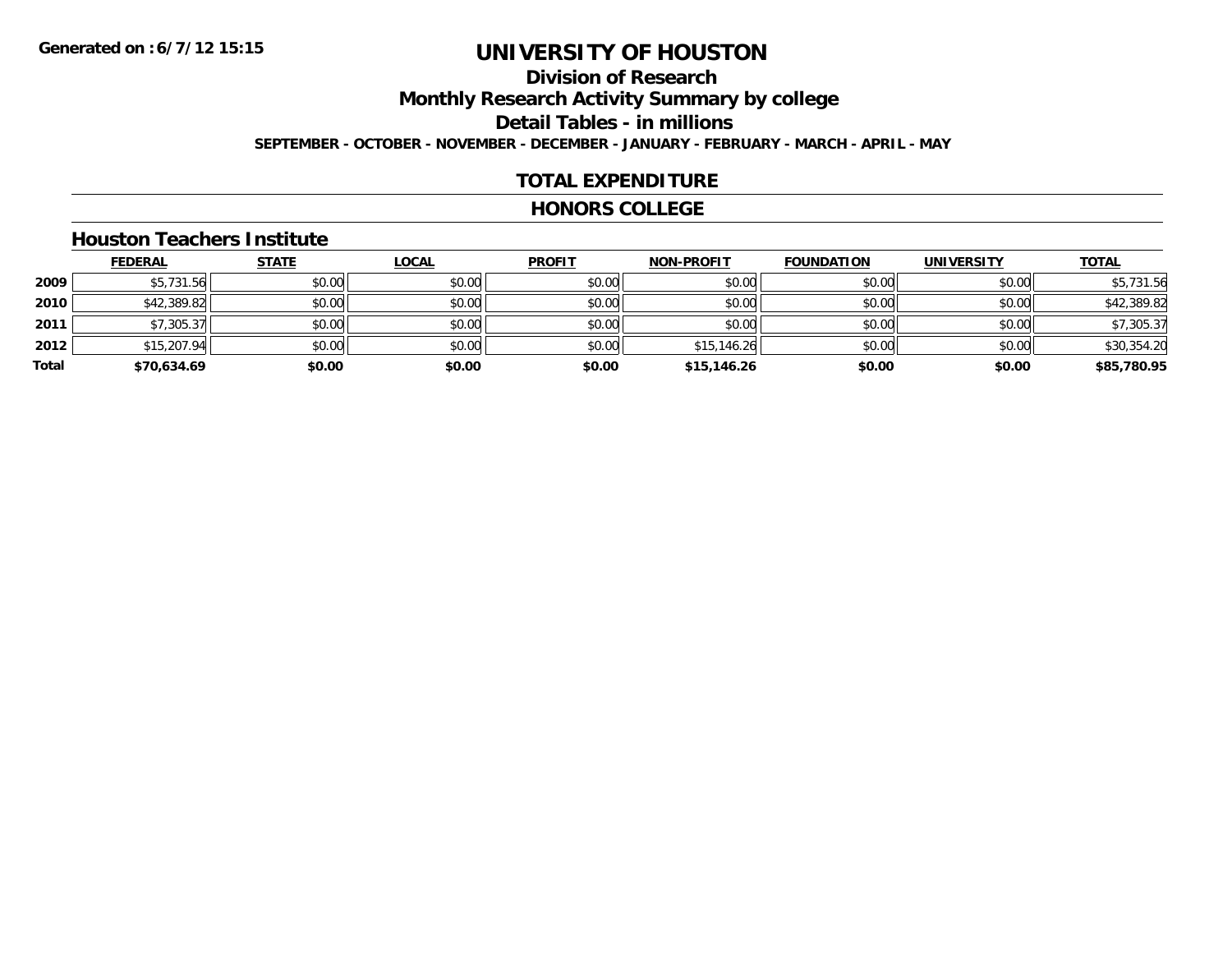### **Division of ResearchMonthly Research Activity Summary by college Detail Tables - in millions SEPTEMBER - OCTOBER - NOVEMBER - DECEMBER - JANUARY - FEBRUARY - MARCH - APRIL - MAY**

#### **TOTAL EXPENDITURE**

#### **LIBRARY**

### **Administration, Library**

|       | <b>FEDERAL</b> | <b>STATE</b> | <b>LOCAL</b> | <b>PROFIT</b> | <b>NON-PROFIT</b> | <b>FOUNDATION</b> | <b>UNIVERSITY</b> | <b>TOTAL</b> |
|-------|----------------|--------------|--------------|---------------|-------------------|-------------------|-------------------|--------------|
| 2008  | \$17,823.81    | \$0.00       | \$0.00       | \$0.00        | \$0.00            | \$0.00            | \$0.00            | \$17,823.81  |
| 2009  | \$25,488.49    | \$0.00       | \$0.00       | \$0.00        | \$0.00            | \$0.00            | \$0.00            | \$25,488.49  |
| 2010  | \$23,342.81    | \$0.00       | \$0.00       | \$0.00        | \$0.00            | \$0.00            | \$0.00            | \$23,342.81  |
| 2011  | \$8,354.46     | \$0.00       | \$0.00       | \$0.00        | \$0.00            | \$0.00            | \$0.00            | \$8,354.46   |
| 2012  | \$43.40        | \$0.00       | \$0.00       | \$0.00        | \$0.00            | \$0.00            | \$0.00            | \$43.40      |
| Total | \$75,052.97    | \$0.00       | \$0.00       | \$0.00        | \$0.00            | \$0.00            | \$0.00            | \$75,052.97  |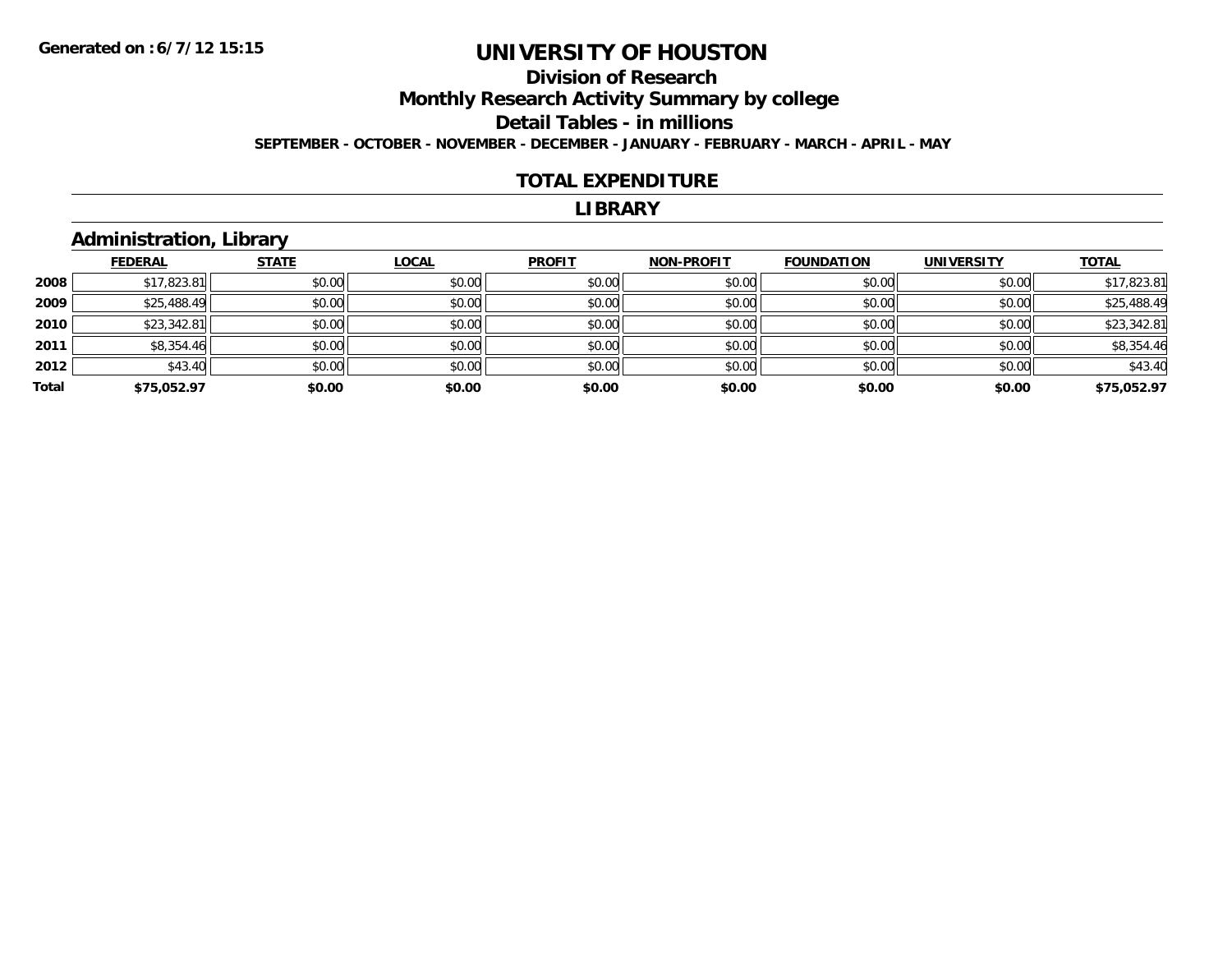### **Division of Research**

**Monthly Research Activity Summary by college**

**Detail Tables - in millions**

**SEPTEMBER - OCTOBER - NOVEMBER - DECEMBER - JANUARY - FEBRUARY - MARCH - APRIL - MAY**

### **TOTAL EXPENDITURE**

### **OTHER OUTSIDE ORGANIZATIONS USED FOR CPHS LOGINS**

### **University of Houston - Clear Lake Campus**

|       | <b>FEDERAL</b> | <b>STATE</b> | <b>LOCAL</b> | <b>PROFIT</b> | <b>NON-PROFIT</b> | <b>FOUNDATION</b> | <b>UNIVERSITY</b> | <b>TOTAL</b> |
|-------|----------------|--------------|--------------|---------------|-------------------|-------------------|-------------------|--------------|
| 2008  | \$0.00         | \$0.00       | \$0.00       | \$0.00        | \$0.00            | \$0.00            | \$0.00            | \$0.00       |
| 2009  | \$0.00         | \$0.00       | \$0.00       | \$0.00        | \$0.00            | \$0.00            | \$0.00            | \$0.00       |
| 2010  | \$0.00         | \$0.00       | \$0.00       | \$0.00        | \$0.00            | \$0.00            | \$0.00            | \$0.00       |
| 2011  | \$0.00         | \$0.00       | \$0.00       | \$0.00        | \$0.00            | \$0.00            | \$0.00            | \$0.00       |
| 2012  | \$0.00         | \$0.00       | \$0.00       | \$0.00        | \$0.00            | \$0.00            | \$0.00            | \$0.00       |
| Total | \$0.00         | \$0.00       | \$0.00       | \$0.00        | \$0.00            | \$0.00            | \$0.00            | \$0.00       |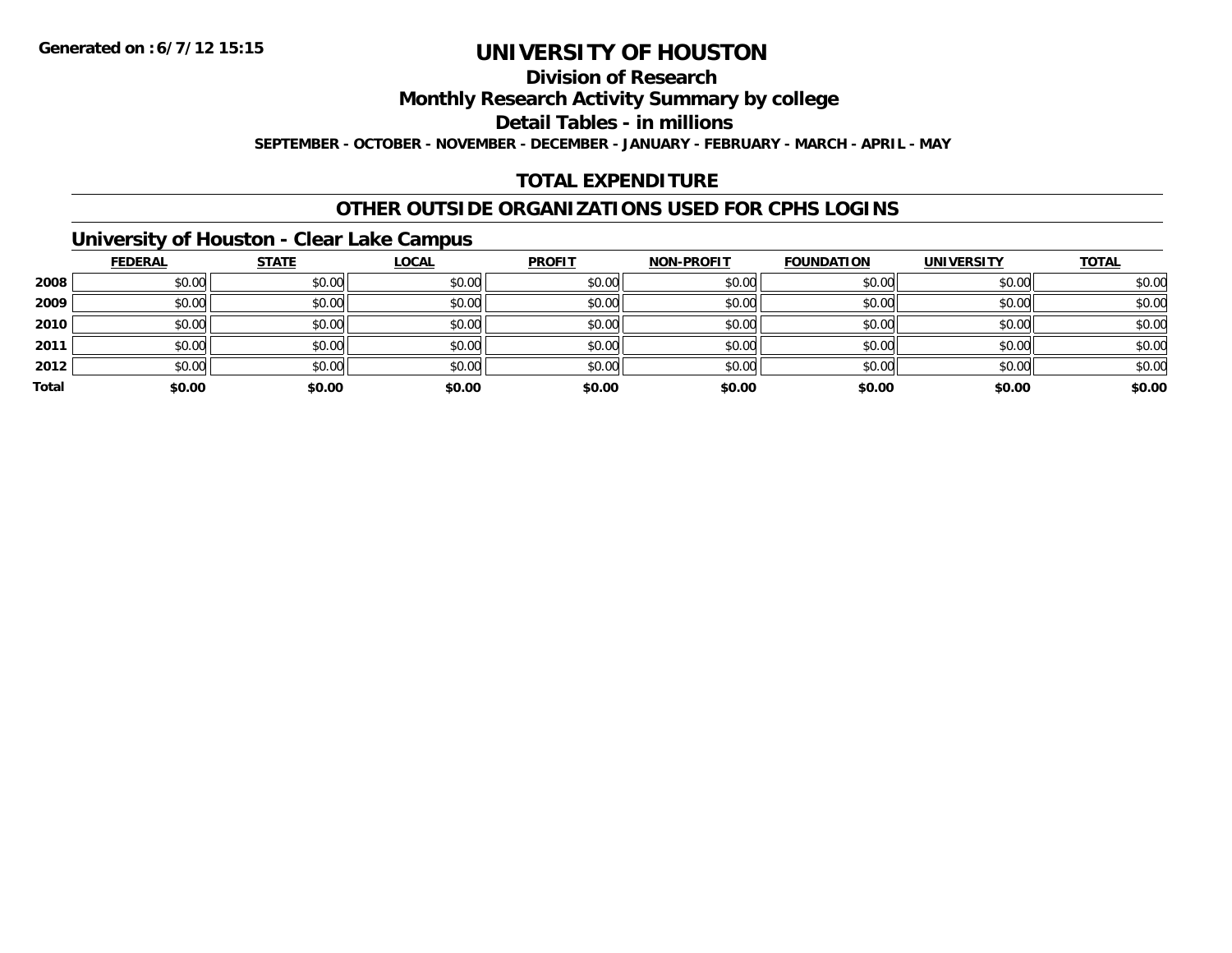### **Division of ResearchMonthly Research Activity Summary by college Detail Tables - in millions**

**SEPTEMBER - OCTOBER - NOVEMBER - DECEMBER - JANUARY - FEBRUARY - MARCH - APRIL - MAY**

### **TOTAL EXPENDITURE**

#### **PRESIDENT**

#### **Office of the President**

|       | <b>FEDERAL</b> | <u>STATE</u> | <b>LOCAL</b> | <b>PROFIT</b> | <b>NON-PROFIT</b> | <b>FOUNDATION</b> | <b>UNIVERSITY</b> | <u>TOTAL</u> |
|-------|----------------|--------------|--------------|---------------|-------------------|-------------------|-------------------|--------------|
| 2010  | \$0.00         | \$0.00       | \$0.00       | \$0.00        | \$0.00            | \$0.00            | \$0.00            | \$0.00       |
| 2011  | \$0.00         | \$0.00       | \$0.00       | \$0.00        | \$0.00            | \$0.00            | \$0.00            | \$0.00       |
| 2012  | \$0.00         | \$0.00       | \$0.00       | \$0.00        | \$0.00            | \$0.00            | \$0.00            | \$0.00       |
| Total | \$0.00         | \$0.00       | \$0.00       | \$0.00        | \$0.00            | \$0.00            | \$0.00            | \$0.00       |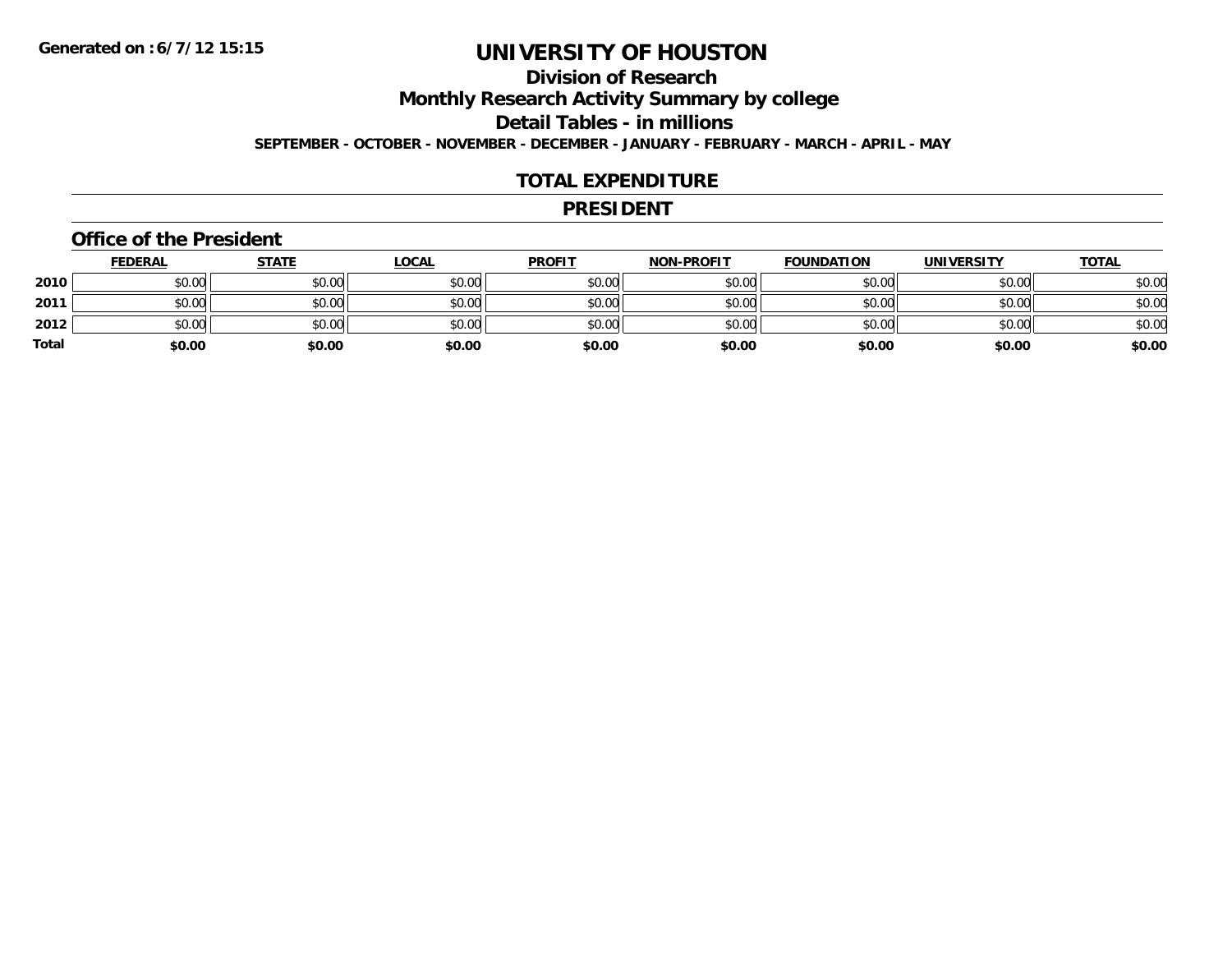**Division of Research**

**Monthly Research Activity Summary by college**

**Detail Tables - in millions**

**SEPTEMBER - OCTOBER - NOVEMBER - DECEMBER - JANUARY - FEBRUARY - MARCH - APRIL - MAY**

### **TOTAL EXPENDITURE**

#### **SENIOR V.P. FOR ACADEMIC AFFAIRS AND PROVOST**

|      | <b>Continuing Education</b>             |              |                                                     |               |                   |                   |                   |                |
|------|-----------------------------------------|--------------|-----------------------------------------------------|---------------|-------------------|-------------------|-------------------|----------------|
|      | <b>FEDERAL</b>                          | <b>STATE</b> | <b>LOCAL</b>                                        | <b>PROFIT</b> | <b>NON-PROFIT</b> | <b>FOUNDATION</b> | <b>UNIVERSITY</b> | <b>TOTAL</b>   |
| 2011 | \$0.00                                  | \$1,068.06   | \$0.00                                              | \$0.00        | \$0.00            | \$0.00            | \$0.00            | \$1,068.06     |
|      | <b>KUHF - Radio</b>                     |              |                                                     |               |                   |                   |                   |                |
|      | <b>FEDERAL</b>                          | <b>STATE</b> | <b>LOCAL</b>                                        | <b>PROFIT</b> | <b>NON-PROFIT</b> | <b>FOUNDATION</b> | <b>UNIVERSITY</b> | <b>TOTAL</b>   |
| 2008 | \$0.00                                  | \$0.00       | \$0.00                                              | \$0.00        | \$467,947.00      | \$0.00            | \$0.00            | \$467,947.00   |
| 2009 | \$0.00                                  | \$0.00       | \$0.00                                              | \$0.00        | \$459,585.99      | \$0.00            | \$0.00            | \$459,585.99   |
| 2010 | \$11,640.00                             | \$0.00       | \$0.00                                              | \$0.00        | \$646,809.16      | \$0.00            | \$0.00            | \$658,449.16   |
| 2011 | \$0.00                                  | \$0.00       | \$0.00                                              | \$0.00        | \$578,146.29      | \$0.00            | \$0.00            | \$578,146.29   |
| 2012 | (\$758.32)                              | \$10,153.66  | \$0.00                                              | \$0.00        | \$2,261,362.61    | \$0.00            | \$0.00            | \$2,270,757.95 |
|      | <b>Learning and Assessment Services</b> |              |                                                     |               |                   |                   |                   |                |
|      | <b>FEDERAL</b>                          | <b>STATE</b> | <b>LOCAL</b>                                        | <b>PROFIT</b> | <b>NON-PROFIT</b> | <b>FOUNDATION</b> | <b>UNIVERSITY</b> | <b>TOTAL</b>   |
| 2008 | \$222,381.72                            | \$87,956.65  | \$0.00                                              | \$0.00        | \$50,215.68       | \$9,317.91        | \$0.00            | \$369,871.96   |
| 2009 | \$214,387.54                            | \$87,816.95  | \$0.00                                              | \$0.00        | \$48,292.90       | \$1,856.26        | \$0.00            | \$352,353.65   |
| 2010 | \$257,693.26                            | \$91,520.43  | \$0.00                                              | \$0.00        | \$49,858.99       | \$3,323.47        | \$0.00            | \$402,396.15   |
| 2011 | \$231,742.75                            | \$100,211.26 | \$0.00                                              | \$0.00        | \$51,921.90       | \$5,291.19        | \$0.00            | \$389,167.10   |
| 2012 | \$232,485.90                            | \$94,486.48  | \$0.00                                              | \$0.00        | \$55,208.58       | \$0.00            | \$0.00            | \$382,180.96   |
|      | <b>Learning Support Services</b>        |              |                                                     |               |                   |                   |                   |                |
|      | <b>FEDERAL</b>                          | <b>STATE</b> | <b>LOCAL</b>                                        | <b>PROFIT</b> | <b>NON-PROFIT</b> | <b>FOUNDATION</b> | <b>UNIVERSITY</b> | <b>TOTAL</b>   |
| 2008 | \$19,588.86                             | \$0.00       | \$0.00                                              | \$0.00        | \$0.00            | \$0.00            | \$0.00            | \$19,588.86    |
| 2009 | \$63,214.28                             | \$0.00       | \$0.00                                              | \$0.00        | \$0.00            | \$0.00            | \$0.00            | \$63,214.28    |
| 2010 | \$51,452.22                             | \$0.00       | \$0.00                                              | \$0.00        | \$0.00            | \$0.00            | \$0.00            | \$51,452.22    |
|      | <b>Office of Admissions</b>             |              |                                                     |               |                   |                   |                   |                |
|      | <b>FEDERAL</b>                          | <b>STATE</b> | <b>LOCAL</b>                                        | <b>PROFIT</b> | <b>NON-PROFIT</b> | <b>FOUNDATION</b> | <b>UNIVERSITY</b> | <b>TOTAL</b>   |
| 2012 | \$0.00                                  | \$0.00       | \$0.00                                              | \$0.00        | \$0.00            | \$0.00            | \$0.00            | \$0.00         |
|      |                                         |              | <b>Senior V.P. for Academic Affairs and Provost</b> |               |                   |                   |                   |                |
|      | <b>FEDERAL</b>                          | <b>STATE</b> | <b>LOCAL</b>                                        | <b>PROFIT</b> | NON-PROFIT        | <b>FOUNDATION</b> | <b>UNIVERSITY</b> | <b>TOTAL</b>   |
| 2008 | \$30.24                                 | \$0.00       | \$0.00                                              | \$0.00        | \$0.00            | \$0.00            | \$0.00            | \$30.24        |
| 2009 | (\$110.11)                              | \$0.00       | \$0.00                                              | \$0.00        | \$0.00            | \$0.00            | \$0.00            | (\$110.11)     |
| 2012 | \$0.00                                  | \$0.00       | \$0.00                                              | \$36,232.62   | \$0.00            | \$0.00            | \$0.00            | \$36,232.62    |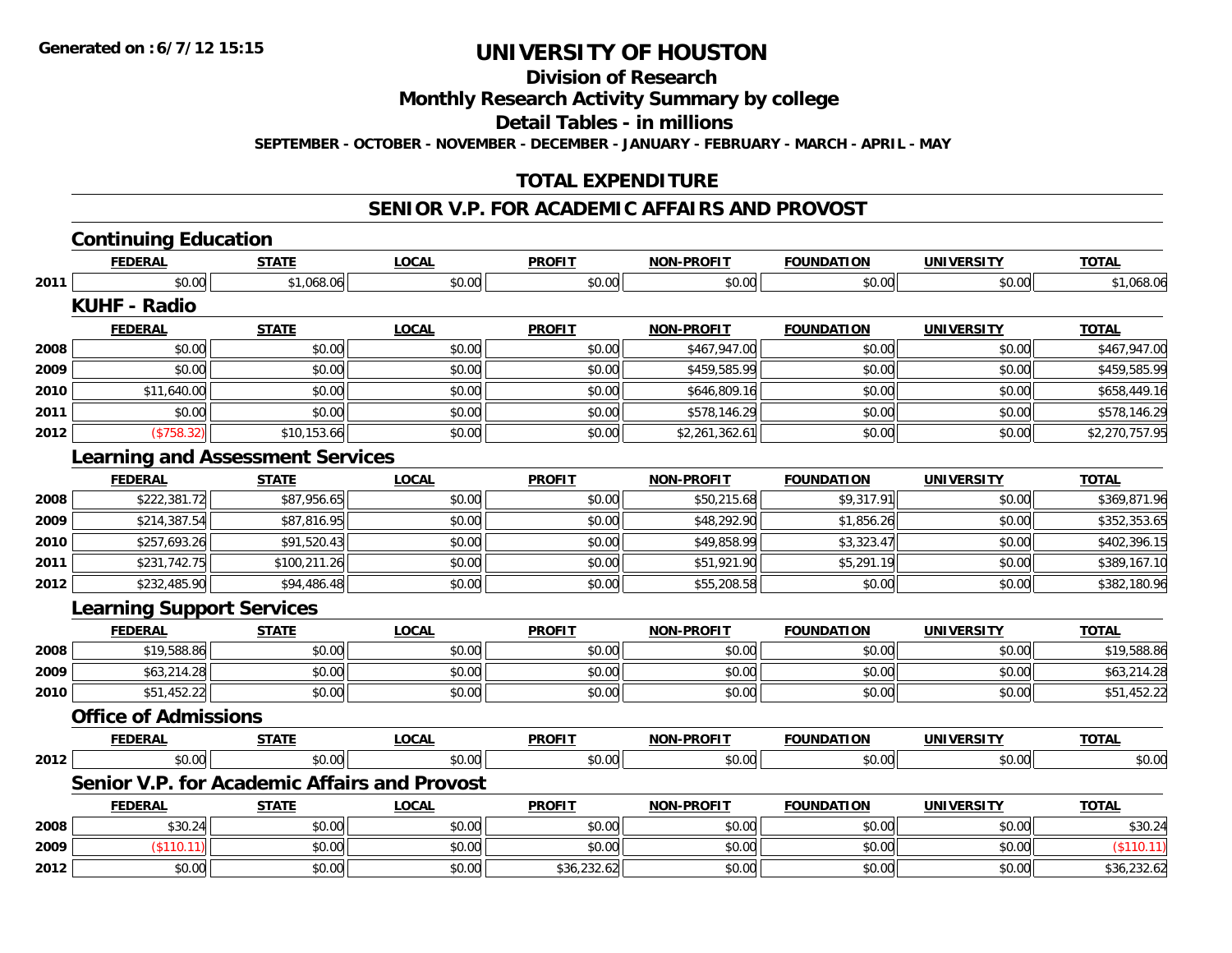**Division of Research**

**Monthly Research Activity Summary by college**

**Detail Tables - in millions**

**SEPTEMBER - OCTOBER - NOVEMBER - DECEMBER - JANUARY - FEBRUARY - MARCH - APRIL - MAY**

### **TOTAL EXPENDITURE**

### **SENIOR V.P. FOR ACADEMIC AFFAIRS AND PROVOST**

### **UH Charter School**

**2011**

**2012**

**Total**

|      | <b>FEDERAL</b>                | <b>STATE</b> | <b>LOCAL</b> | <b>PROFIT</b> | <b>NON-PROFIT</b> | <b>FOUNDATION</b> | <b>UNIVERSITY</b> | <b>TOTAL</b> |
|------|-------------------------------|--------------|--------------|---------------|-------------------|-------------------|-------------------|--------------|
| 2012 | \$14,445.62                   | \$622,685.17 | \$0.00       | \$0.00        | \$0.00            | \$0.00            | \$0.00            | \$637,130.79 |
|      | <b>Undergraduate Scholars</b> |              |              |               |                   |                   |                   |              |
|      | <b>FEDERAL</b>                | <b>STATE</b> | <b>LOCAL</b> | <b>PROFIT</b> | <b>NON-PROFIT</b> | <b>FOUNDATION</b> | <b>UNIVERSITY</b> | <b>TOTAL</b> |
| 2008 | \$0.00                        | \$93.78      | \$0.00       | \$0.00        | \$0.00            | \$0.00            | \$0.00            | \$93.78      |
| 2009 | \$0.00                        | \$8,599.79   | \$0.00       | \$0.00        | \$0.00            | \$0.00            | \$0.00            | \$8,599.79   |
| 2010 | \$0.00                        | \$4,010.10   | \$0.00       | \$0.00        | \$0.00            | \$0.00            | \$0.00            | \$4,010.10   |
| 2011 | \$0.00                        | \$17,750.18  | \$0.00       | \$0.00        | \$0.00            | \$0.00            | \$0.00            | \$17,750.18  |
| 2012 | \$0.00                        | \$11,576.57  | \$0.00       | \$0.00        | \$0.00            | \$0.00            | \$0.00            | \$11,576.57  |
|      | <b>Undergraduate Studies</b>  |              |              |               |                   |                   |                   |              |
|      | <b>FEDERAL</b>                | <b>STATE</b> | <b>LOCAL</b> | <b>PROFIT</b> | <b>NON-PROFIT</b> | <b>FOUNDATION</b> | <b>UNIVERSITY</b> | <b>TOTAL</b> |
| 2009 | \$0.00                        | \$5,318.60   | \$0.00       | \$0.00        | \$0.00            | \$0.00            | \$0.00            | \$5,318.60   |
| 2010 | \$0.00                        | \$52,785,31  | \$0.00       | \$0.00        | \$0.00            | \$21.888.81       | \$0.00            | \$74.674.12  |

\$0.00 \$52,785.31 \$0.00 \$0.00 \$0.00 \$21,888.81 \$0.00 \$74,674.12

1 \$0.00 \$0.00 \$0.00 \$81,087.89 \$0.00 \$0.00 \$0.00 \$0.00 \$0.00 \$0.00 \$0.00 \$0.00 \$0.00 \$0.00 \$81,087.89

2 | \$0.00| \$100,826.84| \$0.00| \$0.00| \$0.00| \$0.00| \$0.00| \$0.00| \$0.00| \$0.00| \$100,826.84

**\$1,318,193.96 \$1,377,947.72 \$0.00 \$36,232.62 \$4,669,349.10 \$41,677.64 \$0.00 \$7,443,401.04**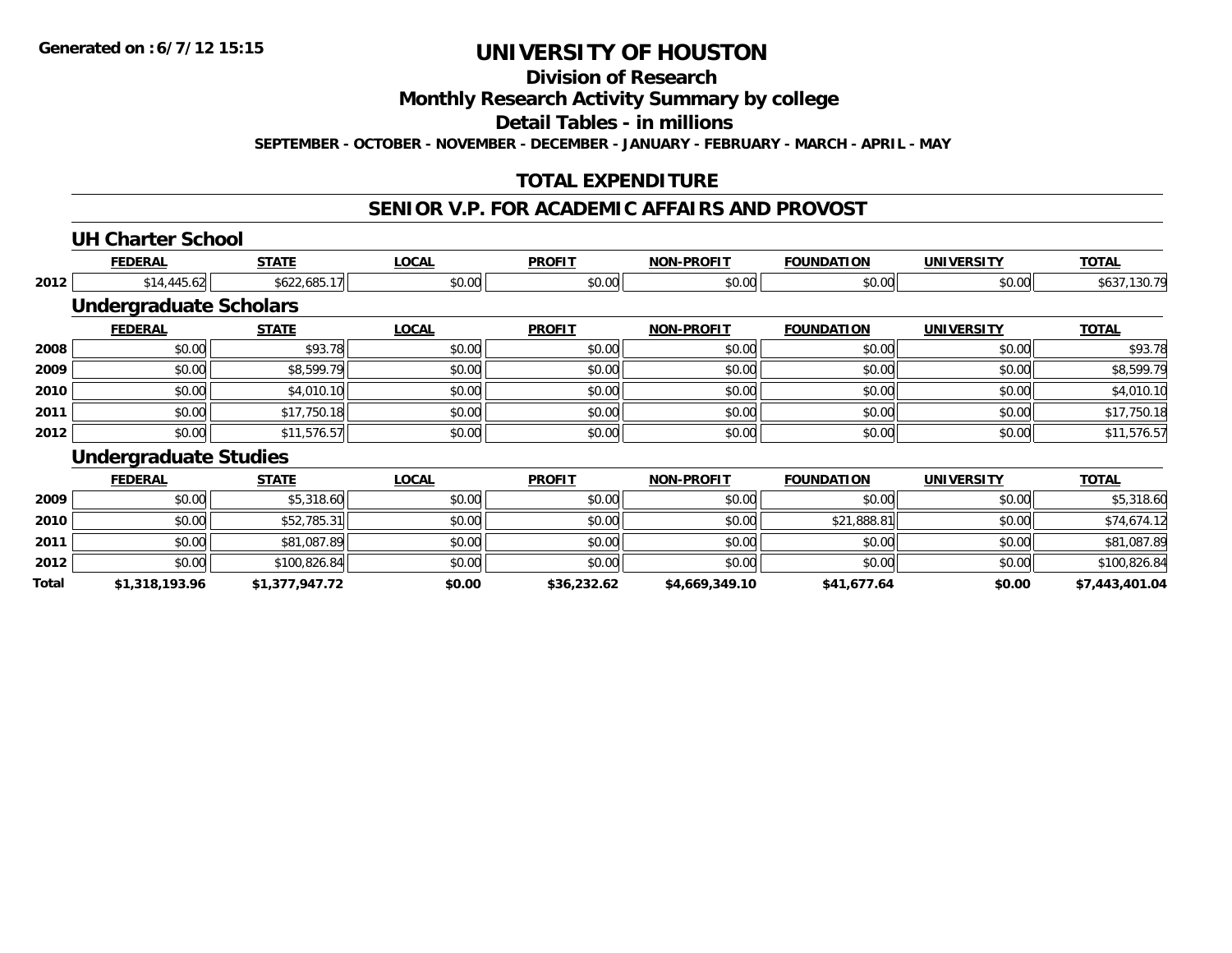# **Division of Research**

**Monthly Research Activity Summary by college**

**Detail Tables - in millions**

**SEPTEMBER - OCTOBER - NOVEMBER - DECEMBER - JANUARY - FEBRUARY - MARCH - APRIL - MAY**

### **TOTAL EXPENDITURE**

#### **UH LAW CENTER**

|       | Dean, Law      |              |              |               |                   |                   |                   |                |
|-------|----------------|--------------|--------------|---------------|-------------------|-------------------|-------------------|----------------|
|       | <b>FEDERAL</b> | <b>STATE</b> | <b>LOCAL</b> | <b>PROFIT</b> | <b>NON-PROFIT</b> | <b>FOUNDATION</b> | <b>UNIVERSITY</b> | <b>TOTAL</b>   |
| 2009  | \$38,370.62    | \$0.00       | \$0.00       | \$0.00        | \$0.00            | \$0.00            | \$0.00            | \$38,370.62    |
| 2010  | \$138,426.12   | \$0.00       | \$0.00       | \$0.00        | \$0.00            | \$0.00            | \$0.00            | \$138,426.12   |
| 2011  | \$23,263.63    | \$0.00       | \$0.00       | \$0.00        | \$0.00            | \$0.00            | \$0.00            | \$23,263.63    |
| 2012  | (\$221,005.68) | \$0.00       | \$0.00       | \$0.00        | \$0.00            | \$0.00            | \$0.00            | (\$221,005.68) |
|       | Law Library    |              |              |               |                   |                   |                   |                |
|       | <b>FEDERAL</b> | <b>STATE</b> | <b>LOCAL</b> | <b>PROFIT</b> | <b>NON-PROFIT</b> | <b>FOUNDATION</b> | <b>UNIVERSITY</b> | <b>TOTAL</b>   |
| 2009  | (\$1.62)       | \$0.00       | \$0.00       | \$0.00        | \$0.00            | \$0.00            | \$0.00            | (\$1.62)       |
|       | Law-UH         |              |              |               |                   |                   |                   |                |
|       | <b>FEDERAL</b> | <b>STATE</b> | <b>LOCAL</b> | <b>PROFIT</b> | <b>NON-PROFIT</b> | <b>FOUNDATION</b> | <b>UNIVERSITY</b> | <b>TOTAL</b>   |
| 2008  | \$0.00         | \$33,636.02  | \$0.00       | \$0.00        | \$0.00            | \$0.00            | \$0.00            | \$33,636.02    |
| 2009  | \$60,789.31    | \$34,312.55  | \$0.00       | \$0.00        | \$0.00            | \$0.00            | \$0.00            | \$95,101.86    |
| 2010  | \$709.58       | \$197,954.06 | \$0.00       | \$0.00        | \$0.00            | \$0.00            | \$0.00            | \$198,663.64   |
| 2011  | \$71,093.90    | \$63,133.79  | \$0.00       | \$0.00        | \$0.00            | \$58,276.13       | \$0.00            | \$192,503.82   |
| 2012  | \$7,551.69     | \$115,682.55 | \$0.00       | \$0.00        | \$0.00            | \$50,116.98       | \$0.00            | \$173,351.22   |
| Total | \$119,197.55   | \$444,718.97 | \$0.00       | \$0.00        | \$0.00            | \$108,393.11      | \$0.00            | \$672,309.63   |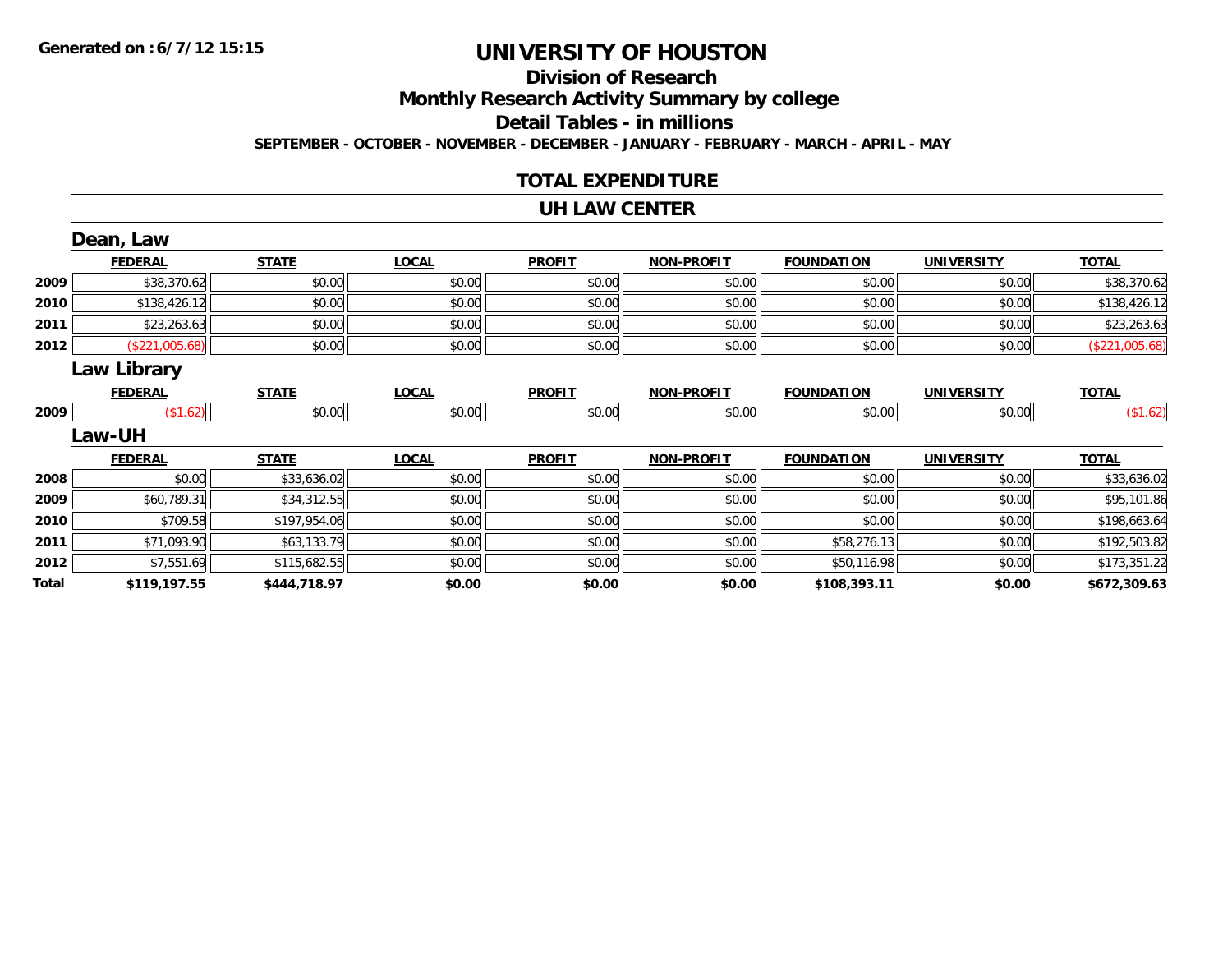### **Division of Research Monthly Research Activity Summary by college Detail Tables - in millions SEPTEMBER - OCTOBER - NOVEMBER - DECEMBER - JANUARY - FEBRUARY - MARCH - APRIL - MAY**

#### **TOTAL EXPENDITURE**

### **UH SYSTEM**

|       | <b>KUHT-TV</b> |              |              |               |                   |                   |                   |                |
|-------|----------------|--------------|--------------|---------------|-------------------|-------------------|-------------------|----------------|
|       | <b>FEDERAL</b> | <b>STATE</b> | <b>LOCAL</b> | <b>PROFIT</b> | <b>NON-PROFIT</b> | <b>FOUNDATION</b> | <b>UNIVERSITY</b> | <b>TOTAL</b>   |
| 2008  | \$0.00         | \$0.00       | \$0.00       | \$0.00        | \$1,290,916.00    | \$0.00            | \$0.00            | \$1,290,916.00 |
| 2009  | \$297,368.39   | \$0.00       | \$0.00       | \$0.00        | \$1,491,085.43    | \$0.00            | \$0.00            | \$1,788,453.82 |
| 2010  | (\$2,503.85)   | \$0.00       | \$0.00       | \$0.00        | \$1,509,403.12    | \$0.00            | \$0.00            | \$1,506,899.27 |
| 2011  | (\$4,505.73)   | \$0.00       | \$0.00       | \$0.00        | \$1,606,903.00    | \$0.00            | \$0.00            | \$1,602,397.27 |
| 2012  | \$0.00         | \$0.00       | \$0.00       | \$0.00        | \$0.02            | \$0.00            | \$0.00            | \$0.02         |
| Total | \$290,358.81   | \$0.00       | \$0.00       | \$0.00        | \$5,898,307.57    | \$0.00            | \$0.00            | \$6,188,666.38 |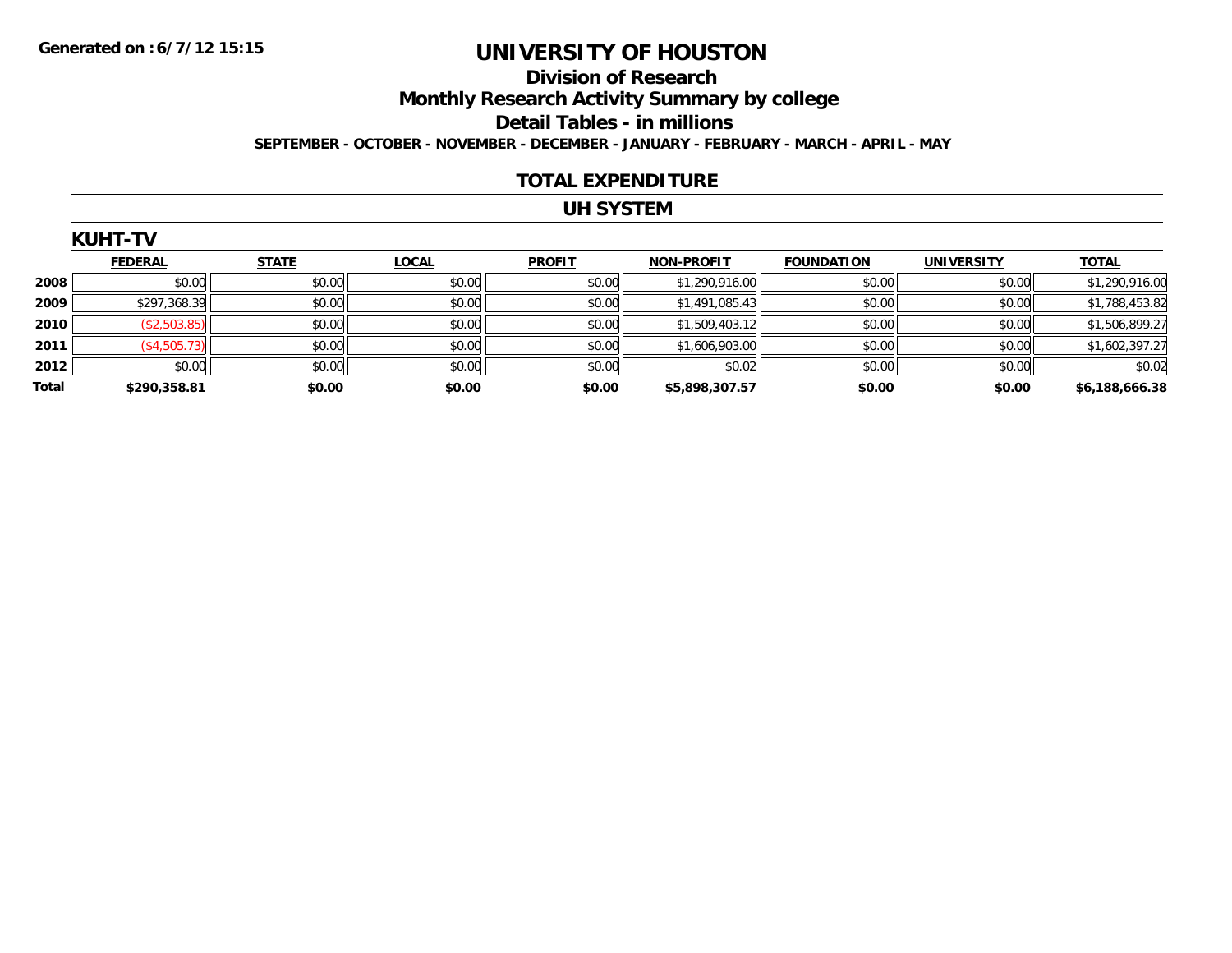### **Division of ResearchMonthly Research Activity Summary by college Detail Tables - in millions SEPTEMBER - OCTOBER - NOVEMBER - DECEMBER - JANUARY - FEBRUARY - MARCH - APRIL - MAY**

### **TOTAL EXPENDITURE**

#### **UKNOWN COLLEGE**

### **Unknown Department**

|       | <b>FEDERAL</b> | <b>STATE</b> | <b>LOCAL</b> | <b>PROFIT</b> | <b>NON-PROFIT</b> | <b>FOUNDATION</b> | <b>UNIVERSITY</b> | <b>TOTAL</b> |
|-------|----------------|--------------|--------------|---------------|-------------------|-------------------|-------------------|--------------|
| 2008  | \$43,267.27    | \$0.00       | \$0.00       | (\$4.00)      | \$0.00            | \$0.00            | \$0.00            | \$43,263.27  |
| 2009  | \$16,982.59    | \$0.00       | \$0.00       | \$0.00        | \$0.00            | \$0.00            | \$0.00            | \$16,982.59  |
| 2010  | \$33,696.31    | \$18,836.67  | \$0.00       | \$380.85      | \$0.00            | \$2,737.35        | \$0.00            | \$55,651.18  |
| 2011  | \$75,164.14    | \$25,146.09  | \$0.00       | \$8,529.75    | \$0.00            | \$29,066.85       | \$0.00            | \$137,906.82 |
| 2012  | \$71,414.29    | \$0.00       | \$0.00       | \$0.00        | \$0.00            | (\$6,638.44)      | \$0.00            | \$64,775.85  |
| Total | \$240,524.59   | \$43,982.77  | \$0.00       | \$8,906.60    | \$0.00            | \$25,165.75       | \$0.00            | \$318,579.71 |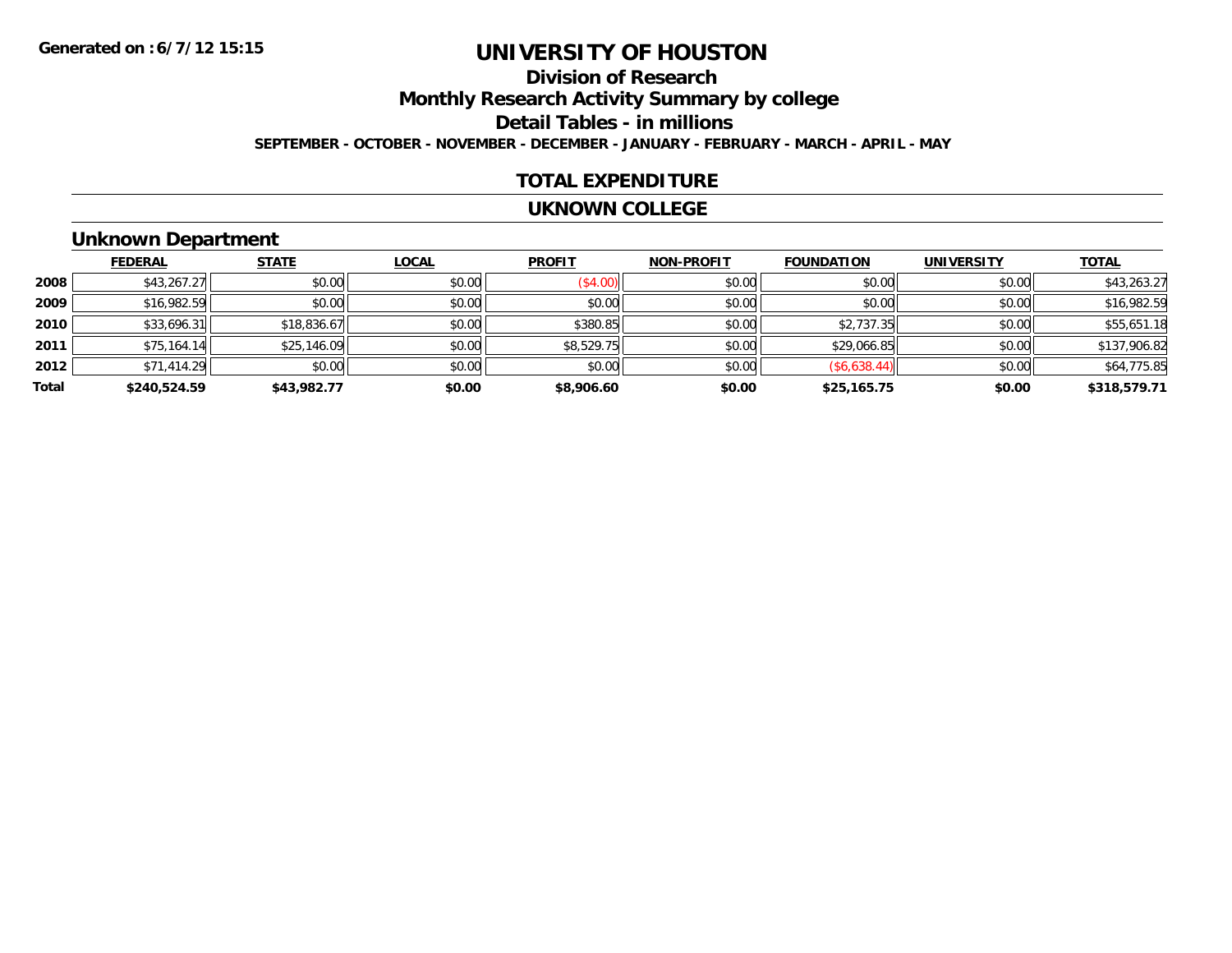**Division of Research**

**Monthly Research Activity Summary by college**

**Detail Tables - in millions**

**SEPTEMBER - OCTOBER - NOVEMBER - DECEMBER - JANUARY - FEBRUARY - MARCH - APRIL - MAY**

### **TOTAL EXPENDITURE**

### **VICE PRESIDENT FOR ADMINISTRATION**

### **UH Police Department**

|              | <b>FEDERAL</b> | <b>STATE</b>                                | <b>LOCAL</b>  | <b>PROFIT</b> | <b>J-PROFIT</b><br><b>NON</b> | <b>FOUNDATION</b> | UNIVERSITY | <b>TOTAL</b>      |
|--------------|----------------|---------------------------------------------|---------------|---------------|-------------------------------|-------------------|------------|-------------------|
| 2009         | vv.vv          | $\rightarrow$ 000.00 $\rightarrow$<br>uuu.u | 0000<br>PU.UU | 4000<br>DU.UU | 0000<br>,u.uu                 | \$0.00            | \$0.00     | 00000<br>4,000.00 |
| <b>Total</b> | \$0.00         | .000.00                                     | \$0.00        | \$0.00        | \$0.00                        | \$0.00            | \$0.00     | 4,000.00          |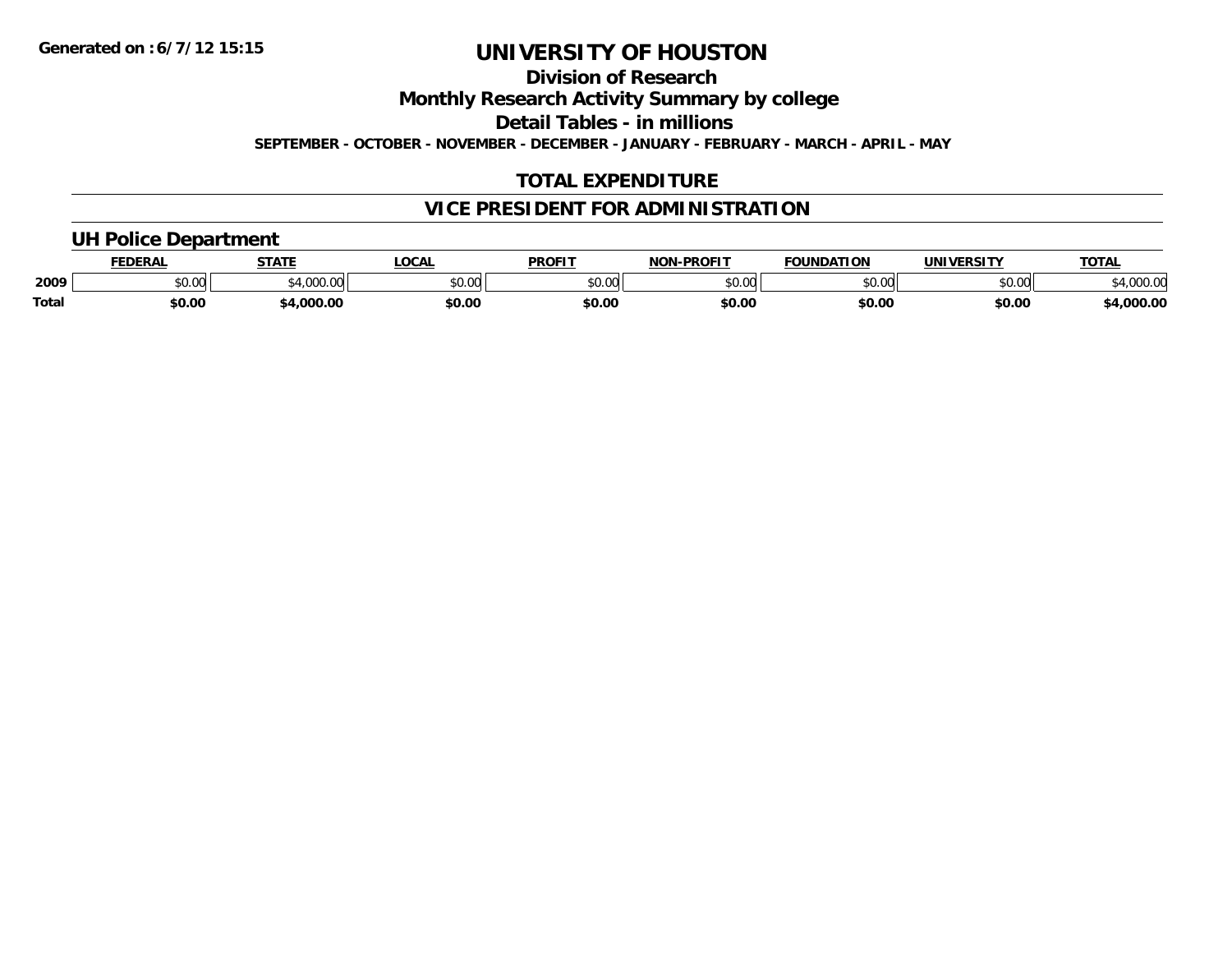### **Division of Research**

**Monthly Research Activity Summary by college**

**Detail Tables - in millions**

**SEPTEMBER - OCTOBER - NOVEMBER - DECEMBER - JANUARY - FEBRUARY - MARCH - APRIL - MAY**

### **TOTAL EXPENDITURE**

### **VICE PRESIDENT FOR STUDENT AFFAIRS**

### **Dean, Student Affairs**

|      | <b>FEDERAL</b> | <b>STATE</b> | <u>LOCAL</u> | <b>PROFIT</b> | <b>NON-PROFIT</b> | <b>FOUNDATION</b> | <b>UNIVERSITY</b> | <u>TOTAL</u> |
|------|----------------|--------------|--------------|---------------|-------------------|-------------------|-------------------|--------------|
| 2009 | \$0.00         | \$0.00       | \$0.00       | \$0.00        | \$0.00            | \$0.00            | \$0.00            | \$0.00       |
| 2010 | \$0.00         | \$0.00       | \$0.00       | \$0.00        | \$0.00            | \$0.00            | \$0.00            | \$0.00       |
| 2011 | \$54,077.31    | \$0.00       | \$0.00       | \$0.00        | \$0.00            | \$0.00            | \$0.00            | \$54,077.31  |
| 2012 | \$64,293.46    | \$0.00       | \$0.00       | \$0.00        | \$0.00            | \$0.00            | \$0.00            | \$64,293.46  |

### **Vice President, Student Affairs**

|       | <b>FEDERAL</b> | <b>STATE</b> | <b>LOCAL</b> | <b>PROFIT</b> | <b>NON-PROFIT</b> | <b>FOUNDATION</b> | <b>UNIVERSITY</b> | <b>TOTAL</b> |
|-------|----------------|--------------|--------------|---------------|-------------------|-------------------|-------------------|--------------|
| 2008  | \$125,582.15   | \$0.00       | \$0.00       | \$0.00        | \$0.00            | \$0.00            | \$0.00            | \$125,582.15 |
| 2009  | \$183,602.78   | \$0.00       | \$0.00       | \$0.00        | \$0.00            | \$0.00            | \$0.00            | \$183,602.78 |
| 2010  | \$164,081.95   | \$0.00       | \$0.00       | \$0.00        | \$0.00            | \$0.00            | \$0.00            | \$164,081.95 |
| 2011  | \$192,288.11   | \$0.00       | \$0.00       | \$0.00        | \$0.00            | \$0.00            | \$0.00            | \$192,288.11 |
| 2012  | \$15,223.23    | \$0.00       | \$0.00       | \$0.00        | \$0.00            | \$0.00            | \$0.00            | \$15,223.23  |
| Total | \$799,148.99   | \$0.00       | \$0.00       | \$0.00        | \$0.00            | \$0.00            | \$0.00            | \$799,148.99 |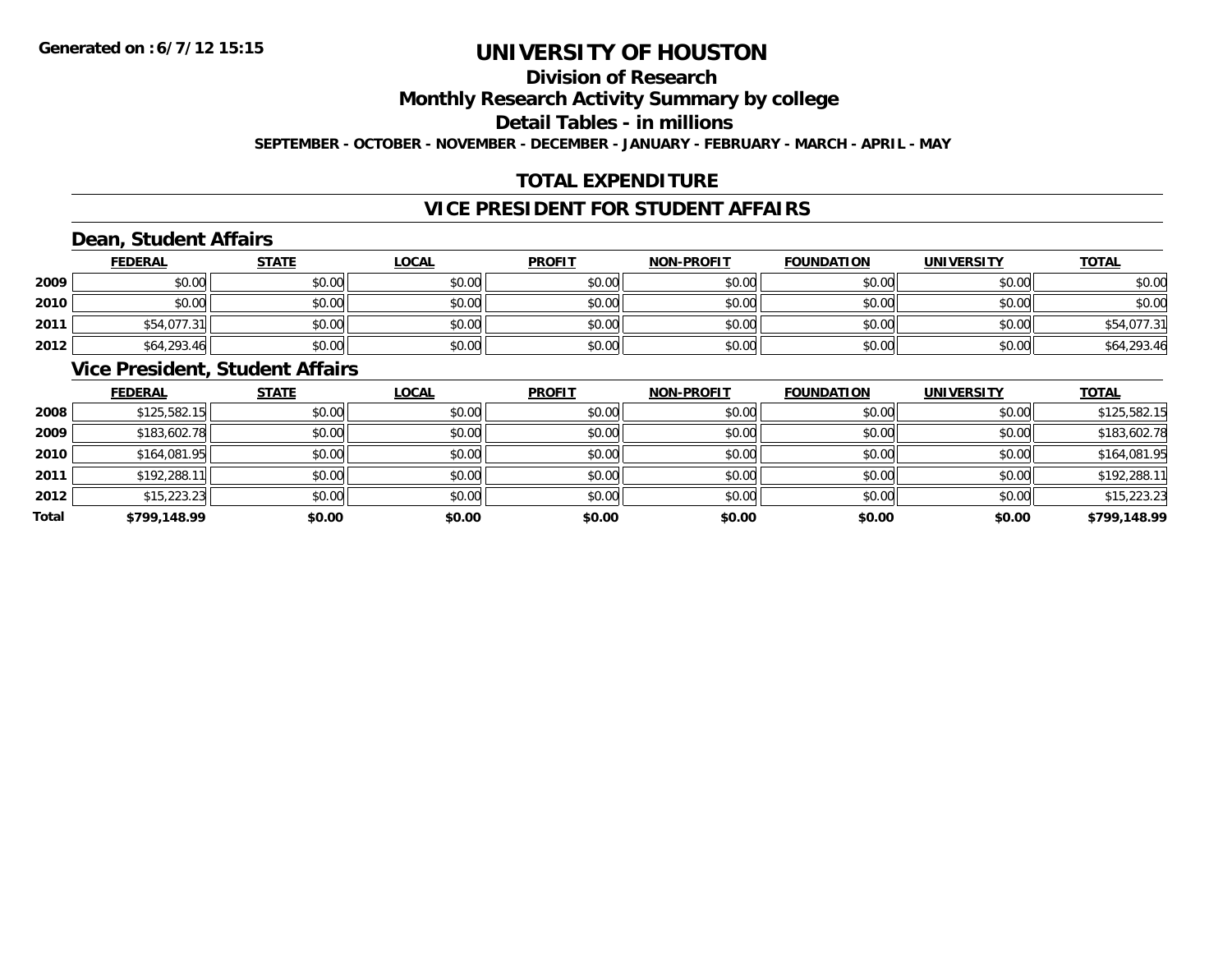**Division of Research**

**Monthly Research Activity Summary by college**

**Detail Tables - in millions**

**SEPTEMBER - OCTOBER - NOVEMBER - DECEMBER - JANUARY - FEBRUARY - MARCH - APRIL - MAY**

### **IDC RECOVERY**

#### **C.T. BAUER COLLEGE OF BUSINESS**

#### **Decision and Information Sciences**

|       | <b>FEDERAL</b> | <b>STATE</b>                             | <b>LOCAL</b> | <b>PROFIT</b> | <b>NON-PROFIT</b> | <b>FOUNDATION</b> | <b>UNIVERSITY</b> | <b>TOTAL</b>   |  |  |  |
|-------|----------------|------------------------------------------|--------------|---------------|-------------------|-------------------|-------------------|----------------|--|--|--|
| 2008  | \$8,075.48     | \$0.00                                   | \$0.00       | \$0.00        | \$0.00            | \$0.00            | \$0.00            | \$8,075.48     |  |  |  |
|       | <b>Finance</b> |                                          |              |               |                   |                   |                   |                |  |  |  |
|       | <b>FEDERAL</b> | <b>STATE</b>                             | <b>LOCAL</b> | <b>PROFIT</b> | <b>NON-PROFIT</b> | <b>FOUNDATION</b> | <b>UNIVERSITY</b> | <b>TOTAL</b>   |  |  |  |
| 2008  | \$27,433.48    | \$0.00                                   | \$0.00       | \$0.00        | \$0.00            | \$0.00            | \$0.00            | \$27,433.48    |  |  |  |
| 2009  | \$9,004.55     | \$0.00                                   | \$0.00       | \$0.00        | \$0.00            | \$0.00            | \$0.00            | \$9,004.55     |  |  |  |
| 2010  | \$58,689.93    | \$0.00                                   | \$0.00       | \$0.00        | \$0.00            | \$0.00            | \$0.00            | \$58,689.93    |  |  |  |
| 2011  | \$10,582.60    | \$0.00                                   | \$0.00       | \$0.00        | \$0.00            | \$0.00            | \$0.00            | \$10,582.60    |  |  |  |
| 2012  | \$7,436.25     | \$0.00                                   | \$0.00       | \$0.00        | \$0.00            | \$0.00            | \$0.00            | \$7,436.25     |  |  |  |
|       | Management     |                                          |              |               |                   |                   |                   |                |  |  |  |
|       | <b>FEDERAL</b> | <b>STATE</b>                             | <b>LOCAL</b> | <b>PROFIT</b> | <b>NON-PROFIT</b> | <b>FOUNDATION</b> | <b>UNIVERSITY</b> | <b>TOTAL</b>   |  |  |  |
| 2009  | \$0.00         | \$0.00                                   | \$0.00       | \$0.00        | \$0.00            | \$0.00            | \$0.00            | \$0.00         |  |  |  |
| 2010  | \$0.00         | \$0.00                                   | \$0.00       | \$0.00        | \$0.00            | \$0.00            | \$0.00            | \$0.00         |  |  |  |
| 2011  | \$0.00         | \$0.00                                   | \$0.00       | \$0.00        | \$0.00            | \$0.00            | \$0.00            | \$0.00         |  |  |  |
| 2012  | \$0.00         | \$0.00                                   | \$0.00       | \$0.00        | \$0.00            | \$0.00            | \$0.00            | \$0.00         |  |  |  |
|       |                | <b>Small Business Development Center</b> |              |               |                   |                   |                   |                |  |  |  |
|       | <b>FEDERAL</b> | <b>STATE</b>                             | <b>LOCAL</b> | <b>PROFIT</b> | <b>NON-PROFIT</b> | <b>FOUNDATION</b> | <b>UNIVERSITY</b> | <b>TOTAL</b>   |  |  |  |
| 2008  | \$57,916.08    | \$0.00                                   | \$0.00       | \$0.00        | \$0.00            | \$0.00            | \$0.00            | \$57,916.08    |  |  |  |
| 2009  | \$62,584.50    | \$0.00                                   | \$0.00       | \$0.00        | \$0.00            | \$0.00            | \$0.00            | \$62,584.50    |  |  |  |
| 2010  | \$70,474.07    | \$0.00                                   | \$0.00       | \$0.00        | \$0.00            | \$0.00            | \$0.00            | \$70,474.07    |  |  |  |
| 2011  | \$60,528.73    | \$0.00                                   | \$0.00       | \$0.00        | \$0.00            | \$0.00            | \$0.00            | \$60,528.73    |  |  |  |
| 2012  | \$754,337.23   | \$0.00                                   | \$0.00       | \$0.00        | \$0.00            | \$396.07          | \$0.00            | \$754,733.30   |  |  |  |
| Total | \$1,127,062.90 | \$0.00                                   | \$0.00       | \$0.00        | \$0.00            | \$396.07          | \$0.00            | \$1,127,458.97 |  |  |  |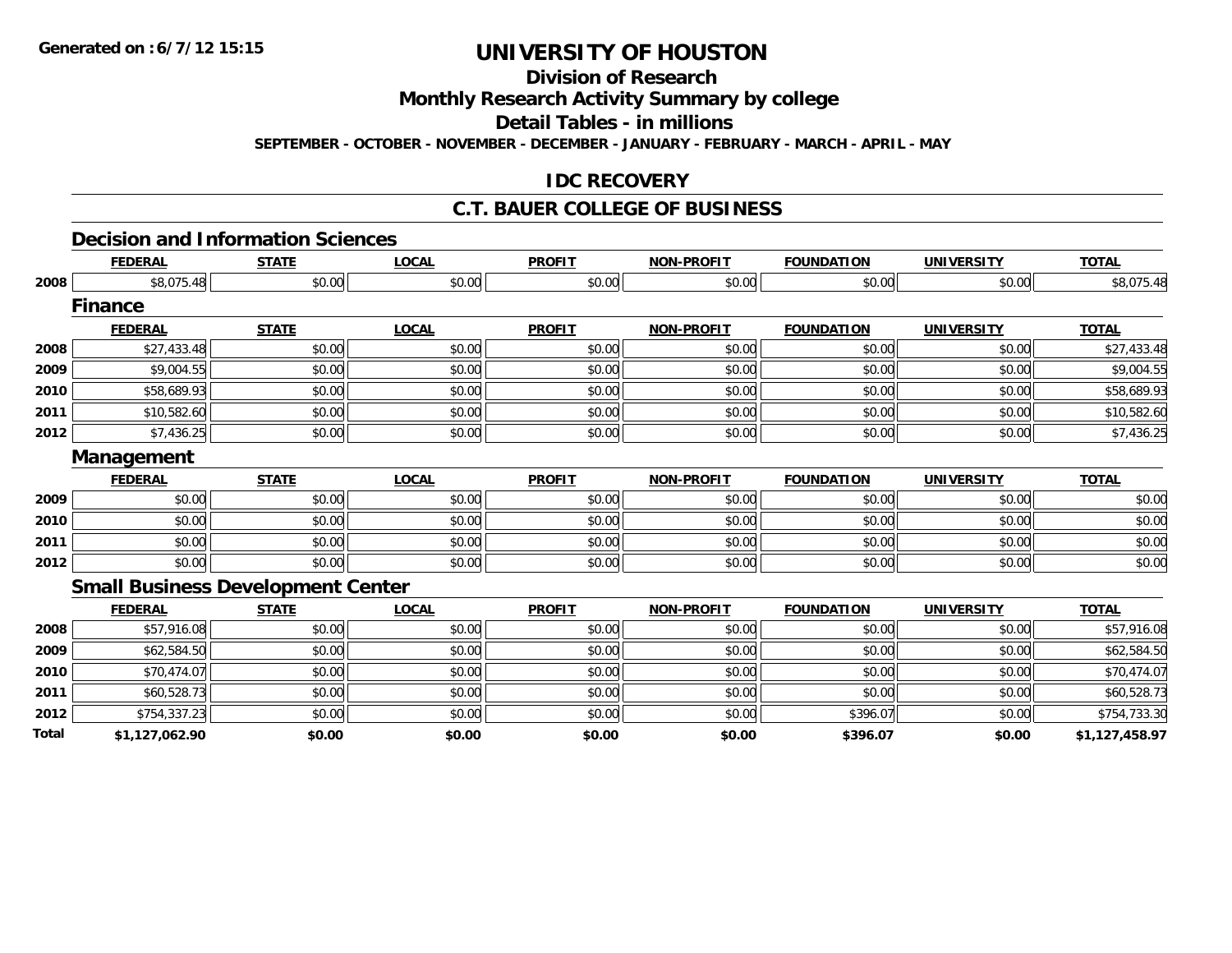#### **Division of Research**

**Monthly Research Activity Summary by college**

**Detail Tables - in millions**

**SEPTEMBER - OCTOBER - NOVEMBER - DECEMBER - JANUARY - FEBRUARY - MARCH - APRIL - MAY**

### **IDC RECOVERY**

### **COLLEGE OF ARCHITECTURE**

|       | Architecture   |              |              |               |                   |                   |                   |              |  |  |  |
|-------|----------------|--------------|--------------|---------------|-------------------|-------------------|-------------------|--------------|--|--|--|
|       | <b>FEDERAL</b> | <u>STATE</u> | <u>LOCAL</u> | <b>PROFIT</b> | <b>NON-PROFIT</b> | <b>FOUNDATION</b> | <b>UNIVERSITY</b> | <b>TOTAL</b> |  |  |  |
| 2008  | \$0.00         | \$0.00       | \$0.00       | \$2,690.52    | \$0.00            | \$0.00            | \$0.00            | \$2,690.52   |  |  |  |
| 2009  | \$0.00         | \$0.00       | \$0.00       | \$11,939.66   | \$0.00            | \$0.00            | \$0.00            | \$11,939.66  |  |  |  |
| Total | \$0.00         | \$0.00       | \$0.00       | \$14,630.18   | \$0.00            | \$0.00            | \$0.00            | \$14,630.18  |  |  |  |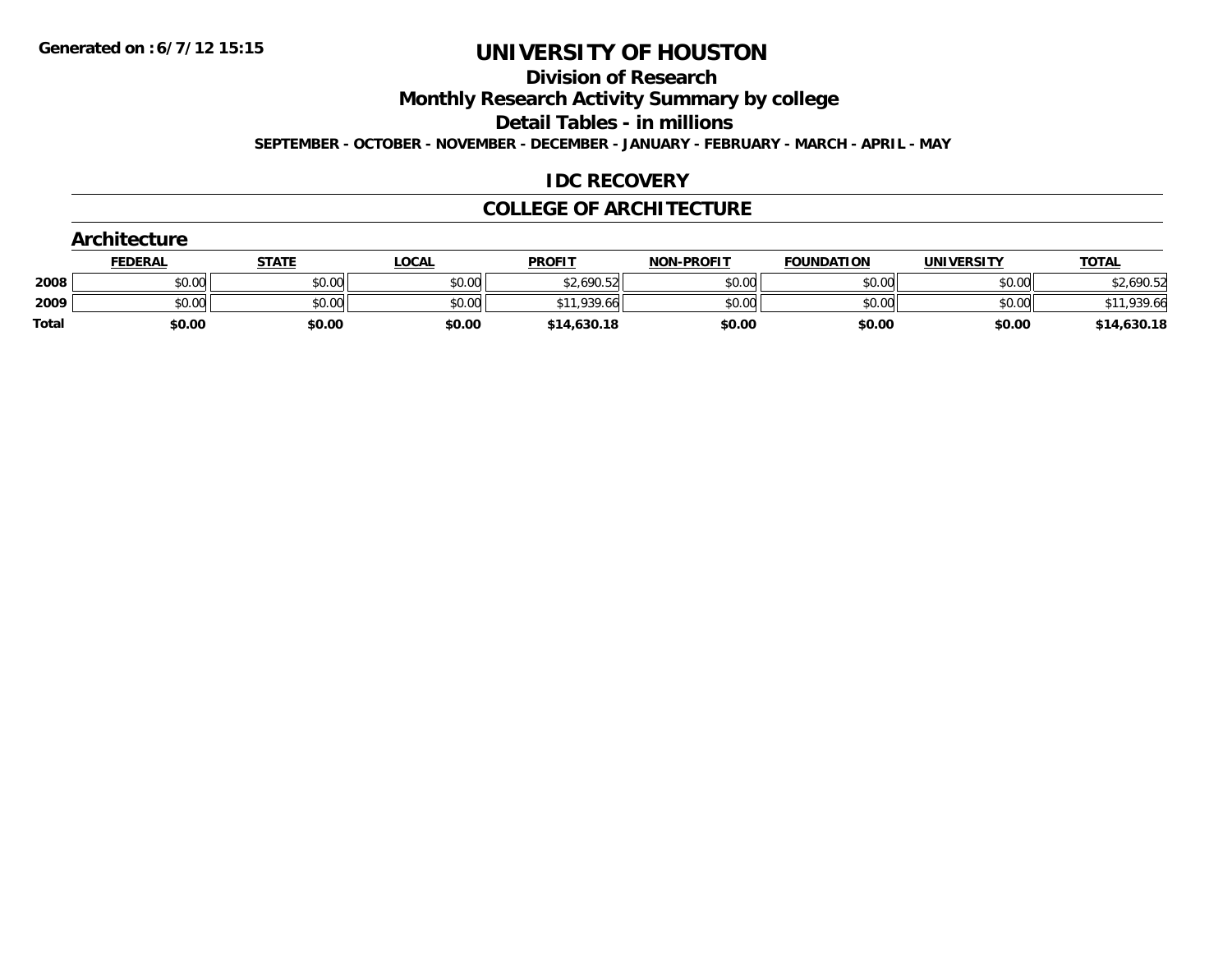### **Division of Research**

**Monthly Research Activity Summary by college**

**Detail Tables - in millions**

**SEPTEMBER - OCTOBER - NOVEMBER - DECEMBER - JANUARY - FEBRUARY - MARCH - APRIL - MAY**

### **IDC RECOVERY**

### **COLLEGE OF EDUCATION**

### **Consistency Mgmt and Coop Disc**

|        | <b>FEDERAL</b>                    | <b>STATE</b> | <b>LOCAL</b>                   | <b>PROFIT</b>                         | <b>NON-PROFIT</b> | <b>FOUNDATION</b> | <b>UNIVERSITY</b> | <b>TOTAL</b> |
|--------|-----------------------------------|--------------|--------------------------------|---------------------------------------|-------------------|-------------------|-------------------|--------------|
| 2010   | \$0.00                            | \$0.00       | \$0.00                         | \$0.00                                | \$0.00            | \$0.00            | \$0.00            | \$0.00       |
| 2011   | \$0.00                            | \$0.00       | \$0.00                         | \$0.00                                | \$0.00            | \$0.00            | \$0.00            | \$0.00       |
| 2012   | \$0.00                            | \$0.00       | \$0.00                         | \$0.00                                | \$0.00            | \$0.00            | \$0.00            | \$0.00       |
|        | <b>Curriculum and Instruction</b> |              |                                |                                       |                   |                   |                   |              |
|        | <b>FEDERAL</b>                    | <b>STATE</b> | <b>LOCAL</b>                   | <b>PROFIT</b>                         | <b>NON-PROFIT</b> | <b>FOUNDATION</b> | <b>UNIVERSITY</b> | <b>TOTAL</b> |
| ∘ ס∩מכ | 0.112002                          | \$21071      | $\mathfrak{e}\cap\mathfrak{a}$ | $\mathfrak{e} \cap \mathfrak{e} \cap$ | 2101              | (40.01)           | $\epsilon$ n noll | \$1165120    |

| 2008 | \$112,803.43 | \$2,718.75  | \$0.04   | \$0.00 | \$31,021.59 | /¢ሰ 01)<br>ΨU. | \$0.00 | \$146,542.90 |
|------|--------------|-------------|----------|--------|-------------|----------------|--------|--------------|
| 2009 | \$83,989.64  | \$0.00      | \$173.97 | \$0.00 | \$26,917.02 | \$0.00         | \$0.00 | \$111,080.63 |
| 2010 | \$24,955.18  | \$0.00      | \$652.25 | \$0.00 | \$26,894.08 | \$1,950.58     | \$0.00 | \$54,452.09  |
| 2011 | \$49,166.83  | \$802.80    | \$0.00   | \$0.00 | \$5,189.42  | \$13,193.79    | \$0.00 | \$68,352.84  |
| 2012 | \$67,737.35  | \$24,982.66 | \$0.00   | \$0.00 | \$5,654.19  | \$12,982.59    | \$0.00 | \$111,356.79 |

#### **Dean, Education**

|      | <b>FEDERAL</b> | <b>STATE</b> | <u>LOCAL</u> | <b>PROFIT</b> | <b>NON-PROFIT</b> | <b>FOUNDATION</b> | <b>UNIVERSITY</b> | <b>TOTAL</b> |
|------|----------------|--------------|--------------|---------------|-------------------|-------------------|-------------------|--------------|
| 2008 | \$0.00         | \$0.00       | \$0.00       | \$0.00        | \$0.36            | \$0.00            | \$0.00            | \$0.36       |
| 2010 | \$0.00         | \$0.00       | \$0.00       | \$0.00        | \$0.00            | \$0.00            | \$0.00            | \$0.00       |
| 2011 | \$0.00         | \$0.00       | \$0.00       | \$0.00        | \$0.00            | \$0.00            | \$0.00            | \$0.00       |
| 2012 | \$0.00         | \$0.00       | \$0.00       | \$0.00        | \$0.00            | \$0.00            | \$0.00            | \$0.00       |

### **Educational Leadership & Cultural Studies**

|      | EENEDA<br>. IN F | <b>STATE</b>  | .OCAL  | <b>PROFIT</b>                                                 | <b>-PROFIT</b><br><b>NON</b>               | ֿארוו<br>.<br><b>FAUR</b> | . <i></i> .   | <b>TOTAL</b><br><b>VIA</b> |
|------|------------------|---------------|--------|---------------------------------------------------------------|--------------------------------------------|---------------------------|---------------|----------------------------|
| 2008 | 0000<br>JU.UU    | 0.00<br>JU.UU | \$0.00 | $\uparrow$ $\uparrow$ $\uparrow$ $\uparrow$ $\uparrow$<br>ww. | $\mathsf{A} \cap \mathsf{A} \cap$<br>JU.UL | 0000<br>JU.UU             | 0.00<br>JU.UU | \$0.00                     |
| 2011 | ტი იი<br>vu.uu   |               | \$0.00 | $\uparrow$ $\uparrow$ $\uparrow$                              | 0000<br>JU.UL                              | 0000<br>JU.UU             | 0000<br>JU.UU |                            |
|      | $ -$<br>___      | ____          |        |                                                               |                                            |                           |               |                            |

### **Educational Psychology**

|      | <b>FEDERAL</b> | <b>STATE</b> | <b>LOCAL</b> | <b>PROFIT</b> | <b>NON-PROFIT</b> | <b>FOUNDATION</b> | <b>UNIVERSITY</b> | <b>TOTAL</b> |
|------|----------------|--------------|--------------|---------------|-------------------|-------------------|-------------------|--------------|
| 2008 | \$13,802.12    | \$15,336.46  | \$0.00       | \$0.00        | \$134.92          | \$11,992.91       | \$0.00            | \$41,266.41  |
| 2009 | \$4,315.70     | (\$325.83)   | \$0.00       | \$0.00        | \$0.00            | \$17,413.42       | \$0.00            | \$21,403.29  |
| 2010 | \$0.00         | \$1,116.31   | \$0.00       | \$0.00        | \$486.04          | \$10,621.64       | \$0.00            | \$12,223.99  |
| 2011 | \$4,704.69     | \$2,574.82   | \$0.00       | \$0.00        | \$59.22           | \$6,552.03        | \$0.00            | \$13,890.76  |
| 2012 | \$8,920.37     | \$0.00       | \$0.00       | \$0.00        | \$0.00            | \$0.00            | \$0.00            | \$8,920.37   |

#### **Institute for Urban Education**

|      | <b>FEBERAL</b>          | -----                       | 20.1 | <b>DDAEL1</b> | .             | .<br>.       | <b>JNIV</b><br>$- - - - - -$ | $-2 - 1$ |
|------|-------------------------|-----------------------------|------|---------------|---------------|--------------|------------------------------|----------|
| 2008 | 0 <sup>n</sup><br>וש.טע | $\sim$<br>$\mathbf{u}$<br>՝ |      | ``<br>.       | 0.00<br>טט.טע | $ -$<br>ww.s | $\sim$ 00<br>JU.UU           | DU.UL    |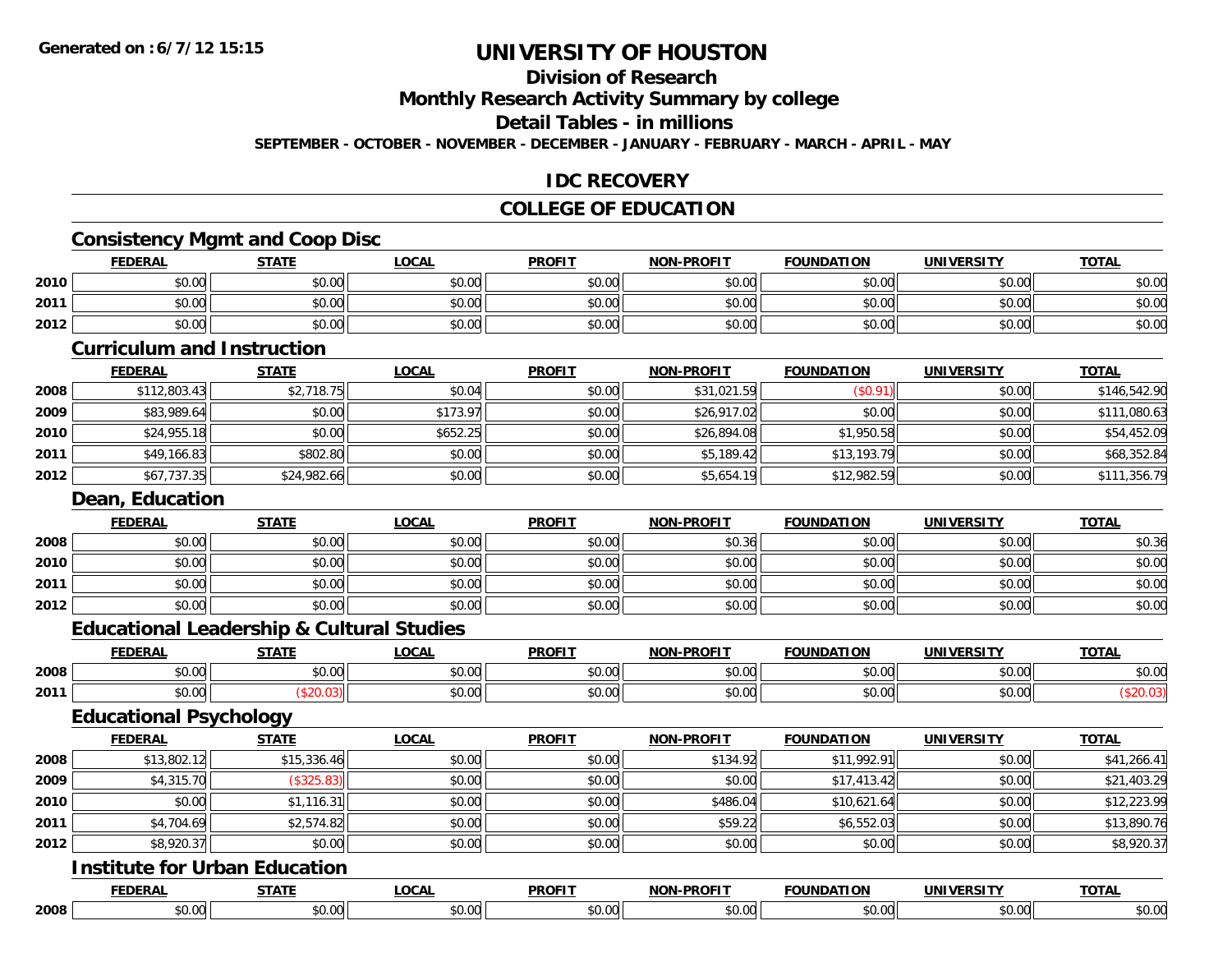### **Division of Research**

**Monthly Research Activity Summary by college**

**Detail Tables - in millions**

**SEPTEMBER - OCTOBER - NOVEMBER - DECEMBER - JANUARY - FEBRUARY - MARCH - APRIL - MAY**

### **IDC RECOVERY**

### **COLLEGE OF EDUCATION**

#### **Institute for Urban Education**

|       | <b>FEDERAL</b> | <b>STATE</b> | <u>LOCAL</u> | <b>PROFIT</b> | <b>NON-PROFIT</b> | <b>FOUNDATION</b> | <b>UNIVERSITY</b> | <b>TOTAL</b> |
|-------|----------------|--------------|--------------|---------------|-------------------|-------------------|-------------------|--------------|
| 2009  | \$0.00         | \$0.00       | \$0.00       | \$0.00        | \$0.00            | \$0.00            | \$0.00            | \$0.00       |
| 2010  | \$0.00         | \$0.00       | \$0.00       | \$0.00        | \$0.00            | \$0.00            | \$0.00            | \$0.00       |
| 2011  | \$0.00         | \$0.00       | \$0.00       | \$0.00        | \$0.00            | \$0.00            | \$0.00            | \$0.00       |
| 2012  | \$0.00         | \$0.00       | \$0.00       | \$0.00        | \$0.00            | \$0.00            | \$0.00            | \$0.00       |
| Total | \$370,395.31   | \$47,185.94  | \$826.26     | \$0.00        | \$96,356.84       | \$74,706.03       | \$0.00            | \$589,470.38 |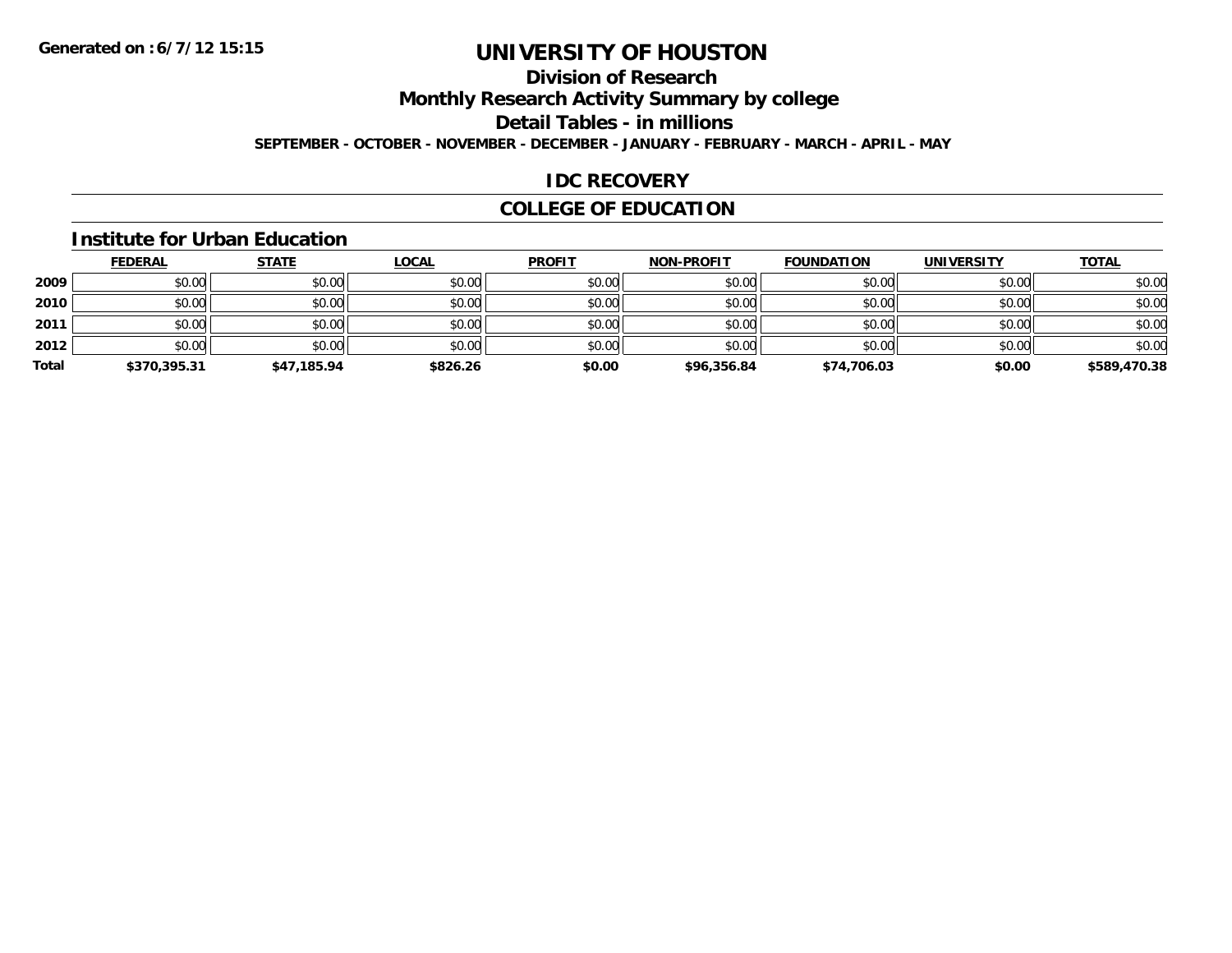#### **Division of Research**

**Monthly Research Activity Summary by college**

**Detail Tables - in millions**

**SEPTEMBER - OCTOBER - NOVEMBER - DECEMBER - JANUARY - FEBRUARY - MARCH - APRIL - MAY**

### **IDC RECOVERY**

#### **COLLEGE OF LIBERAL ARTS AND SOCIAL SCIENCES**

|      | Art                              |                                        |              |               |                   |                   |                   |              |
|------|----------------------------------|----------------------------------------|--------------|---------------|-------------------|-------------------|-------------------|--------------|
|      | <b>FEDERAL</b>                   | <b>STATE</b>                           | <b>LOCAL</b> | <b>PROFIT</b> | <b>NON-PROFIT</b> | <b>FOUNDATION</b> | <b>UNIVERSITY</b> | <b>TOTAL</b> |
| 2012 | \$599.31                         | \$0.00                                 | \$0.00       | \$0.00        | \$0.00            | \$0.00            | \$0.00            | \$599.31     |
|      | <b>Arte Publico Press</b>        |                                        |              |               |                   |                   |                   |              |
|      | <b>FEDERAL</b>                   | <b>STATE</b>                           | <b>LOCAL</b> | <b>PROFIT</b> | <b>NON-PROFIT</b> | <b>FOUNDATION</b> | <b>UNIVERSITY</b> | <b>TOTAL</b> |
| 2008 | \$0.00                           | \$0.00                                 | \$0.00       | \$0.00        | \$0.00            | \$1,328.87        | \$0.00            | \$1,328.87   |
| 2011 | \$0.00                           | \$0.00                                 | \$0.00       | \$0.00        | \$0.00            | \$6,735.00        | \$0.00            | \$6,735.00   |
|      | <b>Blaffer Gallery</b>           |                                        |              |               |                   |                   |                   |              |
|      | <b>FEDERAL</b>                   | <b>STATE</b>                           | <b>LOCAL</b> | <b>PROFIT</b> | NON-PROFIT        | <b>FOUNDATION</b> | <b>UNIVERSITY</b> | <b>TOTAL</b> |
| 2008 | \$5,765.44                       | \$0.00                                 | \$0.00       | \$0.00        | \$0.00            | \$0.00            | \$0.00            | \$5,765.44   |
| 2009 | \$2,062.63                       | \$0.00                                 | \$0.00       | \$0.00        | \$0.00            | \$0.00            | \$0.00            | \$2,062.63   |
| 2010 | \$7,151.03                       | \$0.00                                 | \$0.00       | \$0.00        | \$0.00            | \$0.00            | \$0.00            | \$7,151.03   |
| 2011 | \$1,431.32                       | \$0.00                                 | \$0.00       | \$0.00        | \$0.00            | \$0.00            | \$0.00            | \$1,431.32   |
|      | <b>Center for Public History</b> |                                        |              |               |                   |                   |                   |              |
|      | <b>FEDERAL</b>                   | <b>STATE</b>                           | <b>LOCAL</b> | <b>PROFIT</b> | NON-PROFIT        | <b>FOUNDATION</b> | <b>UNIVERSITY</b> | <b>TOTAL</b> |
| 2012 | \$7,783.27                       | \$0.00                                 | \$0.00       | \$0.00        | \$0.00            | \$0.00            | \$0.00            | \$7,783.27   |
|      | <b>Communication Disorders</b>   |                                        |              |               |                   |                   |                   |              |
|      | <b>FEDERAL</b>                   | <b>STATE</b>                           | <b>LOCAL</b> | <b>PROFIT</b> | NON-PROFIT        | <b>FOUNDATION</b> | <b>UNIVERSITY</b> | <b>TOTAL</b> |
| 2008 | \$0.01                           | \$0.00                                 | \$0.00       | \$0.00        | \$0.00            | \$0.00            | \$0.00            | \$0.01       |
| 2009 | $($ \$8,832.31)                  | \$0.00                                 | \$0.00       | \$0.00        | \$0.00            | \$0.00            | \$0.00            | (\$8,832.31) |
| 2010 | (\$0.03)                         | \$0.00                                 | \$0.00       | \$0.00        | \$0.00            | \$0.00            | \$0.00            | (\$0.03)     |
| 2011 | (\$1,898.80)                     | \$0.00                                 | \$0.00       | \$0.00        | \$0.00            | \$0.00            | \$0.00            | (\$1,898.80) |
| 2012 | \$1,696.79                       | \$0.00                                 | \$0.00       | \$0.00        | \$0.00            | \$0.00            | \$0.00            | \$1,696.79   |
|      |                                  | <b>Comparative Cultural Studies</b>    |              |               |                   |                   |                   |              |
|      | <b>FEDERAL</b>                   | <b>STATE</b>                           | <b>LOCAL</b> | <b>PROFIT</b> | NON-PROFIT        | <b>FOUNDATION</b> | <b>UNIVERSITY</b> | <b>TOTAL</b> |
| 2008 | (\$171.27)                       | \$0.00                                 | \$0.00       | \$0.00        | \$0.00            | \$0.00            | \$0.00            | (\$171.27)   |
| 2011 | \$0.00                           | \$0.00                                 | \$0.00       | (\$25.13)     | \$0.00            | \$0.00            | \$0.00            | (\$25.13)    |
| 2012 | \$0.00                           | \$32.21                                | \$0.00       | \$0.00        | \$0.00            | \$0.00            | \$0.00            | \$32.21      |
|      |                                  | Dean, Liberal Arts and Social Sciences |              |               |                   |                   |                   |              |
|      | <b>FEDERAL</b>                   | <b>STATE</b>                           | <b>LOCAL</b> | <b>PROFIT</b> | NON-PROFIT        | <b>FOUNDATION</b> | <b>UNIVERSITY</b> | <b>TOTAL</b> |
| 2008 | \$11,758.88                      | \$0.00                                 | \$0.00       | \$0.00        | \$0.00            | \$0.00            | \$0.00            | \$11,758.88  |
| 2009 | \$34,201.54                      | \$0.00                                 | \$0.00       | \$0.00        | \$0.00            | \$0.00            | \$0.00            | \$34,201.54  |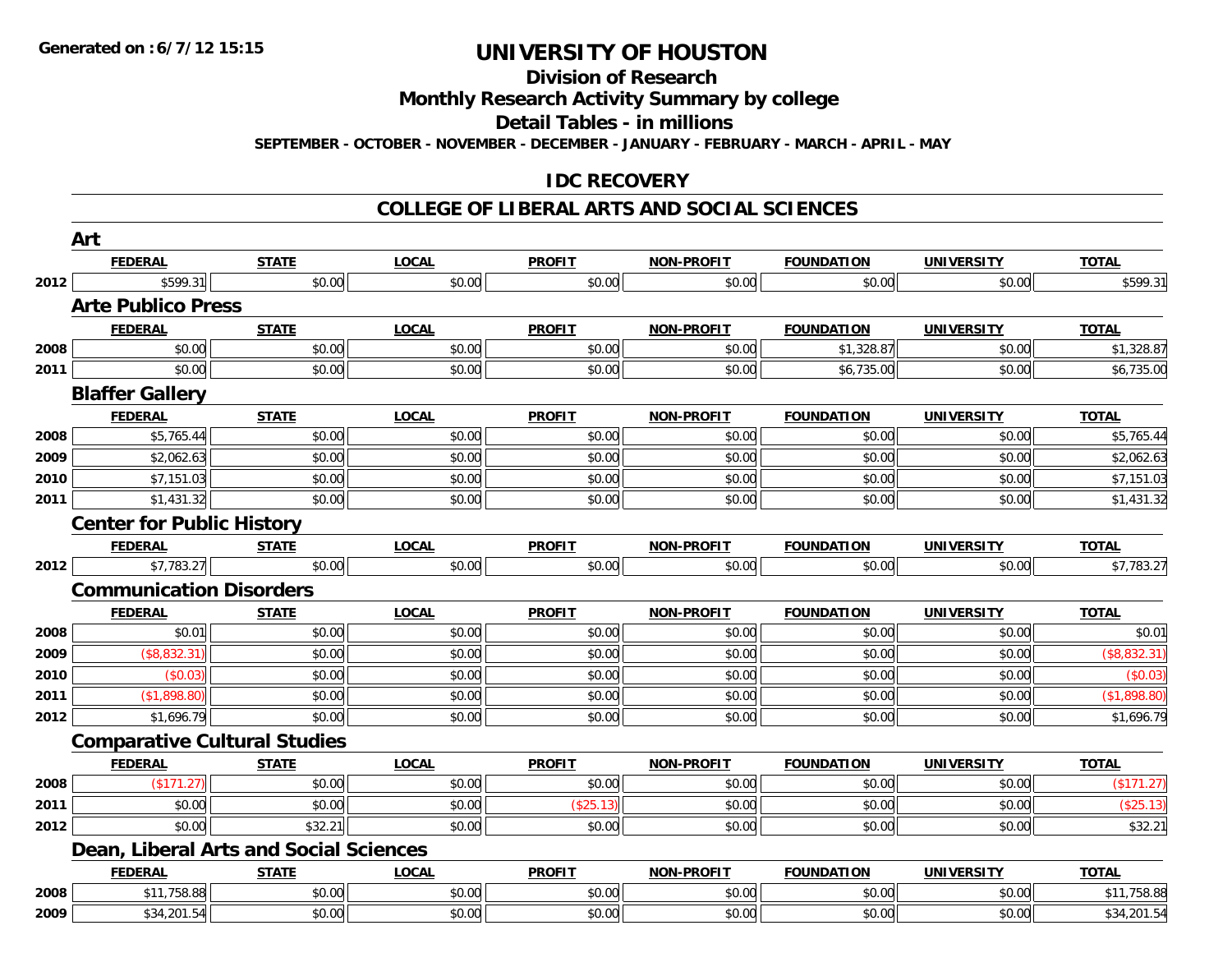**Division of Research**

**Monthly Research Activity Summary by college**

**Detail Tables - in millions**

**SEPTEMBER - OCTOBER - NOVEMBER - DECEMBER - JANUARY - FEBRUARY - MARCH - APRIL - MAY**

### **IDC RECOVERY**

### **COLLEGE OF LIBERAL ARTS AND SOCIAL SCIENCES**

### **Dean, Liberal Arts and Social Sciences**

|      | <b>FEDERAL</b>                      | <b>STATE</b> | <b>LOCAL</b> | <b>PROFIT</b> | <b>NON-PROFIT</b> | <b>FOUNDATION</b> | <b>UNIVERSITY</b> | <b>TOTAL</b> |
|------|-------------------------------------|--------------|--------------|---------------|-------------------|-------------------|-------------------|--------------|
| 2010 | \$495.20                            | \$0.00       | \$0.00       | \$0.00        | \$0.00            | \$0.00            | \$0.00            | \$495.20     |
| 2011 | (\$705.83)                          | \$0.00       | \$0.00       | \$0.00        | \$0.00            | \$0.00            | \$0.00            | (\$705.83)   |
|      | <b>Economics</b>                    |              |              |               |                   |                   |                   |              |
|      | <b>FEDERAL</b>                      | <b>STATE</b> | <b>LOCAL</b> | <b>PROFIT</b> | <b>NON-PROFIT</b> | <b>FOUNDATION</b> | <b>UNIVERSITY</b> | <b>TOTAL</b> |
| 2008 | \$6,945.67                          | \$0.00       | \$0.00       | \$0.00        | \$0.00            | \$0.00            | \$0.00            | \$6,945.67   |
| 2009 | \$8,423.72                          | \$0.00       | \$0.00       | \$0.00        | \$0.00            | \$0.00            | \$0.00            | \$8,423.72   |
| 2010 | \$2,425.00                          | \$0.00       | \$0.00       | \$0.00        | \$0.00            | \$0.00            | \$0.00            | \$2,425.00   |
| 2011 | (\$651.51)                          | \$0.00       | \$0.00       | \$0.00        | \$0.00            | \$0.00            | \$0.00            | (\$651.51)   |
| 2012 | \$1,492.21                          | \$0.00       | \$0.00       | \$2,466.17    | \$0.00            | \$0.00            | \$0.00            | \$3,958.38   |
|      | English                             |              |              |               |                   |                   |                   |              |
|      | <b>FEDERAL</b>                      | <b>STATE</b> | <b>LOCAL</b> | <b>PROFIT</b> | <b>NON-PROFIT</b> | <b>FOUNDATION</b> | <b>UNIVERSITY</b> | <b>TOTAL</b> |
| 2008 | \$0.00                              | \$0.00       | \$0.00       | \$0.00        | \$0.00            | \$0.00            | \$0.00            | \$0.00       |
| 2009 | \$0.00                              | \$0.00       | \$0.00       | \$0.00        | \$0.00            | \$0.00            | \$0.00            | \$0.00       |
| 2010 | \$0.00                              | \$0.00       | \$0.00       | \$0.00        | \$0.00            | \$0.00            | \$0.00            | \$0.00       |
| 2011 | \$0.00                              | \$0.00       | \$0.00       | \$0.00        | \$0.00            | \$0.00            | \$0.00            | \$0.00       |
| 2012 | \$0.00                              | \$0.00       | \$0.00       | \$0.00        | \$0.00            | \$0.00            | \$0.00            | \$0.00       |
|      | <b>Health and Human Performance</b> |              |              |               |                   |                   |                   |              |
|      | <b>FEDERAL</b>                      | <b>STATE</b> | <b>LOCAL</b> | <b>PROFIT</b> | <b>NON-PROFIT</b> | <b>FOUNDATION</b> | <b>UNIVERSITY</b> | <b>TOTAL</b> |
| 2008 | \$389,737.35                        | \$0.00       | \$0.00       | \$18,572.83   | \$3.11            | \$537.38          | \$0.00            | \$408,850.68 |
| 2009 | \$383,230.65                        | \$0.00       | \$0.00       | \$7,886.21    | \$0.00            | \$1,200.69        | \$0.00            | \$392,317.55 |
| 2010 | \$400,410.97                        | \$0.00       | \$0.00       | \$12,939.57   | \$0.00            | \$1,087.31        | \$0.00            | \$414,437.85 |
| 2011 | \$280,937.97                        | \$0.00       | \$0.00       | \$53,098.92   | \$0.00            | \$793.56          | \$0.00            | \$334,830.45 |
| 2012 | \$210,493.03                        | \$0.00       | \$0.00       | \$49,665.47   | \$0.00            | \$0.00            | \$0.00            | \$260,158.50 |
|      | <b>History</b>                      |              |              |               |                   |                   |                   |              |
|      | <b>FEDERAL</b>                      | <b>STATE</b> | <b>LOCAL</b> | <b>PROFIT</b> | <b>NON-PROFIT</b> | <b>FOUNDATION</b> | <b>UNIVERSITY</b> | <b>TOTAL</b> |
| 2008 | \$2,206.75                          | \$0.00       | \$0.00       | \$0.00        | \$2,600.44        | \$0.00            | \$0.00            | \$4,807.19   |
| 2009 | \$0.00                              | \$0.00       | \$0.00       | \$0.00        | \$0.00            | \$0.00            | \$0.00            | \$0.00       |
| 2010 | \$0.00                              | \$0.00       | \$0.00       | \$0.00        | \$0.00            | \$0.00            | \$0.00            | \$0.00       |
| 2012 | \$0.00                              | \$0.00       | \$0.00       | \$0.00        | \$0.00            | \$0.00            | \$0.00            | \$0.00       |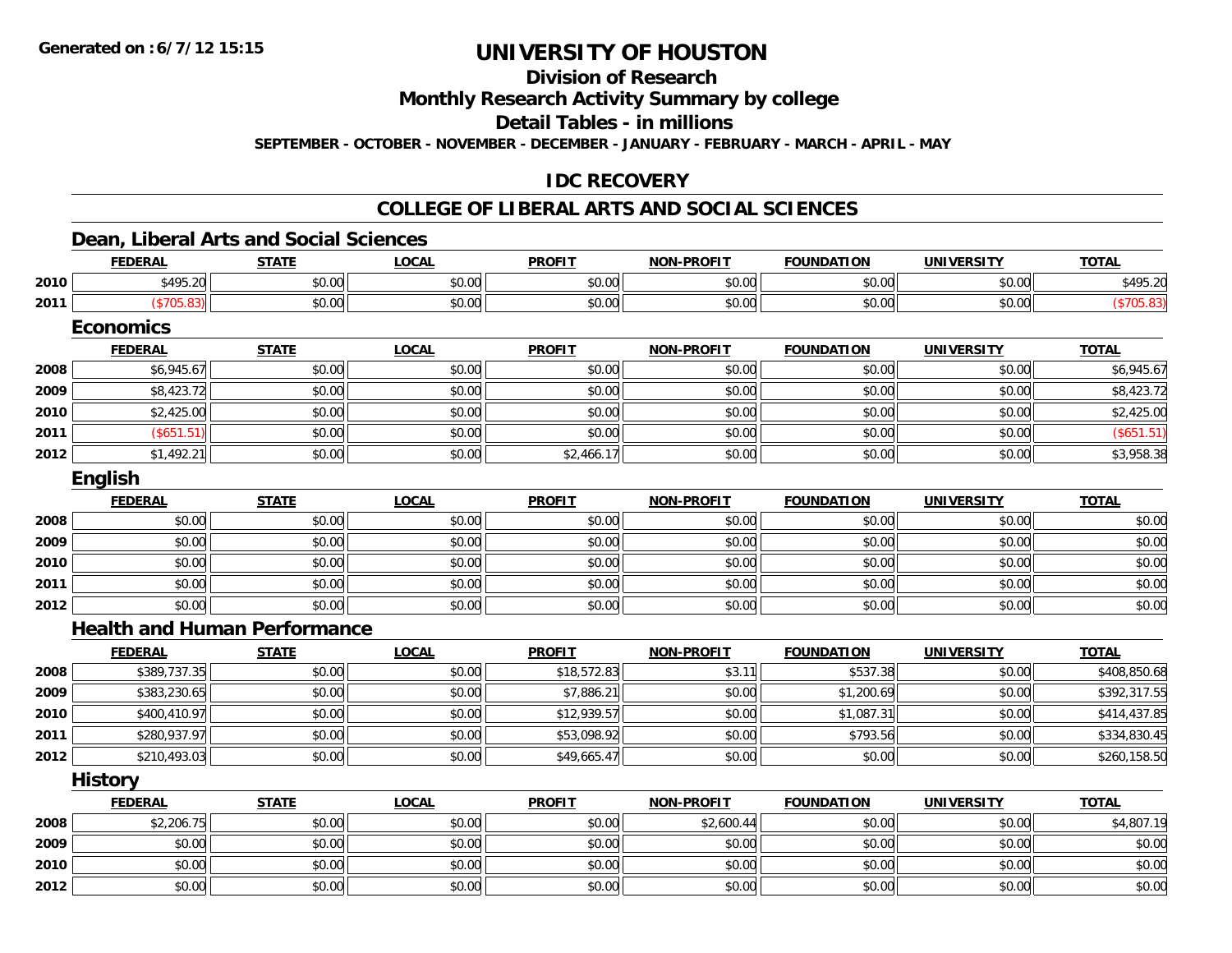### **Division of Research**

**Monthly Research Activity Summary by college**

**Detail Tables - in millions**

**SEPTEMBER - OCTOBER - NOVEMBER - DECEMBER - JANUARY - FEBRUARY - MARCH - APRIL - MAY**

### **IDC RECOVERY**

#### **COLLEGE OF LIBERAL ARTS AND SOCIAL SCIENCES**

|      | <b>Hobby Center for Public Policy</b> |              |              |               |                   |                   |                   |                |
|------|---------------------------------------|--------------|--------------|---------------|-------------------|-------------------|-------------------|----------------|
|      | <b>FEDERAL</b>                        | <b>STATE</b> | <b>LOCAL</b> | <b>PROFIT</b> | <b>NON-PROFIT</b> | <b>FOUNDATION</b> | <b>UNIVERSITY</b> | <b>TOTAL</b>   |
| 2009 | \$2,874.08                            | \$0.00       | \$0.00       | \$0.00        | \$0.00            | \$0.00            | \$0.00            | \$2,874.08     |
| 2010 | \$4,290.73                            | \$0.00       | \$0.00       | \$0.00        | \$0.00            | \$0.00            | \$0.00            | \$4,290.73     |
| 2011 | \$4,678.73                            | \$0.00       | \$0.00       | \$0.00        | \$0.00            | \$0.00            | \$0.00            | \$4,678.73     |
|      | <b>Modern/Classical Languages</b>     |              |              |               |                   |                   |                   |                |
|      | <b>FEDERAL</b>                        | <b>STATE</b> | <b>LOCAL</b> | <b>PROFIT</b> | <b>NON-PROFIT</b> | <b>FOUNDATION</b> | <b>UNIVERSITY</b> | <b>TOTAL</b>   |
| 2008 | (\$146.97)                            | \$0.00       | \$0.00       | \$0.00        | \$0.00            | \$0.00            | \$0.00            | (\$146.97)     |
| 2011 | \$48.48                               | \$0.00       | \$0.00       | \$0.00        | \$0.00            | \$0.00            | \$0.00            | \$48.48        |
| 2012 | \$884.55                              | \$0.00       | \$0.00       | \$0.00        | \$0.00            | \$0.00            | \$0.00            | \$884.55       |
|      | <b>Philosophy</b>                     |              |              |               |                   |                   |                   |                |
|      | <b>FEDERAL</b>                        | <b>STATE</b> | <b>LOCAL</b> | <b>PROFIT</b> | <b>NON-PROFIT</b> | <b>FOUNDATION</b> | <b>UNIVERSITY</b> | <b>TOTAL</b>   |
| 2008 | \$0.00                                | \$0.00       | \$0.00       | \$0.00        | \$0.00            | \$0.00            | \$0.00            | \$0.00         |
| 2009 | \$0.00                                | \$0.00       | \$0.00       | \$0.00        | \$0.00            | \$0.00            | \$0.00            | \$0.00         |
| 2010 | \$0.00                                | \$0.00       | \$0.00       | \$0.00        | \$0.00            | \$0.00            | \$0.00            | \$0.00         |
| 2011 | \$0.00                                | \$0.00       | \$0.00       | \$0.00        | \$0.00            | \$0.00            | \$0.00            | \$0.00         |
| 2012 | \$1,529.22                            | \$0.00       | \$0.00       | \$0.00        | \$0.00            | \$0.00            | \$0.00            | \$1,529.22     |
|      | <b>Political Science</b>              |              |              |               |                   |                   |                   |                |
|      | <b>FEDERAL</b>                        | <b>STATE</b> | <b>LOCAL</b> | <b>PROFIT</b> | <b>NON-PROFIT</b> | <b>FOUNDATION</b> | <b>UNIVERSITY</b> | <b>TOTAL</b>   |
| 2008 | \$1,408.20                            | \$0.00       | \$0.00       | \$0.00        | \$0.00            | \$0.00            | \$632.33          | \$2,040.53     |
| 2009 | \$12,542.40                           | \$0.00       | \$0.00       | \$0.00        | \$0.00            | \$0.00            | \$3,259.11        | \$15,801.51    |
| 2010 | \$166.49                              | \$0.00       | \$0.00       | \$0.00        | \$0.00            | \$0.00            | \$0.00            | \$166.49       |
| 2011 | (\$2,423.40)                          | (\$91.29)    | \$0.00       | \$0.00        | \$0.00            | \$0.00            | \$0.00            | (\$2,514.69)   |
| 2012 | \$0.00                                | \$0.00       | \$0.00       | \$0.00        | \$0.00            | \$0.00            | \$0.00            | \$0.00         |
|      | Psychology                            |              |              |               |                   |                   |                   |                |
|      | <b>FEDERAL</b>                        | <b>STATE</b> | <b>LOCAL</b> | <b>PROFIT</b> | <b>NON-PROFIT</b> | <b>FOUNDATION</b> | <b>UNIVERSITY</b> | <b>TOTAL</b>   |
| 2008 | \$1,543,713.02                        | \$379,458.31 | \$0.00       | \$3,218.76    | \$207.76          | \$433.06          | (\$0.07)          | \$1,927,030.84 |
| 2009 | \$463,870.38                          | \$120,811.04 | \$1,690.44   | \$7,090.88    | (\$2.14)          | \$2,961.48        | \$0.00            | \$596,422.08   |
| 2010 | \$547,090.61                          | \$126,759.47 | \$0.00       | \$9,155.13    | \$194.68          | \$193.19          | \$0.00            | \$683,393.08   |
| 2011 | \$985,905.15                          | \$39,148.72  | \$0.00       | \$5,412.07    | \$6,783.88        | \$19,373.80       | \$0.00            | \$1,056,623.62 |
| 2012 | \$1,142,717.10                        | \$894.55     | \$0.00       | \$2,795.38    | \$10,494.68       | \$17,463.39       | (\$3, 117.51)     | \$1,171,247.59 |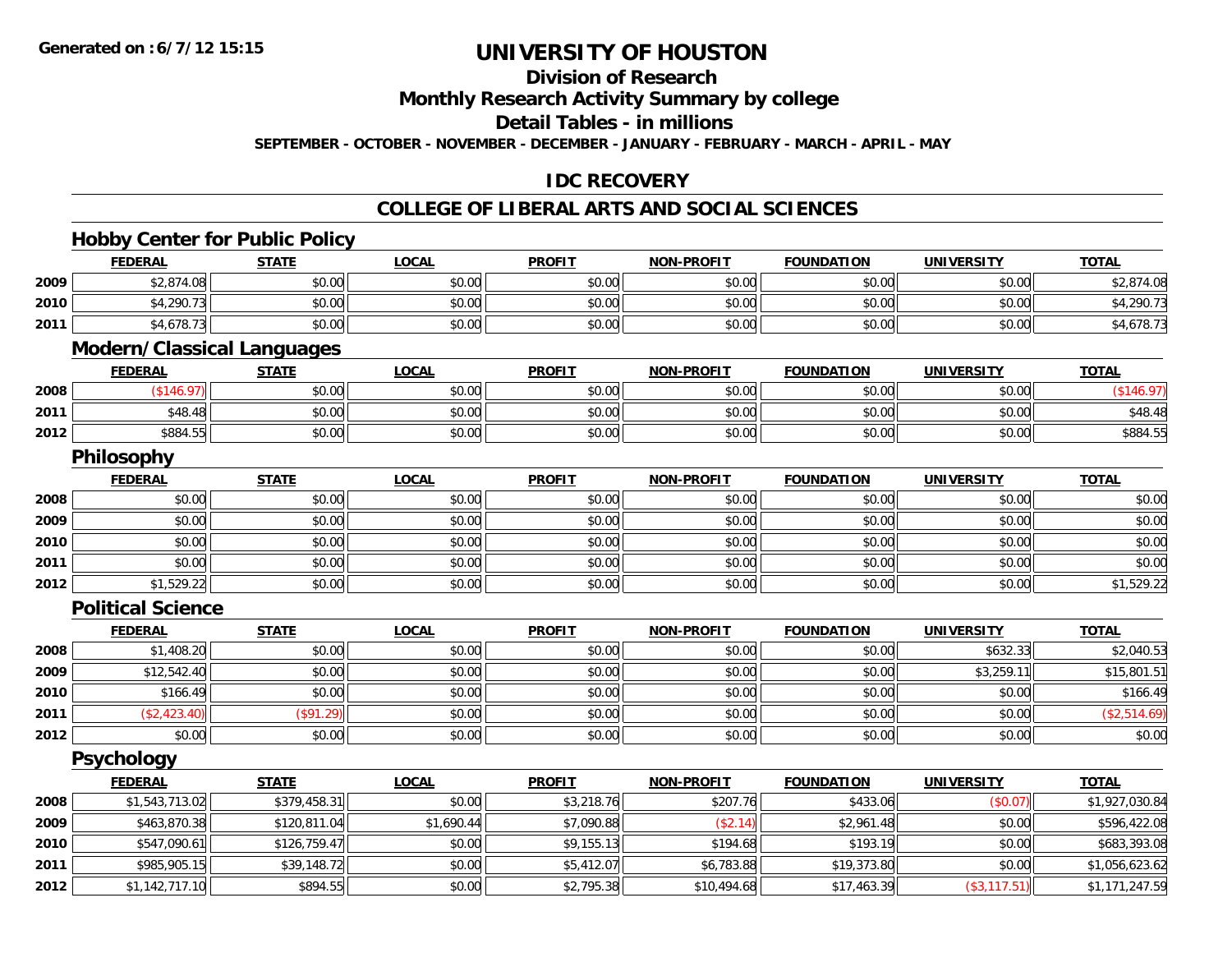#### **Division of Research**

**Monthly Research Activity Summary by college**

**Detail Tables - in millions**

**SEPTEMBER - OCTOBER - NOVEMBER - DECEMBER - JANUARY - FEBRUARY - MARCH - APRIL - MAY**

### **IDC RECOVERY**

#### **COLLEGE OF LIBERAL ARTS AND SOCIAL SCIENCES**

|       | Sociology      |              |              |               |                   |                   |                   |                |
|-------|----------------|--------------|--------------|---------------|-------------------|-------------------|-------------------|----------------|
|       | <b>FEDERAL</b> | <b>STATE</b> | <b>LOCAL</b> | <b>PROFIT</b> | <b>NON-PROFIT</b> | <b>FOUNDATION</b> | <b>UNIVERSITY</b> | <b>TOTAL</b>   |
| 2008  | \$19,930.55    | \$0.00       | \$588.58     | \$0.00        | \$0.00            | \$0.00            | \$0.00            | \$20,519.13    |
| 2009  | \$28,265.95    | \$0.00       | \$2,412.10   | \$0.00        | \$0.00            | \$0.00            | \$0.00            | \$30,678.05    |
| 2010  | \$46,157.24    | \$0.00       | \$432.67     | \$0.00        | \$1,615.28        | \$0.00            | \$0.00            | \$48,205.19    |
| 2011  | \$36,480.41    | \$0.00       | \$0.00       | \$0.00        | \$0.00            | \$0.00            | \$0.00            | \$36,480.41    |
| 2012  | \$1,611.33     | \$0.00       | \$0.00       | \$0.00        | \$0.00            | \$0.00            | \$0.00            | \$1,611.33     |
| Total | \$6,588,583.24 | \$667,013.01 | \$5,123.79   | \$172,276.26  | \$21,897.69       | \$52,107.73       | \$773.86          | \$7,507,775.58 |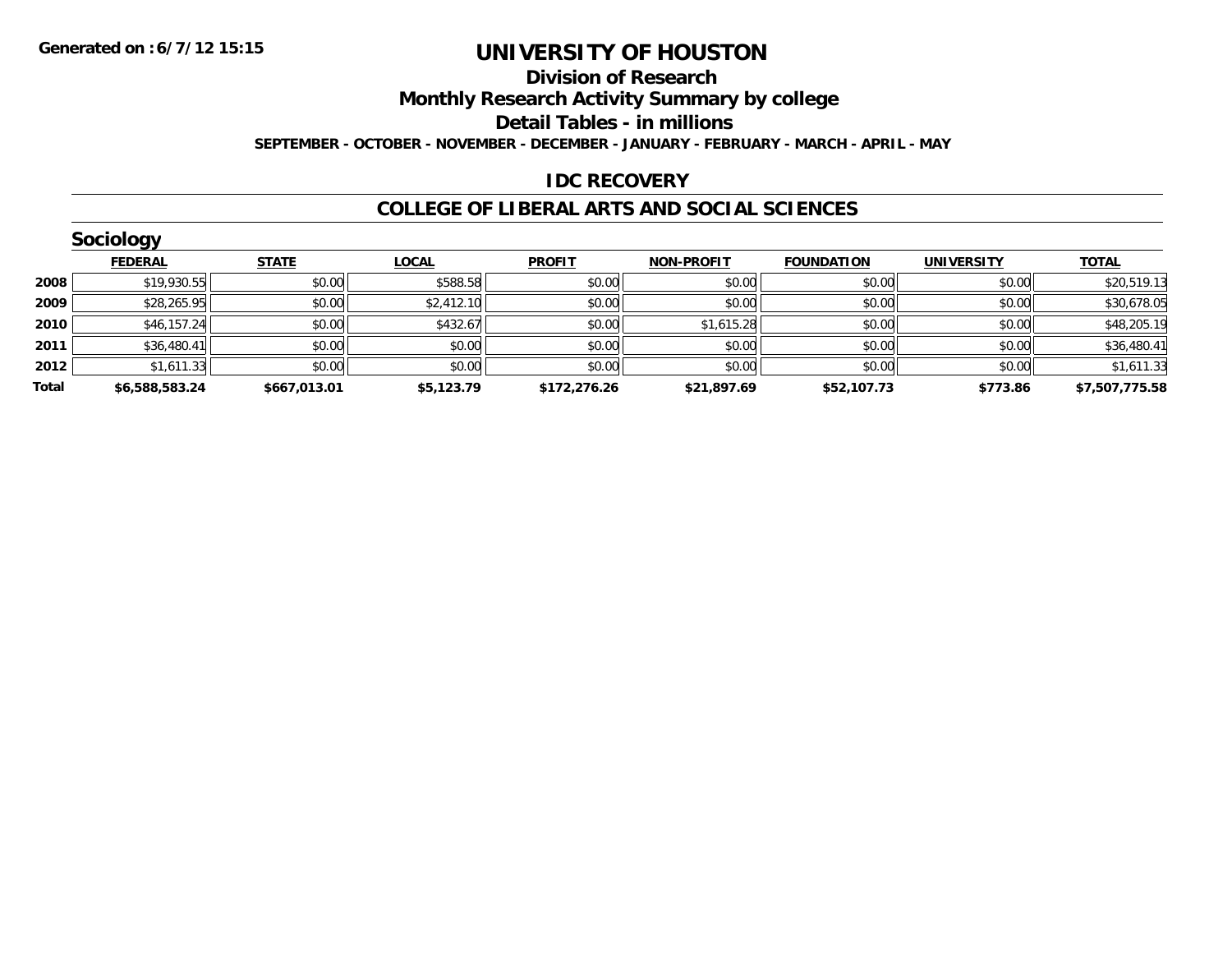#### **Division of Research**

**Monthly Research Activity Summary by college**

**Detail Tables - in millions**

**SEPTEMBER - OCTOBER - NOVEMBER - DECEMBER - JANUARY - FEBRUARY - MARCH - APRIL - MAY**

### **IDC RECOVERY**

#### **COLLEGE OF NATURAL SCIENCES AND MATHEMATICS**

**TOTAL** 

**TOTAL** 

**TOTAL** 

#### **Allied Geophysical Laboratories FEDERAL STATE LOCAL PROFIT NON-PROFIT FOUNDATION UNIVERSITY TOTAL2011** \$0.00 \$0.00 \$0.00 \$4,075.23 \$0.00 \$0.00 \$0.00 \$4,075.23 **2012** \$0.00 \$0.00 \$0.00 \$5,974.26 \$0.00 \$0.00 \$0.00 \$5,974.26 **Biology/Biochemistry FEDERAL STATE LOCAL PROFIT NON-PROFIT FOUNDATION UNIVERSITY TOTAL2008**8 \$561,993.86 \$0.00 \$0.00 \$0.00 \$0.00 \$0.00 \$0.00 \$0.00 \$3,802.20 \$3,802.20 \$1,139.80 \$1,139.80 \$566,935.86 **2009**9│ \$410,481.31│ \$0.00│ \$0.00│ \$0.00│ \$0.00│ \$1,825.33∣ \$0.00│ \$412,306.64∣ **2010** \$766,630.80 \$0.00 \$0.00 \$0.00 \$19,788.72 \$1,346.49 \$0.00 \$787,766.01 **2011** \$815,064.99 \$5,016.74 \$0.00 \$0.00 \$26,856.52 \$0.00 \$0.00 \$846,938.25 **2012** \$657,651.35 \$17,259.67 \$0.00 \$0.00 \$34,620.46 \$0.00 \$0.00 \$709,531.48 **Center for Applied Geoscience Excellence FEDERAL STATE LOCAL PROFIT NON-PROFIT FOUNDATION UNIVERSITY TOTAL2008**8 \$0.00 \$0.00 \$0.00 \$0.00 \$0.00 \$0.00 \$0.00 \$0.00 \$0.00 \$0.00 \$0.00 \$0.00 \$0.00 \$0.00 \$0.00 \$0.00 \$0.00 **2009** \$0.00 \$0.00 \$0.00 \$0.00 \$0.00 \$0.00 \$0.00 \$0.00 **2010**0 \$0.00 \$0.00 \$0.00 \$0.00 \$0.00 \$0.00 \$0.00 \$0.00 \$0.00 \$0.00 \$0.00 \$0.00 \$0.00 \$0.00 \$0.00 \$0.00 \$0.00 **Center for Nuclear Receptors and Cell Signaling FEDERAL STATE LOCAL PROFIT NON-PROFIT FOUNDATION UNIVERSITY TOTAL2010** \$146,676.15 \$0.00 \$0.00 \$0.00 \$0.00 \$0.00 \$0.00 \$146,676.15 **2011**1 \$258,949.91|| \$640.64|| \$0.00|| \$0.00|| \$0.00|| \$0.00|| \$0.00|| \$0.00|| \$259,590.55 **2012**2 \$313,347.36 \$13,044.49 \$13,044.49 \$0.00 \$0.00 \$73,759.24 \$0.00 \$0.00 \$0.00 \$0.00 \$10.00 \$400,151.09 **Chemistry**

|      | <b>FEDERAL</b> | <u>STATE</u> | <u>LOCAL</u> | <b>PROFIT</b> | <b>NON-PROFIT</b> | <b>FOUNDATION</b> | UNIVERSITY  | <u>TOTAL</u> |
|------|----------------|--------------|--------------|---------------|-------------------|-------------------|-------------|--------------|
| 2008 | \$484,314.07   | \$0.02\$     | \$0.00       | \$5,324.35    | \$6,221.55        | \$0.00            | \$0.00      | \$495,859.94 |
| 2009 | \$346,504.02   | \$0.00       | \$0.00       | \$17,904.15   | \$2.08            | \$0.00            | \$27,425.07 | \$391,835.32 |
| 2010 | \$552,317.03   | \$0.00       | \$0.00       | \$20,998.11   | (S11.01)          | \$0.00            | \$56,750.14 | \$630,054.27 |
| 2011 | \$609,877.87   | \$765.38     | \$0.00       | (\$1,864.64)  | \$0.00            | \$0.00            | \$18,291.02 | \$627,069.64 |
| 2012 | \$441,526.61   | \$1,317.14   | \$0.00       | \$9,141.29    | \$0.00            | \$0.00            | \$17,583.14 | \$469,568.17 |

#### **Computer Science**

|      | <b>FEDERAL</b>               | <b>STATE</b>            | <b>_OCAL</b>       | <b>PROFIT</b> | <b>-PROFIT</b><br><b>NIONI</b> | <b>FOUNDATION</b> | <b>UNIVERSITY</b> | <b>TOTAL</b>     |
|------|------------------------------|-------------------------|--------------------|---------------|--------------------------------|-------------------|-------------------|------------------|
| 2008 | $A - I$<br>$\sim$<br>,000.02 | $\sim$<br>vu.uu         | $\sim$ 00<br>PU.UU | F A           | 0.00<br><b>JU.UU</b>           | vv.vv             |                   | ,,,,,,,,         |
| 2009 | วด1<br>טש.ו                  | $\overline{a}$<br>JU.UU | 0.00<br>DU.UG      | JJJ,          | 0000<br><b>JU.UU</b>           | JU.UU             | 0.00<br>. JU.UU   | 6,263.55<br>٬۵۱٬ |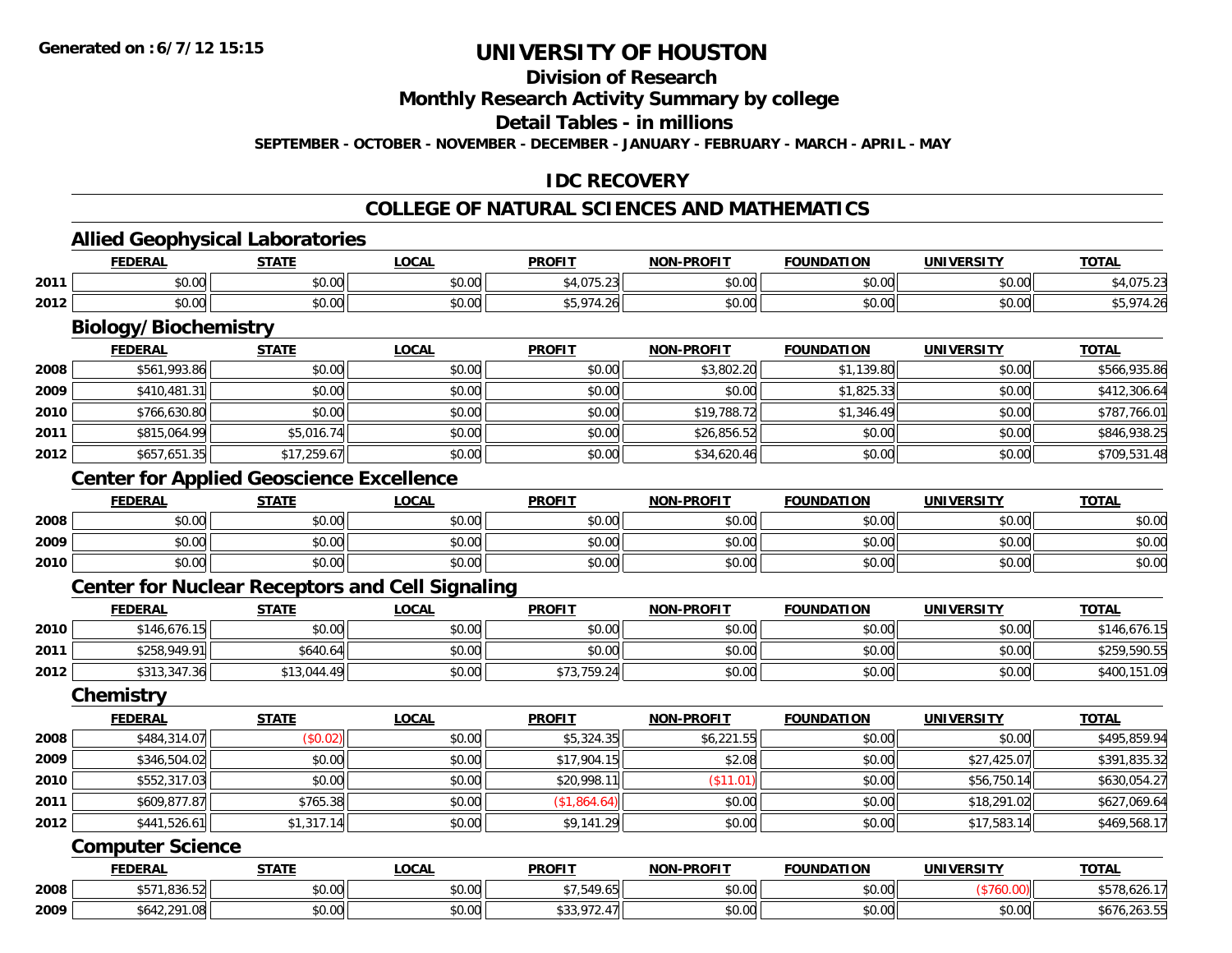### **Division of Research**

**Monthly Research Activity Summary by college**

**Detail Tables - in millions**

**SEPTEMBER - OCTOBER - NOVEMBER - DECEMBER - JANUARY - FEBRUARY - MARCH - APRIL - MAY**

### **IDC RECOVERY**

### **COLLEGE OF NATURAL SCIENCES AND MATHEMATICS**

### **Computer Science**

|      | <b>FEDERAL</b> | <u>STATE</u> | <b>LOCAL</b> | <b>PROFIT</b> | <b>NON-PROFIT</b> | <b>FOUNDATION</b> | UNIVERSITY | <b>TOTAL</b> |
|------|----------------|--------------|--------------|---------------|-------------------|-------------------|------------|--------------|
| 2010 | \$662,237.84   | \$202.52     | \$0.00       | \$13,572.32   | \$0.00            | \$0.00            | \$0.00     | \$676,012.68 |
| 2011 | \$910,336.08   | \$3,645.38   | \$0.00       | \$15,186.10   | \$0.00            | \$0.00            | 76)        | \$928,919.80 |
| 2012 | \$525,725.79   | 3,721.72     | \$0.00       | \$80,051.81   | \$8,414.59        | \$0.00            | \$0.00     | \$617,913.91 |

### **Dean, Natural Sciences and Mathematics**

|      | <b>FEDERAL</b> | <b>STATE</b> | <b>LOCAL</b> | <b>PROFIT</b> | <b>NON-PROFIT</b> | <b>FOUNDATION</b> | <b>UNIVERSITY</b> | <b>TOTAL</b> |
|------|----------------|--------------|--------------|---------------|-------------------|-------------------|-------------------|--------------|
| 2008 | \$0.00         | \$0.00       | \$0.00       | \$0.00        | \$0.00            | \$0.00            | \$0.00            | \$0.00       |
| 2009 | \$0.00         | \$0.00       | \$0.00       | \$0.00        | \$0.00            | \$0.00            | \$0.00            | \$0.00       |
| 2010 | \$0.00         | \$0.00       | \$0.00       | \$0.00        | \$0.00            | \$0.00            | \$0.00            | \$0.00       |
| 2011 | \$0.00         | \$0.00       | \$0.00       | \$0.00        | \$0.00            | \$0.00            | \$0.00            | \$0.00       |
| 2012 | \$0.00         | \$0.00       | \$0.00       | \$0.00        | \$0.00            | \$0.00            | \$0.00            | \$0.00       |

#### **Geosciences**

|      | <b>FEDERAL</b> | <b>STATE</b> | <u>LOCAL</u> | <b>PROFIT</b> | <b>NON-PROFIT</b> | <b>FOUNDATION</b> | <b>UNIVERSITY</b> | <b>TOTAL</b> |
|------|----------------|--------------|--------------|---------------|-------------------|-------------------|-------------------|--------------|
| 2008 | \$234,280.28   | \$23,337.38  | \$0.00       | \$72,798.77   | \$9,167.93        | \$0.00            | \$2,112.83        | \$341,697.19 |
| 2009 | \$205,604.95   | \$8,274.22   | \$0.00       | \$149,168.08  | \$55,700.53       | \$0.00            | \$0.00            | \$418,747.78 |
| 2010 | \$217,879.82   | \$27,346.23  | \$0.00       | \$266,517.69  | \$27,767.64       | \$0.00            | \$0.00            | \$539,511.38 |
| 2011 | \$280,698.22   | \$78,302.63  | \$0.00       | \$187,912.81  | \$30,046.71       | \$0.00            | \$0.00            | \$576,960.37 |
| 2012 | \$371,807.11   | \$47,558.23  | \$0.00       | \$273,129.17  | \$26,829.26       | \$0.00            | \$0.00            | \$719,323.77 |

#### **Institute for Multidimensional Air Quality Studies**

|      | <u>FEDERAL</u> | <b>STATE</b> | <b>LOCAL</b> | <b>PROFIT</b> | <b>NON-PROFIT</b> | <b>FOUNDATION</b> | <b>UNIVERSITY</b> | <b>TOTAL</b> |
|------|----------------|--------------|--------------|---------------|-------------------|-------------------|-------------------|--------------|
| 2008 | \$0.00         | \$0.00       | \$0.00       | \$0.00        | \$0.00            | \$0.00            | \$0.00            | \$0.00       |
| 2009 | \$0.00         | \$0.00       | \$0.00       | \$0.00        | \$0.00            | \$0.00            | \$0.00            | \$0.00       |
| 2010 | \$0.00         | \$0.00       | \$0.00       | \$0.00        | \$0.00            | \$0.00            | \$0.00            | \$0.00       |
| 2011 | \$0.00         | \$0.00       | \$0.00       | \$0.00        | \$0.00            | \$0.00            | \$0.00            | \$0.00       |
| 2012 | \$0.00         | \$0.00       | \$0.00       | \$0.00        | \$0.00            | \$0.00            | \$0.00            | \$0.00       |

#### **Mathematics**

|      | <b>FEDERAL</b> | <b>STATE</b> | <u>LOCAL</u> | <b>PROFIT</b> | <b>NON-PROFIT</b> | <b>FOUNDATION</b> | <b>UNIVERSITY</b> | <b>TOTAL</b> |
|------|----------------|--------------|--------------|---------------|-------------------|-------------------|-------------------|--------------|
| 2008 | \$190,987.76   | \$3,115.79   | \$0.00       | \$2,140.34    | \$3.543.01        | \$0.00            | \$0.00            | \$199,786.91 |
| 2009 | \$143,910.90   | \$0.00       | \$0.00       | \$2,230.59    | \$0.00            | \$0.00            | \$0.00            | \$146,141.49 |
| 2010 | \$218,193.26   | \$0.00       | \$0.00       | \$8,775.09    | \$0.00            | \$0.00            | \$0.00            | \$226,968.35 |
| 2011 | \$165,421.67   | \$12,705.52  | \$0.00       | \$11,502.60   | \$28,357.87       | \$0.00            | \$0.00            | \$217,987.65 |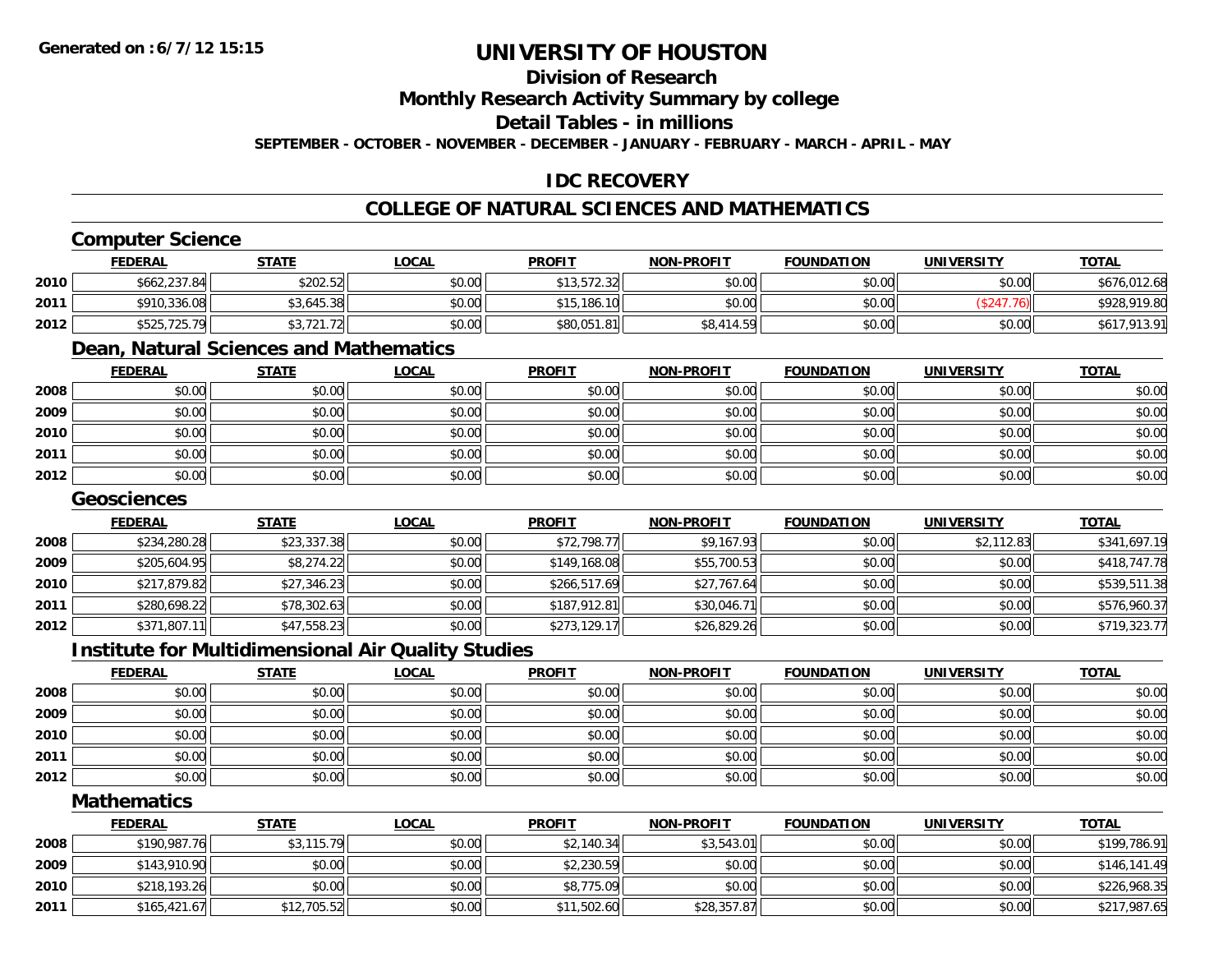### **Division of Research**

**Monthly Research Activity Summary by college**

**Detail Tables - in millions**

**SEPTEMBER - OCTOBER - NOVEMBER - DECEMBER - JANUARY - FEBRUARY - MARCH - APRIL - MAY**

### **IDC RECOVERY**

#### **COLLEGE OF NATURAL SCIENCES AND MATHEMATICS**

|       | <b>Mathematics</b> |              |              |                |                   |                   |                   |                 |
|-------|--------------------|--------------|--------------|----------------|-------------------|-------------------|-------------------|-----------------|
|       | <b>FEDERAL</b>     | <b>STATE</b> | <b>LOCAL</b> | <b>PROFIT</b>  | <b>NON-PROFIT</b> | <b>FOUNDATION</b> | <b>UNIVERSITY</b> | <b>TOTAL</b>    |
| 2012  | \$145,455.81       | \$17,468.17  | \$0.00       | \$42,474.28    | \$9,763.04        | \$127.82          | \$0.00            | \$215,289.12    |
|       | <b>Physics</b>     |              |              |                |                   |                   |                   |                 |
|       | <b>FEDERAL</b>     | <b>STATE</b> | <b>LOCAL</b> | <b>PROFIT</b>  | <b>NON-PROFIT</b> | <b>FOUNDATION</b> | <b>UNIVERSITY</b> | <b>TOTAL</b>    |
| 2008  | \$303,901.92       | \$0.00       | \$0.00       | \$84,156.33    | \$25,250.07       | \$0.00            | \$0.00            | \$413,308.32    |
| 2009  | \$201,494.84       | \$0.00       | \$0.00       | \$141,617.15   | \$12,560.48       | \$0.00            | \$0.00            | \$355,672.47    |
| 2010  | \$362,689.56       | \$0.00       | \$0.00       | \$184,113.68   | \$5,265.89        | \$0.00            | \$0.00            | \$552,069.13    |
| 2011  | \$492,902.84       | \$0.00       | \$0.00       | \$147,816.68   | \$133.44          | \$0.00            | \$0.00            | \$640,852.96    |
| 2012  | \$514,979.41       | \$0.00       | \$0.00       | \$73,299.48    | \$394.22          | \$0.00            | \$0.00            | \$588,673.11    |
| Total | \$13,727,970.98    | \$263,721.82 | \$0.00       | \$1,933,297.07 | \$334,475.20      | \$4,439.44        | \$121,154.44      | \$16,385,058.95 |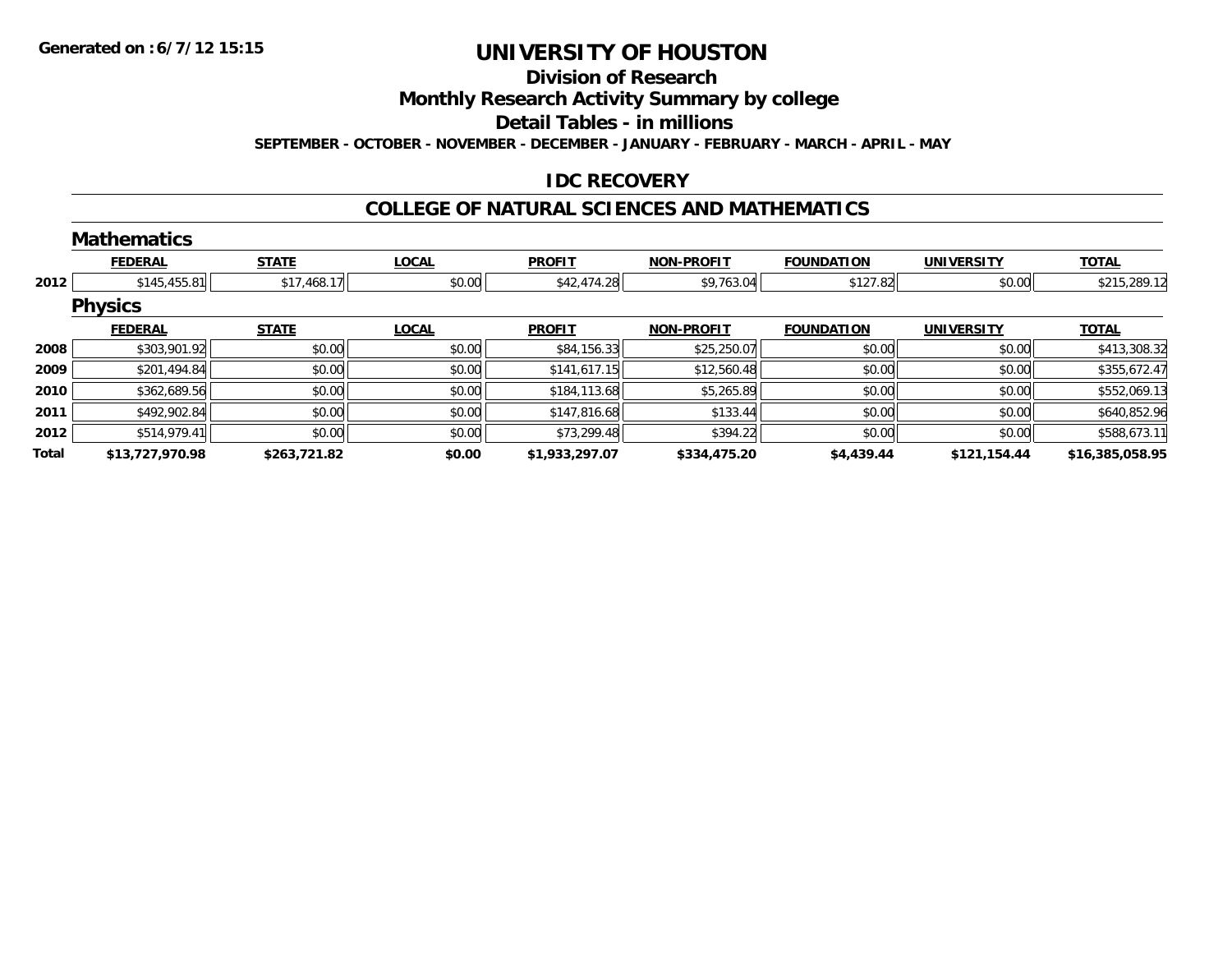### **Division of Research**

**Monthly Research Activity Summary by college**

**Detail Tables - in millions**

**SEPTEMBER - OCTOBER - NOVEMBER - DECEMBER - JANUARY - FEBRUARY - MARCH - APRIL - MAY**

#### **IDC RECOVERY**

#### **COLLEGE OF OPTOMETRY**

### **Optometry, Community**

|       | .              |              |              |               |                   |                   |                   |                |
|-------|----------------|--------------|--------------|---------------|-------------------|-------------------|-------------------|----------------|
|       | <b>FEDERAL</b> | <b>STATE</b> | <b>LOCAL</b> | <b>PROFIT</b> | <b>NON-PROFIT</b> | <b>FOUNDATION</b> | <b>UNIVERSITY</b> | <b>TOTAL</b>   |
| 2008  | \$721,790.54   | \$10.25      | \$0.00       | \$45,974.21   | \$351.65          | \$0.00            | \$29,663.86       | \$797,790.51   |
| 2009  | \$595,153.76   | \$1,483.22   | \$0.00       | \$28,952.29   | \$0.00            | \$0.00            | \$35,375.18       | \$660,964.45   |
| 2010  | \$848,851.73   | \$1,421.14   | \$0.00       | \$88,793.64   | \$0.00            | \$0.00            | \$16,262.23       | \$955,328.74   |
| 2011  | \$718,168.41   | \$0.00       | \$0.00       | \$41,126.21   | \$0.00            | \$0.00            | \$12,897.18       | \$772,191.80   |
| 2012  | \$821,862.07   | \$0.00       | \$0.00       | \$58,208.71   | \$0.00            | \$0.00            | \$36,791.51       | \$916,862.29   |
| Total | \$3,705,826.52 | \$2,914.61   | \$0.00       | \$263.055.06  | \$351.65          | \$0.00            | \$130,989.96      | \$4,103,137.80 |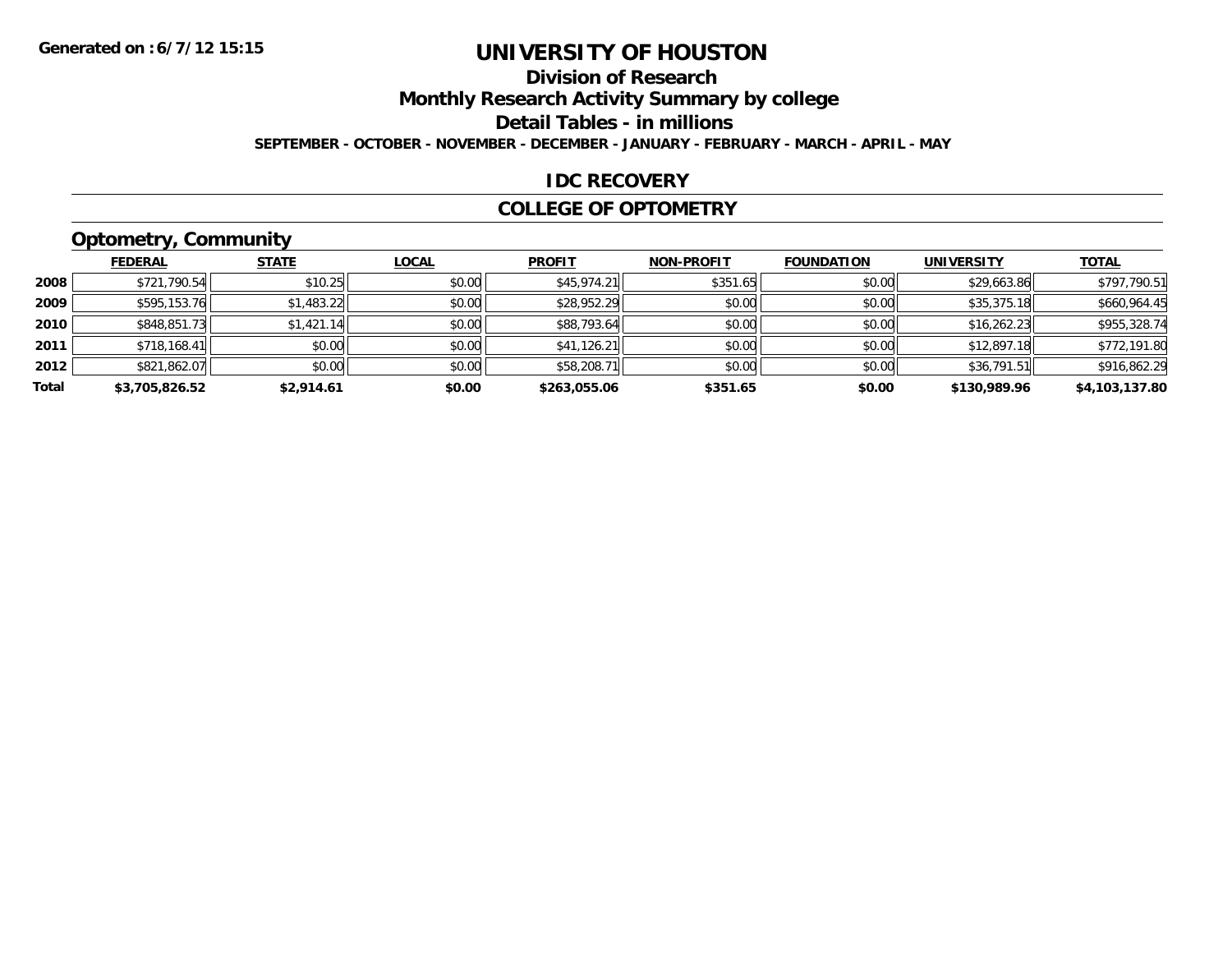### **Division of Research**

**Monthly Research Activity Summary by college**

**Detail Tables - in millions**

**SEPTEMBER - OCTOBER - NOVEMBER - DECEMBER - JANUARY - FEBRUARY - MARCH - APRIL - MAY**

### **IDC RECOVERY**

### **COLLEGE OF PHARMACY**

### **Clinical Sciences and Administration**

|      | <b>FEDERAL</b> | <b>STATE</b> | <b>LOCAL</b> | <b>PROFIT</b> | <b>NON-PROFIT</b> | <b>FOUNDATION</b> | <b>UNIVERSITY</b> | <b>TOTAL</b> |
|------|----------------|--------------|--------------|---------------|-------------------|-------------------|-------------------|--------------|
| 2008 | \$24,687.38    | \$0.00       | \$0.00       | \$43,441.05   | \$0.00            | \$954.78          | \$0.00            | \$69,083.21  |
| 2009 | \$39,990.39    | \$0.00       | \$0.00       | \$65,355.43   | \$2,089.94        | \$105.38          | \$32.05           | \$107,573.19 |
| 2010 | \$21,299.92    | \$0.00       | \$0.00       | \$50,000.93   | \$9,465.75        | \$0.00            | \$250.31          | \$81,016.91  |
| 2011 | \$42,628.30    | \$0.00       | \$0.00       | \$54,619.54   | \$15,883.31       | \$0.00            | \$4.97            | \$113,136.12 |
| 2012 | \$40,588.26    | \$0.00       | \$0.00       | \$47,398.10   | \$11.27           | \$0.00            | \$0.00            | \$87,975.09  |

### **Dean, Pharmacy**

|      | <u>FEDERAL</u> | <b>STATE</b> | <u>LOCAL</u> | <b>PROFIT</b> | <b>NON-PROFIT</b> | <b>FOUNDATION</b> | <b>UNIVERSITY</b> | <b>TOTAL</b> |
|------|----------------|--------------|--------------|---------------|-------------------|-------------------|-------------------|--------------|
| 2008 | \$0.00         | \$0.00       | \$0.00       | \$0.00        | \$0.00            | \$0.00            | \$0.00            | \$0.00       |
| 2009 | \$0.00         | \$0.00       | \$0.00       | \$0.00        | \$0.00            | \$0.00            | \$0.00            | \$0.00       |
| 2010 | \$0.00         | \$0.00       | \$0.00       | \$0.00        | \$0.00            | \$0.00            | \$0.00            | \$0.00       |
| 2011 | \$0.00         | \$0.00       | \$0.00       | \$0.00        | \$0.00            | \$0.00            | \$0.00            | \$0.00       |
| 2012 | \$0.00         | \$0.00       | \$0.00       | \$0.00        | \$0.00            | \$0.00            | \$0.00            | \$0.00       |

### **Pharmacological and Pharmaceutical Sciences**

|       | <b>FEDERAL</b> | <b>STATE</b> | <b>LOCAL</b> | <b>PROFIT</b> | <b>NON-PROFIT</b> | <b>FOUNDATION</b> | <b>UNIVERSITY</b> | <b>TOTAL</b>   |
|-------|----------------|--------------|--------------|---------------|-------------------|-------------------|-------------------|----------------|
| 2008  | \$444,136.66   | \$0.00       | \$0.00       | \$16,211.09   | \$3,190.61        | \$0.00            | \$0.00            | \$463,538.36   |
| 2009  | \$338,294.56   | \$0.00       | \$0.00       | \$8,516.33    | \$8,564.19        | \$276.21          | \$0.00            | \$355,651.29   |
| 2010  | \$584,740.95   | \$0.00       | \$0.00       | (S422.90)     | \$9,688.39        | \$1,716.13        | \$0.00            | \$595,722.57   |
| 2011  | \$708,801.69   | \$0.00       | \$0.00       | \$0.00        | \$11,371.00       | \$0.00            | \$0.00            | \$720,172.69   |
| 2012  | \$385,708.25   | \$0.00       | \$0.00       | \$0.00        | \$6,686.41        | \$474.47          | \$0.00            | \$392,869.13   |
| Total | \$2,630,876.36 | \$0.00       | \$0.00       | \$285,119.57  | \$66,928.33       | \$3,526.97        | \$287.33          | \$2,986,738.56 |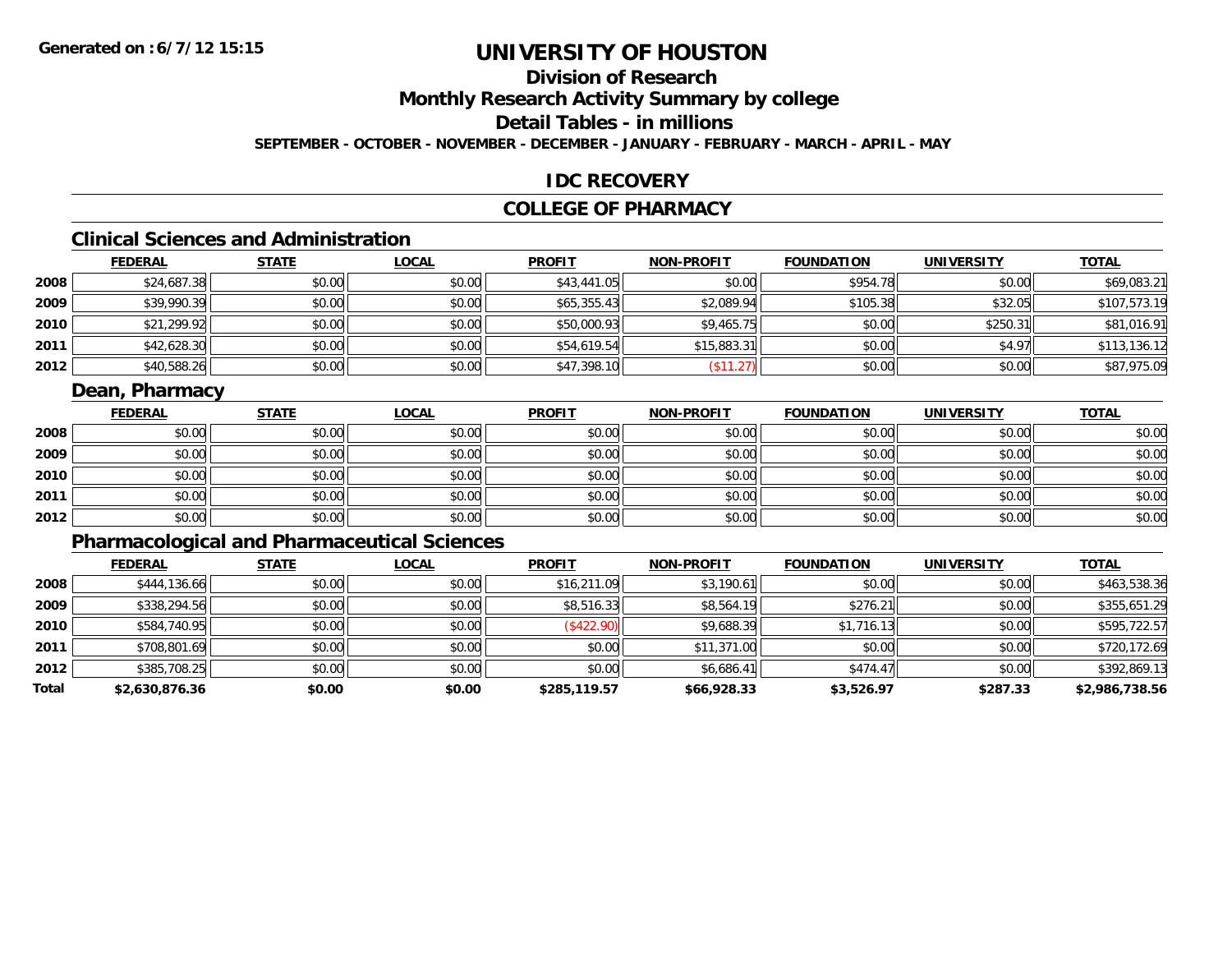**2010**

**2011**

**2012**

## **UNIVERSITY OF HOUSTON**

### **Division of Research**

**Monthly Research Activity Summary by college**

**Detail Tables - in millions**

**SEPTEMBER - OCTOBER - NOVEMBER - DECEMBER - JANUARY - FEBRUARY - MARCH - APRIL - MAY**

### **IDC RECOVERY**

### **COLLEGE OF TECHNOLOGY**

|      | <b>Center for Life Sciences Technology</b> |              |                                               |               |                   |                   |                   |                          |
|------|--------------------------------------------|--------------|-----------------------------------------------|---------------|-------------------|-------------------|-------------------|--------------------------|
|      | <b>FEDERAL</b>                             | <b>STATE</b> | <b>LOCAL</b>                                  | <b>PROFIT</b> | <b>NON-PROFIT</b> | <b>FOUNDATION</b> | <b>UNIVERSITY</b> | <b>TOTAL</b>             |
| 2008 | \$0.00                                     | \$0.00       | \$0.00                                        | \$0.00        | \$0.00            | \$0.00            | \$0.00            | \$0.00                   |
| 2009 | \$0.00                                     | \$0.00       | \$0.00                                        | \$0.00        | \$0.00            | \$0.00            | \$0.00            | \$0.00                   |
| 2010 | \$0.00                                     | \$0.00       | \$0.00                                        | \$0.00        | \$0.00            | \$0.00            | \$0.00            | \$0.00                   |
|      | <b>Center for Technology Literacy</b>      |              |                                               |               |                   |                   |                   |                          |
|      | <b>FEDERAL</b>                             | <b>STATE</b> | <b>LOCAL</b>                                  | <b>PROFIT</b> | <b>NON-PROFIT</b> | <b>FOUNDATION</b> | <b>UNIVERSITY</b> | <b>TOTAL</b>             |
| 2010 | \$439.40                                   | \$0.00       | \$0.00                                        | \$0.00        | \$0.00            | \$0.00            | \$0.00            | \$439.40                 |
| 2011 | \$113,962.90                               | \$0.00       | \$0.00                                        | \$0.00        | \$0.00            | \$0.00            | \$0.00            | \$113,962.90             |
| 2012 | \$86,859.45                                | \$0.00       | \$0.00                                        | \$0.00        | \$0.00            | \$0.00            | \$0.00            | \$86,859.45              |
|      | Dean, Technology                           |              |                                               |               |                   |                   |                   |                          |
|      | <b>FEDERAL</b>                             | <b>STATE</b> | <b>LOCAL</b>                                  | <b>PROFIT</b> | <b>NON-PROFIT</b> | <b>FOUNDATION</b> | <b>UNIVERSITY</b> | <b>TOTAL</b>             |
| 2008 | \$100,723.30                               | \$0.00       | \$0.00                                        | \$0.00        | \$0.00            | \$0.00            | \$0.00            | $\overline{$100,723.30}$ |
| 2009 | \$105,244.42                               | \$0.00       | \$0.00                                        | \$0.00        | \$0.00            | \$0.00            | \$0.00            | \$105,244.42             |
| 2010 | \$64,016.34                                | \$0.00       | \$0.00                                        | \$0.00        | \$0.00            | \$0.00            | \$0.00            | \$64,016.34              |
| 2011 | \$45,664.31                                | \$0.00       | \$0.00                                        | \$0.00        | \$0.00            | \$0.00            | \$0.00            | \$45,664.31              |
| 2012 | \$42,274.63                                | \$0.00       | \$0.00                                        | \$0.00        | \$0.00            | \$0.00            | \$0.00            | \$42,274.63              |
|      | <b>Engineering Technology</b>              |              |                                               |               |                   |                   |                   |                          |
|      | <b>FEDERAL</b>                             | <b>STATE</b> | <b>LOCAL</b>                                  | <b>PROFIT</b> | <b>NON-PROFIT</b> | <b>FOUNDATION</b> | <b>UNIVERSITY</b> | <b>TOTAL</b>             |
| 2008 | \$99,431.66                                | \$0.00       | \$0.00                                        | \$726.67      | \$0.00            | \$0.00            | \$437.07          | \$100,595.40             |
| 2009 | \$18,181.72                                | \$0.00       | \$0.00                                        | \$410.86      | \$2,361.19        | \$0.00            | \$3,026.68        | \$23,980.45              |
| 2010 | \$50,064.43                                | \$0.00       | \$0.00                                        | \$810.82      | \$0.00            | \$13,230.48       | \$38.22           | \$64,143.95              |
| 2011 | \$83,242.56                                | \$0.00       | \$0.00                                        | (\$0.19)      | \$0.00            | \$8,326.02        | \$0.00            | \$91,568.39              |
| 2012 | \$69,311.18                                | \$0.00       | \$0.00                                        | \$6,533.70    | \$0.00            | \$0.00            | \$0.00            | \$75,844.88              |
|      |                                            |              | <b>Human Development and Consumer Science</b> |               |                   |                   |                   |                          |
|      | <b>FEDERAL</b>                             | <b>STATE</b> | <b>LOCAL</b>                                  | <b>PROFIT</b> | <b>NON-PROFIT</b> | <b>FOUNDATION</b> | <b>UNIVERSITY</b> | <b>TOTAL</b>             |
| 2008 | \$3,627.64                                 | \$4,640.89   | \$0.00                                        | \$264.79      | \$0.00            | \$0.00            | \$0.00            | \$8,533.32               |
| 2009 | \$7,943.99                                 | \$0.00       | \$0.00                                        | \$350.61      | \$0.00            | \$0.00            | \$0.00            | \$8,294.60               |

\$1,233.76 \$0.00 \$0.00 \$544.94 \$0.00 \$0.00 \$0.00 \$1,778.70

1 \$213.79 \$20.00 \$0.00 \$0.00 \$0.00 \$150.30 \$150.30 \$0.00 \$0.00 \$0.00 \$0.00 \$0.00 \$0.00 \$364.09

2 | \$127.81|| (\$334.41)|| \$0.00|| (\$295.29)|| \$0.00|| \$0.00|| \$0.00|| \$0.00|| (\$501.89)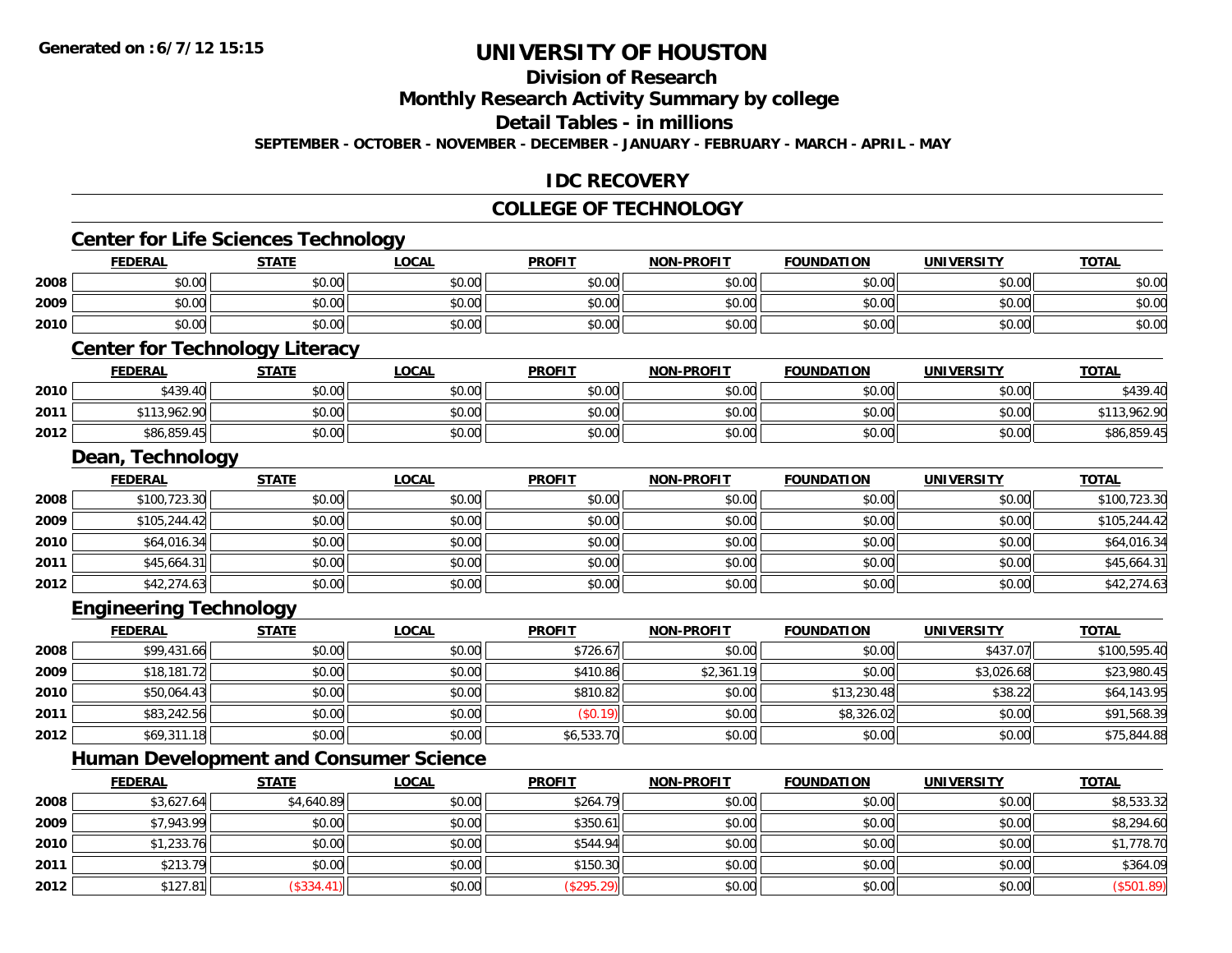### **Division of Research**

**Monthly Research Activity Summary by college**

**Detail Tables - in millions**

**SEPTEMBER - OCTOBER - NOVEMBER - DECEMBER - JANUARY - FEBRUARY - MARCH - APRIL - MAY**

### **IDC RECOVERY**

#### **COLLEGE OF TECHNOLOGY**

### **Information & Logistics Technology**

|      | <b>FEDERAL</b> | <b>STATE</b> | <u>LOCAL</u> | <b>PROFIT</b> | <b>NON-PROFIT</b> | <b>FOUNDATION</b> | <b>UNIVERSITY</b> | <b>TOTAL</b> |
|------|----------------|--------------|--------------|---------------|-------------------|-------------------|-------------------|--------------|
| 2008 | \$6,847.56     | \$40.99      | \$0.00       | \$0.00        | \$0.00            | \$0.00            | \$0.00            | \$6,806.57   |
| 2009 | \$9,929.54     | \$0.00       | \$0.00       | \$0.00        | \$0.00            | \$0.00            | \$0.00            | \$9,929.54   |
| 2010 | \$1,978.67     | \$0.00       | \$0.00       | \$0.00        | \$0.00            | \$0.00            | \$0.00            | \$1,978.67   |
| 2011 | (\$114.66)     | \$0.00       | \$0.00       | \$0.00        | \$0.00            | \$0.00            | \$0.00            | (\$114.66)   |
| 2012 | \$10,352.91    | (\$540.60)   | \$0.00       | \$0.00        | \$0.00            | \$0.00            | \$0.00            | \$9,812.31   |

### **Texas Manufacturing Assistance Center**

|       | <b>FEDERAL</b> | <b>STATE</b> | <b>LOCAL</b> | <b>PROFIT</b> | <b>NON-PROFIT</b> | <b>FOUNDATION</b> | <b>UNIVERSITY</b> | <b>TOTAL</b> |
|-------|----------------|--------------|--------------|---------------|-------------------|-------------------|-------------------|--------------|
| 2008  | \$0.00         | \$0.00       | \$0.00       | \$0.00        | \$0.00            | \$0.00            | \$0.00            | \$0.00       |
| 2009  | \$0.00         | \$0.00       | \$0.00       | \$0.00        | \$0.00            | \$0.00            | \$0.00            | \$0.00       |
| 2010  | \$0.00         | \$0.00       | \$0.00       | \$0.00        | \$0.00            | \$0.00            | \$0.00            | \$0.00       |
| 2011  | \$0.00         | \$0.00       | \$0.00       | \$0.00        | \$0.00            | \$0.00            | \$0.00            | \$0.00       |
| 2012  | \$0.00         | \$0.00       | \$0.00       | \$0.00        | \$0.00            | \$0.00            | \$0.00            | \$0.00       |
| Total | \$921,557.27   | \$3,724.89   | \$0.00       | \$9,497.21    | \$2,361.19        | \$21,556.50       | \$3,501.97        | \$962,199.03 |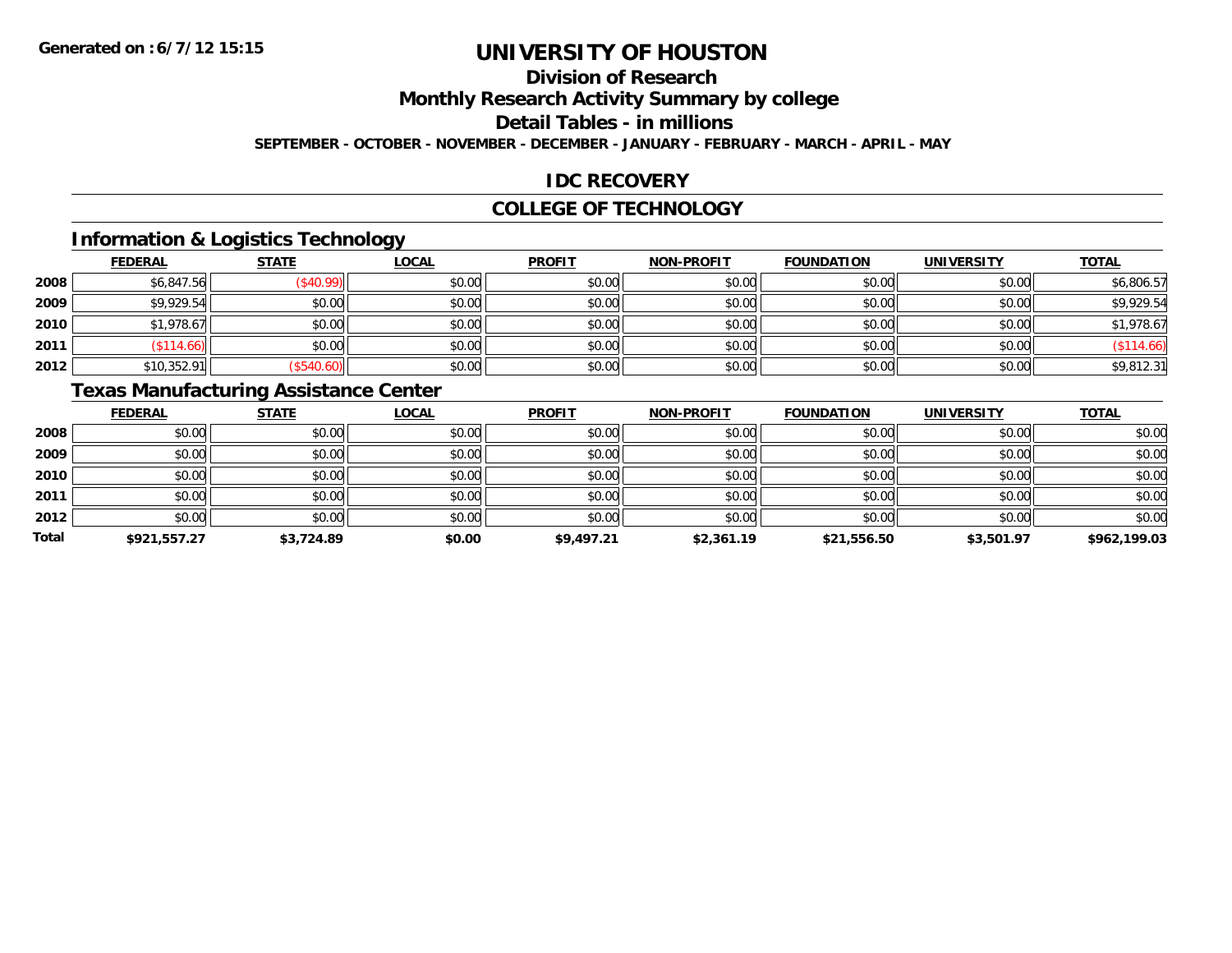### **Division of Research**

**Monthly Research Activity Summary by college**

**Detail Tables - in millions**

**SEPTEMBER - OCTOBER - NOVEMBER - DECEMBER - JANUARY - FEBRUARY - MARCH - APRIL - MAY**

### **IDC RECOVERY**

### **CULLEN COLLEGE OF ENGINEERING**

### **Biomedical Engineering**

|      | <b>FEDERAL</b> | <b>STATE</b> | <u>LOCAL</u> | <b>PROFIT</b> | <b>NON-PROFIT</b> | <b>FOUNDATION</b> | <b>UNIVERSITY</b> | <b>TOTAL</b> |
|------|----------------|--------------|--------------|---------------|-------------------|-------------------|-------------------|--------------|
| 2008 | \$18,730.80    | \$0.00       | \$0.00       | \$0.00        | \$0.00            | \$15,297.03       | \$0.00            | \$34,027.83  |
| 2009 | \$19,304.44    | \$0.00       | \$0.00       | \$0.00        | \$0.00            | \$544.78          | \$0.00            | \$19,849.22  |
| 2010 | \$60,242.40    | \$0.00       | \$0.00       | \$0.00        | \$0.00            | (\$26.35)         | \$0.00            | \$60,216.05  |
| 2011 | \$51,984.92    | \$0.00       | \$0.00       | \$0.00        | \$0.00            | \$0.00            | \$0.00            | \$51,984.92  |
| 2012 | \$68,616.88    | \$0.00       | \$0.00       | \$0.00        | \$0.00            | \$0.00            | \$0.00            | \$68,616.88  |
|      | ______         | $ -$         |              | - - -         |                   |                   |                   |              |

#### **Center for Innovative Grouting Materials and Tech**

|      | <b>FEDERAL</b> | <b>STATE</b>  | <b>_OCAL</b>                          | <b>PROFIT</b>                                       | <b>NON-PROFIT</b> | <b>FOUNDATION</b> | <b>UNIVERSITY</b> | <b>TOTAL</b> |
|------|----------------|---------------|---------------------------------------|-----------------------------------------------------|-------------------|-------------------|-------------------|--------------|
| 2010 | 0000<br>יש.טי  | n v<br>JU.U   | ቀስ ስስ<br>JU.UU                        | 0.00<br>JU.                                         | 0000<br>JU.UU     | \$0.00            | \$0.00            | \$0.00       |
| 2011 | 0000<br>ט.טע   | 40.00<br>JU.U | $\uparrow$ $\wedge$ $\wedge$<br>DU.UG | $\mathsf{A} \cap \mathsf{A} \cap \mathsf{A}$<br>JU. | \$0.00            | \$0.00            | \$0.00            | \$0.00       |
| 2012 | 0000<br>O.UU   | 40.00<br>JU.U | \$0.00                                | 0.00<br>JU.UU                                       | \$0.00            | \$0.00            | \$0.00            | \$0.OC       |

<u> 1980 - Johann Stoff, deutscher Stoff, der Stoff, der Stoff, der Stoff, der Stoff, der Stoff, der Stoff, der S</u>

#### **Chemical Engineering**

|      | <b>FEDERAL</b> | <u>STATE</u>   | <u>LOCAL</u> | <b>PROFIT</b> | <b>NON-PROFIT</b> | <b>FOUNDATION</b> | <b>UNIVERSITY</b> | <b>TOTAL</b> |
|------|----------------|----------------|--------------|---------------|-------------------|-------------------|-------------------|--------------|
| 2008 | \$384,049.49   | \$45,310.24    | \$14,132.28  | \$88,412.16   | \$0.00            | \$90.00           | \$0.00            | \$531,994.17 |
| 2009 | \$322,136.66   | \$332,085.63   | \$6,592.31   | \$151,630.75  | \$0.00            | \$2,144.59        | \$0.00            | \$814,589.94 |
| 2010 | \$531,862.96   | (\$22,912.38)  | \$4,438.25   | \$61,989.88   | \$0.00            | \$1,502.11        | \$28,782.14       | \$605,662.96 |
| 2011 | \$556,505.58   | (\$373,010.11) | \$1,411.18   | \$135,079.64  | \$0.00            | (\$219.31)        | \$37,374.80       | \$357,141.77 |
| 2012 | \$604,911.88   | \$4,742.45     | \$1,268.52   | \$205,156.86  | \$0.00            | \$128.17          | \$0.02            | \$816,207.90 |

### **Civil Engineering**

|      | <b>FEDERAL</b> | <b>STATE</b> | <b>LOCAL</b> | <b>PROFIT</b> | <b>NON-PROFIT</b> | <b>FOUNDATION</b> | <b>UNIVERSITY</b> | <b>TOTAL</b> |
|------|----------------|--------------|--------------|---------------|-------------------|-------------------|-------------------|--------------|
| 2008 | \$133,096.78   | \$15,782.16  | \$13,473.53  | \$6,638.27    | \$9,323.20        | \$0.00            | \$0.00            | \$178,313.94 |
| 2009 | \$136,831.83   | \$14,891.20  | \$13,048.51  | \$226.46      | \$7,530.10        | \$0.00            | \$0.00            | \$172,528.10 |
| 2010 | \$104,473.97   | \$22,537.10  | \$21,994.53  | \$14,378.77   | \$11,482.25       | \$0.00            | \$243.94          | \$175,110.56 |
| 2011 | \$216,650.62   | \$14,440.82  | \$0.00       | \$44,301.17   | \$15,999.75       | \$0.00            | \$5,260.31        | \$296,652.67 |
| 2012 | \$279,470.12   | \$18,095.68  | \$26,339.96  | \$23,766.50   | \$13,877.18       | \$0.00            | (\$490.00)        | \$361,059.44 |

### **Composites Engineering and Applications Center**

|      | <b>FEDERAL</b>               | <b>STATE</b> | _OCAL          | <b>PROFIT</b> | <b>NON-PROFIT</b> | <b>FOUNDATION</b> | <b>UNIVERSITY</b> | <b>TOTAL</b> |
|------|------------------------------|--------------|----------------|---------------|-------------------|-------------------|-------------------|--------------|
| 2010 | $\sim$<br>טע.טע              | \$0.00       | ስስ ስስ<br>JU.UU | \$0.00        | \$0.00            | \$0.00            | \$0.00            | \$0.00       |
| 2011 | <b>↑∩</b><br>$\sim$<br>וטטוע | \$0.00       | ስስ ስስ<br>DU.UU | \$0.00        | \$0.00            | \$0.00            | \$0.00            | \$0.00       |
| 2012 | <b>↑^</b><br>$\sim$<br>וטטוע | \$0.00       | \$0.00         | \$0.00        | \$0.00            | \$0.00            | \$0.00            | \$0.00       |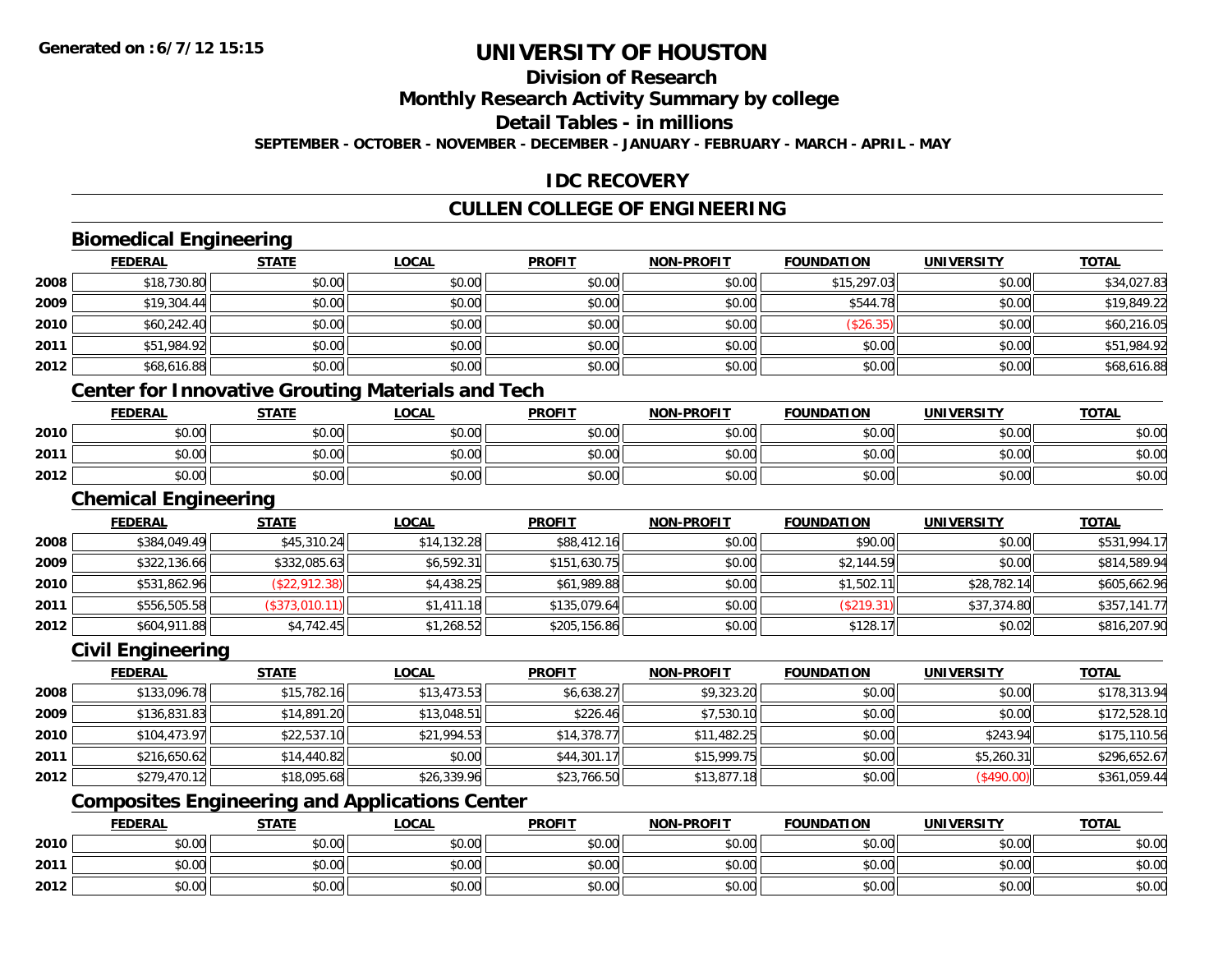**2012**

## **UNIVERSITY OF HOUSTON**

### **Division of Research**

**Monthly Research Activity Summary by college**

**Detail Tables - in millions**

**SEPTEMBER - OCTOBER - NOVEMBER - DECEMBER - JANUARY - FEBRUARY - MARCH - APRIL - MAY**

### **IDC RECOVERY**

### **CULLEN COLLEGE OF ENGINEERING**

|      | Dean, Engineering             |                                              |              |               |                   |                   |                   |              |
|------|-------------------------------|----------------------------------------------|--------------|---------------|-------------------|-------------------|-------------------|--------------|
|      | <b>FEDERAL</b>                | <b>STATE</b>                                 | <b>LOCAL</b> | <b>PROFIT</b> | <b>NON-PROFIT</b> | <b>FOUNDATION</b> | <b>UNIVERSITY</b> | <b>TOTAL</b> |
| 2009 | \$0.00                        | \$0.00                                       | \$0.00       | \$0.00        | \$0.00            | \$0.00            | \$0.00            | \$0.00       |
| 2010 | \$3,775.67                    | \$0.00                                       | \$0.00       | \$0.00        | \$0.00            | \$0.00            | \$0.00            | \$3,775.67   |
| 2011 | \$3,445.48                    | \$0.00                                       | \$0.00       | \$0.00        | \$0.00            | \$0.00            | \$0.00            | \$3,445.48   |
| 2012 | \$3,512.71                    | \$0.00                                       | \$0.00       | \$0.00        | \$0.00            | \$0.00            | \$0.00            | \$3,512.71   |
|      |                               | <b>Electrical &amp; Computer Engineering</b> |              |               |                   |                   |                   |              |
|      | <b>FEDERAL</b>                | <b>STATE</b>                                 | <b>LOCAL</b> | <b>PROFIT</b> | <b>NON-PROFIT</b> | <b>FOUNDATION</b> | <b>UNIVERSITY</b> | <b>TOTAL</b> |
| 2008 | \$402,244.43                  | \$17,221.12                                  | \$0.00       | \$15,158.25   | \$949.83          | \$0.00            | \$1,019.84        | \$436,593.47 |
| 2009 | \$254,259.99                  | \$12,851.15                                  | \$0.00       | \$47,561.81   | \$22,432.38       | \$0.00            | \$7,062.25        | \$344,167.58 |
| 2010 | \$358,832.18                  | \$13,233.29                                  | \$0.00       | \$59,738.33   | \$18,370.38       | \$0.00            | \$89.18           | \$450,263.37 |
| 2011 | \$533,853.54                  | \$15,223.21                                  | \$0.00       | \$40,916.50   | \$5,796.40        | \$0.00            | \$2,455.44        | \$598,245.10 |
| 2012 | \$511,378.16                  | \$1,266.60                                   | \$0.00       | \$86,213.01   | (\$3,375.31)      | (\$16, 163.66)    | \$0.21            | \$579,319.00 |
|      | <b>Industrial Engineering</b> |                                              |              |               |                   |                   |                   |              |
|      | <b>FEDERAL</b>                | <b>STATE</b>                                 | <b>LOCAL</b> | <b>PROFIT</b> | <b>NON-PROFIT</b> | <b>FOUNDATION</b> | <b>UNIVERSITY</b> | <b>TOTAL</b> |
| 2008 | \$9,382.45                    | \$0.00                                       | \$0.00       | \$0.00        | \$0.00            | \$0.00            | \$0.00            | \$9,382.45   |
| 2009 | \$27,247.14                   | \$23.57                                      | \$0.00       | \$2,158.44    | \$0.00            | \$0.00            | \$0.00            | \$29,429.15  |
| 2010 | \$24,080.94                   | \$1,323.18                                   | \$0.00       | \$0.00        | \$0.00            | \$0.00            | \$0.00            | \$25,404.12  |
| 2011 | \$18,359.21                   | \$1,517.54                                   | \$19,186.25  | \$0.00        | \$0.00            | \$0.00            | \$0.00            | \$39,063.00  |
| 2012 | \$24,350.29                   | \$2.80                                       | \$15,987.07  | (\$102.80)    | \$0.00            | \$0.00            | \$0.00            | \$40,237.36  |
|      | <b>Mechanical Engineering</b> |                                              |              |               |                   |                   |                   |              |
|      | <b>FEDERAL</b>                | <b>STATE</b>                                 | <b>LOCAL</b> | <b>PROFIT</b> | <b>NON-PROFIT</b> | <b>FOUNDATION</b> | <b>UNIVERSITY</b> | <b>TOTAL</b> |
| 2008 | \$171,219.17                  | \$0.00                                       | \$0.00       | \$71,284.10   | \$4,014.14        | \$0.00            | \$0.00            | \$246,517.41 |
| 2009 | \$244,650.36                  | \$0.00                                       | \$0.00       | \$93,712.21   | \$18,733.06       | \$0.00            | \$0.00            | \$357,095.63 |
| 2010 | \$451,695.31                  | \$0.00                                       | \$0.00       | \$74,393.38   | \$26,418.91       | \$0.00            | \$0.00            | \$552,507.60 |
| 2011 | \$602,701.55                  | \$0.00                                       | \$0.00       | \$143,808.26  | \$14,815.97       | \$8,182.27        | (\$24.92)         | \$769,483.13 |
| 2012 | \$475,157.62                  | \$0.00                                       | \$0.00       | \$106,428.39  | \$15,380.64       | \$19,131.30       | \$0.00            | \$616,097.96 |
|      |                               | <b>National Wind Energy Center</b>           |              |               |                   |                   |                   |              |
|      | <b>FEDERAL</b>                | <b>STATE</b>                                 | <b>LOCAL</b> | <b>PROFIT</b> | <b>NON-PROFIT</b> | <b>FOUNDATION</b> | <b>UNIVERSITY</b> | <b>TOTAL</b> |
| 2010 | \$0.00                        | \$0.00                                       | \$0.00       | \$0.00        | \$0.00            | \$0.00            | \$0.00            | \$0.00       |
| 2011 | \$0.00                        | \$0.00                                       | \$0.00       | \$0.00        | \$0.00            | \$0.00            | \$0.00            | \$0.00       |

2 | \$0.00 \$0.00 \$0.00 \$0.00 \$0.00 \$0.00 \$0.00 \$0.00 \$0.00 \$0.00 \$0.00 \$0.00 \$0.00 \$0.00 \$0.00 \$0.00 \$0.00 \$0.00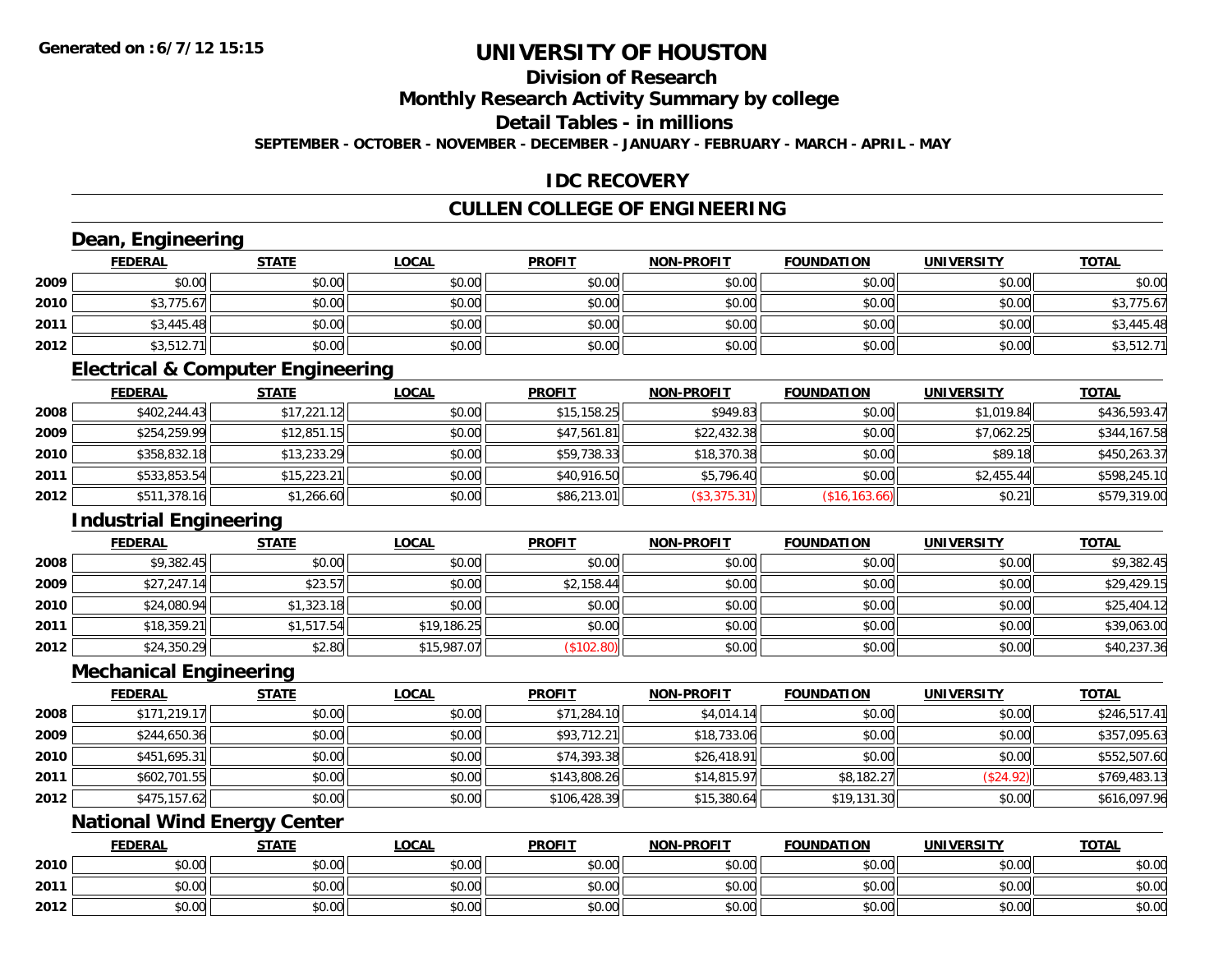### **Division of Research**

**Monthly Research Activity Summary by college**

**Detail Tables - in millions**

**SEPTEMBER - OCTOBER - NOVEMBER - DECEMBER - JANUARY - FEBRUARY - MARCH - APRIL - MAY**

### **IDC RECOVERY**

### **CULLEN COLLEGE OF ENGINEERING**

### **SW Public Safety Technology Center**

|              | <u>FEDERAL</u> | <u>STATE</u> | <u>LOCAL</u> | <b>PROFIT</b>  | <b>NON-PROFIT</b> | <b>FOUNDATION</b> | <b>UNIVERSITY</b> | <b>TOTAL</b>   |
|--------------|----------------|--------------|--------------|----------------|-------------------|-------------------|-------------------|----------------|
| 2008         | \$0.00         | \$0.00       | \$0.00       | \$0.00         | \$0.00            | \$0.00            | \$0.00            | \$0.00         |
| 2009         | \$0.00         | \$0.00       | \$0.00       | \$0.00         | \$0.00            | \$0.00            | \$0.00            | \$0.00         |
| 2010         | \$0.00         | \$0.00       | \$0.00       | \$0.00         | \$0.00            | \$0.00            | \$0.00            | \$0.00         |
| <b>Total</b> | \$7,609,015.52 | \$134,625.26 | \$137.872.39 | \$1,472,850.33 | \$181,748.88      | \$30,610.93       | \$81,773.21       | \$9,648,496.52 |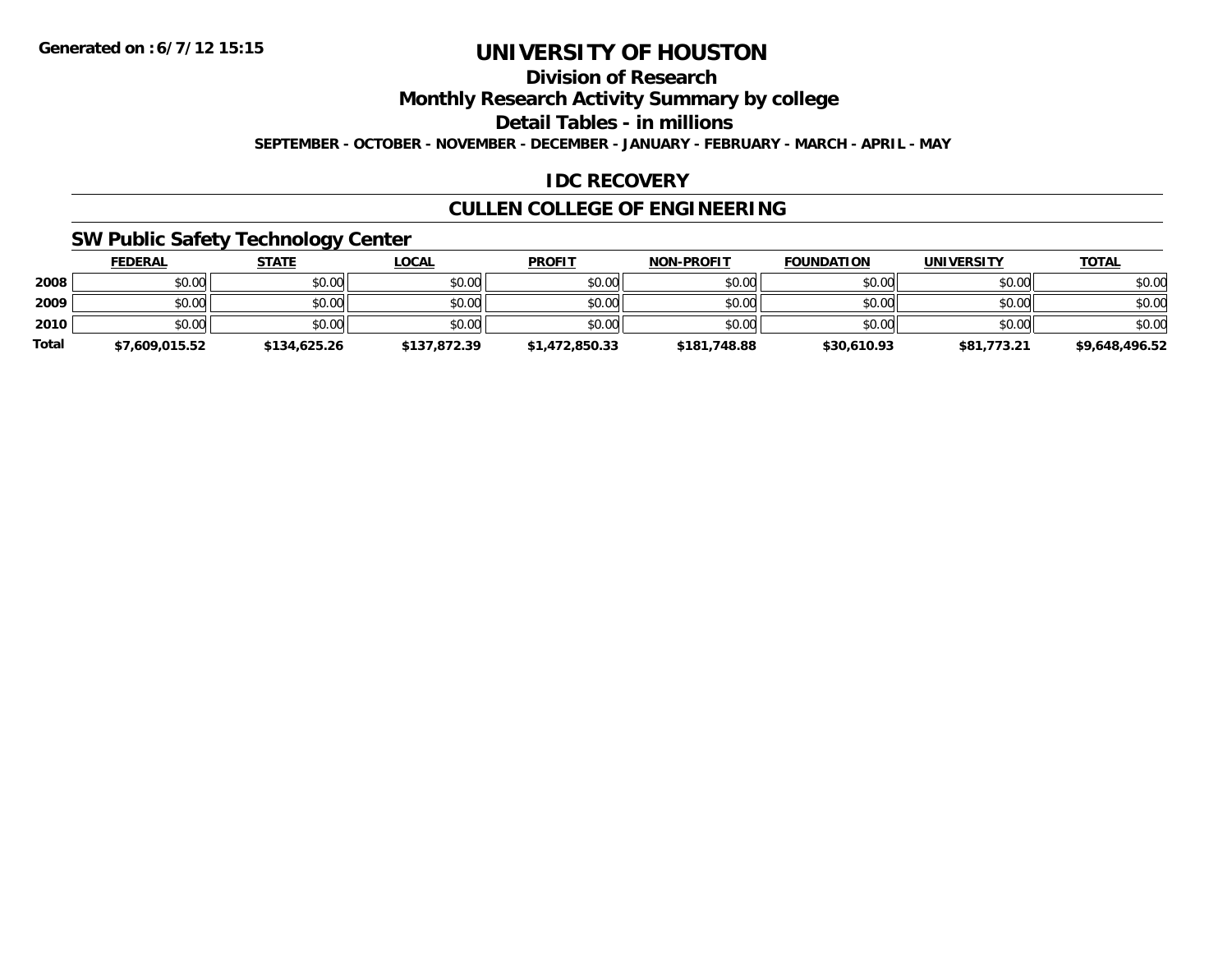### **Division of Research**

**Monthly Research Activity Summary by college**

**Detail Tables - in millions**

**SEPTEMBER - OCTOBER - NOVEMBER - DECEMBER - JANUARY - FEBRUARY - MARCH - APRIL - MAY**

### **IDC RECOVERY**

### **DIVISION OF RESEARCH**

### **Center for Advanced Materials**

|      | <b>FEDERAL</b> | <b>STATE</b> | <u>LOCAL</u> | <b>PROFIT</b> | <b>NON-PROFIT</b> | <b>FOUNDATION</b> | <b>UNIVERSITY</b> | <b>TOTAL</b> |
|------|----------------|--------------|--------------|---------------|-------------------|-------------------|-------------------|--------------|
| 2008 | \$0.00         | \$0.00       | \$0.00       | \$0.00        | \$0.00            | \$0.00            | \$0.00            | \$0.00       |
| 2009 | \$0.00         | \$0.00       | \$0.00       | \$4,935.22    | \$0.00            | \$0.00            | \$0.00            | \$4,935.22   |
| 2010 | \$0.00         | \$0.00       | \$0.00       | \$0.00        | \$0.00            | \$0.00            | \$0.00            | \$0.00       |
| 2011 | \$0.00         | \$0.00       | \$0.00       | (\$36.23)     | \$0.00            | \$0.00            | \$0.00            | (\$36.23)    |
| 2012 | \$0.00         | \$0.00       | \$0.00       | \$0.00        | \$0.00            | \$0.00            | \$0.00            | \$0.00       |

#### **Center for Biomedical & Environmental Genomics**

|      | <b>FEDERAL</b> | <b>STATE</b> | <b>LOCAL</b> | <b>PROFIT</b> | <b>NON-PROFIT</b> | <b>FOUNDATION</b> | <b>UNIVERSITY</b> | <b>TOTAL</b> |
|------|----------------|--------------|--------------|---------------|-------------------|-------------------|-------------------|--------------|
| 2008 | \$0.00         | \$0.00       | \$0.00       | \$0.00        | \$0.00            | \$0.00            | \$0.00            | \$0.00       |
| 2009 | \$0.00         | \$0.00       | \$0.00       | \$0.00        | \$0.00            | \$0.00            | \$0.00            | \$0.00       |
| 2010 | \$0.00         | \$0.00       | \$0.00       | \$0.00        | \$0.00            | \$0.00            | \$0.00            | \$0.00       |
| 2011 | \$0.00         | \$0.00       | \$0.00       | \$0.00        | \$0.00            | \$0.00            | \$0.00            | \$0.00       |
| 2012 | \$0.00         | \$0.00       | \$0.00       | \$0.00        | \$0.00            | \$0.00            | \$0.00            | \$0.00       |

#### **Center for Industrial Partnerships**

|      |                                 | Center for Industrial Partnerships                       |              |               |                   |                   |                   |              |
|------|---------------------------------|----------------------------------------------------------|--------------|---------------|-------------------|-------------------|-------------------|--------------|
|      | <b>FEDERAL</b>                  | <b>STATE</b>                                             | <b>LOCAL</b> | <b>PROFIT</b> | <b>NON-PROFIT</b> | <b>FOUNDATION</b> | <b>UNIVERSITY</b> | <b>TOTAL</b> |
| 2009 | \$0.00                          | \$0.00                                                   | \$0.00       | \$4,669.16    | \$0.00            | \$0.00            | \$0.00            | \$4,669.16   |
|      |                                 | <b>Center for Neuromotor &amp; Biomechanics Research</b> |              |               |                   |                   |                   |              |
|      | <b>FEDERAL</b>                  | <b>STATE</b>                                             | <u>LOCAL</u> | <b>PROFIT</b> | <b>NON-PROFIT</b> | <b>FOUNDATION</b> | <b>UNIVERSITY</b> | <b>TOTAL</b> |
| 2009 | \$0.00                          | \$0.00                                                   | \$0.00       | \$0.00        | \$0.00            | \$0.00            | \$0.00            | \$0.00       |
| 2010 | \$0.00                          | \$0.00                                                   | \$0.00       | \$0.00        | \$0.00            | \$0.00            | \$0.00            | \$0.00       |
| 2011 | \$0.00                          | \$0.00                                                   | \$0.00       | \$0.00        | \$0.00            | \$0.00            | \$0.00            | \$0.00       |
| 2012 | \$0.00                          | \$0.00                                                   | \$0.00       | \$0.00        | \$0.00            | \$0.00            | \$0.00            | \$0.00       |
|      | <b>Division of Research</b>     |                                                          |              |               |                   |                   |                   |              |
|      | <b>FEDERAL</b>                  | <b>STATE</b>                                             | <b>LOCAL</b> | <b>PROFIT</b> | <b>NON-PROFIT</b> | <b>FOUNDATION</b> | <b>UNIVERSITY</b> | <b>TOTAL</b> |
| 2009 | \$1,027.79                      | \$0.00                                                   | \$0.00       | \$0.00        | \$0.00            | \$0.00            | \$0.00            | \$1,027.79   |
| 2010 | \$4,078.02                      | \$0.00                                                   | \$0.00       | \$0.00        | \$0.00            | \$0.00            | \$0.00            | \$4,078.02   |
| 2011 | (\$1,478.60)                    | \$548.35                                                 | \$0.00       | \$0.00        | \$0.00            | \$0.00            | \$0.00            | (\$930.25)   |
| 2012 | (\$0.00)                        | \$22,735.25                                              | \$0.00       | \$0.00        | \$0.00            | \$0.00            | \$0.00            | \$22,735.25  |
|      | <b>Institute for Nanoenergy</b> |                                                          |              |               |                   |                   |                   |              |

|      |       | - - -                | DDAEI <sup>-</sup> | ----<br>יחוח  |        | INI                                  | $-0$ |
|------|-------|----------------------|--------------------|---------------|--------|--------------------------------------|------|
| 2009 | $  -$ | $\sim$ $\sim$ $\sim$ |                    | $\sim$ $\sim$ | $\sim$ | $\sim$ $\sim$<br>$\hat{ }$<br>ູນບ.ບ. | ັ.   |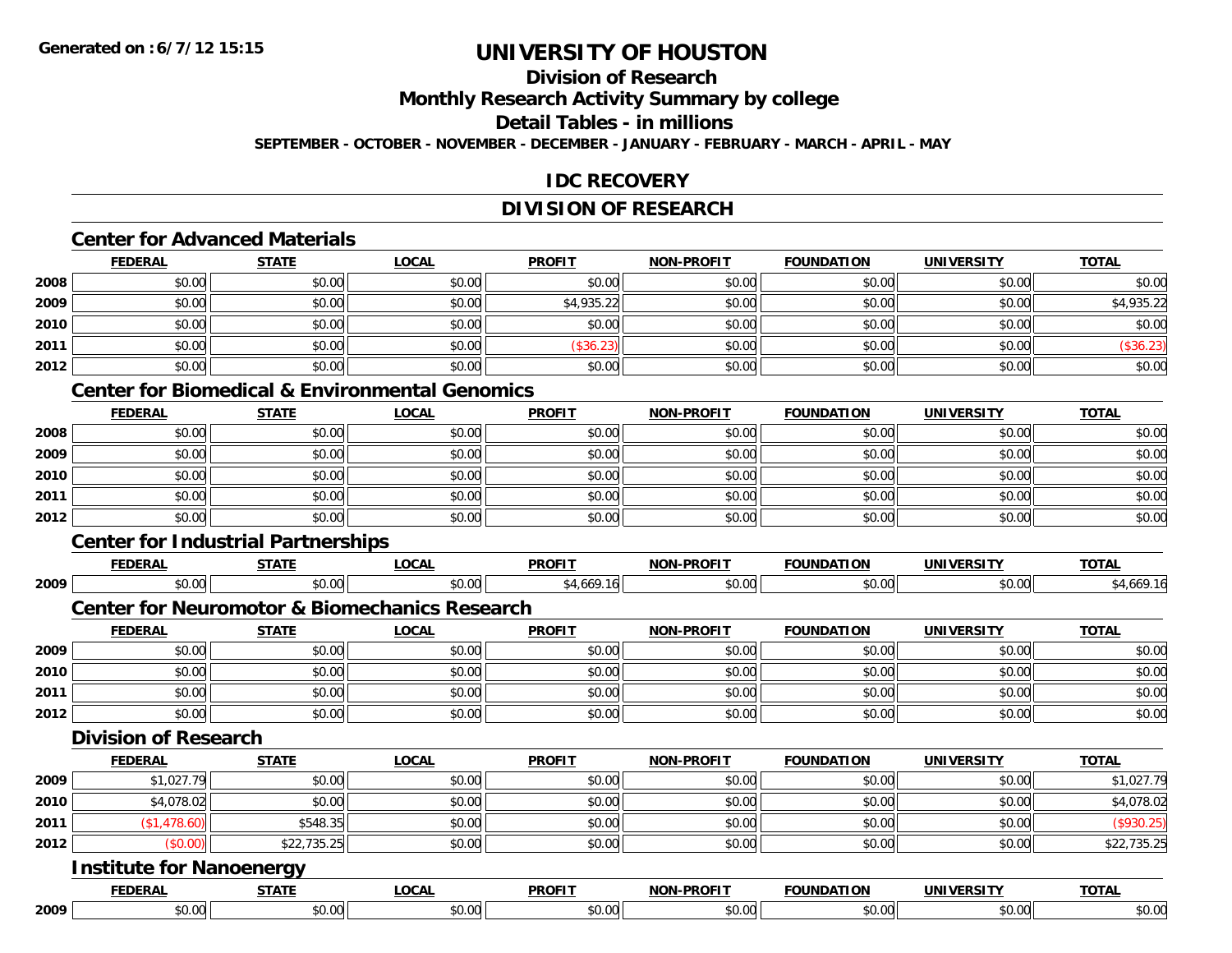### **Division of Research**

**Monthly Research Activity Summary by college**

**Detail Tables - in millions**

**SEPTEMBER - OCTOBER - NOVEMBER - DECEMBER - JANUARY - FEBRUARY - MARCH - APRIL - MAY**

### **IDC RECOVERY**

### **DIVISION OF RESEARCH**

### **Institute for Nanoenergy**

|      | ™EDERAL | <b>STATE</b>             | LOCAL  | <b>PROFIT</b> | <b>NON-PROFIT</b> | <b>FOUNDATION</b> | UNIVERSITY<br>וכת     | <b>TOTAL</b> |
|------|---------|--------------------------|--------|---------------|-------------------|-------------------|-----------------------|--------------|
| 2010 | \$0.00  | ⊄∩ ∩r<br>JU.UU           | \$0.00 | \$0.00        | \$0.00            | \$0.00            | <b>AO</b> UP<br>JU.UU | \$0.0C       |
| 2011 | \$0.00  | ልስ ሰሰ<br>$-40.66$        | \$0.00 | \$0.00        | \$0.00            | \$0.00            | \$0.00                | \$0.00       |
| 2012 | \$0.00  | <b>AO OO</b><br>$-40.00$ | \$0.00 | \$0.00        | \$0.00            | ტი იი             | \$0.00                | \$0.0C       |

#### **Office of Contracts and Grants**

|      | <u>FEDERAL</u> | <b>STATE</b> | <b>LOCAL</b> | <b>PROFIT</b> | <b>NON-PROFIT</b> | <b>FOUNDATION</b> | <b>UNIVERSITY</b> | <b>TOTAL</b> |
|------|----------------|--------------|--------------|---------------|-------------------|-------------------|-------------------|--------------|
| 2008 | \$0.00         | \$0.00       | \$0.00       | \$0.00        | \$0.00            | \$0.00            | \$0.00            | \$0.00       |
| 2009 | \$0.00         | \$0.00       | \$0.00       | \$0.00        | \$0.00            | \$0.00            | \$0.00            | \$0.00       |
| 2010 | \$0.00         | \$0.00       | \$0.00       | \$0.00        | \$0.00            | \$0.00            | \$0.00            | \$0.00       |
| 2011 | \$0.00         | \$0.00       | \$0.00       | \$0.00        | \$0.00            | \$0.00            | \$0.00            | \$0.00       |
| 2012 | \$0.00         | \$0.00       | \$0.00       | \$0.00        | \$0.00            | \$0.00            | \$0.00            | \$0.00       |

### **Research Financial Services**

|      | <b>FEDERAL</b> | <b>STATE</b> | <u>LOCAL</u> | <b>PROFIT</b> | <b>NON-PROFIT</b> | <b>FOUNDATION</b> | <b>UNIVERSITY</b> | <b>TOTAL</b> |
|------|----------------|--------------|--------------|---------------|-------------------|-------------------|-------------------|--------------|
| 2008 | \$0.00         | \$0.00       | \$0.00       | \$0.00        | \$0.00            | \$0.00            | \$0.00            | \$0.00       |
| 2009 | \$0.00         | \$0.00       | \$0.00       | \$0.00        | \$0.00            | \$0.00            | \$0.00            | \$0.00       |
| 2010 | \$0.00         | \$0.00       | \$0.00       | \$0.00        | \$0.00            | \$0.00            | \$0.00            | \$0.00       |
| 2011 | \$0.00         | \$0.00       | \$0.00       | \$0.00        | \$0.00            | \$0.00            | \$0.00            | \$0.00       |
| 2012 | \$0.00         | \$0.00       | \$0.00       | \$0.00        | \$0.00            | \$0.00            | \$0.00            | \$0.00       |

#### **Research Information Center**

|      | <b>FEDERAL</b> | <b>STATE</b> | <b>LOCAL</b> | <b>PROFIT</b> | <b>NON-PROFIT</b> | <b>FOUNDATION</b> | <b>UNIVERSITY</b> | <b>TOTAL</b> |
|------|----------------|--------------|--------------|---------------|-------------------|-------------------|-------------------|--------------|
| 2008 | \$0.00         | \$0.00       | \$0.00       | \$0.00        | \$0.00            | \$0.00            | \$0.00            | \$0.00       |
|      | <b>TcSAM</b>   |              |              |               |                   |                   |                   |              |
|      | <b>FEDERAL</b> | <b>STATE</b> | <b>LOCAL</b> | <b>PROFIT</b> | <b>NON-PROFIT</b> | <b>FOUNDATION</b> | <b>UNIVERSITY</b> | <b>TOTAL</b> |
| 2008 | \$0.00         | \$0.00       | \$0.00       | \$0.00        | \$0.00            | \$0.00            | \$0.00            | \$0.00       |
| 2009 | \$0.00         | \$0.00       | \$0.00       | \$0.00        | \$0.00            | \$0.00            | \$0.00            | \$0.00       |
| 2010 | \$0.00         | \$0.00       | \$0.00       | \$0.00        | \$0.00            | \$0.00            | \$0.00            | \$0.00       |
| 2011 | \$0.00         | \$0.00       | \$0.00       | \$0.00        | \$0.00            | \$0.00            | \$0.00            | \$0.00       |
| 2012 | \$0.00         | \$0.00       | \$0.00       | \$0.00        | \$0.00            | \$0.00            | \$0.00            | \$0.00       |
|      | <b>TcSUH</b>   |              |              |               |                   |                   |                   |              |
|      | <b>FEDERAL</b> | <b>STATE</b> | <b>LOCAL</b> | <b>PROFIT</b> | <b>NON-PROFIT</b> | <b>FOUNDATION</b> | <b>UNIVERSITY</b> | <b>TOTAL</b> |
| 2008 | \$17,324.01    | \$0.00       | \$0.00       | (\$181.08)    | \$0.00            | \$0.00            | \$0.00            | \$17,142.93  |
|      |                |              |              |               |                   |                   |                   |              |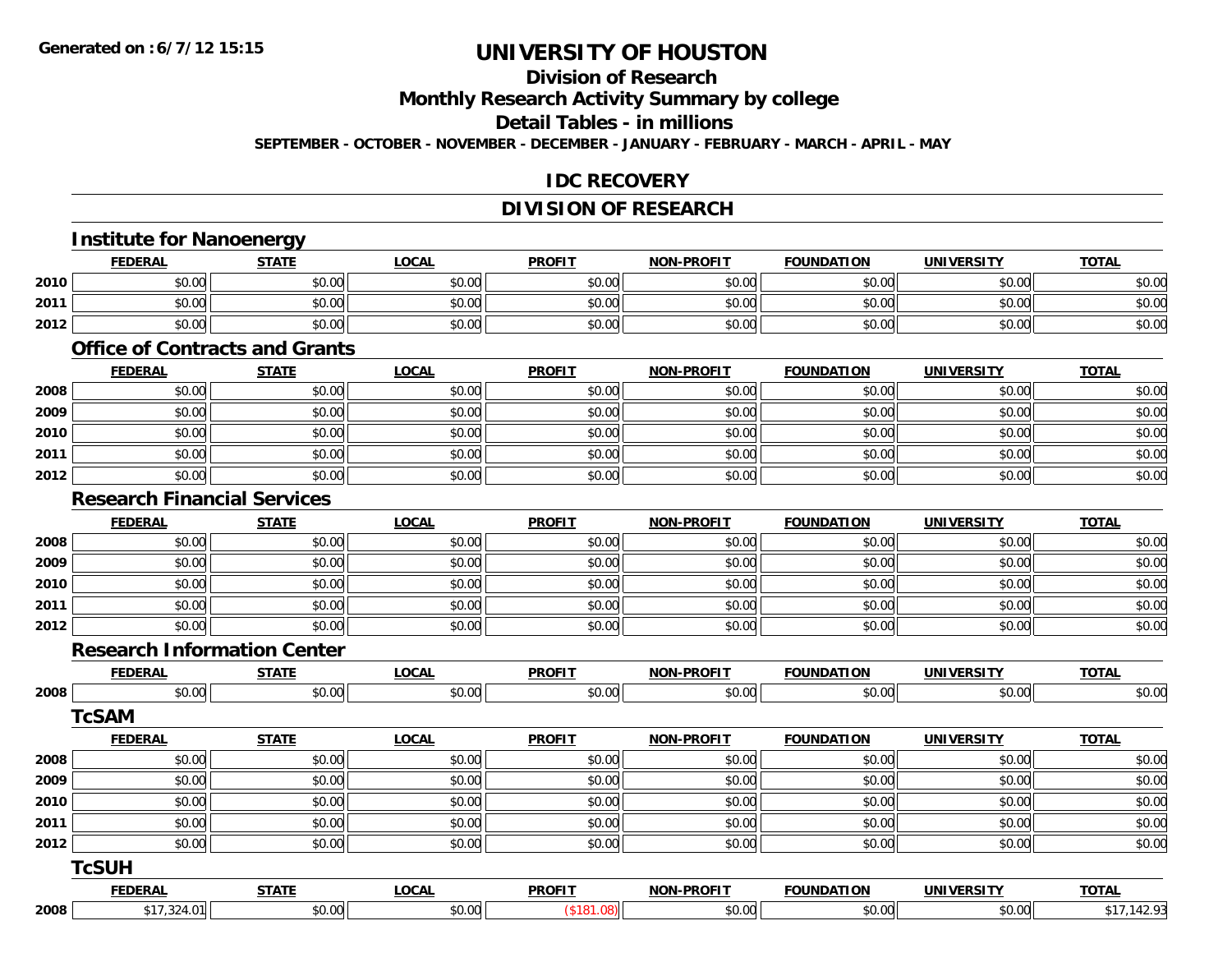**TCSUM** 

## **UNIVERSITY OF HOUSTON**

### **Division of Research**

**Monthly Research Activity Summary by college**

**Detail Tables - in millions**

**SEPTEMBER - OCTOBER - NOVEMBER - DECEMBER - JANUARY - FEBRUARY - MARCH - APRIL - MAY**

### **IDC RECOVERY**

### **DIVISION OF RESEARCH**

|              | I CSUH                                   |              |              |               |                   |                   |                   |              |
|--------------|------------------------------------------|--------------|--------------|---------------|-------------------|-------------------|-------------------|--------------|
|              | <b>FEDERAL</b>                           | <b>STATE</b> | <b>LOCAL</b> | <b>PROFIT</b> | <b>NON-PROFIT</b> | <b>FOUNDATION</b> | <b>UNIVERSITY</b> | <b>TOTAL</b> |
| 2009         | \$25,305.92                              | \$0.00       | \$0.00       | \$123.61      | \$0.00            | \$0.00            | \$0.00            | \$25,429.53  |
| 2010         | \$17,027.08                              | \$0.00       | \$0.00       | \$14,827.61   | \$0.00            | \$0.00            | \$0.00            | \$31,854.68  |
| 2011         | \$27,386.32                              | \$259.63     | \$0.00       | \$20,007.53   | \$0.00            | \$0.00            | \$0.00            | \$47,653.48  |
| 2012         | \$51,811.68                              | \$1,899.90   | \$0.00       | \$27,541.32   | \$0.00            | \$0.00            | \$0.00            | \$81,252.90  |
|              | <b>Texas Learning/Computation Center</b> |              |              |               |                   |                   |                   |              |
|              | <b>FEDERAL</b>                           | <b>STATE</b> | <b>LOCAL</b> | <b>PROFIT</b> | <b>NON-PROFIT</b> | <b>FOUNDATION</b> | <b>UNIVERSITY</b> | <b>TOTAL</b> |
| 2008         | \$0.00                                   | \$0.00       | \$0.00       | \$0.00        | \$0.00            | \$0.00            | \$0.00            | \$0.00       |
| 2009         | \$0.00                                   | \$0.00       | \$0.00       | \$0.00        | \$0.00            | \$0.00            | \$0.00            | \$0.00       |
| 2010         | \$0.00                                   | \$0.00       | \$0.00       | \$0.00        | \$0.00            | \$0.00            | \$0.00            | \$0.00       |
| 2011         | \$0.00                                   | \$0.00       | \$0.00       | \$0.00        | \$0.00            | \$0.00            | \$0.00            | \$0.00       |
| 2012         | \$0.00                                   | \$0.00       | \$0.00       | \$0.00        | \$0.00            | \$0.00            | \$0.00            | \$0.00       |
|              | <b>Texas Obesity Research Center</b>     |              |              |               |                   |                   |                   |              |
|              | <b>FEDERAL</b>                           | <b>STATE</b> | <b>LOCAL</b> | <b>PROFIT</b> | <b>NON-PROFIT</b> | <b>FOUNDATION</b> | <b>UNIVERSITY</b> | <b>TOTAL</b> |
| 2010         | \$0.00                                   | \$0.00       | \$0.00       | \$0.00        | \$0.00            | \$0.00            | \$0.00            | \$0.00       |
| 2011         | \$0.00                                   | \$0.00       | \$0.00       | \$0.00        | \$0.00            | \$0.00            | \$0.00            | \$0.00       |
| 2012         | \$0.00                                   | \$0.00       | \$0.00       | \$0.00        | \$0.00            | \$0.00            | \$0.00            | \$0.00       |
|              | <b>TIMES</b>                             |              |              |               |                   |                   |                   |              |
|              | <b>FEDERAL</b>                           | <b>STATE</b> | <b>LOCAL</b> | <b>PROFIT</b> | <b>NON-PROFIT</b> | <b>FOUNDATION</b> | <b>UNIVERSITY</b> | <b>TOTAL</b> |
| 2008         | \$0.00                                   | \$0.00       | \$0.00       | \$0.00        | \$0.00            | \$0.00            | \$0.00            | \$0.00       |
| 2009         | (\$64.99)                                | \$0.00       | \$0.00       | \$0.00        | \$0.00            | \$0.00            | \$6,363.79        | \$6,298.80   |
| 2010         | \$24,176.23                              | \$0.00       | \$0.00       | \$0.00        | \$0.00            | \$0.00            | \$162.29          | \$24,338.52  |
| 2011         | \$31,317.75                              | \$0.00       | \$0.00       | \$0.00        | \$0.00            | \$0.00            | \$0.00            | \$31,317.75  |
| 2012         | \$80,141.32                              | \$0.00       | \$0.00       | \$0.00        | \$0.00            | \$0.00            | \$0.00            | \$80,141.32  |
| <b>Total</b> | \$278,052.51                             | \$25,443.13  | \$0.00       | \$71,887.13   | \$0.00            | \$0.00            | \$6,526.08        | \$381,908.85 |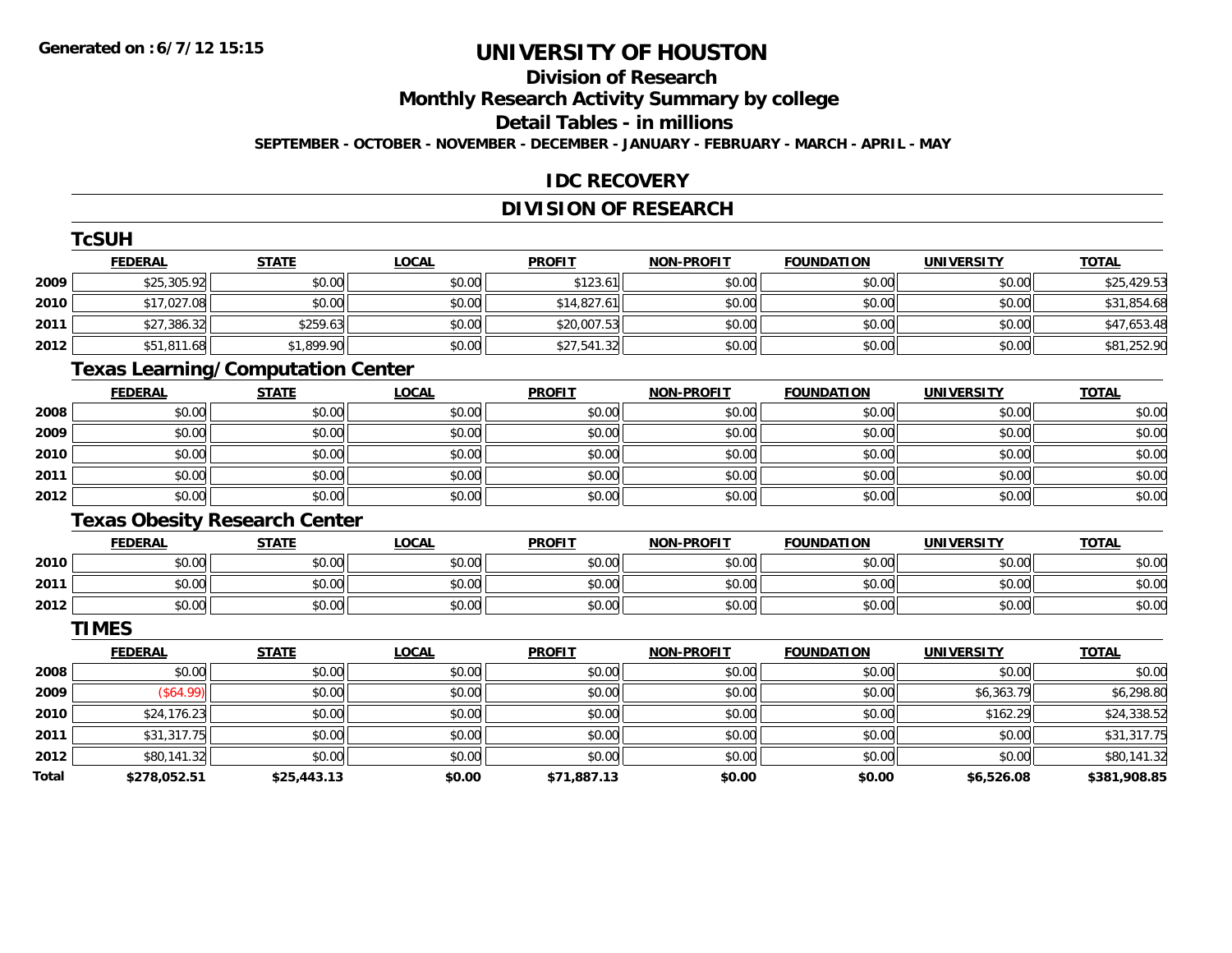### **Division of Research**

**Monthly Research Activity Summary by college**

**Detail Tables - in millions**

**SEPTEMBER - OCTOBER - NOVEMBER - DECEMBER - JANUARY - FEBRUARY - MARCH - APRIL - MAY**

### **IDC RECOVERY**

### **GRADUATE COLLEGE OF SOCIAL WORK**

### **Child & Family for Innovative Research**

|      | <b>FEDERAL</b> | <b>STATE</b> | <u>LOCAL</u> | <b>PROFIT</b> | <b>NON-PROFIT</b> | <b>FOUNDATION</b> | UNIVERSITY | <b>TOTAL</b> |
|------|----------------|--------------|--------------|---------------|-------------------|-------------------|------------|--------------|
| 2009 | \$0.00         | \$0.00       | \$0.00       | \$0.00        | \$0.00            | \$0.00            | \$0.00     | \$0.00       |
| 2010 | \$0.00         | \$0.00       | \$0.00       | \$0.00        | \$0.00            | \$0.00            | \$0.00     | \$0.00       |
| 2011 | \$0.00         | \$0.00       | \$0.00       | \$0.00        | \$0.00            | \$0.00            | \$0.00     | \$0.00       |
| 2012 | \$0.00         | \$0.00       | \$0.00       | \$0.00        | \$0.00            | \$0.00            | \$0.00     | \$0.00       |

### **Community Projects - Social Work**

|      | <u>FEDERAL</u> | <u>STATE</u> | <u>LOCAL</u> | <b>PROFIT</b> | <b>NON-PROFIT</b> | <b>FOUNDATION</b> | <b>UNIVERSITY</b> | <b>TOTAL</b> |
|------|----------------|--------------|--------------|---------------|-------------------|-------------------|-------------------|--------------|
| 2008 | \$14,926.46    | \$0.00       | \$0.00       | \$0.00        | \$511.75          | \$0.00            | \$0.00            | \$15,438.21  |
| 2009 | \$15,776.17    | \$0.00       | \$0.00       | \$0.00        | \$48.04           | \$0.00            | \$0.00            | \$15,824.21  |
| 2010 | \$0.00         | \$0.00       | \$0.00       | \$0.00        | \$0.00            | \$0.00            | \$0.00            | \$0.00       |
| 2011 | \$0.00         | \$168.90     | \$0.00       | \$0.00        | \$0.00            | \$0.00            | \$0.00            | (\$168.90)   |
| 2012 | \$140.22       | \$0.00       | \$0.00       | \$0.00        | \$0.00            | \$0.00            | \$0.00            | \$140.22     |

#### **Dean, Social Work**

|      | <b>FEDERAL</b> | <b>STATE</b> | <u>LOCAL</u> | <b>PROFIT</b> | <b>NON-PROFIT</b> | <b>FOUNDATION</b> | UNIVERSITY | <b>TOTAL</b> |
|------|----------------|--------------|--------------|---------------|-------------------|-------------------|------------|--------------|
| 2008 | \$178,375.18   | \$40,248.57  | \$0.00       | \$0.00        | \$1.581.44        | \$0.00            | \$0.00     | \$220,205.19 |
| 2009 | \$260,710.97   | \$68,932.70  | \$0.00       | \$0.00        | \$2,464.25        | \$0.00            | \$0.00     | \$332,107.92 |
| 2010 | \$350,005.05   | \$38,019.23  | \$0.00       | \$0.00        | \$0.00            | \$129.28          | \$0.00     | \$388,153.56 |
| 2011 | \$317,872.76   | \$1,021.94   | \$0.00       | \$0.00        | \$0.00            | \$132.26          | \$0.00     | \$319,026.96 |
| 2012 | \$191,964.43   | \$0.00       | \$0.00       | \$7,250.28    | \$0.00            | \$0.00            | \$0.00     | \$199,214.71 |

#### **Drug and Social Policy Research**

|      | <b>FEDERAL</b> | <b>STATE</b> | <u>LOCAL</u> | <b>PROFIT</b> | <b>NON-PROFIT</b> | <b>FOUNDATION</b> | <b>UNIVERSITY</b> | <b>TOTAL</b> |
|------|----------------|--------------|--------------|---------------|-------------------|-------------------|-------------------|--------------|
| 2008 | \$0.00         | \$0.00       | \$0.00       | \$0.00        | \$0.00            | \$0.00            | \$0.00            | \$0.00       |
| 2009 | \$0.00         | \$0.00       | \$0.00       | \$0.00        | \$0.00            | \$0.00            | \$0.00            | \$0.00       |
| 2010 | \$0.00         | \$0.00       | \$0.00       | \$0.00        | \$0.00            | \$0.00            | \$0.00            | \$0.00       |
| 2011 | \$0.00         | \$0.00       | \$0.00       | \$0.00        | \$0.00            | \$0.00            | \$0.00            | \$0.00       |
| 2012 | \$0.00         | \$0.00       | \$0.00       | \$0.00        | \$0.00            | \$0.00            | \$0.00            | \$0.00       |

### **Office for Drug SPR**

|      | <b>FEDERAL</b>     | <b>STATE</b> | <u>LOCAL</u>  | <b>PROFIT</b> | <b>I-PROFIT</b><br>NON- | <b>FOUNDATION</b> | <b>UNIVERSITY</b> | <b>TOTAL</b> |
|------|--------------------|--------------|---------------|---------------|-------------------------|-------------------|-------------------|--------------|
| 2008 | <b>00</b><br>JU.UU | \$0.00       | \$0.00        | \$0.00        | \$0.00                  | \$0.00            | \$0.00            | \$0.00       |
| 2009 | ሶስ ሰሰ<br>PU.UU     | \$0.00       | 0.00<br>ง∪.∪บ | \$0.00        | \$0.00                  | \$0.00            | \$0.00            | \$0.00       |
| 2010 | 0000<br>JU.UU      | \$0.00       | \$0.00        | \$0.00        | \$0.00                  | \$0.00            | \$0.00            | \$0.00       |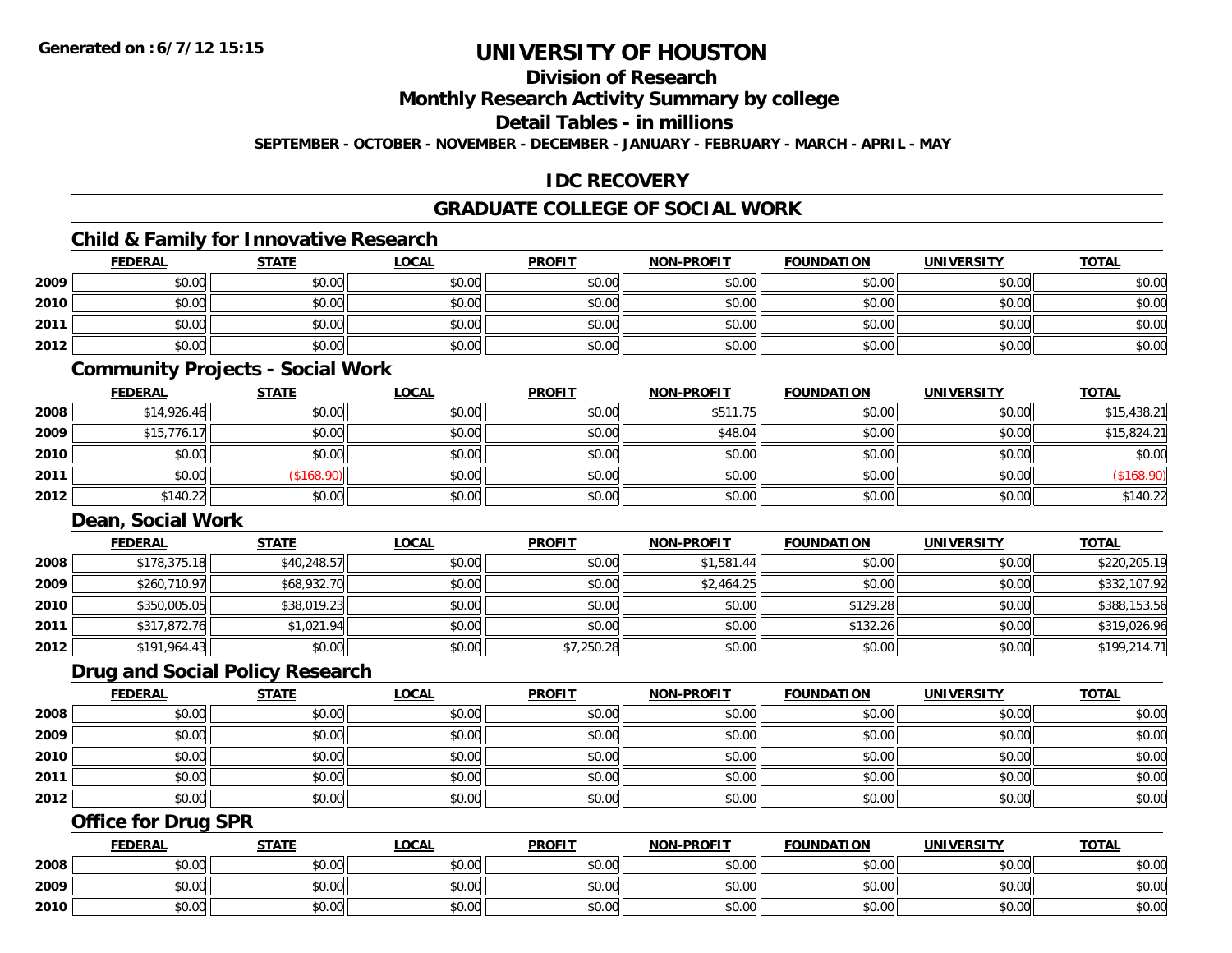**Division of Research**

**Monthly Research Activity Summary by college**

**Detail Tables - in millions**

**SEPTEMBER - OCTOBER - NOVEMBER - DECEMBER - JANUARY - FEBRUARY - MARCH - APRIL - MAY**

### **IDC RECOVERY**

#### **GRADUATE COLLEGE OF SOCIAL WORK**

### **Office for Drug SPR**

|              | FEDERAL        | <b>STATE</b> | <b>LOCAL</b> | <b>PROFIT</b> | <b>NON-PROFIT</b> | <b>FOUNDATION</b> | <b>UNIVERSITY</b> | <b>TOTAL</b>   |
|--------------|----------------|--------------|--------------|---------------|-------------------|-------------------|-------------------|----------------|
| 2011         | \$0.00         | \$0.00       | \$0.00       | \$0.00        | \$0.00            | \$0.00            | \$0.00            | \$0.00         |
| 2012         | \$0.00         | \$0.00       | \$0.00       | \$0.00        | \$0.00            | \$0.00            | \$0.00            | \$0.00         |
| <b>Total</b> | \$1,329,771.23 | \$148,053.54 | \$0.00       | \$7,250.28    | \$4,605.48        | \$261.54          | \$0.00            | \$1,489,942.07 |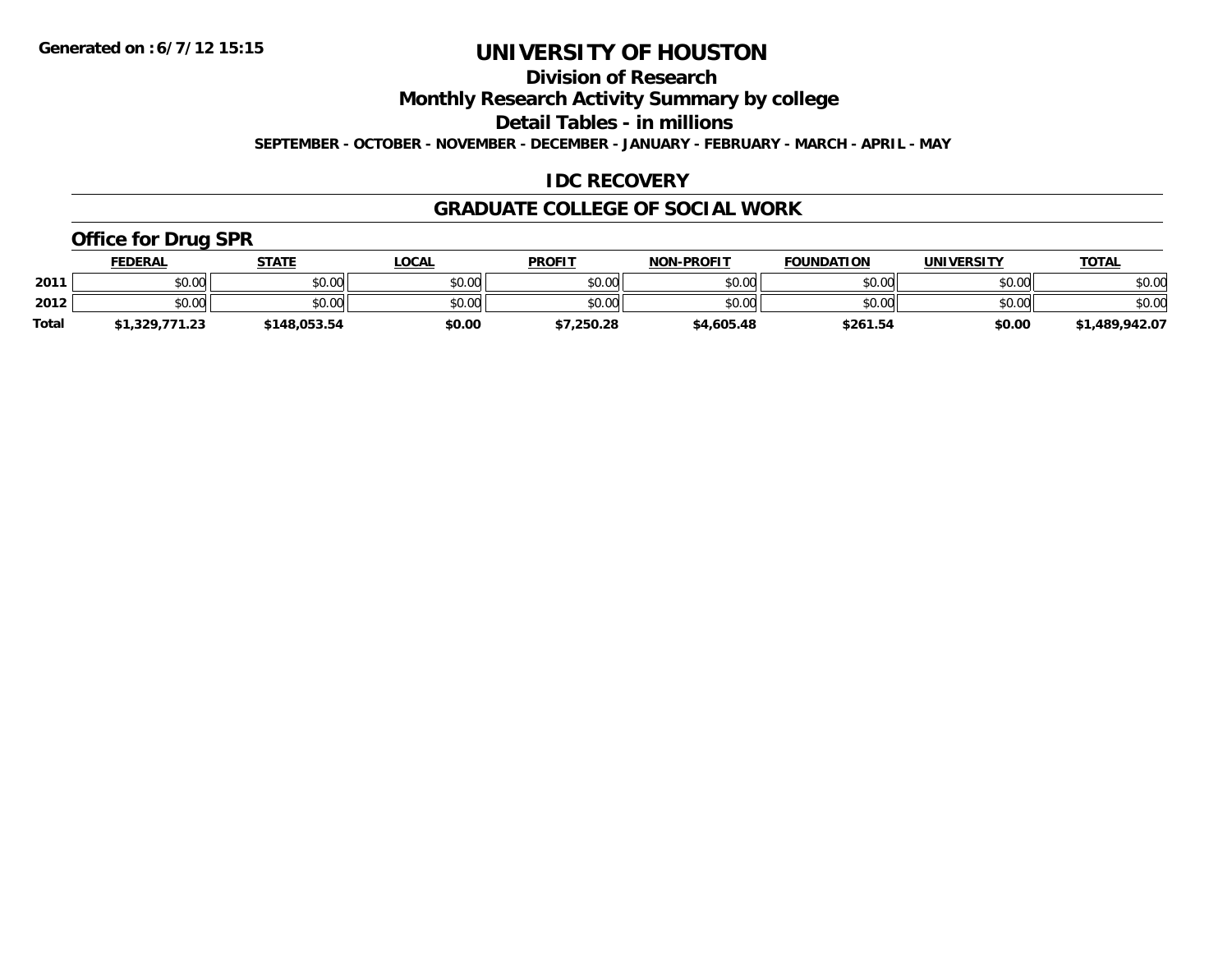### **Division of Research**

**Monthly Research Activity Summary by college**

**Detail Tables - in millions**

**SEPTEMBER - OCTOBER - NOVEMBER - DECEMBER - JANUARY - FEBRUARY - MARCH - APRIL - MAY**

### **IDC RECOVERY**

### **HILTON COLLEGE OF HOTEL AND RESTAURANT MANAGEMENT**

### **Hotel and Restaurant Management**

|       | <b>FEDERAL</b> | <b>STATE</b> | <b>LOCAL</b> | <b>PROFIT</b> | <b>NON-PROFIT</b> | <b>FOUNDATION</b> | <b>UNIVERSITY</b> | <b>TOTAL</b> |
|-------|----------------|--------------|--------------|---------------|-------------------|-------------------|-------------------|--------------|
| 2008  | \$0.00         | \$360.60     | \$0.00       | \$0.00        | \$0.00            | \$0.00            | \$0.00            | \$360.60     |
| 2009  | \$0.00         | \$0.00       | \$0.00       | \$576.76      | \$0.00            | \$0.00            | \$0.00            | \$576.76     |
| 2010  | \$0.00         | \$0.00       | \$0.00       | \$0.00        | \$3,344.86        | \$0.00            | \$0.00            | \$3,344.86   |
| 2011  | \$4,626.73     | \$0.00       | \$0.00       | \$0.00        | \$1,019.15        | \$0.00            | \$0.00            | \$5,645.88   |
| 2012  | \$3,633.97     | \$18,059.67  | \$0.00       | \$8.59        | \$2,918.1         | \$0.00            | \$0.00            | \$24,620.34  |
| Total | \$8,260.70     | \$18,420.27  | \$0.00       | \$585.35      | \$7,282.12        | \$0.00            | \$0.00            | \$34,548.44  |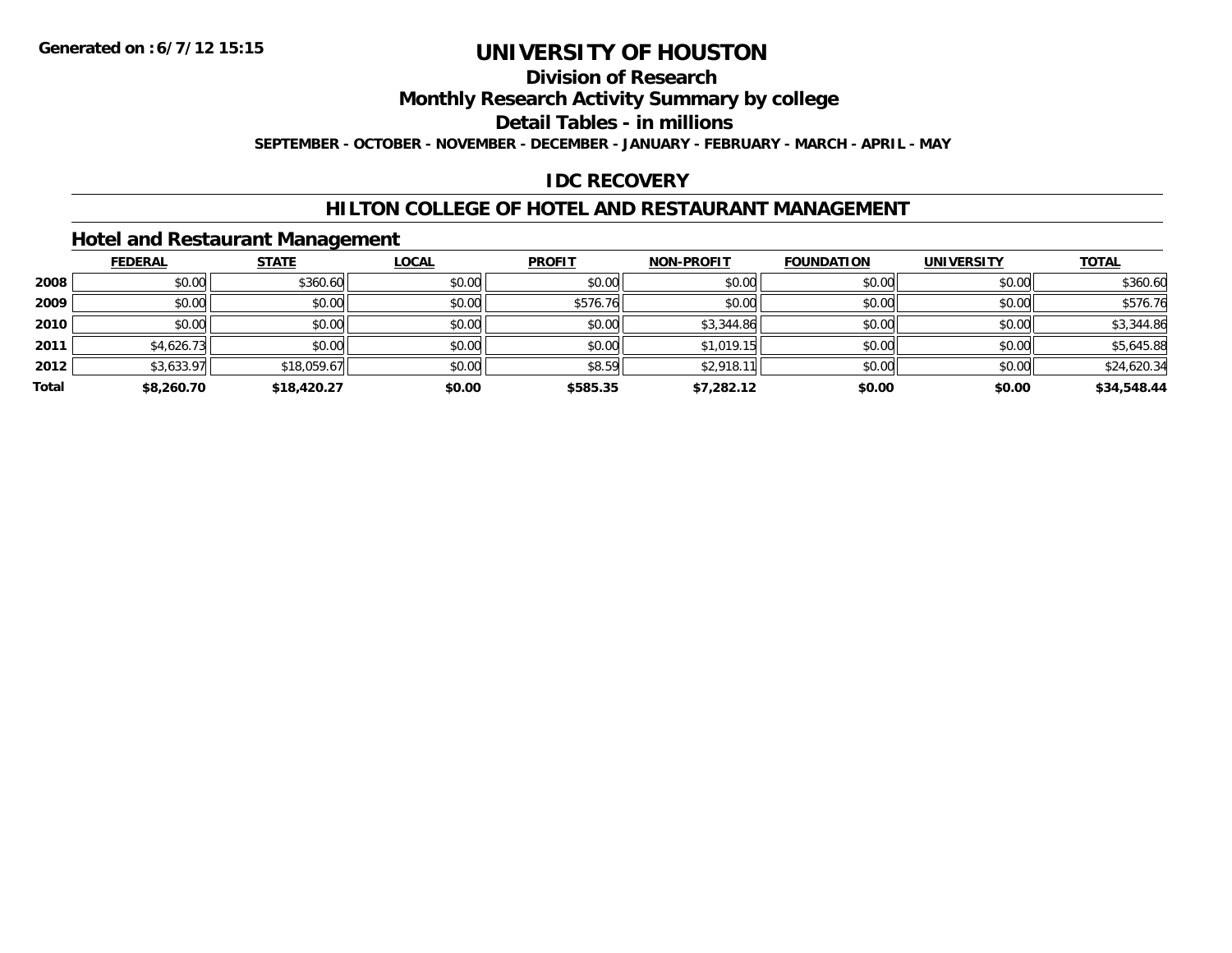# **Division of Research**

**Monthly Research Activity Summary by college**

**Detail Tables - in millions**

**SEPTEMBER - OCTOBER - NOVEMBER - DECEMBER - JANUARY - FEBRUARY - MARCH - APRIL - MAY**

### **IDC RECOVERY**

#### **HONORS COLLEGE**

#### **Houston Teachers Institute**

|       | <b>FEDERAL</b> | <b>STATE</b> | <u>LOCAL</u> | <b>PROFIT</b> | <b>NON-PROFIT</b> | <b>FOUNDATION</b> | <b>UNIVERSITY</b> | <b>TOTAL</b> |
|-------|----------------|--------------|--------------|---------------|-------------------|-------------------|-------------------|--------------|
| 2009  | \$1,884.88     | \$0.00       | \$0.00       | \$0.00        | \$0.00            | \$0.00            | \$0.00            | \$1,884.88   |
| 2010  | \$11,400.77    | \$0.00       | \$0.00       | \$0.00        | \$0.00            | \$0.00            | \$0.00            | \$11,400.77  |
| 2011  | \$4,034.66     | \$0.00       | \$0.00       | \$0.00        | \$0.00            | \$0.00            | \$0.00            | \$4,034.66   |
| 2012  | \$5,010.75     | \$0.00       | \$0.00       | \$0.00        | \$5,048.76        | \$0.00            | \$0.00            | \$10,059.51  |
| Total | \$22,331.06    | \$0.00       | \$0.00       | \$0.00        | \$5,048.76        | \$0.00            | \$0.00            | \$27,379.82  |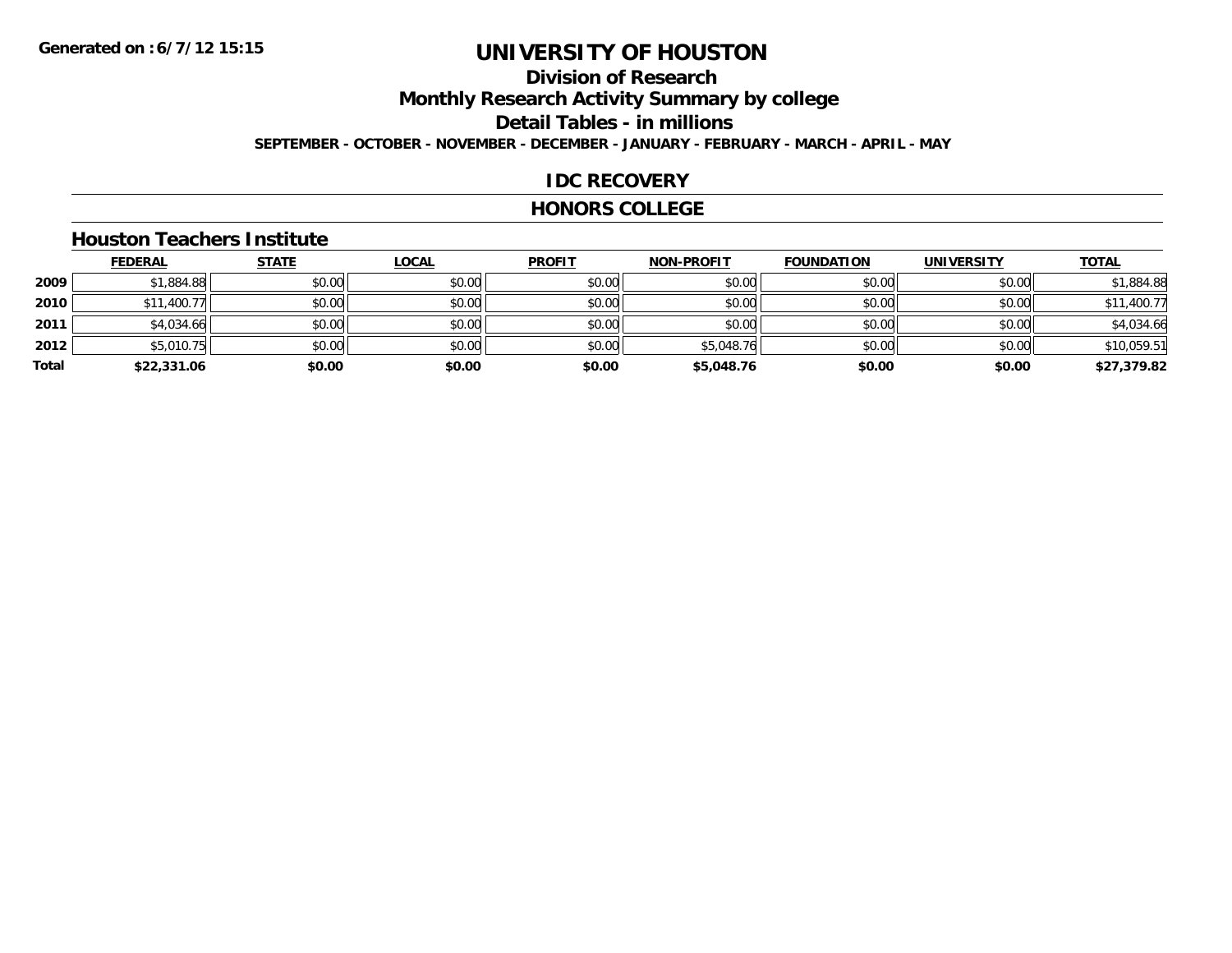### **Division of ResearchMonthly Research Activity Summary by college Detail Tables - in millions SEPTEMBER - OCTOBER - NOVEMBER - DECEMBER - JANUARY - FEBRUARY - MARCH - APRIL - MAY**

#### **IDC RECOVERY**

#### **LIBRARY**

### **Administration, Library**

|       | <b>FEDERAL</b> | <b>STATE</b> | <b>LOCAL</b> | <b>PROFIT</b> | <b>NON-PROFIT</b> | <b>FOUNDATION</b> | <b>UNIVERSITY</b> | <b>TOTAL</b> |
|-------|----------------|--------------|--------------|---------------|-------------------|-------------------|-------------------|--------------|
| 2008  | \$5,861.52     | \$0.00       | \$0.00       | \$0.00        | \$0.00            | \$0.00            | \$0.00            | \$5,861.52   |
| 2009  | \$8,382.13     | \$0.00       | \$0.00       | \$0.00        | \$0.00            | \$0.00            | \$0.00            | \$8,382.13   |
| 2010  | \$7,676.48     | \$0.00       | \$0.00       | \$0.00        | \$0.00            | \$0.00            | \$0.00            | \$7,676.48   |
| 2011  | \$718.08       | \$0.00       | \$0.00       | \$0.00        | \$0.00            | \$0.00            | \$0.00            | \$718.08     |
| 2012  | \$0.00         | \$0.00       | \$0.00       | \$0.00        | \$0.00            | \$0.00            | \$0.00            | \$0.00       |
| Total | \$22,638.21    | \$0.00       | \$0.00       | \$0.00        | \$0.00            | \$0.00            | \$0.00            | \$22,638.21  |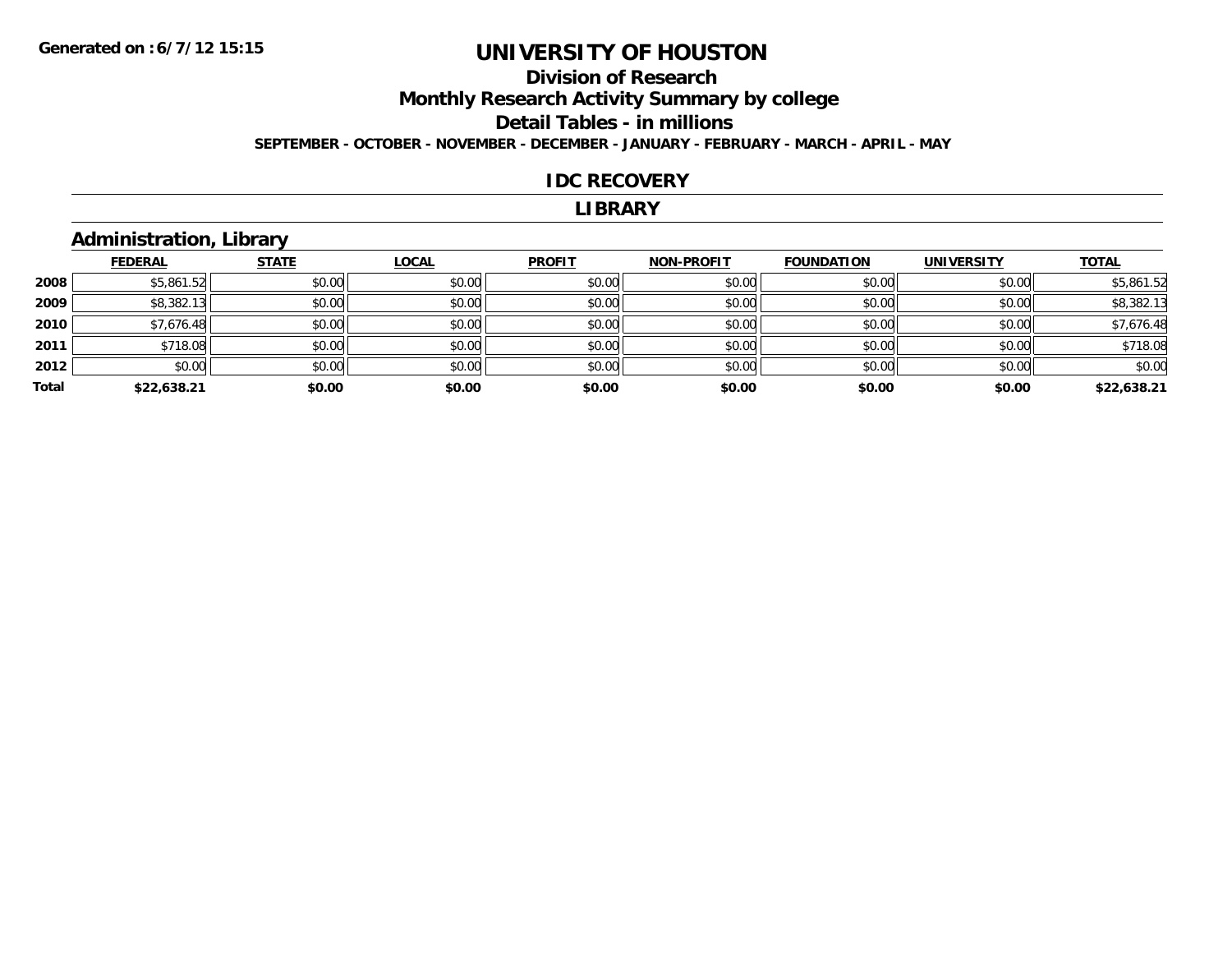### **Division of Research**

**Monthly Research Activity Summary by college**

**Detail Tables - in millions**

**SEPTEMBER - OCTOBER - NOVEMBER - DECEMBER - JANUARY - FEBRUARY - MARCH - APRIL - MAY**

### **IDC RECOVERY**

### **OTHER OUTSIDE ORGANIZATIONS USED FOR CPHS LOGINS**

### **University of Houston - Clear Lake Campus**

|       | <b>FEDERAL</b> | <b>STATE</b> | <b>LOCAL</b> | <b>PROFIT</b> | <b>NON-PROFIT</b> | <b>FOUNDATION</b> | <b>UNIVERSITY</b> | <b>TOTAL</b> |
|-------|----------------|--------------|--------------|---------------|-------------------|-------------------|-------------------|--------------|
| 2008  | \$0.00         | \$0.00       | \$0.00       | \$0.00        | \$0.00            | \$0.00            | \$0.00            | \$0.00       |
| 2009  | \$0.00         | \$0.00       | \$0.00       | \$0.00        | \$0.00            | \$0.00            | \$0.00            | \$0.00       |
| 2010  | \$0.00         | \$0.00       | \$0.00       | \$0.00        | \$0.00            | \$0.00            | \$0.00            | \$0.00       |
| 2011  | \$0.00         | \$0.00       | \$0.00       | \$0.00        | \$0.00            | \$0.00            | \$0.00            | \$0.00       |
| 2012  | \$0.00         | \$0.00       | \$0.00       | \$0.00        | \$0.00            | \$0.00            | \$0.00            | \$0.00       |
| Total | \$0.00         | \$0.00       | \$0.00       | \$0.00        | \$0.00            | \$0.00            | \$0.00            | \$0.00       |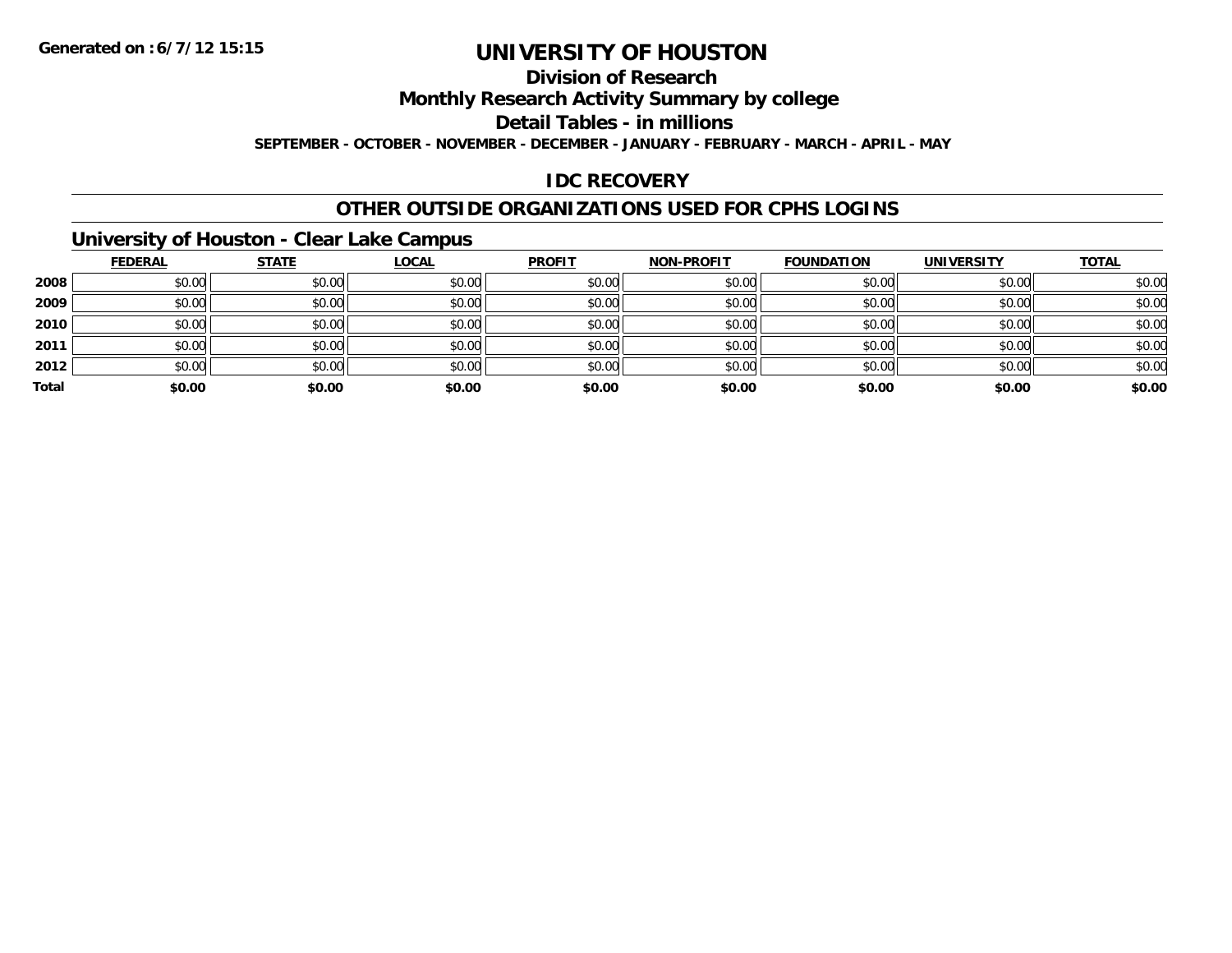**Division of Research**

**Monthly Research Activity Summary by college**

**Detail Tables - in millions**

**SEPTEMBER - OCTOBER - NOVEMBER - DECEMBER - JANUARY - FEBRUARY - MARCH - APRIL - MAY**

### **IDC RECOVERY**

#### **SENIOR V.P. FOR ACADEMIC AFFAIRS AND PROVOST**

|              | <b>Continuing Education</b>                  |              |              |               |                   |                   |                   |              |
|--------------|----------------------------------------------|--------------|--------------|---------------|-------------------|-------------------|-------------------|--------------|
|              | <b>FEDERAL</b>                               | <b>STATE</b> | <b>LOCAL</b> | <b>PROFIT</b> | <b>NON-PROFIT</b> | <b>FOUNDATION</b> | <b>UNIVERSITY</b> | <b>TOTAL</b> |
| 2011         | \$0.00                                       | \$79.12      | \$0.00       | \$0.00        | \$0.00            | \$0.00            | \$0.00            | \$79.12      |
|              | <b>Learning and Assessment Services</b>      |              |              |               |                   |                   |                   |              |
|              | <b>FEDERAL</b>                               | <b>STATE</b> | <b>LOCAL</b> | <b>PROFIT</b> | <b>NON-PROFIT</b> | <b>FOUNDATION</b> | <b>UNIVERSITY</b> | <b>TOTAL</b> |
| 2008         | \$16,472.72                                  | \$6,515.32   | \$0.00       | \$0.00        | \$0.00            | \$0.00            | \$0.00            | \$22,988.04  |
| 2009         | \$15,880.54                                  | \$6,497.25   | \$0.00       | \$0.00        | \$0.00            | \$0.00            | \$0.00            | \$22,377.79  |
| 2010         | \$19,088.38                                  | \$6,779.28   | \$0.00       | \$0.00        | \$0.00            | \$0.00            | \$0.00            | \$25,867.66  |
| 2011         | \$17,166.13                                  | \$7,423.05   | \$0.00       | \$0.00        | (\$156.28)        | \$0.00            | \$0.00            | \$24,432.90  |
| 2012         | \$17,221.18                                  | (\$125.73)   | \$0.00       | \$0.00        | \$0.00            | \$0.00            | \$0.00            | \$17,095.45  |
|              | <b>Learning Support Services</b>             |              |              |               |                   |                   |                   |              |
|              | <b>FEDERAL</b>                               | <b>STATE</b> | <b>LOCAL</b> | <b>PROFIT</b> | <b>NON-PROFIT</b> | <b>FOUNDATION</b> | <b>UNIVERSITY</b> | <b>TOTAL</b> |
| 2009         | \$7,526.18                                   | \$0.00       | \$0.00       | \$0.00        | \$0.00            | \$0.00            | \$0.00            | \$7,526.18   |
| 2010         | \$9,978.56                                   | \$0.00       | \$0.00       | \$0.00        | \$0.00            | \$0.00            | \$0.00            | \$9,978.56   |
|              | Senior V.P. for Academic Affairs and Provost |              |              |               |                   |                   |                   |              |
|              | <b>FEDERAL</b>                               | <b>STATE</b> | <b>LOCAL</b> | <b>PROFIT</b> | <b>NON-PROFIT</b> | <b>FOUNDATION</b> | <b>UNIVERSITY</b> | <b>TOTAL</b> |
| 2008         | \$2.24                                       | \$0.00       | \$0.00       | \$0.00        | \$0.00            | \$0.00            | \$0.00            | \$2.24       |
| 2009         | (\$35.46)                                    | \$0.00       | \$0.00       | \$0.00        | \$0.00            | \$0.00            | \$0.00            | (\$35.46)    |
| <b>Total</b> | \$103,300.47                                 | \$27,168.29  | \$0.00       | \$0.00        | (\$156.28)        | \$0.00            | \$0.00            | \$130,312.48 |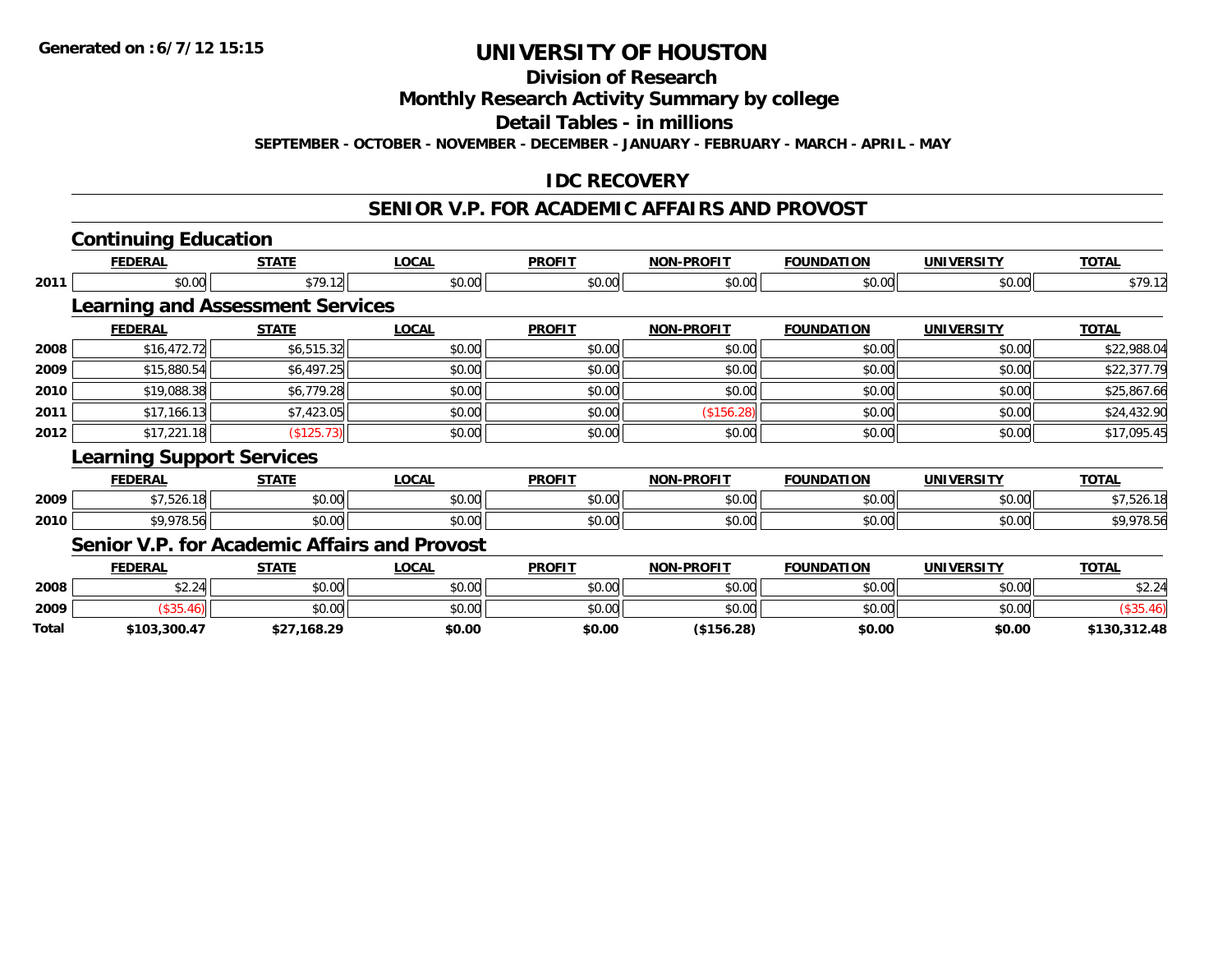#### **Division of Research**

**Monthly Research Activity Summary by college**

**Detail Tables - in millions**

**SEPTEMBER - OCTOBER - NOVEMBER - DECEMBER - JANUARY - FEBRUARY - MARCH - APRIL - MAY**

### **IDC RECOVERY**

#### **UH LAW CENTER**

|       | Dean, Law          |              |              |               |                   |                   |                   |               |
|-------|--------------------|--------------|--------------|---------------|-------------------|-------------------|-------------------|---------------|
|       | <b>FEDERAL</b>     | <b>STATE</b> | <b>LOCAL</b> | <b>PROFIT</b> | <b>NON-PROFIT</b> | <b>FOUNDATION</b> | <b>UNIVERSITY</b> | <b>TOTAL</b>  |
| 2009  | \$7,295.75         | \$0.00       | \$0.00       | \$0.00        | \$0.00            | \$0.00            | \$0.00            | \$7,295.75    |
| 2010  | \$46,142.06        | \$0.00       | \$0.00       | \$0.00        | \$0.00            | \$0.00            | \$0.00            | \$46,142.06   |
| 2011  | \$7,754.56         | \$0.00       | \$0.00       | \$0.00        | \$0.00            | \$0.00            | \$0.00            | \$7,754.56    |
| 2012  | (\$70,357.49)      | \$0.00       | \$0.00       | \$0.00        | \$0.00            | \$0.00            | \$0.00            | (\$70,357.49) |
|       | <b>Law Library</b> |              |              |               |                   |                   |                   |               |
|       | <b>FEDERAL</b>     | <b>STATE</b> | <b>LOCAL</b> | <b>PROFIT</b> | <b>NON-PROFIT</b> | <b>FOUNDATION</b> | <b>UNIVERSITY</b> | <b>TOTAL</b>  |
| 2009  | (\$0.29)           | \$0.00       | \$0.00       | \$0.00        | \$0.00            | \$0.00            | \$0.00            | (\$0.29)      |
|       | Law-UH             |              |              |               |                   |                   |                   |               |
|       | <b>FEDERAL</b>     | <b>STATE</b> | <b>LOCAL</b> | <b>PROFIT</b> | <b>NON-PROFIT</b> | <b>FOUNDATION</b> | <b>UNIVERSITY</b> | <b>TOTAL</b>  |
| 2009  | \$19,991.11        | \$0.00       | \$0.00       | \$0.00        | \$0.00            | \$0.00            | \$0.00            | \$19,991.11   |
| 2010  | \$2,668.04         | \$0.00       | \$0.00       | \$0.00        | \$0.00            | \$0.00            | \$0.00            | \$2,668.04    |
| 2011  | \$23,770.43        | \$2,755.67   | \$0.00       | \$0.00        | \$0.00            | \$5,297.84        | \$0.00            | \$31,823.94   |
| 2012  | \$1,330.63         | \$0.00       | \$0.00       | \$0.00        | \$0.00            | \$4,304.90        | \$0.00            | \$5,635.53    |
| Total | \$38,594.80        | \$2,755.67   | \$0.00       | \$0.00        | \$0.00            | \$9,602.74        | \$0.00            | \$50,953.21   |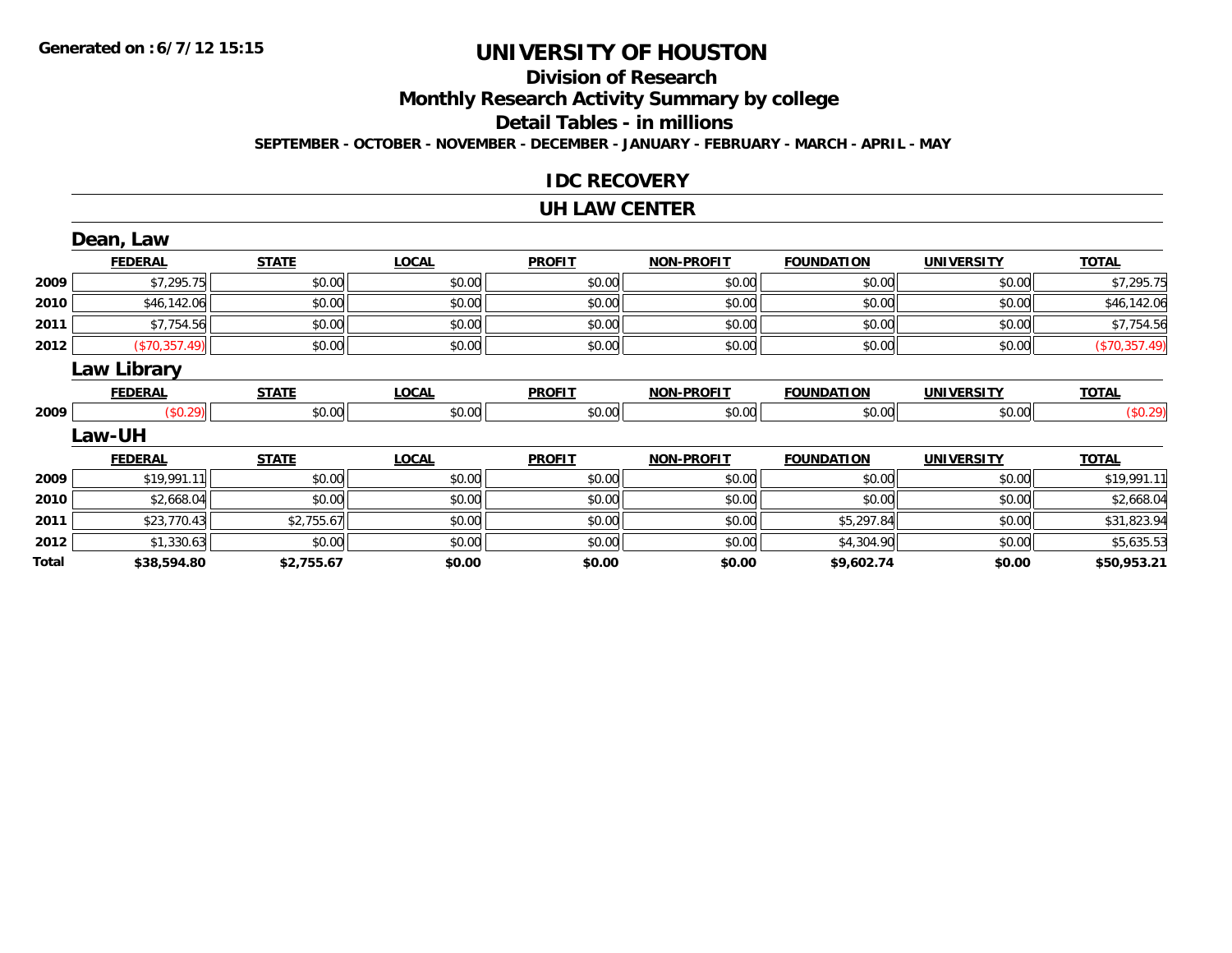### **Division of Research**

**Monthly Research Activity Summary by college**

**Detail Tables - in millions**

**SEPTEMBER - OCTOBER - NOVEMBER - DECEMBER - JANUARY - FEBRUARY - MARCH - APRIL - MAY**

### **IDC RECOVERY**

#### **UH SYSTEM**

|              | <b>KUHT-TV</b> |              |              |               |                   |                   |                   |              |
|--------------|----------------|--------------|--------------|---------------|-------------------|-------------------|-------------------|--------------|
|              | <b>FEDERAL</b> | <b>STATE</b> | <u>LOCAL</u> | <b>PROFIT</b> | <b>NON-PROFIT</b> | <b>FOUNDATION</b> | <b>UNIVERSITY</b> | <b>TOTAL</b> |
| 2009         | (\$35.46)      | \$0.00       | \$0.00       | \$0.00        | \$0.00            | \$0.00            | \$0.00            | (\$35.46)    |
| 2010         | (\$2,503.85)   | \$0.00       | \$0.00       | \$0.00        | \$0.00            | \$0.00            | \$0.00            | (\$2,503.85) |
| 2011         | (\$1,451.00)   | \$0.00       | \$0.00       | \$0.00        | \$0.00            | \$0.00            | \$0.00            | (\$1,451.00) |
| <b>Total</b> | (\$3,990.31)   | \$0.00       | \$0.00       | \$0.00        | \$0.00            | \$0.00            | \$0.00            | (\$3,990.31) |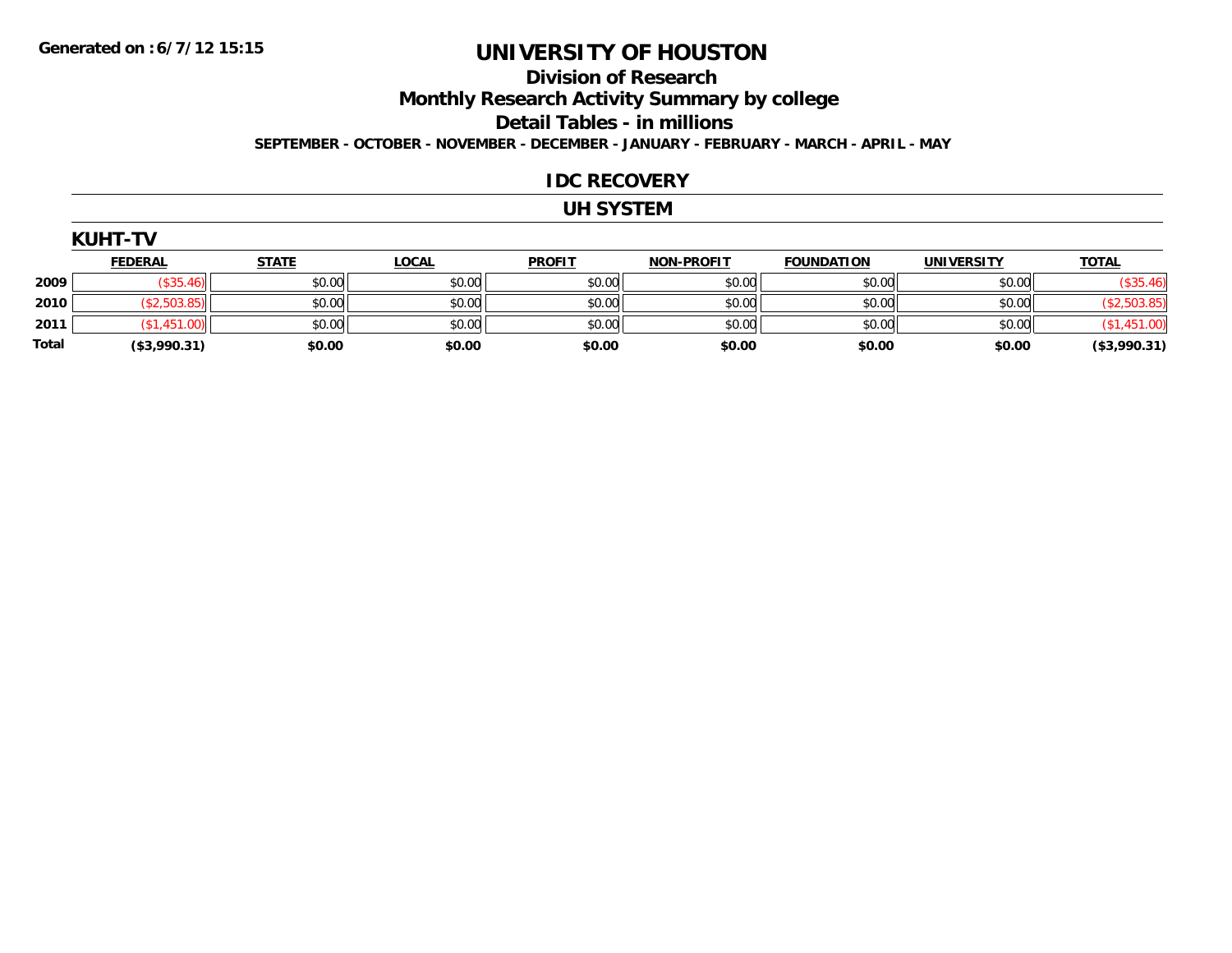## **Division of Research**

**Monthly Research Activity Summary by college**

**Detail Tables - in millions**

**SEPTEMBER - OCTOBER - NOVEMBER - DECEMBER - JANUARY - FEBRUARY - MARCH - APRIL - MAY**

#### **IDC RECOVERY**

#### **UKNOWN COLLEGE**

### **Unknown Department**

|       | <b>FEDERAL</b> | <b>STATE</b> | <b>LOCAL</b> | <b>PROFIT</b> | <b>NON-PROFIT</b> | <b>FOUNDATION</b> | <b>UNIVERSITY</b> | <b>TOTAL</b> |
|-------|----------------|--------------|--------------|---------------|-------------------|-------------------|-------------------|--------------|
| 2008  | \$10,592.35    | \$0.00       | \$0.00       | \$0.00        | \$0.00            | \$0.00            | \$0.00            | \$10,592.35  |
| 2009  | \$5,546.50     | \$0.00       | \$0.00       | \$0.00        | \$0.00            | \$0.00            | \$0.00            | \$5,546.50   |
| 2010  | \$11,232.12    | \$3,362.23   | \$0.00       | \$126.95      | \$0.00            | \$912.45          | \$0.00            | \$15,633.74  |
| 2011  | \$25,054.72    | \$8,382.03   | \$0.00       | \$2,843.25    | \$0.00            | \$4,832.65        | \$0.00            | \$41,112.65  |
| 2012  | \$23,804.78    | \$0.00       | \$0.00       | \$0.00        | \$0.00            | \$0.00            | \$0.00            | \$23,804.78  |
| Total | \$76,230.46    | \$11,744.26  | \$0.00       | \$2,970.20    | \$0.00            | \$5,745.10        | \$0.00            | \$96,690.02  |